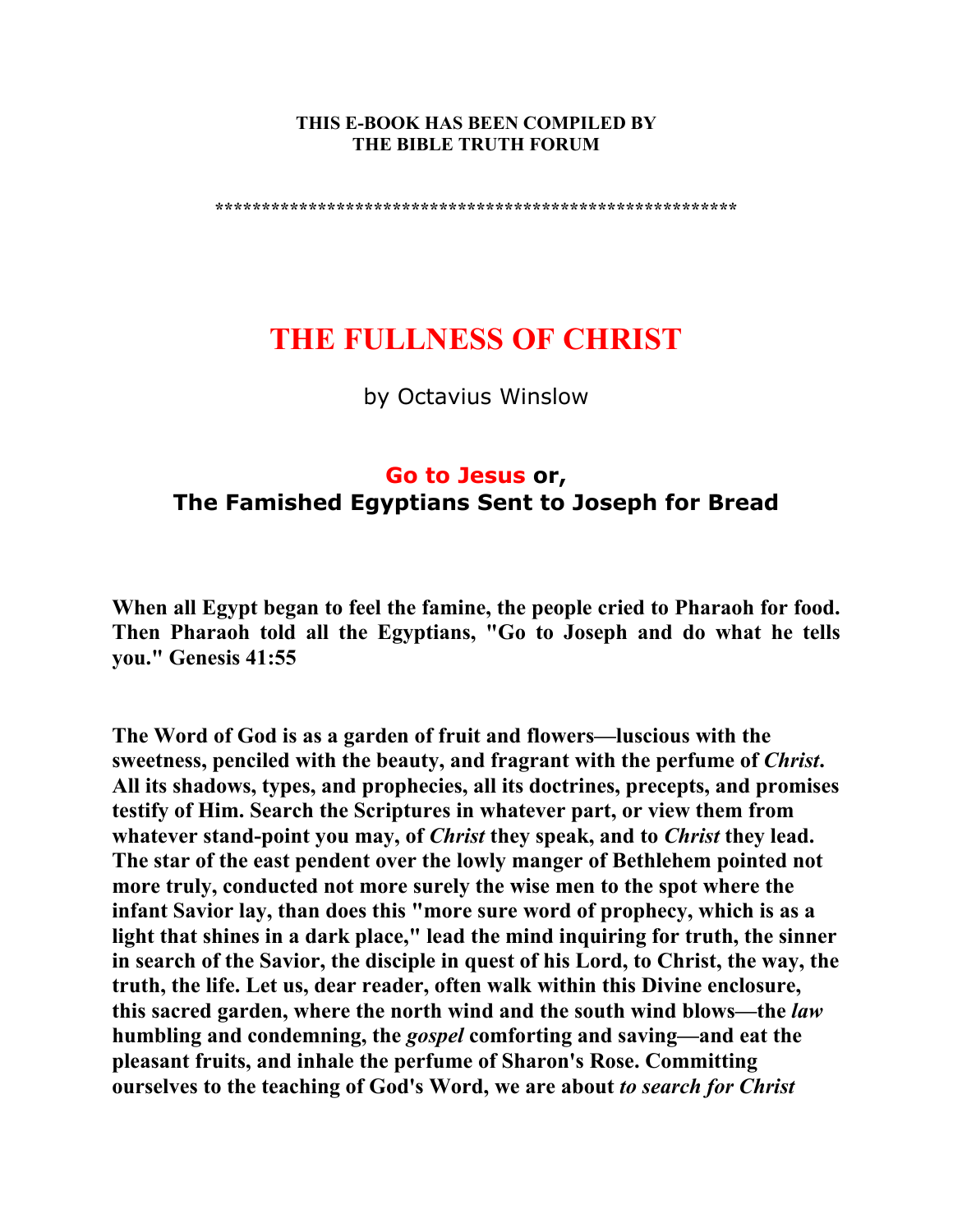#### *among patriarchal shadows.*

**JOSEPH, by general consent, and fitted to be, in the most essential incidents of his history, a personal and remarkable** *type of the Lord Jesus Christ.* **It is true we have no express declaration of this in Scripture; nevertheless, if the history of Joseph, as recorded by Moses in Genesis, be compared with the history of the Lord Jesus Christ, as recorded by the evangelists in the gospels, the analogy will be found complete. Indeed, it would seem impossible to take the most cursory survey of his eventful and chequered life, and not** *see the Lord Jesus foreshadowed in each circumstance as it passes in review before the spiritual and reflective mind.* 

**In this patriarchal study of Christ, we are also necessarily led to study important things in relation to** *the Church* **of Christ. It is a beautiful and consolatory arrangement that we cannot study the person and work of Christ—His Headship, beauty, and salvation—without at the same time being enchanted into a into a study of the history, the relation, privileges, and glory of the Church of God. All that Jesus did in His mediatorial character, He did as a** *representative* **person. He represented God, on the one hand, and He represented His Church, on the other.** 

*Oh, how faintly do the saints of God realize the position of dignity, exaltation, wealth, and power, to which they are raised in virtue of their union with the Lord Jesus!* **In consequence of this federal, close, and inseparable union, believers are** *crucified* **with Christ, are** *raised* **with Christ,** *ascend* **with Christ, will** *come* **with Christ, and with Christ will** *reign* **in glory, wherever the seat of His government may be, as "kings and priests unto God" forever!** 

**The hallowed and soothing influence of this truth upon the mind must be of the happiest character. Realize that Christ and you are one—closely, tenderly, indissolubly one—and this reciprocity of affection, this identity of interests, this ever-present source of all supply, will unclasp many a burden, quell many a fear, tinge with golden light many a dark cloud, and constrain you by love to run the way of your Lord's commands with a cheerful, unquestioning, unreserved obedience.** 

**To the spiritual contemplation of Christ, as shadowed forth in this chapter of patriarchal history, let us now humbly and devoutly bend our thoughts. May the** *Divine Spirit, the Revealer and Interpreter of Christ and His truth***, impart to our minds that anointing which gives to the** *type* **its meaning, to the** *shadow* **its**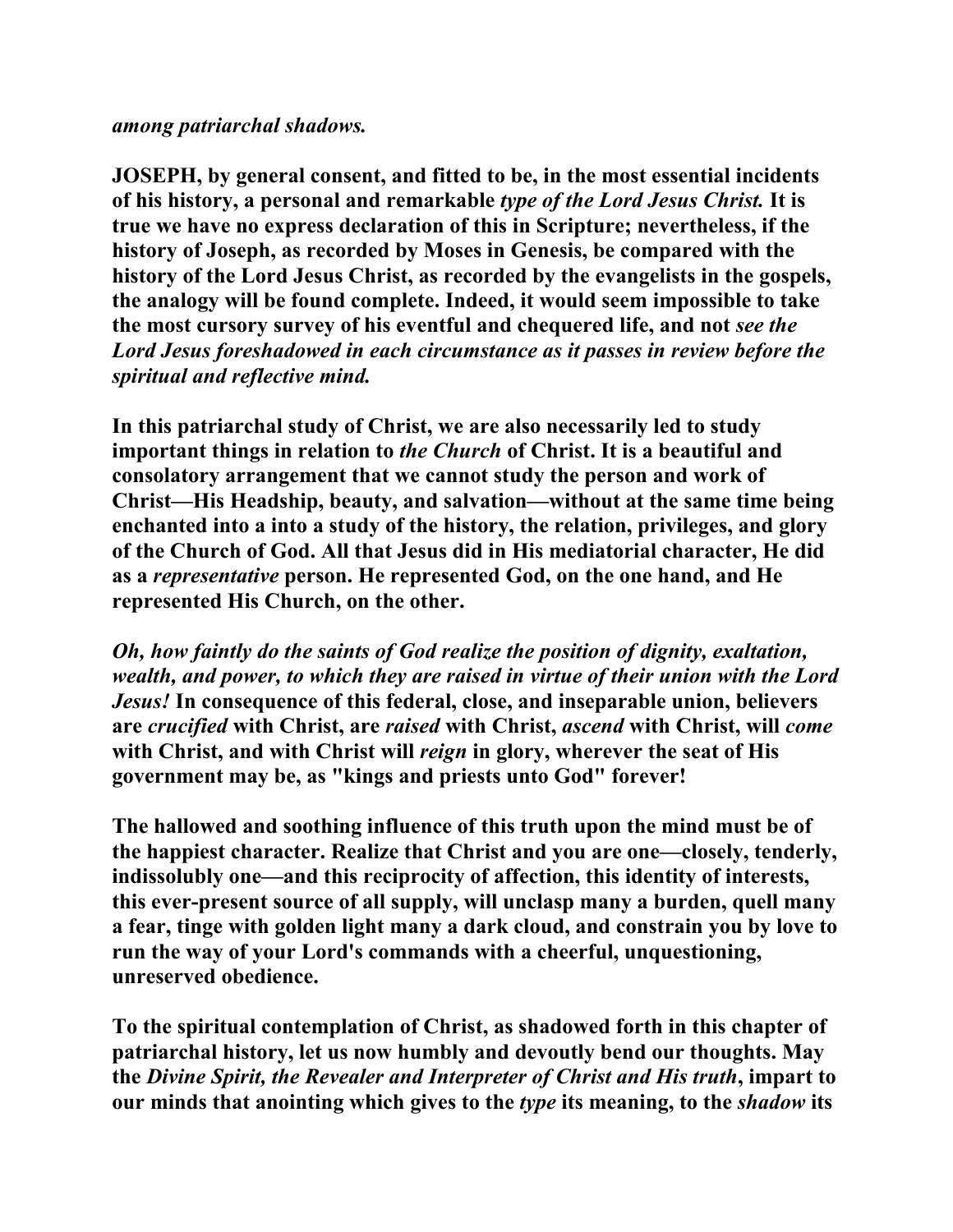**substance, to the** *prophecy* **its solution, that our meditations on the present theme may be scriptural and sober, spiritual and sanctifying—abasing self, exalting Christ, to the glory of God the Father!** 

**To reach the present important period of the patriarch's history, we necessarily pass by unnoticed many striking and instructive events, tracing his transition from suffering and humiliation, to that dignity and aggrandizement which we make our starting-point in the present series of subjects. Some of those events, however, not essentially relevant to the gospel truths we are about to illustrate, will** *incidentally appear* **in the process of our discussion, and will be interwoven with these shadows of Christ and His Church.** 

**We commence, then, at an epoch of Joseph's history which finds him exalted to the prime-minister of Pharaoh's kingdom, the governor of all Egypt, the greatest man in the land, second only to the Pharaoh himself; to whose custody and administration were confided the government and treasures of the kingdom. "And Pharaoh said unto Joseph, Forasmuch as God has showed you all this, there is none so discreet and wise as you are: you shall be over my house, and according to your word shall all my people be ruled: only in the throne will I be greater than you. And Pharaoh said unto Joseph, See, I have set you over all the land of Egypt."** 

**Having said thus much, let us again remind the reader what our specific object is in bringing before him these typical shadows. It is not our intention so much to unfold the history of the patriarch, as** *to illustrate the Lord Jesus Christ in the relation in which He stands to His Church, to unveil His glory, beauty, and fulness, to define the close bond of union that unites to Him all His brethren, and to bring you into a more personal realization of what Christ is to you, and of what you are to Christ.* **The points for our meditation in the present chapter are—the FAMINE; the CRY FOR BREAD, and the COMMAND, "Go to Joseph."** 

**The land of Egypt was now smitten with a grievous and wide-spread famine. The seven years of plenty had expired. The people having lived upon the old stock of corn until their resources were wholly exhausted, their granaries were emptied, their supplies consumed, a gnawing and crushing famine had succeeded. All this came to pass exactly and literally as Joseph had predicted; for Joseph was a man of God, and spoke as the Spirit of God moved him. It was by the Spirit of God that he interpreted the dreams of Pharaoh; and, consequently, as he spoke by the inspiration of the Spirit, so all that he said**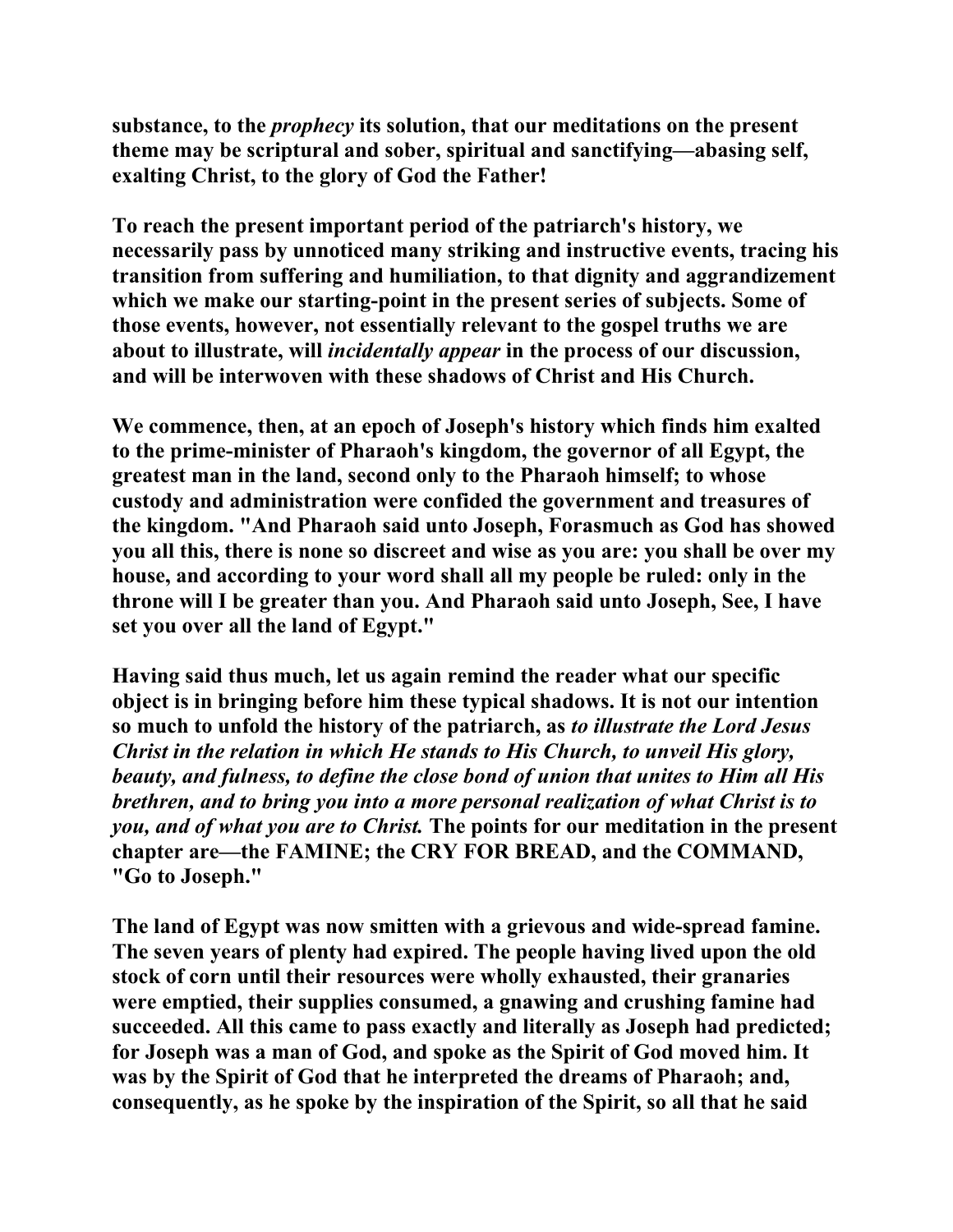**literally came to pass.** 

**Allow us to throw in one remark here. Let your faith in, and your reverence for, the Divine inspiration of the Scriptures of truth become firmer and deeper; for, be assured, "holy men of God spoke as they were moved by the Holy Spirit," and all that they have said, both of mercy and judgment, shall literally and surely come to pass!** 

**We turn now from this event of national history, to contemplate** *the spiritual gospel instruction* **with which it is so deeply and richly fraught. A greater famine, than that which now prevailed in Egypt is raging throughout this fallen and apostate world! The years of spiritual plenty in which the world in its original state of righteousness, rectitude, and holiness, enjoyed every blessing that God could give, or man experience, have passed away. Man lived upon his own righteousness, stood in his own holiness, walked in fellowship with Jehovah, up to the moment that he broke from his allegiance to God, and became a fugitive from the garden of Eden. They were years of richness, of abundance, of plenty, to our race.** 

**What imagination can depict, what thought conceive, what tongue describe the blessedness, the fulness of all blessing which our nature experienced and enjoyed during those years when righteousness, holiness, and peace reigned supreme and paramount in this now sinful and accursed world of ours! But those** *years of plenty* **have passed away forever; and the** *years of spiritual famine* **have succeeded. Study what age of the world you may, travel into what climate you may, look into the face of what human being you may, and there confronts you a** *moral* **famine, a** *spiritual* **destitution of the soul—every man exhibiting in his life, the existence of a raging, gnawing destitution, which no created object can supply.** 

**The whole scheme of our salvation, the redemption of man by the Lord Jesus Christ, the revelation of the "glorious gospel of the blessed God," all the provisions that God has made in the Son of His love, are based on the one momentous fact—that our nature, spiritual and intellectual, is a famished, starving, destitute nature, there being nothing in the vast storehouse, the universal granary of the world's goods, that can meet and satisfy a single need or craving of the human soul.** 

**Why this air of restlessness which pervades our nature? Why this look of dissatisfaction imprinted on every countenance? Why those deep furrows on**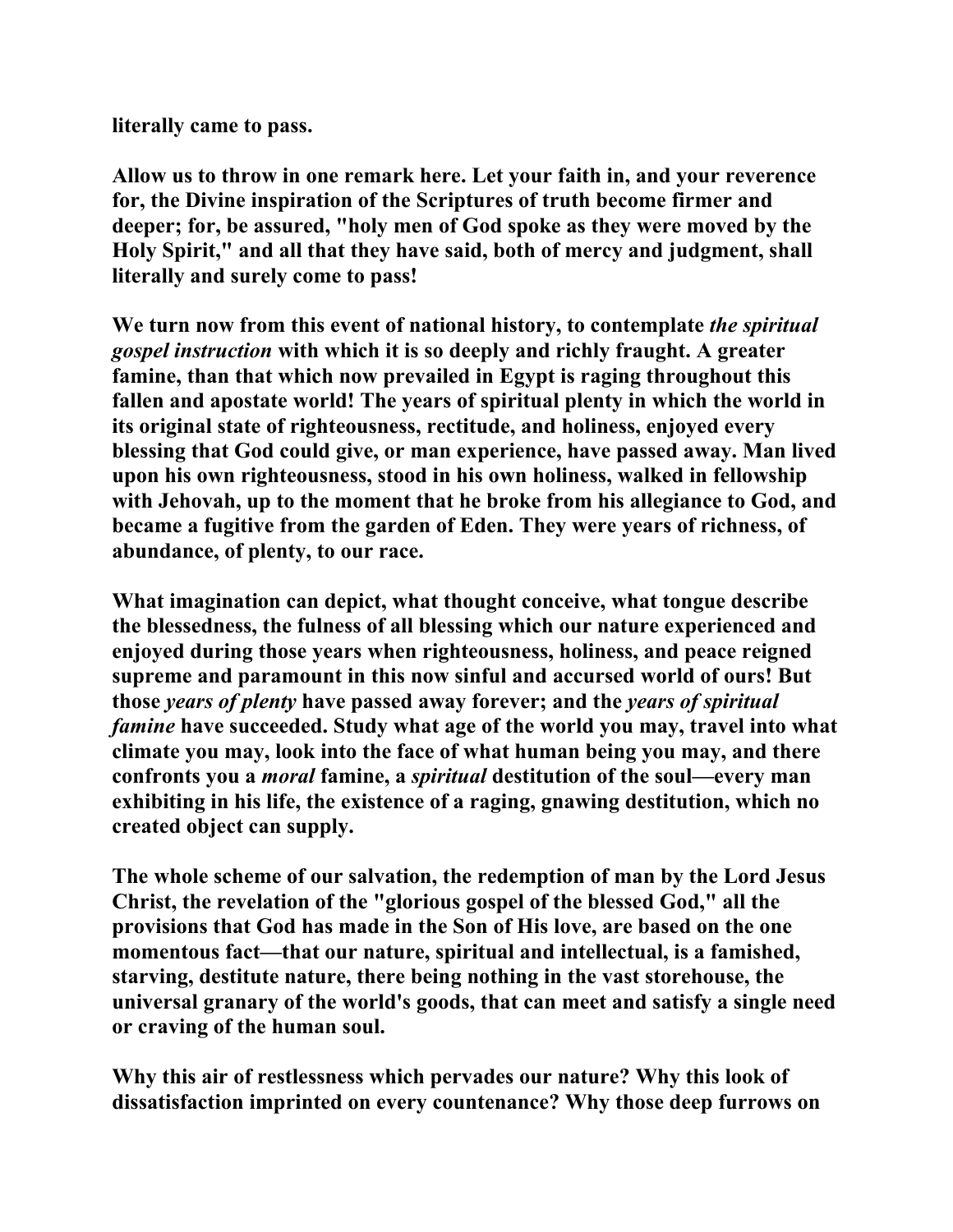**every brow? Why this universal cry of our humanity, "Who will show us any good?" What! can you find no good in this vast universe that God has formed? Ah, no! Man finds all** *created good* **to be but a broken cistern. He hews out cistern after cistern, sets on foot enterprise after enterprise, devises new plans for happiness, each one more promising than the other, and still his soul is filled with one vast, aching void—the heart restless, the spirit anxious, the mind dissatisfied; and so our poor, famished, craving, destitute nature travels round the circle of all** *created* **blessing, and terminates the journey by reiterating the plaintive cry, "Who will show us any good?"** 

**We pass from this part of the subject to consider—the cry for bread. "And when all the land of Egypt was famished, the people cried to Pharaoh for bread." In the first place, listen to** *the appeal***—"The people cried to Pharaoh." Here was something like sensibility, life, a deep, intense conviction of the prevailing famine. It is not** *merely* **the existence of the fact, but the deep-felt, agonizing conviction of the fact. They not only knew that they were starving, that their granaries were empty, that their resources were entirely exhausted, but they were a people who rose as one man, under the crushing weight of their necessity, and made their appeal. They felt the biting famine, were conscious of the gnawing hunger, that the wolf was feeding at their vitals, and they rose as one people and uttered their cry, "Give us bread."** 

**Look at the spiritual teaching of this. There is a universal existence in our race of a need—that need is happiness; a need for something that will meet the intense yearning, and craving of our spiritual, moral, and intellectual being. Some seek it in the gay world, some in the sensual world, others in the intellectual world, others more in the political world, and there are not a few who are seeking it in what is termed conventionally the** *religious world***.** 

**These have little or no taste for the world's gaieties, less for intellectual pursuits, and still less ambition to climb the steep of human distinction and carve their name on some lofty column; but they seek to meet the yearning, the panting, and the craving of their nature in** *a religion of their own***; and religious duties, religious engagements, religious excitement, and religious rites and ceremonies, are eagerly sought and sedulously cultivated, with a view of meeting this moral craving for that which will give repose and satisfaction to the soul.** 

**But we pass from these to another class, more circumscribed, but decidedly more spiritual and blessed. We refer to those from whom the cry for bread**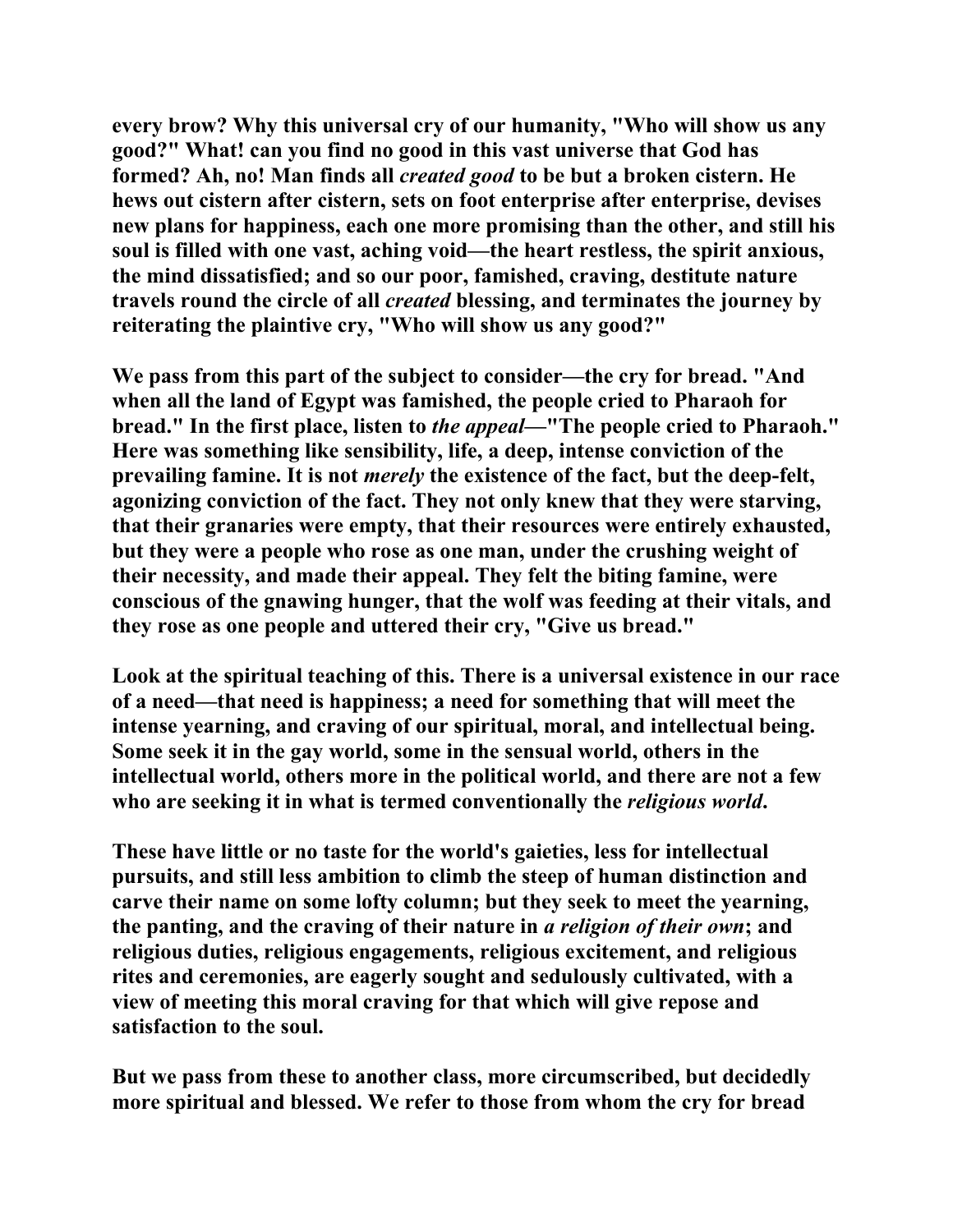**issues under the teaching, quickening influence of God the Eternal Spirit.** *The hungering and thirsting after righteousness, after holiness, after Christ, after God, which marks a gracious soul,* **is not the breathing of the unregenerate, unawakened, and carnal mind. Ah, no! The blessed and Eternal Spirit is the author of all spiritual feelings, convictions, desires, and breathings in the quickened and renewed man. Are you breathing after Christ? Are you hungering for Christ, the bread of life? Are you thirsting for Christ, the wellspring of life? Is your soul panting for God in a dry and thirsty land where there is no water? Then, beloved, you are the subject of** *spiritual thirst and spiritual hunger, wrought in your soul by the Holy Spirit.* 

**It is the Spirit convincing you of your lost, self-ruined and undone condition. It is the Spirit opening your eyes to see your sinfulness, vileness, and nothingness. It is the Spirit showing you the entire loss of all your original righteousness, and bringing you to see that you are a poor, starving, famishing sinner, lying at the feet of Jesus, realizing that none but Jesus can meet your case. Oh, we beseech you, keep your eye on the fine line of distinction between a soul only thirsting for natural good and for worldly happiness, and a soul spiritually hungering and thirsting for Christ.** 

**If, my dear reader, you were at one time seeking to satisfy this craving of your spiritual nature in religious rites, ceremonies, and duties, going to your sacraments, to your church, to your district, and returning to your chamber still with the crushing weight of sin, still with the gnawing hunger, no peace with God, no sense of pardon, no clear view of your interest in Christ, no star of hope twinkling in the dark clouds overshadowing you, no consciousness of adoption; but now if the blessed Spirit has opened your eyes to see that your own works and doings will avail you nothing, and has brought you, empty and sinful, to the Savior's feet, craving the bread that comes from God, thankful even for the crumbs that fall from His table, then we wish you joy of your new-born feelings!** 

**It may be but a sigh, but a tear, but a desire bursting from your full, penitent heart; nevertheless, the Spirit is its author and will be its finisher. It came from God, to God it will rise, and in God it will terminate and eternally rest. Thus much for the cry.** 

**Now, for a moment, let us advert to the object that cry. What was the cry for? There was but one thing that could meet the needs of the nation. Offer them the most precious jewels, domains the most extensive, tell them of rank the**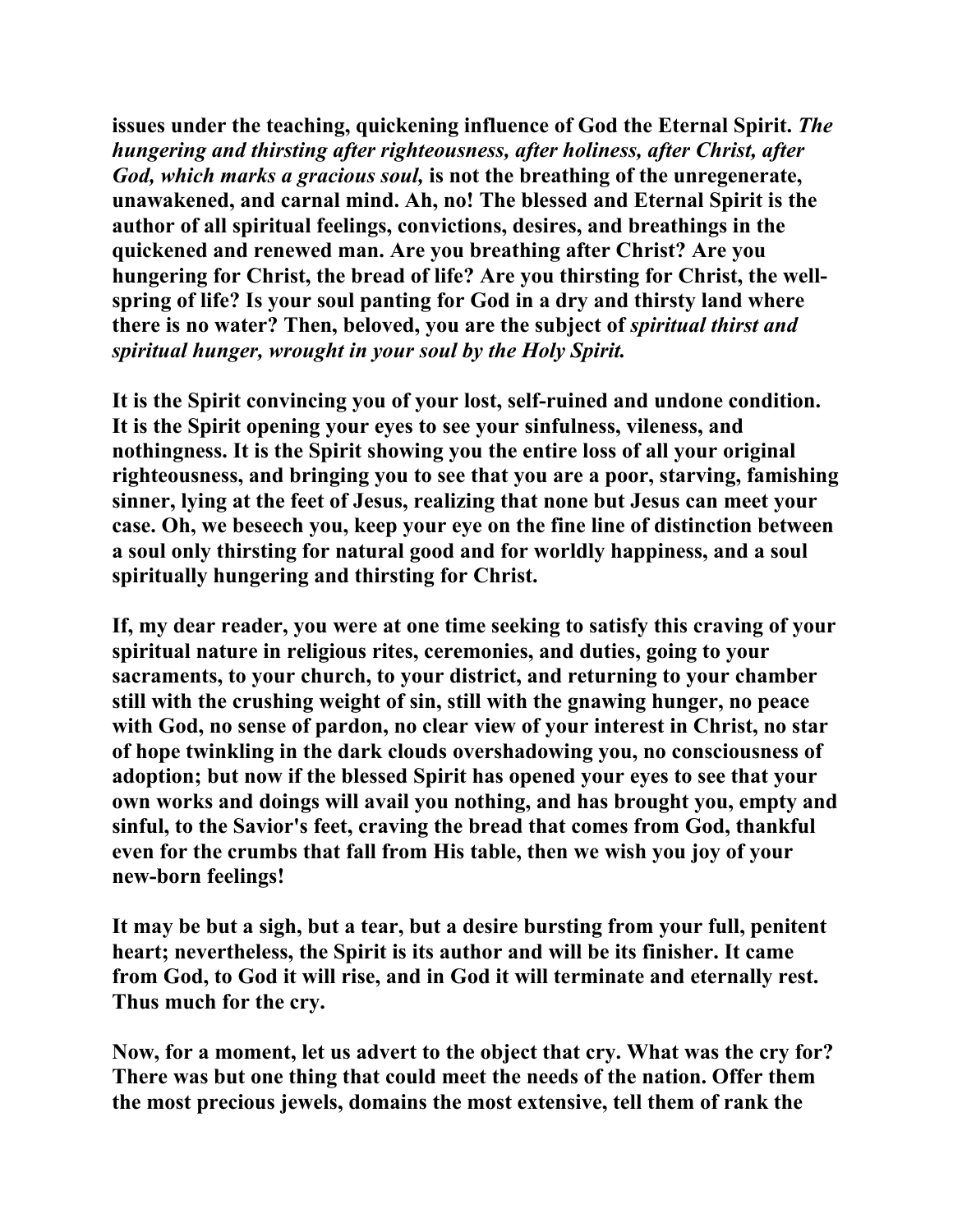**highest, of wealth countless as the sands, they would turn from you and say, "Cruel mockers are you of our misery! We are starving, we are famishing, we are hungry; give us bread, or we die!"** 

**Now, what is the one grand requirement of the soul? What will meet this deep, intense craving? Is it wealth? It has been tried to its utmost, and found lacking. Ask the millionaire, and he will tell you the toil of obtaining it, the risk of investing it, the fear of losing it, and the thought of leaving it, robs him of all comfort in the possession of it, and that thus riches are utterly incompetent to make their possessor happy. Is it the world? Ah, no! It has been searched and ransacked through and through, and can scarcely afford a single new source of pleasure or enjoyment. One could sometimes smile, were the spectacle not too awful, at the puerile, childish expedients to which the worldling resorts to meet this intense craving of the mind. See the bubbles be blows, the baubles he chases, the straws he gathers, while the Son of God holds out a jeweled crown to the aspirant for true glory, honor, and immortality.** 

**Will the creature supply it? Ask him who has found the noblest, the dearest that earth ever afforded, if that angel of intellect and beauty, before whom the soul burns the incense of adoration, has filled this deep and aching void. What a hallucination, what a fantasy, what a mockery is all this!—the mirage of the desert not more deceptive. In the striking and solemn language of the prophet—"It shall even be as when an hungry man dreams, and, behold, he eats; but he awakens, and his soul is empty: or as when a thirsty man dreams, and behold, he drinks; but he awakens, and, behold, he is faint, and his soul has remains parched."** 

**We ask again, what will meet the craving of the soul? Bread, and bread only! We might learn much instruction from this fact in our efforts to evangelize the world. Why all this discussion about** *Education?* **Will Education meet the craving of the soul of man? Why all this excitement about** *Social Science?* **Will Social Science meet the moral famine of our nature? How do our legislators, our philosophers, our political economists, and many of the moral reformers, lose sight of this great truth!** 

*The soul of man needs the Gospel, and nothing but the gospel of Christ will meet its spiritual and deep necessities—nothing but the Gospel will uplift, ennoble, sanctify, and save our fallen, famishing, and crushed race.* **The world is asking for bread, and in giving it education, and science, and moral reform, while**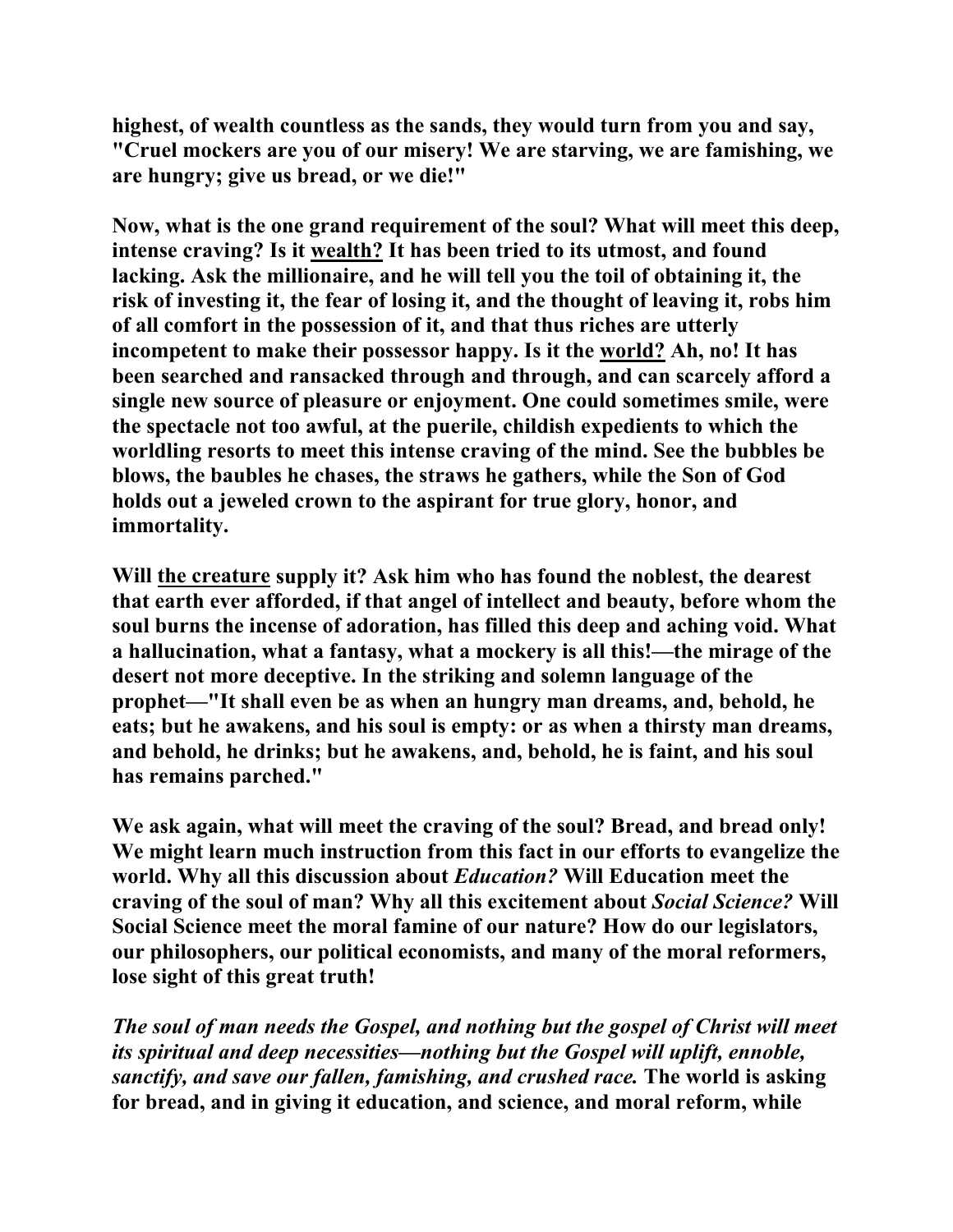**withholding the Gospel of Christ, we are offering it** *a stone! Oh, keep the eye firmly fixed on this truth, and you will be wiser than the wisest of the worldly wise, a more profound philosopher than the most learned, that nothing short of the glorious Gospel of the blessed God will regenerate, sanctify, and save the soul of man.* 

**How impressively and emphatically did our Lord embody this truth in the great commission with which He clothed His apostles, before He left the scene of His toil and suffering,—"Go into all the world and** *preach the gospel* **to every creature!" As though He had said, "The world is famishing-man is perishing; I give to you the bread of life—go forth and distribute it fully and freely to every creature under heaven. The extent of man's neediness and misery shall be the only limit to your mission."** 

**But let us circumscribe this train of thought.** *What is the one specific cry of a truly spiritually regenerated and awakened soul?* **Is it not for JESUS, the bread of life? Most assuredly! Go to the sinner bowed beneath the weight of the law, to the man awakened to a conviction of his sinful and lost condition, who has been brought to know the nothingness of his own righteousness, and ask him, 'What will make you happy?' Bid him go to his religious duties, to his sacraments, to his church, to his minister. Oh, how bitter will be his reproof— "I asked you, as a starving man, for bread, and you give me husks. I need Christ—I need to know that my sins are pardoned—that my transgressions are blotted out—that I am an accepted, forgiven child of God. And nothing short of this will meet my case. I have tried every other expedient, have come to the end of all my own doings, and I perish with hunger. I have been feeding upon ashes. I have sought to meet the cravings of my spirit with the chaff. I have been drinking in the wind. Give me Christ, or I die! None but Christ! None but Christ! Place me upon a pinnacle, and give me the world. I survey from thence, still, without Christ I am undone—I starve—I perish! Lord, I fall at Your feet. You only have the bread of eternal life. Here will I lie, here will I cling; and if I perish in my hunger, it shall be asking You, imploring You, crying to You for bread!"** 

**Oh, thank God if the blessed Spirit has brought you to see the difference between the bread of life and the husks with which man would seek to meet your spiritual craving! Fall on your knees, and thank God if you have been taught that none but Christ—a crucified, atoning, and full Savior—a Savior whose blood blots out the deepest stain of guilt, and whose flowing robe of righteousness justifies the believing soul from all sin—can meet your soul's**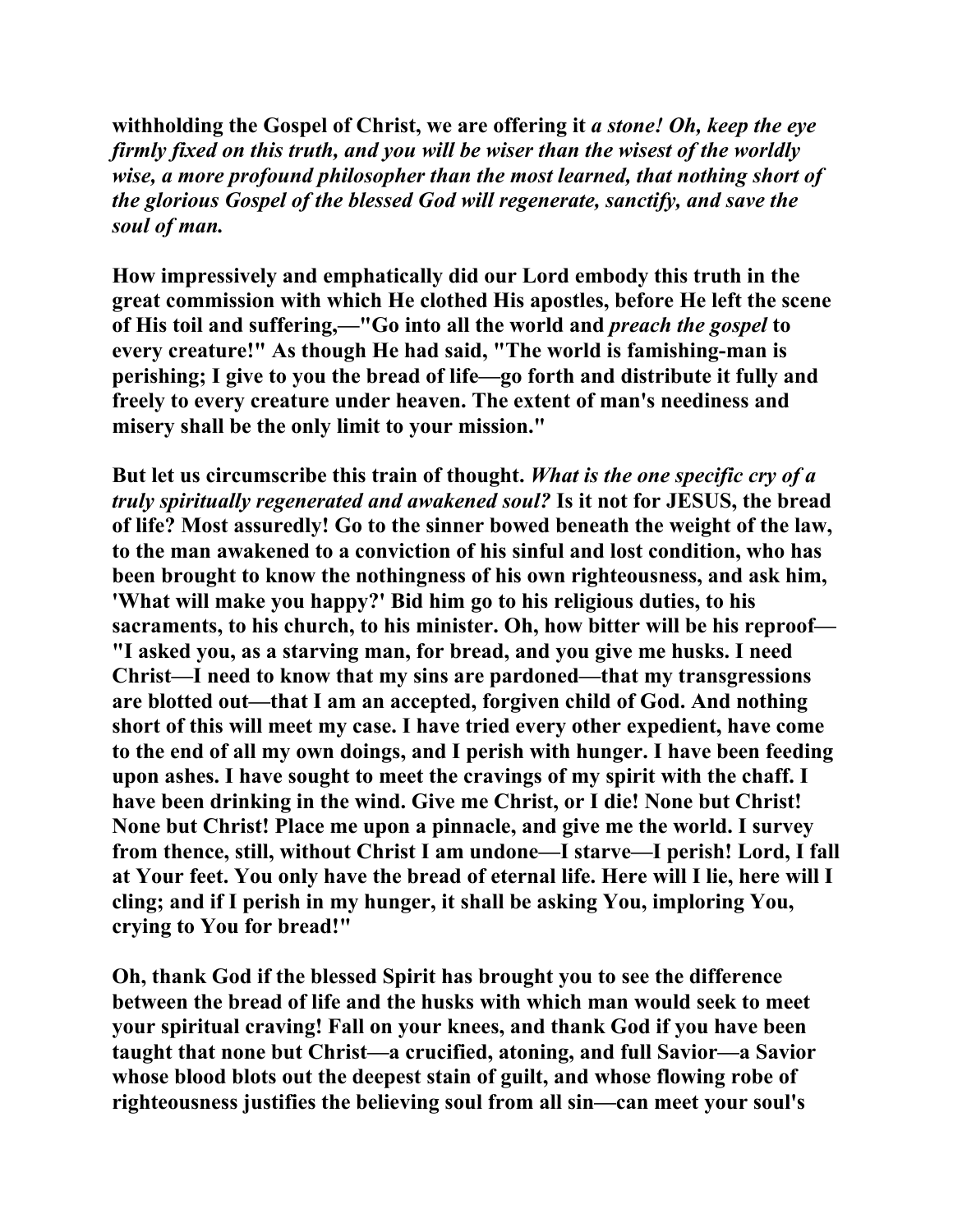#### **necessity!**

**That** *Jesus is the bread of the spiritual soul***, how clear and impressive is His own teaching "And Jesus said unto them, I am the bread of life: he that comes to me shall never hunger; and he that believes on me shall never thirst." "I am the living bread which came down from heaven; if any man eat of this bread, he shall live forever; and the bread that I will give is my flesh, which I will give for the life of the world." "Verily, verily, I say unto you, Except you eat the flesh of the Son of man, and drink his blood, you have no life in you." "He that eats my flesh and drinks my blood, dwells in me and I in him." "He that eats of this bread shall live forever." Shall we not exclaim, in view of this marvelous statement, "Lord, evermore give us this bread!"** 

**But let us view this general truth in some of its particulars. Bread is composed of a variety of constituent parts. There are** *various views of Christ***, each one precious to those who know and love Him. And in the sovereignty of the Spirit one view of the Lord Jesus may be unfolded and applied with more fullness and power than another. Perhaps it is a sense of pardoned sin that you need. Jesus Christ is that pardon; His blood, His precious blood speaks pardon; one drop applied to your conscience will seal a sense of full forgiveness. "In whom we have redemption through His blood, even the forgiveness of sins." Perhaps it is a sense of peace with God you desire; the righteousness of Christ imputed to you will impart that peace. "Being justified by faith, we have peace with God through our Lord Jesus Christ." Perhaps it is to know that you are vitally united to Christ; faith in Christ will give you this union. Thus it all resolves itself into one grand truth, Jesus Christ, "whose flesh is food indeed, and whose blood is drink indeed."** 

**And if the spirit of God has given you a hungering and thirsting after Christ, then it is your privilege to receive, as the free gift of God's grace, the Lord Jesus Christ as the "living bread which came down from heaven." A most important truth is shadowed forth here, which we must prominently and distinctly place before you. You will observe that there was no direct response from Pharaoh to the cry of the Egyptians for bread. They appealed to him for bread, but he sent them to Joseph. "And Pharaoh said unto all the Egyptians,**  *Go to Joseph***."** 

**And why this? Because all the corn of Egypt was placed in the hands of Joseph, and Joseph was the man he delighted to exalt and to honor. He would teach them, too, that such was the order and administration of his**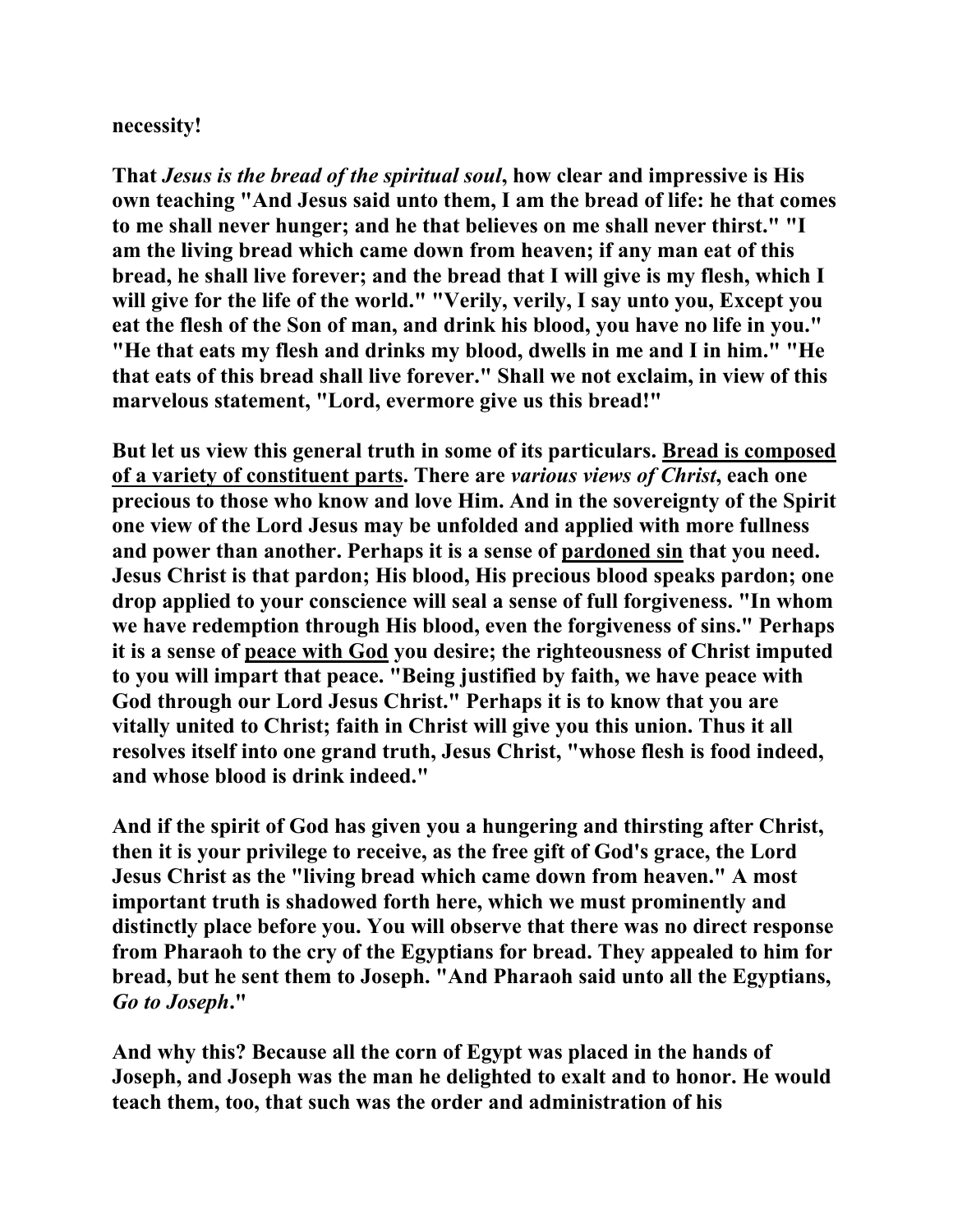**government—all appeals to him must be through his prime minister, the governor and treasurer of the kingdom; and that what Joseph said and did had the royal authority and sanction. Words fail to set forth the importance and the preciousness of the gospel truth here shadowed forth.** 

**The Lord Jesus is the "One Mediator between God and man." All the treasures of grace are placed in His hands; and He is the administrator of the everlasting covenant. "No man comes unto the Father but by me." "I am the door." "By Him we both have access by one Spirit unto the Father." What can be more clear than this truth, that we can have no dealings in the way of salvation, and grace, and communion with the Father, but through the Son? It is in the righteousness of Christ we have acceptance with God. It is by the blood of Christ we draw near to God. It is in the name of Christ we offer our requests to the Father; and the bestowment of all the precious blessings, the daily bread, the continuous supply of every need, shall be in and through the Lord Jesus Christ, "that all men should honor the Son, even as they honor the Father."** 

**This is a truth which may meet the tried, perplexed experience of some of our readers. How many there are who go to the Father for pardon, acceptance, and peace, and for all the blessings of daily life, without a recognition of the mediatorial character, relation, and fulness of the Lord Jesus Christ! Look once more at the shadow. These famished Egyptians passed by Joseph; they did not recognize the prime minister; they did not see that Joseph had all the granaries, all the corn of Egypt under his seal and in his hands. They went directly to Pharaoh, and met with no response.** 

**This may just touch the spiritual state and position of your soul. You are wondering why for years you have been seeking, reading, and praying and doing, and yet have not advanced a single step in your spiritual course, not a single beam of God's love has penetrated your soul—no sweet peace flows like a river in your heart, no joy thrills your spirit; and you have no sense of reconciliation, adoption, and acceptance with the Beloved. And yet for weeks, and months, and years, you have been traveling to God, not recognizing that the Lord Jesus Christ is the true, the spiritual Joseph of the Church; and that it is in His hands all fulness of blessing is deposited.** 

**"Go to Joseph." "Go to my Son," says the Father. "You petition for bread you sue for pardon—you ask for reconciliation—you hunger and thirst for grace—go to my Son! I have laid help upon one that is mighty. I have exalted**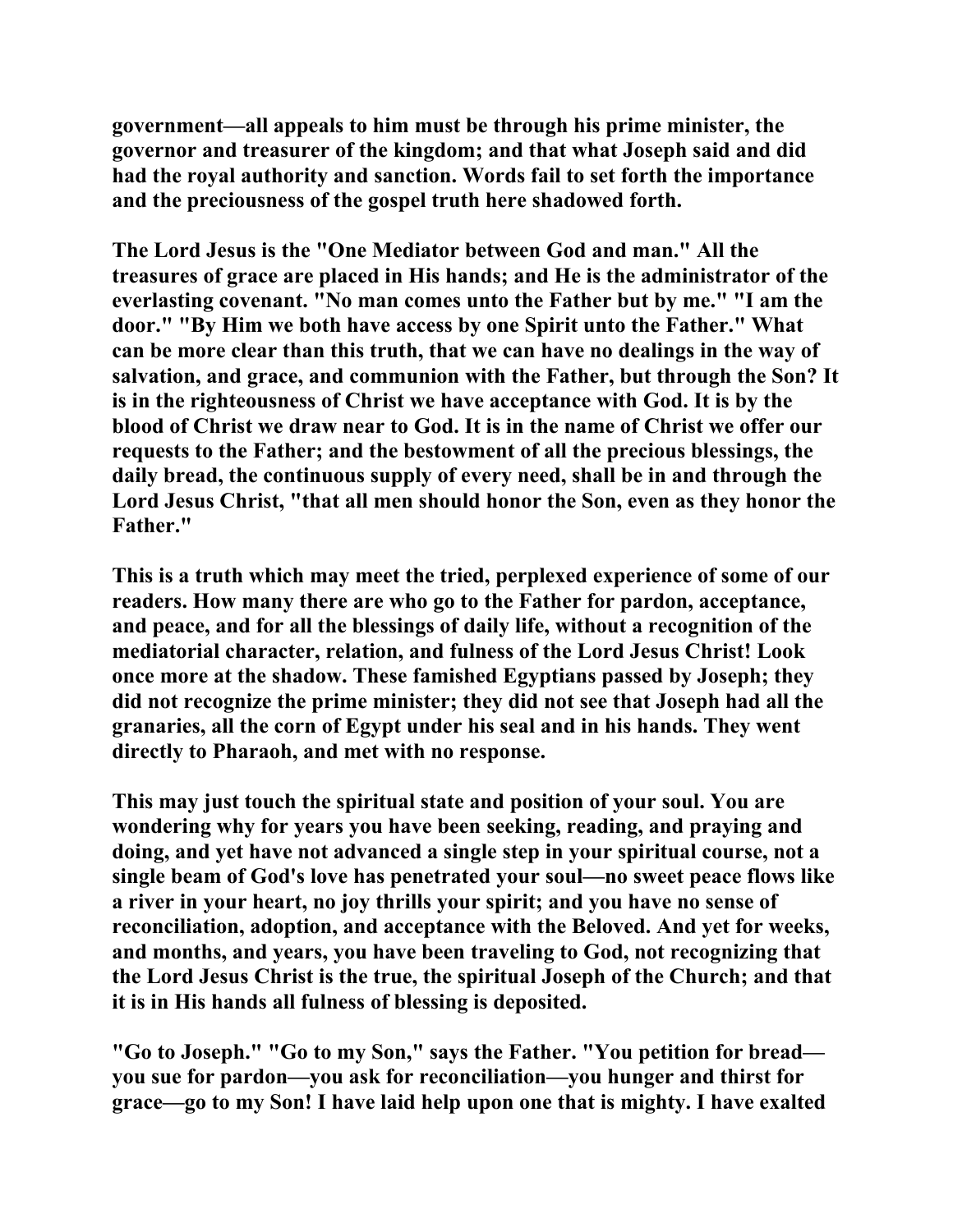**Him among His brethren, and will honor and magnify Him. He was humbled and slain, and now He is exalted and crowned. He died, and rose again, and lives to be the administrator of all the blessings of My covenant. Go to Him; and whatever you ask in His name, I will grant it."** 

**Thus speaks the Father to you in this type. And thus our Lord confirms the truth—"Whatever you shall ask in my name, that will I do, that the Father may be glorified in the Son: if you shall ask anything in my name, I will do it." "Verily, verily, whatever you shall ask the Father in my name, he will give it to you. Hitherto you have asked nothing in my name: ask and you shall receive, that your joy may be full."** 

**See why you have asked, and have not received, you have not gone in the name of Jesus—you have not pleaded His merits—you have not honored His name—you have not gone to the Father with that one argument, that single plea that never fails—the** *atoning blood of Immanuel***. "You have asked, and have not received, because you have asked amiss."** 

**We are thus instructed, not by the type only, but by the words of our Lord himself, that prayer is to be equally addressed to the** *Son* **as to the Father. No believer should have a moment's hesitation, or a single doubt on this subject. Admit His Deity, and you admit His claim to Divine worship. Acknowledge His Headship of the Church, and you admit His administration in the government of the Church. Allow Him to be the one Depositary of His people's grace, and you are forced to allow that petition for supplies of that grace must be preferred directly and personally to Him. Hesitate not, then, to address your confessions of sin, your pleadings for pardon, your petitions for grace, your breathings for sympathy, your praises and adoration to the Lord Jesus Christ, even as you address them to the Father.** 

**And if it be your last, your latest, your expiring breath, let it be in the words of the dying Stephen, "Lord Jesus, receive my spirit!" Thus honoring Him, He will honor you. Then GO TO JESUS, and approach the Father through Jesus, and you shall have all your needs supplied, for there is corn in Egypt, bread enough and to spare, and you need not die. But oh, if you die, let it be in the very act of going to Jesus! Rouse to this work of shutting yourself up entirely to Christ.** *Let not sins, nor backslidings, nor poverty, nor unbelief, keep you away from Jesus.* **Say with the poet, "I'll go to Jesus, though my sin Has like a mountain rose; I know His courts, I'll enter in,**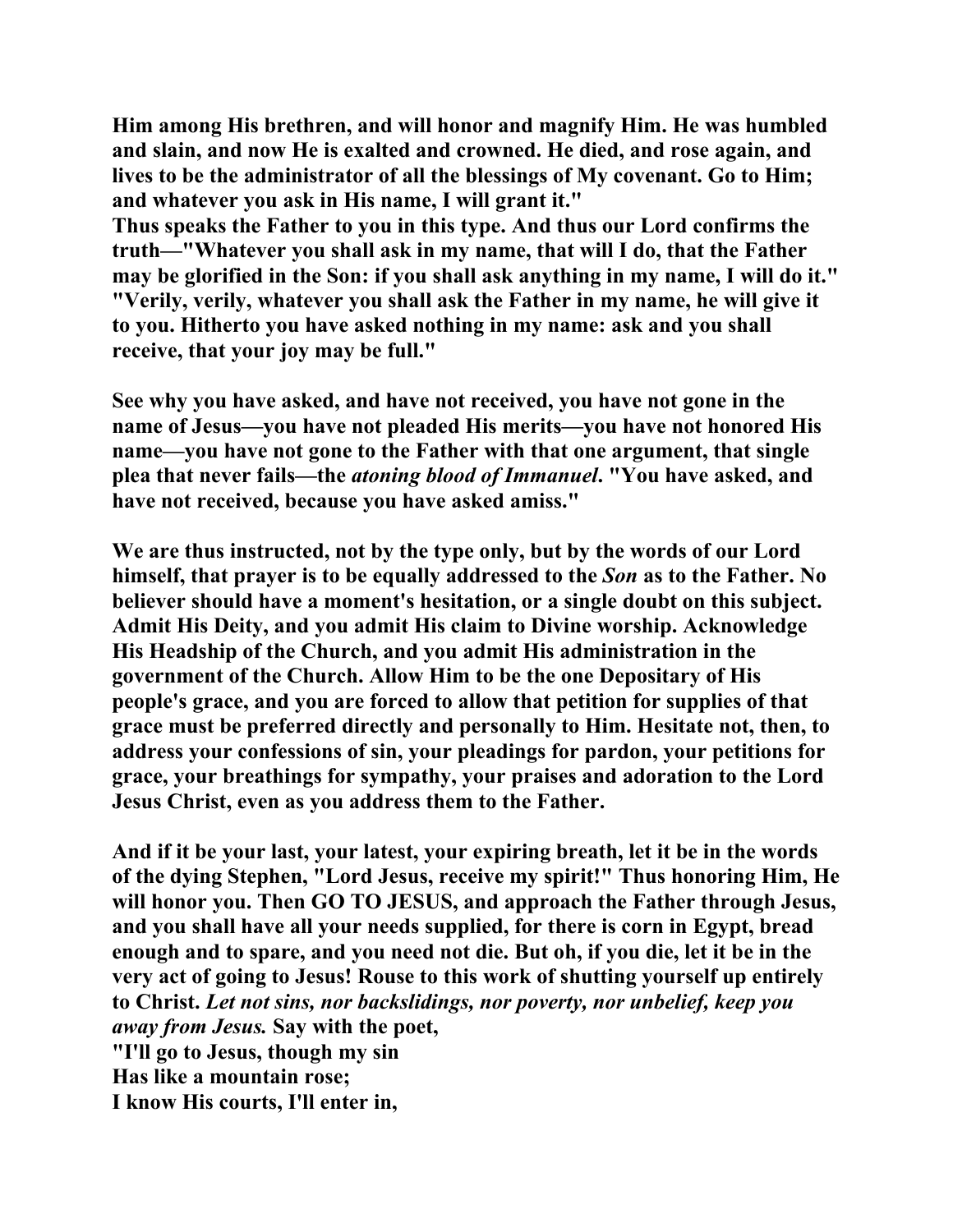**Whatever may oppose."** 

**"I'll to the gracious King approach, whose scepter pardon gives, Perhaps He will command my touch, And then the suppliant lives."** 

**"Perhaps He will admit my plea, Perhaps will hear my prayer; But if I perish, I will pray, And perish only there."** 

**There is another gospel truth shadowed forth in this part of our type. In anticipation of the seven years' gnawing, grinding, crushing famine, Pharaoh had laid up in the granaries of Egypt an ample supply of bread for the people. Was there ever a more precious truth illustrated than this?** *God, from eternity, has provided in the Son of His love, in the covenant of redemption, and in His eternal purposes, a full redemption, a free salvation for our poor famished, starving souls.* **Do not think not that Redemption was an afterthought of God; that Salvation was a subsequent idea of the Divine mind. Ah, no! Never was there a greater fallacy in theology than this.** 

**God, from all eternity, knew that man would fall; foresaw the apostasy of our race, and provided for the event. In the counsels of eternity, God prepared and devised the great scheme of our salvation; laid up in the heavenly granary the bread that would meet the necessities of our famished nature, in original, unfailing, inexhaustible stores of pardoning, sanctifying, justifying, comforting grace—all treasured, provided in anticipation of the fall, the ruin, the famine of our poor sinful world. "Him, being delivered by the determinate counsel and foreknowledge of God, you have taken, and with wicked hands have crucified and slain."** 

**Beloved, the** *rivulet* **is sweet, the** *stream* **is sweeter, but the** *fountain* **from where both flow is sweeter than all. Let us follow the rivulet to the stream, the stream to the fountain. "I have loved you with an everlasting love, therefore with loving-kindness have I drawn you." What an additional element of sweetness will it give to that bread of life, how much more sparkling and refreshing will be the stream of the water of life, if you will blend it in your thoughts with God's everlasting love and purposes of mercy towards you! "Oh, how great is Your goodness which You have laid up for those who fear You!" Thus, all the covenant blessings of redemption and grace are**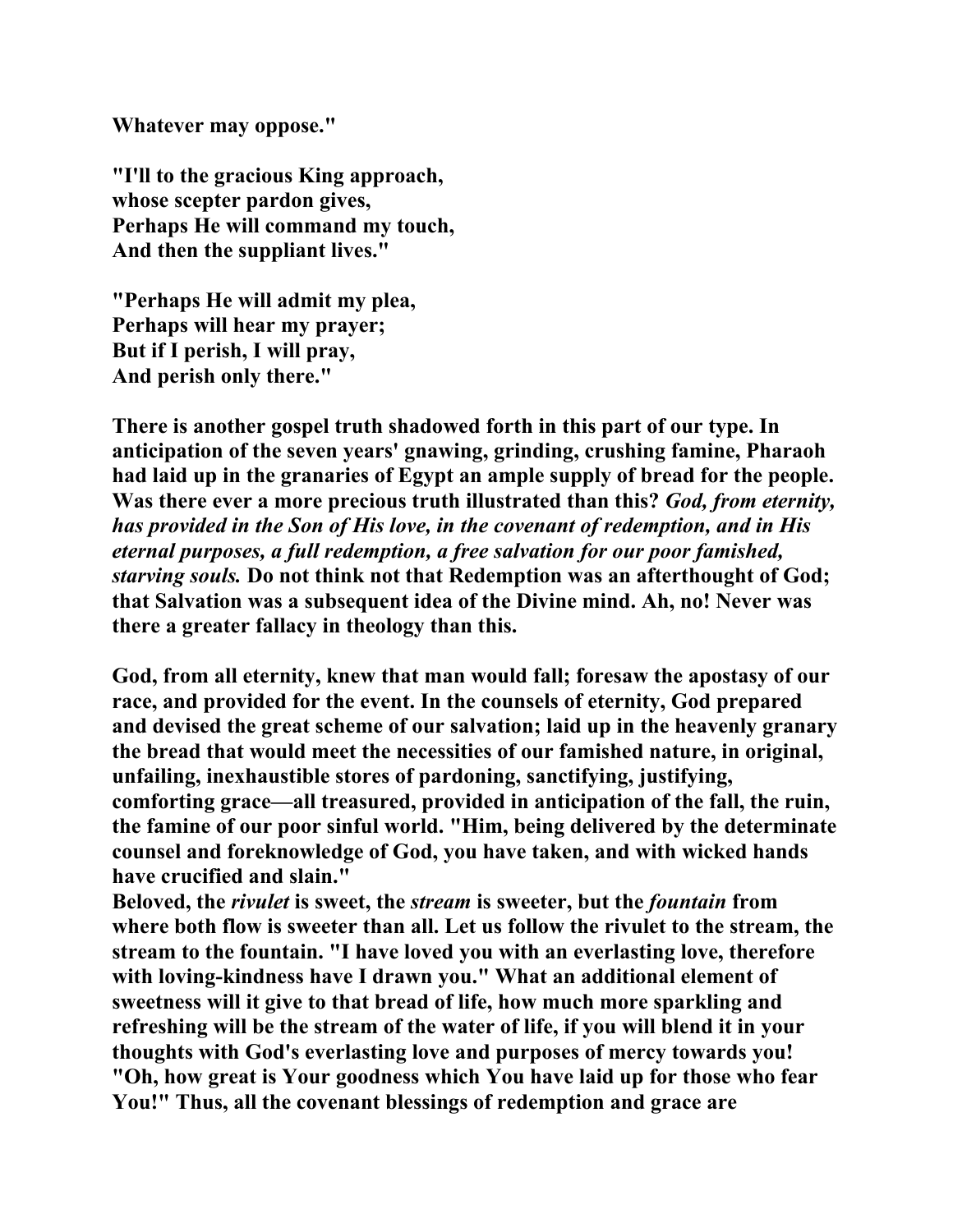**anticipative—anticipative of the circumstances, the needs, and the appeals of the Lord's people.** 

**We may, therefore, believe that** *no new exigency shall arise, no new affliction overtake us, no new event occur, which is not anticipated and provided for in the fulness of Christ, and in the supplies of the covenant of grace.* **Leave, then,** *your future* **confidingly, calmly, hopefully. For all that** *future* **your heavenly Father has provided in and through Jesus. When the seven years' plenty have expired, and the seven years' famine commence, you shall find the Lord Jesus to be God's Treasurer and Almoner, "in whom it pleased the Father that all fulness should dwell," and your every need shall be amply and freely supplied. Let us, then, exultingly, gratefully exclaim, "Blessed be the God and Father of our Lord Jesus Christ, who has blessed us with all spiritual blessings in heavenly places in Christ, according as He has chosen us in Him before the foundation of the world." Yes! before an atom of matter was formed, or a foundation-stone of this mighty fabric was laid, before a star shone in the heavens, or a ray of light trembled on the chaotic darkness, grace and glory were laid up for us in Christ Jesus.** 

**Observe another gospel truth strikingly illustrated. Old as their supplies of corn were, they would, to the famished recipients, be as the blessings of a new harvest. Such are our gospel supplies. Ancient as the years of God, are the blessings of grace, yet to our daily life of faith they are as new blessings. Jesus is the "mediator of the** *new covenant***." "This is my blood of the** *new testament***." "If any man be in Christ, he is a** *new creature***." "Who has made us able ministers of the** *new testament***." God would thus teach us that we must come to Jesus for new, for daily supplies—daily grace for daily corruption daily strength for daily service—daily sympathy for daily sorrow—daily support for daily trial—daily food for daily hunger.** 

**"To whom coming." "Jesus Christ, the same yesterday, today, and forever."**  *Go to Jesus, then, with each new circumstance and event and demand as it arises.* **Jesus, our "Tree of Life," bears fruit every month, and every day of the month, and every hour of the day. He has taught you to pray, "Give us this day our daily bread," and He promises, "Open your mouth wide and I will fill it." Let, then, the life you live in the flesh, begirt by daily, hourly infirmities, trials, and sorrows, be** *a daily drawing of new blessings from your Divine granary. Whatever your craving, you will find in Jesus a corresponding supply.* **You have no sin His blood cannot cleanse—no grief His sympathy will not soothe—no infirmity His grace will not help—no perplexity His wisdom will**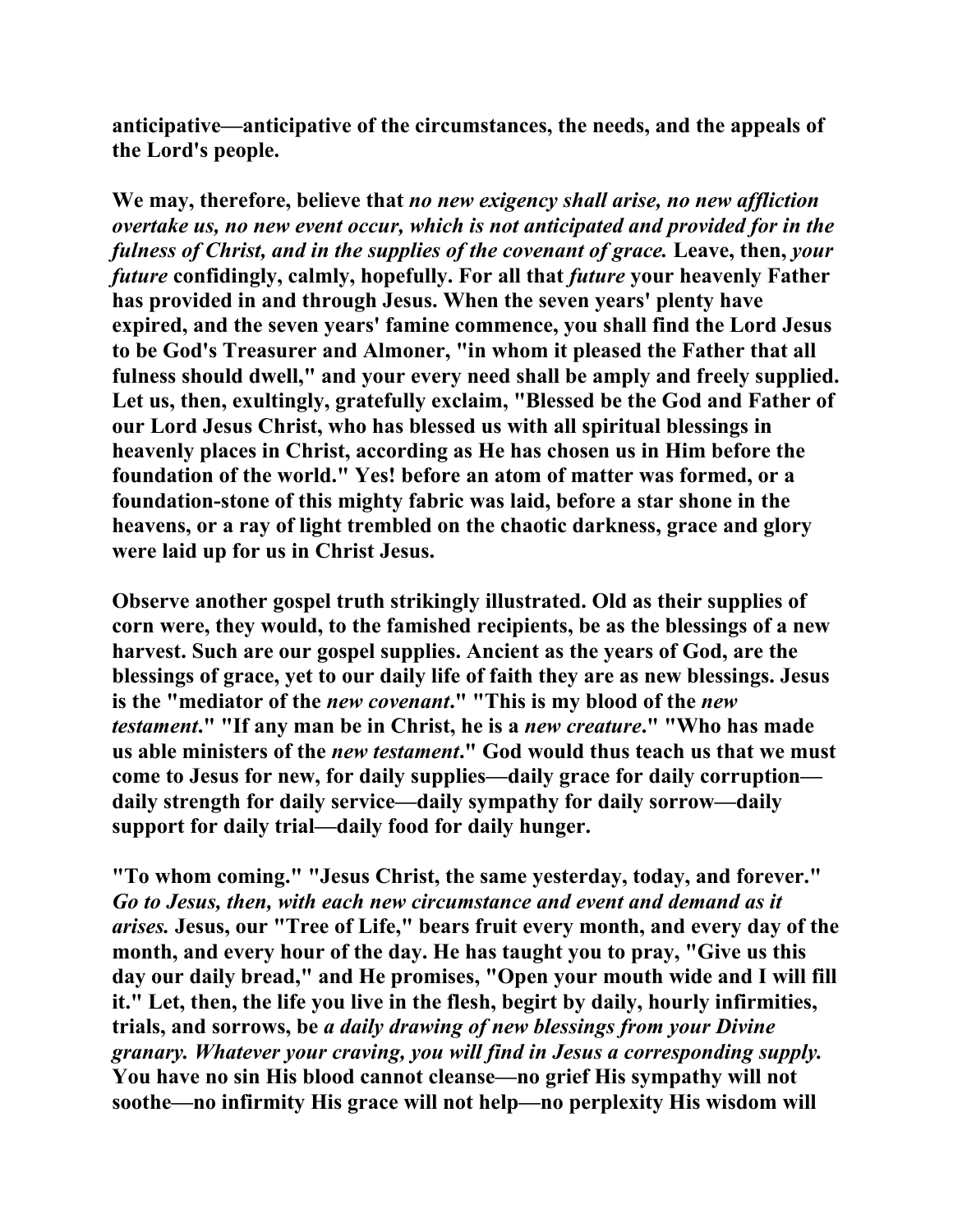**not guide—no lack His sufficiency will not supply.** 

**"Grace taught my wandering feet To tread the heavenly road; And new supplies each hour I meet, While pressing on to God."** 

**In all this** *we trace the will and purpose of God in the exaltation and honor to which He has advanced His Son Jesus Christ.* **The shadowing forth of this truth in the case of Joseph is most instructive. "And Pharaoh took off his ring from his hand, and put it upon Joseph's hand, and arrayed him in vestures of fine linen, and put a gold chain about his neck; and he made him to ride in the second chariot which he had; and they cried before him, Bow the knee." Behold the shadowing of 'our gospel Joseph'! What do we read? "Therefore God also has highly exalted him, and given him a name which is above every name: that at the name of Jesus every knee should bow, of things in heaven, and things in earth, and things under the earth; and that every tongue should confess that Jesus Christ is LORD, to the glory of God the Father."** 

**Reader, have you bowed the knee to Jesus? have you bowed the heart in adoration, faith, and love? Bow to Him you must, either in this world, or in the world to come—in time, or in eternity. To Christ all judgment is committed by the Father, "that all men should honor the Son, even as they honor the Father." "They will reverence my Son." Do you reverence Him? Are you exalting Him—crowning Him—serving Him? God will not hold him guiltless who dishonors His Son Jesus Christ—denying His Godhead, rejecting His atonement, refusing to love, serve, and glorify Him. Oh, bow your heart and lend your knee to Jesus! Place the diadem of Divine royalty upon His kingly brow, and worship Him in His priestly office, and He will make you a king and a priest unto God when He appears in glory!** 

**"Go to Joseph." In their gospel significance, what words of fulness, solemnity, and hope are these! Interpreted in their spiritual import, they chime upon the ear more sweetly than an angel's harp, and more solemnly than the blast of the archangel's trumpet, "GO TO JESUS!" My reader, deem not these brief words of no interest to you.** *Words more momentous, more significant, more precious, were never uttered.* **It is a question of life or death. Go to Jesus you must, or you are lost! Your solemn future of happiness or of woe, of heaven or hell, is suspended upon your compliance or non-compliance with this invitation.**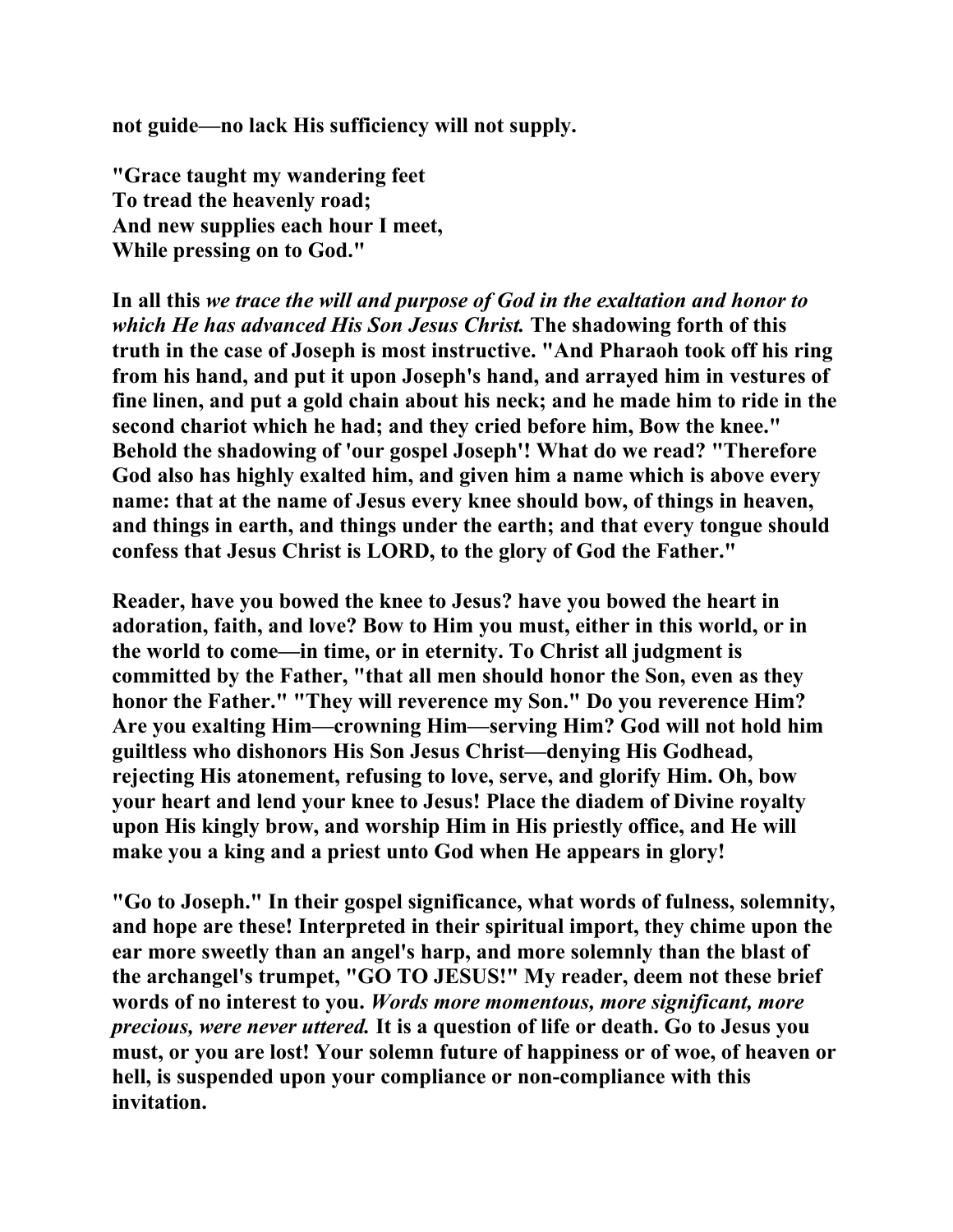**In some of its essential features your spiritual condition is portrayed by the case of the prodigal who took his journey into a far country, and when he had spent all, found himself in beggary and need amid a mighty famine; but encouraged by the recollection that there was bread enough in his father's house to spare, he arose and went to his father. It is for your life that we now urge you with all the earnestness and solemnity we can command, Go to Jesus. Nothing whatever must be allowed to intercept your coming; no reasoning must dissuade, no difficulty must daunt, no condition must discourage you. To Christ you must come, or perish! It is Christ—or Satan. Christ—or condemnation. Christ—or hell. The whole matter, more important to you than the interests of ten million empires, is narrowed to the finest point, the smallest compass—go to Jesus, or perish in the famine, with all the bitter pangs of the second and eternal death. Go, then, to Jesus—go at once, go as you are, go through a crowd of difficulties, opposition, and discouragements; go with your sins countless as the sands which belt the ocean, or the stars which bestud the firmament—sins of scarlet and of crimson hue; go with all the sad memories of the past crowding upon you; your caviling at Divine truth, your rebellion against God, your aggravated violations of His law, your ungodly deeds which you have ungodly committed, the hard speeches which you have spoken, even though you have plucked the crown from the Savior's head, trailing it in the dust, even—oh, crime of crimes!—even though you have scornfully trampled His atoning blood beneath your feet—even though you have made a covenant with hell, and with death are at an agreement; yet, in the face of all, in spite of all, notwithstanding all, with trumpet-tongue, the astounding, the marvellous, the gracious words peal forth upon your ear—GO To JESUS!** 

**Yes! to Jesus you may go! God is prepared to be reconciled to you in Christ, and He sends you to His Son for the merits, the worthiness, and the plea with which you may propitiate His justice, be restored to His favor, be adopted, accepted, and saved. And to make this momentous fact of your restoration doubly sure, you have both the efficacy of Christ's work—and the assurance of Christ's promise—annihilating, if you stand at His bar condemned, every excuse—"the blood of Jesus Christ his son cleanses us from all sin." "Him that comes unto me, I will never cast out." Arise, then, and go. Be this your plea "Blessed Savior! I come, I come to You as I am; I come vile, I come, empty, I come as a bankrupt and a beggar, to receive as the gift of Your free grace the blessings of Your salvation."**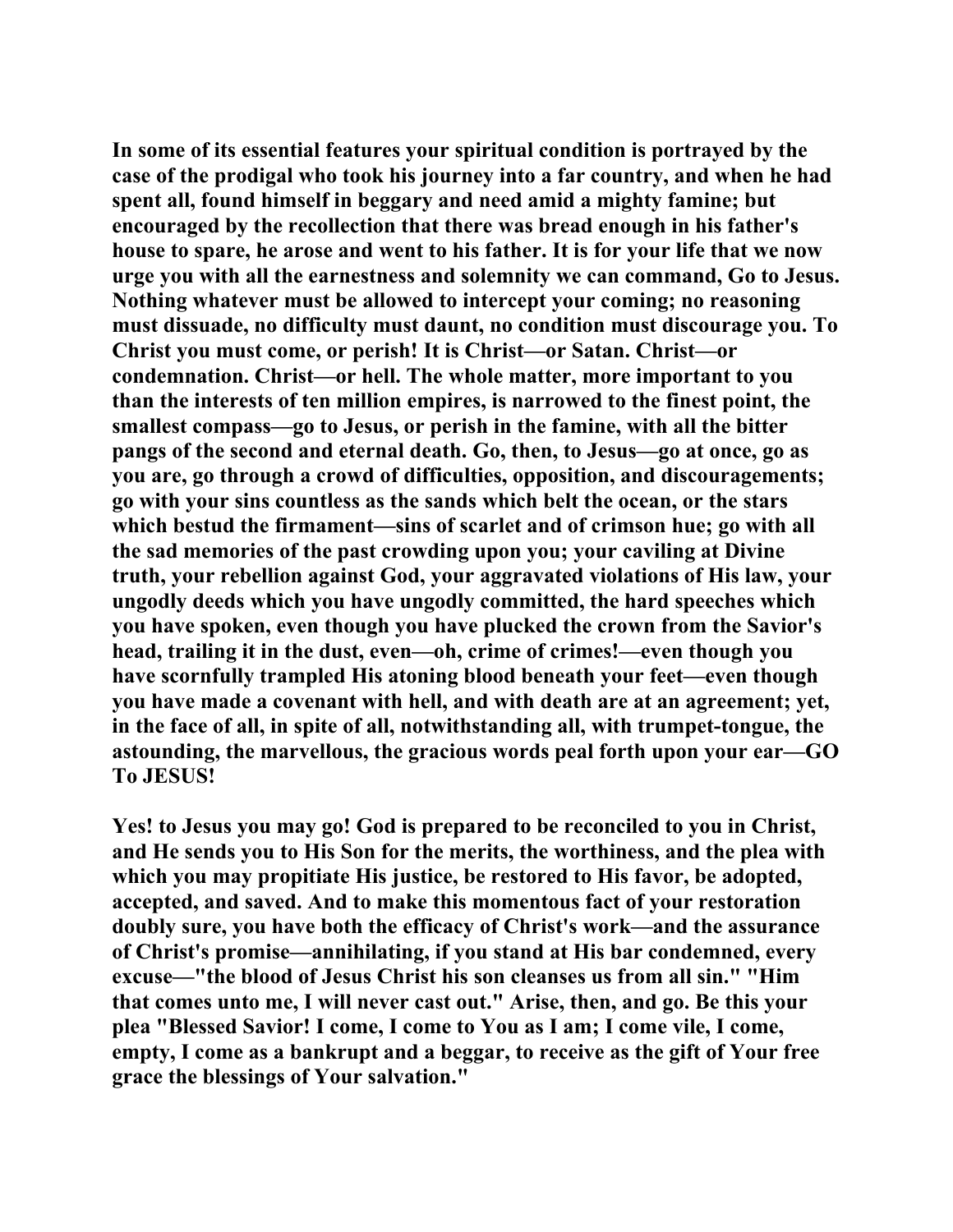**"Encouraged by Your word of promise to the poor, Behold a beggar, Lord, waits at Your mercies' door; No hand, no heart, O Lord, but Thine, Can help and pity needs like mine."** 

**Believer in Jesus, regard not this act of going to Jesus as only primary and initiatory—once done, done forever. Oh, no! it is a continuous act all through the Christian's life.** *The life of faith is a constant coming to Jesus for daily, hourly, and fresh supplies.* **"To whom COMING,"—mark the tense—coming now! coming at this moment, and continuously coming. Let every circumstance and event, every trial, sorrow, and need, be an echo of the gracious life-inspiring words—"Go to Joseph!" Go to Jesus, confessing sin; go, unveiling grief; go, telling need; go, breathing love, desire, and hope. You are still in the land of famine and of need. But your heavenly Father would remind you that He has anticipated and provided for all your requirements, for all your history, for your daily demands, in Him whom He has made Head over all things to the Church, the fullness of Him that fills all in all.** 

**Take the hard or the broken heart, take the cold or the glowing heart, take your barrenness or your fruitfulness, take the sunbeam of prosperity or the cloud-veil of adversity, take the joy, the sorrow, take all—to Jesus; let Him participate in all, keep you in all, sympathize with all, for Jesus is your Brother, raised up to befriend, support, and preserve you in your time of need.** 

**"What He says to you, do." Implicit obedience to Christ's commands is as much enjoined by our heavenly Father, as it is the dictate of gratitude and the prompting of affection. "This is his commandment, that we should believe on the name of his Son Jesus Christ, and that we should love one another, as he gave us commandment," Obedience to Christ is the evidence of discipleship and the test of love. "If you love me, keep my commandments." And when our adorable Lord and Master, our King and Head in Zion, pledged to the apostles, and through them to all who should afterwards believe in Him, His presence to the end of time, He linked the precious promise with the obligation of obedience, "Teaching them to observe all things whatever I have commanded you: and, lo, I am with you always, even unto the end of the world."** 

**Let this, then, be your daily prayer—"Lord, what will You have me to do? I would bear Your yoke, and carry Your burden, and bind Your cross to my**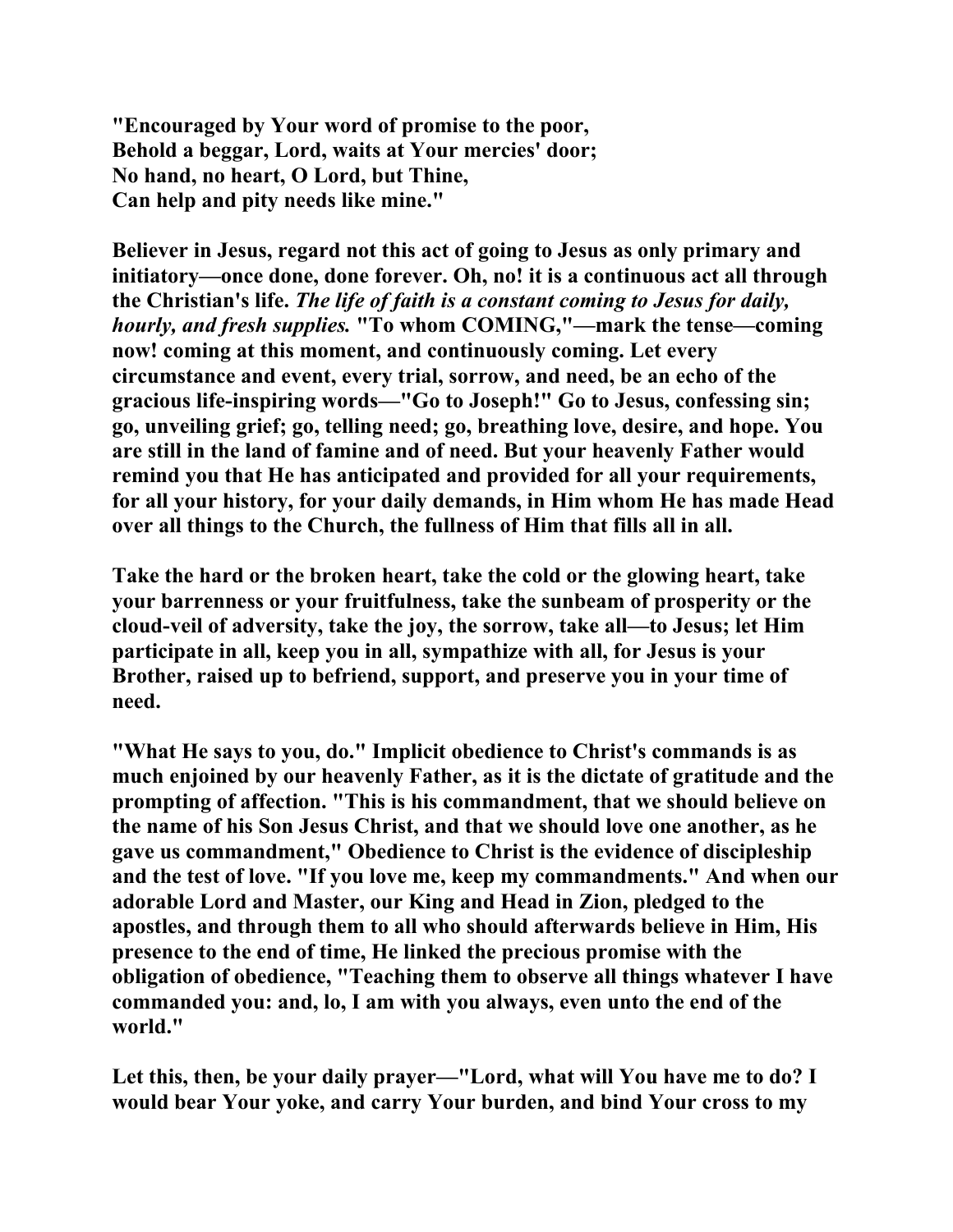**heart, and follow You, blessed Lamb of God, wherever You go." Whatever, then, Christ says to you, do. He bids you believe in Him; He commands you to obey Him; He invites you to come to Him; He asks you to confess His name before the world; to take up your cross and follow Him.** 

**All this, and whatever more He bids you, you must do, as a loving, obedient disciple. There must be no debate, no demur. It's not for a soldier to question his commander's orders, nor for a child to debate his father's commands. "You are my friends, if you do whatever I command you." Let obedience to Christ in everything be the distinctive badge of your discipleship. His grace will sustain you, His counsel guide you, His presence will cheer you, His smile will reward you, and you shall know from heart-experience, that "in keeping His commands there is great reward."** 

**"What He says to you, do." Saved by Jehovah's love from this wide-spread, this fearful famine—nourished by Jesus, the bread of life, God's unspeakable gift—and made to know both your hunger and its supply, by the Eternal Spirit—oh, to the Triune God be henceforth—your intellect, your wealth, your rank, your time, your life—wholly and forever** *consecrated***.** 

**"Father, Son, and Holy Spirit, One in Three, and Three in One. As by the celestial host, Let Your will on earth be done; Praise by all to You be given, Glorious Lord of earth and heaven!"** 

**"Vilest of the sinful race, Lo, I answer to Your call; Meanest vessel of Your grace, Grace divinely free for all; Lo! I come to do Your will, All Your counsel to fulfill."** 

**"If so poor a worm as I May to Your great glory live, All my actions sanctify, All my words and thoughts receive; Claim me for Your service, claim All I have, and all I am."**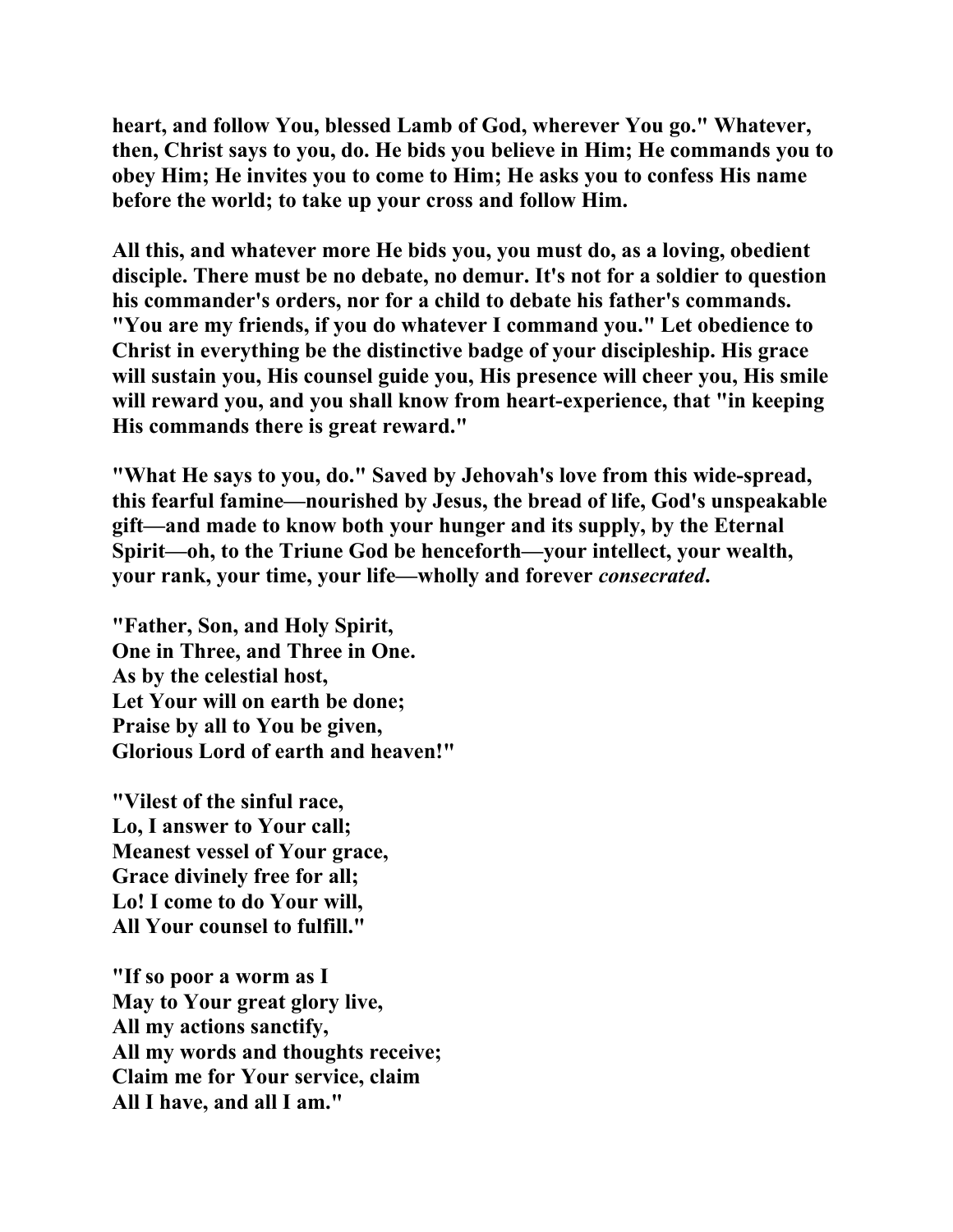**"Take my soul and body's powers; Take my memory, mind, and will; All my goods, and all my hours, All I know, and all I feel; All I think, or speak, or do; Take my heart, but make it new!"** 

**"Now, my God, Your own I am, Now I give You back Your own; Freedom, friends, and health, and fame, Consecrate to You alone Yours I live, thrice happy I! Happier still, if Yours I die!"** 

**"Father, Son, and holy Spirit, One in Three, and Three in One, As by the celestial host, Let Your will on earth be done; Praise be all to You be given, Glorious Lord of earth and heaven!"** 

#### **Christ's Knowledge of His People—Their Ignorance of Him**

**"And Joseph knew his brethren, but they did not know him." Genesis 42:8 A more precious truth, or a sublimer idea our Lord Jesus Christ never uttered when on earth than in those words of His intercessory prayer addressed to the Father—"This is life eternal, that they might know you, the only true God, and Jesus Christ, whom you have sent." It was our true Joseph beseeching His Father and our Father that this revelation of God and of Christ, in the knowledge of whom consisted their eternal happiness, might be fully disclosed to His brethren. Until this revelation is made, until this knowledge is attained, the range of thought and inquiry has been limited to objects which derive their sole interest and importance from a world passing away, and destined, before long, to be involved in the final conflagration of all things. What are a man's intellectual achievements worth, even though he "understood all mysteries and all knowledge," if yet he knows not spiritually, experimentally, and savingly, the only true God, and Jesus Christ whom he has sent? Such a one would deem the words of the apostle, himself no mean**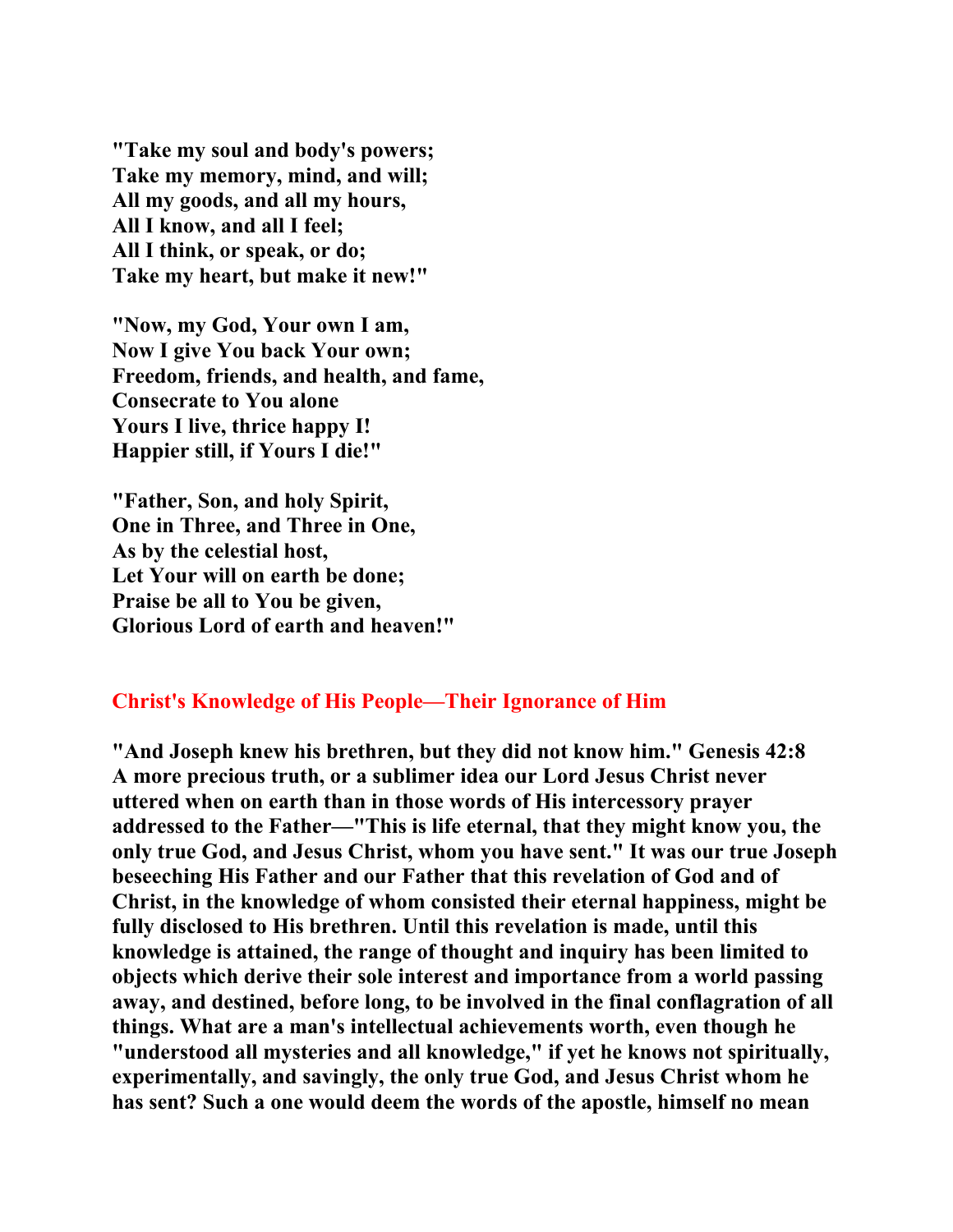**authority—extravagant and hyperbolical—"Yes, doubtless, and I count all things but loss for the Excellency of the knowledge of Christ Jesus my Lord."** 

**Added to which is his ardent aspiration—breathing from a mind already furnished as few were, with the precious spoils of this divine knowledge— "That I may know Him"—know Him more in the power of His risen lifegiving, life-sustaining, and life-securing life. It is to this train of thought we are led by the interesting and instructive period in Joseph's history which we have now reached. There are before us two opposites—knowledge and ignorance—knowledge on the part of Joseph, ignorance on the part of Joseph's brethren. "And Joseph knew his brethren, but they did not know him."** 

**How full of Christ, and how replete with instruction to the saints of God is this incident! Oh, may the Holy Spirit be our teacher and revealer, opening to our understandings and applying to our hearts these scriptures of truth which so manifestly and decidedly testify of Jesus! The two points for consideration are, JOSEPH AS DISGUISED TO HIS BRETHREN and THE RECOGNITION OF HIS BRETHREN BY JOSEPH, illustrating a vital, spiritual, and precious truth—CHRIST'S KNOWLEDGE Or HIS PEOPLE.** 

**"They knew not him." There was, doubtless, much to account for this ignorance on their part. Joseph was now exalted to the government of Egypt. Twenty-two years had passed since they last saw him, then a young lad, a beardless youth, a slave sold to the Egyptians. He was now full-grown, had arrived at maturity, was arrayed in courtly, costly apparel, speaking to them in the language and with the air of an Egyptian prince. All this tended to throw a profound veil over the person of Joseph, and to disguise from them the fact that they were, unconsciously to themselves, in the immediate presence of their long dead but now living brother.** 

**The spiritual reader, in whose mind thoughts of Jesus are pre-eminent, will in a moment recognize the Lord here. The disciples, the Lord's brethren, knew not their Lord immediately after His resurrection. So changed was He in those three days—His countenance so altered, His whole appearance so transformed, invested as with a resurrection glory so great—when He appeared in their presence and spoke to them, they failed to recognize Him they knew not that it was Jesus. Mary at the sepulcher, the two disciples journeying to Emmaus, the gathered Church in the upper room, were all alike unconscious that their once crucified but now risen Lord was in converse with**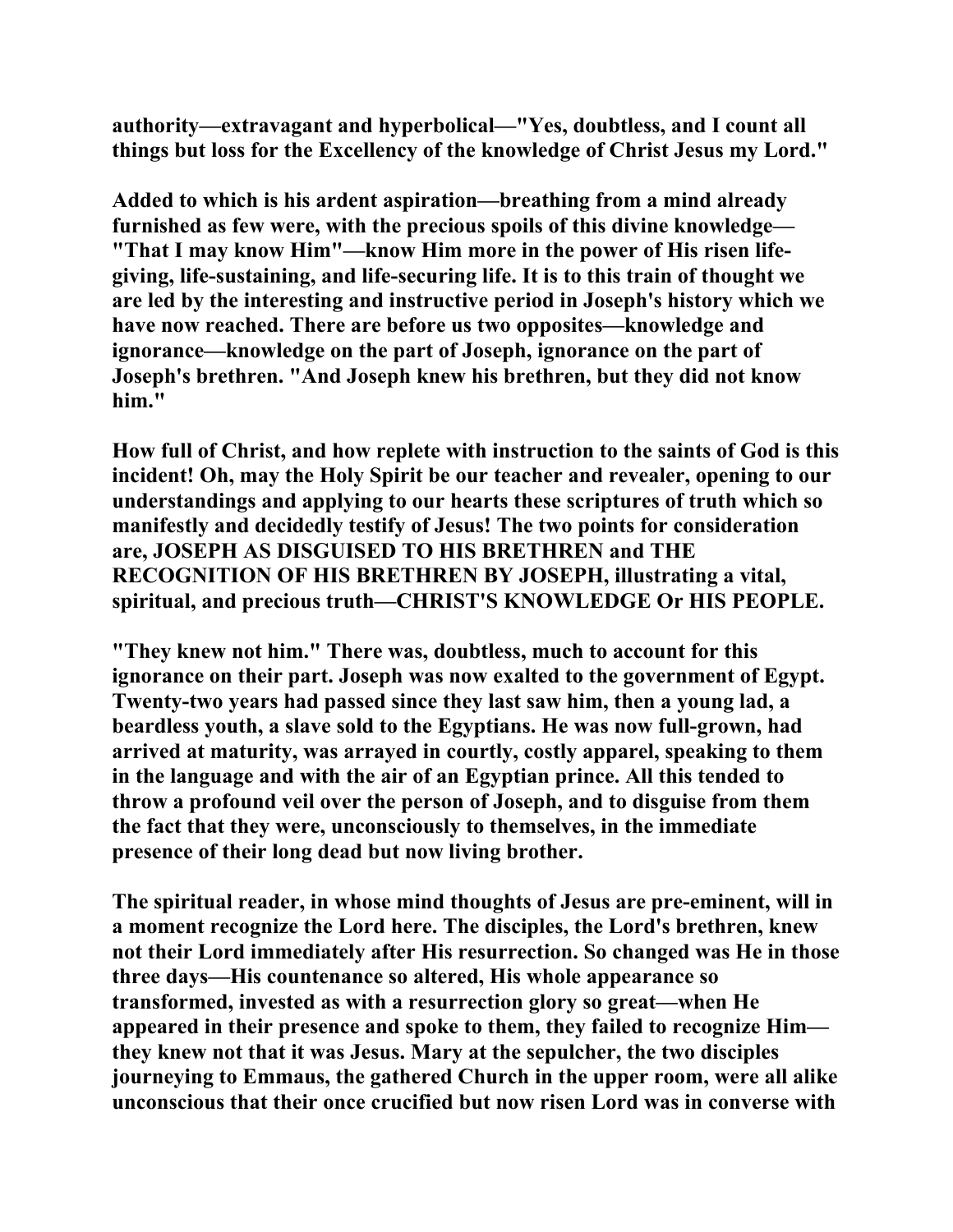**them.** 

**Oh, what must be His changed appearance now! How glorious! Wearing still the same body He wore on earth—perchance still associated with the imagery of the sacrificial death He endured—the print of the nails, the gash of the spear, "looking like a lamb that had been slain;" yet so transformed, so glorified, so glorious, that, but for His own manifestation and unveiling, none who knew Him in the days of His humiliation and sorrow, would know Him again.** 

**But oh, bright and joyous prospect! We shall know Him—we shall see Him as He is, and we shall be like Him, for He "shall change our vile body" (the body of our humiliation) "that it may be fashioned like unto His glorious body." Dear Lord, we thank You for what we see and know of You now; and are looking for that blessed hope, Your glorious appearing, when the window will be uplifted, and the veil be withdrawn, and You will stand before us our true Joseph, raised from humiliation the deepest, to glory, honor, majesty, and power the most exalted and resplendent.** 

**But the point of analogy which now arrests our attention is more solemn and instructive—the spiritual ignorance of the Lord Jesus Christ which marks, for the most part, the brethren of the Lord. This is exhibited, in the first place, in the natural, unregenerate state of the Lord's hidden people. What knowledge have we naturally and in our unenlightened state of Jesus? It is true, He may be our Brother in an everlasting covenant, our Savior to be revealed and made known to us in the sovereignty and effectual calling of His grace; but, while we are in that natural and unregenerate state, we are totally and profoundly ignorant of the Lord Jesus.** 

**The condition of the Jews is an instance of this: "He came to his own, and his own received him not." He was their long-promised, long-looked-for Messiah, their Redeemer, their King; but when He came, wearing a human disguise, a poor man, a man of grief, they knew Him not, and, knowing Him not, they scornfully, utterly rejected Him. The apostle John alludes to the same state when He says, "The world knows us not, even as it knew Him not." This is the condition of every unconverted, unrenewed reader of this book—ignorance of Jesus Christ, and, in consequence of this ignorance, the rejection of the Son of God, which I hesitate not to say constitutes the sin of sins, the crime of crimes! Our Lord says, "This is the condemnation, that light has come into the world, but men love darkness rather than light, because their deeds are evil." He is**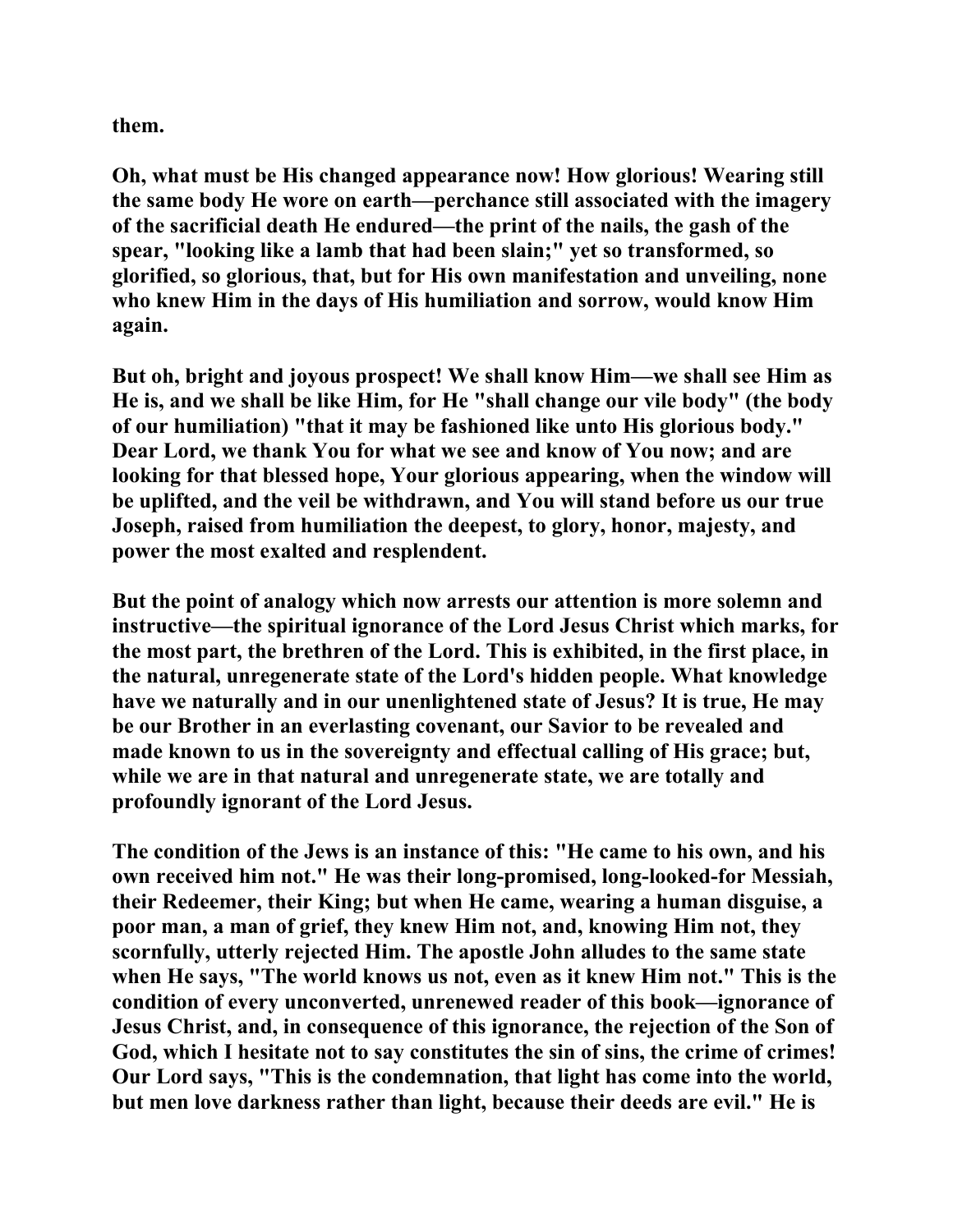### **the Light, and Him they reject!**

**Another truth is illustrated here. Observe the disguise which Joseph wore. He revealed himself, or stood before his brethren in the character, not of their brother, but as the governor of Egypt, in his legal, executive character as the prime minister of the land. And why is it, beloved, that we who are spiritually enlightened, who are taught by the Holy Spirit, and who may have had some favored discoveries of Christ to our souls, how is it that we do not know more of Christ? Is it not because we deal with Christ too much in the spirit of legality? We do not sufficiently see Christ to be our Brother, our own Brother, our living Brother—bone of our bone, and flesh of our flesh.** 

**Is there not too much of a Jewish faith in our professed Christian faith? Do we not too much deal with Christ as a Law-giver, rather than as a Law-fulfiller? Is there not too much in our going to Christ of a bondage spirit? Do we not often come to Jesus for bread, for the spiritual blessing for which we are longing, too little as our own Brother, our next of kin, our Goal, our Joseph, and too much as if He were the governor, the prime minister of Egypt?** 

**Oh that the Lord may vouchsafe to us more of a gospel faith! May He give us to see that Jesus Christ is the "end of the law" for righteousness to every one that believes; and that it is our privilege to bear our needs, our sorrows, our trials to Jesus as our Brother, and not as clothed with a character and sustaining a relation that fills the mind with awe, inspires a bondage spirit, and arrests that free and full communion that ought ever to mark the approach of a sin-pardoned, accepted believer into the presence of Jesus.** 

**Take another point of analogy—the speech of Joseph to his brethren. "He spoke roughly to them." "Joseph saw his brethren, and he knew them, but made himself strange unto them." My reader, you can testify how often this has been your spiritual experience. What a page is here, corresponding with our Christian and spiritual exercise of soul! Is not the voice of Jesus oftentimes rough, as it were, in the ears of His brethren? Does He not often make Himself strange to us in His conduct and dealings. And when He uplifts the rod and smites—when He draws the dark cloud over life's sunny landscape—when, by His providence, He seems to muffle the loving, tender tones of His voice, and speaks roughly to us, filling us with alarm, and dread, and apprehension—oh, does He not then wear a disguise which seems to veil from us the clear and tender relation in which He stands to us as His brethren? And yet beneath this roughness of speech and strangeness of**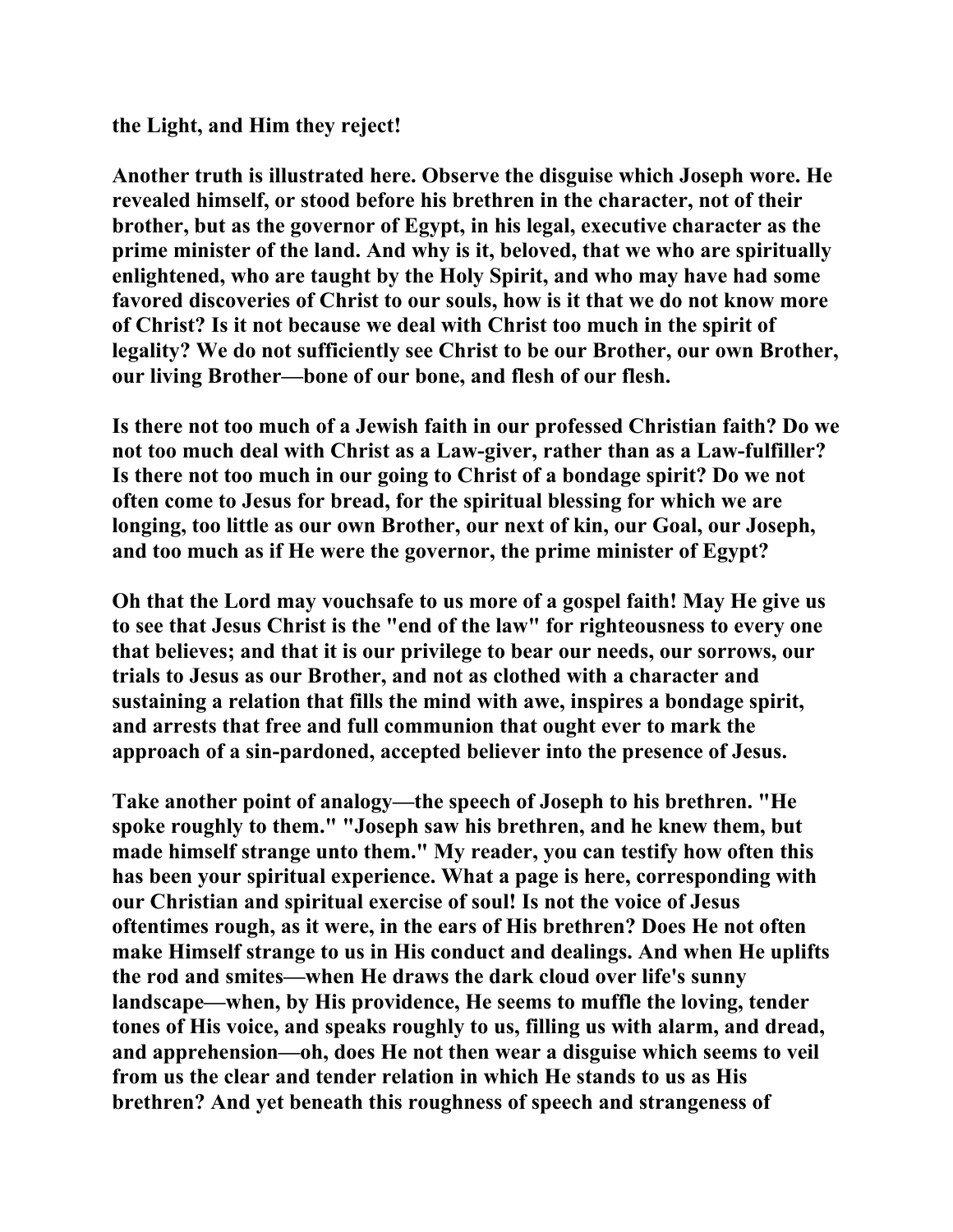**manner, there dwells and beats in the bosom of Christ a Brother's tender, sympathizing, loving heart.** 

**But not only does He speak roughly, and make Himself strange to them, but He sends them to prison, He puts them in ward three days. "You shall be kept in prison, that your words may be proved, whether there be any truth in you. And he put them all together into ward three days." But what had they to fear? It was Joseph's prison, he was their jailor, their keeper, and they were in good custody. How often has the Lord Jesus Christ, in the spiritual exercises of our soul, dealt thus with us. He has brought us into a strait place, He has sent us into a solitary place; He has permitted us to recede into a legal, bondage frame of spirit; and our prayer has been that of David—"Bring my soul out of prison, that I may praise Your name."** 

**Oh, beloved, thank God if you are Christ's prisoner! Better, far better, be the prisoner of Jesus than of Satan; better to be sent into Christ's ward than into the devil's. What though at times your Joseph, your Jesus, your Brother, to try your faith, to test your sincerity, to deepen His work; in your heart, to make you better acquainted with the nature of the bondage spirit, puts you into a narrow place, a strait place—oh, it is but ultimately to bring you into greater largeness of soul, to prepare you to walk more in the holy liberty of adoption—it is but to sweeten, to intensify His own love, and to intensify in your heart a longing, panting, and thirsting after the free Spirit of an adopted child.** 

**And, let me add, in that prison-house into which your Lord and Savior permits you to enter, how many a lesson have you learned, how many a precious truth have you been brought into the experience of, how many a sweet spring of comfort has been unsealed to your spirit, which, humanly speaking, you would otherwise never have known. Then, be not cast clown and discouraged if your Joseph, to prove you and teach you, sends you for a while into His prison. Many a man of God has had to thank Him for the prison-house, for the sickroom, for a suffering, sleepless bed. "The Lord has set apart him that is godly for himself;" and God the Lord often sets him apart from his daily calling in life, from his family, from the Church, puts him in ward that he may turn over the page of conscience, clear his evidences, examine his own heart, look more closely into the heart of Christ; and if he can but realize, "it is my Joseph who has put me here, and this is the prisonhouse of Him that loves me," he will bow with submission to the Savior's will, and say, "Your will, not mine be done."**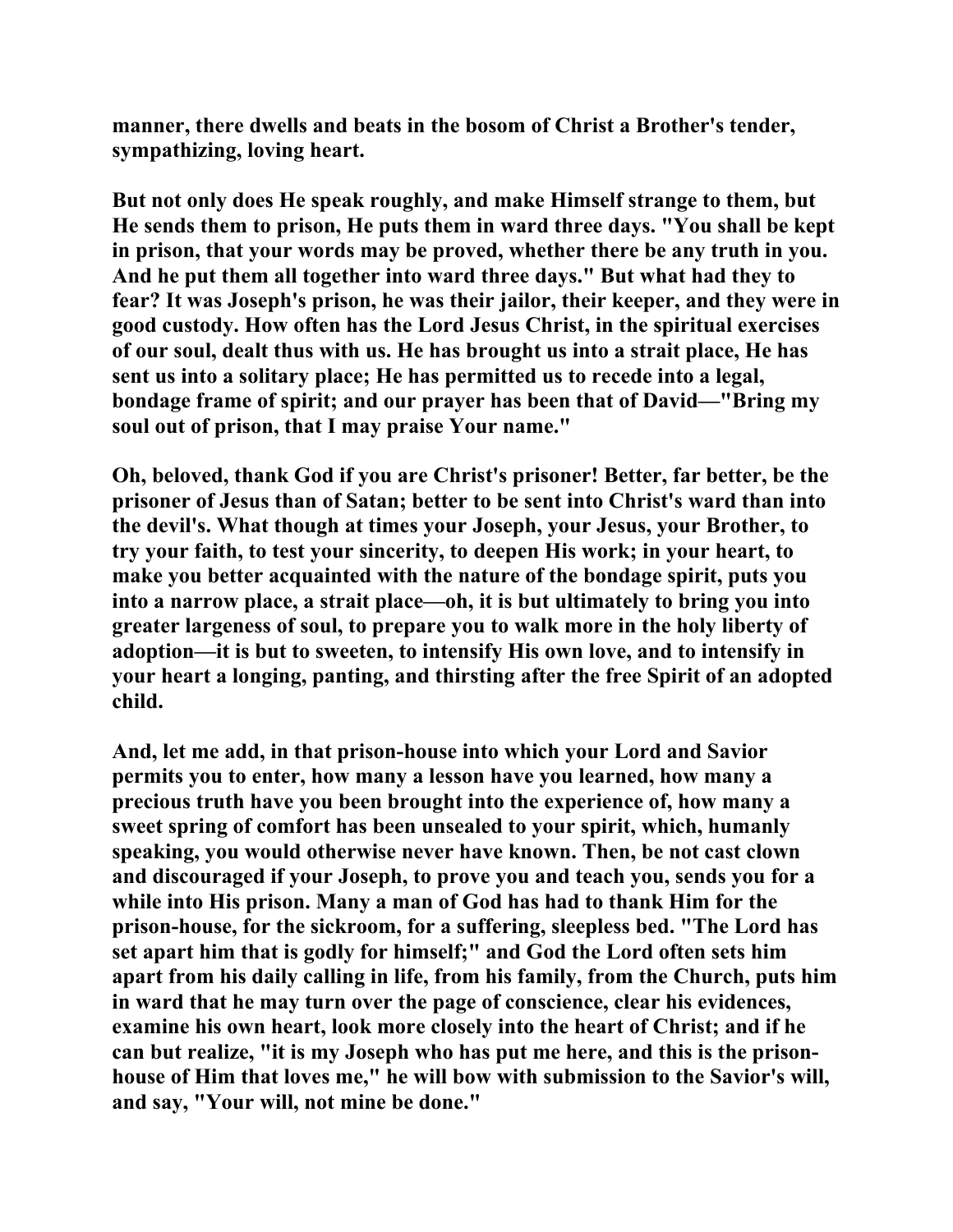**There is another point very instructive. I refer to the trying of Joseph's brethren. "You are spies that have come to see the nakedness of the land." Among your greatest blessings you have to thank Christ for, are those that try the reality of your religion, test the genuineness of your faith, and prove the sincerity of your love. The process may be humbling and painful in the extreme; to be taken for a false man, when you profess to be true; for a spy, when you deem yourself a brother; to have your religion called in question, your love doubted, your faith put to the severest test, flung like wheat into the sieve, or cast like gold into the crucible—this is a trying, humiliating process!** 

**Nevertheless, in the catalogue of your spiritual blessings, you may place this high up in the list as one of the choicest and costliest. Thank God for that which tests the reality of your religion, which separates the wheat from the chaff, the gold from the foil, which brings your faith into exercise, proves the strength of your confidence in God, and the extent of your knowledge of Christ; which brings out your Christian principles in bold relief, emerging from the trying process with a purer faith, a deeper love, and a brighter hope. Then you will not quarrel with God, nor chide your Elder Brother for having dealt with you as a spy, and not a brother beloved of God.** 

**But there is another striking and solemn view of the subject upon which we would lay great stress. Joseph spoke through the medium of an interpreter. Thus we read: "And they did not know that Joseph understood them; for he spoke unto them by an interpreter." And who is the interpreter of Christ and of His words but the Divine and Eternal Spirit? His is the office, as taught us by Christ himself, to make known and reveal Him. Thus Christ testifies—"but the Comforter, who is the Holy Spirit, whom the Father will send in my name, he shall teach you all things, and bring all things to your remembrance, that I have said into you." Again, "He shall testify of Me." "He shall glorify me; for he shall receive of mine, and shall show it unto you."** 

**Behold our true Interpreter! We know nothing spiritually, understandingly, of Divine truth, and of Him whom that truth reveals, and who is Himself "the truth," but as the Holy Spirit interprets it to us. The words of Christ are enigmas, the language of Christ is a foreign tongue, the revelations and mysteries of Christ unintelligible and inexplicable, and Christ himself unknown, unseen, until the Holy Spirit becomes our Teacher. The Interpreter of the Bible is He who wrote the Bible—Himself the Author of the Bible.**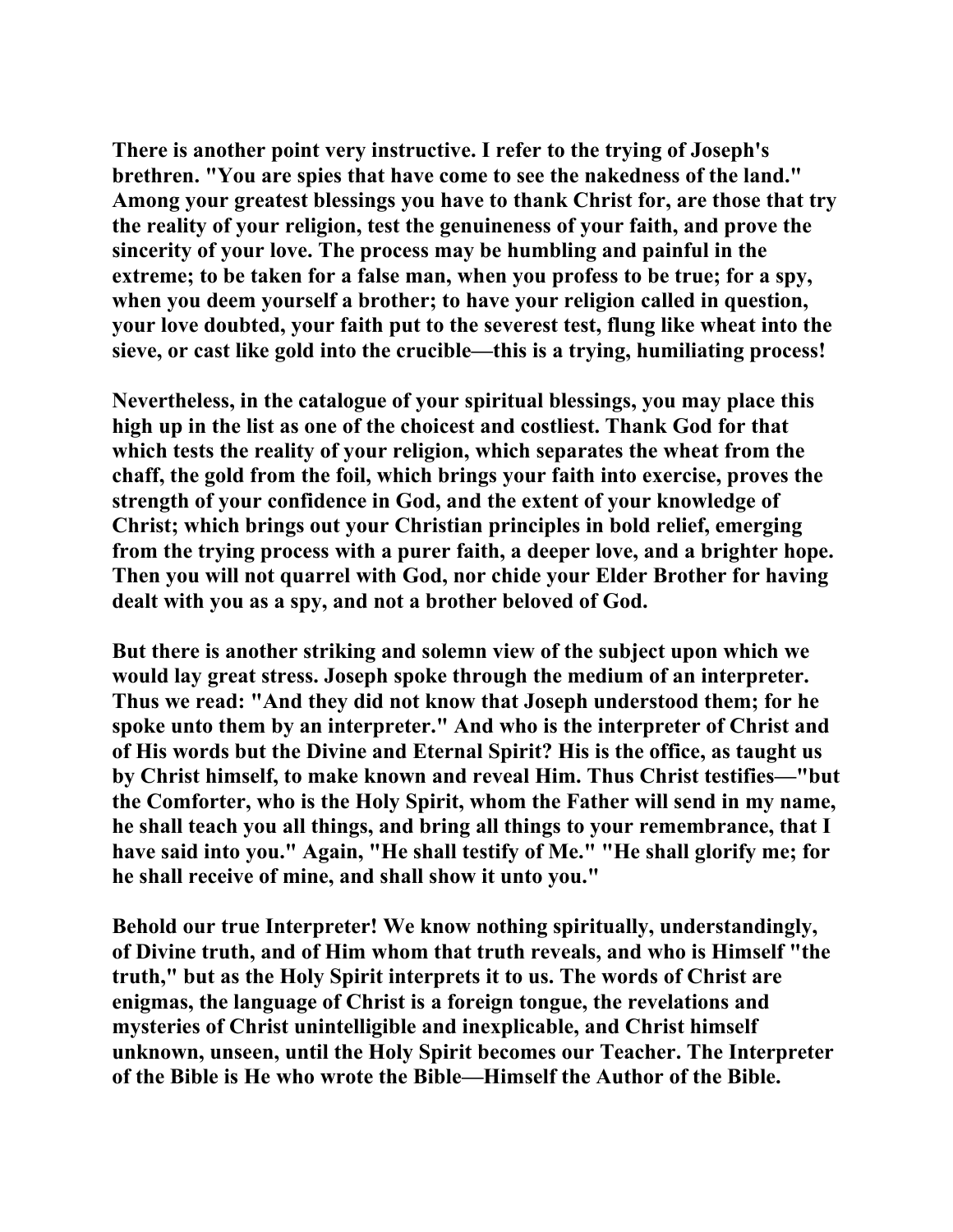**Men, professed theologians, who are bringing to the elucidation, interpretation, and study of revelation, the light of reason, the aids of philosophy, the results of learning, the discoveries of science, the means and appliances of human thought, utterly and avowedly abjuring the necessity and the illumination of the Holy Spirit as the sole Interpreter of the Scriptures of truth, will not only have to take up the lamentation of old—"We grope for the wall like the blind, and we grope as if we had no eyes: we stumble at noon-day as in the night,"—but will be found to have done contempt to the Spirit of truth, and, abandoned to their wilful and judicial darkness, will be left to believe a lie!** 

**But, beloved, you have not so learned Christ, if so be that you have been taught the truth as it is in Jesus. To you the Holy Spirit has made known the Savior. He has uplifted the veil from your heart, has purged the film from the eye of your understanding, and has revealed the Son of God in you. He it is who has given you to see all merit, all worthiness, all righteousness, all salvation in Jesus; and, removing the covering of this Divine Ark—the Scriptures of truth—has discovered to you JESUS in all His glory, fulness, loveliness, and love.** 

**Yes, the Spirit is Christ's interpreter. All that is obscure in His teaching, profound in His doctrine, discrepant in His revelations, unintelligible in His words, mysterious, strange, and painful in His dealings, the Eternal Spirit stands, as between Christ and the lowly disciple, prepared to unfold, explain, and reconcile all. Oh, seek more earnestly and prayerfully than ever the teaching of the Holy Spirit in the study and understanding of the Scriptures, especially those parts which more particularly testify of Christ; and ask the Spirit to make known Christ more clearly and fully to your soul. Beseech Him to unfold to you the finished work—the complete salvation of Christ; to apply the atoning blood to your conscience, and to testify, by His inward witness, to your personal interest in His love, obedience, and death.** 

**"Blessed and Eternal Spirit! Divine Interpreter of Christ! Revealer of Jesus lead me into all truth concerning Him. Reveal His glory, unveil His beauty, disclose His love, interpret His language, and unfold and apply His truths to my soul, until I stand in His glorified presence, and know Him even as I am known!"** 

**Not only must the interpretation of the gospel be divine, but equally so must be the interpretation of the Divine dealings with us. God alone can elucidate and explain the mysteries of His providential dispensations. If we attempt to**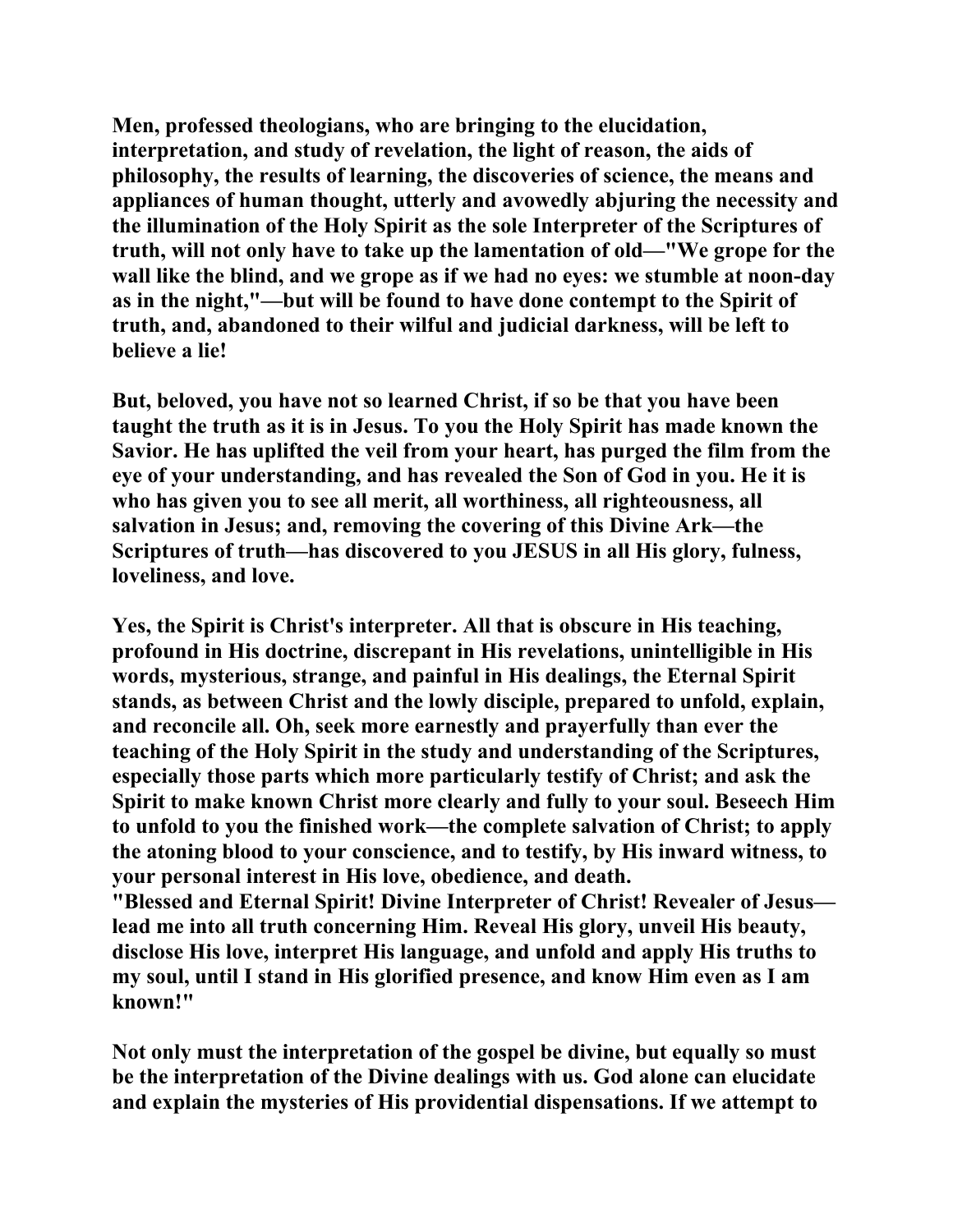**unveil and interpret them, guided by no other light than that which emanates from ourselves, we shall inevitably be involved in a labyrinth of perplexity and doubt. But waiting patiently on the Lord, trusting also in Him, He will bring it to pass, and interpret the dark symbols of a Providence whose wheel within wheel must ever baffle and confound the most sagacious and far-seeing mind of man.** 

**Are the ways of God with you a great deep? Is He enshrouding your path with mystery? Does He in His transactions make Himself strange? Are your expectations blighted, your plans crossed, your purposes baffled, and, on these broken waters, do the fragments of wrecked and disappointed hopes float around you? Be still! and know that He is God! Before long He will break the silence, and all shall be explained, and this shall be your joyous cry, "He has done all things well!"** 

**"Blind unbelief is sure to err, And scan His work in vain; God is His own interpreter, And He will make it plain."** 

**We are now conducted to the second part of the subject—Joseph's knowledge of his brethren: "And Joseph knew his brethren." Of this fact there could be no doubt: we need not, therefore, occupy any time in proving it. He had outgrown their recollection, but they had not outgrown his. We are not informed by what indices Joseph recognized them. Perhaps it was—and I think this the most probable solution of the mystery—by a direct Divine communication to his mind. He was but a stripling when last he saw them. They had advanced in life, perhaps were bald and gray-headed. Yet Joseph knew them; God doubtless gave him a direct revelation that these were his brethren, for we read—"And Pharaoh said unto his servants, Can we find such a man as this is, a man in whom the Spirit of God is?" It was by the illumination of the Spirit that Joseph interpreted the visions of the king, and, doubtless, by the same Spirit he knew his brethren.** 

**We pass from Joseph and his brethren to our true Joseph and His spiritual brethren, unfolding one of the most blessed, precious, and sanctifying truths that can possibly be opened up and applied to you by the blessed Interpreter, the Spirit of Christ—CHRIST'S KNOWLEDGE OF HIS PEOPLE. Let this one truth be engraven on your heart—Christ's full, personal, minute knowledge of you, and you have found the secret of all happiness in adversity,**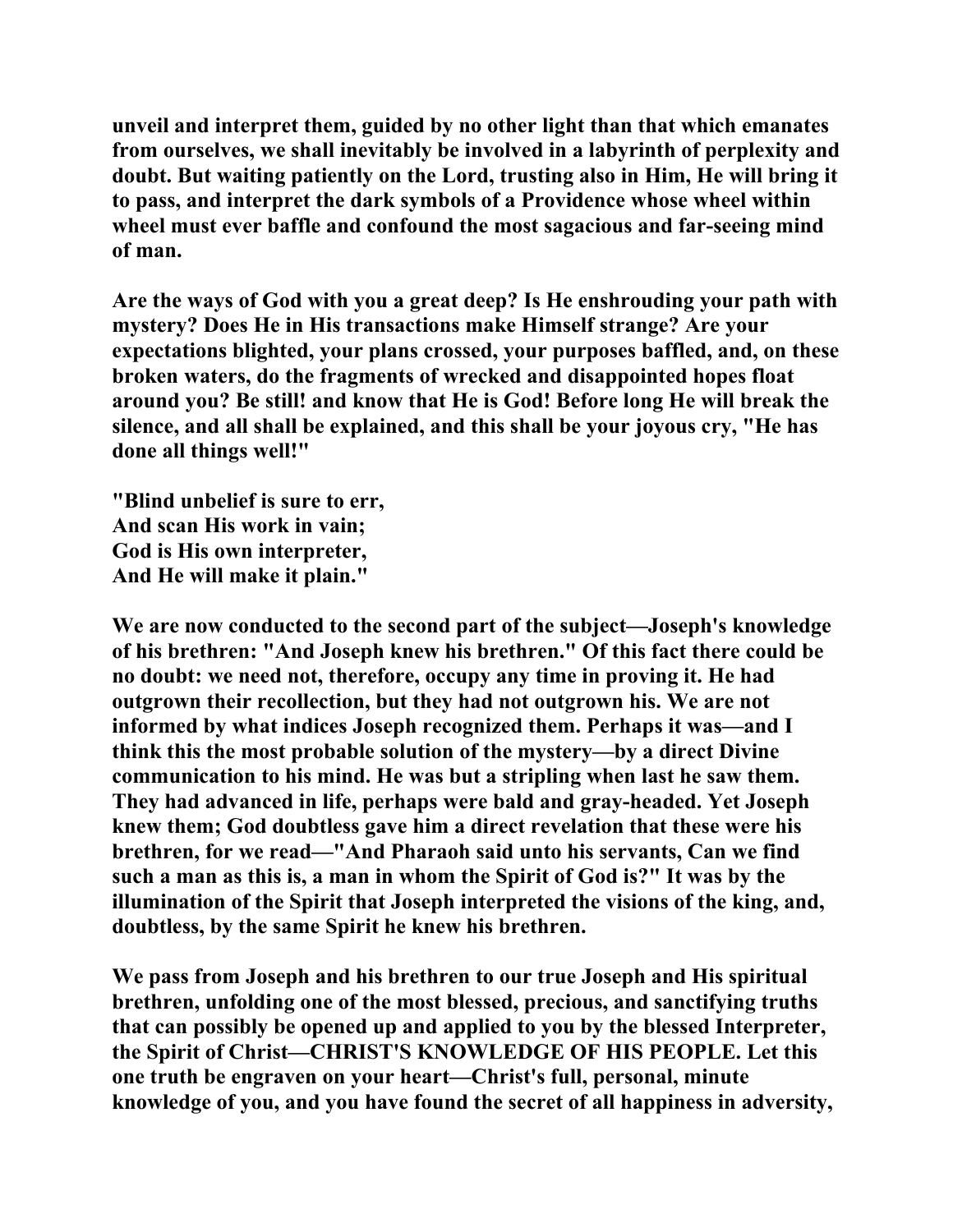**joy in sorrow, succor and support when heart and flesh fail you. Jesus knows His brethren.** 

**Let me first remind you that Christ's knowledge of His brethren is an eternal knowledge. It is not a knowledge arrived at in time, attained since they had a being. The knowledge of Christ is an eternal knowledge of His Church. He knew them when they were chosen in Him before the foundation of the world. He knew them when the Father gave them to Him to be His peculiar treasure. He knew them when they were entrusted to His hands to be redeemed, ransomed, and saved. He knew them when He wrote their names in His book of life. He knew them in the everlasting counsels of eternity, when He loved them with an everlasting love.** 

**What a precious, sanctifying truth is this! Oh, do not rest in the streams, sweet as they are, but follow them up to the source where they flow. It is the everlasting love of God to His Church, the everlasting knowledge which Christ has of His brethren, which gives sweetness, reality, and substance to all the covenant blessings which flow into the soul of a child of God.** 

**A few remark further—Christ knows His brethren in their unregeneracy, worldliness, and sin. Were not this the case, how could He ever find them? Where would He go to look for His hidden jewels? How could He direct His message of salvation to their souls if He did not know them in the great mass of fallen creatures?—if He did He not know them in the rags and ruin and famine of our nature? But the Lord Jesus Christ knows His brethren, "walking after the course of this world, the children of wrath even as others."** 

**He knows them in their rebellion, in their fall, in their sinfulness, and in their self-righteousness. He knows where they are, what they are, and who they are. Oh! what a solemn truth is this! How it throws memory back on the past, and explains many a mystery in our unregenerate history hitherto inexplicable. You can think of periods when your life seemed to hang by a hair—of circumstances which brought you to the very confines of eternity. Ah, why were you preserved? What was it that guarded you, rescued you, brought you back?** 

**It was Jesus's knowledge of you in your darkness, unregeneracy, and rebellion! It was Jesus having His eye on you, His hand over you, the yearning of His heart towards you! It was He that kept your feet from falling, your soul from destruction, your life from the grave. It was He that followed you along**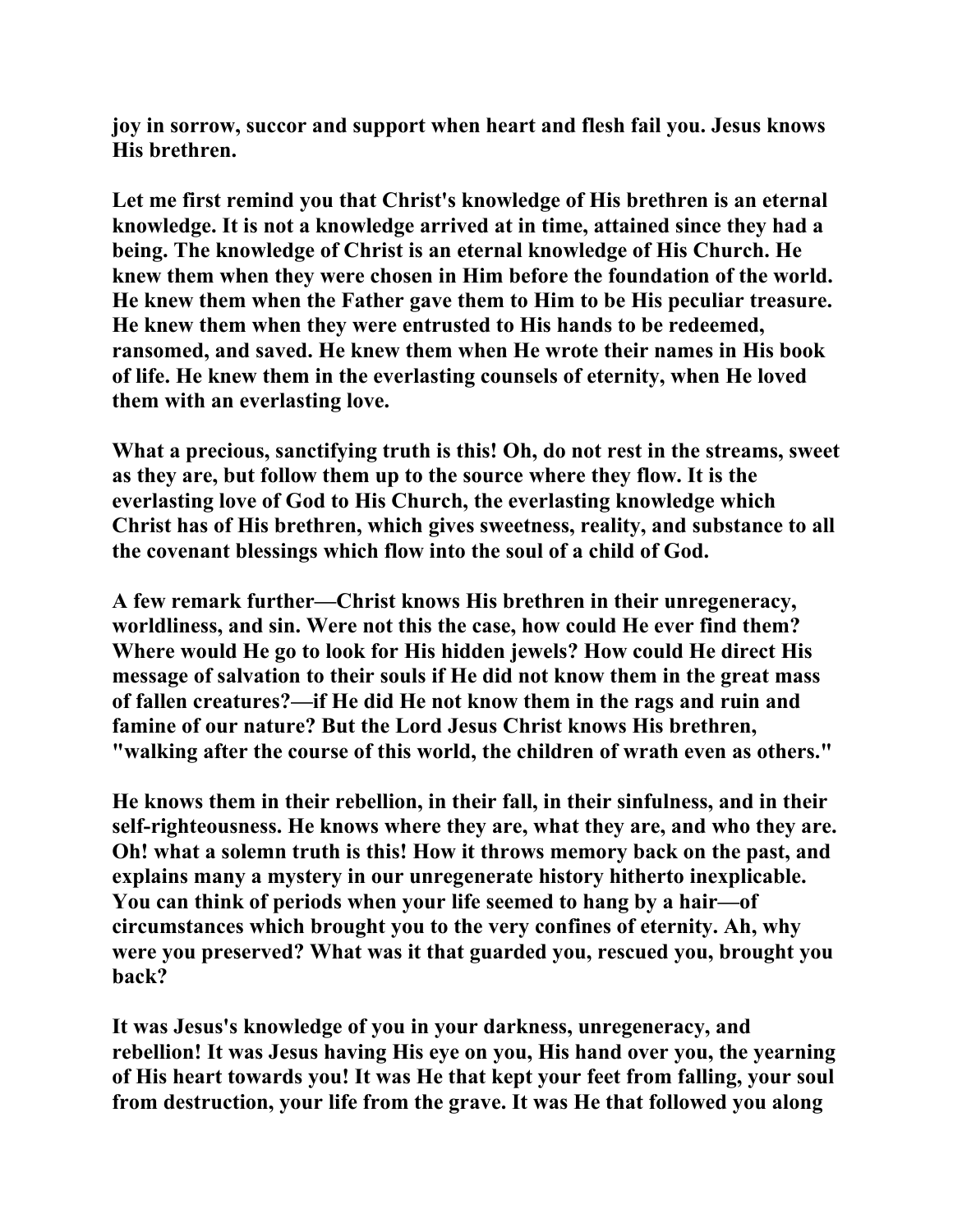**all your dark, winding way, never losing sight of you for a moment, nor withdrawing His hand until the appointed, the blissful moment arrived, when He called you by His grace. "Preserved in Christ Jesus, and called."** 

**"That was a time of wondrous love, when Christ, my Lord, was passing by; He felt His tender pity move, And brought His great salvation nigh."** 

**"Guilty and self-condemned I stood, Nor thought His mercy was so near, when He my stubborn heart subdued, And planted all His graces there."** 

**"When on the verge of endless pain, He gently whispered, 'I am thine;' I lost my fears, and dropped my chain, And felt a transport all divine."** 

**We go further, and remind you of Christ's knowledge of His brethren in deep spiritual necessity, famine, and need. Oh, this is a blessed view of Christ's recognition of us—His acquaintance with our true spiritual condition. Jesus knows that we have not a righteousness with which we can present ourselves before God—that we have nothing good in our flesh, that we have been brought to the end of our own strength, merit, and righteousness. "He remembers us in our low estate, for His mercy endures forever." "I am poor and needy, yet the Lord thinks upon me."** 

**And what an especial knowledge Jesus has of us when, by the Holy Spirit, and under the deep conviction and consciousness of this necessity, poverty, and famine, we are led to arise and go to Him, traveling in our emptiness to His fulness, and in our necessity to His supply, and in our famine to Him the Bread of Life. Ah, do not think that the Lord Jesus Christ is not cognizant of your soul's necessity, whatever it may be. If the Eternal Spirit is breaking up the fallow ground of your heart, and showing you its plague and emptiness—if He is creating in you a spiritual hungering and thirsting after righteousness, showing you more and more that your soul can live only by the bread that comes down from heaven, it is a sweet, blessed thought that Jesus knows those deep gracious exercises of soul.**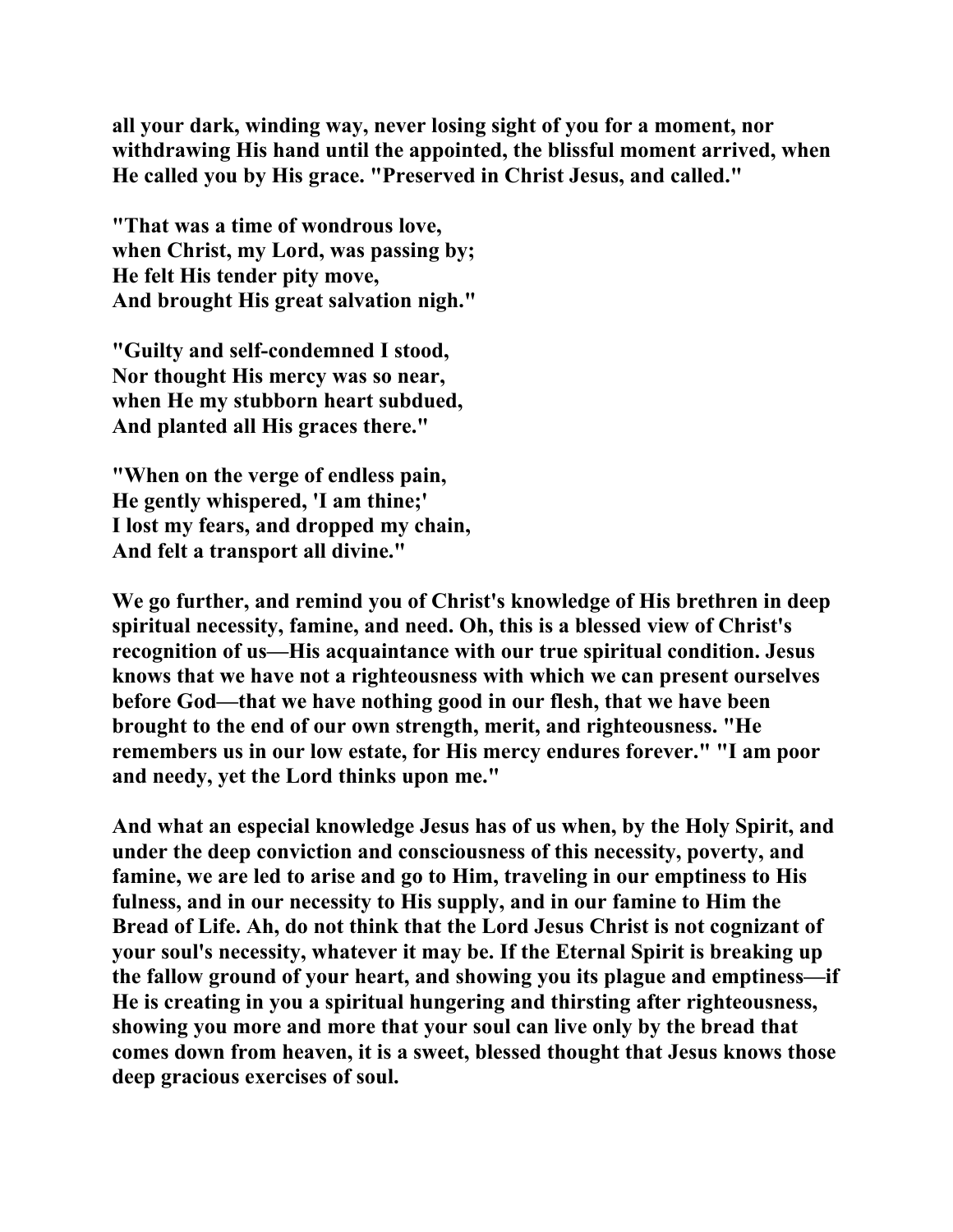**Oh, you have not a desire after Christ, faint though it is, your heart goes not out after Christ, longs for Christ, and rests in Christ, but Christ knows it, and rejoices in it with exceeding great joy. And is it not a delightful thought that Christ is cognizant of the work of His own Spirit in the soul? You may not at times be able to discern that work yourself; so concealed is it by infirmity, unbelief, and the mists that exhale from inbred sin and corruption; nevertheless, here is a truth worth untold gold—Jesus knows His own work, recognizes His own image, and calls us His brethren. The saints may not know it, your dearest friend may not know it, you may not know it yourself, enough that Jesus knows it; He sees the flickering spark which nothing can extinguish, traces the lineaments of His own image which nothing shall efface, and interprets as none other can, the language of our groans, tears, and desires.** 

**It is also a blessed thought that, Jesus knows His brethren individually. Christ does not, as we too frequently ourselves do, lose sight of our individuality. We too imperfectly deal with Jesus personally. We too little bring our individual sorrows, needs, and circumstances to Christ. And yet what a comforting truth is this, and not comforting only, but deeply sanctifying—Christ knows me personally, has my name on His heart, has my position in His mind, has my circumstances in His eye, is acquainted with my individual state in society, with my trials, temptations, sorrows, and wants. Such is His individual and discriminating knowledge, He knows me as if I were the only brother He owns and acknowledges on earth. Sweet truth is this! If you retire to your chamber to brood in solitude and silence over your lonely griefs, perhaps, with the sad thought, "no one knows me, no one sympathizes with me, no one is acquainted with my case, I am like a sparrow alone on the house-top, I pray, and sigh, and groan in lonely places, and no man cares for my soul," oh, beloved, there is One who knows you, knows your name, your position, your griefs, your temptations, your loneliness, who says, "I know their sorrows," it is Jesus, your Joseph, your brother.** 

**"The foundation of God stands fast, having this seal, the Lord knows those who are his." Well may we with surprise inquire with Nathaniel, "How do You know you me?" Are you acquainted with such a poor, sinful worm as I? Do you, Lord, care for me; think of me; love me? Such knowledge is too wonderful for me; it is like Yourself, Divine. Let me remark, too, that our highest source of comfort lies, not in our knowledge of Christ, but in Christ's knowledge of us.** 

**There stood Joseph's brethren; they were as safe, as tenderly, kindly cared**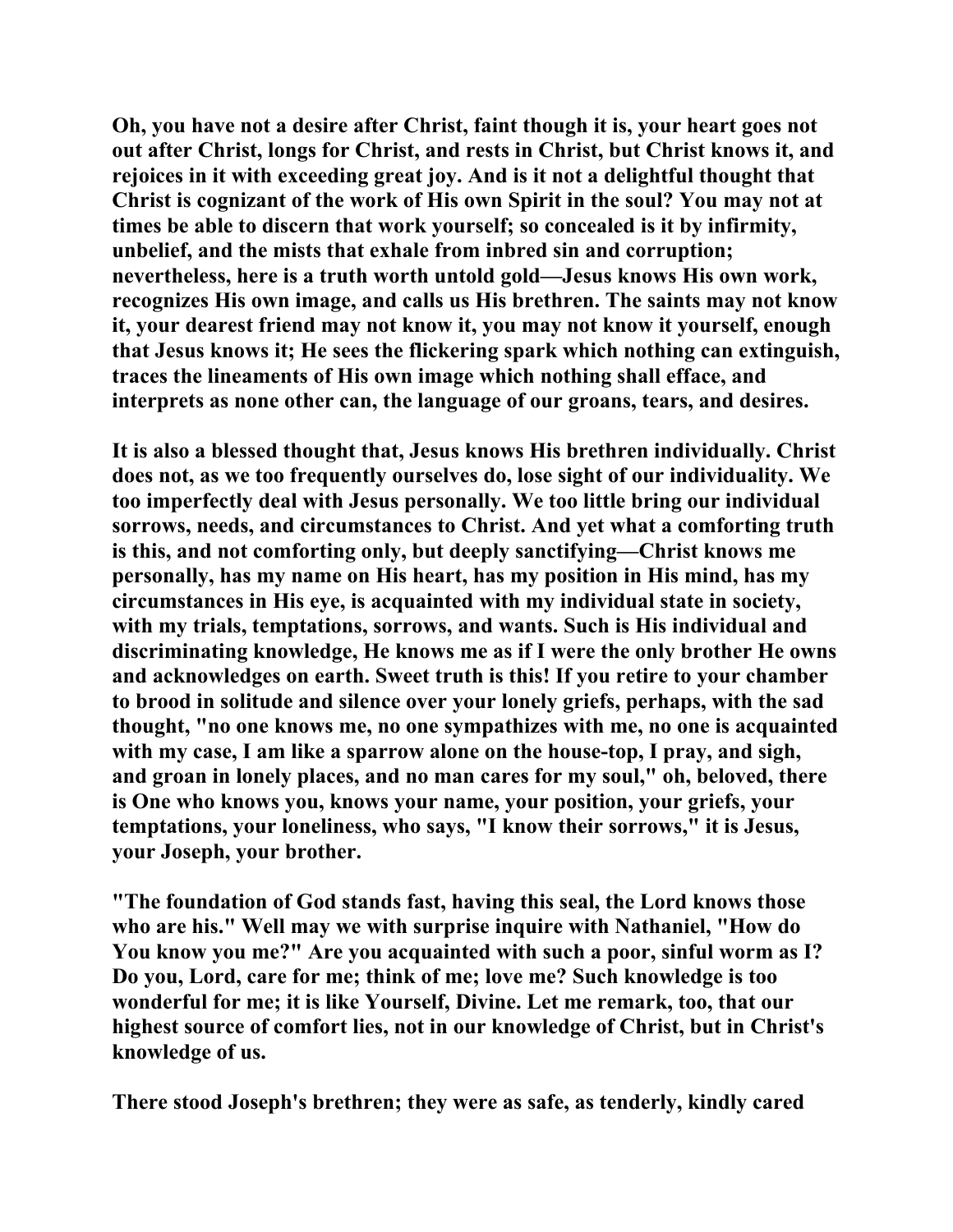**for, had awakened as profound an interest in the heart of Joseph, as at the moment when his disguise fell, and he stood before them revealed and manifested as their brother. Let this comfort you, my reader; if there are times when Christ conceals Himself from you, when God is a hidden God; if there are periods when, as with Mary at the sepulcher, a veil so conceals Him, that you do not know Him to be your risen Lord; if, like the disciples, you are tossed upon the dark waters, and Christ comes walking on the sea, and you mistake Him for a ghost, and cry out for fear; nevertheless, here is your comfort, your safety, and your hope—Jesus knows you, is acquainted with you, has His unslumbering eye upon you, and you can be in no circumstance of sorrow, of peril, of darkness, and of need, in which Christ shall not know and recognize you as His brother, and most dearly beloved.** 

**You, then, who are walking in darkness, who are tossed upon the stormy waves of adversity, who do not see Christ in the mist, oh, take this comfort to your heart—"I may not see Jesus in this storm, He may wear a disguise, speak roughly to me by His providence, make Himself strange to me by His conduct, nevertheless, my faith grasps this precious truth—"I know my sheep," and it is enough. "Enough, Lord, that you know me."** 

**This is a peculiarly consolatory truth in view of a trial to which the saints of God are often much and painfully exposed—the ignorance of them, their principles, actions, and motives on the part of their fellow-believers. In consequence of this we are often exposed to much misjudgment and unkind censure. Our Lord drank of this very cup. His brethren did not know Him, and even His disciples misunderstood Him. Let this comfort you in the misjudgings and misinterpretations, the reproofs, and rebukes of men, especially those of your fellow disciples. "Lord, it is enough that You have said, I know my sheep, and that You know me. You know the principles that govern me, the motives that influence me, the end that I seek in this act, and I can calmly, safely leave the inspection of my heart to Your eye, and the issue of this step to Your judgment and decision." Thus you will rise superior to the human opinion of an honest, upright, conscientious cause, and will be enabled to say with the magnanimous apostle, "With me it is a very small thing that I should be judged of you, or of man's judgment; yes, I judge not my own self." Blessed Lord, YOU know me, and it suffices!** 

**We venture upon yet another truth. These brethren of Joseph were standing as petitioners in his presence without the least conviction of their relationship. There was reverence to his authority, faith in his ability, and repose in his**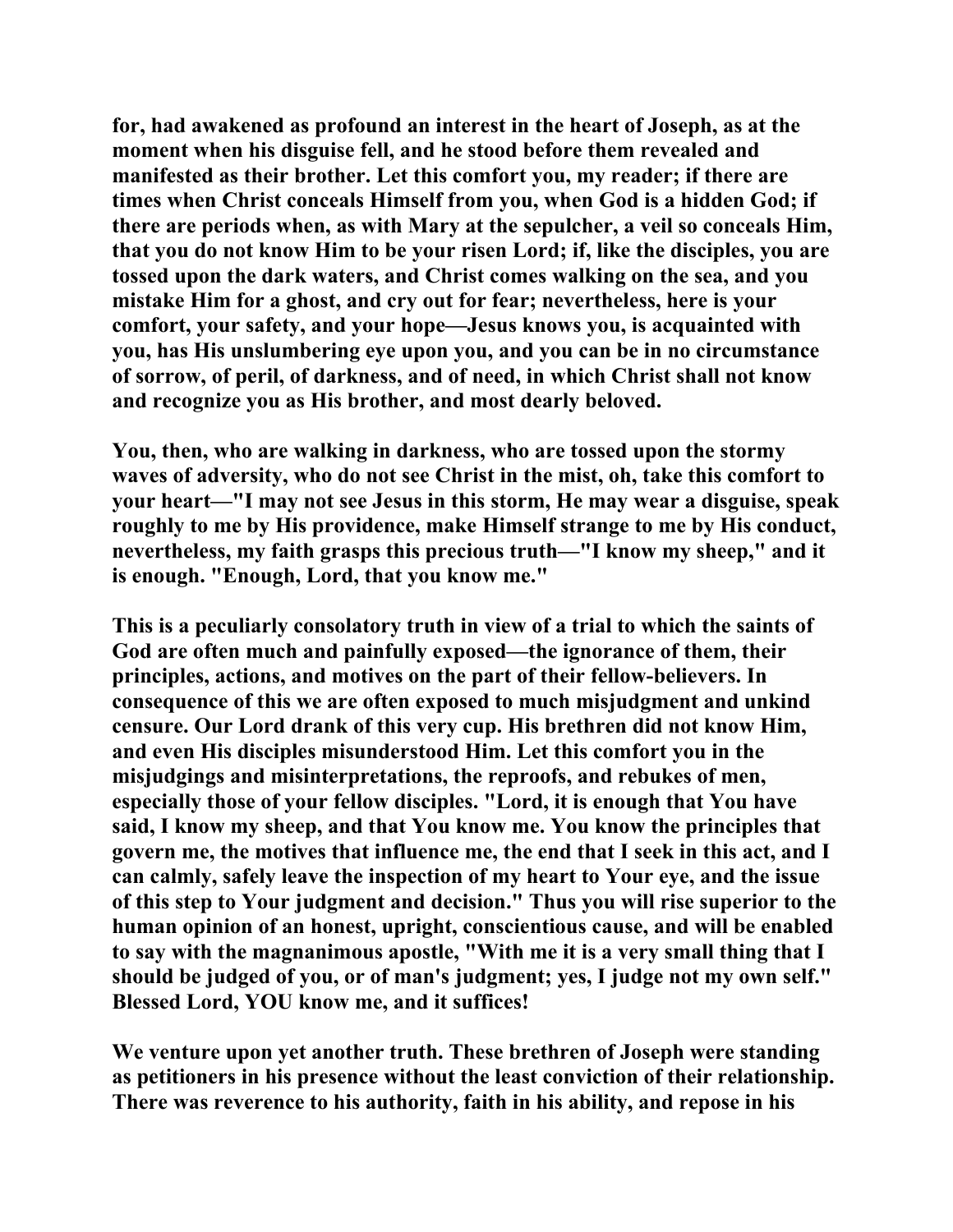**willingness; but not one feeling of confidence or of comfort inspired by the assurance that he was their brother. This fact illustrates a remarkable feature of the believer's experience. We often go to Jesus, live upon His sufficiency, and exercise faith in His kindly feelings towards us, without the comfort and joy of a full assurance that He is ours.** 

**Nevertheless, He is ours, and we have still a measure of faith that binds us to Him, and that faith, though it be like the unseen anchor dropped into the ocean, keeps the soul firm and stable, and nothing shall separate it from Christ. Then, though you may not have the full assurance of faith, of hope, and of love, yet cast not away your confidence, which has great recompense of reward;" but in your darkness, depression, and loneliness, keep a firm grasp on this truth," I am empty, Jesus is full; in my poverty and ignorance I throw myself on Him by faith; and although I have but a dim perception of Him as my Brother, still, though He put me in ward, yes, though He slay me, yet will I love and trust in Him."** 

**We would not repress your ardor after full assurance of your interest in Christ; yet, for the sake of the feeble in grace, we would remark that it is not essential to your salvation, nor is it your warrant to go to Jesus. You may still be Christ's, and in simple faith be living upon His fulness, yet lack the clearer, fuller, and more assured manifestation of Himself to your soul—the sealing of the Spirit. But, since this degree of knowledge is attainable, and its attainment will contribute materially to your spiritual enjoyment and personal holiness, we would earnestly plead with you to seek it.** 

**Assurance may not be essential to your salvation, but it is essential to your happy, holy walk; and to the confidence expressed in these words of the great apostle the feeblest child of God may arrive—"I know in whom I have believed, and am persuaded He is able to keep that which I have committed unto Him against that day." And what is assurance? It is nothing more nor less than faith in the Lord Jesus Christ. And the fulness of assurance is in the same ratio with the fulness of our faith in the Son of God. In the smallest degree of faith there is the germ of assurance, and assurance develops and deepens, strengthens and brightens, as faith becomes rooted and grounded in Christ.** 

**The poor man in the Gospel who could only say with tears, "Lord, I believe, help my unbelief," had as really the germ of assurance in his heart as Paul, who could say, so unequivocally, "I know whom I have believed." Poor soul!**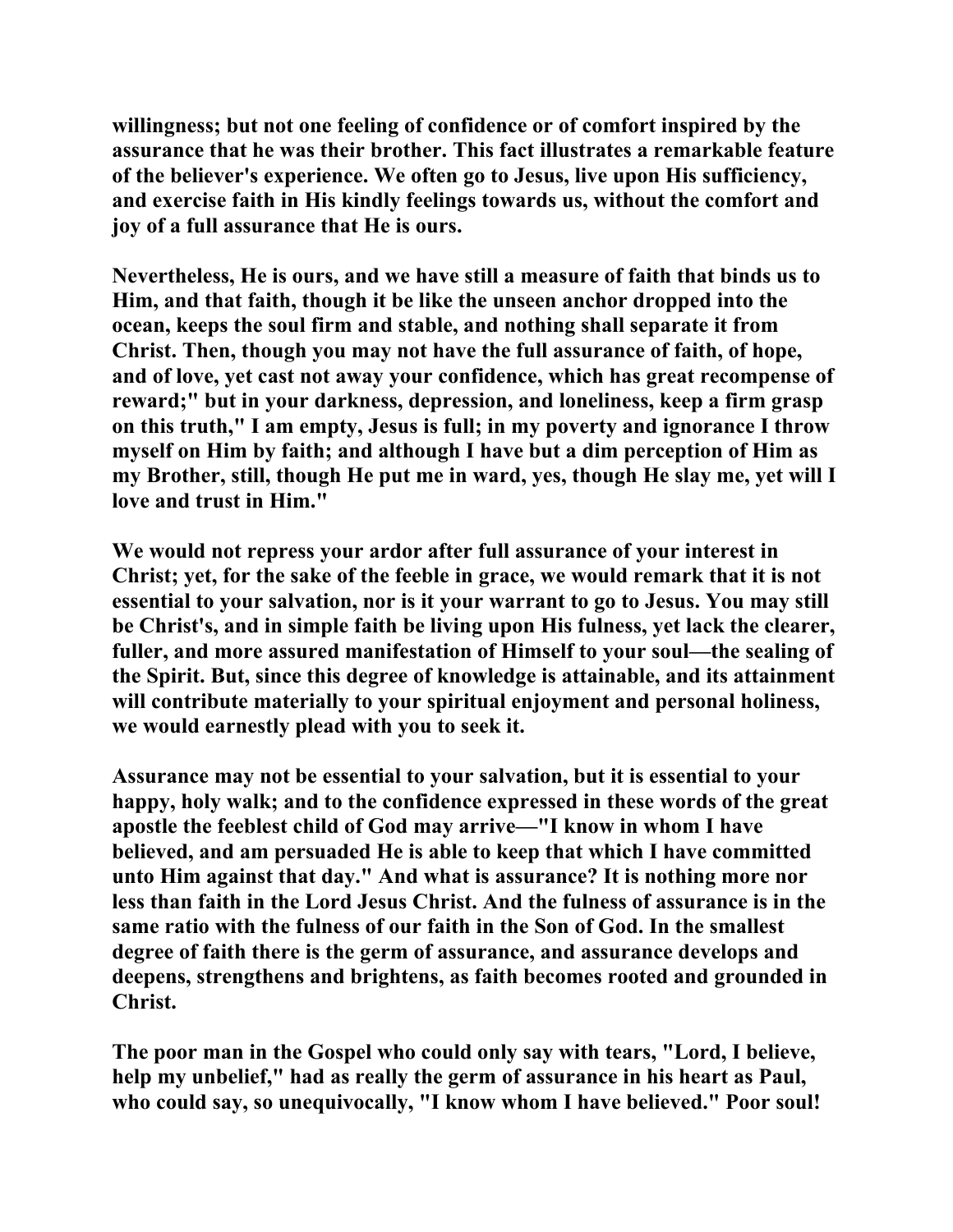**have you but touched the hem—but seen the cross distant and dim—but ventured, tremblingly, hesitatingly upon Jesus? Can you say, "Lord, I believe in the midst of my much unbelief; I believe that you are able to save me, though I have such misgivings as to your willingness?"** 

**Dear heart, cheer up! you shall never be lost! Jesus has spoken it, and it is enough. He says, "He who comes unto me,"—no qualifications, no limitations, as to the amount of guilt, or the multitude of sins, or the degree of faith simply, "he who comes;"—take Christ at His word; come to Him as you are, and He will in no wise discourage or reject you.** 

**Meditate much upon Christ. You will find this habit an effectual antidote to those vain, carnal, earthly thoughts, which, alas, obtrude themselves so frequently and so powerfully upon the believing mind. Let the mind be preoccupied and solely with Jesus, and the world and the creature and sin will find no play. Oh, it is a sweet theme of meditation, Jesus! You are in mental converse with One who has access to the innermost recess of your soul, the most sacred cloister of your heart; who is in communion with the most delicate shade of thought, with the finest tone of feeling, and who knows you, can understand you, and feel for you as no other being in the universe can.** 

**Do not deem this mental meditation unattainable, this spiritual concentration of the soul on Christ in meditation so high that you cannot attain unto it. What others have experienced you may experience. Cultivate this devout meditation upon Christ. Meditate upon His person, study His work, muse upon His love. Endeavor to blend Him with your thoughts, to entwine Him with your affections, to associate Him with your daily life of service and of suffering. Such an effort to think of Christ will soon bring down to your soul the dear Object of your thoughts, for He regards them who only think upon His name; and while you are musing upon His person, the fire of His love will burn within your heart, and your tongue will give utterance to such precious sentiments and feelings as are contained in this experience of an eminent divine, recorded above a century ago, "The thoughts of Christ are become exceedingly frequent with me; I meditate on His glorious Person, as the eternal and the incarnate Son of God: and I behold the infinite God as coming to me, and meeting with me in this blessed meditation. I fly to Him on multitudes of occasions every day, and am impatient if many minutes have passed without some recourse to Him. Every now and then I rebuke myself for having been so long without any thoughts of my Savior; how can I bear to keep at such a distance from Him? I then look up to Him, and say—Oh, my**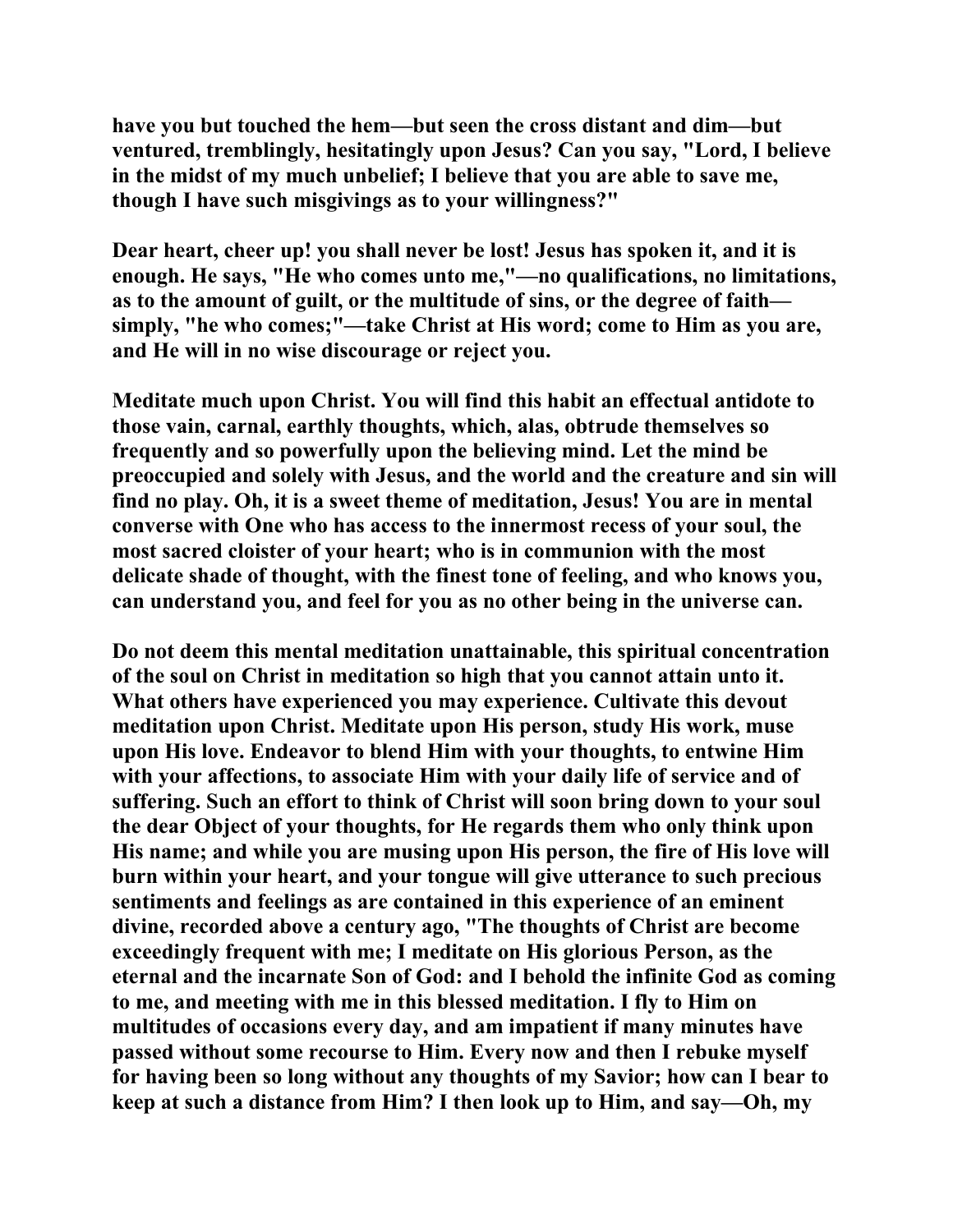**Savior, draw near unto me! Oh, come to dwell in my soul, and help me to cherish some thoughts wherein I shall enjoy You; and upon this I set myself to think of what He has done, is doing, and what He will do, for me: I find the subject inexhaustible; and after I have been thus employed in the day, I fall asleep at night in the midst of some meditation on the glory of my Savior; so I fall asleep in Jesus, and when I awake in the night, I do on my bed I seek Him whom my soul loves. On awaking, the desires of my soul still carry me to Him who was last in my thoughts when I fell asleep." (John Cotton)** 

**Let the thought of Christ's knowledge of us be an ever-present, ever-abiding remembrance. When darkness or sorrow veils Him from our view, still let us cling to the truth that He knows us; and when sin would tempt, and the world seduce, and the creature ensnare, and some false attraction would disturb the central fixedness of our heart on Christ, oh, let the solemn truth that Jesus knows us then instantly break the spell, dissolve the enchantment, and win back the soul to its allegiance and love.** 

## **"A Full Christ for Empty Sinners" or "The Sacks Filled with Corn"**

**"Then Joseph commanded to fill their sacks with corn, and to restore every man's money into his sack, and to give them provision for the way: and thus did he unto them." Genesis 42:25** 

**How close to the fountain of their supply did these famishing brethren of Joseph now stand; yet how unconscious that he was their brother! Ignorant of this fact, they were awe-struck by his commanding presence, and were filled with fear and trembling by the authority and tone with which he spoke to them. It is thus with us. How often do we appear in the presence of God as these brethren in the presence of Joseph! He is our Father, and Jesus is our Brother, and all the fulness of Deity, and all the treasures of the covenant of grace are His. Yet, this fact of Divine relationship, so much concealed by the veil of unbelief, fettered by a legal spirit, and misinterpreting the providences of our God, we too frequently present ourselves in His presence—in communion, in supplication, in service—with the trembling of a servant, and wearing the manacles of a slave.** 

**And yet, what is the true spirit and posture of a child of God, of a brother of Christ? It is this, "You have not received the spirit of bondage again to fear; but you have received the spirit of adoption, whereby we cry, Abba, Father.**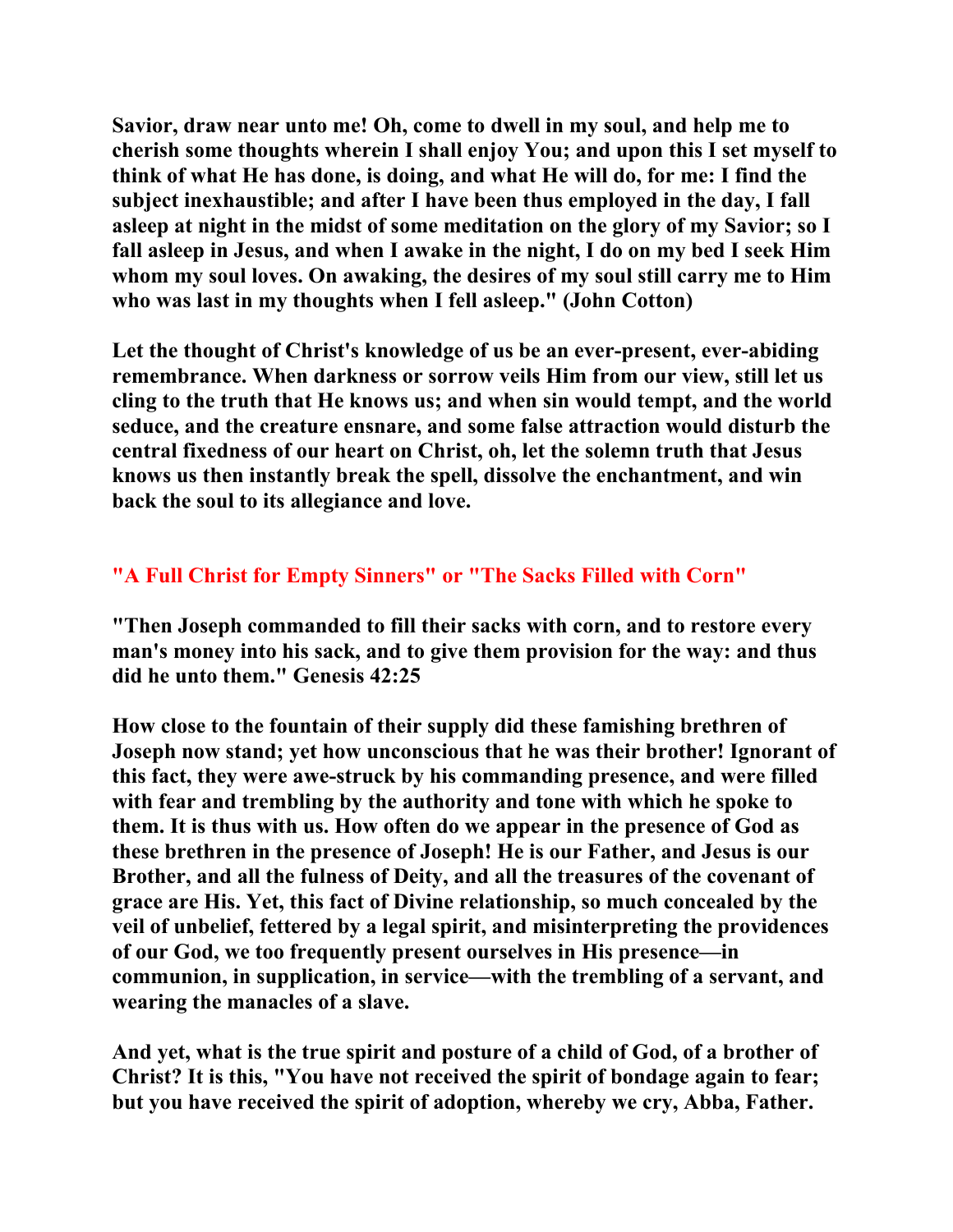**The Spirit Himself bears witness with our spirit, that we are the children of God." Oh, if, in the case of these brethren, the veil had been but uplifted, and the astounding fact had burst upon them in all its startling truthfulness, "I am Joseph, your brother," what a revolution had taken place in their feelings their confidence restored, their fears quelled, their hopes inspired, and overwhelmed with emotion, they would have fallen at His feet, bathing them with tears of contrition, gratitude, and love.** 

**In all this, do we trace nothing analogous to some of the holiest and sweetest experiences of our soul? In the prosecution of our subject, we have arrived at a most spiritually instructive part of the narrative—the ample supply meted out by Joseph in response to the pressing needs and appeal of his brethren. The points which will illustrate the great gospel truths, we pray the Eternal Spirit to unfold and apply, are simply these: THE SUPPLY—THE RESTORED MONEY—THE PROVISION FOR THE JOURNEY.** 

**Let us turn our attention, in the first place, to THE SUPPLY—"Then Joseph commanded to fill their sacks with corn." It was for corn they had gone down into Egypt, impelled by the grievous and sore famine which raged throughout their land, and corn they found and obtained. Now, to a spiritual mind viewing this part of the narrative in its gospel light, how full, instructive, and precious it is. Keep in view the fact, that Christ is our Brother, that as our Brother He is at the head, yes, that He is the Head, of all spiritual blessings, and you will be provided with a key to the gospel interpretation of this part of the story, so striking and instructive in its teaching.** 

**Now, the first remark under this head of supply is this, It was sheer necessity, urgent, pressing need, that brought these brethren into the presence of Joseph. Does any other motive, or principle, or errand bring us to Christ? Will a sinner in his unrenewed state ever go to the Savior not under the pressure of necessity? Will a soul ever betake itself to Christ without the conviction of its deep, spiritual need of Christ? Never! With all the sweet, powerful attraction of the Lord Jesus Christ—His love, loveliness, and grace—so completely depraved and dead is our nature, it is utterly insensible to the power of this great magnet, and will never repair to Christ until the Holy Spirit, awakening a conviction of sin, creates in it the pressure of need.** 

**Here learn what is the first stage of real conversion, my reader—it is the spiritual, enlightened conviction, sense and sight of our lost and perishing condition as sinners. None value a crucified, atoning Christ but the sick, the**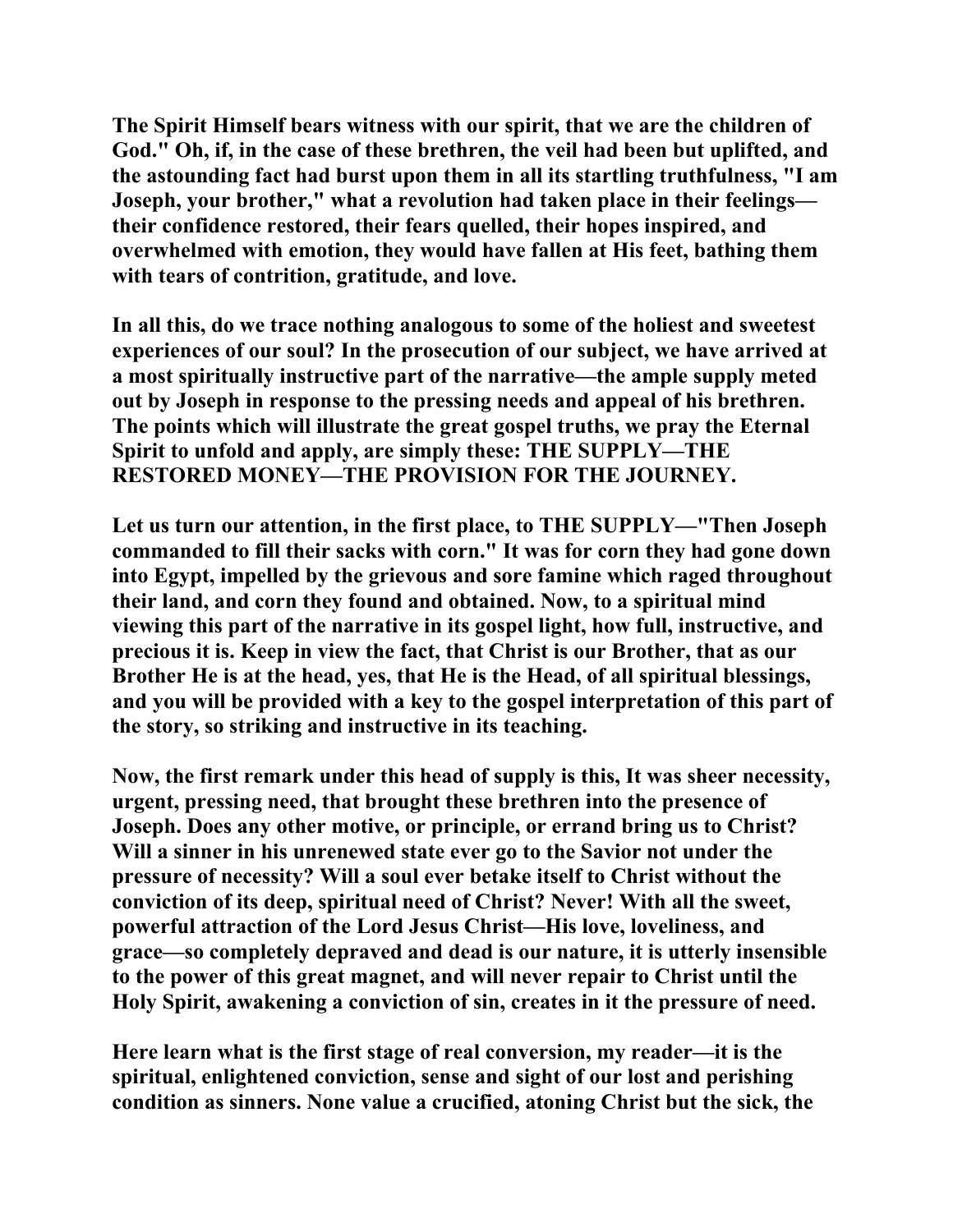**poor, the empty, the helpless; those who know the plague of their own hearts, feel their condemnation by the law, and are driven out of every refuge, and from every hope but that which meets them in these wondrous words, "This is a faithful saying, and worthy of all acceptance, that Christ Jesus came into the world to save sinners."** 

**Have you thus been brought under sin's conviction by the Spirit? And will not this illustrate a humbling page of your own advanced history, saint of the most High? So weak is your faith, so languid your love, so worldly your spirit, at so great a distance, ofttimes, do you find yourself from Jesus, that but for pressure, but for a feeling of necessity, but for a conviction of some need, alas, with all the attraction of Christ, His beauty, His love, His graciousness, how seldom would you betake yourself to Jesus! Sorrow brings you to Him, perplexity brings you to Him, exhausted resources bring you to Him. Your heavenly Father, in the infinite wisdom and righteousness of His dealings, lays His hand upon you, and, under the heavy pressure of that hand, you arise and come to Jesus, and then learn the lesson of the rod in the necessity, the conviction of want, the pressure of trial and sorrow which has won back your truant heart into the blessed presence of your Lord.** 

**Secondly, What was it they brought to Joseph? They brought vessels—empty vessels. How many of these empty sacks, or of what size, is of but little moment, nor would it have been a matter of any moment to Joseph if they had brought all the sacks in Canaan since his resources and his benevolence would have filled them. Enough for our present illustration that they brought empty sacks.** 

**What is the state, the moral, spiritual state of the soul that is spiritually brought to Christ, and that savingly receives Christ? Ah, we little know the process that soul has to pass through, the discipline it undergoes before it is fit to come to Christ, or before Christ is fit for that soul. One word, profoundly significant, expresses that condition—EMPTINESS! And this annihilates all those fancied and fanciful ideas which thousands entertain of some selfsufficiency, some previous moral fitness in their souls before they come to Jesus; that, before they avail themselves of His salvation, they must place themselves in a kind of salvable state, that is, that they must partially save themselves before they come to the Savior to be saved!** 

**But one word—oh, that the Spirit of God may write it on our hearts! expresses the condition in which Christ expects a sinner to come to Him—**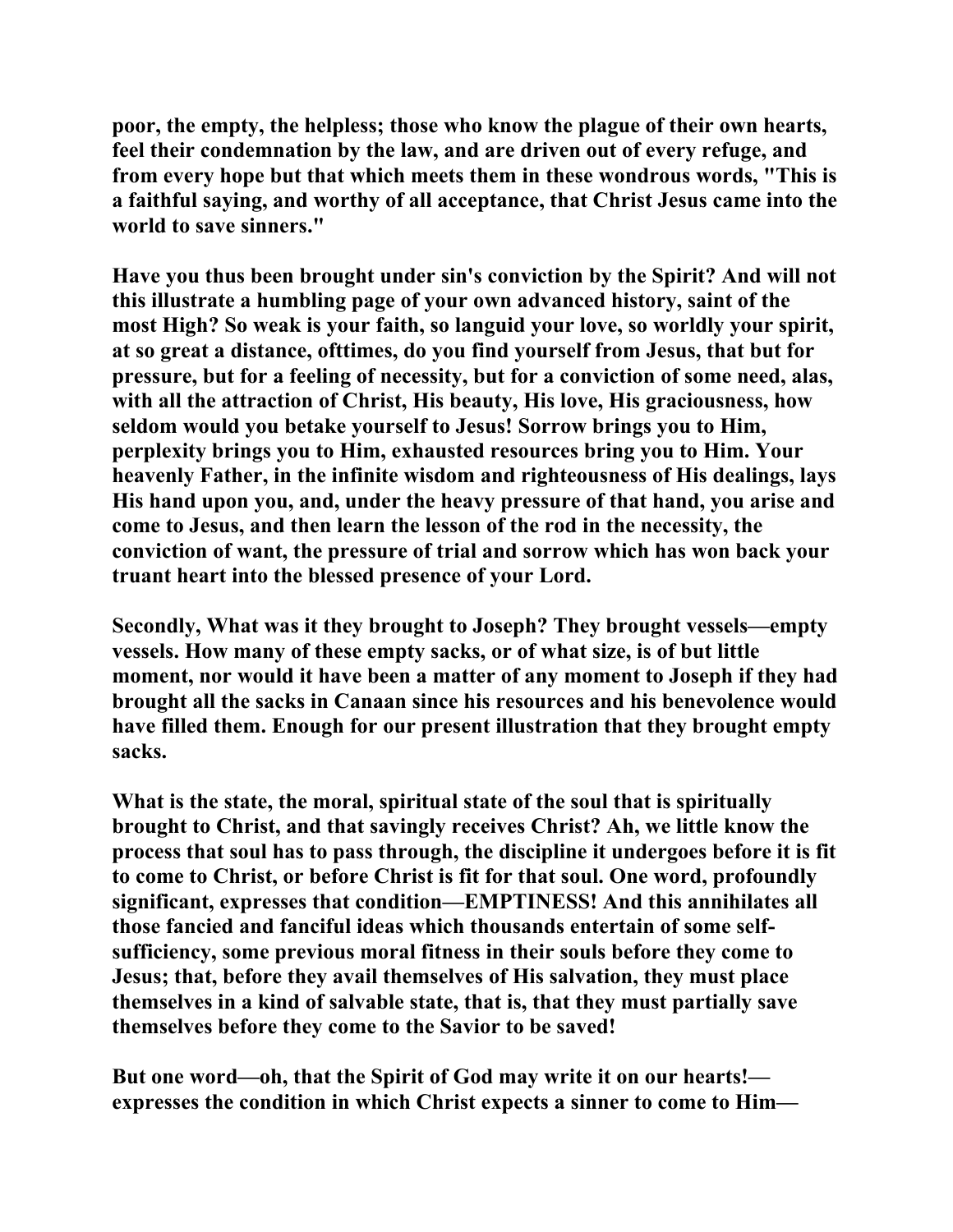**EMPTINESS! And whether the soul is conscious of this emptiness or not, it is there! Spiritual blindness to the fearful fact does not invalidate its existence. The soul of man in its natural condition is empty of all holiness, of all righteousness, of all goodness, of all strength, of all love. It is a vast moral void, into which were you to empty the universe of created good, would remain a void still. As well might you attempt to extinguish the fires of Vesuvius by casting into its crater a drop of water, as to extinguish the burning cravings of the human soul with any good but GOD. God only can satisfy the soul of man; and happiness is a stranger to the human heart until it finds its way back to Him. "The Lord is my portion, says my soul, therefore will I hope in Him."** 

**But although we assert that there is this vast spiritual emptiness in the soul, deem it not paradoxical when we remind you that there is yet much of what that soul must be emptied before it is prepared to receive out of Christ's fulness. The soul of man is full to overflowing with self-righteousness, with rebellion against God, with the love of sin, and the reigning power of all iniquity. It is brimmed and overflowing with all the elements of destruction, which, if left to work their own results, will infallibly plunge the soul into the chambers of eternal darkness and despair. The idol self must fall, your own righteousness must be renounced, there must be the deep spiritual conviction of the plague of your own heart; you must feel that you are under the condemnation of the law, and that you have not one claim to God's mercy, nor one plea springing from yourself whereby He should accept and save you.** 

**Here let me pause and ask you, Have you thus been emptied? Or are you still filled to engorgement with self, and with the world, with sin, and with your own conceit, there being no room in your heart for the Savior? Dear reader, the lowly stable where the Incarnate God made His advent to our world images the spiritual state of that heart into which He enters, and with Him His "kingdom of righteousness, joy, and peace in the Holy Spirit."** 

**It is only a heart deeply, spiritually conscious of its poverty, lowliness, and uncleanness, and emptied and humbled thereby in the dust, that opens its doors to receive and welcome Him who came "not to call the righteous, but sinners to repentance," to "die for the ungodly," to "preach good tidings unto the meek, to bind up the broken hearted, to proclaim liberty to the captives, to give the oil of joy for mourning, the garment of praise for the spirit of heaviness." Oh, if your heart is lowly, empty and penitent, Jesus will make His gracious advent into it, and dwell there forever!**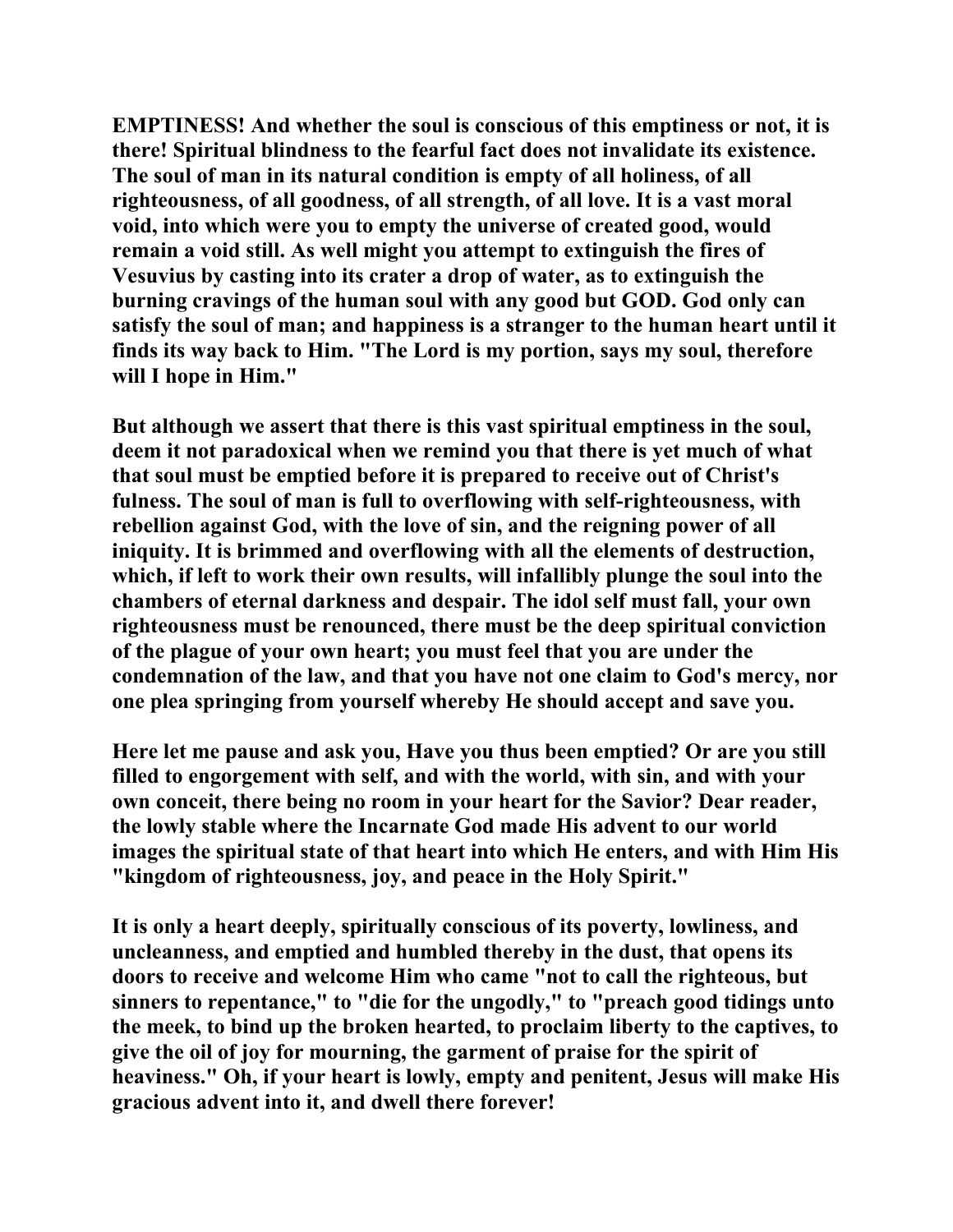**With regard to the process of emptying, if any work ever proved itself Divine it is this. Not all the eloquence, the philosophy, the learning, the moral persuasion, of man or angel can produce it. The soul can attach itself to what is vile, can absorb into itself what is unholy, and can yield to what is contrary to God's truth, but it has not the moral power of an infant's strength to expel one solitary evil, to free itself from one dominant sin.** 

**My reader, it is the power of God alone that empties a man, that makes him clearly to see the imperfection of his own righteousness, his ignorance of truth, of God, and of Christ. It is the work of the Holy and Eternal Spirit to show to the poor sinner that all his righteousness is as filthy rags, that he has no spiritual strength, and not one pulse of love to God throbbing in his bosom. Oh, it is a power as great, as mighty, and as Divine as that which spoke this universe into being-which said, "Let there be light, and there was light," which alone can empty your soul of all its darkness, its rebellion, its ignorance, its love, homage of self, and bring you to the cross of Christ, to the feet of Jesus as a poor, empty beggar.** 

**The means by which God the blessed Spirit accomplishes this great work are various. To begin with the minor ones: it is often by trial, adversity, and sorrow, that God opens a man's eyes to see the emptiness of himself and of all created things. Travel through the Church of God, and ask, What was it that first led you to Jesus? What first awoke spiritual, solemn, serious, and devout reflection in your mind? What first embittered and beclouded to you the sweet, sparkling streams and rivulets of created good?** 

**The answer of thousands would be—God blighted my lovely flower, felled my stately cedar, laid low my heart's choicest treasure, blew on the accumulated earnings of many years, laid me on a sick and suffering bed. And thus was I brought to Jesus. Sorrow impelled me, the storms drove me, adversity led me to Him as the hiding-place from the wind, and the covert from the tempest. I sought the creature's sufficiency, the world's vanity, my own emptiness. He drew me with His love to seek and find all I needed in Himself. And now I can bless and praise Him blighting all, for blasting all, for ruining all, since it was but to make my soul His kingdom, my heart His home, my body His temple, and Himself more precious than countless worlds—my all and in all.** 

**"In days when health and joy were mine, And cloudless seemed my morning's shine,**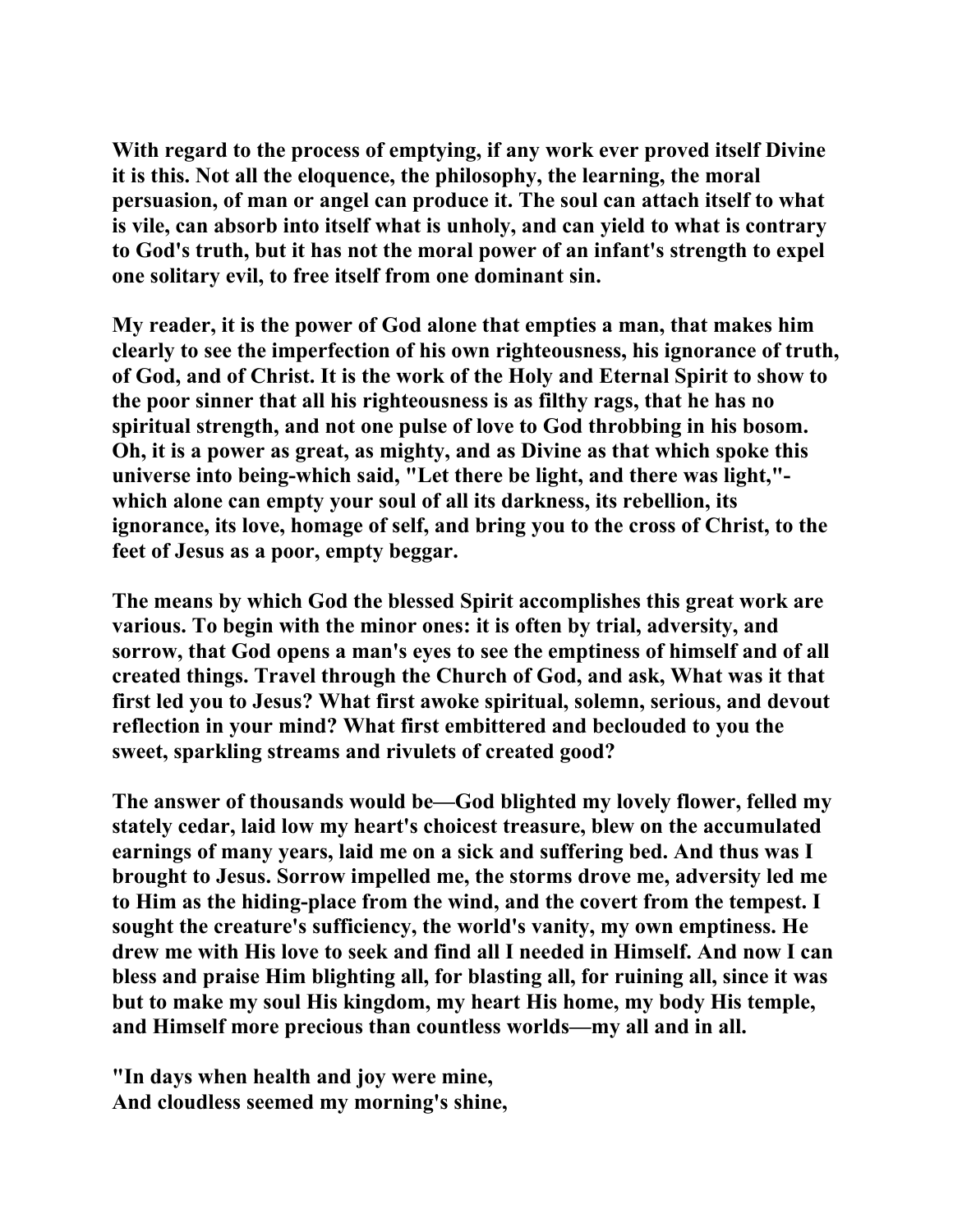**I thought each bliss would still remain, Nor knew how precious Christ was then. But soon was dimmed my early light, And sickness came with withering blight; I turned to passed delights in vain, But only Christ seemed precious then. When sorrow sent her searching dart, To probe and prove my erring heart, Fainting beneath the bitter pain, I felt that Christ was precious then. And when before my startled eyes,** 

**Sins past, and scarcely mourned, arise; In vain my tears would cleanse the stain, My Savior You are precious then. And oh, when trembling near the tomb, My spirit dreads the approaching gloom, Then let the Cross my soul sustain, And bid me think You are precious then."** 

**But the grand, the chief instrument of spiritual emptying, is the truth of God. The Holy Spirit, bringing home the truth with light and power to the sinner's heart, shows him the emptiness and sinfulness and darkness that are there. There is nothing so illuminating, so quickening, as the truth of God. "The entrance of Your word gives light; it gives understanding unto the simple." "The law of the Lord is perfect, converting the soul: the testimony of the Lord is sure, making wise the simple: the statutes of the Lord are right, rejoicing the heart: the commandment of the Lord is pure, enlightening the eyes."** 

**There is no light, no candle like that of the Lord's word, no truth like that of God's truth, when the Holy Spirit holds it up as a mirror, showing to a man his self-righteousness, ignorance, depravity, and worldliness. There is a Divine power going forth with God's word which all the opposition of the heart within, all the darkness that shades the mind, all the usurping power of evil dwelling in the soul cannot possibly resist. It is indeed and in truth "the sword of the Spirit, which is the word of God." "Being born again, not of corruptible seed, but of incorruptible, by the word of God."** 

**Now this instrument of spiritual quickening, sanctification, and comfort God will honor. He has magnified His word above His name, and will have us**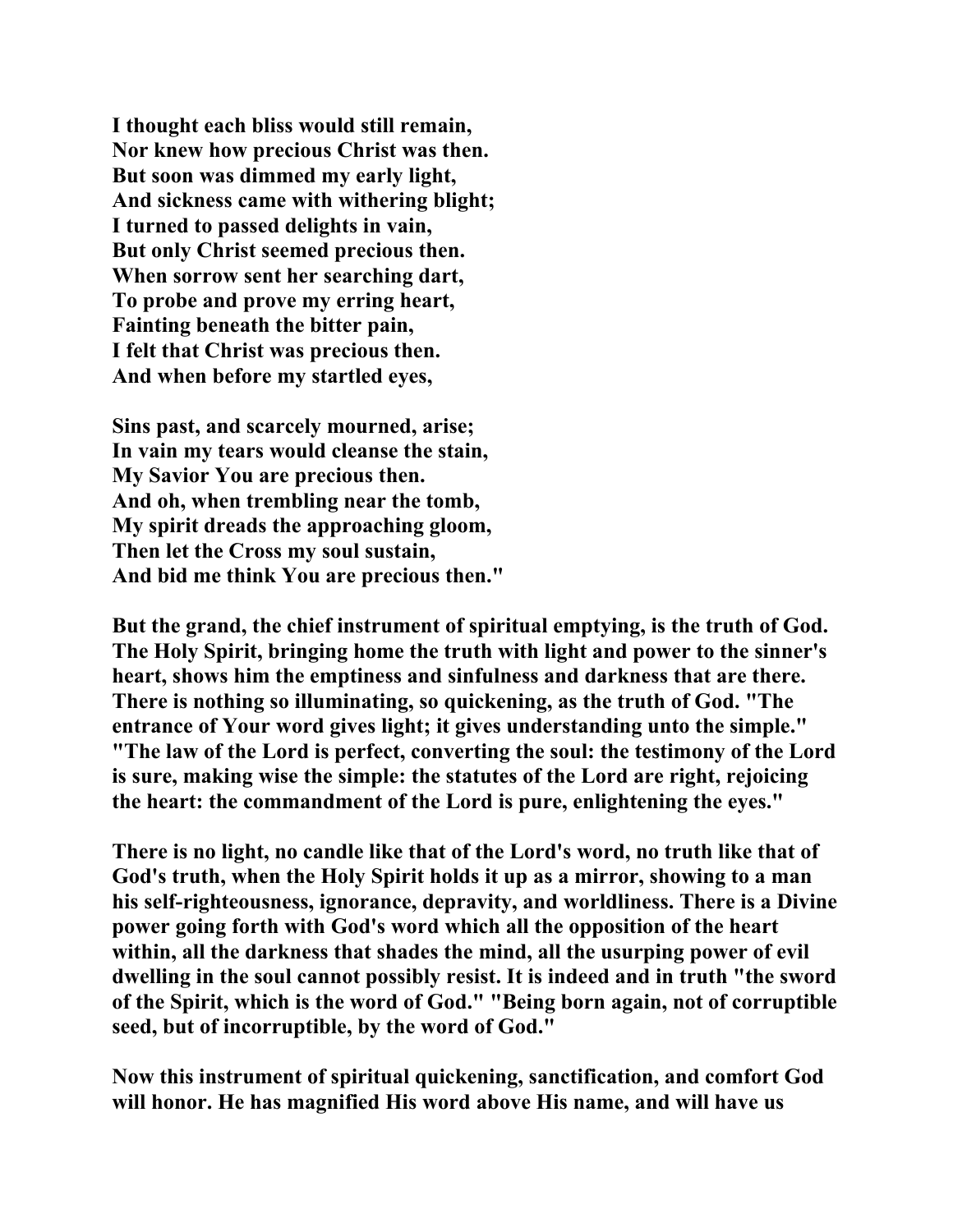**magnify it too. He is jealous of the purity, honor, and glory of His revealed word. Heaven and earth shall pass away, but the word of God lives and abides forever. Reader, has God's word come to your soul with a life-giving, soulemptying power? and is it sweeter to you than honey, and more precious than much fine gold?** 

**Let us now advert to the replenishing of these empty sacks, "Then Joseph commanded to fill their sacks with corn." Observe from whom the supply of corn came,—it was from Joseph. A more vital, important, and precious gospel—truth could not be illustrated than this. Let us dwell upon it—the FULNESS of our Lord Jesus Christ.** 

**We select, as the groundwork of our statement, the remarkable words of the apostle, "It pleased the Father, that in him should ALL FULNESS dwell." More precious, or more pregnant words are not to be found in the Bible than these. Of whom does the apostle speak as the Depositary of this fulness? "In Him,"—the Son of God, our Lord and Savior, it pleased the Father that all fulness should dwell. This fulness is not deposited in angels or in men, but in Him who, in the preceding passage, is spoken of as "the image of God," "the firstborn of every creature," in Him, "by whom were all things created that are in heaven, and that are in earth, visible and invisible," as "before all things, and by whom all things consist," as "the head of the body, the church," as "the beginning, the first-born from the dead; that in all things He might have the preeminence."** 

**In Him, this Divine, this wonderful Being, ALL FULNESS dwells. In whom could all the fulness of the Godhead—all the mediatorial fulness of the Church dwell, but in the Son of God! But take the "fulness" particularly spoken of in this passage, the mediatorial fulness of Christ; and in whom, other than a being essentially God, could all fulness of merit, all fulness of righteousness, all fulness of grace, all fulness of pardon, all fulness of sanctification, all fulness of wisdom, all fulness of love, all fulness of sympathy, all fulness of compassion, in a word, all fulness of all supply, possibly dwell?** 

**But all this fulness dwells in Christ! And who can comprehend this fulness? What plumb-line can fathom, or what scale can measure the height, the depth, the length, the breadth, of this fulness of salvation for sinners—the inexhaustible stores; the vast supplies, the incalculable abundance from which countless myriads have drawn, are drawing still, and yet the sacred treasure, the precious fulness, remains unexhausted by a drop, unsunk by a hair'sbreadth? Infinity alone can give us its dimensions and sound its depths.**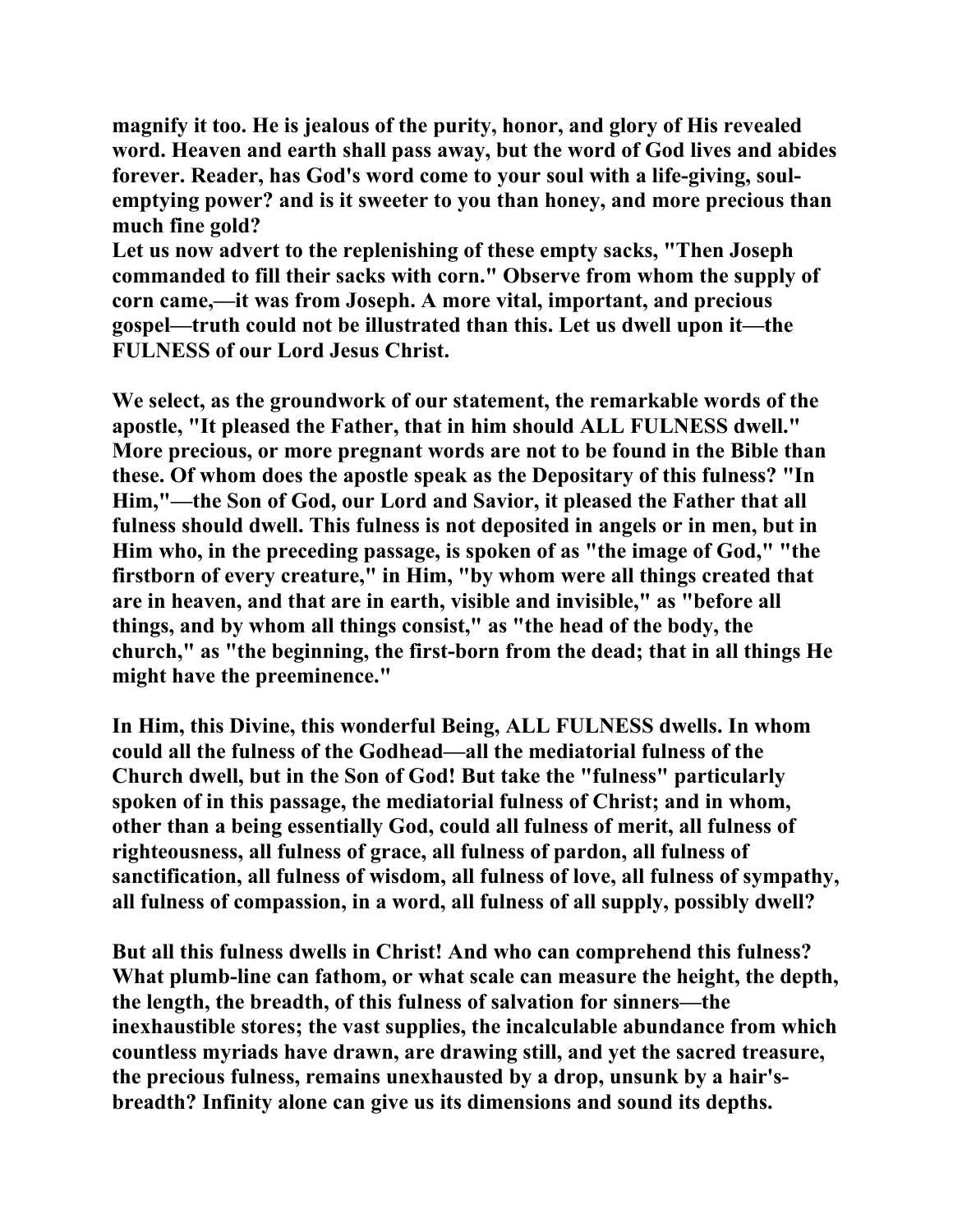**In Christ, essentially, there is all "fulness of the Godhead bodily;" and in Christ communicatively there is all the fulness which it pleased the Father should dwell in Him. The one He possesses in virtue of His absolute Deity—He being essentially one with the Father; the other He possesses in virtue of His covenant relation to the Church—He being her Mediator, Head, and Redeemer. It is in the light of the latter we are more especially to interpret the fulness which it pleased the Father should dwell in Christ. It is, distinctly and emphatically, a mediatorial fulness.** 

**The same thing is spoken of by the evangelist John, "Of His fulness have we all received, and grace for grace." Behold, then, our true Joseph! It was the good pleasure, the sovereign will, the gracious purpose of the Father, that all the treasures of His love, all the riches of His grace, all the fulness of the covenant should be placed in the hands of Christ, to be dispensed by Him according to the collective and individual necessities of His Church.** 

**And in what does this fulness consist? A fulness of dignity to atone, a fulness of life to quicken, a fulness of righteousness to justify, a fulness of virtue to pardon, a fulness of grace to sanctify, a fulness of power to preserve, a fulness of compassion and sympathy to comfort, and a fulness of salvation to save poor sinners to the uttermost; in a word, ALL FULNESS; a fulness commensurate with need of every kind, with trial of every form, with sorrow of every depth, with sin of every name, with guilt of every hue, yes, with every conceivable and possible necessity in which the children of God may be placed; fulness of grace here, and fulness of glory hereafter; a fulness which the Church on earth will live upon; and boast of until time be no more; a fulness which will be the delight and glory of the Church in heaven to behold, until eternity shall end. In whom could all this fulness be enthroned? In a mere creature? Preposterous thought!** 

**Now, as from Joseph these empty vessels of his brethren were replenished, so from Christ, and from Christ alone, our spiritual supplies are to come. The Church of God has but one Spiritual Head, the sinner but one divine Savior. God has not distributed the treasures of His grace, or delegated spiritual authority and power in its communication to others, but has deposited all grace, and all power, and all glory solely and only in His Son.** 

**No Church, no minister, no ecclesiastical body has one particle of this grace in its power to bestow. The sole possession and power of spiritual interpretation, of God's Word is delegated to no Church under heaven. The authority and the power to absolve from sin, and to communicate the grace of pardon to the soul**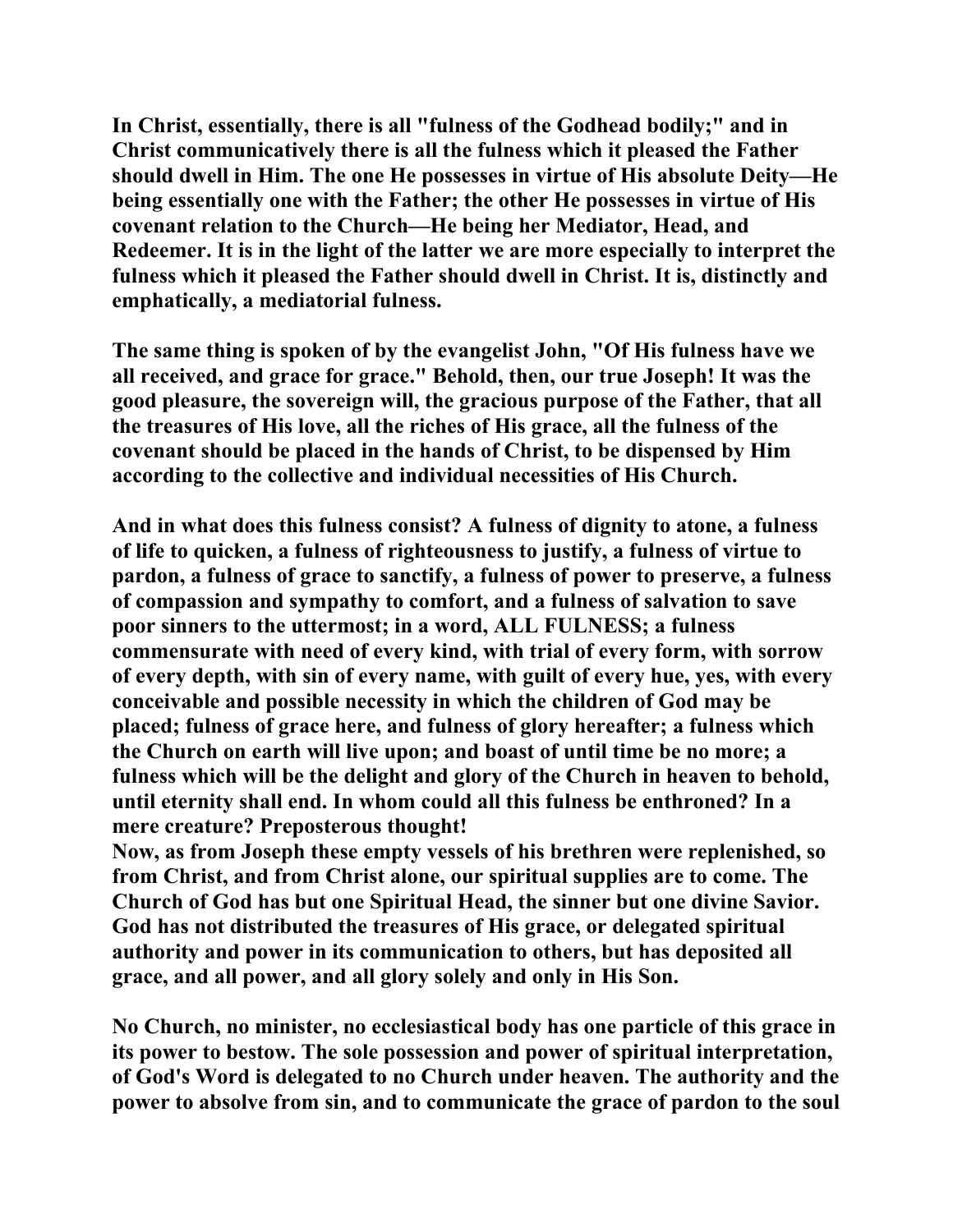**belongs to no priesthood on the face of the earth. The fulness of merit, and of grace, and of power necessary to the salvation of one sinner, is exclusively in the Lord Jesus Christ.** 

**His Church has no legislative, no administrative power whatever to rule, and govern, and supply—all, all is invested in her one Divine, spiritual, glorious Head—the Lord Jesus Christ. And don't we find all we need in Him? What is the demand? Is it the pardon of sin? "In whom we have redemption through His blood, even the forgiveness of sin." Is it righteousness to justify? "We are made the righteousness of God in Him." Is it spiritual life? "I have come that you might have life, and that you might have it more abundantly." Is it grace to subdue the power of sin? "My grace is sufficient for you." Is it compassion and sympathy in times of trouble, in seasons of sorrow? "We have not a High Priest who cannot be touched with the feeling of our infirmities." Oh, what is the need which shall not find in our full Christ its own commensurate supply?** 

**And what will our true Joseph give us? With what will He replenish the exhausted vessel? It was corn, real food, with which Joseph filled the empty sacks of his brethren. Our Lord Jesus gives His brethren "the true bread from heaven." There is no mockery, no delusion in His gifts. We shall receive nothing at His hands but what will enrich, strengthen, and advance our soul's well-being. It may come in a disguised form—a rebuke, a reproof, a warning, a lesson difficult to learn, a cross heavy to bear; it may empty us from vessel to vessel, may fill us with shame and self-abhorrence, may lay us low in the dust, nevertheless, it is the true bread He gives us, and just in that form which our soul's necessities required?** 

**"He fed them with manna in the wilderness that He might humble them." The truth of God is humbling, the grace of Christ is self-abasing; and the soul that is the most emptied of self, self-dependence, self-seeking, self-will, who walks the nearest and the most softly with God, gathers the most abundantly of this divine, this heavenly, this precious manna. Oh, there is nothing so promotive of our soul's abasement, so humbling to self, as living by faith, poverty, and nothingness, upon the fulness and sufficiency of a crucified and present Christ.** 

**The gospel is humbling, faith is humbling, grace is humbling—the place, the circumstances in which we are found, are humbling; and He feeds us with this manna in the world's waste howling wilderness that He might humble us.**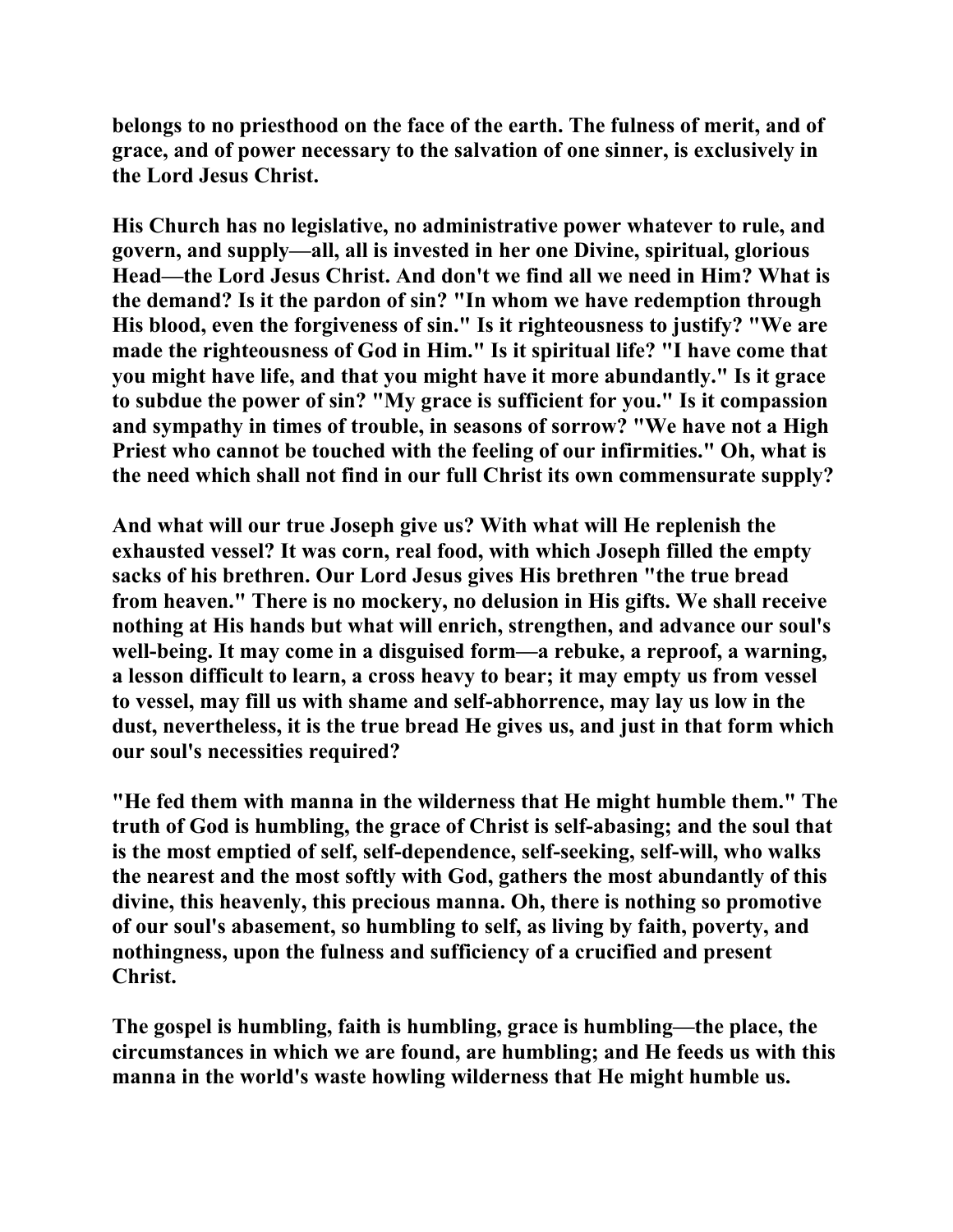**Oh, blessed discipline this! "You shall remember all the way which the Lord your God led you these forty years in the wilderness to humble you." "And He humbled you, and allowed you to hunger, and fed you with manna, which you knew not, neither did your fathers know; that He might make you know that man does not live by bread only, but by every word that proceeds out of the mouth of the Lord does man live."** 

**As Christ is taken into our hearts by faith, He becomes a part of our moral nature, an integrated element of our spiritual being. Consequently we grow Christ-like, or rather, Christ grows in us. We become more holy, more meek, more gentle, more humble; in a word, the image of our Lord is more developed in us, and we grow less man-like and more God-like; and the quietness of our spirit, and the courtesy of our demeanor, and the lowliness of our minds, and the gentle, winning sweetness of our whole carriage and speech are but the image and reflection of Christ.** 

**In view, then, of this statement of Christ's fulness let me exhort you to bring your needs, your sins, your trials, your case, whatever its character, to Christ. He will not send you back to a creature-power, or to human compassion for that which will replenish and solace you, but will unlock the hidden treasures, the full fount of His own resources, sympathy, and compassion, and pour it like a tide into your soul, and your heart shall abound with joy. Come when, or where, or how you may, He will cast into your emptiness, nothing but His own infinite and unwasting fulness—nothing but Himself! And then, with Mary, you shall exclaim—"My soul does magnify the Lord, and my spirit has rejoiced in God my Savior. He has filled the hungry with good things; and the rich He has sent empty away."** 

**Ah! none are sent away from Christ, except the rich, the full, the selfsufficient. But the empty, the poor, the hungry, the penniless are filled out of His fulness of grace and dismissed, rejoicing in Christ Jesus, having no confidence in the flesh, and magnifying His great name.** 

**But to proceed to the second point, THE RESTORED MONEY—"And Joseph commanded to fill their sacks with corn, and to restore every man's money in his sack." You will observe, my reader, in the first place that, they brought with them this money. They had no conception that corn could be obtained without it, and took care, doubtless, to supply themselves with the current coin of the realm; and with this came down into Egypt, and presented themselves in the presence of Joseph.**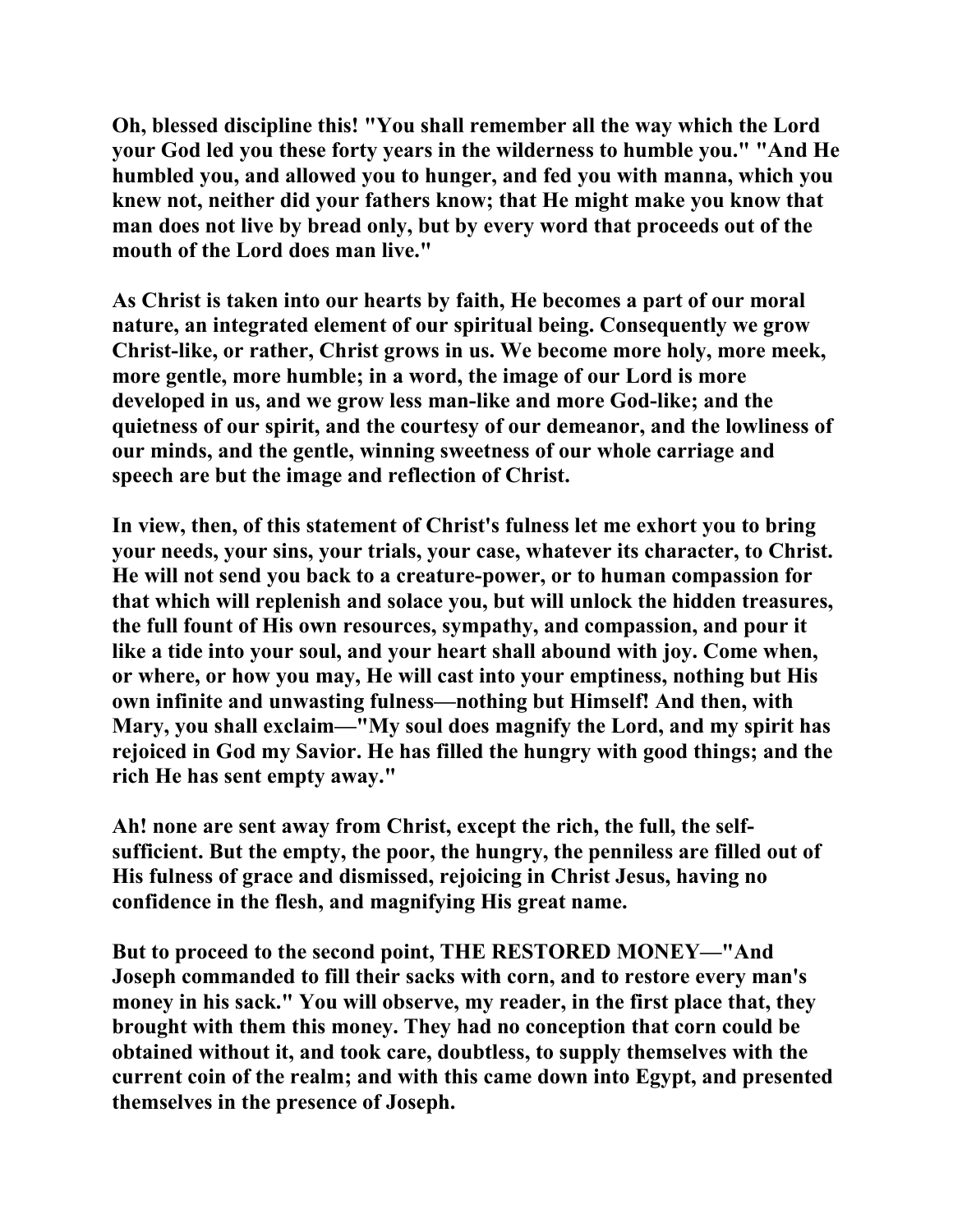**What a deep-rooted principle of our nature does this illustrate—the principle that would purchase the salvation of the soul, that brings the price of human merit in its hand, and with this rushes into the presence of the Savior! Selfrighteousness is as natural, as innate a principle of our fallen, sinful nature, as any principle within us! No, more so, it is the strongest and most powerful. The very first idea of a conscience-roused, a soul-awakened sinner, is to bring a price in his hand to Christ—something that will merit the Savior's regard that will commend the case to Christ's notice—something that will be a kind of return for, or an acknowledgment of, the boon thus asked—something that will be a barter between Christ and the sinner—some previous fitness, previous self-preparation; in a word, money in the empty sack.** 

**Oh, how few of us, when first we came to Christ, came entirely without money! But this principle must be up-torn, root and branch. This part of our subject may just meet the spiritual condition of some of my readers. Why are you not rejoicing in Christ Jesus? Why have you not found Him whom you have been so long seeking? Why are you not happy in a sense of pardoned sin? Why are you not knowing your adoption into the family of God? You have been seeking Jesus for years, why have you not found Him? Because, perhaps, unconscious to yourselves, you have been waiting to find some money, some feeling or condition with which you can come to Christ with a degree of dignity and self-respect; not to receive the boon He has to confer as a sinner, as a beggar, not to receive the good He has to bestow as a poor mendicant, or as a starving man receiving bread—but as a purchaser, and not as a receiver, as a claimant, and not a recipient, as a thing merited and not a gratuity bestowed.** 

**But all this, as I have said, must be torn up root and branch before Christ will pour His fulness into your soul. What says the Scriptures?—"Ho, every one that thirsts, come you to the waters, and he that has no money: come, buy and eat; yes, come, buy wine and milk without money, and without price." "Being justified FREELY by His grace, through the redemption that is in Christ Jesus." "For by grace are you saved through faith; and that not of yourselves: it is the gift of God not of works, lest any man should boast." "It is of faith that it might be of grace." "Whoever will, let him take the water of life FREELY." "And when they had nothing to pay, he frankly forgave them both."** 

**Thus it is written as with diamond, that salvation is of free grace; that we are**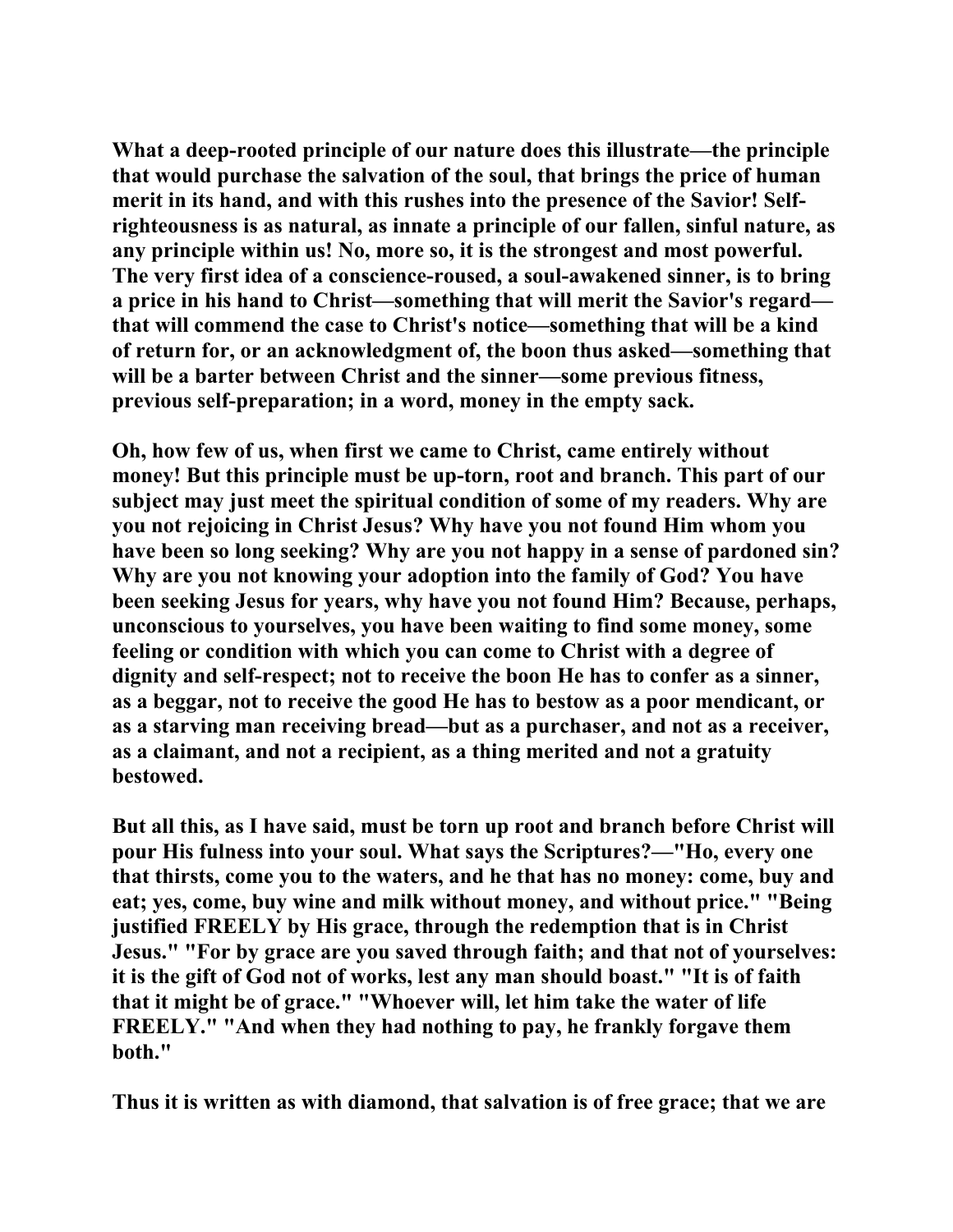**justified and pardoned without any works of righteousness, or human merit of our own; that none are rejected by Christ who come empty and poor. He only is spurned who brings his money with his sack; his coin in his hand with which to purchase that which is unpurchasable; his price with which to purchase that which is above all price—the bread of life—the fulness of Christ's salvation.** 

**Take another spiritual truth here illustrated. Joseph returned the money, commanding it to be replaced in the sacks' mouths. It is the glory of God that He is not only a prayer-answering, but also a prayer-exceeding God. We never go to Christ with the most enlarged desires, supplicating the greatest blessings, but He gives us more than we ask. You have gone with limited requests, circumscribed petitions, and stinted desires, but so full is Christ, so large is His heart, He has given you far beyond all that you asked or thought. Blessed, precious encouragement this to go to Jesus with our utter emptiness, to arise and give ourselves to importunate prayer. What encouragement is this to draw near to God and ask what we will; to make known to Him our needs, great and pressing as they are.** 

**So full, so gracious, and so loving is our spiritual Joseph, He will never give us less, but always infinitely more than we ask at His hands. Well may we—and who should louder swell the note?—unite in the glowing doxology, "Now unto Him that is able to do exceeding abundantly above all that we ask or think, according to the power that works in us, unto Him be glory in the Church by Christ Jesus throughout all ages, world without end. Amen."** 

**Joseph gave his brethren, too, provision for the way. How like a brother this! Not only did he fill their sacks with corn and replace their money, but he also gave them an extra provision for their personal necessities, until they arrived at home. How thoughtful and how kind was this of Joseph! These brethren had injured him. Yet he forgives all, forgets all, and returns them a blessing for their wrong. Now that they are in distress and need, the ocean of his love rolls over all the past, and hides and obliterates it forever. What a type of Jesus! Though we have sinned against Him, crucified Him, wronged Him a thousand times over, yet He loves us still. Hear Him in His dying agonies praying for His murderers, "Father, forgive them, for they know not what they do." Sinner! will not your rebellion, your unbelief, your impenitence give way before this matchless love? Bow the knee, bend the heart, and crown Him with your faith, your love, your life!**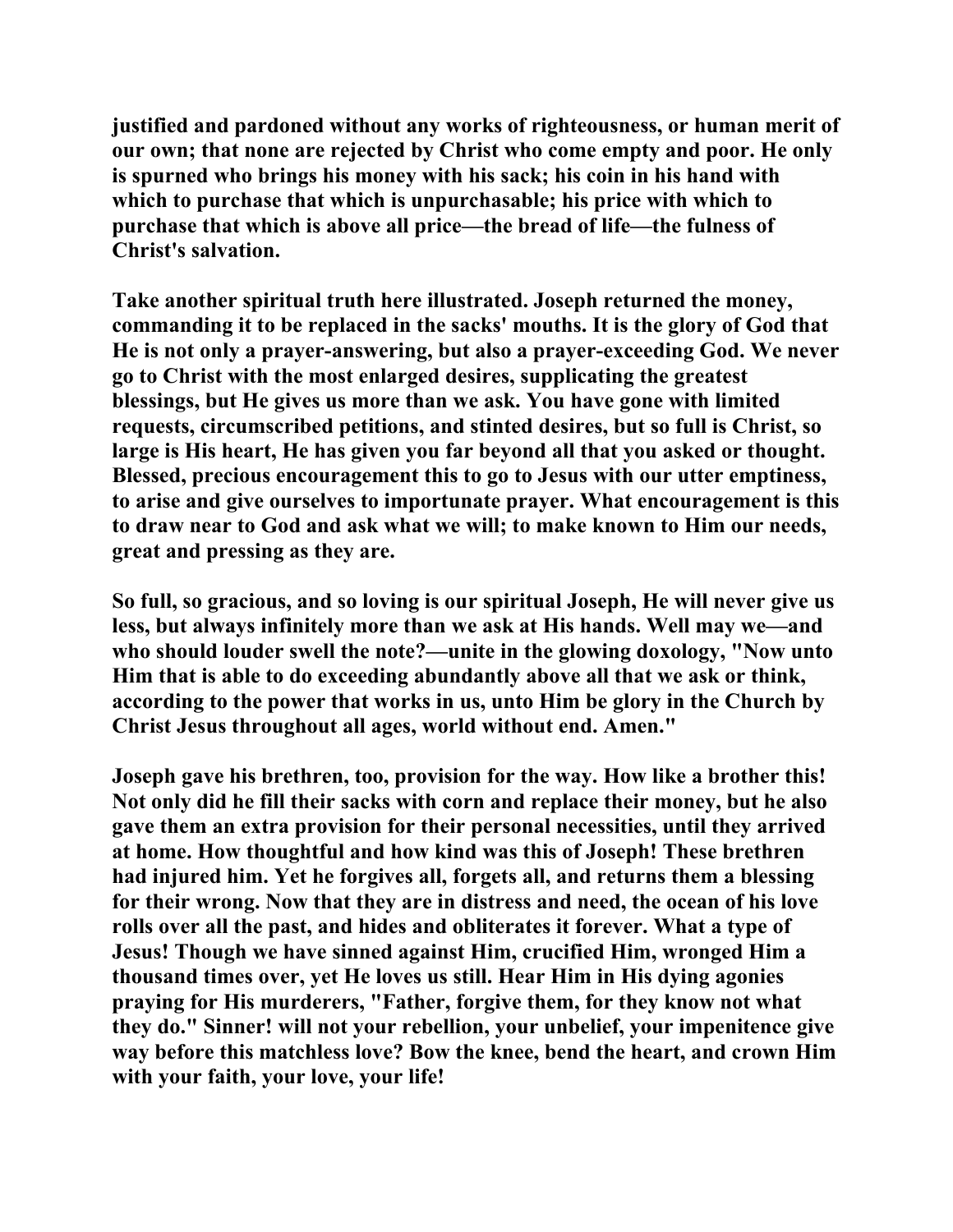**But take another truth here shadowed forth. Where were these brethren traveling? what was the end of their journey? They were journeying homeward, home to their father's house. If, believer in Jesus, we are the children of God, we, too, are journeying toward home—home to our Father's house. Through this world of famine, of sin, of suffering, and sorrow, we are journeying to the family home! Sweet thought, could we but realize it!** 

**O believer, cherish amid all the weariness and roughness, the toil and battle, the privation and disappointment, the suffering and sorrow of this life, the sweet, the holy, the soothing reflection, "it is my way home; it is my path to my Father's house. I am going home to be with God and with Christ forever! This sickness, languor, and decay—is but opening wider the door through which the light and glory of heaven beams in upon my soul, and by which I shall, before long, pass to my ineffable and eternal rest above!"** 

**Study your pilgrimage in this light, and it will chase many a shadow from your brow, pour sunshine into many a dark nook of your heart, and smooth many a rough stage of your journey. Every step, be it in darkness or light, grief or joy, is bringing you nearer, and still nearer, to the bright, blissful, happy home Christ has gone to prepare for you!** 

**Then mark, there is provision for this journey. Do you think that your blessed Lord has left you to take this journey at your own cost? relying upon your own resources? Do you think that He will not meet all its necessities, sustain all its trials, anticipating every incident and circumstance of that journey? O beloved, we little know Christ if we do not receive this truth in all its fulness. When you lift your head from your pillow in the morning, let this be the first thought to occupy your mind—"for all this day's history, my covenant Head, my Joseph, my Savior has provided. Then, I will bring to Him the needs that press, the perplexities that embarrass, the anxieties that chafe, the disappointments that grieve, the temptations that assail, the sins that wound me. I will bring my fears, my infirmities, my griefs, yes, every circumstance as it occurs to Jesus, and I will draw from His fulness of grace, sympathy, and strength, by prayer and faith, provision for this day's travel home to my Father's house."** 

**Keep this truth constantly in view—a full Christ for an empty sinner. With no other will He have dealings; the rich He will send away empty, the poor He will send away full. The only sinner whom He rejects is he who comes with a price. His salvation is for the lost—His blood is for the guilty—His grace is for**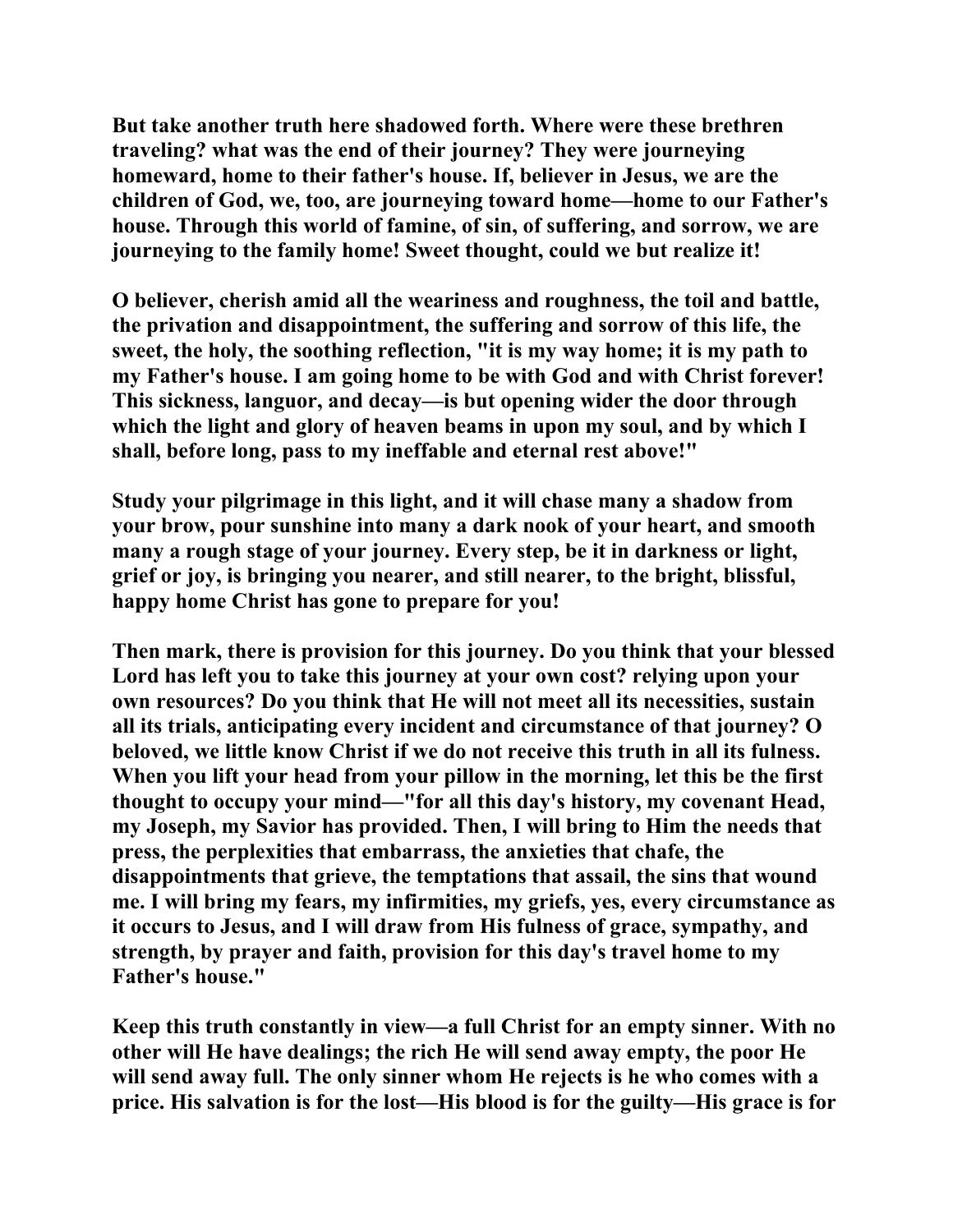**the poor. Come now—come as you are—come though you have been a thousand times before; yours shall be all the blessing—His all the praise.** 

**"A fulness resides in Jesus our Head, And ever abides to answer our need; The Father's good pleasure has laid up in store, A plentiful treasure to give to the poor.** 

**"Whatever be our wants, we need not to fear, Our numerous complaints His mercy will hear; His fulness shall yield us abundant supplies, His power shall shield us when dangers arise.** 

**"Whatever distress awaits us below, Such plentiful grace will Jesus bestow As still shall support us, and silence our fear, For nothing can hurt us while Jesus is near.** 

**"When troubles attend, or danger, or strife, His love will defend and guard us through life; And when we are fainting, and ready to die Whatever is lacking His hand will supply."** 

**"A Good Man's Misinterpretation of a Dark Providence" or "Jacob's Lament"** 

**Jacob exclaimed, "You have deprived me of my children! Joseph has disappeared, Simeon is gone, and now you want to take Benjamin, too. All these things are against me!" Genesis 42:36** 

**The deep, long shadows of life's evening were now gathering and darkening around the close of Jacob's course—but deeper, darker still were the shadows of God's providence. His sun, whose race had been so long and so prosperous, was now setting—but setting, oh, how gloomily! It would seem as if the residuum of life's cup of sorrow were reserved for life's close. And thus it pleases our heavenly Father ofttimes that a believer's deepest affliction, his heaviest woes, shall come upon him at the moment that he is about to bid farewell to them forever: as if his Father would make heaven all the sweeter by imparting an added bitterness to earth. All the brighter, by accumulating**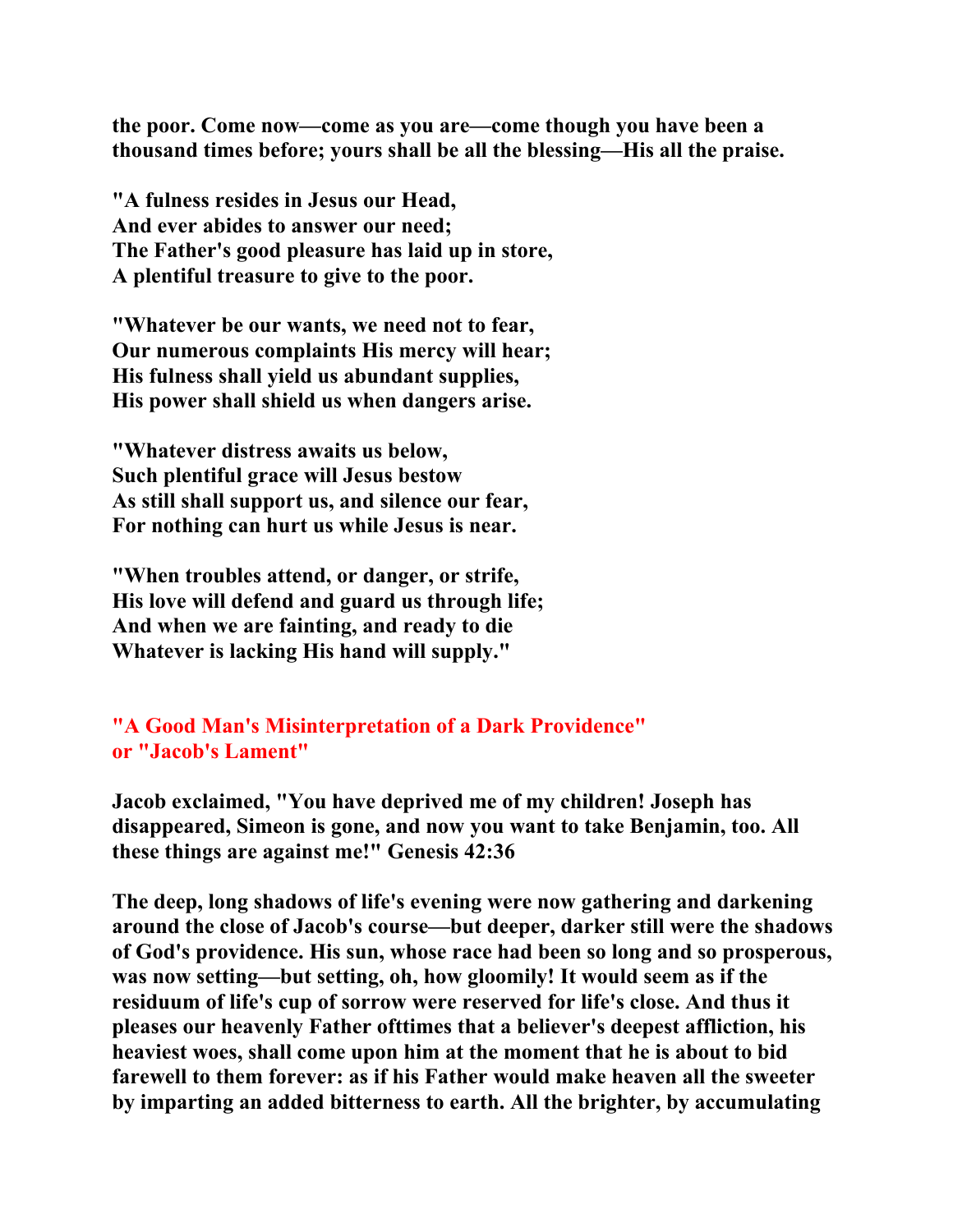**around its last stage the darkest dispensations. All the more a perfect rest, by letting loose the wildest storms as the vessel enters the port. Thus was it with the patriarch.** 

**And as he contemplated the cloud, he could think of nothing but a speedy grave to which his gray hairs would descend with sorrow. And yet, how different the reality of the whole scene to the aspect which it wore to his dim and darkened vision! In those clouds of woe he could see no silver light. Those mystic symbols of God's providence he could not decipher; the handwriting upon the wall he could not interpret. The only conclusion to which he could come was—all these things are against me!** 

**In nothing is a child of God wider from the mark, more truly at sea, drifting away among the breakers of doubt and uncertainty, than when, unaided by the Spirit, he attempts to interpret the strange, trying, inexplicable procedure of God. Thus it was with Jacob. We propose, in the further prosecution of this subject, reviewing some of those DARK PROVIDENCES now accumulating around the patriarch; his MISINTERPRETATION of their import; and the TRUE SOLUTION of the whole.** 

**Affliction seldom comes alone. A single, solitary trial is but half the recipe designed by our heavenly Physician to effect the cure. God seldom works by units in the unfolding and perfecting of His gracious purposes of love and mercy towards us. There is a combination, a plurality of trials, all uniting, aiding, and assisting each other in working out the great, the grand, the holy result. David's experience is the experience of all God's people—"He sent from above, He took me, He drew me out of many waters." Thus was it with good old Jacob: many waves were surging around him—but his covenant God drew him out of all.** 

**Let us look at these dark providences in their order. His first sorrow was that of bereavement. The shadow of death was upon his home. "Joseph is not." To him Joseph was virtually dead. The supposed circumstances of his end were of so painful a character as greatly to aggravate the affliction of his loss; and long and sorely had the patriarch mourned his rude and early death, doubtless treasuring, as a sad and only relic of his slaughtered child, the bloodstained coat of many colors which he wore, woven by his mother's hand. This, the saddest of all sorrows, still lingered in the good old man's heart, shading its brightest and latest joys.**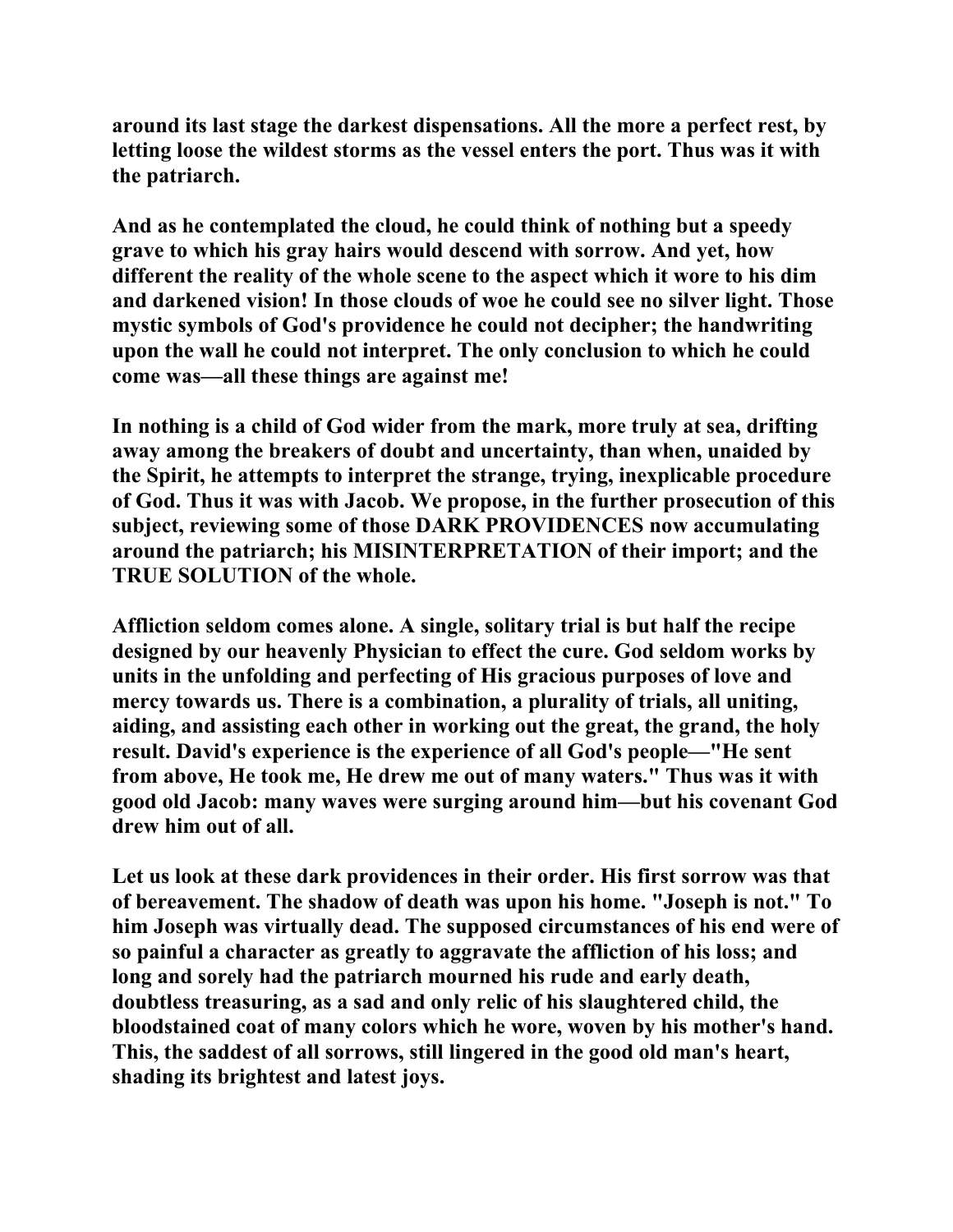**How few of us are exempt from this sorrow! Who has not accompanied far into the shaded valley, loved ones of the heart? It pleases God sometimes to visit us with this calamity under circumstances peculiarly and unspeakably aggravating and distressing. We are born to die. The treasured ones around us have within them the seeds, and upon them the sentence, of death. The brilliant eye, the roseate cheek, the vermilion lip, the tall, graceful form shooting up, as in a night, like a cedar, are often to a skillful and discerning glance but as flowers blooming for the tomb.** 

**Our home-circles, with all the powerful barriers which affection and influence can cast around them—guarded as by angel-sentinels of love—are not proof against the entrance of the "king of terrors." Youth cannot resist him beauty cannot awe him—wealth cannot bribe him—eloquence cannot persuade him—learning cannot confound him—skill cannot baffle him—tears cannot move him—religion cannot evade his icy touch. To all this his uplifted dart is inexorable. He takes the prince from the throne, the ruler from the state, the orator from the senate, the judge from the bench, the minister from the pulpit, the head from the family, the light from the home, the babe from its mother's arms. None, none are spared.** 

**What mean those echoes of the muffled bell still lingering on the ear? What mean these broken circles—this vacant chair—those unread books—those portraits on the wall—this treasured locket—this unworn apparel? Oh, how sad, how touching their mute, expressive eloquence! They remind us of the departed—they tell of the spirit-land where they have fled, where they will return not again until time be no more.** 

**And often does our heavenly Father see fit to take the dearest and the fairest first. Precious thought! If He plucks the ripe and leaves the green; transplants the tree of righteousness to a sunnier sky, and leaves the barren tree for time and culture, perchance for fruit.** 

**But what is this sad visitation of bereavement but one of the appointed dispensations of our heavenly Father, sent in unerring wisdom, righteousness, and love? It is in the covenant of grace, and must therefore be included in the schedule of the believer's charter of blessings. "All things are yours death"—be it our own, or be it that of one nestling in our bosom, sheltered beneath our wing—it yet is a covenant mercy. Christ has changed both its character and its name; and death to the believer is now a covenant privilege and a peaceful sleep. Is our Joseph no more? God Himself has done it—has**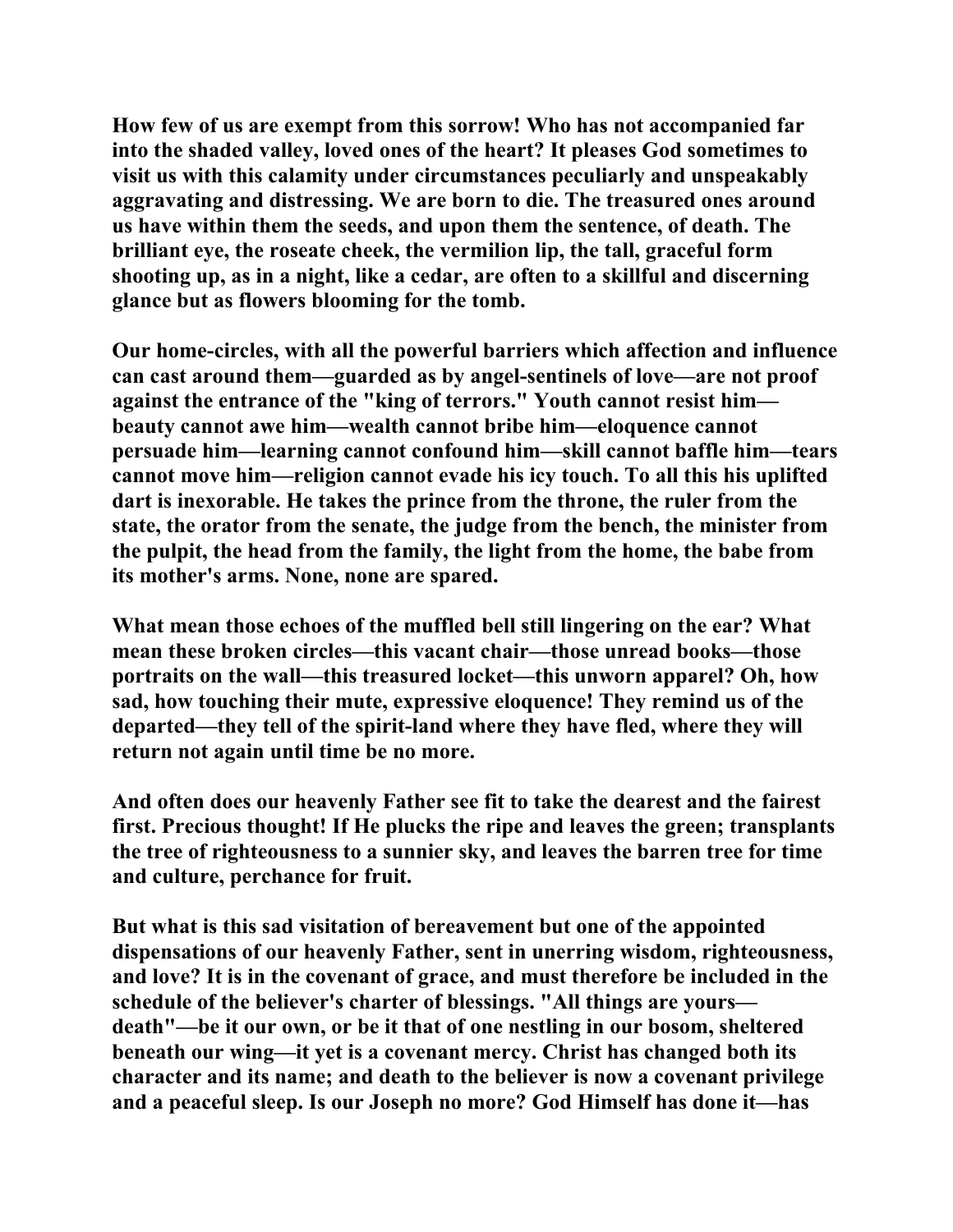**done it righteously. Sleeps he in Jesus? Then he sleeps sweetly, and shall do well—for "those who sleep in Jesus will God bring with him." Yes! they are not lost, nor lost to us, who die in Christ. With Him they are now, with Him they will come again, and with Him will ever be. Even at this present we seem to be nearer to them, and in converse holier and closer, sweeter and dearer, as faith deals closely with the invisible, than when they were on earth. "God calls our loved ones, but we lose not wholly what He has given. They live on earth in thought and deed as truly as in heaven." We owe them much! They have taught us how to die; and by their death we are learning how to live. They have lessened and loosened our ties to earth, and have increased and strengthened our ties to heaven. And now that they are gone, heaven is nearer and dearer, and is to our conception more than ever a reality and a place.** 

**Oh yes! we are their debtors! Well are we repaid for our anxious, weary watchings, tears and parting. They have, by sanctifying grace, made room in our hearts for Jesus, have brought God more fully into our souls, have made earth less sweet, death less bitter, Christ more precious, and heaven more winning.** 

**Another dark cloud resting on the home of the patriarch was separation. "Simeon is not." Simeon was still alive, but far removed from the eyes of his father. He had been detained in Egypt by Joseph as a hostage, as a pledge and covenant of the return to him again of his brethren. This was an added drop of bitterness to the full cup of the aged saint. Another link was broken, another tie severed of domestic happiness, a new sorrow blending with the many now shading the parental heart. Are we entirely exempt from this peculiar form of trial—separation from those we love, whose presence and companionship seemed necessary to our happiness, yes, essential to our very being?** 

**Ah no! Who, in this life of vicissitude, this world of change, has not felt it? It is part of the moral discipline—the discipline of the affections—the fitness for heaven—through which our God sees fit we should pass. He loans us the blessing of human companionship a while—the loving heart, the kindred mind, the responding spirit, the sympathizing nature—to cheer, and soothe, and help us on our way: then removes it. The noblest specimens of our nature have been sensible of this sorrow.** 

**Listen to the elder Edwards—a man whose colossal intellect might be thought**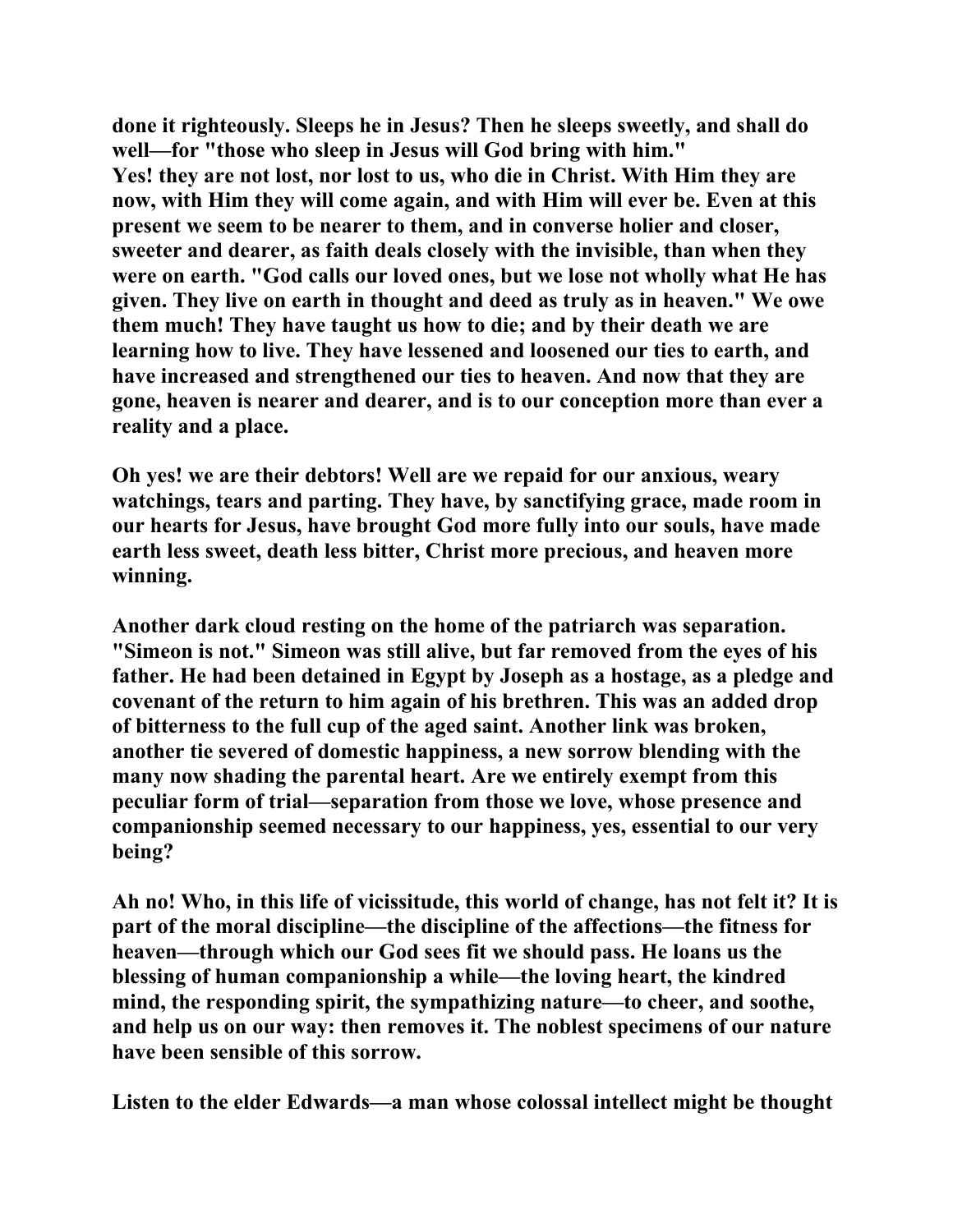**to have absorbed every drop of sensibility, and yet he possessed a nature as exquisitely tender as a woman's—"My heart is heavy at the remembrance of all the miles that lie between us. Oh, I can scarcely believe that you are so distant from me. We are parted, and every parting is a form of death, as every reunion is a type of heaven." He seems to have caught the poet's idea, "To die and part is less evil; but to part and live, there—there's the torment." Listen to the words of the Psalmist—"Lover and friend have you put far from me, and my acquaintance into darkness."** 

**Yes! the tie that bound us, as we thought, too closely and too fondly ever to be broken, to a loved minister, a faithful friend, a fond relative, our Father dissolves, but to instruct us not to set our hearts inordinately upon any place or being on earth, and to remind us that if He separates us from friends from the society, the counsel, and the soothing of those who had lessened life's sorrow and had increased its joy by affection and sympathy—it is but that He himself should enter and enshrine Him in the vacant recess, and be all in all.** 

**The Lord Jesus sometimes holds our blessings as hostages. They are not entirely and forever removed from us, but are reserved to Himself for a while, as pledges of our unswerving confidence, filial obedience, and supreme love that we will perform the vows and fulfil the promises we made when His hand was upon us. If this be the sorrow you are called to experience, dear reader, be still and know that He is God; yes, that He is your own God, and that whatever may be the painful, distant, and prolonged separation from the creature, there shall be no separation from Himself—His love, care, and sympathy.** 

**And God would have us remember, too, that all present separation, whether by the distance of place, or the bereavement of death, from the holy objects of our affections, is but temporary and for a little while; that, in heaven, in our Father's house, we shall find them all again, and with them spend eternity. Blessed separation from the human, that brings our soul into this high experience of the Psalmist in his fellowship with the divine, "Whom have I in heaven but You? and there is none on earth that I desire beside You."** 

**Another dark providence around this aged man of God was—the sorrow of surrender. "And you will take Benjamin away." This was a peculiarly keen and poignant grief to the heart of Jacob. Benjamin, the child of his old age, his fondling, the youngest, the sunbeam, doubtless, of his house, was to leave him; he was to part with this the last, the dearest, and most precious treasure. My**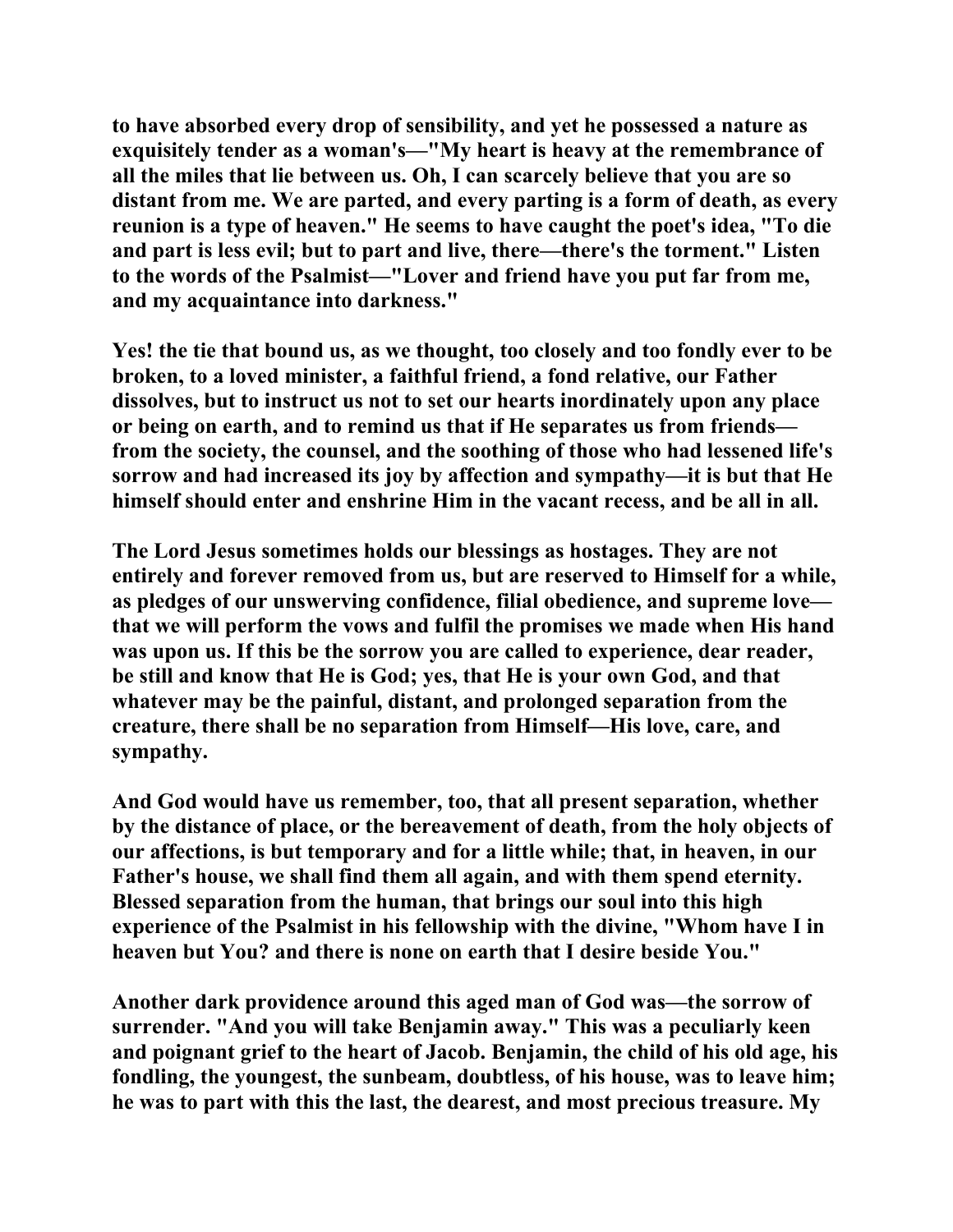**reader, our heavenly Father often asks of us a like surrender, to prove the strength of our obedience, the sincerity of our affection, the reality of our faith—to test whether or not He were the supreme object of our homage, adoration, and love.** 

**To surrender the youngest, the loveliest, and the dearest is often asked by God. The Lord sees fit to enter the domestic circle, and separate from it its light and its charm. And whether the removal be by death, or by the changeful scenes of life, to surrender our Benjamin is often a trial hard to bear. Be it so. Our blessings are not ours, they are His. He has a right to extinguish this sunshine of our home—to remove this charm and sweetener of life, this treasure which seemed to shed around the winter grey of old age the light and warmth of the spring-tide of youth!** 

**Let us not, then, sorrow and repine; God never asks us to yield anything that seems necessary to our happiness and essential to our being, but, as we would remind you again, He asks His own. Your Benjamin is His; and if He enters your domestic enclosure and breaks the stem of some beauteous flower, it was His plant, and He had a right at any moment, and under any circumstances, to remove it to another and a distant place on earth, or to transfer it to the richer garden and the brighter skies of heaven.** 

**But, superadded to these, there was one more cloud that gathered around Jacob's house. The famine was raging in the land. A man of wealth and of large possessions, he was still, with his beloved ones, dying of hunger. "The famine raged sore in the land." Yes, beloved, God may see fit, in His dealings with His people, to add to the sorrow of bereavement, to the grief of separation, and to the pain of surrender, impoverished circumstances, narrowed income, exhausted supplies.** 

**God ofttimes deals with His people as if His heart were callous, His mind displeased, as if He were cold and indifferent to their temporal comforts and necessities. Be it so. He may see fit to reduce you in life, to blow upon garnered resources, to send a biting famine, as it were, to your home. It is but a page in your history corresponding with the experience of the most eminent of His people. The Lord would thus teach us that this life is not our portion, worldly wealth not our treasure, created good not our God.** 

**Thus some of the saints are called to endure this reverse of fortune, this trial of poverty in extreme old age. The affluence of youth, the wealth of riper**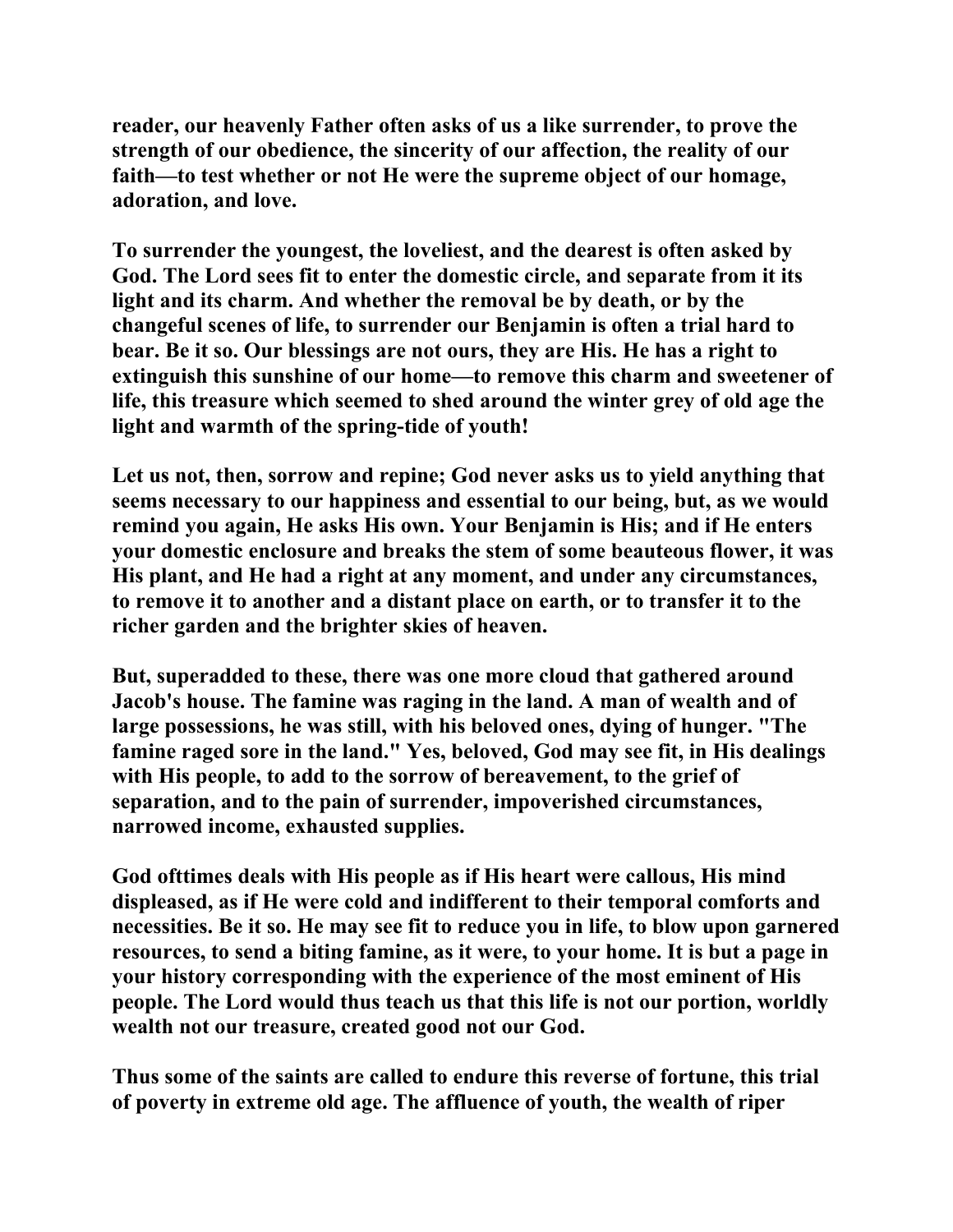**years has melted away, and poverty and hoary hairs have come together. But this has its blessings. God intends by this to confirm His love and faithfulness to His people. "Even down to old age I will carry you." When has God ever failed His people? When has He ever forsaken His saints in the decline of life? Straitened circumstances may come—sickness may come—dependence may come—the wintry blast may blow—the snow-flakes fall thick and fast—but GOD will come too, and His love and providence will turn winter into spring, and spring into summer, and summer into the ripe, golden fruit of autumn; "for He has said, I will never leave you nor forsake you."** 

**Now, all these dark clouds, thus draping around the aged patriarch, were well calculated to fill his soul with distrust and trembling, to lead to an adverse interpretation of the infinite wisdom and righteousness and goodness of his covenant God. Let us then turn our attention to this. "All these things are against me." What affecting, yet what significant words are these! And recollect that they are the words of a man of God; one with whom God had had very close transactions, with whom He had, as it were, talked face to face. Yet behold him, after all the long and deep experience of the divine dealings, a mere child, reduced to the lowest condition in his religion, his faith staggering, his feet sliding and almost gone, his past experience abandoning him, succumbing to trying circumstances, misspelling mystic symbols, writing hard and bitter things both against God and himself. It was a good man misinterpreting a dark providence. He was reading his spiritual Hebrew from left to right, rather than—as Hebrew properly is read—from right to left. Properly to understand God's dispensations, they must often thus be read backward, and not forward. They must be studied in their results—must be viewed in the light of their ends—in the purposes which they are designed to accomplish.** 

**Faith must look rather at the end, than at the beginning, of a dark providence. Beloved, we are but little acquainted with our own selves if we do not find much in our Christian and personal history that corresponds with this. Therefore, forgetting for the moment the case of the patriarch, let me state when it is, and how it is, that the child of God, tried and afflicted by the dispensations of his heavenly Father, is led to misread, misspell, and misinterpret these dispensations, and come to the conclusion, the wrong and erroneous conclusion, that because he cannot penetrate the darkness, unravel the mystery, and solve the problem, therefore God and His dispensations are against him.**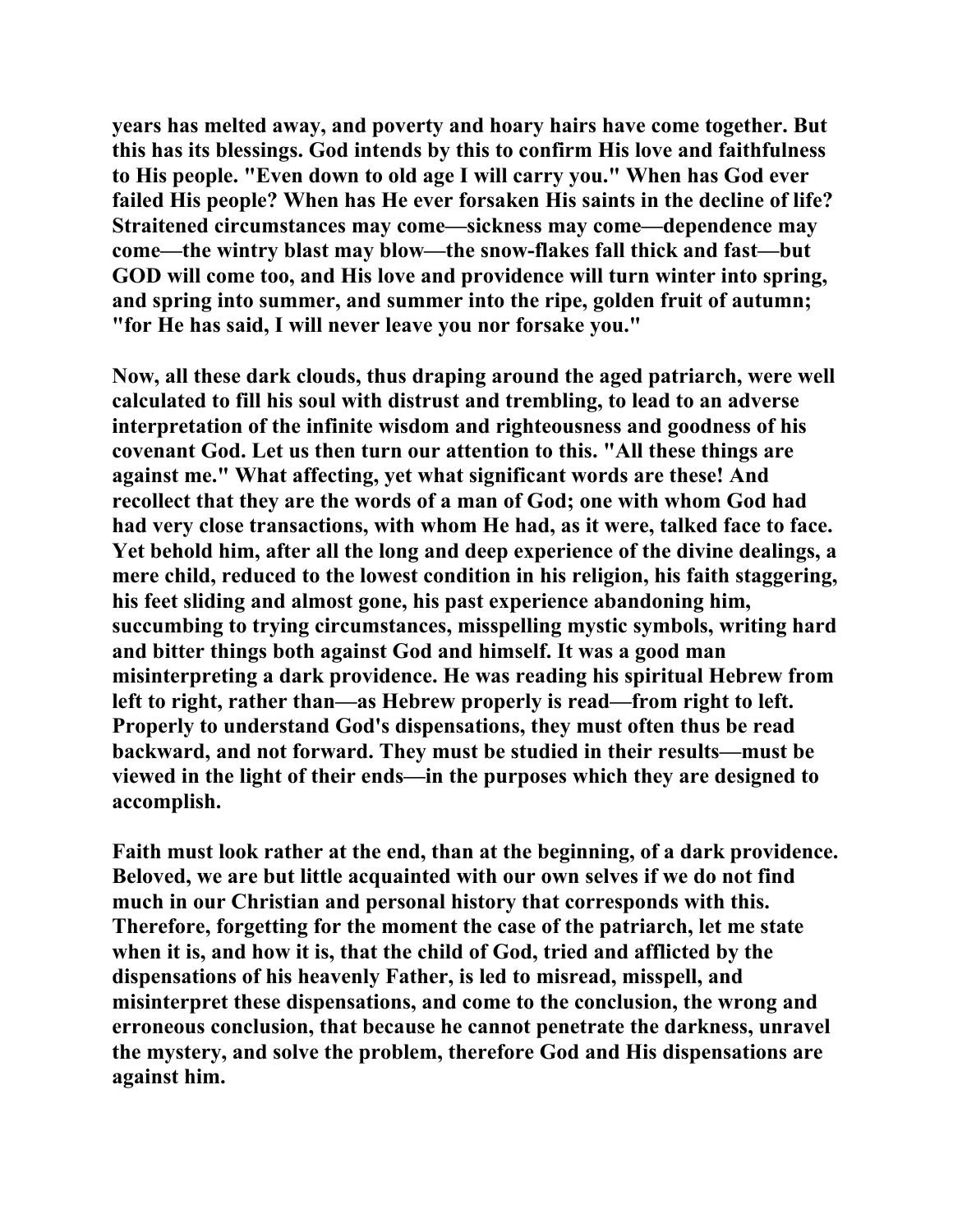**In the first place, when spiritual exercises, when the dark dispensations of God's providence are viewed simply and only with the eye of sense, it will invariably lead us to a misconception, a misunderstanding, and a misinterpretation of His dealings with us. It is utterly impossible for you thus to look at a dark cloud, a paralyzing event, a crushing calamity, an unfortunate circumstance in your history, and not feel that it is a foe coming to despoil you of happiness; that it is a frown of your God; that it is an electric cloud surcharged with some element of destruction.** 

**But, beloved, this is not the eye with which we are to look at God's dealings. The moment faith made its home in our hearts, that moment God gave us a new eye, a divine organ of vision; we professed to have ceased to deal with God and His dispensations as men of the world, as men of sense who looked at things only through the spectacles of carnal reason; we then professed to become believers in Christ, to commence the life of faith, to walk by faith, to fight by faith, and by faith ever to look at and deal with the visible, as with the invisible; by faith spelling the dark letters, and interpreting the mystic symbols of God's providences, and by faith resting in the firm conviction and assurance, that though clouds and darkness were round about Him, righteousness, faithfulness, and love, are about us, pointing, ordaining, and guiding every step of our feet homeward.** 

**Looked at with the eye of sense and the eye of faith, the aspect of God's providences will be essentially dissimilar. If with the eye of sense, they will appear dark and overwhelming, and you shall come to the conclusion that all is against you, conspiring to destroy your happiness and well-being. But looked at with the eye of faith—faith's farseeing vision—the picture changes, and those very events, circumstances, and incidents in your history that looked so somber and threatening, are all disguised blessings, veiled mercies, elements under the control and government of God, all combining for your greatest good and His highest glory.** 

**Cease, then, to view your dark shadows, your trying dispensations, your overwhelming afflictions with the eye of sense, and look at them more simply, directly, and constantly with the eye of faith. "I would have fainted unless I had believed I would see the goodness of the Lord in the land of the living."** 

**Again; when God is judged by His dealings rather than by His sayings, by what He does rather than by what He is, the child of God will invariably be involved in doubt and perplexity, and come to the conclusion that God's**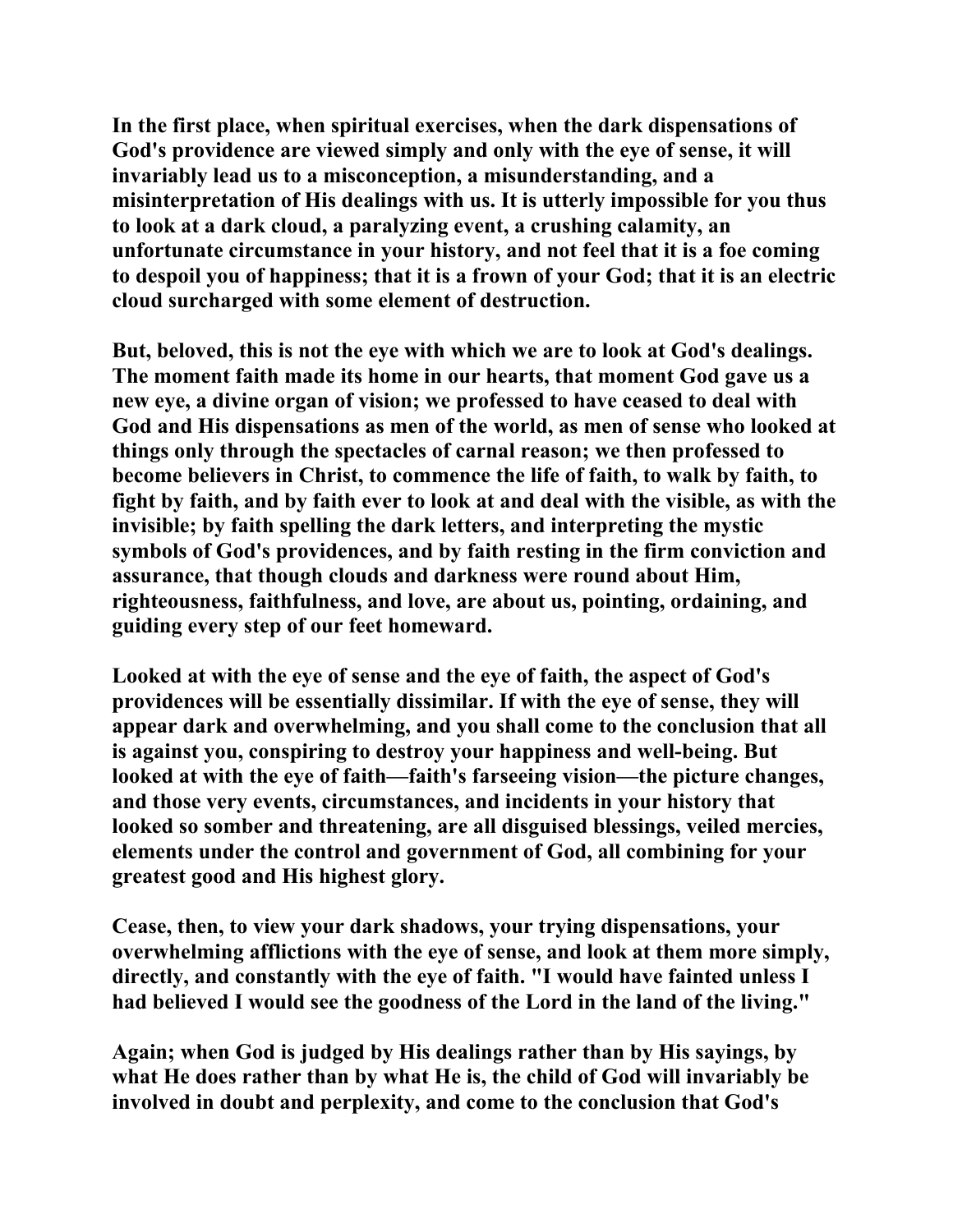**dealings with him, clothed with the drapery of woe, and uttering the voice of the stranger, are making against him. My beloved ones, God will not be judged by His saints according to His dealings; He will be judged by them according to His words. If you judge of God's character, of His love, His purposes, and the intents of His heart towards you, by His conduct, rather than by what He is in Himself, marvel not that you come to this conclusion, "all these things are against me."** 

**But let us thank God that we have this high principle of interpretation of what He does—namely, His revealed and written Word—His promises sustaining, tempering, interpreting His providences. The Lord's government of His saints is like a dissolving panorama. Scene after scene, picture after picture, each one differing from the other, passes before the eye. Some are tinted brightly, others are shaded darkly; some portray battles lost, others battles won. Yes! what is life but a daily succession of dissolving views? But what is God, He whose pencil tints and whose hand moves the picture? He is immutable, unchangeable, and eternal. He may change the lesson, vary the discipline, diversify His dealings, but He will never change in His love, falter in His faithfulness, or falsify His word. Life shall change—others shall change—most of all, we shall ourselves change; but our covenant God and Father never changes.** 

**And it is by what He has written, and what He is, that He will have us judge of Him, and not by what He does. Doing this, you will not come to the incorrect and depressing conclusion, that all these changing, dissolving scenes of life, which form a perfect whole, are working against you, but you will be still and calm in the conviction that the power that controls and moves it all is the hand of a wise, loving, and gracious Father. It is here, beloved, our invested interests are so safe. In all life's chequered, variable history, we have to deal with a Father!** 

**Is our bark amid the breakers? Our Father is at the helm. Does the sword's point press our heart? A Father's hand holds it. Is the cup brimmed and bitter? A Father's love has mingled it. Has the bright and hopeful picture of yesterday dissolved into the somber and despairing one of today? A Father is behind the scene, ordering and controlling all things after the counsel of His own will. Thus, be your daily life what it may, it is just what He makes it. If our nest be pierced with a thorn, He has planted it; if it be soft with down, he has lined it. God makes people, and places, and scenes exactly what they are to us, and with this assurance we may calmly receive all at His hands as sent in**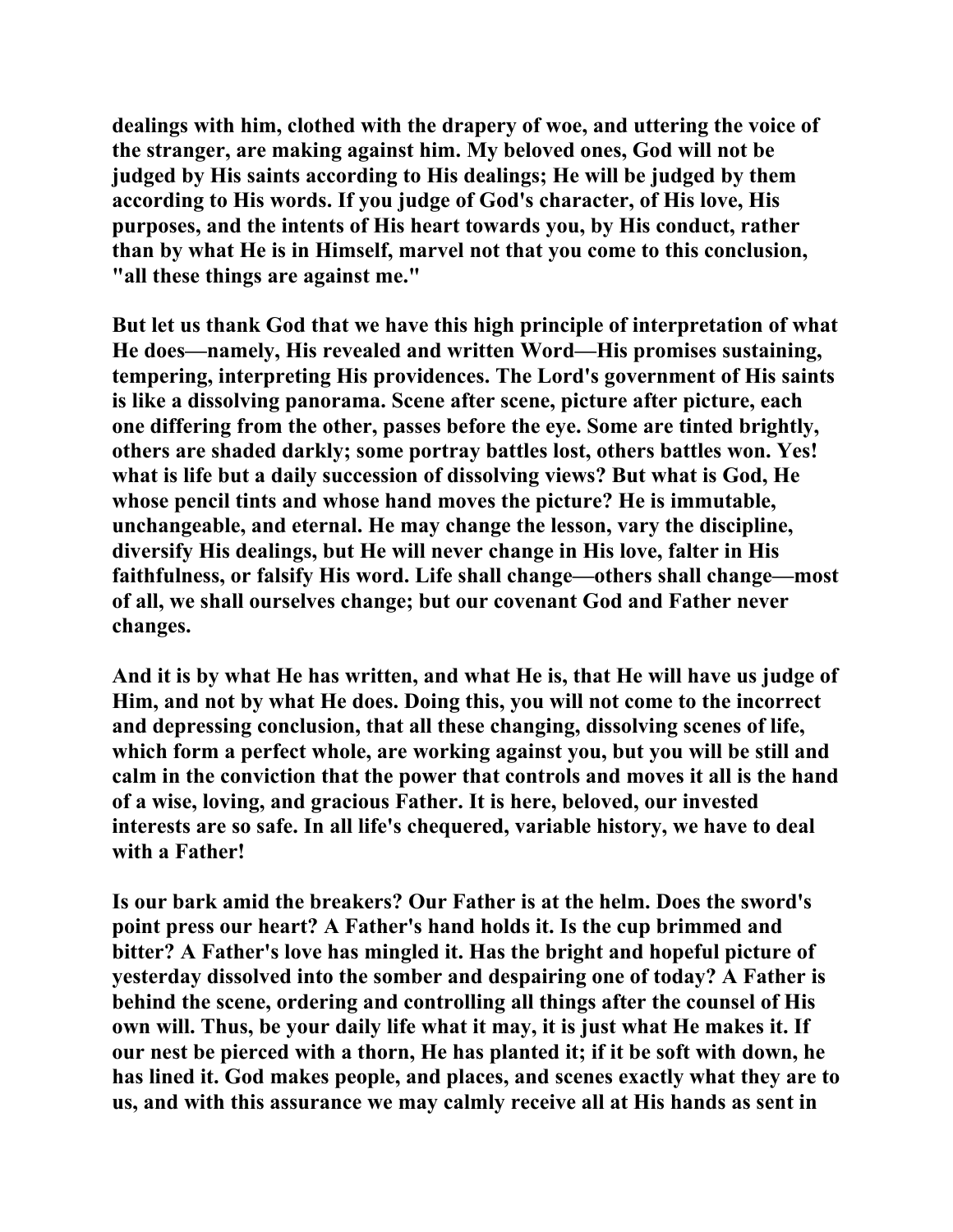**love.** 

**One more reason accounting for this strange misinterpretation of God's providences on the part of His people. When we forget that, in reality, nothing can possibly be against the child of God, we shall be plunged in a sea of doubt and perplexity. When you lose sight of the fact that nothing can really touch the interests, imperil the well-being, or affect the everlasting safety of a child of God, you are as a cork tossed upon the ocean. What a grand truth is this to keep hold of! "It is well with the righteous." "The blessing of the Lord is upon his people." "There is no enchantment against Israel, and no divination against Jacob."** 

**Man may curse; but God blesses. Let God's dispensation be ever so dark, painful, and afflicting, it is utterly impossible that anything can be against the best interests of a believer in Christ. If there is one being in the universe that is tenderly loved, daily cared for, prayerfully guarded, vigilantly watched over, and that, moment by moment, whose personal interests are bound up in the heart of God, and on whose everlasting safety He has pledged the honor of His name—it is the child of God, the believer in Christ, he for whom the Savior spilt His precious blood, and whom the Holy Spirit has made His temple.** 

**"If God be for us, who can be against us?" Every being, and everything that is great, holy, and powerful, is on the side of the Triune Jehovah—angels—the spirits of just men made perfect—all the holy on earth—the Church above and the Church below—are all in league and in sympathy with God's elect. Why, then, should we yield to despondency and fear, or believe that anything can really be against us? Oh, it is only when unbelief and sense survey the scene that we extract from God's way with us material for misgiving, despondency, and despair. Environed by His perfections, yes, encircled by God Himself, it is, it must be well with the saints forever, and nothing shall prevail against them.** 

**Having thus portrayed a few of the dark providences which ofttimes shade the Christian's path, tracing the misconstruction of these Divine dispensations to some of their causes, we now proceed to vindicate the character and glory of God in His conduct of His saints. What, in fact, was the true interpretation of all those trials now accumulating around the last days of the patriarch? The very reverse of that to which in unbelief and ignorance he arrived! All those things were working for him and in his favor.**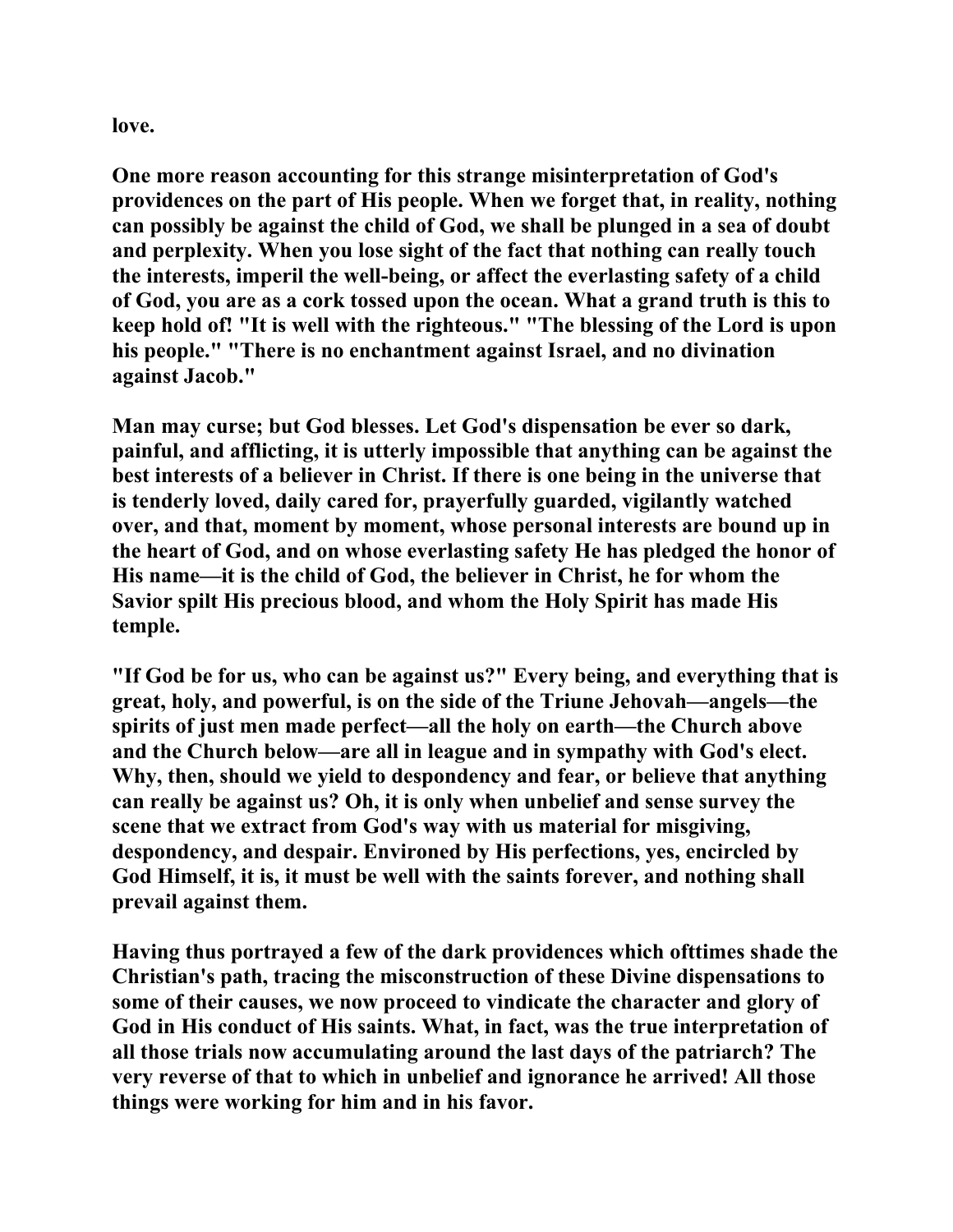**Each event was a link in a chain of blessing, each cloud embosomed a mercy, each symbol was the token of love. The error into which the good man fell was that into which we are constantly, in like circumstances, gliding—the error of a rash and hasty interpretation of Divine providence. We seek to unravel what is explicable only to God—to sound what He only can fathom, and to anticipate, rather than quietly, patiently wait the unraveling of His thoughts, purposes, and end. We distrust God, and suppose it possible that He could have one hard thought, one unkind feeling towards His people. Impatient of mystery and delay, unsubmissive to the law of restraint, so divinely imposed, we wish to break the hedge with which our God has shut us in, to burst through the web of circumstances which infinite wisdom and love has drawn around us; and in so doing, thwarted, lacerated, and wounded, we find ourselves involved in difficulties and exposed to perils from which a love that knows no chill, a patience that knows no weariness, a wisdom that nothing can baffle and a power with which nothing can cope, alone can rescue us. Oh, the patience and goodness of our God! Had we not Him to deal with, no creature in the universe could bear with our rebellion and folly for an hour!** 

**Before we take a wider scope of this subject, let us trace the illustration afforded by the case of Jacob. Where was Joseph whom he supposed was not? He was alive, and exalted to great power, distinction, and wealth. His supposed death was a dark sorrow, yet that sorrow was but preparing the way for a bright sunset of Jacob's life. Out of that death life was to spring—out of that cloud light was to flow—the event that appeared to curtail so much domestic joy and hope was just the one that would prove the salvation of his house. It was not against him, it was for him!** 

**And where was Simeon? He, too, was one of the links in this unbroken chain of mysterious providences. Detained in Egypt as a hostage, he was, in fact, but a pledge and security of the glad tidings and the good things which were about to chime upon the ear, and unveil to the eye of the perplexed and sorrowing patriarch. Beloved, the very blessings which the Lord takes from us are but pledges and foreshadows of yet greater and costlier ones! God seems to say, "Surrender this mercy, and I will replace it with a better. Yield in obedience this one blessing, and I will return it sevenfold. Lend me your Simeon, and I will return him again to you, and Joseph with him."** 

**Thus it is that God buries our treasures but to raise them again to life, clad in deathless bloom, more precious, beauteous, and fragrant than ever. "Except a**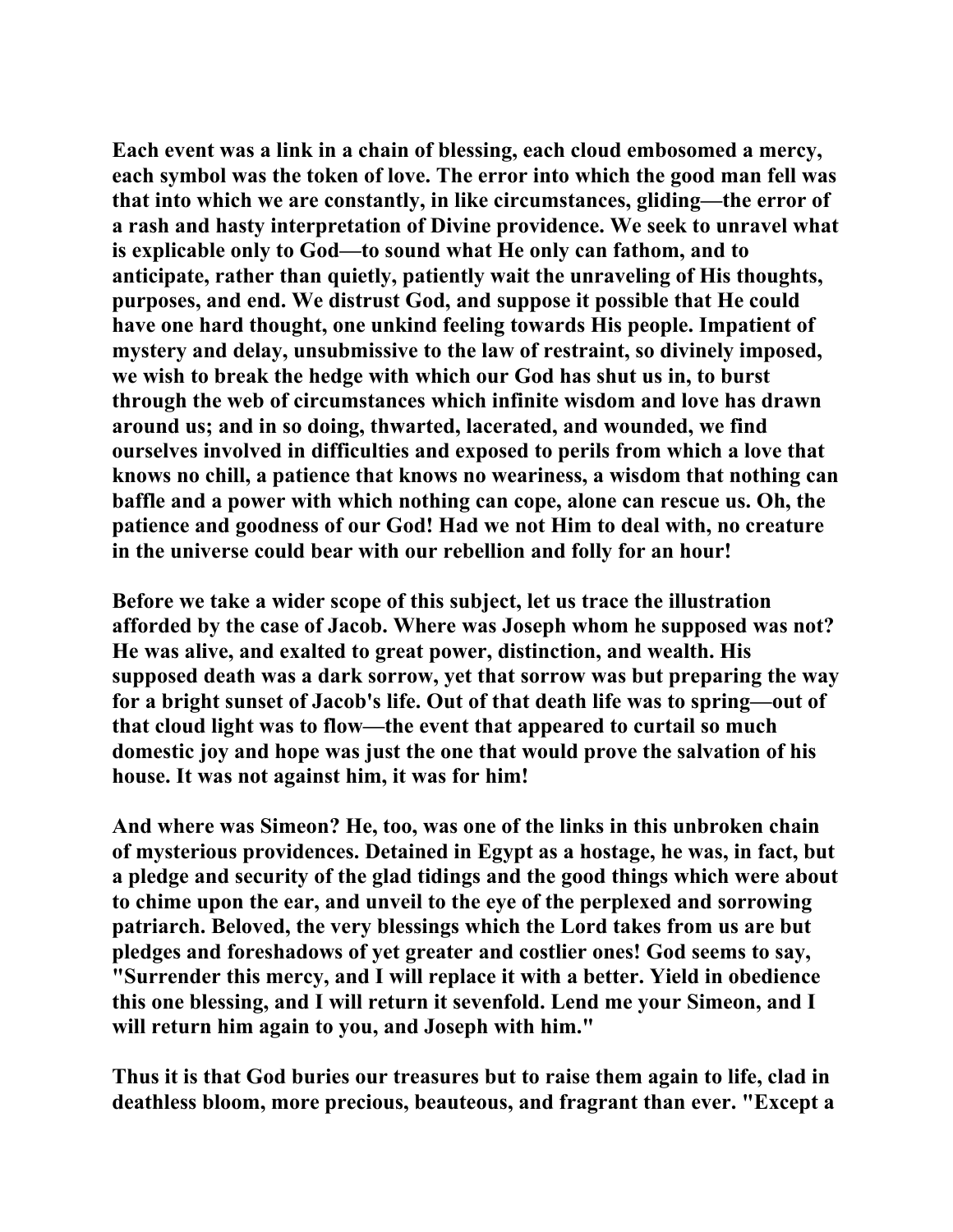**grain of wheat fall into the ground and dies, it abides alone: but if it dies it brings forth much fruit." Tremble not, then, when God veils your creaturetreasures from your sight—it is but to fasten your eye more exclusively upon Himself; and when the trembling needle oscillates back to its center, when the wayward, foolish, idolatrous heart, smitten; sad, and lonesome, yet disciplined and sanctified, returns again to its "first love," God ofttimes re-inspires its earth-born joy, and restores its creature-blessing.** 

**And what of the famine? Sore and grievous as it was, even it was a link in this golden chain of wondrous providences. It was trying to the heart of Jacob—a large landholder, the possessor of great estates, yet famishing for bread—to behold his family and dependents reduced to such a calamity. Don't we learn something from this? While God can keep alive the soul of His saints in famine, He can cause the worldly to starve in the midst of plenty. The words of inspiration testify, "In the fulness of his sufficiency he shall be in straits."** 

**Many a man has great power, large possessions, beautiful domains, and every blessing that earth can supply, and yet his soul famishes for good, his heart pines for joy, his mind searches in vain for peace—he is poor in his wealth, and starves amid his plenty. Nothing but the love of God can satisfy the soul of man—none but God Himself can make him truly happy. My reader, acquaint yourself with Him, and be at peace; cease chasing the bubble, catching at the straw, eating ashes and feeding upon the wind of worldly creature-good. Never will you be satisfied. Oh, listen to the voice of Jesus! "Why spend money on what is not bread, and your labor on what does not satisfy Listen, listen to me, and eat what is good, and your soul will delight in the richest of fare."** 

**But what of the scarceness in Jacob's house? It was evolving God's thoughts of peace and purposes of love. The very famine was sowing the seeds of harvest—the crushing need was creating a full supply. It was providing wealth, honor, and food for Jacob's family. But for the famine—we speak after the manner of men—would Jacob ever have heard that Joseph was yet alive? Would life's close have been amid such golden sheaves of plenty? Would its autumnal sunset have been so serene and glowing? Thus, then, each of these painful events transpiring in the closing history of the aged patriarch was working out God's hidden love in the experience of His beloved child.** 

**A few words of exhortation in conclusion. Thank God for the hedge. He planted it—He encircled you with it, and for your highest well-being present**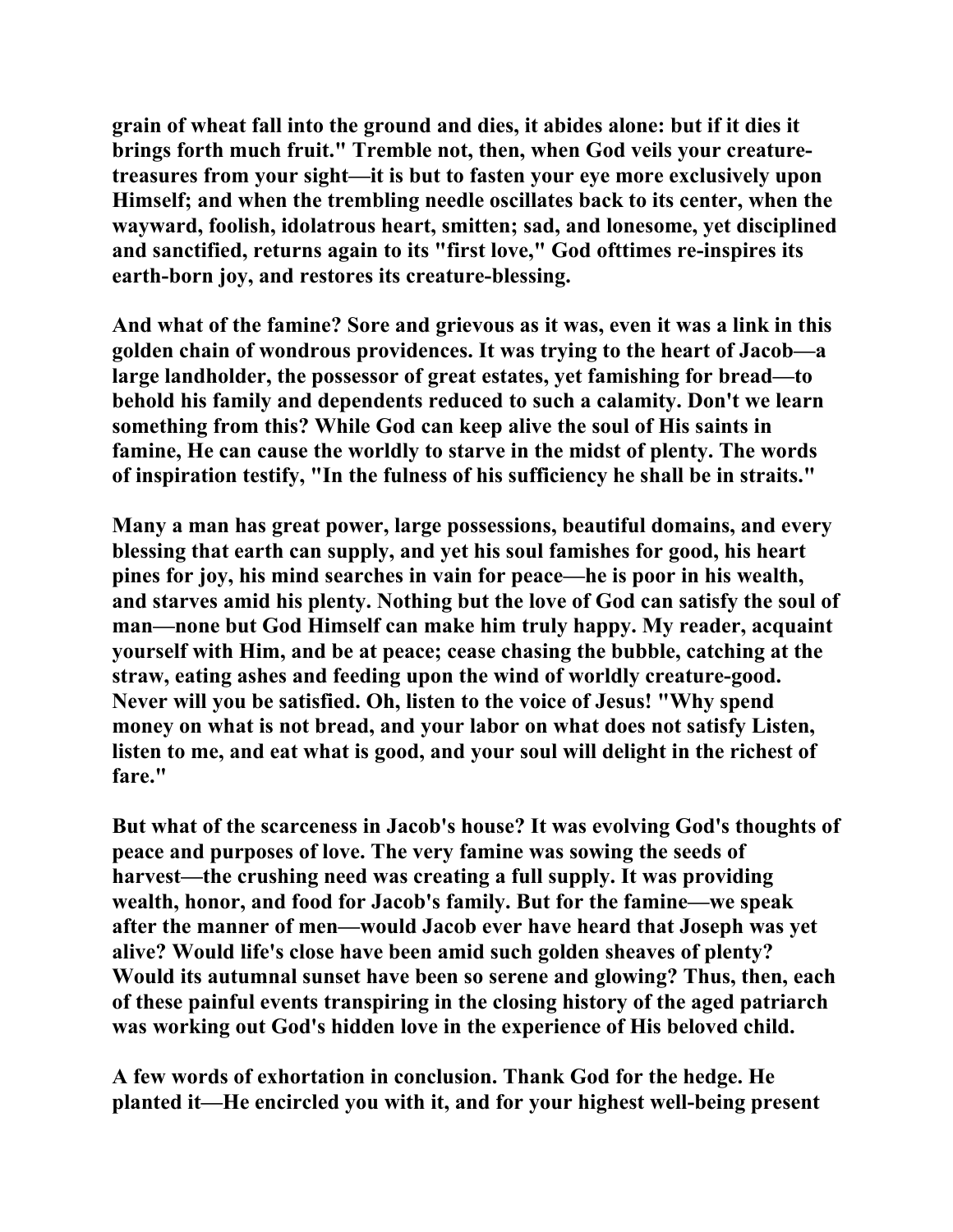**and future. A truer word Satan never uttered than that which he spoke to God of Job, "Have you not made an hedge about him, and about his house, and about all that he has on every side?" When God thus hedges a man, the gates of hell shall never prevail against him; nor can Satan touch him without God's permission. But there are often providential hedges in one's path, which, at the first blush, seem to wear an aspect militating against us. But be still. When God plants a hedge around us, we have as much reason to thank Him as when He breaks it down—as much when He closes, as when He opens, our path. That thorn-bush is but interposed between you and some impending, unseen, unsuspected evil from which God would shield you.** 

**Oh, little do we suspect how much one evil is sent to prevent another and a greater! When our purposes are frustrated, our plans reversed, our hopes disappointed; or, when some sudden, distressing calamity overtakes us, then we begin to exclaim, "This is against me." Oh, could we see, as our Father does, the end from the beginning, could we unravel that mysterious web, decipher the meaning of that unlooked-for trial, unfold the blessing veiled and shaded in that somber cloud—in a word, could we see from what calamity we were saved, from what temptation we were shielded, from what sin we had been kept, from what fatal injury to our happiness and usefulness we have been preserved, we should bless God for the hedge, nor think the discipline too severe, or the mode too painful by which hopes, now crushed, would spring again into brighter bloom, in sweeter and undying fragrance. "Light is sown for the righteous; and gladness for the upright in heart."** 

**Be cautious, then, of coming to rash hasty conclusions as to God's dealings. "I said in my haste," says David. It is the dictate of true wisdom and of sound faith, patiently to wait until God explains His own providences. This He will do in His good time. "God is His own interpreter, and He will make it plain." Tried, afflicted child of God! be not hasty in your conclusion that God does not love you, that Christ cares not for you, acid that all those untoward, painful, and inexplicable events in your history are confederate against your well being, and are evidences against your conversion, your adoption, your saving interest in Christ.** 

**Satan will strive hard to lead your reasoning to such a conclusion. Was not Jacob loved of God? Yes, God affirms it—"Jacob I have loved." And does He not call Himself—"the God of Jacob?" And yet, who was ever more sharply tried by God than he? Upon whose path to heaven did larger, darker shadows gather? Tried by undutiful children—tried by mournful bereavement—tried**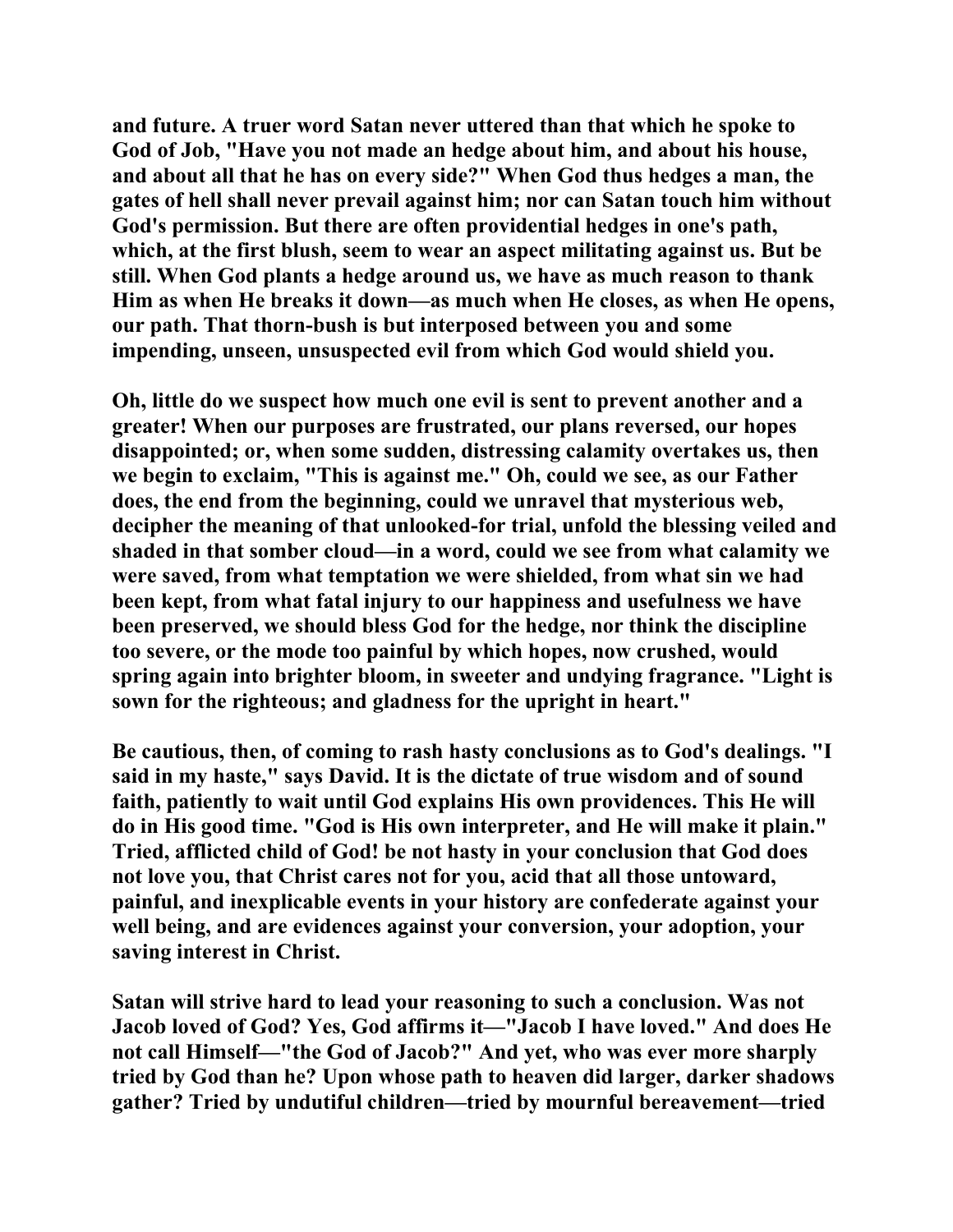**by painful separation—tried by crushing poverty, and yet, the beloved of God! "Whom the Lord loves He chastens, and scourges every son whom He receives. If you endure chastening, God deals with you as with sons; for what son is he whom the Father chastens not?" "Those whom I love, I rebuke and chasten."** 

**Accept, then, these afflictive dealings of your heavenly Father as evidences of your belonging to the seed-royal of Christ, as seals of your adoption, as parts of the discipline by which the Lord is promoting your sanctification and preparing yon for glory. Read in this hallowed, soothing light of God's love, you will not conclude that all these things are against you, but rather will exclaim—"He has done all things well."** 

**We learn from this subject that God sometimes removes a blessing but to return it to us again. He never intends to curtail our real happiness. He loves His people too well for that. We know but imperfectly the greatness of God's love to us. It is infinite—how should we fully know it? And yet this should be our constant prayer, especially when His dealings are trying to faith, "Lord, show me how You love me. Lead my heart into Your love. Let me, with all my cares and sorrows, infirmities and sins, sink into the soundless depths of this vast sea."** 

**He asked of Abraham the surrender of Isaac, He took from Jacob first Joseph, and then Simeon, and lastly Benjamin, but He kindly restored them all again, all the sweeter, all the dearer, all the more hallowed and precious from their temporary removal. Relinquish, then, without a murmur or a misgiving what the Lord asks, dear though it be as the heart's tenderest fiber.** 

**From the grave in which God entombs it, it shall, at His bidding, leap again into life, more beauteous, more sacred, and more precious than ever. And the discipline of the heart, the deepening of God's work in your soul, the weanedness, the prayerfulness, the lowliness, the endearing of Christ which the removal of the blessing has induced, will be an infinite compensation for its painful and temporary withdrawment. Joseph was but a mere stripling, poor and despised, when God removed him from Jacob; he was full-grown, the governor of all Egypt, wealthy and honored, when God gave him back!** 

**"Saints, at your heavenly Father's word, Give up your comforts to the Lord; He shall return what you resign,**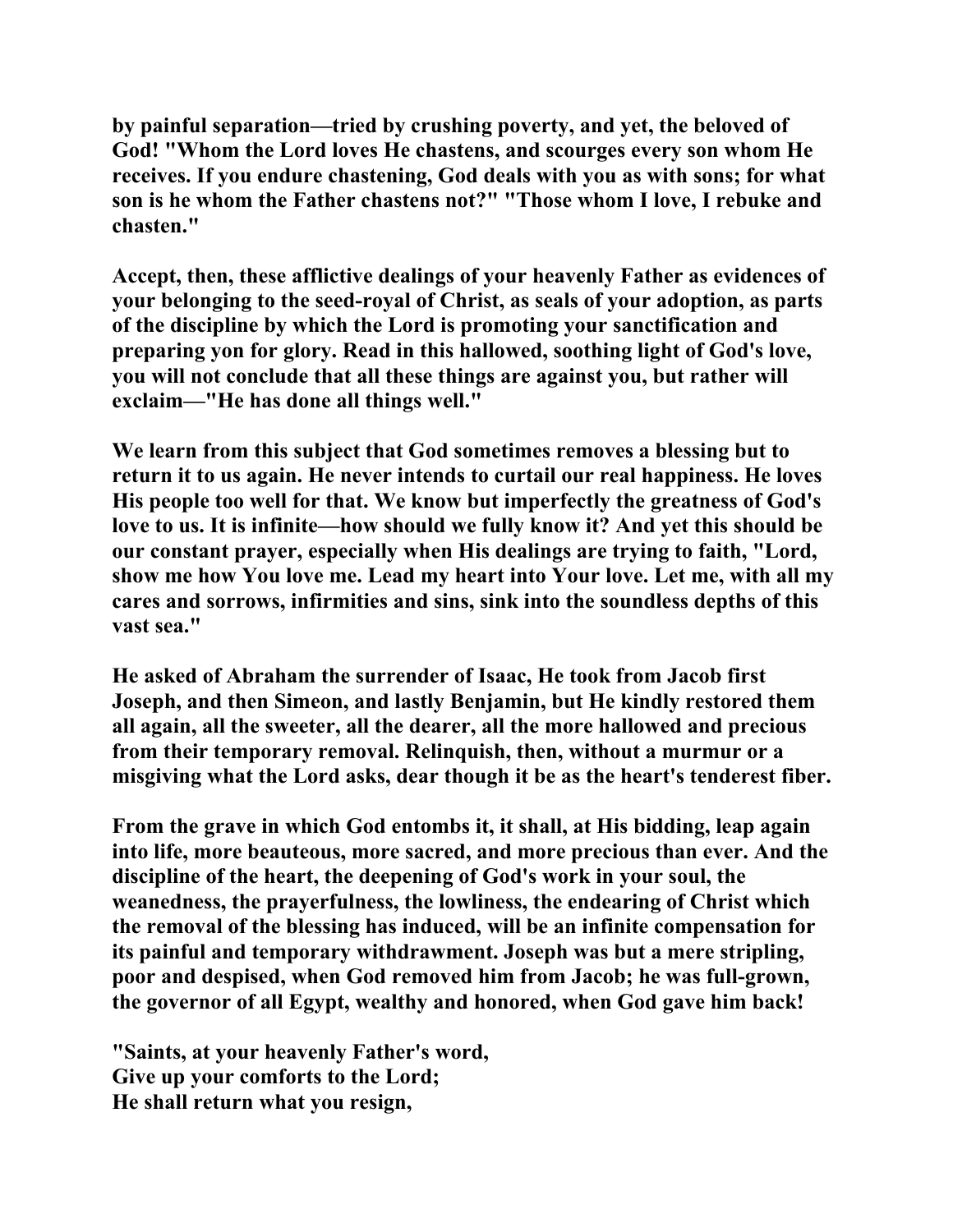**Or grant you blessings more divine."** 

**And what is the conclusion of the whole? It shall be in the words of God, and not of man, "All Things Work Together for Good to Those Who Love God, to Those Who Are the Called According to His Purpose." Blessed Lord! be Your dispensations bright or cloudy, mysterious or plain, on this Divine truth I can live, upon it I can die, and it shall be my study and praise through eternity!** 

**Courage, brother! yes, take courage, In life's battle dare to fight; Though the strife may seem unequal, Trust in God, and do the right. Stand up boldly—never falter; Stand up, though you stand alone; God will nerve your arm for warfare, He will make His strength your own Is your heart well-near to fainting? Seems the future hopeless, drear? Is there none to ease your burden None to whisper words of cheer? Courage, you are not forgotten Learn dark doubts aside to fling God would teach your heart the lesson, Sweetest joys from sorrows spring. Fierce may be the outward conflict, Fiercer still the strife within; But how sweet the resting, brother, When we stand "complete in Him!" Weary heart, then, take fresh courage, Sins, and fears, and self despite; Look above! with faith unshaken, Trust in God, and do the right!** 

**"Christ Revealing Himself to His People" or "Joseph Making Himself Known to His Brethren"** 

**Then Joseph could no longer control himself before all his attendants, and he cried out, "Have everyone leave my presence!" So there was no one with**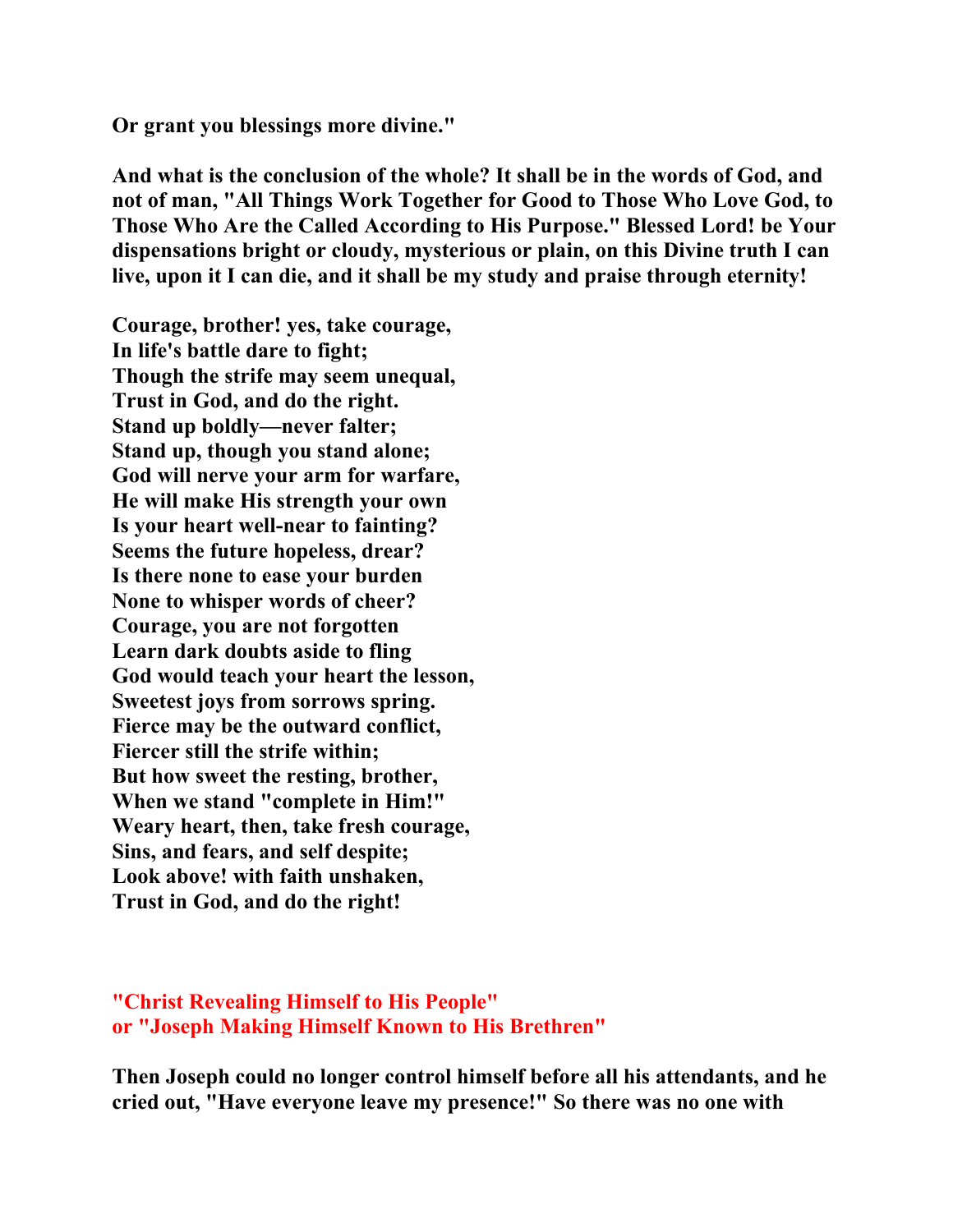**Joseph when he made himself known to his brothers. And he wept so loudly that the Egyptians heard him, and Pharaoh's household heard about it. Genesis 45:1-2** 

**We have now reached the denouement of this interesting and persuasive story. The veil is uplifted, the disguise is removed, and Joseph stands before his brethren manifested and made known. The whole scene is inimitably beautiful and richly instructive, such as neither the pen of the poet, the pencil of the painter, nor the tongue of the orator can adequately depict. Talk of human fiction! Scripture history is infinitely more fascinating and marvellous; added to which is the irresistible power and charm of revealed and confirmed truth. Reserving for the next chapter of our work the relation in which Joseph manifested himself, in the present we have to do only with the manifestation. This one particular is sufficiently suggestive of most precious truth, touching Christ and His brethren, to engage our study. Upon JESUS, the central object of our story, we must keep the eye undividedly and intently fixed; for, wonderful and exciting as the story itself is, its charm and its teaching were as nothing if we see not JESUS in it. The most suggestive points for our meditation are—THE PRIVACY—THE MANIFESTATION—THE EMOTION.** 

**Then Joseph could no longer control himself before all his attendants, and he cried out, "Have everyone leave my presence!" So there was no one with Joseph when he made himself known to his brothers. Genesis 45:1-2** 

**The occasion was eventful and solemn; there were entwined with it memories too sacred, feelings and emotions too tender, for any other to share with themselves. He resolved, therefore, that it should be veiled with the profoundest secrecy. There was, too, remarkable delicacy of feeling on the part of Joseph in this arrangement. He considered his brethren—the thoughts and feelings that would overwhelm them at the astounding discovery that he was their very brother whom they had injured. The memory of their sin and wrong rushing back upon their minds with overpowering force, might so fill them with shame and confusion of face as to expose them to the rude stare and reproach of the Egyptians. From this humiliation, the kind and considerate brother would sincerely screen them.** 

**Added to this, Joseph was now about to divest himself of his official dignity, and to exchange the distant, stern address of the governor of Egypt for the unreserved, familiar, and affectionate communion of the brother, and no eye**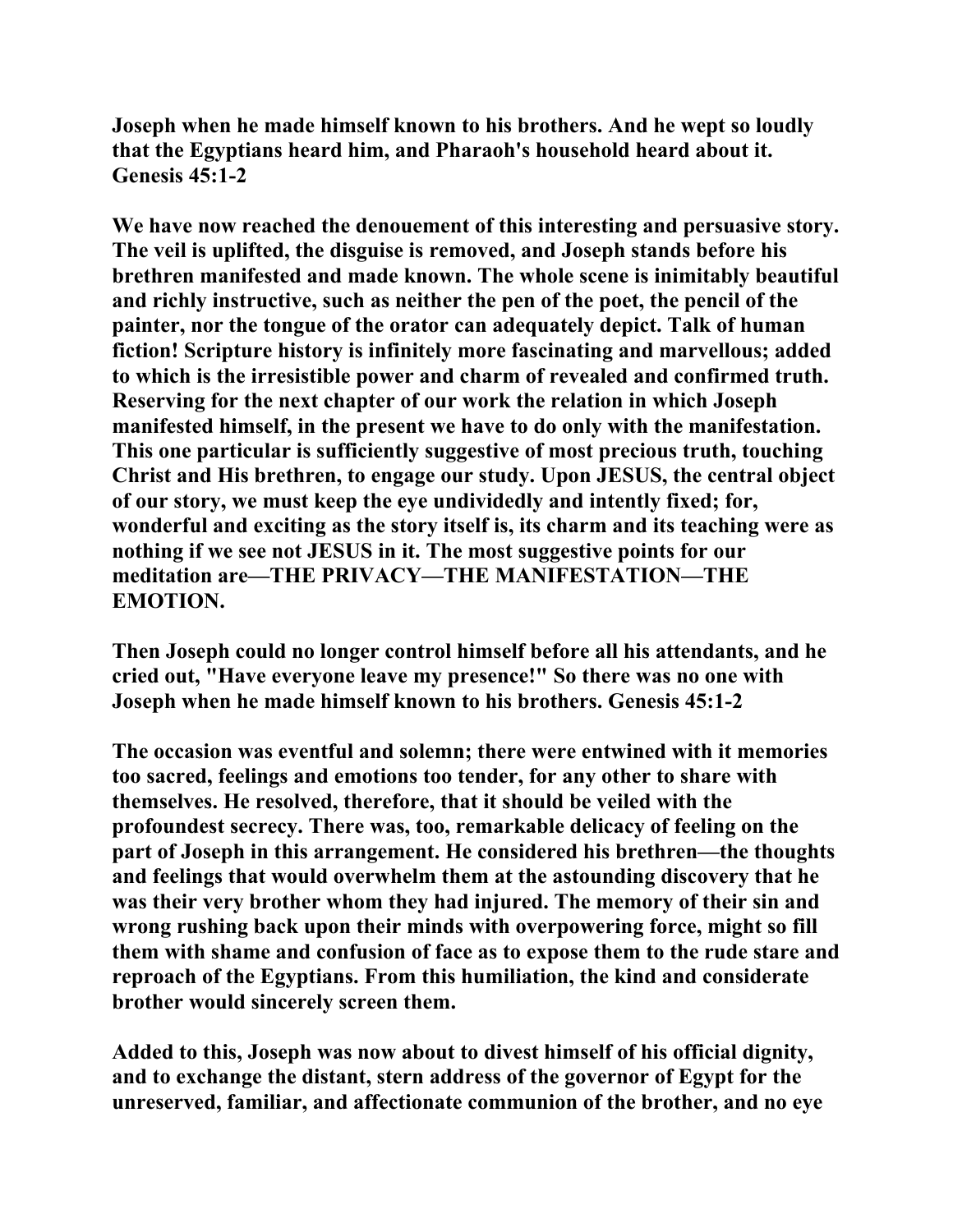**shall gaze upon the spectacle except their own. "And there stood no man with him, while Joseph made himself known unto his brethren."** 

**It was an occasion and a joy with which a stranger should not intermeddle, and with which another could not sympathize. We pass to its spiritual and gospel teaching. Do you see in this, my reader, a remarkable page of your own spiritual history? Are not your thoughts at once thrown back upon some of the most sacred and solemn periods of your experience, when, separated and alone, not a human eye seeing, not a human ear hearing, there has been a gracious manifestation to you of God in Christ, the most personal, touching, and overwhelming?** 

**The Church of God is hidden and invisible. Her divine life, her spiritual conflicts, her joys and sorrows, are, for the most part, concealed from the rude gaze of an ungodly world; and that which transpires between the child of God and his Father in heaven, between Jesus and His brethren, is cognizant only to Him whose most confiding, solemn, and gracious interviews are reserved for hours and places of the profoundest privacy.** 

**Let us advert to two or three periods of our spiritual history illustrating this. There is, in the first place, God's separation of His people from all others in election. God's people are a "remnant according to the election of grace." His Church is truly and emphatically an elected body. They are a people taken out of the world according to His eternal purpose and everlasting covenant, designated and set apart as His especial and peculiar people. This truth flashes from the page of God's Word as with electric light. Thus we read, "God at the first did visit the Gentiles to take out of them a people for His name." "He has chosen us in Him before the foundation of the world." "Knowing, brethren beloved, your election of God." "All that the Father gives to Me shall come to Me." "You are a chosen generation, a royal priesthood, a holy nation, a peculiar people." What need we of further testimony?** 

**Here is the first and most ancient separation of God's people, invisible and unknown; no angel, no creature present when that choice was made, when that covenant was entered into, when that Church was chosen. It was a secret eternally, solemnly veiled in the infinite depths of Jehovah's mind. He alone was cognizant of it who dwelt in the bosom of the Father. "Secret things belong to God." How worthy of Him this eternal act of sovereign grace and love, "who works all things after the counsel of His own will," and "who gives no account of any of His matters!"**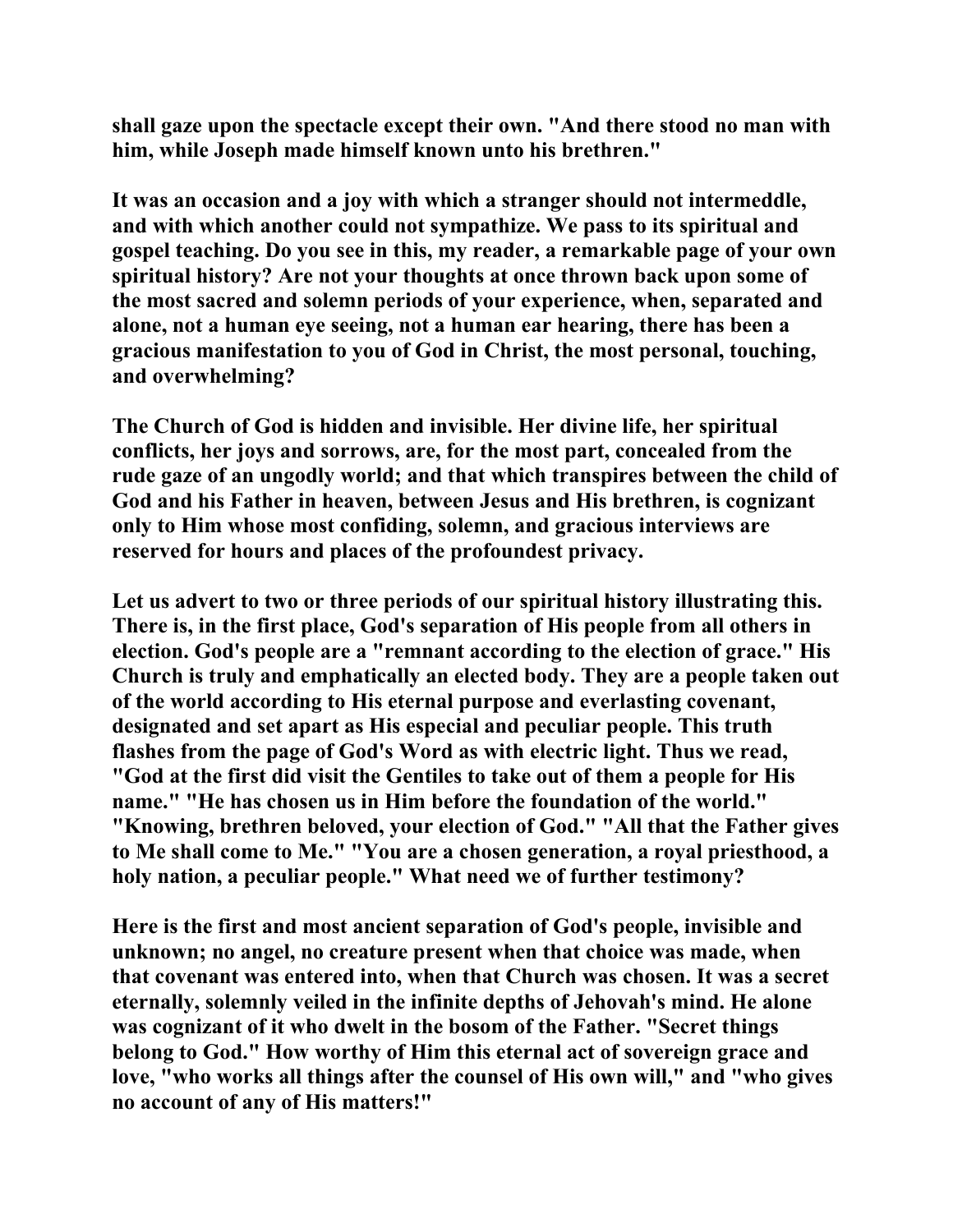**In nothing does He appear more like Himself—more completely and gloriously the eternal, independent, holy, sovereign Lord God. Receive in faith this truth, because it is revealed—adore it; because it is living—love it; because it entwines the holiness and comfort of the saints with the glory and praise of God.** 

**Then, there is the separation of God's people in their spiritual and effectual calling by the Holy Spirit. Real conversion is a secret and separating work. It separates a man from himself, from the covenant of works, from the world, and often from his family. It touches and dissolves the ties which in unregeneracy so closely and so fondly bound him to earth's sinful associations. Where divine and sovereign grace thus enters the heart, oh what a division, what a separation transpires, in the experience of that individual, from all the antecedents which at one period of his history formed the charm, the sweetness, the very sun of human existence!** 

**Who can describe the awful privacy of that transaction, when the worshiped idol 'self', the cherished righteousness, the adored object of creature-affection was laid at Jesus' feet, and Jesus and the soul were left alone in the discovery of a relation, and in the manifestation of a love such as heaven must have looked down to see! My dear reader, has your professed religion thus separated you? Has the great divorce taken place? Have you been separated from the self-righteous world? from the gay world? from the ungodly world? from the intellectual world? disenthralled from that form of worldly fascination and power by whose spell you were held a willing captive? If so, then the snare is broken and you are escaped. Divine and sovereign grace has exerted upon you its mightiest power, and conferred upon you its richest boon!** 

**This is true conversion—a separation from self-righteousness; from the dominion of sin; from the captivity of Satan and all other that is false. O solemn stillness, O holy privacy of that moment when this great change takes place—this grand secret is disclosed—this wondrous discovery is made! Truly does our true Joseph cause every man, every object, and every feeling to retire from the scene, when, by the Spirit's quickening and His converting grace, He draws the soul in love to Himself, and reveals the secret of the covenant. It is an occasion too holy, too sacred and solemn, for any other to be present save Christ and the Soul.**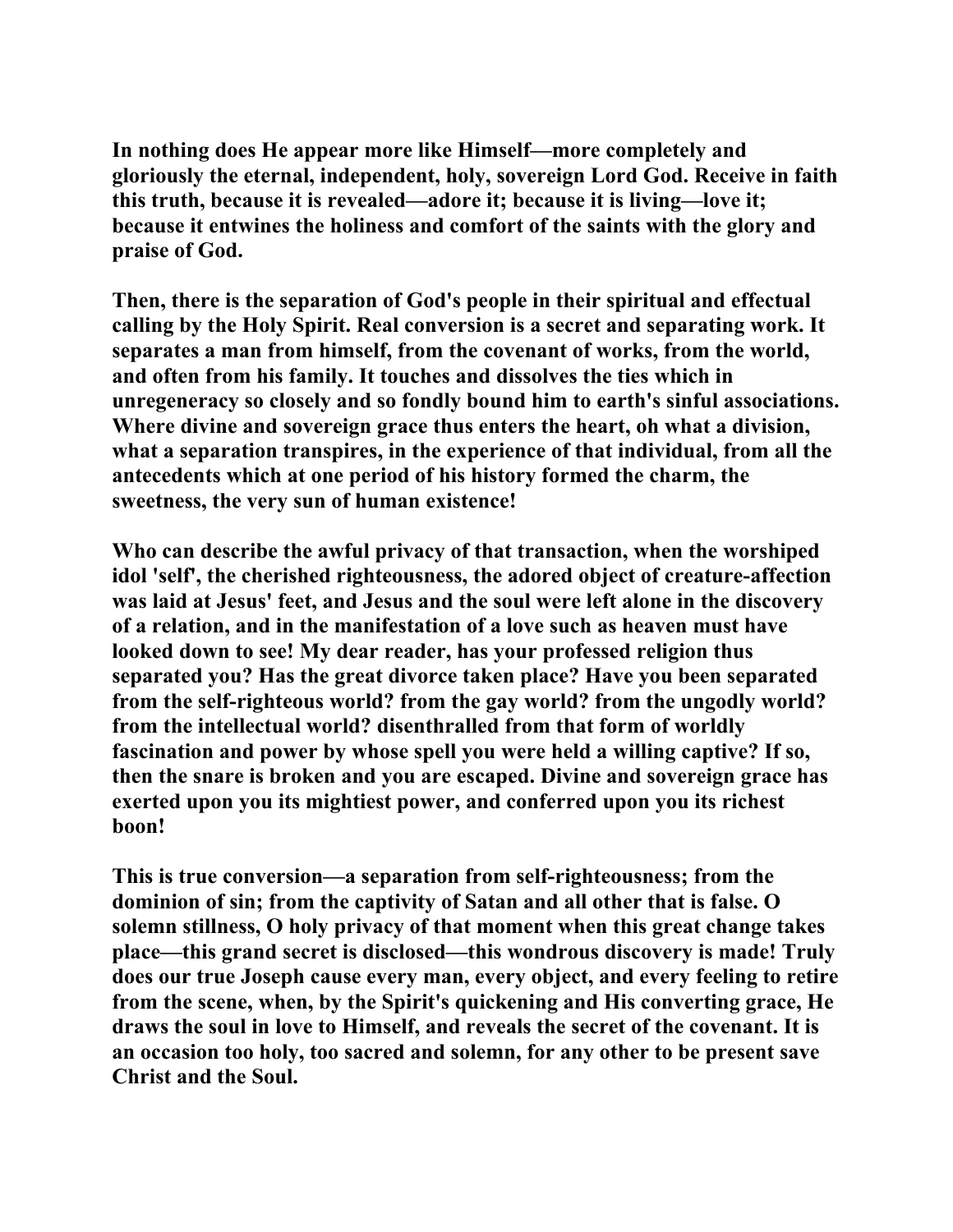**The providential, not less than the gracious, dealings of God often bring us into this experience of isolation. When the Lord intends to reveal His ways, and to make us better acquainted with Himself and with our own selves in these ways, there is that in His dealings which seems to sequester us from all but Himself. He removes us from the crowd—from the busy hum of men from the whirl and excitement of daily life; and, bidding all retire, there is no creature present while He talks with us.** 

**Ah! there is a silence in that bereavement, a solitude in that sickness, a secret in that adversity, a mystery in that event, known only to Christ and the soul. There is heart-searching, and conscience-probing, and sin-revealing, and divine discoveries, veiled from every intelligence but the believer and God. And when the hand of our Father is thus laid upon us, the stricken deer seeks not more instinctively the lonely glen to nurse its wound in solitude, than does our heart prompt us to retreat from our fellows and seek the cloister of a sacred privacy, to think and feel and act alone with God.** 

**And what an unfolding is there here of the tender, delicate consideration of Jesus! With His solemn rebukes, His deep heart-searchings, His gracious discoveries, no one shall be cognizant except Himself. Our secret sins, which He places in the light of His own countenance, He kindly veils from every other. What deep instruction may we receive from this! How considerate we should be of the case, how careful of the feelings, and how jealous of the reputation of the Lord's brethren and ours! Our Joseph will never needlessly and unfeelingly expose us to the rude gaze, the changed affection, the lessened esteem and confidence of others; but, veiling our infirmities, failures, and sins from the world and the saints, will deal with them in the solemn privacy of our own souls. So let us deal with our brethren!** 

**But it is in the act of private communion with God that the believer and Christ are the most truly and solemnly alone. Then, if ever, every being and object retires, and Jesus draws near and holds the soul in the spell of a fellowship and joy with which the stranger intermeddles not. Such was the communion of the patriarch at Peniel. He was alone. The curtain of night draped the scene from every eye; all sound was hushed into silence but the voice of prayer. Jacob and the Angel of the Covenant were the sole actors in that scene. Then it was Christ made Himself known, conferred a spiritual knighthood upon the holy auditor, and retiring, left him a conqueror and blest.**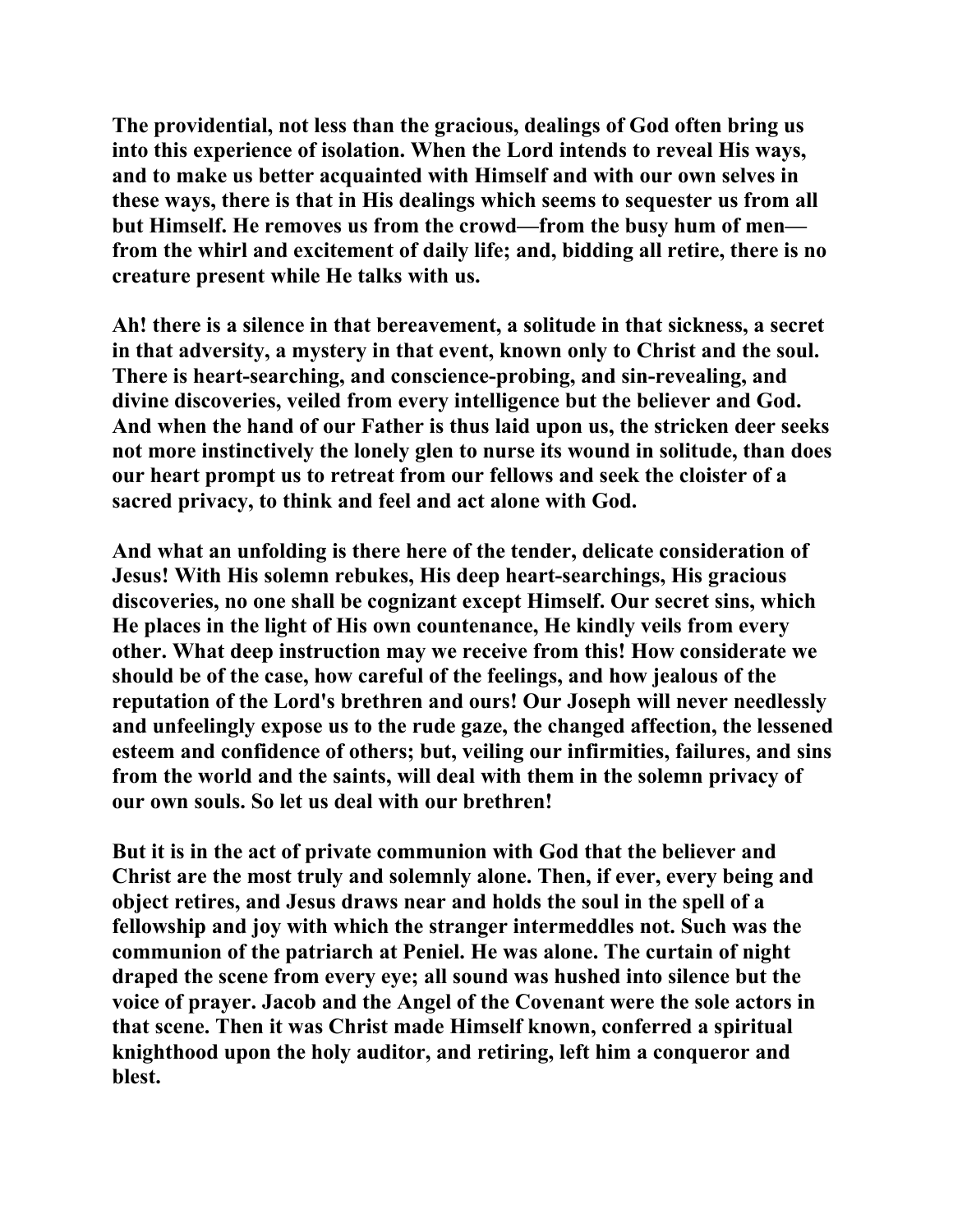**Beloved, our greatest strength in prayer is, when we wrestle alone with the Strong One. Our thoughts, and feelings, and sympathies, are shared by others when with others we draw near to God. But do you, O son of Jacob, aspire to his dignity and blessing? Then cause every one to go out when you would hold your most sacred season with Christ. O blessed hour, when Christ and the heart meet in holy, confiding, loving fellowship! There dwells not in that bosom a sin, in its depths of sensibility a sorrow, in its clinging affections a rival, in its intense yearnings a desire, in its fervent breathings a petition, in its bright sunshine a cloud, which may not at that moment find pardon, sympathy, and repose in converse with Jesus.** 

**Oh, cultivate these seasons of privacy, these moments of separation for communion with God! Christ Himself needed and sought them. How frequently did He leave the busy world, and the thronging multitude, and the presence of His disciples, to meditate in pensive loneliness on the sea-shore, or to pour forth His midnight supplications amid the mountain's solitude! If He, the Strong One, the Sinless One, felt the need of retirement for thought, and prayer, and self-communion, how much deeper our need, whose nature is so fallen, whose heart is so sinful, whose path is so thickly paved with temptations to evil, and so deeply shaded with the storm-clouds of sorrow!** 

**Oh, see that your hours of converse with Jesus are not rudely invaded! Go at morning's dawn, at mid-day's turmoil, at evening's shade, yes, in the still hour of night, when sad thoughts encircle, and tears bedew your pillow, and, dismissing the world and the creature, draw near to the Mighty One, the Compassionate One, the All-seeing One, and tell the Savior all! Oh, cultivate sacred retirement! It is as essential to the nourishment of your piety, the increase of your spirituality, the comfort of your soul as the morning's sunbeam and the evening's dew to earth's fertility.** 

**The richest fruit and flower of truth grow beneath the cross, the purest springs of grace flow in the hidden, shaded walk with God. There you can confess sin, and unveil grief, and breathe needs, and make known trials, seek and obtain renewed supplies of pardon and strength, peace and comfort, as nowhere else. And realize how beautifully and wisely God has harmonized the time and place of separation from all others, with the especial season of communion with Himself.** 

**"The calm retreat, the silent shade, With prayer and praise agree,**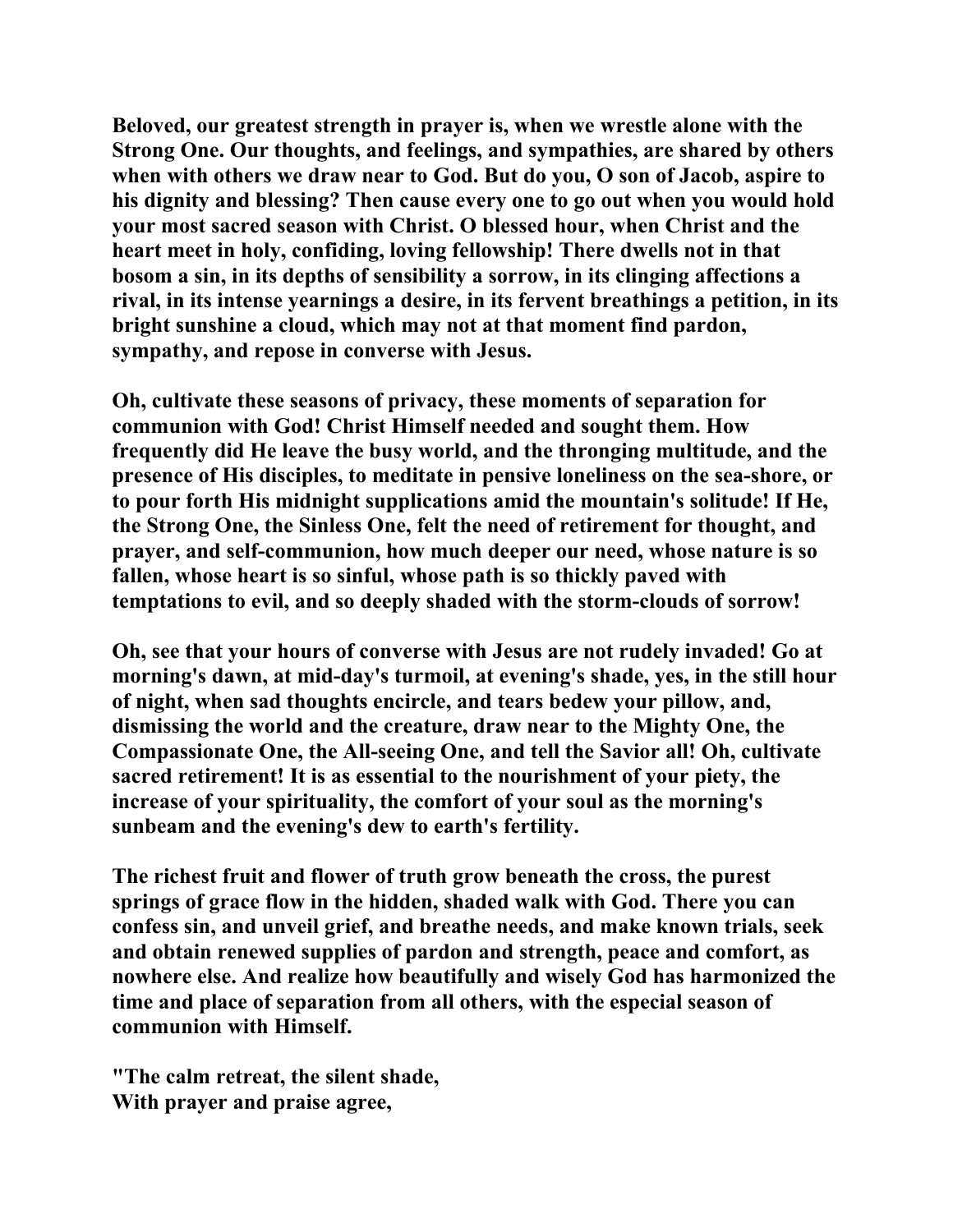**And seem by Your sweet bounty made For those who follow Thee."** 

**"Then, if Your Spirit touch the soul, And grace her mean abode, Oh, with what peace, and joy, and love, She communes with her God!" "There, like the nightingale, she pours Her solitary lays; Nor asks a witness to her song, Nor sighs for human praise."** 

**Joseph, having commanded every man to retire, then makes himself known. This conducts us to THE MANIFESTATION of Joseph to his brethren. "Joseph made himself known unto his brethren." What must have been the varied thoughts, the conflicting emotions of Joseph's brethren, and of Joseph himself, when they found themselves face to face alone! In the minds of the conscious brethren what solemn awe, what memories of sin, what forebodings of evil, what strange reflections and fears now crowd! In Joseph's heart, what concealed emotion, what smothered feelings, what loving, tender thoughts and purposes were revolving! Is there nothing corresponding with this in the divine and gracious manifestations of Christ to the believing soul?** 

**How impressive the thoughts and feelings of the believer when he finds himself alone in the Divine presence! What sad memories of sinful departure, of wilful backsliding, of unfaithfulness and unkindness to Christ, crowd the mind! What trembling, and fears, and self-abasement fill the heart! The remembrance at that moment of wrong, and injury, and unkindness to a Being so good, to a Savior so gracious, to a Friend so loving, to a Father so tender and faithful, overwhelm the soul with awe, humiliation, and dread.** 

**But oh, what a contrast does the Lord himself present! In the heart of Jesus, what love, what compassion, what yearning tenderness, and in the mind of God, what thoughts and purposes of peace dwell, panting, as it were, for the expression and the outflow!** 

**But let our thoughts for a moment dwell more exclusively upon this single element of experimental religion—the Divine manifestation to the believing soul. It is the very essence of a holy, happy religion. A Christianity without it**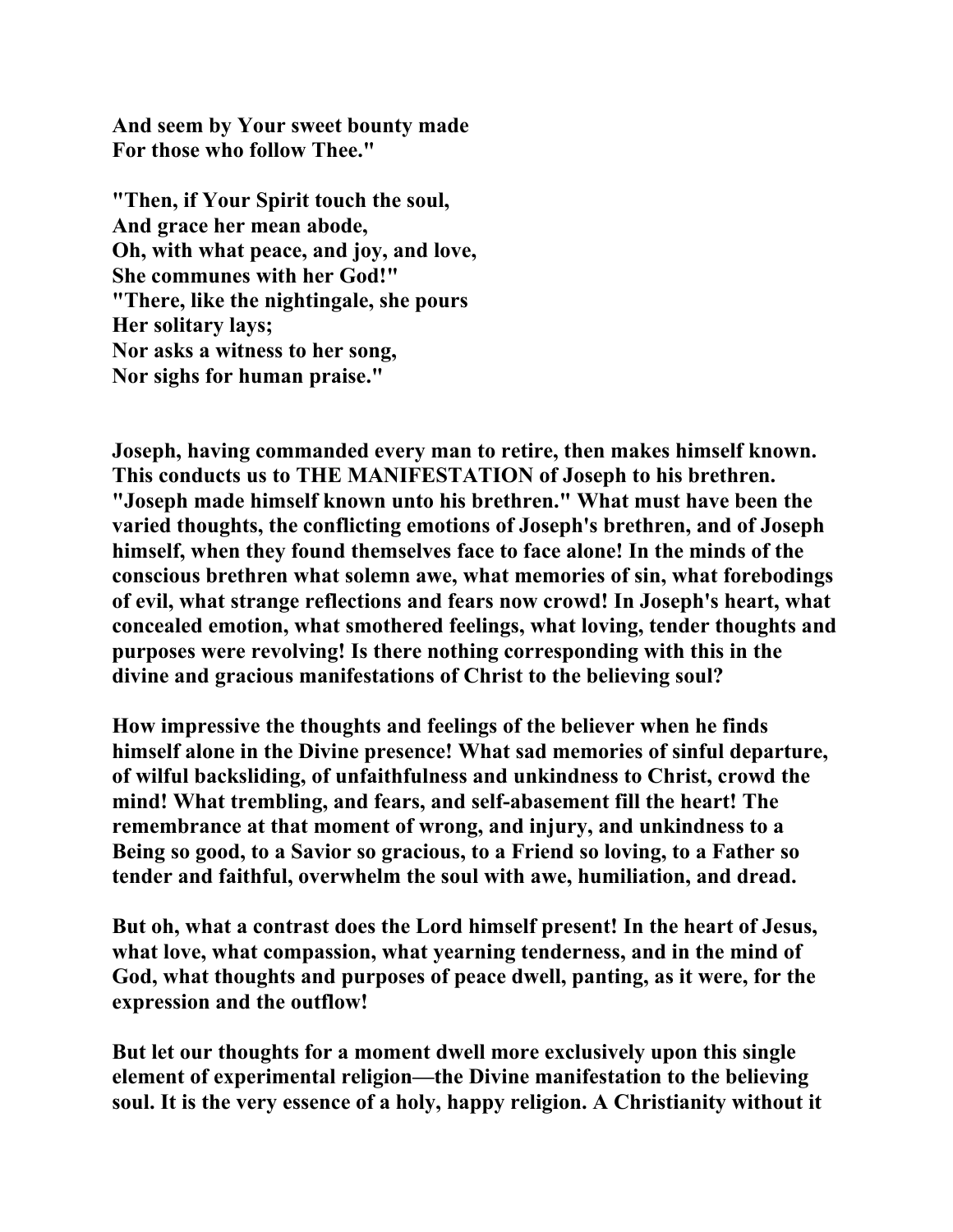**is but the name, the profession, the resemblance. A man of God is a living soul; a believer in Christ is in vital union with his Head; he is a temple of the Holy Spirit. All this involves close dealing and communion with the Divine. With such an individual, thus quickened with divine and spiritual life, there must of necessity be much transaction with God, with the spiritual and invisible.** 

**Water ascends not more naturally to its level, than does the grace of God, welled within a gracious soul, rise in communion and aspiration and praise to Him from whom it came. It is no hallucination, nothing visionary and ideal, that a child of God may so walk with God, a believer in Christ so commune with Christ, as to realize on earth a converse with the divine, and the invisible, and the spiritual, but one remove from the pure and perfected fellowship of heaven itself. The man of God is as conscious of having God's ear open to him, God's countenance beaming upon him, God's heart responding to him, as a loving child is who stands in the parental presence, and wakes from a father's lips words of response and love. I cannot illustrate a feature of real vital religion of greater moment than this.** 

**And I am all the more earnest in enforcing it, seeing there are so many religionists who are satisfied with their round of religious duties, unaccompanied and unsanctified with a moment's consciousness of the Lord's manifestation to their souls. Ask them if they know from personal experience the import of these gracious words of Christ, "We will come and manifest ourselves to you," and how unmeaning and blank their look!** 

**Let me remark that the first and most memorable discovery of Christ to the soul is in its earliest stage of grace. What pen can portray, or tongue describe, the experience of that moment when Jesus first stands revealed to the believing Soul; when words of pardon are first spoken, and a sense of acceptance is first realized, and the love of God is first felt! If the reader can recall that hour when Jesus stood before him, the veil uplifted, the disguise removed, all manifested and revealed in surpassing loveliness and love, your Savior, your Lord and Sovereign, then, methinks, he can recall a period in his existence upon which memory will feast with delight, lasting as the duration of eternity. Oh, heaven alone can supply a joy comparable with the joy of that hour!** 

**Does this page meet the eye of a Christ-seeking, Christ-longing soul? My beloved reader, the Lord Jesus waits to be gracious to you. He is prepared to**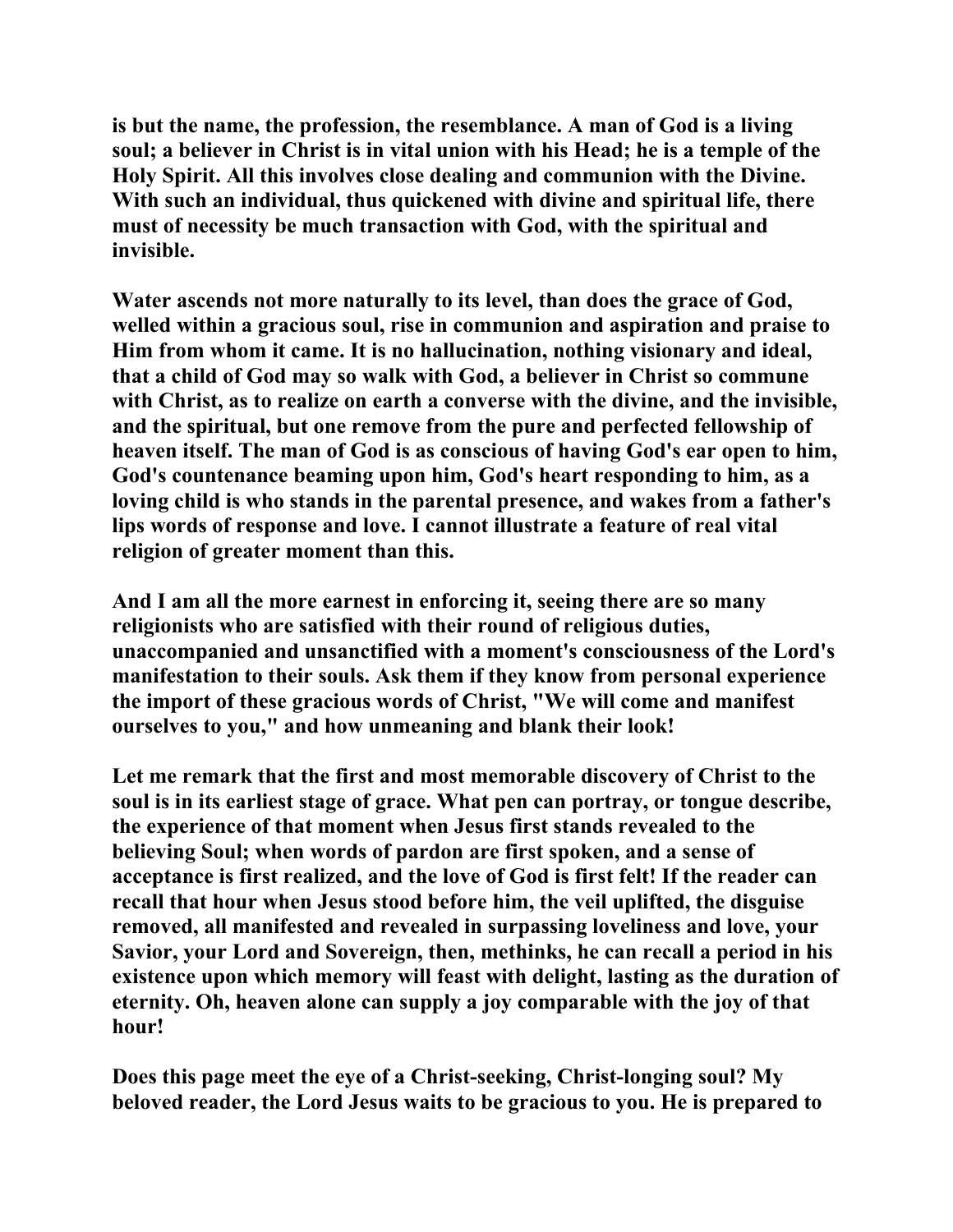**throw off the disguise, to rend in twain the wail, to lay aside the appearance which may have filled your mind with awe and your heart with fear, and to reveal Himself as bearing your sin, as exhausting your curse, as delivering you from condemnation, and as reconciling you to God by His blood. Oh, He is ready to burst through the dark clouds with which your sin and guilt and unbelief have invested Him, and to stand before your trembling spirit in His true relation, full of grace, overflowing with love, uttering assurances of a forgiveness that will leave not the shadow of a sin uneffaced, of a righteousness that places you in a present acceptance, and insures you a future glory.** 

**Only believe! give full credence to the assurances of His gospel. That gospel tells you that He came into the world to save sinners; that He came to call not the righteous but sinners to repentance; that He died for the ungodly; that He casts out none who come to God by Him; that He saves to the uttermost; that pardon and justification, adoption and salvation, are the gifts of His grace. Only believe these simple yet wondrous statements, and the result will be a true and settled joy unspeakable and full of glory.** 

**Oh, what a blessed realization of Jesus to your soul will there be the moment doubt yields to confidence, fear gives place to love, despair merges into hope, and guilt and condemnation are supplanted by pardon, peace, and assurance forever! All these precious streams will flow like gentle wavelets into your soul the moment you embrace in childlike faith the Savior.** 

**Then there is the Divine manifestation to the believing soul, after a season of spiritual gloom, depression, and despondency. It pleases God to discipline and instruct the believer by darkness as by light. Indeed, the one is as essential to the progress of our Christianity as the other. Astronomical science achieves its most glorious discoveries when earth's beauties, clad in evening's shadows, fade upon the view. Infinitely greater and more glorious are the spiritual discoveries of God, of Christ, of truth, and his own heart, made by the child of light when walking in darkness. He learns in the shade what he did not in the sunshine.** 

**The storm has tested the strength of his bark; the lee-shore has proved the firmness of his anchor; the darkness of a starless night has increased his confidence in the correctness of his compass. In this season of spiritual gloom, of severe soul-exercise, what lessons the believer learns of God's love, power, and faithfulness; how confirmed is his faith in the truth of God's Word; what**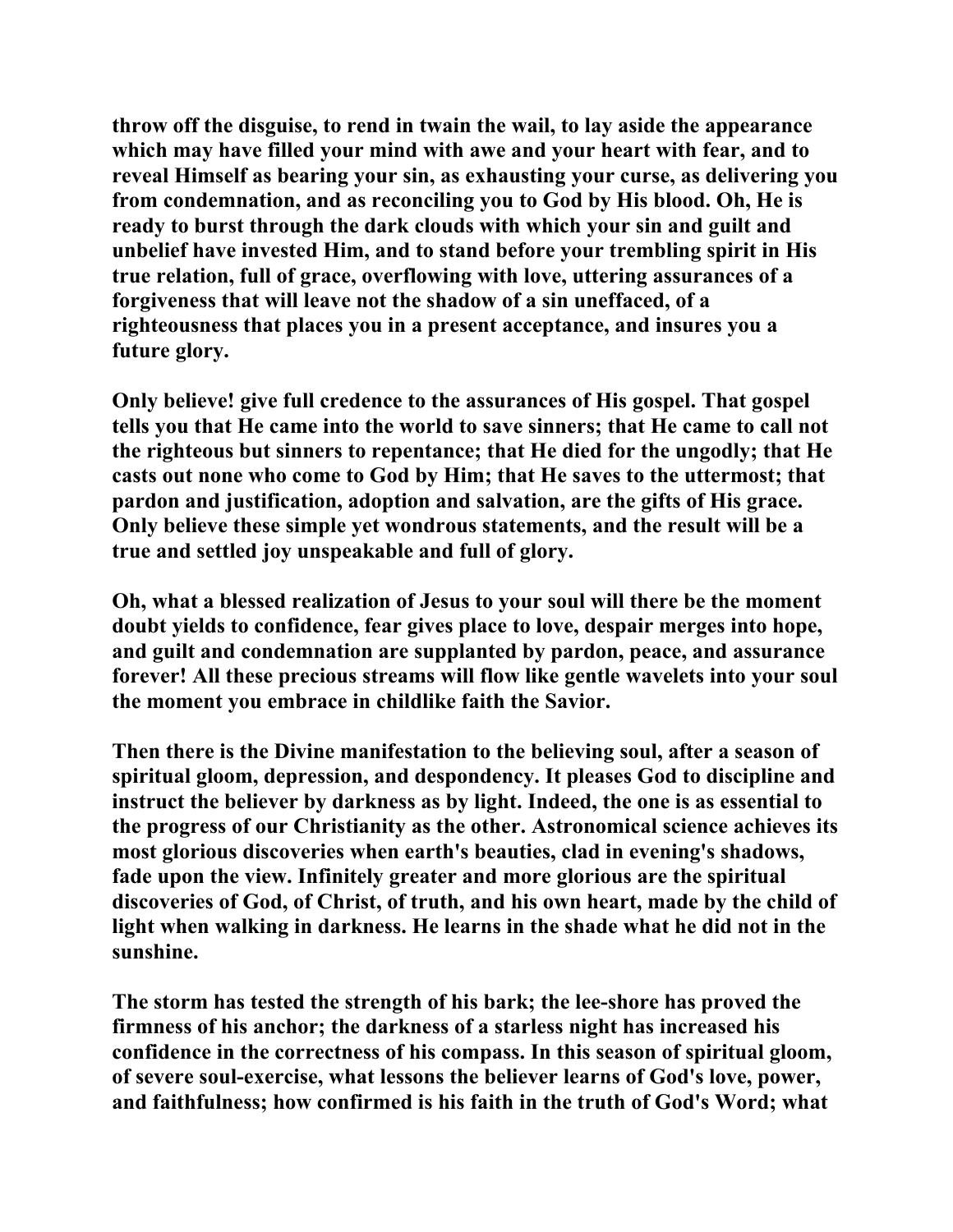**experimental discoveries he makes of the love, the fulness, the sympathy of Jesus; and how more thoroughly schooled does he become in, perhaps, the most difficult, as the most humiliating, of all knowledge—the knowledge of himself! "Such honor have all the saints."** 

**O beloved, there is no event or circumstance of your life, however simple or inexplicable, profound in its gloom or dazzling in its brightness, pleasing or painful, by which God does not intend to instruct and bless you. He taught David as much in the cave of Adullam as He ever did upon the throne of Israel. He taught Joseph as a prisoner in his dungeon what he ever learned as the governor of all Egypt. Deem not, then, days and nights of spiritual adversity, trial, and storm, through which you course your way, blank and unfruitful periods in your history. Oh, no! Christ is in all, and by all He is but deepening His work of grace in your heart, promoting the divine life in your soul, and training you for heaven.** 

**But these seasons of spiritual depression and gloom in the believer's experience are but temporary. There follows the season of Divine manifestation, when Christ, the Sun, breaks through the dark clouds, and all is light and joy again. "He restores my soul." "The Lord will command His loving-kindness in the day, and in the night His song shall be with me." Our Joseph removes the momentary obscuration, the cloud-veil that He wore, and stands before us our Joseph still. Oh, can you not testify to such blessed seasons in your experience, when the Lord has, after a night of weeping, caused the morning of joy to dawn; when, after a long and dreary road, you have emerged into a large and wealthy place, bathed with the sunshine of His love?** 

**These are blessed manifestations of Jesus. And but for the hidings, the withdrawings, the suspensions of His sensible presence and love, how little should we know of the sustaining power of faith in darkness, and of the enhanced sweetness and pleasantness of the light when the darkness is past! All this is to endear Jesus to our soul, to make us better acquainted with our true Joseph. We learn as much what He is by His disguises as by His manifestations, by His hidings as His revealings. In both He is our immutable Christ.** 

**If it is now a time of darkness with your soul, hope in God, for you shall yet praise Him. Jesus will not always speak to you in a reserved and rough tone, to test your faith and prove your love and make the manifestation all the**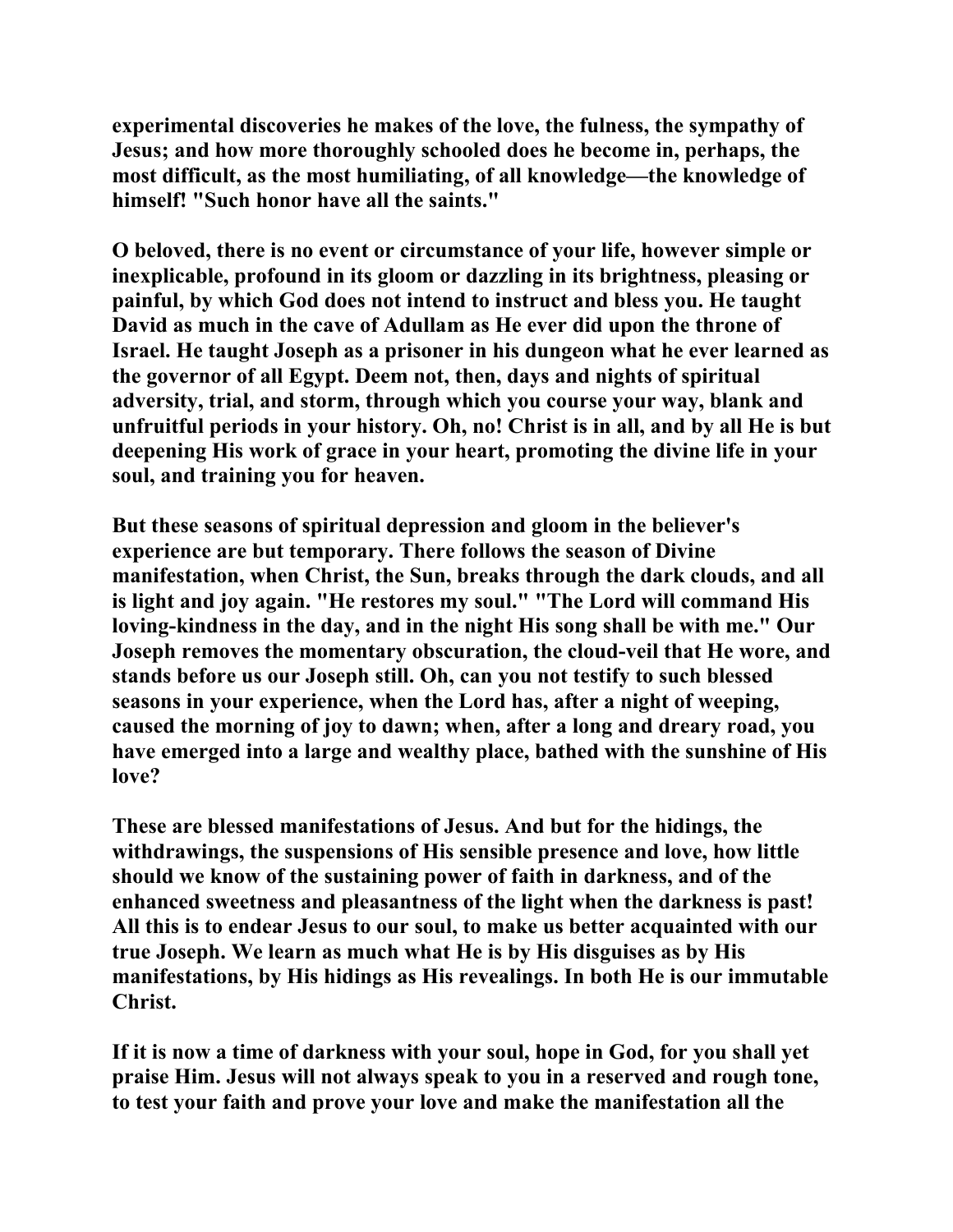**sweeter. Wait but the Lord's time, and though for a little moment He has hid His face from you, yet with great mercies He will appear again.** 

**"Encompassed with clouds of distress, Just ready all hope to resign, I pant for the light of Your face, And fear it will never be mine."** 

**"Disheartened with waiting so long, I sink at Your feet with my load; All plaintive I pour out my song, And stretch forth my hands unto God."** 

**"Shine; Lord! and my terror shall cease; The blood of atonement apply; And lead me to Jesus for peace The Rock that is higher than I"** 

**"Almighty to rescue You are; Your grace is my shield and my tower; Come, succor and gladden my heart Let this he the day of Your power."** 

**Nor must we fail to quote afflictive seasons in the believer's history, as occasions of especial manifestation of Jesus to the soul. Affliction is a separating process. The Lord, by these dispensations of trial and sorrow, draws us aside into solitary places, and there converses with us. And when dark adversity or sore affliction has thus withdrawn us from man, or, perhaps, has impelled man from us, and we are left alone, we are surprised to find how near we are to Christ, or, rather, how near Christ has brought Himself to us.** 

**It is only in the sorrows and trials of human life that real friendship is fully tested. A friend who loves us, clings to us, acknowledges and aids us at all times, is a friend indeed. That Friend of friends is JESUS. We have but to be in trial, in sorrow, in need, to realize that Christ is standing at our door asking admittance to our grief. The storm has borne Him on its wing, the clouds have provided Him a chariot, death has brought Him in its wake. Where a suffering, sorrowing, needy servant of God is, there is Jesus.**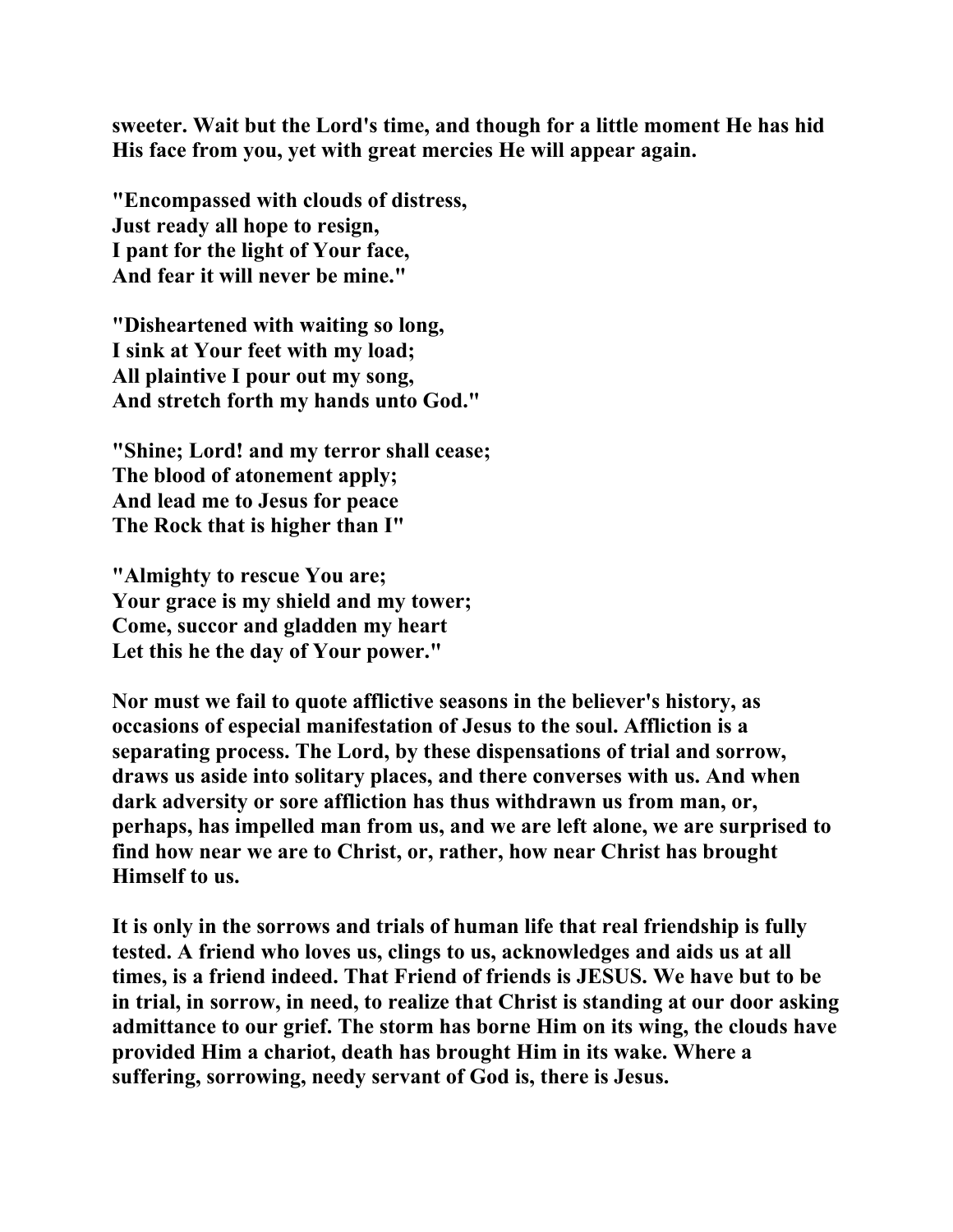**The season of sickness is a touching illustration of the especial manifestation of Christ to His people. I cite this instance, as it is one, more or less, the experience of many of God's people; and sooner or later will be the experience of all. A sick-room is often the audience-chamber of Christ—the King's private room where He meets His saints alone. Thus sequestered from all the world excluded, the creature shut out, business suspended—lo! Christ has entered; and, oh, what solemn transactions, what gracious communion, what Divine manifestations, what interchanged affections, then transpire between Christ and the soul.** 

**The sick-room was necessary for the separation, the separation was needed for the manifestation, and the manifestation for the health and comfort of the soul.** 

**And thus a dispensation which the man of God thought a calamity so adverse and a cloud so threatening, has but developed God's purpose of mercy, wisdom, and love, in the closer communion into which it has brought the heart with Christ. So that the season of sickness and suffering—a sleepless pillow and a couch of weakness—has been irradiated and soothed with gleams of heaven, with the presence of Jesus and the smiles of God.** 

**Exiled from the privileges of the public worship of God, severed from those means of grace and useful employments in which your soul has been wont to delight, deem not yourself, sick one! the inhabitant of a dry land, or as an exile whom no one loves, for whom no one cares. Oh, no! Your sick and suffering couch God may place near by the vestibule of heaven, yes, within the very precincts of the coming glory—such may be the divine manifestations to your soul. Angels sent from above minister to you, happy spirits encircle you, the odors of paradise float around you, the breezes of heaven fan you, the eye of God watches over you, and the manifested presence of Jesus strengthens you to bear the exile with cheerfulness, the languor with patience, and the suffering with a heart that meekly exclaims, "As my Father wills."** 

**Thus, beloved, adversity, whatever its form—be it the loss of property, the decay of health, the bereavement of friends—has been the door through which Christ has entered, bent on a loving, gracious discovery of Himself to your soul. He has constructed the furnace, kindled the fire, controls the heat only to melt and then to mold, to purge and then to purify and refine your soul, that you may have less of sin and more of holiness, less of the creature and more of Christ, less of self and more of God, less of earth and more of Heaven.**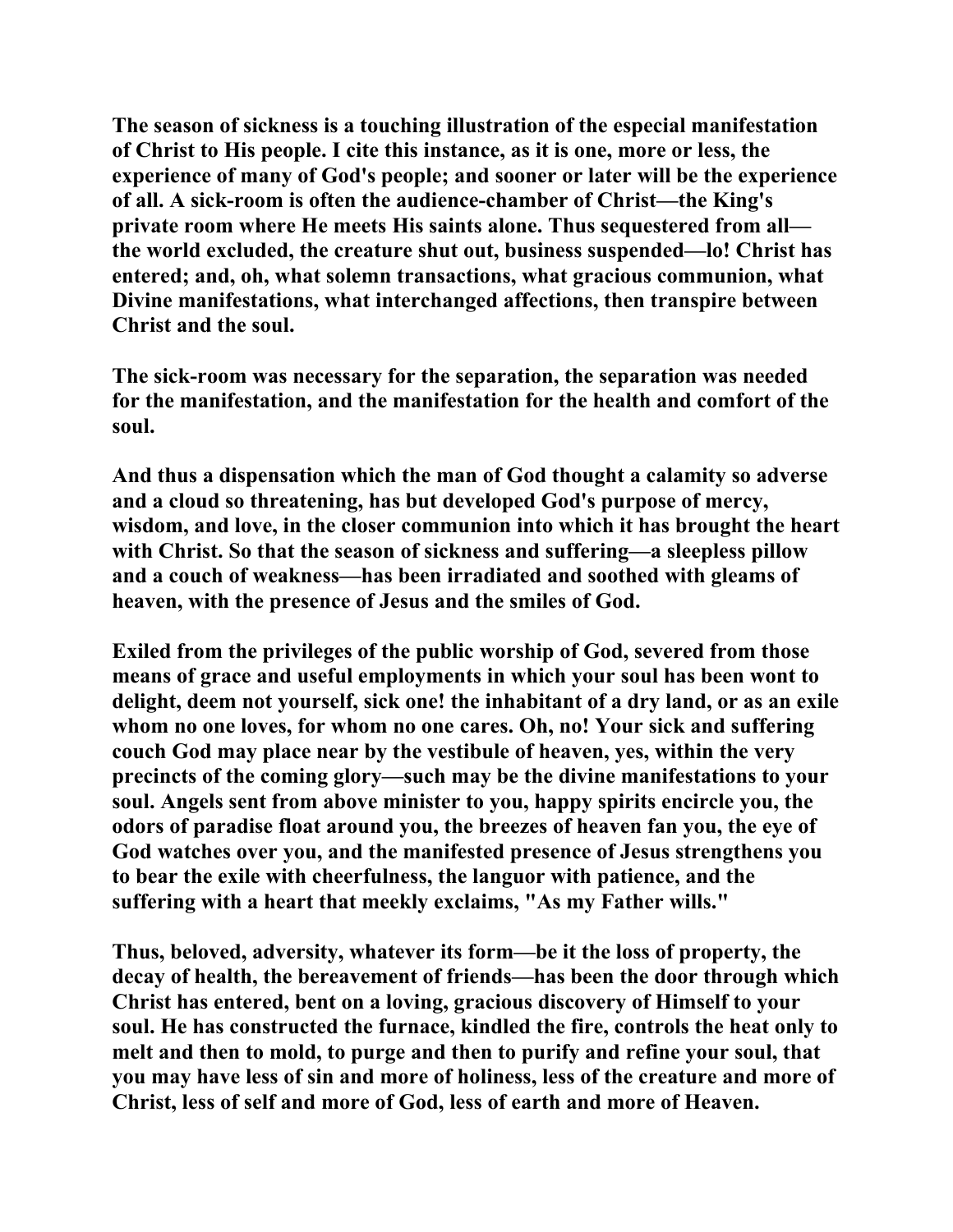**"Pain's furnace-heat within me quivers, God's breath upon the flame does blow: And all my heart in anguish shivers And trembles at the fiery glow And yet I whisper: As God will! And in His hottest fire hold still."** 

**"He comes, and lays my heart, all heated, On the hard anvil, minded so, Into His own fair shape to beat it With His great hammer, blow on blow: And yet I whisper: As God will! And at His heaviest blows hold still."** 

**"He takes my softened heart and beats it; The sparks fly off at every blow; He turns it over and over and heats it, And lets it cool, and makes it glow And yet I whisper: As God will! And in His mighty hand hold still."** 

**"Why should I murmur? for the sorrow Thus only longer-lived would be; Its end may come, and will tomorrow, When God has done His work in me, So I say trusting: As God will! And, trusting to the end, hold still."** 

**"He kindles, for my profit purely, Affliction's glowing, fiery brand; And all His heaviest blows are surely Inflicted by a Master hand So I say praising: As God will! And hope in Him, and suffer still." (Julius Sturm)** 

**Nor must we overlook the gracious manifestations of Christ's restoring grace and changeless love after seasons of spiritual and penitential backsliding. Such was the look of Jesus to the fallen Peter. Such the language of God to His repentant Ephraim: "I have surely heard Ephraim bemoaning**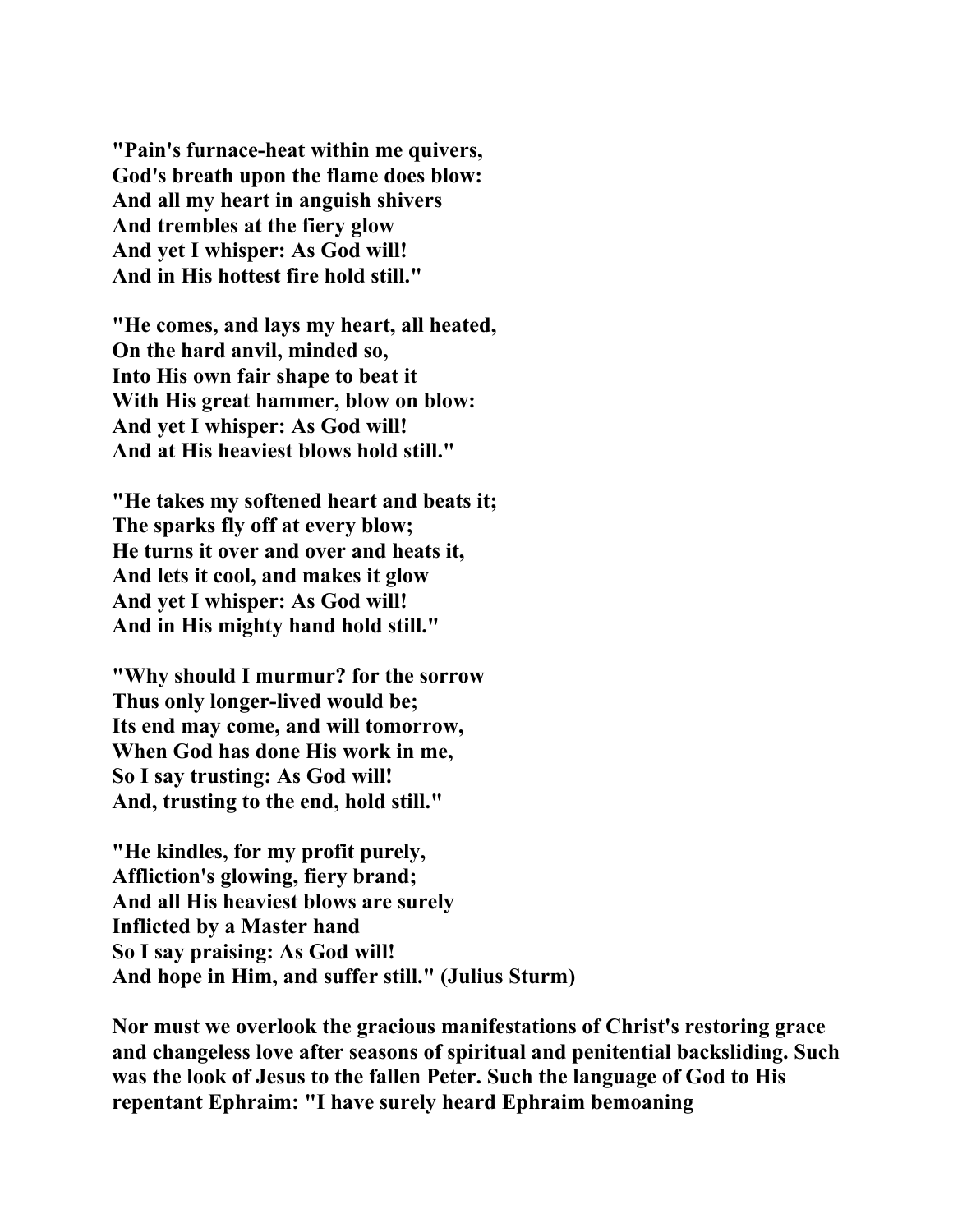**himself…Therefore my affections are troubled for him; I will surely have mercy upon him, says the Lord."** 

**Oh, what a mercy that the Lord curbs our waywardness, checks our wanderings, restores and heals our backslidings; and when in contrition we lie at His feet bemoaning our departures, confessing our sins, covered with shame and confusion at our base, unkind, ungrateful requital of love so deep, mercy so great, grace so free, how blessed then the manifestations of His restoring mercy, His healing grace, His unchanged and forgiving affection! We marvel not that the gentle word, the expressive look of Christ, breaks the heart with contrition, and dissolves it into love.** 

**But the most gracious, manifest, and sustaining revealings of Christ to His brethren are reserved for the lone, shaded valley of death. What can meet that solemn period but faith in Christ? Who can so tread it with us as that its loneliness shall create no depression, its gloom no obscurity, its appearance no terror, its dart no sting, its remote consequences no fear—but Jesus?** 

**When death confronts a believer, he confronts Christ in that believer, and meets his Spoiler and his Foe. And so near is Jesus, so absorbingly conscious is the departing soul of His presence, it sees not death, but Him only who is the Conqueror of death, the Resurrection and the Life, and so it fears no evil, and passes over to the other side, its song of victory, in dying cadence, fading in the distance.** 

**Fear not, then, the coming hour! You shall not be deserted nor desolate; separated from others, you will be all the more engaged with Christ. That solemn crisis will find Him at your side; and although sad recollections of chilled affections, of unfaithful services, of an uneven walk, it may be, a wound inflicted upon the bosom that now pillows your languid head; may crowd upon the memory, yet, oblivious of it all, and forgiving it all, Christ is there to give you dying, God-glorifying grace for the hour and article of death.** 

**Dismissing the revelation of Joseph to his brethren, we nest approach THE SENSIBILITY he displayed on the occasion: "And he wept aloud." The long pent-up feelings of his heart now found vent in that intense audible mode peculiar to oriental grief. Emotions he had struggled to conceal now threw off their guise, and he wept. These were marvellous tears of Joseph! Who gave him that sensibility? who kindled these feelings? who unsealed these tears?— He of whom it is written, "Jesus wept."**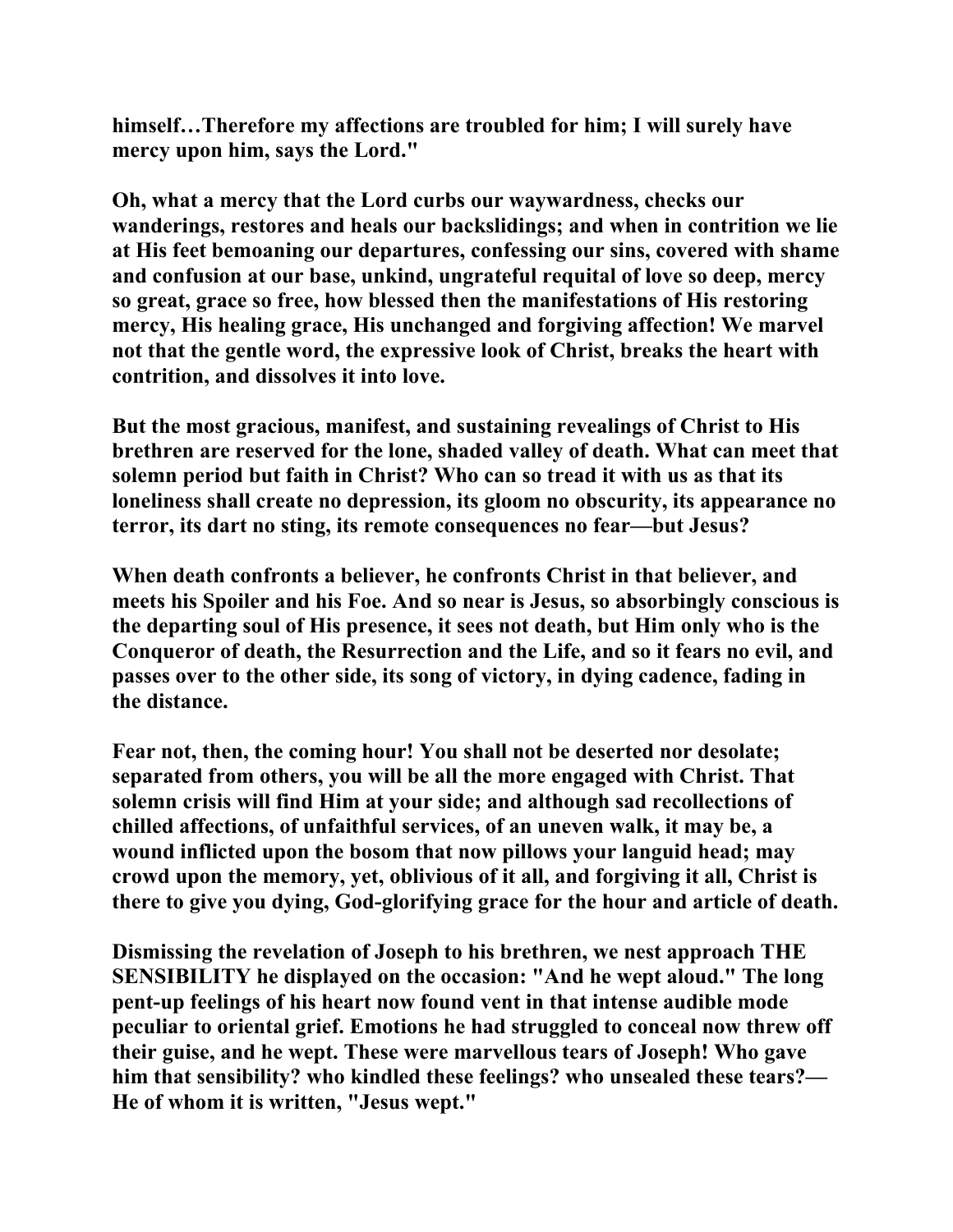**Ah, beloved, if such was the sensibility of Joseph, a man of like infirmities, selfishness, and sin, with ourselves—what must be the sensibility, what the sympathy, and what the tears of Christ? The love, the tenderness, the sympathy, those tears thus expressed in the presence of his brethren, were welled there by his glorious, gracious Antitype—they were but distillings from the nature and spirit of Christ. It is a beautiful shadowing forth this of the hidden love and sympathy of the Savior—hidden and unknown until our circumstances elicit and reveal it.** 

**Did the heart of Joseph overflow? Did the sight, the need, and the affliction of his brethren unseal the fountain of sensibility? Do you think that when you stand in the presence of Christ He will feel and exhibit less kindness, sympathy, and love? Oh, no! His nature is so identical with your own, there is not a shade of sorrow, nor a form of temptation, nor a peculiarity of need to which the sensibility and sympathy of His heart is not toned.** 

**A weeping Joseph! it is a touching spectacle, and I envy not the feelings of the individual who can read the story without emotion. A weeping Savior! it is a sublime study, and I envy the pencil that can livingly portray, and the loftiness and delicacy of that perception that can vividly realize its image, its tenderness, and its grandeur. Yet more deeply do I covet the feelings of that saint who, with a heart of leaden grief, with mental beclouding and depression, its stricken and bleeding affections wandering through the vacant and desolate cloisters of the soul whose beloved occupants death has removed, can believingly, calmly, silently sink into the depths of this boundless sea of Christ's human sensibility, and realize the all-sufficiency of His sustaining grace, and the exquisite soothing of His sympathizing love. "Jesus wept " words we can never weary of repeating, and which will continue to fall sweet as heaven's music on the ear until He wipes the last tear away.** 

**But if of human sorrow there is one with which the sensibility of our true Joseph is the most closely and tenderly entwined, it is the sorrow which the inroads of death produce—the grief which the departure into eternity of loved ones leaves in its long, lingering shadow, and anguish in the heart. This is a loss which we feel only One can meet; it were irreparable but for Christ. We may part with health, but by skill, kindness, and care, win back again the boon. We may part with wealth, but by patient and self-denying industry retrieve our loss. We may part with endeared and sacred places, but by new friendships, scenes, and associations, experience a sweet and soothing**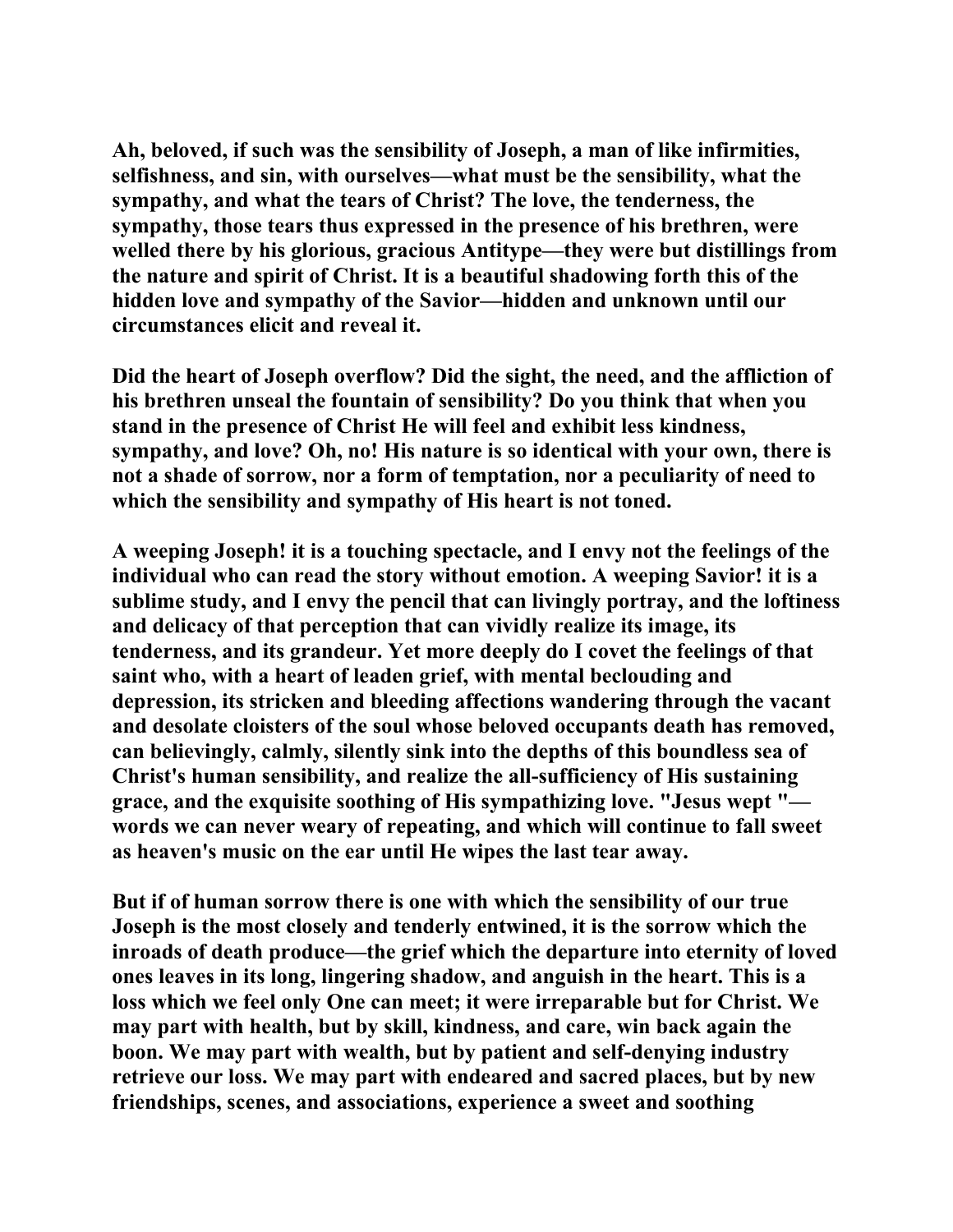**mitigation of the sorrow.** 

**But no skill of science, no efforts of kindness, no voice of love can redeem from the grave, or win back from eternity, the beloved spirits that have left us. They are gone beyond our recall. The treasure of our heart—the light of our home—the companion of our pilgrimage—the charm and sweetness of life has departed, leaving a grief Christ only can soothe, a shadow He only can illumine, a vacancy He only can fill. There is but one Being in the wide, wide world, but one in the boundless universe, who can occupy that lone and desolate niche.** 

**Our dearest Lord was disciplined by this very sorrow of parting, that He might be able to succor and soothe this grief of ours. Oh, sweet sorrow, which none but Christ can soothe! Oh, sacred loss, which none but Christ can supply! It needs be often that the tenderest fiber of our affections should be severed, the most sacred cloister of our hearts should be emptied, the fondest idol of our souls displaced, that we might learn the reality and power of Christ's sympathy in parting.** 

**Who can supply a parent's care, fill a child's place, be more than husband, brother, friend, minister, but Jesus? Then let the swelling billow of your bereavement but cast you more completely upon Him—the Rock that is higher than you. If this be the fruit, a rich and golden harvest will your faith have sickled from this sowing of tears. Weep on! and weep not only at the feet, but on the very bosom of Christ, that your sorrow may all the more partake His sympathy. Wish not to recall the absent one—that were selfish sorrow rather seek greater nearness to the Lord, a deeper sanctification of the heart, a more full, unreserved surrender to God. Let Christ be more precious to you now than ever; and all the future of your path be cheered by His presence, and all the future of your pilgrimage be consecrated to His glory.** 

**"Oh! weep, sad heart! The loved, the lovely, from this earth have flown; The beautiful have left you all alone Autumn its dead leaves over their graves has strewn."** 

**"Oh! weep, sad heart! The Savior wept for you, and bore the smart Of your deep grief in His own bleeding heart You may not sit alone, and mourn apart."**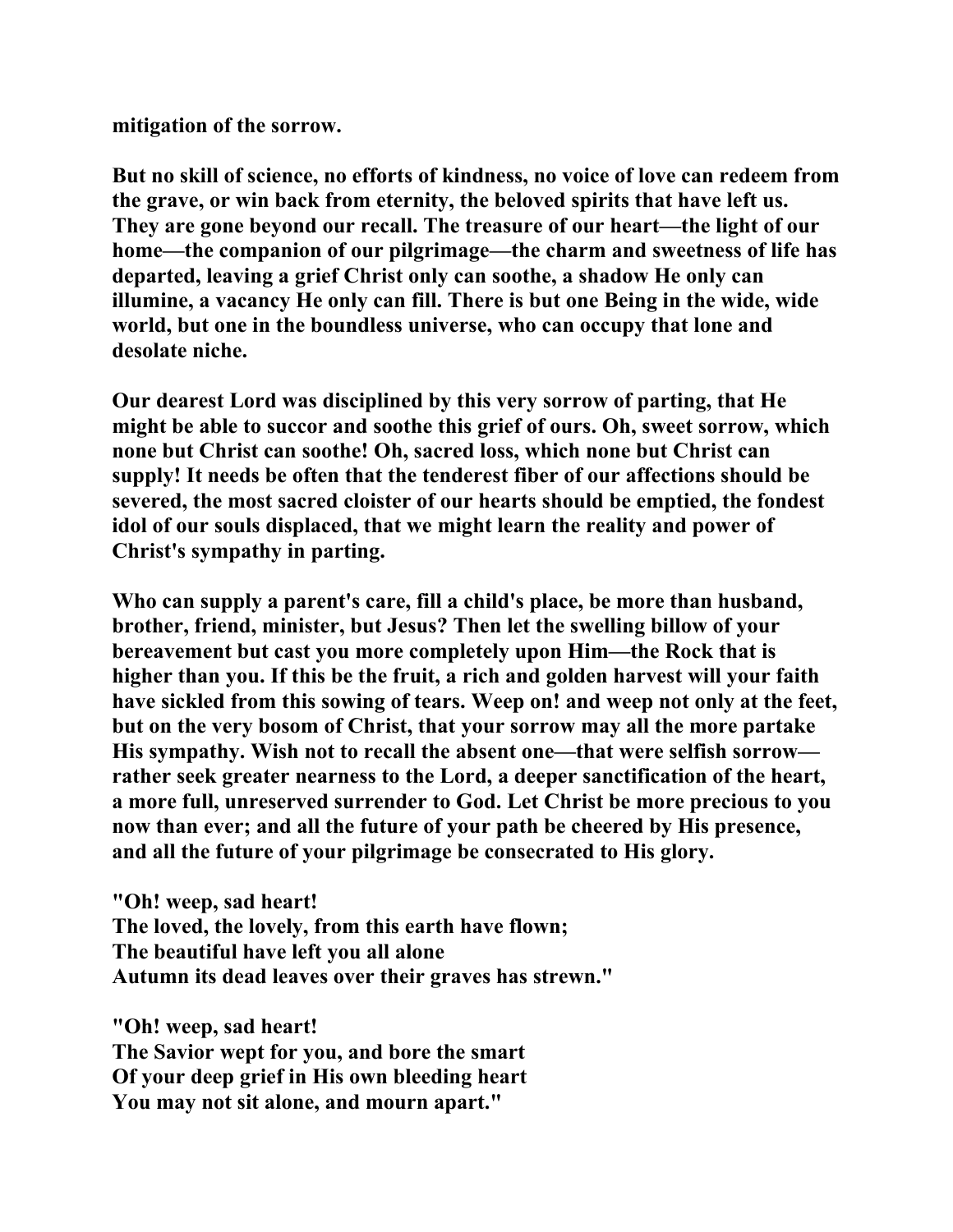**"Then weep a while; You'll miss the cheerful voices in their mirth, That brightened many a lonely path on earth. Ah! gentle ones, you have a heavenly birth."** 

**"Weep not for these, They've passed from this tempestuous land of ours Into a clime of endless love and flowers, Crowned with immortal bliss in heavenly bowers"** 

**"Then dry your tears! Sheltered so kindly in the Savior's breast You would not call your loved ones from that breast. Oh! with the angels leave them, pure and blest Weep not, sad heart."** 

**In conclusion, allow me to exhort you to cultivate seasons of holy privacy. Beware of losing yourself in a crowd of religious purposes, and in the turmoil of religious doings. You may be "religious overmuch!" Allowing things and engagements professedly religious, and for a religious purpose, to become too encroaching and absorbing, you may leave no time for private prayer, for closet transactions, for personal heart converse with God. Many an individual has lost his Christian evidences, his spiritual joy, his assured hope, in the pious activities, the religious excitement, the mere outworkings and paraphernalia of Christianity.** 

**But receive this truth in the love that offers it—Your soul cannot advance in the Divine life, you cannot be a lively, joyful, happy Christian, you cannot learn to look at death with calmness and at eternity with confidence, unless you cultivate those seasons which find you closeted with Christ. These seasons form the most powerful aids to religious progress. It is then we understand more of the mind and insinuate more deeply into the heart of our Lord.** 

**We read that when Jesus took His disciples apart from all others into a desert place, He then explained to them the parables which, amid the din and excitement of the populace, they could but imperfectly understand. Ah, beloved, Christ our Teacher explains and expounds many an obscure saying in His Word, many an abstruse parable in His providence, and many a profound problem in our history, upon a couch of suffering, upon a sleepless**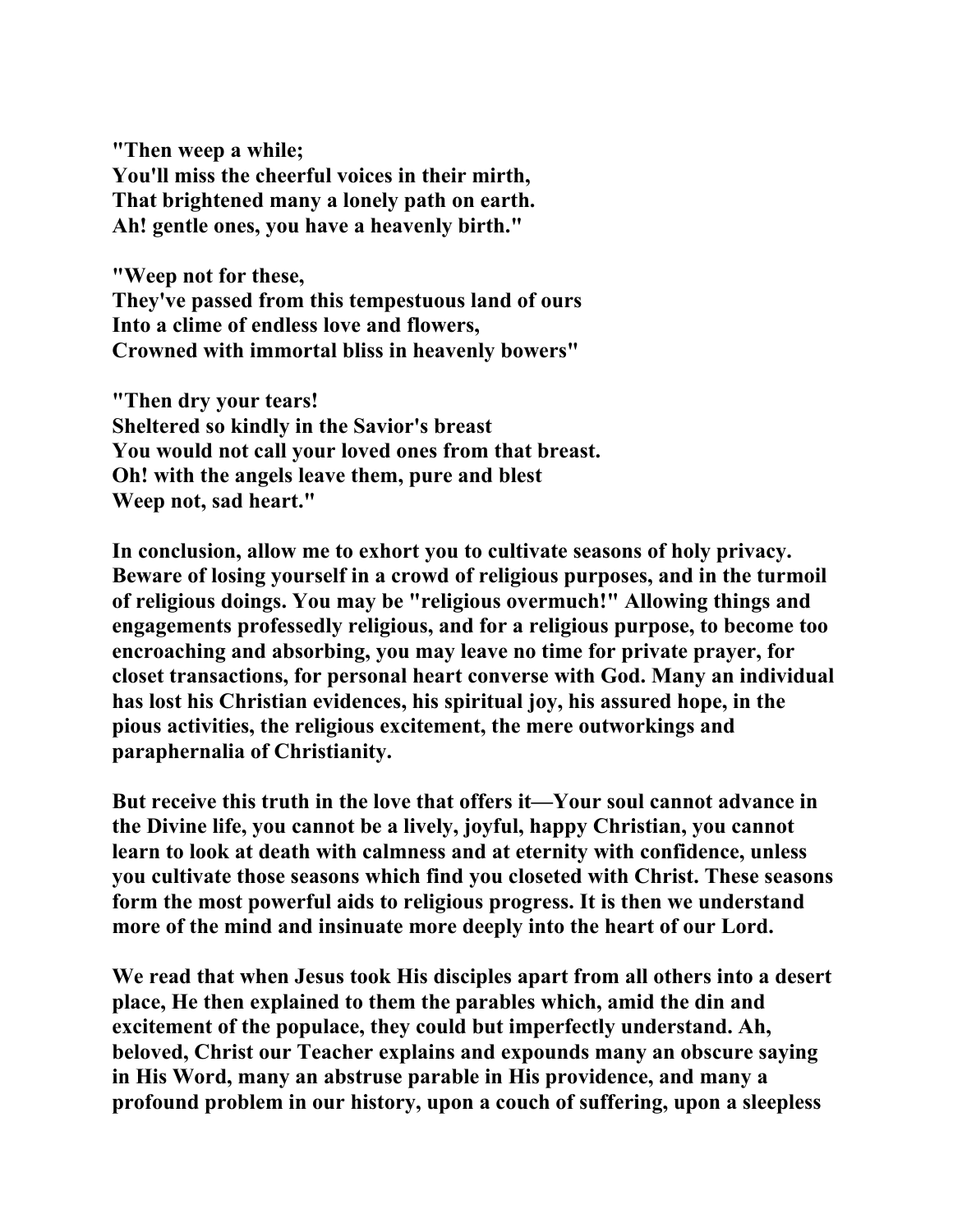**pillow, in the house of adversity, in the season of bereavement, and even on a bed of death. The shadows reveal marvels and beauties of a landscape which the dazzling rays of the sun darken with their excessive brightness. The sequestered walks of life, shaded and retired, impart an air of reality and solemnity to life, which the sunshine of prosperity, bathing the scene is bright effulgence, veils from view. Oh, what rapid scholars we become in the school of adversity! How we dive into the mind, and nestle in the heart of Jesus then! What a new revelation does the ancient Book of God become to us! How much of our own mysterious being is unveiled, and of our past inexplicable history is explained, when the heart, isolated from the world, withdrawn from the creature, at rest from itself, is in repose with God. And as we emerge from the sacred cloister which has been to us a Bethel and a Peniel, we exclaim, "Blessed is the man whom You chasten, O Lord, and teach out of Your love. O Lord, by these things men live, and in all these things is the life of the spirit."** 

**Be watchful, then, lest the attractions of the world, the anxieties of life, even the exacting and absorbing influence of religious external engagements invade the sanctity, encroach upon the solitude of your hidden walk with God. Be jealous of every object and of every being that would give Christ one pulse less of your heart, one thought less of your mind, one moment less of your life. In all things give Him the pre-eminence. Bind the first and last sheaf of the harvest upon His altar—lay the first-fruits, and the gleanings of the vintage at His feet—give Him the earliest and the latest—and entwine Him with your first and last thoughts of love.** 

**He who has declared, "I am the First and the Last," demands and deserves the first and the last of the life purchased by His blood: youth in its bloom, age in its golden fruit; yes, life in each stage of its onward and endless being.** 

**"My God, I would not coldly offer Thee The withered hue of feeling's flower, The fragment of a passing hour, Gifts which have nothing cost to me. But, looking down into my heart, Whatever treasure it has hidden deep, Whatever talent it would strive to keep, With these, to You, O God, I part. I should not dare to bring affections blighted By the rude blasts of worldliness and pride,**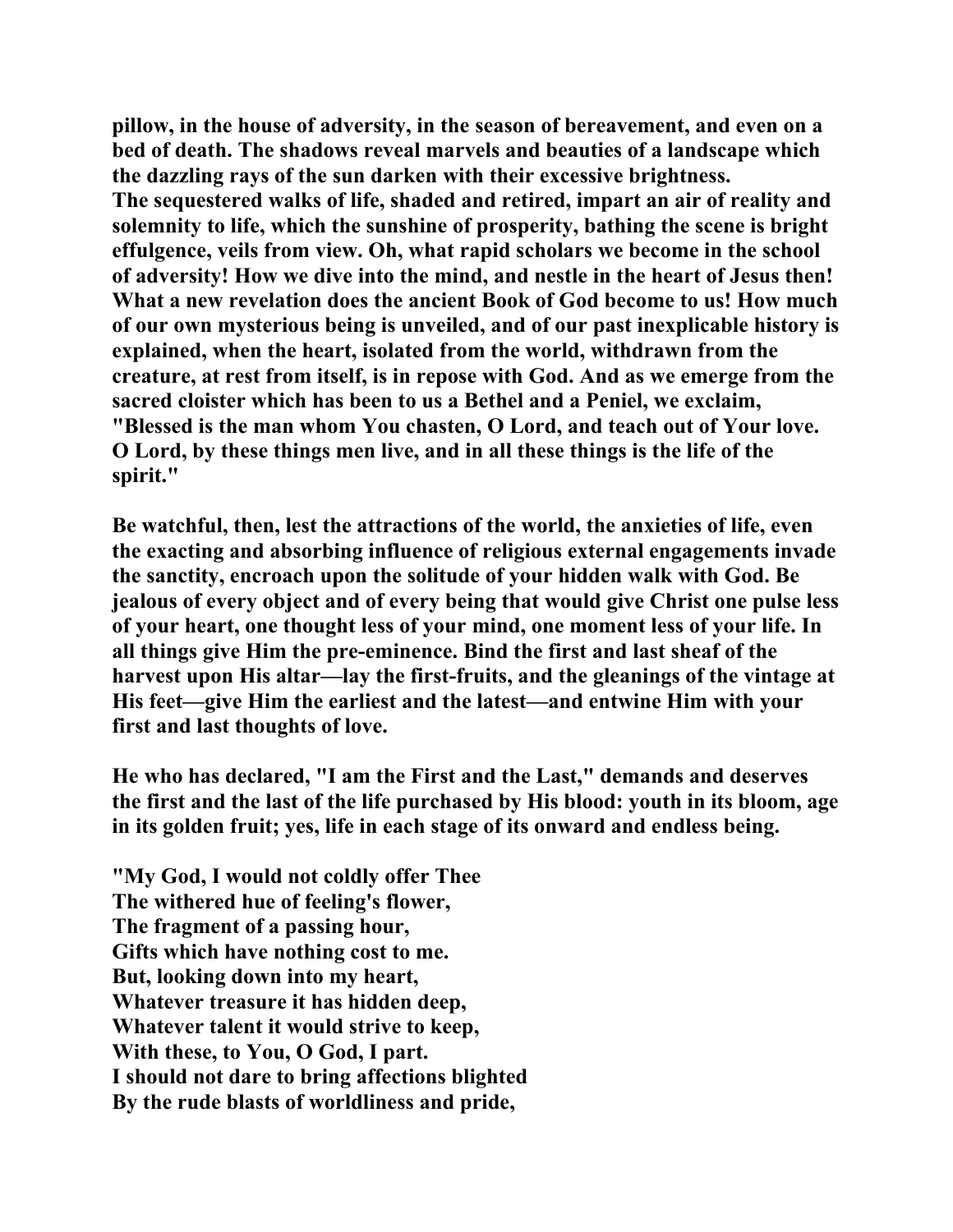**Nor lay a worn-out heart the earth bad slighted Upon the altar of the Crucified. But in Life's dewy hours, when hope is on the wing, My love, myself, my all, to You I bring."** 

## **"Christ Our Brother" or "Joseph Making Himself Known to His Brethren as Their Brother, and Comforting Them"**

**Joseph said to his brothers, "I am Joseph! Is my father still living?" But his brothers were not able to answer him, because they were terrified at his presence.** 

**Then Joseph said to his brothers, "Come close to me." When they had done so, he said, "I am your brother Joseph, the one you sold into Egypt! And now, do not be distressed and do not be angry with yourselves for selling me here, because it was to save lives that God sent me ahead of you. Genesis 45:3-5** 

**A more full and perfect discovery of Joseph yet awaited his brethren—a discovery of the name and relation which he bore to the men now awestruck and discomforted by his presence. It was not enough that he should reveal himself as no stranger. He would do more than this. He would give an emphasis to his name, and an unmistakable affirmation of his relation: "I am JOSEPH—your BROTHER." No announcement less distinct, emphatic, and thrilling than this would have disarmed their fears, inspired their confidence, and revived their love. In one moment they were placed in an attitude of the most perfect repose.** 

**Beloved, partial views of Christ but partially meet the spiritual requirements of the believer. The moral feelings, as the spiritual necessities, of the soul are many, varied, and complicated. There is but one Being possessing the skill, the delicacy, the resources, or the power to meet them. The inventor of a curious and complicated mechanism alone can understand its working, feed and control its movements. No one knows, no one understands, and no one can keep in motion the wondrous mechanism of the believing soul but Him who created it. We must have then a full Christ, and must know Him fully—know Him in His Divinity and humanity—know Him in His atoning sacrifice know Him in His finished work—know Him in the infinite sufficiency of His grace—and know Him in all the relations He sustains to us in the covenant of redemption, if would we stand in the Divine presence with the filial**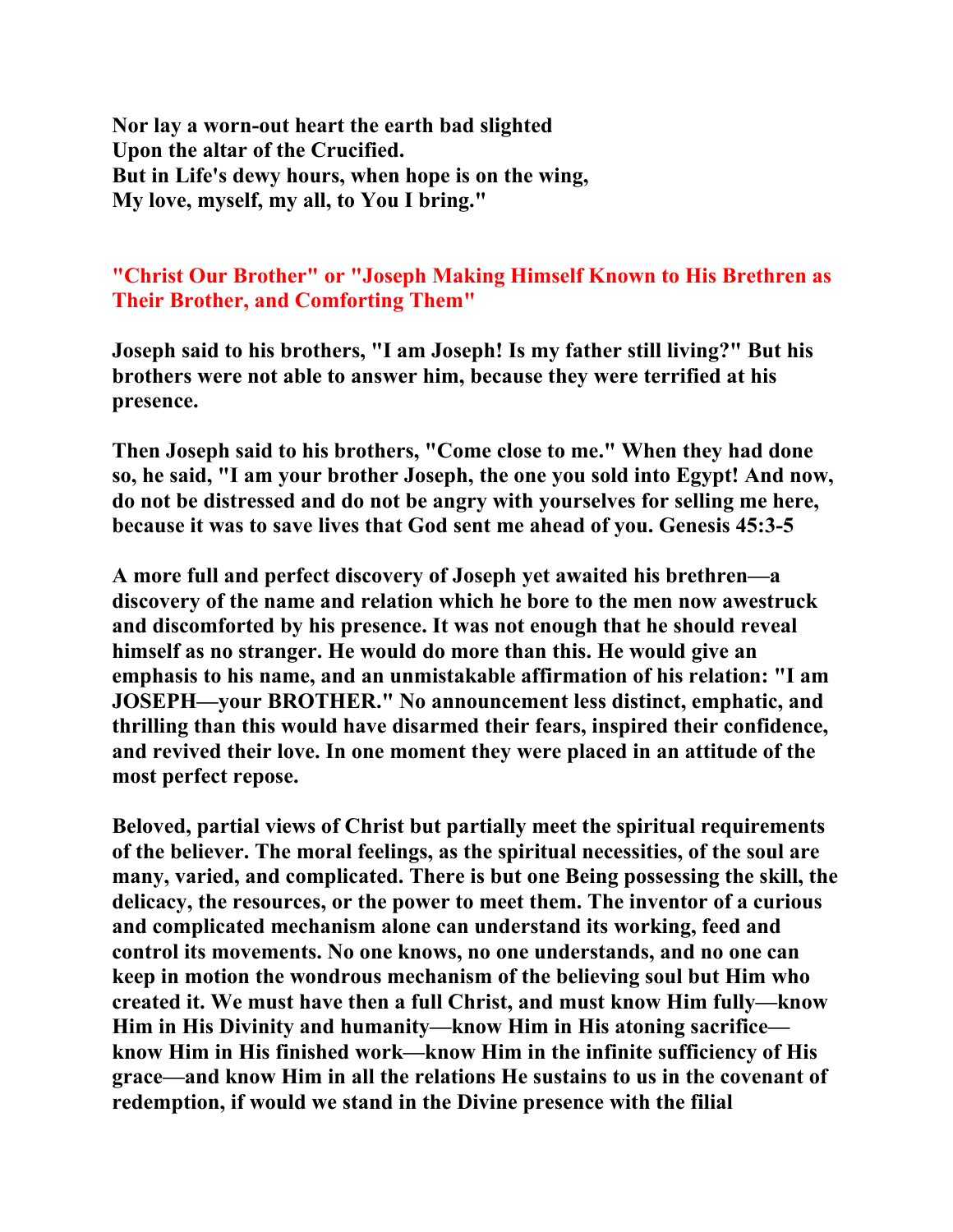**confidence, the perfect peace, the assured hope, inspired by a spiritual and experimental knowledge of God, and Jesus Christ whom He has sent.** 

**The subject of the present chapter presents the Lord Jesus in two delightful aspects—the NAME He bears, and the RELATION He sustains to His people. These are suggested by the words—"I am JOSEPH, your BROTHER." The reader will mark that Joseph drops his Egyptian and assumes his Hebrew name. He does not say, "I am Zaphnath-paaneah," the name by which he was distinguished in Egypt; but, "I am Joseph," the name by which lie was known in Canaan. Beloved, what is the name by which our spiritual Joseph the most delights to reveal Himself to, and to be recognized by, His brethren? Is it not JESUS? His birth and His mission were both announced by the celestial visitant in mysterious relation to this expressive and precious name, "You shall call His name JESUS, for He shall save His people from their sins."** 

**Here allow me to pause and remark that you will often obtain a clue to a more perfect understanding of the Scriptures of truth by studying the significance of the proper names of Scripture. The names conferred by Divine authority are always intended either to commemorate a historical event, to illustrate a Scripture fact, or to express a revealed truth. Two instances from the Old and the New Testaments are in point. The Angel of the Covenant, after the long night of wrestling and before the day began to dawn, thus spoke to the holy wrestler: "What is your name? And he said, Jacob. And he said, Your name shall be called no more Jacob, but Israel, [that is, a prince of God.] for as a prince have you power with God and with men, and have prevailed." How significant and sacred this new name of the patriarch!** 

**Turning to the New Testament, we read that, after Peter had made his noble confession of the Godhead of Jesus, "You are the Christ, the Son of the living God!" Jesus answered and said unto him, "You are Peter, [a stone,] and upon this rock [His own Divine person] I will build my church." The significance of the apostle's name illustrated the nature of His confession, and the confession embodied the Foundation of Christ's Church. Now, if this be the case with regard to His disciples, how much more true and impressive as it regards the Lord himself! Thus, "You shall call His name Jesus,"—the Hebrew signification of which is, THE SAVIOR, JESUS, and then it is added, as an explication of the title, "for He shall save His people from their sins." It will at once appear that the name of JESUS was intended by the Holy Spirit to be profoundly and impressively significant. The whole of salvation, the entire gospel, is contained in this one Name.**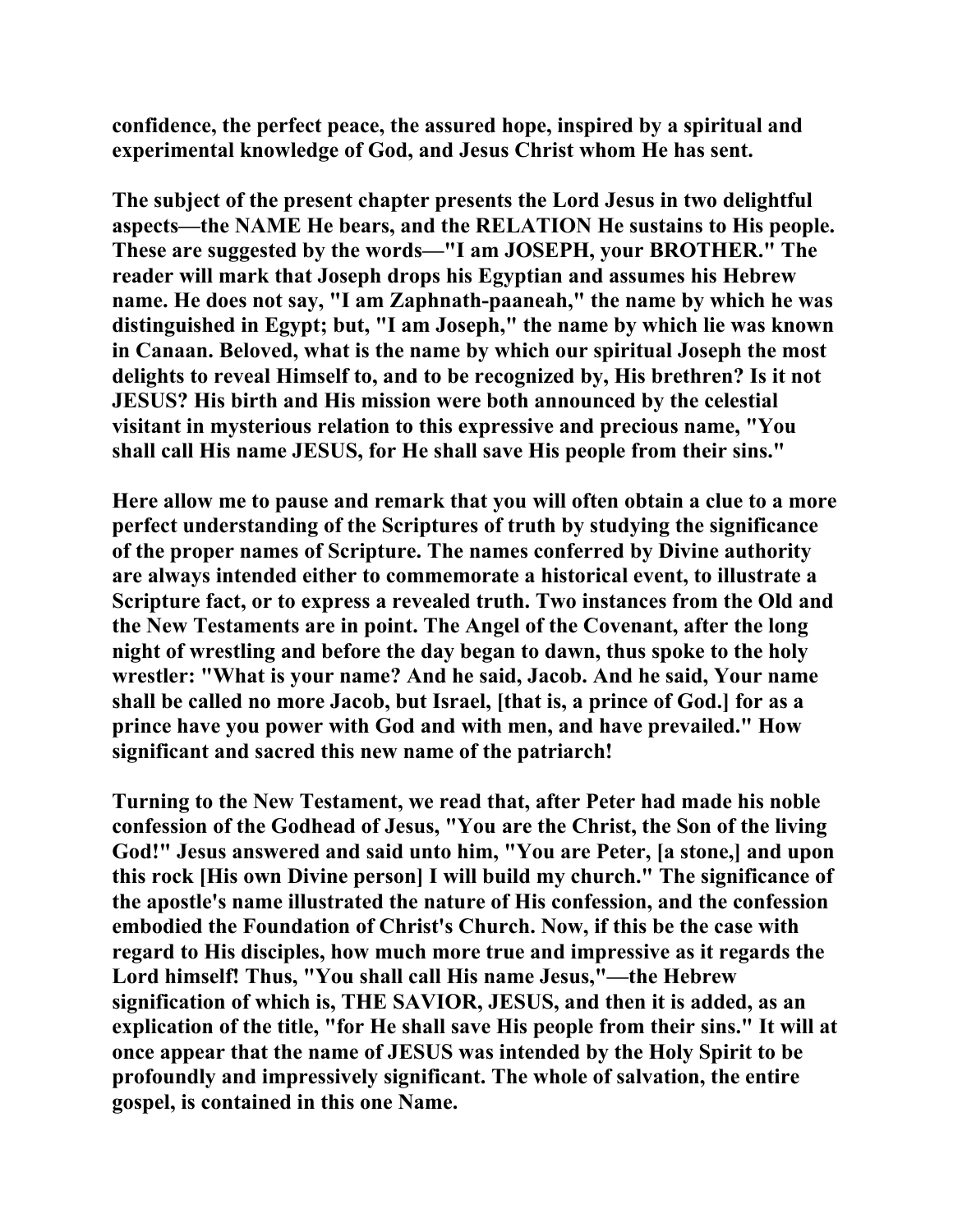**An individual may know intellectually but little of the Bible—he may be unable to decipher its symbols, scarcely able to read its syllables. He may but imperfectly have studied systematic theology, or not have studied it at all; he may be unlearned in the geography, the chronology, the geology, the philosophy, and the poetry of the Bible, and yet, if the Holy Spirit has revealed to his soul the Name of Jesus, and he has been enabled to study the deep significance, to feel the marvellous power, and to taste the unutterable sweetness of that "Name which is above every name," he has penetrated into the essence of revealed truth, he has found the marrow of the gospel, he understands the way of salvation better, and knows more of God, and of Christ, and of the Bible, and of spiritual peace and Christian hope, than many a man who has studied the Bible intellectually, theoretically, and speculatively, but has never broken that box of precious ointment—the name of JESUS.** 

**The Bible reader will recall to mind that notable instance in the conversion of Saul of Tarsus of our Lord's manifestation of His name : to the question of the amazed persecutor, "Who are you, Lord?" the answer was—"I am Jesus." What must have been the electric power with which that word fell upon the ear of Saul! Dwell for a moment, my reader, upon the precious significance of this Name. What a body of divinity, what a mine of truth does it contain! It designates the office and work of Christ as the Savior of His brethren. Joseph was a temporal savior. He was the instrument, in the hands of God, of rescuing his father's house from the terrible calamity of death by starvation. The office of our spiritual Joseph, though in a higher sense, is the same. This is signified by His title: "He shall be called JESUS, because He shall SAVE His people from their sins."** 

**This is just the office and the mission which our condition demanded, and in the execution of which He becomes so endeared to those who are saved. We are lost, self-destroyed, destitute, originally and practically, of every particle of holiness and righteousness, without strength, utterly impotent to save ourselves. Under the sentence of eternal death, shut up to the condemnation of the law, the carnal mind at enmity, and the will armed in rebellion against God, the heart hating holiness and loving sin, inclined and powerful to all that is evil, disinclined and impotent to all that is good. With a hopeless deathbed, and an eternal hell confronting us, truly we needed a Savior!** 

**And just such a Savior is Jesus. How precious, then, the declaration, "He shall**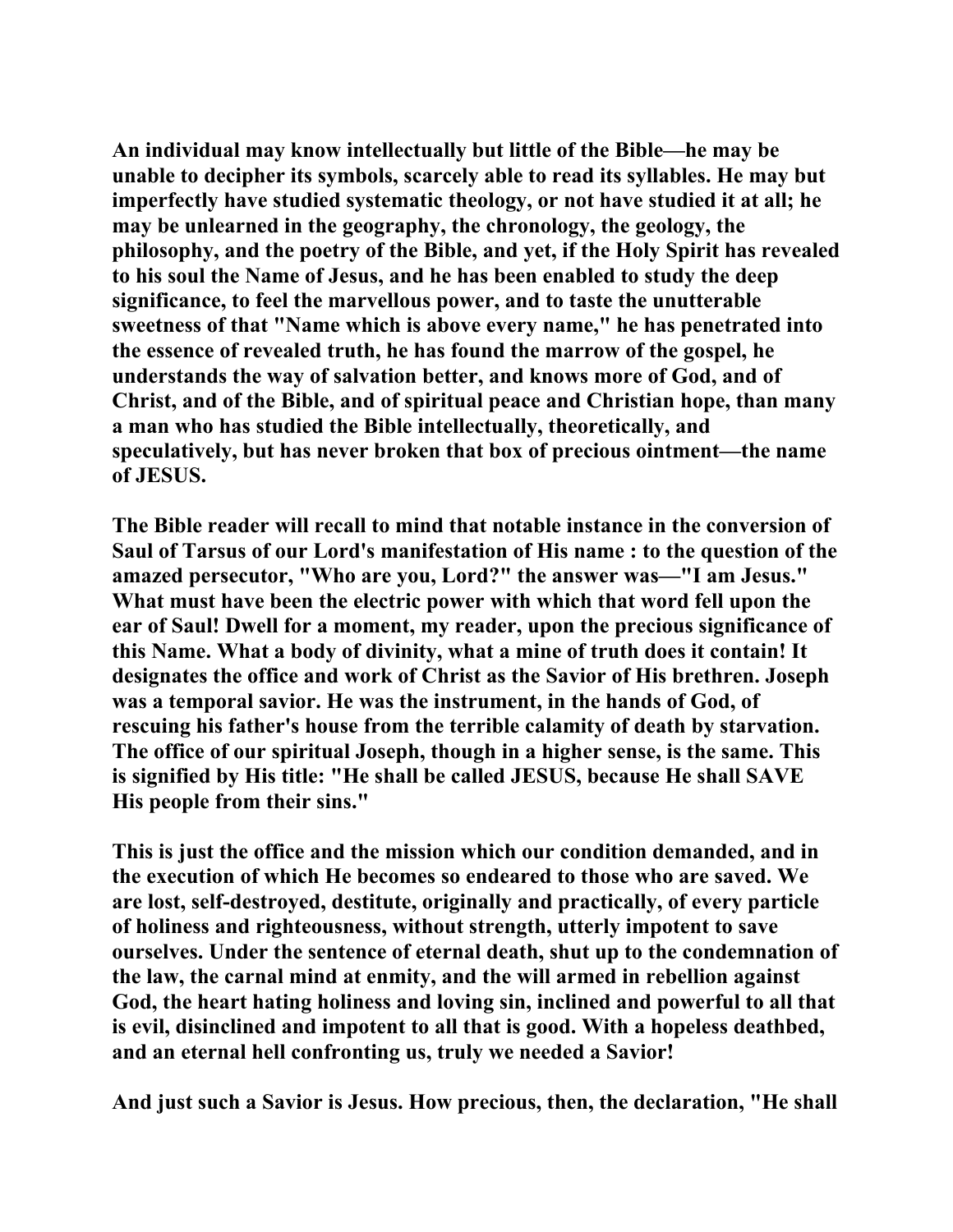**SAVE His people from their sins!" This was the high mission on which He was sent from the court of heaven—a mission of benevolence worthy of Him who is essential and infinite Love. For this He made His advent to our world, lived a life of poverty and toil, and endured a death of humiliation and suffering, all to save its poor lost sinners. What wondrous words are these we have already quoted, and which are worthy of endless reiteration: "He shall save His people from their sins." This is just what we needed—to be saved from our sins, from their guilt, their power, their condemnation. This Jesus does.** 

**It may be instructive to the mind and establishing to the faith of the reader to trace the mode by which Jesus accomplishes this marvellous and blessed work. The views of salvation, as held by many, are sadly crude and obscure, and in many cases scripturally and essentially wrong. Seeing it is a matter of vital and momentous interest, the most important and solemn study that can engage human thought, and that an fundamental error here is fatal to the eternal safety of the soul, let us approach its study with all seriousness of mind, and expound it with simplicity and godly sincerity.** 

**How, then, does Jesus save us from our sins? He saves us, first, meritoriously by His obedience. The obedience of Christ to the precepts of the law repaired, honored, and magnified it; and that sinless, perfect obedience to its every precept is, and becomes when imputed to those who believe, our righteousness or justification before God. And thus the glorious title well befits Him—"This is the name by which He shall be called, THE LORD OUR RIGHTEOUSNESS." "As by the disobedience of one many were made sinners, so by the obedience of one shall many be made righteous." Thus Christ's merits become, by imputation, our merits. By a perfect obedience to the law, He merited our justification; and having no merits of our own, His merit is made over to us, and God justifies, or acquits, or counts us worthy in and through the infinite and imputed merits of Jesus. This, in a few words, explains the doctrine of our justification.** 

**Hold fast, my reader, the doctrine of imputed righteousness received by faith. Truly the Church stands or falls, and the sinner is saved or lost by it. If saved, how truly blessed and secure is the state into which our justification places us! The believing soul is clothed with Christ's righteousness—yes, is made "the righteousness of God in Him;" consequently, there rests not on the justified soul, as such, the shadow of condemnation, or spot or wrinkle of sin or unrighteousness. Believe this to be the state into which your justification by faith places you, and sweet will be the peace, deep the joy, and bright the hope**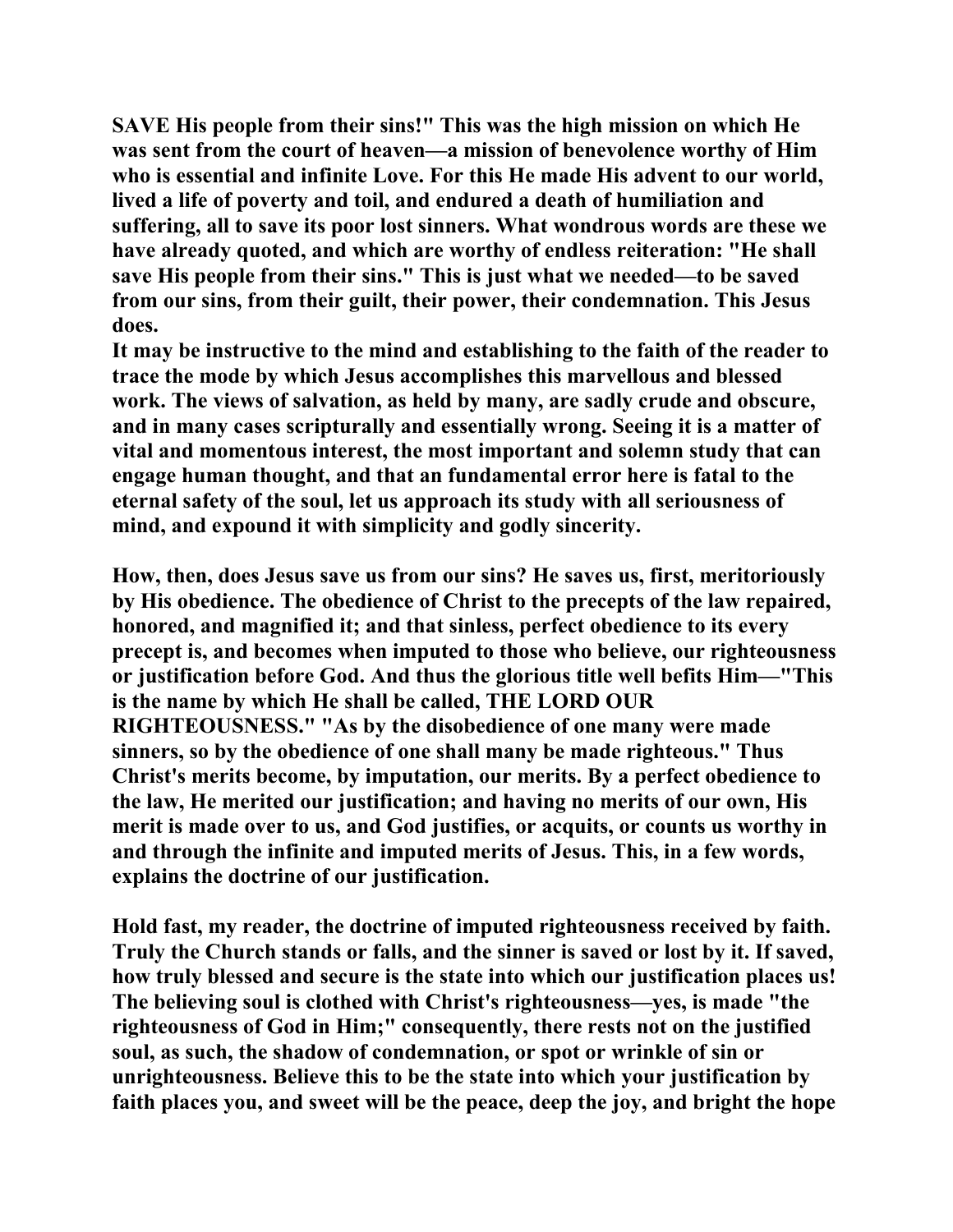**you will experience. More than this: it will inspire and intensify your longings and endeavors after holiness. You will desire and aim after deeper sanctification, and your highest, noblest ambition will be to please God in all things, to walk worthy of your high calling, daily to wear Christ's yoke, to bear His burden, "having your fruit unto holiness, and the end everlasting life."** 

**Jesus also saves us from our sins virtually by His atoning sacrifice and death. As the obedience of Christ honored the Divine law, so equally did the death of Christ satisfy Divine justice. The one is our righteousness, the other is our pardon. The vicarious sacrifice of the Messiah was the full belief of the Old Testament saints; hence the Levitical sacrifices, all shadowing forth the Great Sacrifice to be offered by the "Seed of the woman who was to bruise the serpent's head." Hence, too, the concurrent prophetical testimony of Scripture. Isaiah prophesied of Jesus as "wounded for our transgressions, as bruised for our iniquities." Daniel foretold of Jesus as "cut off, but not for Himself." And this agrees with the uniform testimony of apostles—"He was made sin for us, who knew no sin, that we might be made the righteousness of God in Him;" "He was delivered for our offences, and was raised again for our justification." "Christ died for us."** 

**What a broad foundation has Jesus thus laid for the salvation of sinners in His atonement! By it all the Divine attributes are harmonized, and the moral government of God is glorified, and thus it becomes Him who is infinitely righteous as He is essentially love, to people and adorn heaven with the vilest sinners, redeemed from earth. On this basis, the sacrifice of Jesus, God and the sinner stand side by side—God pardoning, the sinner pardoned; and this the divine act of His most free and sovereign grace.** 

**And when we remember from what Jesus saves us, oh, how glorious and gracious does this salvation appear! It is from our sins—saved from which, we are saved from the parent, and the greatest, of all evil. By bearing sin—its load, its curse, its penalty, He saves from sin. His obedience saves us from the condemnation of sin, His blood saves us from the guilt of sin, His grace saves us from the power of sin, His intercession saves us from the temptations and assaults of sin. This is just the salvation we needed, and anything less than this would have left us still shut up to a just and endless condemnation.** 

**We do not pray—it would neither be wise nor holy in us so to do—to be saved from discipline, from the hallowed results of sanctified trial, from the**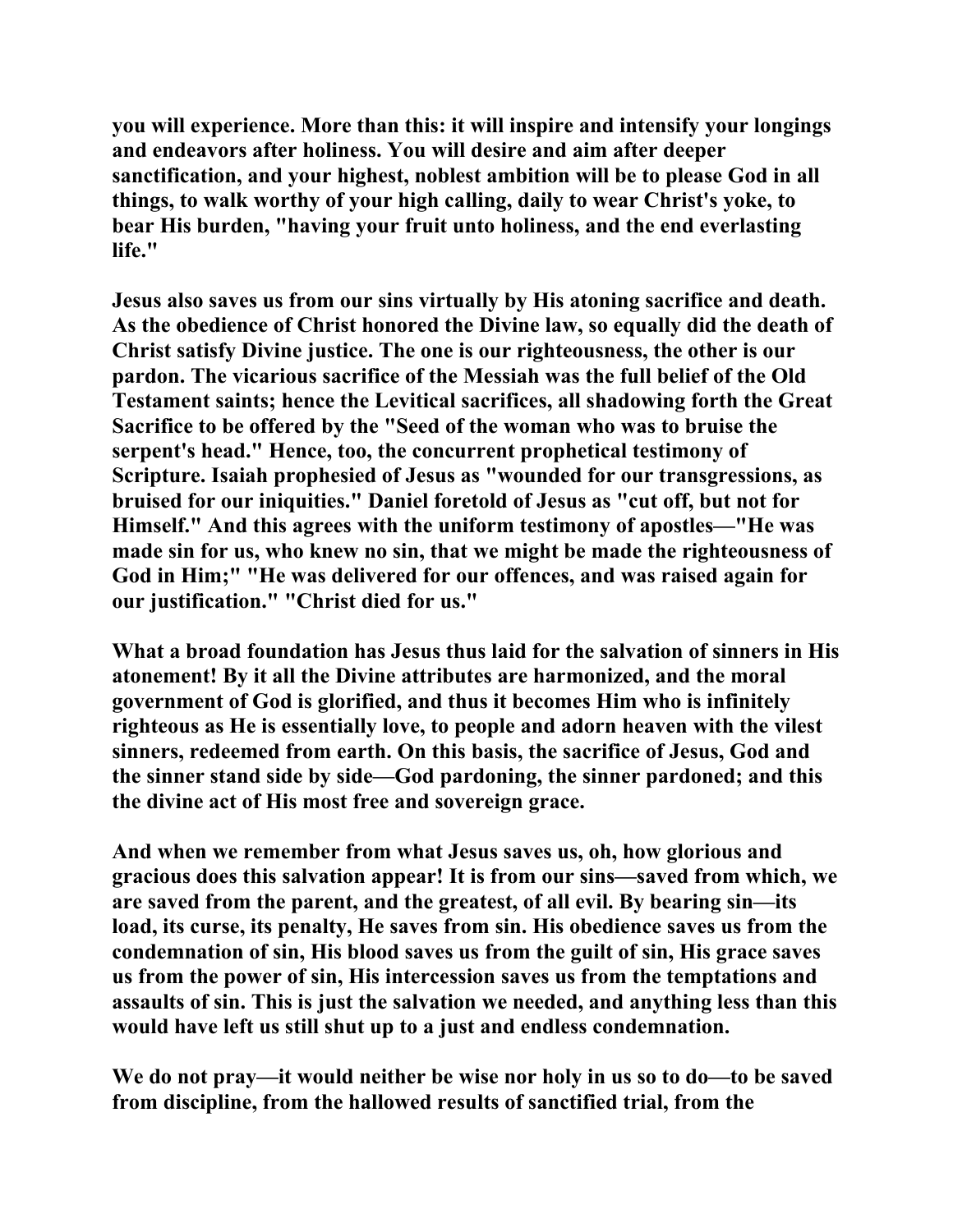**winnowing process of temptation, from the daily cross which, in pain and weariness, we bear after Jesus. But we do ask Jesus to save us from the dominion, the power, and the guilt of sin. Oh, when we ask this, we ask for that which is not only in accordance with His will to grant, but which was the great end of His death to accomplish, and of His intercession to secure.** 

**And if the Lord seals this on your conscience by the application of the blood, you may calmly and safely leave all the rest in His hands. He will save you from as much adversity as will be for your good, and will not allow a stroke to settle upon you, or an element to mingle with life's cup of sweet, more bitter than is essential to your well-being. But from all your sins—sins past, present, and to come—His most precious blood will cleanse you, His finished salvation will save you.** 

**Do not allow the fact of indwelling sin, or the conviction of its daily outbreak to veil this truth from your eye, or to rob you of its precious comfort. The full, free, and entire forgiveness of our sins does not insure the utter extermination of sin, although it does constrain us, by the most persuasive, holy, and powerful of all motives, to seek its mortification and death. Still, its existence and struggle will remain until the Christian warrior shall fight his last battle and achieve his last victory, and exchange his sword for a palm, and his cross for a crown.** 

**Jesus also saves us from our sins vitally by His Spirit. The office of the Spirit, as a Quickener of spiritual life, is an essential and precious provision in the economy of redemption. Apart from an arrangement which should secure the spiritual renewal and renovation of the soul, and give a vital and virtual application of the work of Christ to the heart, we do not hesitate to say that the Atonement of Calvary, with all its costliness and glory, would have availed us nothing! Added to our guilt, which needed pardon, and to our condemnation, which demanded justification, both of which the blood and righteousness of Christ supply, we possess a soul so entirely inoperative and dead to all spiritual life and holiness, so insensible to all that is heavenly, so impotent to all that is good, so totally "dead in trespasses and sins," as to demand a Divine power to renew its nature, regenerate its faculties, and quicken it with a new and spiritual life.** 

**Oh, how utterly fallen, low totally depraved, how entirely void of spiritual holiness, strength, and love are we! Talk of our nature being in a salvable state—preposterous idea! "When we were without strength, in due time**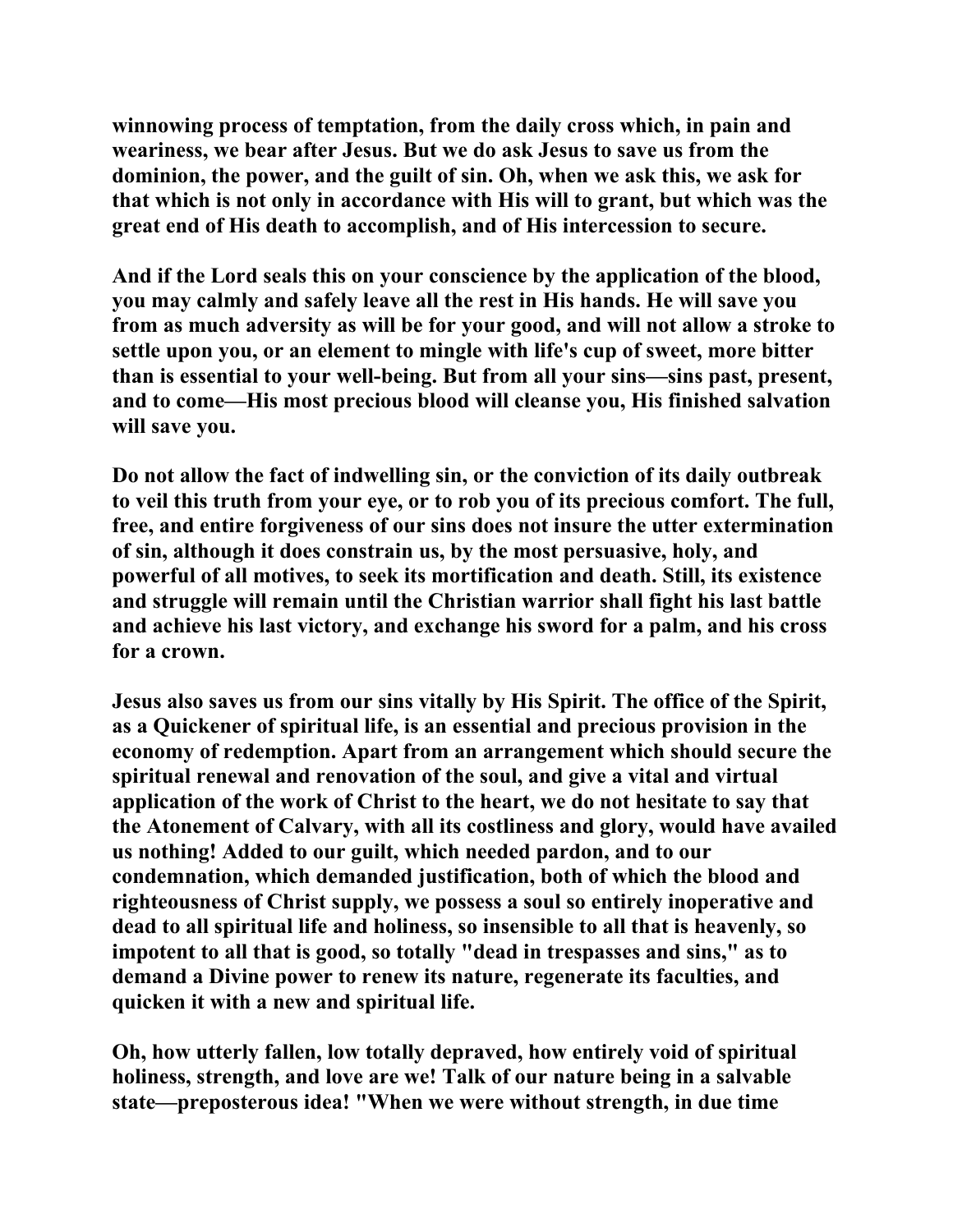**Christ died for the un godly." "There dwells in our flesh no good thing." "There is none righteous, no, not one." If there is any, the least, moral power, or inclination, or light innate in the soul, by which we can assist the work of our recovery, then Christ becomes a 'helper' only, and not a Savior, and the Holy Spirit is simply a secondary and subordinate Agent, aiding a mind already spiritually enlightened, a will already rightly disposed, a heart already pulsating with love, and yearning with desire toward God! See to what a 'reduction to absurdity' the theory of innate moral ability in the natural and unrenewed man conducts the reasoner.** 

**But the case is fully met by the office and work of the holy Spirit. Oh, it is a wonderful and glorious provision this of our salvation! "It is the SPIRIT who quickens; the flesh profits nothing." It is the Spirit who enlightens: "The things of God knows no man, but the Spirit of God." It is the Spirit who convinces of sin, "He shall convince the world of sin." It is the Spirit who reveals Jesus: "He [the Spirit of truth] shall glorify me: for he shall receive of mine, and shall show it unto you." It is the Spirit who sanctifies: "Being sanctified by the Holy Spirit." It is the Spirit who authenticates our new nature, and witnesses our adoption: "The Spirit Himself bears witness with our spirit that we are the children of God." It is the Spirit who comforts us: "I will ask, and He shall give you another Comforter, that He may abide with you forever; even the Spirit of truth." Thus might we traverse the entire circle of the holy Spirit's operations, describing an indispensable part of our salvation, and exhibiting the divinity and personality, the love and power of the Holy Spirit in our recovery equally with the rather and the Son.** 

**Jesus saves us from our sins fully by His power. Never was power exerted in a way so glorious as this—power to save. God has power to destroy, and will fearfully exhibit that power in the great day of His wrath, in the everlasting punishment of the ungodly. But Christ came into the world, not to destroy men's lives, but to save them. His power, the power of Deity, is exerted in salvation. No power short of this could possibly save us from our sins. The power of sin over the soul could only be met and vanquished by the superior power of Christ over sin. He alone had strength to bear sin by imputation, to efface sin by His blood, to pardon sin by His grace, and to convince of sin by His Spirit. "Wherefore He is able to save them to the uttermost that come unto God by Him."** 

**What a warrant and encouragement is this for you to come penitentially to Christ with all your sins—the greatest, most aggravated, and innumerable—**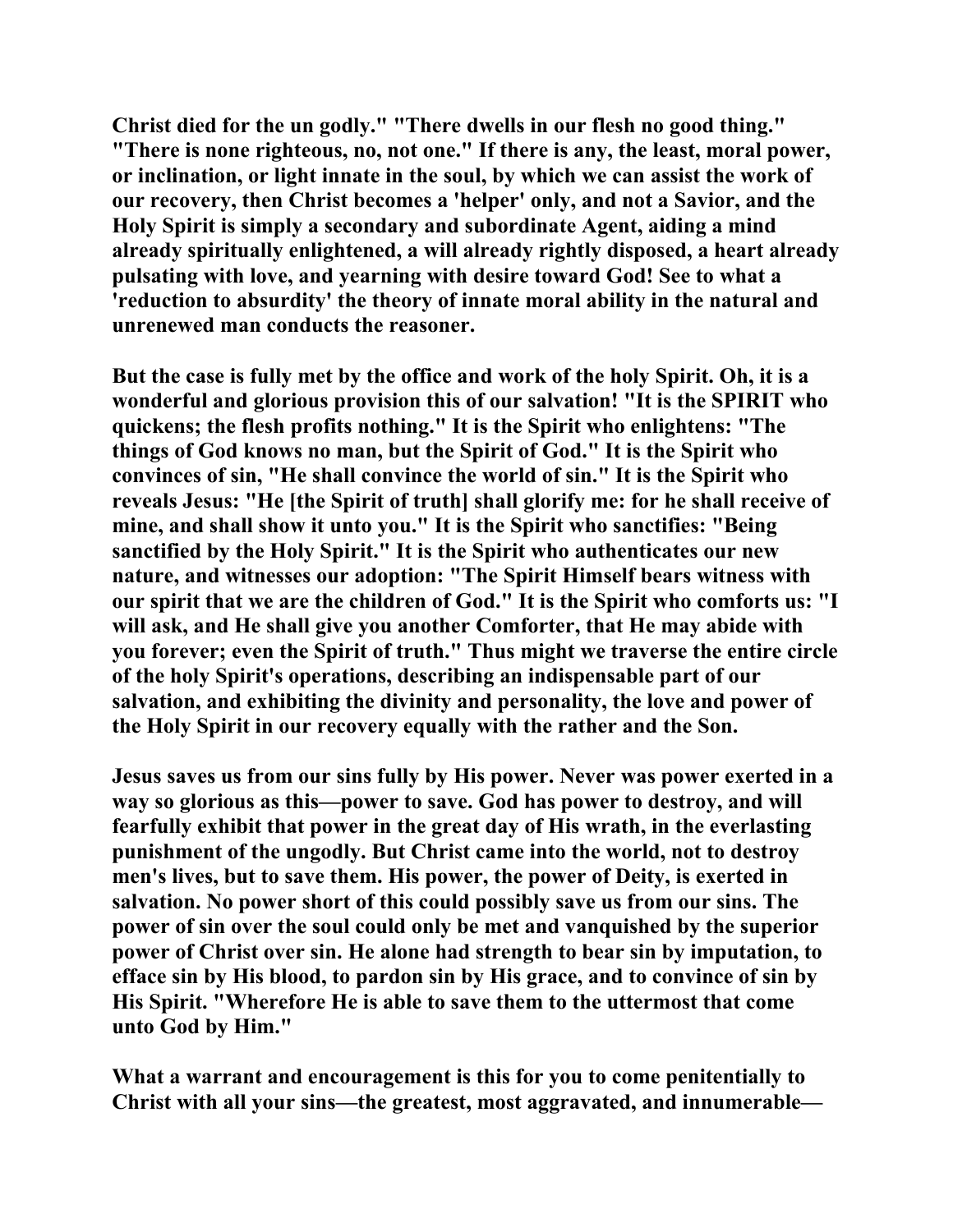**sins original, sins actual—sins against light, knowledge, and conviction—sins wilful, sins ignorant—sins before, and sins after conversion. Jesus is able to save you from them all! "Yes," you reply, "I doubt not His ability, seeing He who created all things must be divine and illimitable in power. But is He as willing to save me as He is able." Question it not! Listen to the confirmation of this precious fact: "Lord, if you will, you can make me clean. Jesus said unto him, I WILL, be clean." Here is a proof that Christ's willingness to save is as equal and as prompt as His power to save. Yes! His will is in harmony with His power, and goes every step with it in the salvation of a poor sinner from his sins. He is willing, He is able! Doubt no more.** 

**Jesus saves us from our sins freely by His grace. Were this not so, were our salvation uttered with conditions and contingencies, were the efficient cause our willingness, or our faith, or our worthiness—were there anything in us required to supply the turning-point, then salvation would never be given, and heaven would never be our home. But, bankrupt of all worthiness, having nothing to pay, cast wholly upon the mercy of God in Christ, to save or to condemn us as He willed, lo! Jesus undertakes to save us from our sins by an act of His most free grace, cancels our great debt, supplying our merit, imparting His worthiness, and, without money or price, fee or reward, receiving, and accepting, and saving us just as we are. 'Being justified freely by His grace, through the redemption which is in Christ Jesus." "And when they had nothing to pay, he frankly forgave them both."** 

**Hesitate not, then, to approach the Savior. What though you are bankrupt and beggared of all goodness, what though you have not a holy thought, or a spiritual impulse, or a gracious desire, or a solitary good action with which to conciliate Divine justice, or claim Divine mercy. Yet, seeing God asks no merit, requires no worthiness other than what Jesus supplies, seeing that He is well-pleased in Him, and is prepared to pardon, and justify, and adopt, and accept you in and through Christ, demur not to believe, hesitate not to come, and be fully and freely saved from all your sins. "By grace are you saved."** 

**Beloved, His name is JESUS; and this blessed name is the pledge that He will save you. Are you burdened, crushed beneath the weight of your transgressions? Are you debating, questioning, doubting, whether Jesus will save such a sinner as you? Oh, take hold of His name in simple faith, and you shall be saved! He saves meritoriously, He saves vitally, He saves powerfully, He saves willingly, He saves gratuitously, He saves to the uttermost, and will reject none that come to Him. His arm is as strong as His heart is loving. And**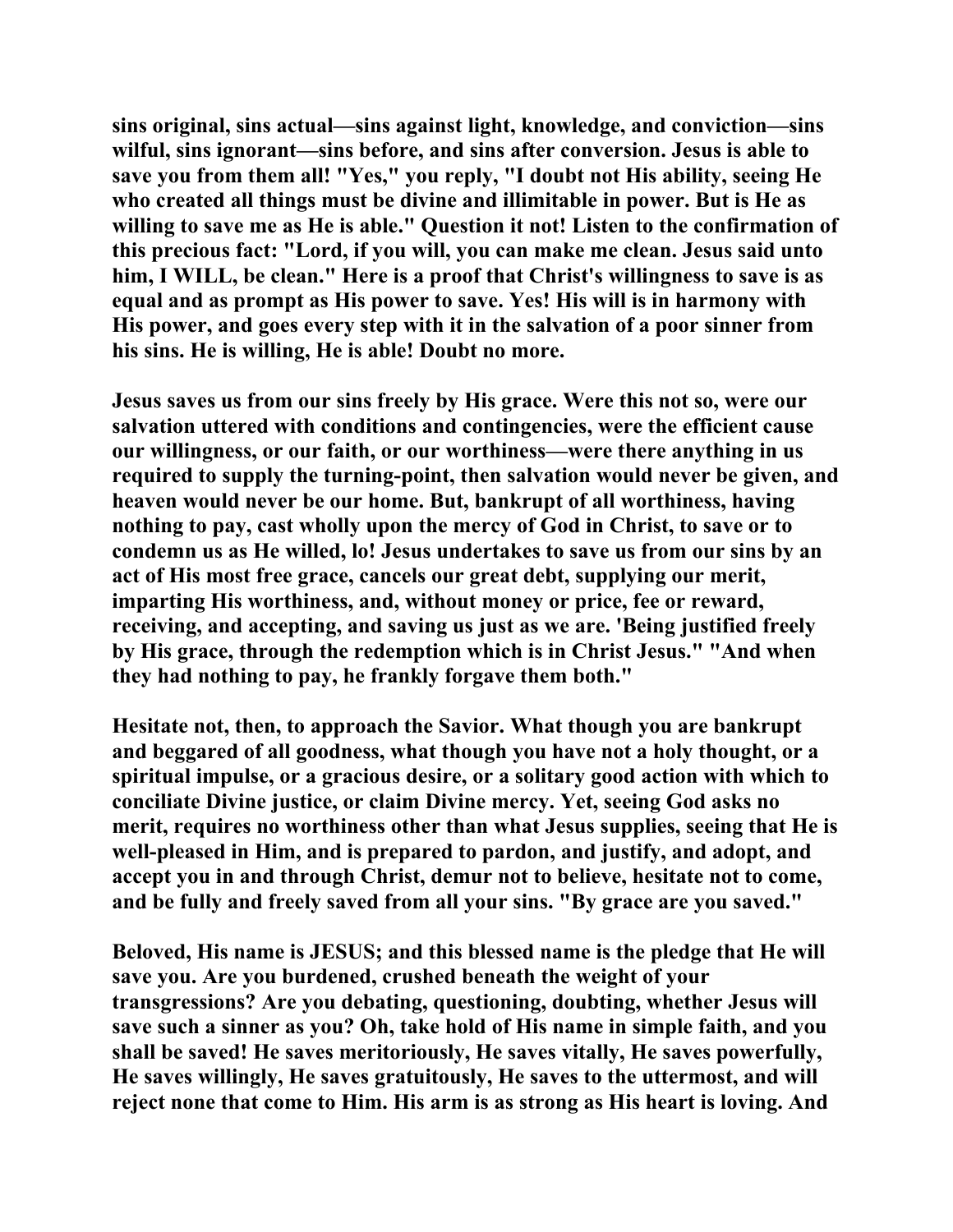**if you will approach Him as a poor, burdened, worthless sinner, and cast yourself at His feet; oh, not so brightly beamed the eye of Joseph upon his brethren whom he was about to redeem from famine, not so tenderly did his affections yearn over them as, trembling and astonished, they stood in his presence, than will the Lord Jesus delight in and rejoice over you while He reveals to your soul His precious name: "I am JESUS, your Savior, your Redeemer, your Lord."** 

**"Precious Jesus! Your name is to my soul as ointment poured forth; therefore do I love You. In adversity, it is my sheltering tower of strength into which I run, and am safe. In moments of conscious guilt, I fly to it, and it removes my fears, and gives me peace. In the hour of temptation, I breathe it, and the foe retires, and I leave the fight victorious. I breathe it in prayer, and my petition prevails. In sorrow, when my heart is overwhelmed within me, it distills inexpressible soothing, and I am comforted. The power of Your name is mighty. It illumines my darkest, and cheers my loneliest hours. It subdues my rebellious will, silences my murmuring heart, and wins all my soul to love. It strengthens me in service, animates me in duty, stimulates me to obedience, and raises my affections to God and to heaven. In life, in death, in eternity, I will wear Your name on my heart, chant it in my song, and prolong its endless praise!"** 

**The deathless, magic power of Jesus' name, when all other names on earth have lost their charm, or have faded from memory, has often been illustrated. The touching instance of the pious Bishop Berridge may be familiar to the reader. When on his death-bed, he did not know any of his friends or relatives. A minister, with whom he had been well acquainted, visited him, and when conducted into his room, he said, "Bishop Berridge, do you know me?" "Who are you," said the Bishop. Being told who the minister was, he said that he did not know him. Another friend came, who had been equally well known, and questioned him in a similar manner—"Do you know me, Bishop Berridge?" "Who are you?" said he. Being told it was one of his intimate friends, he said he did not know him. His wife then came to his bedside, and asked him if he knew her. "Who are you?" said he. Being told she was his wife, he said he did not know her. "Well," said one of them, Bishop Berridge, do you know the Lord Jesus Christ?" "Jesus Christ!" said he, reviving as if the name had produced on him the influence of a charm; "oh yes! I have known Him these forty years. Precious Savior, he is my only hope!"**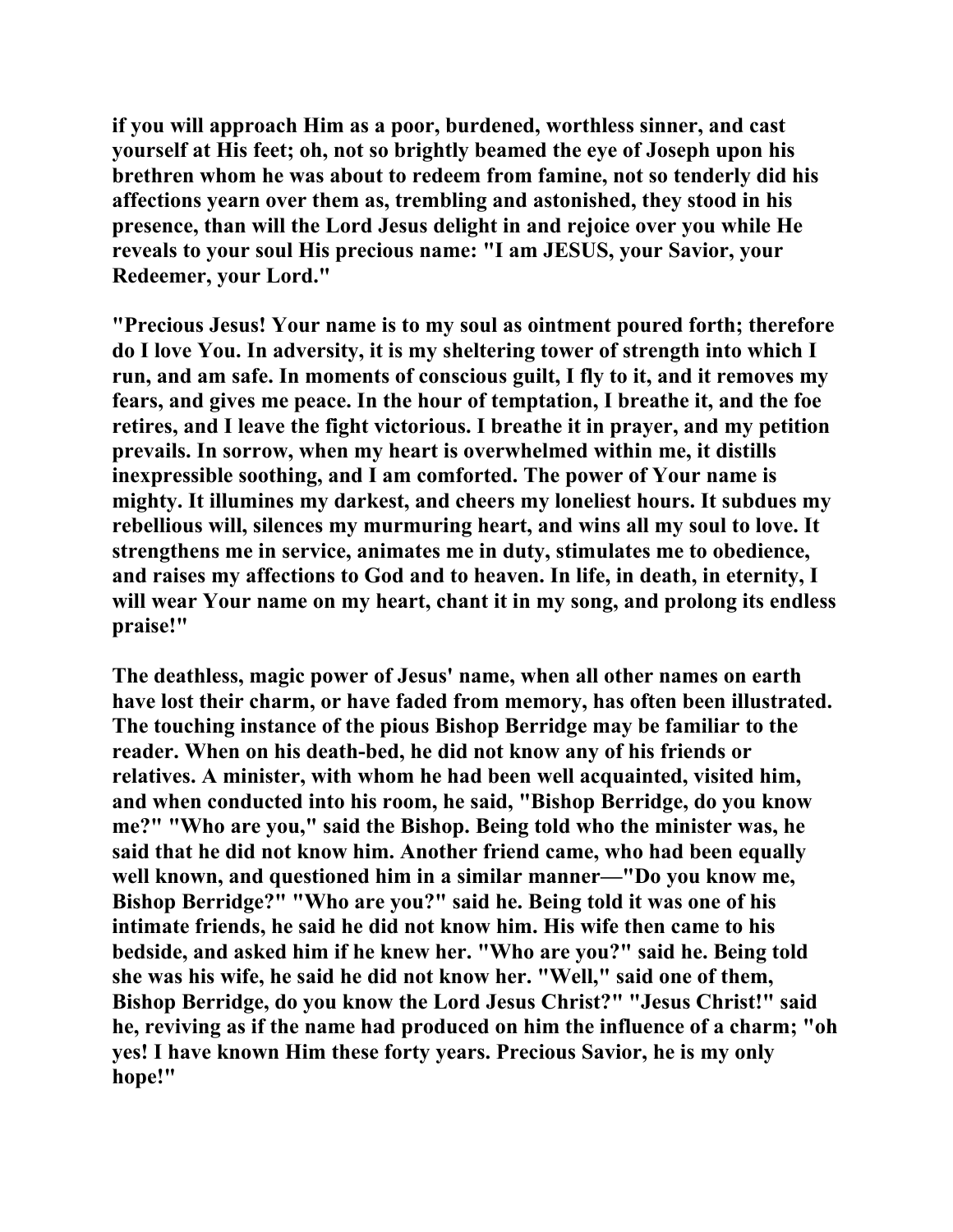**"There is a name I love to hear, I love to speak its worth; It sounds like music in my ear, The sweetest name on earth."** 

**"It tells me of a Savior's love, Who died to set me free; It tells me of His precious blood, The sinner's perfect plea."** 

**"It tells me of a Father's smile Beaming upon His child; It cheers me through this 'little while,' Through desert, waste, and wild."** 

**"It tells of One whose loving heart Can feel my deepest woe; Who in my sorrow bears a part That none can bear below."** 

**"It bids my trembling soul rejoice; It dries each rising tear; It tells me, in a still small voice, To trust and never fear."** 

**"Jesus! the name I love so well, The name I love to hear! No saint on earth its worth can tell, No heart conceive how dear!"** 

**"This name shall shed its fragrance still along this thorny road, Shall sweetly smooth the rugged hill That leads me up to God."** 

**"And there, with all the blood-bought throng, From sin and sorrow free, I'll sing the new eternal song; Of Jesus' love to me."**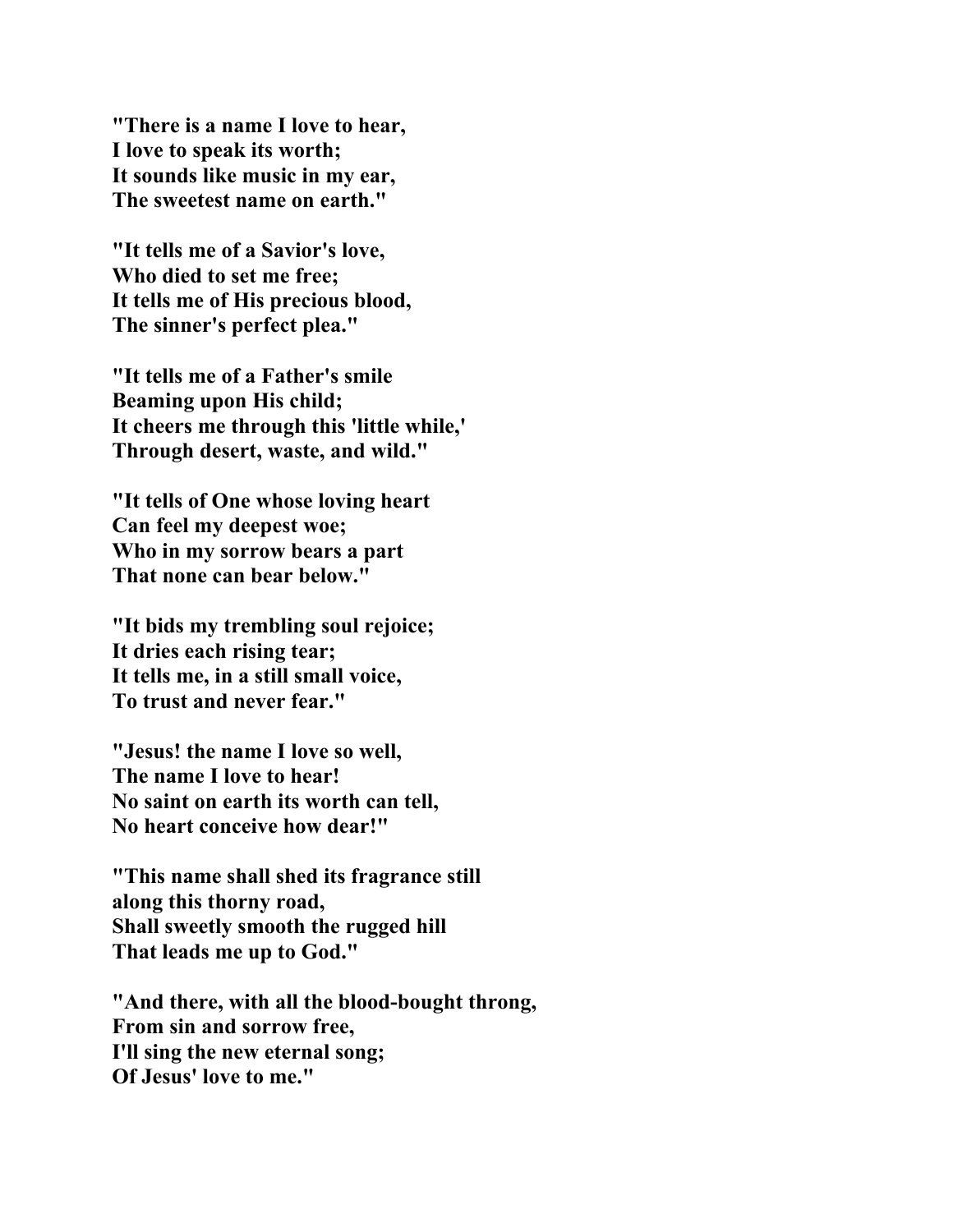**From the name of Jesus, let us pass to consider the relation which He sustains to us as our BROTHER. "I am Joseph your brother." With what astounding, yet subduing power must this announcement have fallen upon their ears? "What! is this great man, this mighty man, Joseph? Is this governor of all Egypt our brother? Can it be?" Incredulity must have been the first feeling of their mind, this ripening into confidence, and confidence deepening into love.** 

**Beloved reader, not less surprising nor less true and touching is the announcement of the gospel, that the Son of God, the Lord of heaven and earth, sustains to His Church the close and tender relation of a BROTHER. In His address to His disciples when on earth, He recognized this fraternal bond—"Go, tell my brethren;" "Behold my brethren!" "My brethren are those who hear the word of God and do it." "Inasmuch as you have done it to the least of these my brethren." Such is the relation Jesus would have us recognize. It is a more close, sympathizing, and holy relation than earth's dearest and tenderest. Look at His dignity as such.** 

**He is the Elder Brother of His Church, "The first-born among many brethren." The law of primogeniture (birthright) was especially instituted by God in the time of the Jewish Church, and its wisdom and equity in all future ages has ever been acknowledged. Modern jurisprudence has never been able to improve upon it; and our own English law has, with certain modifications adapted to the age of the world and the changed face of society, engrafted it upon its code as one of the profoundest and healthiest enactments. Not only did this law of primogeniture entitle the elder brother to a double portion of the paternal estate and a large degree of power, it also invested him with the office of domestic priest of the family.** 

**It was, doubtless, the remembrance of all this that added such keenness to the remorse, and such pungency to the sorrow of Esau, when he awoke to a conviction of his sin, infatuation, and loss, in bartering on terms so easy, and for a motive so frivolous, the sacred and precious inheritance of the birthright. "Afterward, when he would have inherited the blessing, he was rejected: for he found no place of repentance, though he sought it carefully with tears." As our Elder Brother, Jesus possesses, in a higher, holier sense, all the privileges and power of the "first-born among many brethren." The paternal inheritance is His illimitable power is His—the priestly office is His the Divine and heavenly birthright is His, in all its fulness of grace, and in all its perfection of glory—and in this His brethren share. He, retains all the privileges and power of the heavenly birthright, that He may lavish its**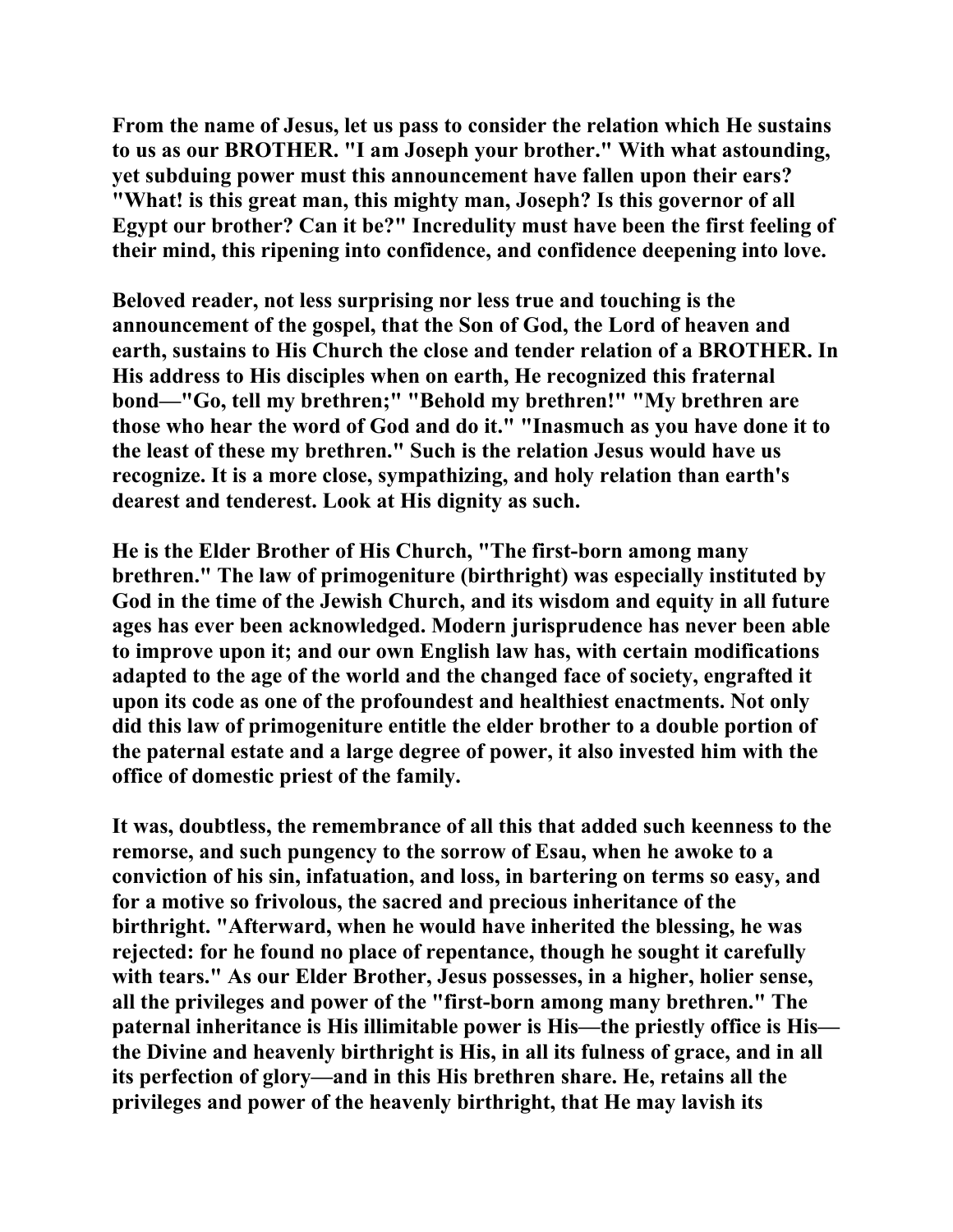**blessings upon them.** 

**Still closer has He brought Himself to us as our Brother by the assumption of our veritable nature. We could not claim as our brother an angel, or the inhabitant of any other world, if such there be. He who asks our relationship, bespeaks our confidence, and inspires our love, must be linked with our humanity, must wear our nature, must be bone of our bone, and flesh of our flesh. Such was Jesus. It was this fact which flashed upon the minds of the brethren of Joseph with such bewildering power: they were conscious they were in the presence of a brother who felt as they felt, wept as they wept, loved as they loved, and the first touch of nature made them feel they were kin. "Forasmuch as the children are partakers of flesh and blood, He also Himself likewise took part of the same; wherefore in all things it behooved Him to be like His brethren."** 

**How near to its does this cardinal truth of our holy religion bring the Son of God! How human is His love, His compassion, and sympathy! Is there a brother on earth to whom we can repair with the same assurance of a quick and a full response to the appeal of humanity, as to Jesus ? That brother has infirmities and burdens, sorrows, anxieties, and needs of his own, so weighty, keen, and absorbing, that though there throbs within his bosom a brother's kindly heart, it is too much to ask him to make our necessities and our griefs all his own. But not so Jesus! We resort to Him in difficulty, we fly to Him in temptation, we repair to Him in sorrow, we betake ourselves to Him in need, and, lo! we find Him as accessible, as prompt, and as interested in our personal case, as though there poured into His ear no other appeal, or were laid on His heart no other grief, and upon His shoulder no other burden than our own!** 

**"MY BROTHER!"—how sweet the relation! how thrilling the recognition! The moment faith realizes it, the heart, stunned with surprise, or wild with grief, or sorrowing with despair, is in perfect repose. Beloved, think that all the dignity, the power, the honor, the wealth of the Elder Brother of the Father's one family is centered in JESUS; and that the influence of this extends, in all its enriching, ennobling, soothing power, to the youngest, the lowliest, the least of the Father's house—perchance to you!** 

**The dignity conferred upon us by this fraternal relation of Jesus, and the nearness into which it brings our nature, laden and shaded with need and sadness, to God, is a marvellous and tender illustration of its preciousness. Is**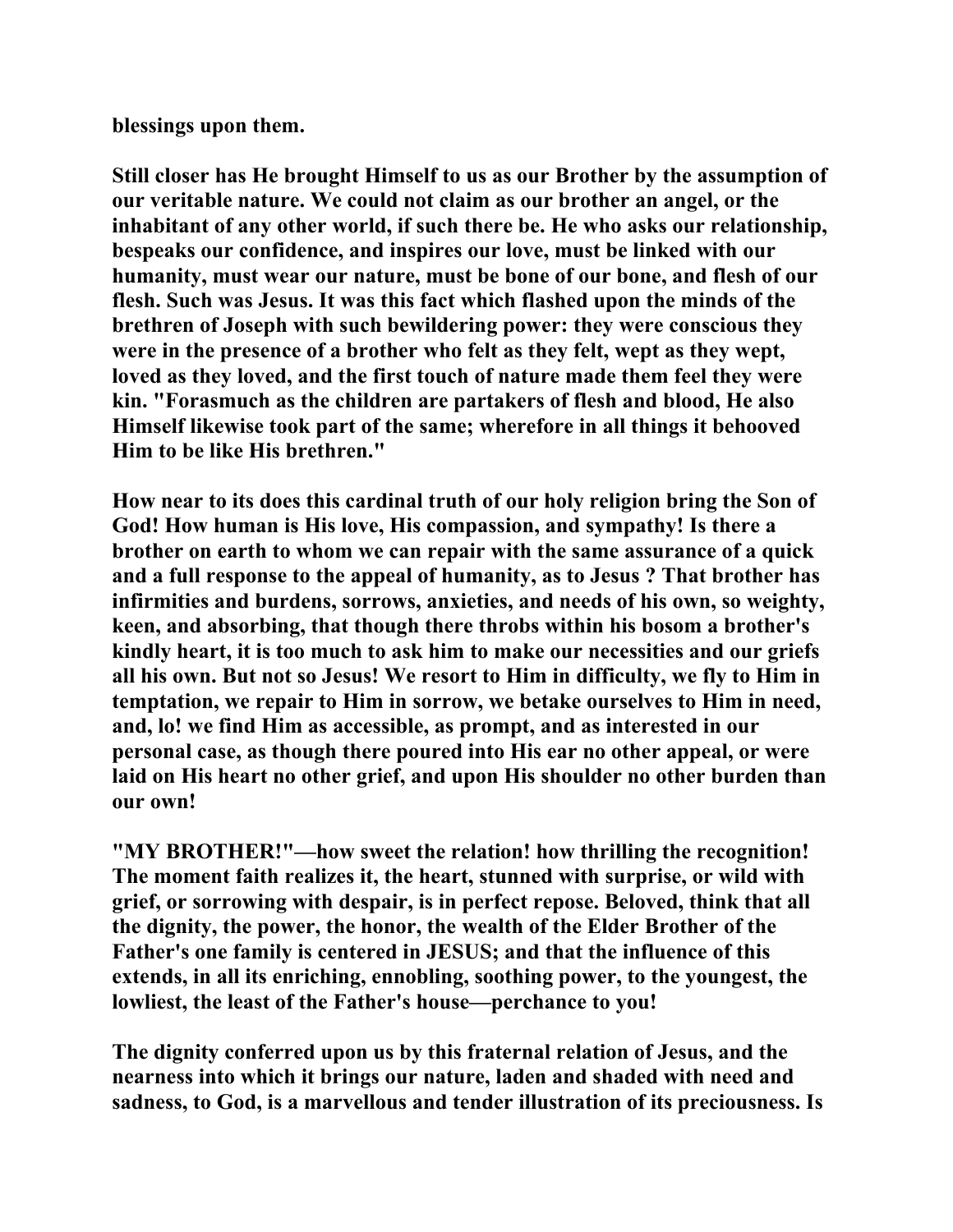**Jesus our Brother? Then God is our Father; for He is the Son of the Father, eternally and well-beloved. No angel in heaven is clad with such dignity, is invested with such glory, moves in an orbit so near the center as Christ's brethren now glorified, and as will be our privilege when our true Joseph sends for us to be with Him.** 

**Amid the world's ignorance and unkindness, the scorn with which it derides our saintship, the malignity with which it plots our downfall, the fetters with which it would enslave, the dungeons in which it would immure, or the fires with which it would consume us, let this truth sustain and cheer us: the most glorious, and powerful, and loving Being in the universe stands to us in the relation of our BROTHER! What have we, then, to fear?** 

**"Jesus, who passed the angels by, Assumed our flesh to bleed and die; And still He makes it His abode, As man, He fills the throne of God."** 

**"Our nearest Friend and BROTHER now Is He to whom the angels bow; They join with us to praise His name, But we the nearest interest claim."** 

**"Though now ascended up on high, He bends on earth a BROTHER'S eye; Partaker of the human name, H knows the frailty of our frame."** 

**A striking and touching feature in this stage of the narrative arrests our attention, which will be found to illustrate a precious part of the believer's experience. Awed by the presence of Joseph, their minds oppressed with doubt and trembling, his brethren stood at a distance from his person. Their position betrayed fear and distrust, for they were terrified at his presence. Joseph, perceiving their position and their feelings, instantly and tenderly spoke to them in language winning and assuring: "And Joseph said unto his brethren, Come near to me, I beg you. And they came near."** 

**Beloved, it is the will of Jesus that His brethren, His saints, His beloved people, disarmed of all legal bondage and servile fear, should be very close to Him, sitting at His feet, sheltered at His side, leaning on His bosom. He will**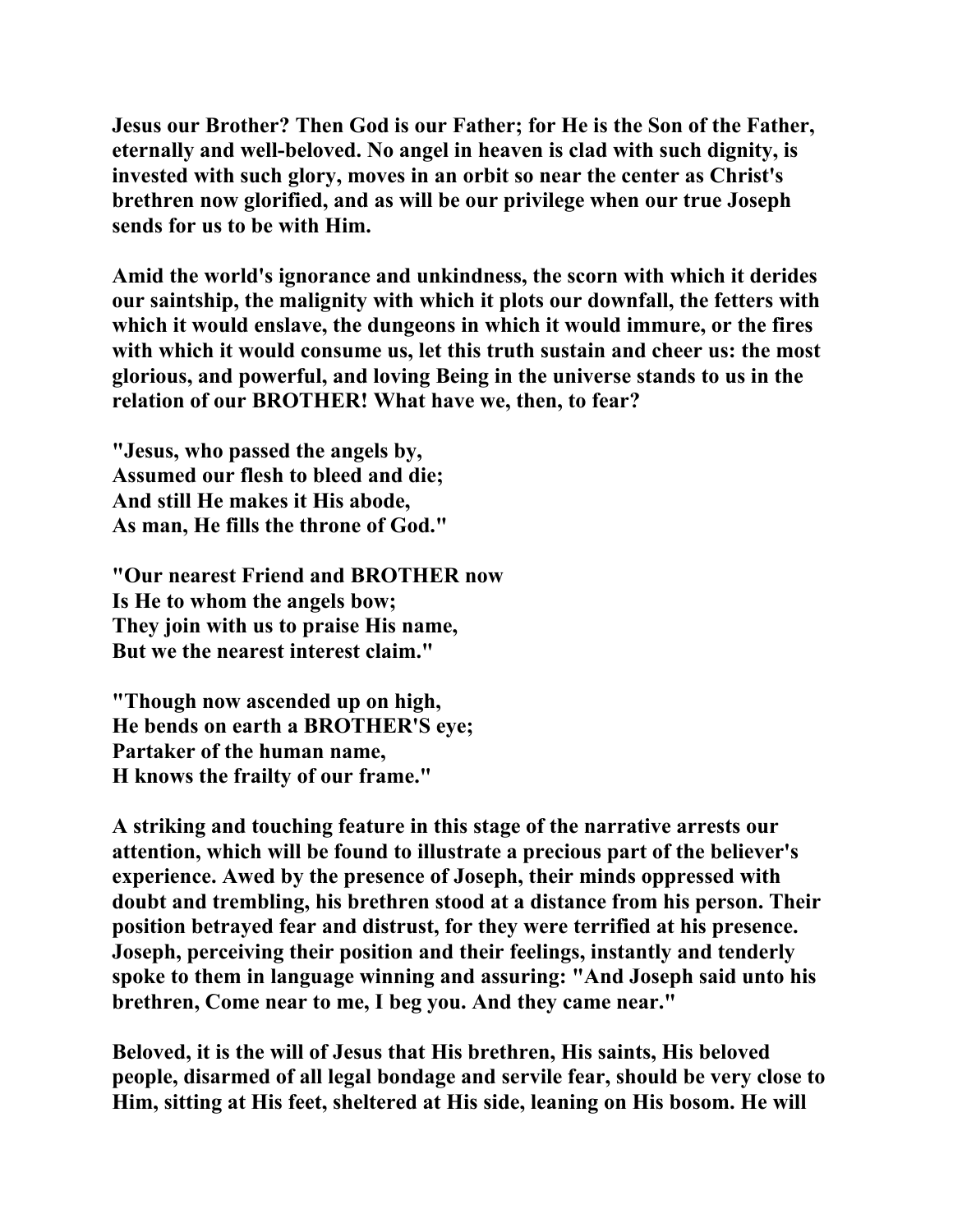**allow no distance of place, no circumstance of trial, or of temptation, or of backsliding, to separate between Him and the brethren. The relationship is too close, the redemption is too great, the salvation is too precious to allow any degree of distrust, servility, or congealed affection on their part towards Him.** 

**"We who were sometime afar off, are brought near by the blood of Christ." United to Him by the Spirit, engrafted upon Him by a reciprocated nature on His part by the assumption of the human, on ours by the impartation of the Divine—what opposites could be more closely united, what extremes could more perfectly meet, what being could be more closely and indissolubly one than Christ and His brethren? Imagine, then, how keenly sensitive must He be to any show of distrust, shyness, or distance on the part of His brethren towards Him! He is jealous of our love, our confidence, and our companionship. And seeing that at an expenditure so costly, by a sacrifice so great, and by love so transcendent, He has bridged the gulf, annihilated the distance, and broken down every barrier between Himself and His Church, He would work in those who faith, and enkindle in those who affection, that shall draw them into the greatest nearness to Himself.** 

**The language of Jesus to you is, "Come near to me, my disciple. Why this distance, these fears? Come near to me, shelter beneath my side, nestle in my heart, take hold of my strength, commune with me. I am Jesus your Brother." Oh, let nearness to Jesus be the distinctive feature of your religion! "He is always near to you—invisible, indeed, His person, and noiseless His tread yet still, oh how near! "You are near, O Lord." And He would have you perfected in that love which reassures the timid mind, composes to rest the fluttering heart, disenthralls the bondage spirit, and establishes the soul in the firm, unwavering conviction that the interests of His brethren are identical with His own—that the ephod is still upon His shoulder, and the breastplate is still upon his heart, the symbol and the pledge that His strength and sympathy are ours.** 

**Seeing, then, that His blood is your plea, His invitation your warrant, and His love your attraction, draw near to Him by prayer in perplexity, and He will guide you; in assault, and He will shield you; in adversity, and He will shelter you; in necessity, and he will supply you; in conscious departure, and He will heal your backslidings, and restore to you the joy of His salvation. Oh, nothing dishonors Jesus more than our distrust of faith! Nothing wounds Him more than our fickleness of love. He cannot, He will not, allow distance to interpose between Him and His brethren—wronged Him though they may**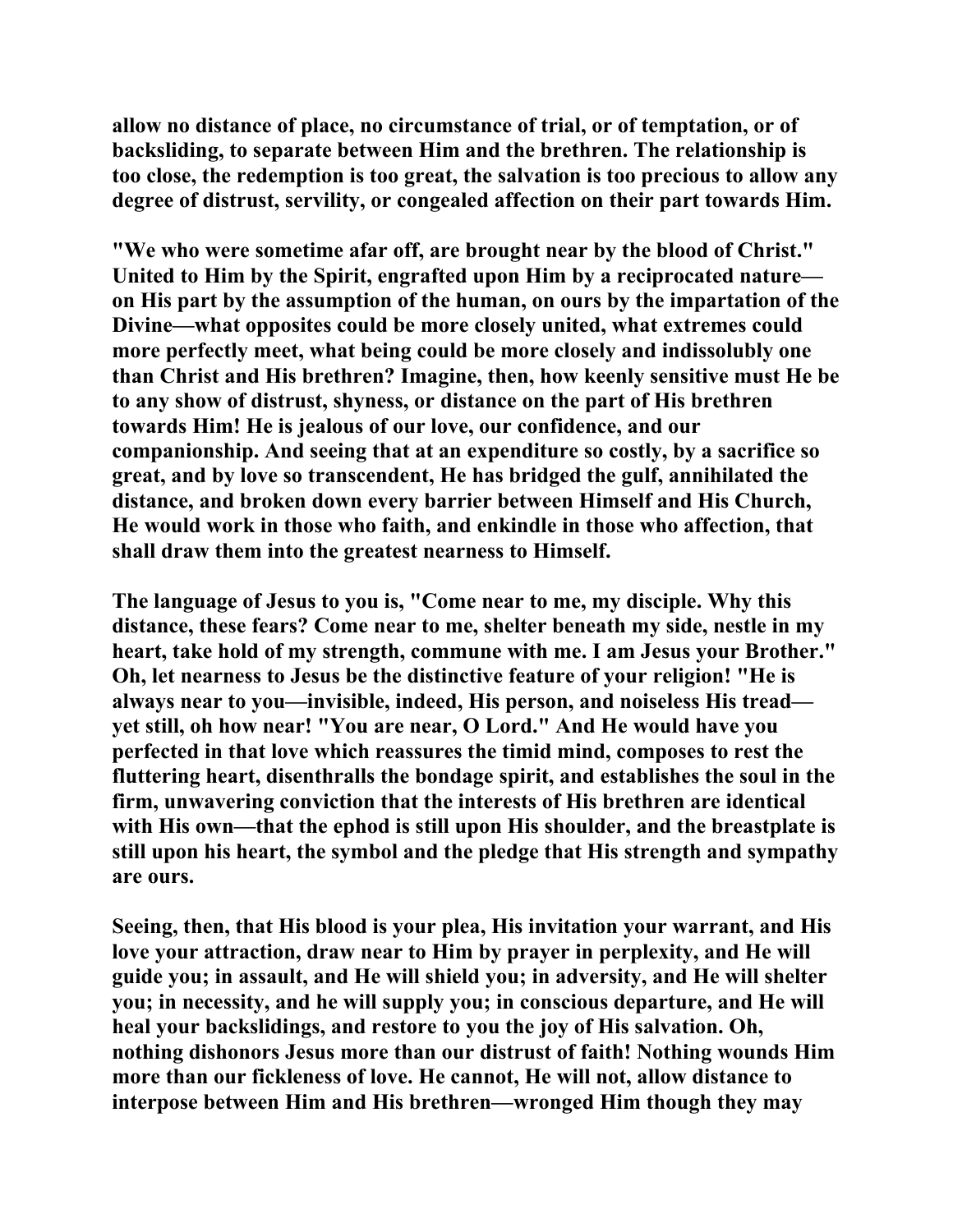**have clone to the utmost. They are too precious to Him to allow the slightest degree of confidence and love to be lost between their. He will not only—as we shall see in the process of this work—have them near to Him in heaven, but they shall cultivate the most loving intimacy, the most perfect confidence, the closest fellowship with Him on earth.** 

**And, if need be—if His beauty will not attract them, if His glory will not charm them, if His love will not win them, if the prospect of being with Him forever will not allure them, He commissions the loving correction, the gentle chastisement, to effect what milder and more persuasive means failed to accomplish—their greater nearness to Himself. Be jealous, watchful, and prayerful, then, lest the world in its fascination, the creature in its fondness, life's battle in its fierceness, means of grace neglected, affection allowed to congeal; should, separately or combined, create a distance between Christ and your soul.** 

**Let every incident and circumstance in the daily walk of your life—be it exalting or depressing, a test of principle, a trial of faith, an appeal of love but bring you nearer to the Lord; that, less like Peter, who "followed Jesus afar off," and more like Caleb, who followed the Lord fully," you may tread the dusty, lonely paths of your earthly pilgrimage your heart sequestered from earth, your spirit in close converse with Jesus in heaven.** 

**But there was deep emotion on this occasion of Joseph's revelation of himself to his brethren, which he skillfully and tenderly met. They were evidently troubled and discomforted in their minds by the sad memories which the presence of Joseph awoke. Joseph's quick eye saw their mental conflict; he seemed to read every thought of their mind, and to touch every pulse of their heart. He threw himself, as it were, within their very bosoms. And if ever there were an illustration of the truth that "a brother is born for adversity," it was this. Mark how he sought to comfort them: "I am Joseph your brother, whom you sold into Egypt. Now therefore be not grieved, nor angry with yourselves, that you sold me here: for God sent me before you to preserve life. For these two years has the famine been in the land: and yet there are five years, in the which there shall not be a harvest. And God sent me before you to preserve you a posterity in the earth, and to save your lives by a great deliverance."** 

**How delicately, tenderly, and effectually did Joseph now comfort his brethren! He sought first to disarm them of the weapons of self-accusation**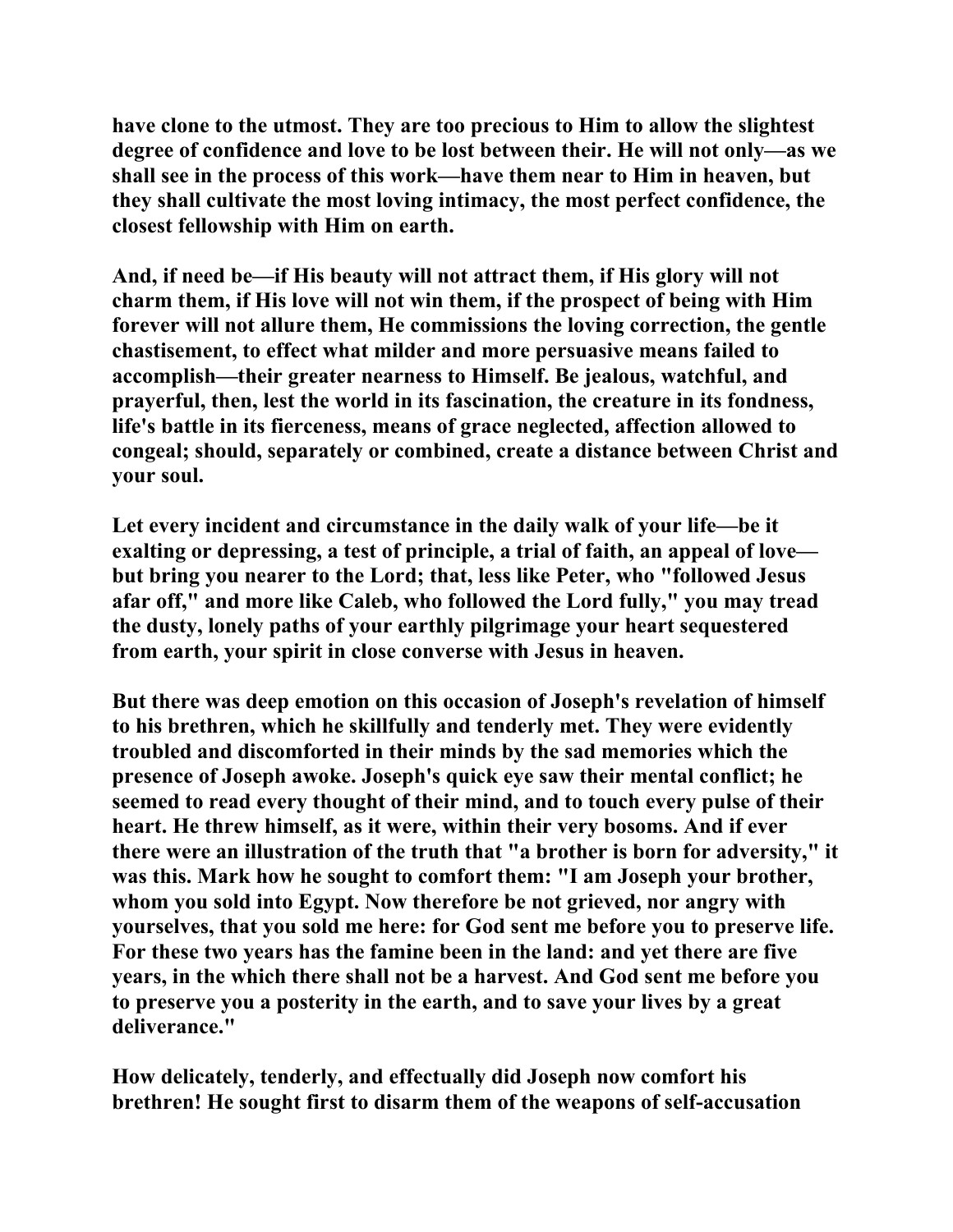**with which their hearts were so deeply wounded. "Be not grieved, nor angry with yourselves." Our blessed Lord alone can disarm us of our selfaccusations. But for the words of comfort that He speaks, the faith that enables us to look from within ourselves and from all our wilful acts of sin, and the evils which our own doings have brought upon us, we should not only be grieved, and angry with ourselves, but, overwhelmed with self-abhorrence and abasement in the remembrance of our vileness, we should never more lift up our head.** 

**Oh, there is no reproach so bitter, no accusation so keen, as that which our own conscience and heart inflict—none so true, or that lays us more deeply in the dust before God! Remorse for his sin, and despair of its forgiveness, would have led to self-destruction the Philippian jailor but for the words of Paul. Are you filled with remorse, self-reproach, and anger, at the remembrance of all the sin and neglect, rebellion and wrong Jesus has received at your hands? Hear Him say to you—"Be not grieved, nor angry with yourself; I can forgive all, cancel all, forget all. I do not condemn you; go, and sin no more."** 

**Blessed are they who, in the spirit of self-abasement, abhor and condemn themselves; they shall never be abhorred and condemned of God. Christ will not trample upon a poor sinner who tramples upon himself, and will never accuse one who at His feet is filled with self-accusation. The Lord will never take part with His people against themselves. Oppressed with self-reproach, abhorring themselves in dust and in ashes, He will draw near to them with words of kindness, soothing, and love: "Be not grieved, nor angry with yourself; I have pardoned all, and will no more remember your sins." Oh, it is utterly impossible for Christ to speak harshly, unsympathizingly, or condemnatory to a humble, penitent, contrite soul, standing in His presence filled with trembling and self-condemnation.** 

**But what is the great panacea of a wounded conscience, terrible and true in its self-impeachment, keen and galling in its self-reproach? The BLOOD of Jesus! Nothing short of the blood of sprinkling can reach the conscience. This alone cleanses, heals, comforts, pacifies. The sin-distressed, sin-accusing conscience, brought into believing contact with atoning blood, is in one moment at rest from sin, at rest from itself, at rest in Christ. The apostle's argument is, "How much more shall the blood of Christ, who, through the Eternal Spirit, offered Himself without spot unto God, purge your conscience?"**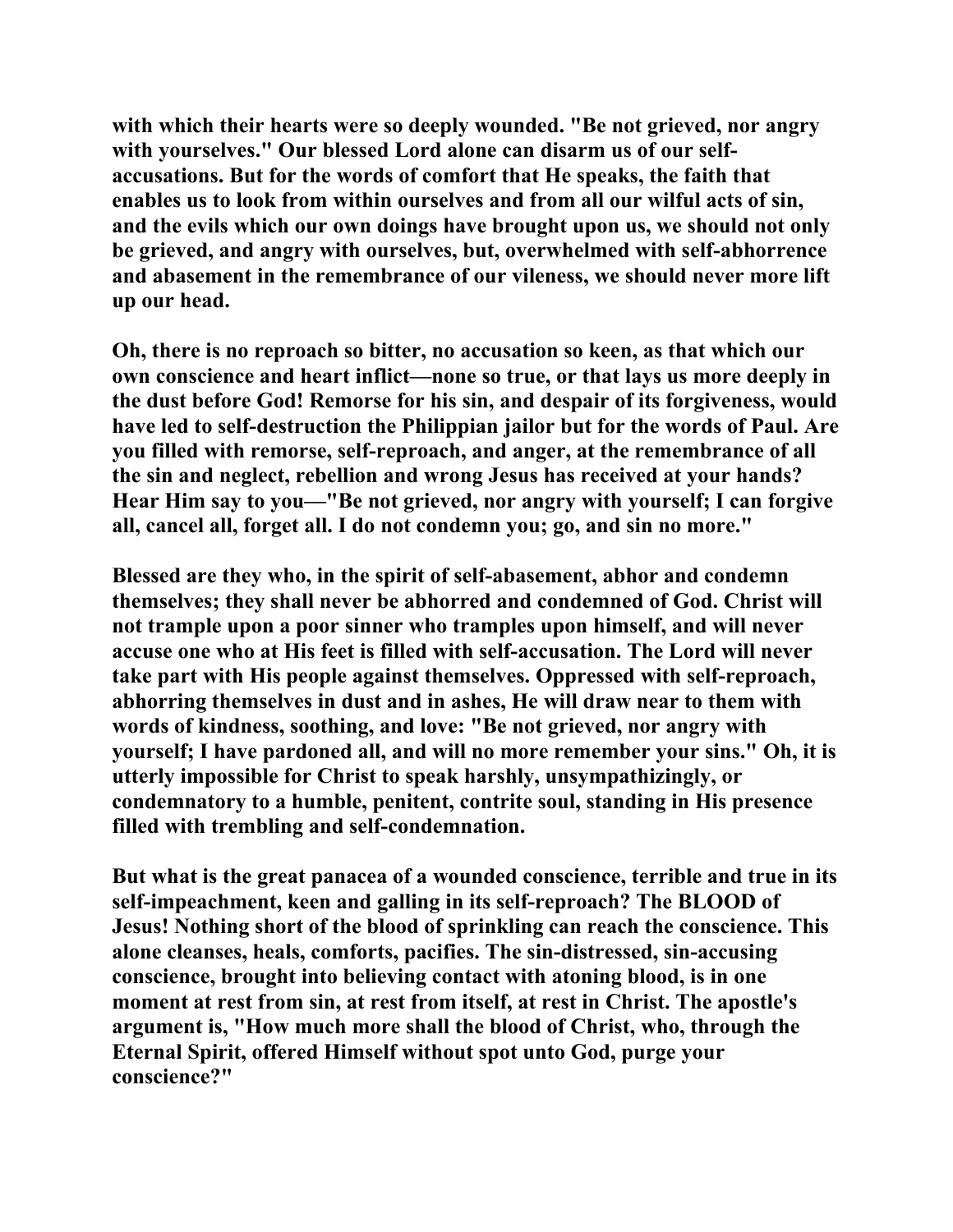**And then, based upon this truth, he thus exhorts, "Let us draw near with a true heart in full assurance of faith, having our hearts sprinkled from an evil conscience. Oh, we cannot press this truth—the blood of Jesus and the sinner's conscience—too earnestly! What thousands are wandering, Cain-like, over the earth, bemoaning their transgressions, burdened with a sindistressed, sin-accusing conscience, filled with self-reproach and horror of the coming judgment, who see not that the only remedy is, the atoning blood of Jesus; one drop of which so divine and sovereign is its efficacy—will allay the storm, remove the guilt, and diffuse over it a heavenly serenity and a divine sunshine!** 

**And mark how gracefully and skillfully Joseph leads them away from all second causes to the purpose and end of God in the marvellous events of his personal history—events in which they had acted so sad and signal a part. "GOD sent me before you to preserve life, to preserve you a posterity in the earth, and to save your lives by a great deliverance. So now it was not you that sent me here, but GOD." Such is the light in which we must study our redemption by Christ. Looking beyond the disciple who betrayed Him, the judge who convicted Him, the Jews who slew Him, we must trace up all to the eternal purpose and sovereign will of Jehovah.** 

**Thus Peter reasoned, while charging home upon the murderers the crime of His death: "Him, being delivered by the determinate counsel and foreknowledge of God, you have taken and by wicked hands have crucified and slain." Thus, too, must we, in all the afflictive, trying, and mysterious events of life, rise above immediate and second causes, and trace them up to Him who "works all things after the counsel of His own will." There is no anchorage for the tempest-tossed soul but here. The anchor must be cast within the veil. Combating with second causes, looking only at the natural antecedents of an event, calamitous and overwhelming, striving to understand its rationale by a scrutiny of human and proximate reasons, we shall but render more dark the event we seek to elucidate, and more entangled and perplexed the mystery we endeavor to unravel.** 

**Beloved and afflicted child of God, cease from reflecting upon yourself for a calamity you could not prevent, from indulging in vain regrets at an event you could not control. It was not you who commanded, nor you who could have prevented it; it was GOD. Be still, and know that He is God. Oh, the moment that your faith can rest in Him, referring to His eternal decree and good pleasure, His righteous and wise government the event enshrouded in such**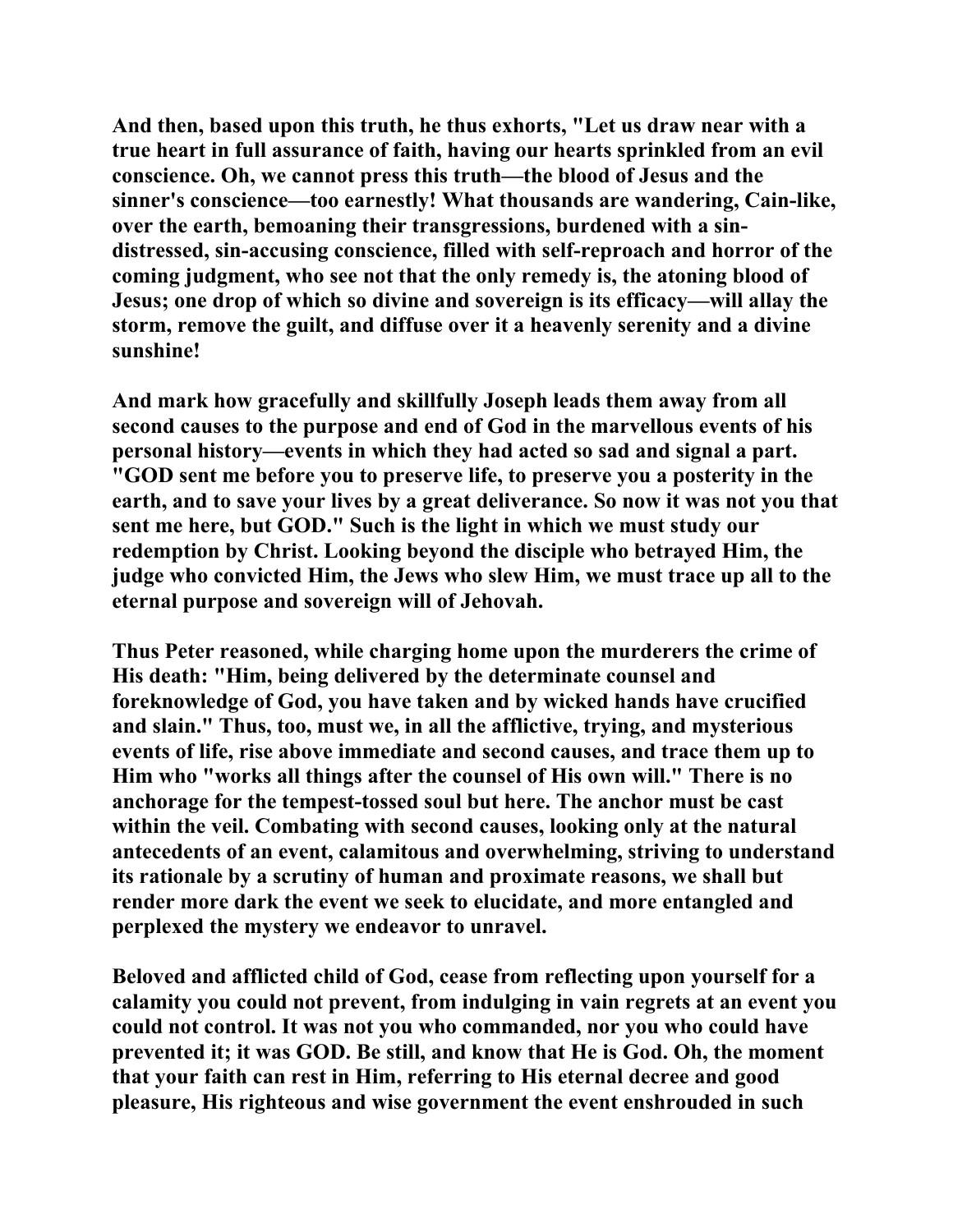**gloom, and entailing such anguish, you cease from a battle in which no victory is won, no laurels gained, and your heart is at rest in God! "God Himself has done it;" and, "shall not the Judge of all the earth do right?"** 

**It is thus Jesus would comfort His brethren in all their self-reproaches, in the multitude of their thoughts within them, in the tremblings and forebodings which conscious sin produces. Truly is He the "Brother born for adversity"— His brethren's adversities, the sad; conflicting thoughts of whose mind He alone can read, the deeply-seated sorrow of whose heart He alone can reach. If such the skill and tenderness of Joseph to his brethren, Oh, what must Christ's be to His brethren?** 

**How spiritually instructive, too, the fact that Joseph was raised up of God for the especial salvation of his family. How clearly he states this—"God sent me before you to preserve your posterity in the earth, and to save your lives by a great deliverance." What were all the families of Egypt compared with this one? For them Joseph was preserved alive—for them he was exalted in the land—for them all the corn in Egypt was placed in his hands—and for their sakes, indirectly, all the families of Egypt were blest.** 

**The first truth illustrated is, that Christ was raised up by God for the especial salvation of His Church, to save it by a great deliverance. That the Atonement of the Son of God is an indirect blessing to the world admits not of a doubt. In this view its benevolent and beneficial influence is universal; for, but for the death and sacrifice of the Son of God, the world would not stand, nor human society exist as it does for a moment. In this sense we are to interpret the words of the apostle, "Who is the Savior of all men, especially of those who believe."** 

**But, for the Church of God alone, the chosen of God, the gift to Christ of the Father, His especial treasure, everlastingly loved and eternally elected, did the Son of God die upon the cross. On their behalf obedience was given to the law, satisfaction was offered to justice, the righteousness of God's government was upheld—its honor and dignity vindicated and maintained—"the Church of God which He has purchased with His own blood." Is God unrighteous in this? Who are you that replies against Him?—a worm—a moth—a vapor sinful dust and ashes daring to impugn the holiness, the equity, the wisdom, the goodness of Jehovah! Believer in Christ! for you our true Joseph was raised up—for you the food in Egypt was provided to keep your soul alive in famine, and to save it everlastingly—by a great and glorious deliverance.**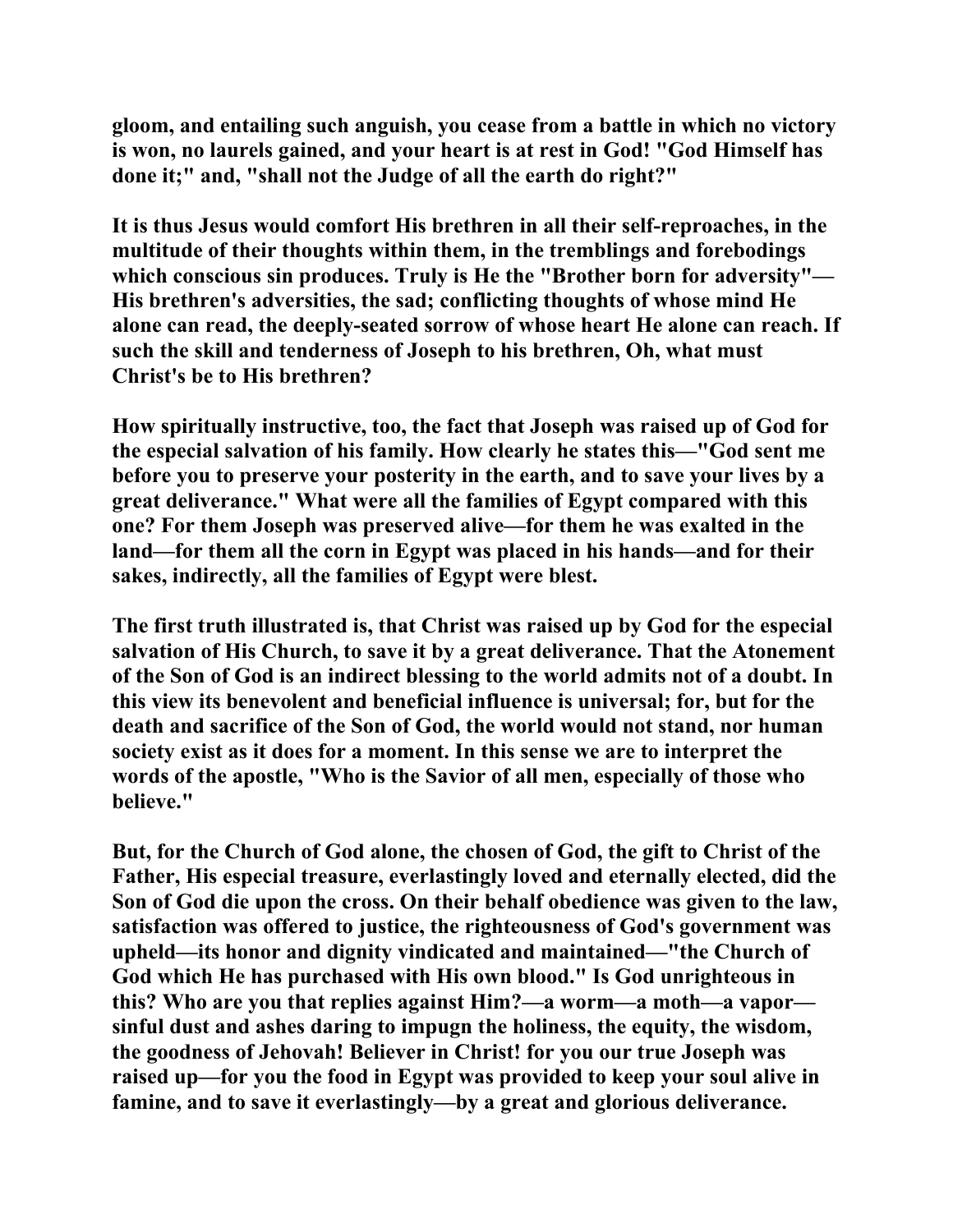**Make your calling sure, and you can safely leave your election in His hands to whom alone secret things belong. Election is not the truth which you are either to settle or to sound. Jehovah has already settled it, and there are depths in it you cannot fathom. But you can and may understand what it is to be called by grace, to feel yourself a poor, lost sinner, to trample your own righteousness beneath your feet, and to come believingly to the blood and righteousness of Jesus, and accept it as all your desire, all your salvation, and all your hope. Taking hold of this the lowest link in the chain of God's salvation—your calling by grace—you will by and by rise to the highest—your election of God; and when your faith grasps this—your election of God—your soul will be filled with adoration, wonder, love, and praise.** 

**Let us close with the glorious declaration, "Ho, everyone that thirsts, come to the waters, and he that has no money; come, buy, and eat; yes, come, buy wine and milk without money and without price." Come to Jesus and He will not cast you out. Come just as you are—come without demur—come today come now!** 

**"With all your sins against your God, All your sins against His laws, All your sins against His blood, All your sins against His cause Sins as boundless as the sea! And hide them in Gethsemane!"** 

**"All that the Father gives Me will come to Me, and whoever comes to Me I will never drive away." John 6:37** 

## **"The Glory of Christ in Heaven" or "Joseph's Exaltation in Egypt"**

**"Hurry, return to my father and tell him, 'This is what your son Joseph says: God has made me master over all the land of Egypt. Come down to me right away! You will live in the land of Goshen so you can be near me with all your children and grandchildren, your flocks and herds, and all that you have. I will take care of you there, for there are still five years of famine ahead of us. Otherwise you and your household will come to utter poverty.'"** 

**Then Joseph said, "You can see for yourselves, and so can my brother**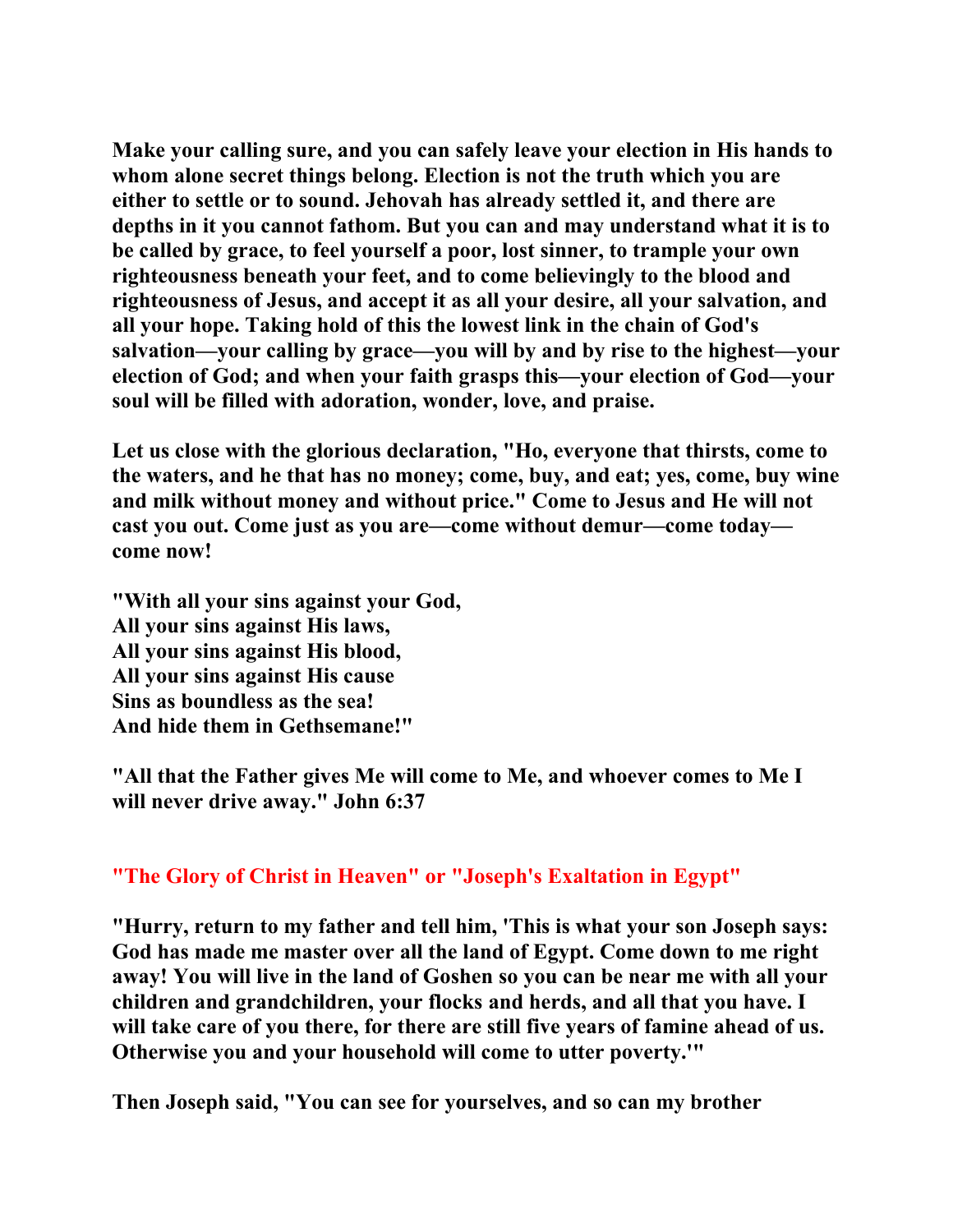**Benjamin, that I really am Joseph! Tell my father how I am honored here in Egypt. Tell him about everything you have seen, and bring him to me quickly." Genesis 45:9-13** 

**The reflective reader of this narrative will not fail to have remarked the sagacious wisdom and true delicacy of Joseph, in adopting a gradual rather than a premature development of his entrancing story. Nothing could have been more consummate in skill, exquisite in taste, or perfect in execution. It was not by a sudden and immediate revelation that all the links in the chain of events tracing his marvellous history were uplifted from the sea of mystery which submerged them, and made to pass before his brethren. A disclosure so unpremeditated and abrupt would have failed in awaking those reflections, producing those impressions, and securing that moral discipline in his brethren which he, once their victim, now their deliverer and teacher, sought to accomplish. Their minds stunned by surprise, and their feelings petrified with fear—the incidents of the past, crowding upon their memory with startling vividness, and the just consequences of their conduct in ghastly horror flitting before their eye—the details, too, of the history so astounding and touching, would have conspired to disarm them of all mental power of examining and weighing the facts and evidences of the case, and thus they would have been incapable of recognizing his person, and of accepting his statement. They might have ignored the story as a myth, and have denounced the man as an impostor.** 

**The Christian student of his Bible will trace a striking analogy in this to a peculiarity in the mode of our Lord's instruction of His disciples. His revelations were then, as His teaching is, for the most part, now, gradual and progressive. In His personal instructions He seldom declared His Messiahship, or revealed His truth instantaneously. A few select instances alone occurred, as rare as they were striking, when, to illustrate the greatness and condescension of His grace, He, as in a moment, uplifted the veil; and declared His Messiahship, and, by a sudden flash of light, filled the mind with truth, and the heart with love.** 

**How much of Christ, of His glory and kingdom, did the penitent malefactor learn in that hour of lingering agony on the cross! Ah! no marvel! he was so near the Divine Sun of Truth and Righteousness and Love, as to bathe his soul in the full beams of its setting glory! But our Lord's instruction of His disciples, generally, was elementary and gradual. In the words of the evangelist, "He spoke the word to them as they were able to hear it." He saw that their minds were not prepared to receive instantaneously, and in its**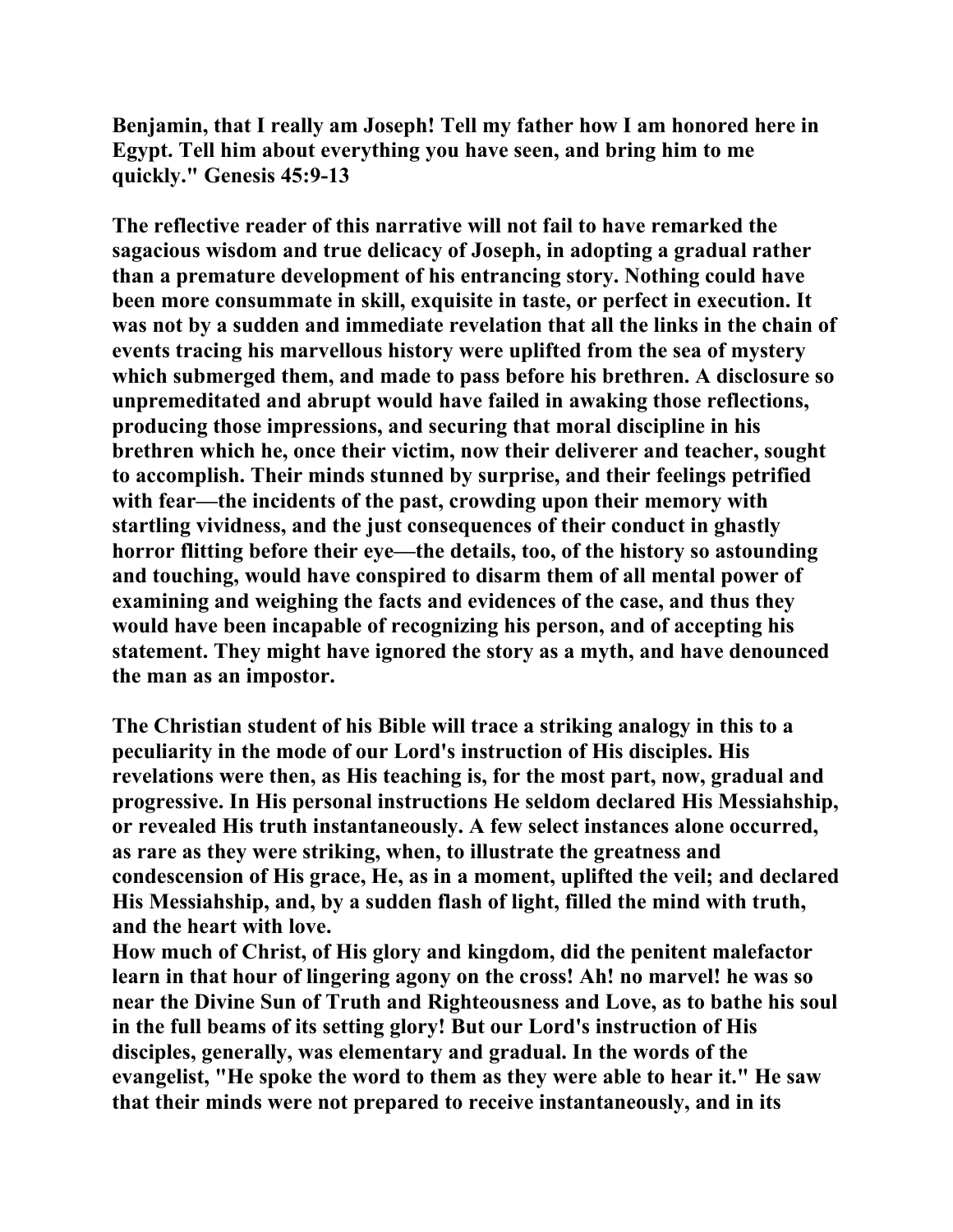**perfect revelation, all that He had to teach them; therefore, by a process which graduated the new and marvellous truths He inculcated to their opening understanding, and by which one doctrine of the gospel evolved another, He gently instructed them in the fact of His Messiahship, in the nature of His kingdom, and in the truths, principles, and precepts of His religion.** 

**Such is still the mode of our Lord's teaching. The seal of divine truth gradually is broken, and its light, like the day-dawn, deepening in effulgence to its meridian glory, slowly, yet steadily advances, until, from the babe in knowledge, we reach the stature of the fulness of Christ. Pause, admire and adore the wisdom, gentleness, and skill of Jesus here. He remembers how unlike all other truth is Divine revelation; that, while there is much that transcends the loftiest grasp of the human understanding to comprehend, it yet demands the fullest belief of the heart.** 

**Remembering, then, the infinite vastness of truth, and the dwarfed faculties of the human mind, the dullness of the understanding to perceive, and the slowness of the heart to believe the great things of His Word, He teaches with a skill, a patience, and a gentleness which has no parallel, and which renders His truth so glorious, His discipline so welcome, Himself so precious to those who become His humble and willing disciples. "Lord, in Your school let me be taught—at Your feet would I sit—the lessons of Your love and the truths of Your word let me humbly, believingly, and fully receive, for who teaches like You?"** 

**We reach another stage in Joseph's history, and glorious is its shadow of Christ and His Church—the EXALTATION and GLORY to which he was advanced in Egypt "Hurry, return to my father and tell him, 'This is what your son Joseph says: God has made me master over all the land of Egypt…And you shall tell my father of all my glory in Egypt.'" This was no vain boast, no exaggerated description of Joseph's condition; it was an accomplished fact that Joseph was all that he now portrayed himself to be, and the announcement of his exaltation and glory was to calm their minds and command their confidence, confirm their faith and inspire their hopes.** 

**We see a marvellous display of tact, wisdom, and goodness, in placing the fact of his exaltation, dignity, and power in the very foreground of his story. But for this, how could he have reassured their timid minds, have quelled their rising fears, and have established them in the truth which it was his great object to impress? Had he simply told them the story of his abasement,**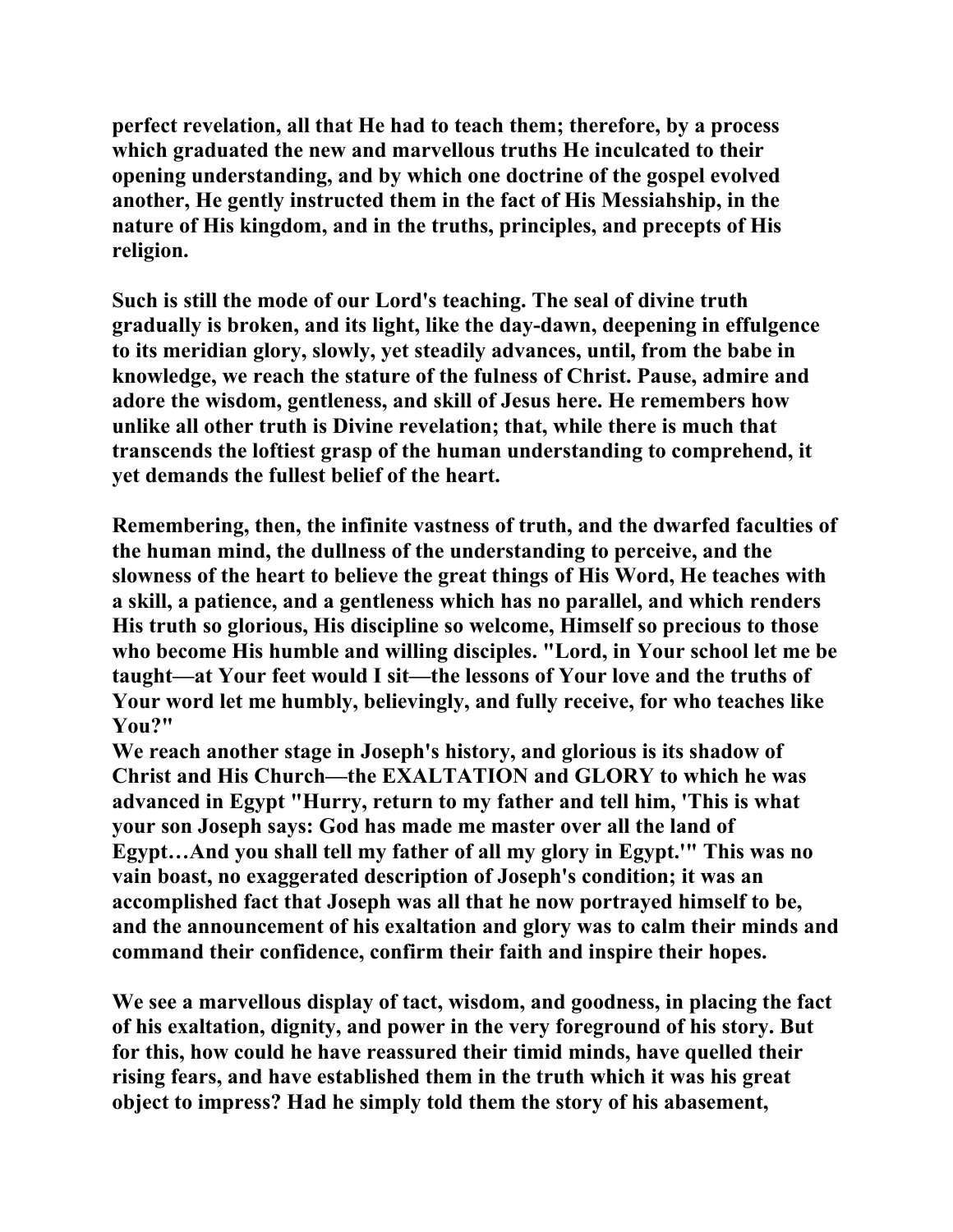**describing his poverty, delineating the perils, temptations, and sorrows through which he had passed, he would not have quelled a single fear, or have inspired one ray of hope. But when he laid before them his personal dignity, his unmistakable glory and power, the fact became palpable, inspiriting, and confirming to their minds that he was in very deed Joseph, their brother.** 

**But, beloved, a greater than Joseph is here. To Him let me now direct your believing eyes. It is our dear Lord's purpose that His Church should have scriptural, spiritual, and enlarged views of what He is, what His possessions are, and what is the extent of His power. And I do not hesitate to say that scriptural, stable views of the dignity of Christ's person, of the glory of our Emmanuel, of what His wealth is, of what His power is, form the very foundation of our faith in Him. I receive the salvation of Christ, I rest in the atonement of Christ, I accept the promises of Christ, I believe in the coming of Christ, just in proportion as my faith believes that He is actually all that His revealed word describes Him to be.** 

**If my views of the glory of Christ are defective, if my faith in the illimitable power of Christ is contracted, there will be a consequent and corresponding feebleness in the realization I have of Christ. But let my faith firmly grasp the truth that He is what He declares Himself to be—that all this honor, all this glory, all this dignity, all this power belong to Him—then, without hesitation and doubt, I can draw from His fulness, receive His assurances, and look forward with confidence to the blessed day when Christ who is my life shall appear, and I shall appear also with Him in glory.** 

**Let us, then, for a moment, turn our attention to two views of Christ illustrated by this part of Joseph's history. And, first, how did Joseph reach this elevation, the announcement of which he now makes to his brethren, and through them to his father? He reached that glory, dignity, and power along the gloomy, rugged path of the deepest abasement and sorrow. Look at the abasement of Christ, the humiliation through which He passed to His present glory. The mediatorial exaltation and glory to which our Lord has arrived in heaven, was reached only by a pathway never before trodden by human feet the profoundest abasement, humiliation, and grief. I verily believe that the saints of God do meditate too little on the humiliation of Christ. The humiliation of Christ involved all that would have involved us but for His voluntary suretyship.** 

**The bearing of sin, the exhausting of the curse, the endurance of every form of**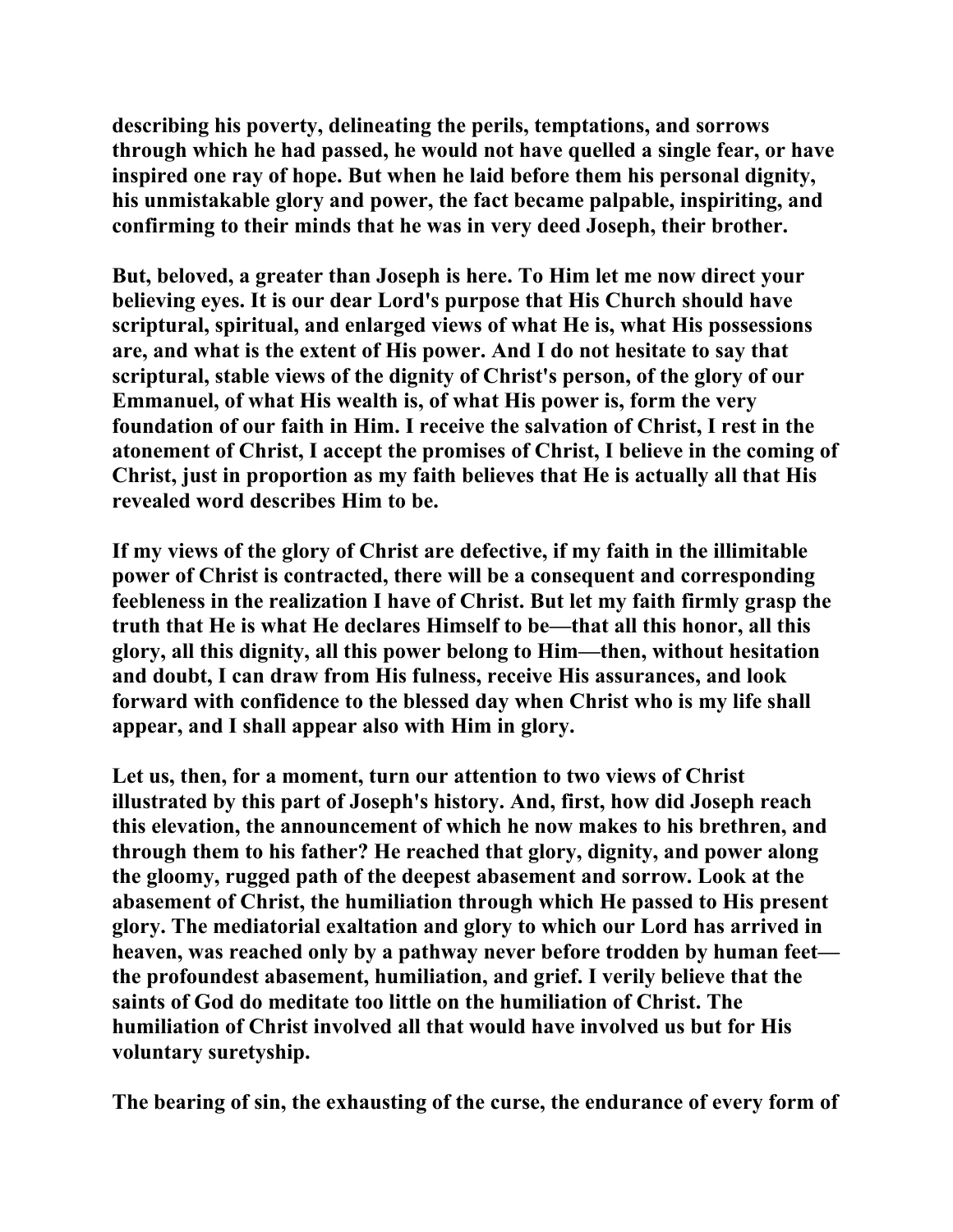**indignity, the wrath of Jehovah, the sorrow of His soul, the agonies of the cross, the assaults of hell, the conquest of death—all met in the humiliation and abasement of Jesus. But it is necessary for our high appreciation of what Christ has done for us, and of the glory to which He himself has arrived, that we linger much in the valley of His humiliation. Our views of His glory, our conception of His exaltation, our faith in His love, will be graduated by the spiritual, deep, vivid conceptions we have of what He passed through to save us. Oh, then, I do beseech you, beloved, do not slightly scan, superficially study the path of gloom and sorrow, abasement and temptation, your Lord and Savior trod, to deliver you therefrom.** 

**Remember, our dear Lord Jesus was a bond servant; think what that means. He was tempted, oh, how fearfully, by the Evil One of this ungodly world. He was traduced, belied, slandered, and imprisoned. But what picture of humiliation can your imagination paint, or tongue describe, that the Lord Jesus did not pass through to bring us to glory? Link with this view of Christ's abasement the disciplinary process through which every follower of Christ must, in some degree, pass to reach the glory that awaits him. There must be the emptying, the humbling, the abasing of our natural pride, the subjection of our rebellious will, the prostration of all our fond conceit of personal goodness and righteousness before we know what the true glory is.** 

**Have you trod this valley of abasement? Has the pride of your heart been humbled? the rebellion of your will subdued? the opposition of your nature to God and His holy law vanquished and overcome? Oh, has the Spirit of God emptied you, taught you your sinfulness, nothingness, and led you to God's pardoning mercy, and Christ's justifying righteousness, through the deep, dark valley of soul humiliation and abasement? No man can spring to the apex of God's glory but from the base of his own natural vileness, emptiness, and poverty; and when God brings him low, lays him in the dust, empties him from vessel to vessel, oh, it is the sure and certain prelude to an uplifting, an exalting, and glory infinitely beyond all conception!** 

**Job strikingly says, "When men are cast down, then You shall say, There is lifting up." Mark that in your personal history. When the Lord by some overwhelming providence, some humiliating and trying circumstance in your history, casts you down, infer not that all these things are against you; it is the very process God is taking to lift you up; and as the darkest period of the night ushers in the dawn of day, so the gloomiest stage of the believer's life is often that which precedes the bursting upon him of the sun of God's goodness,**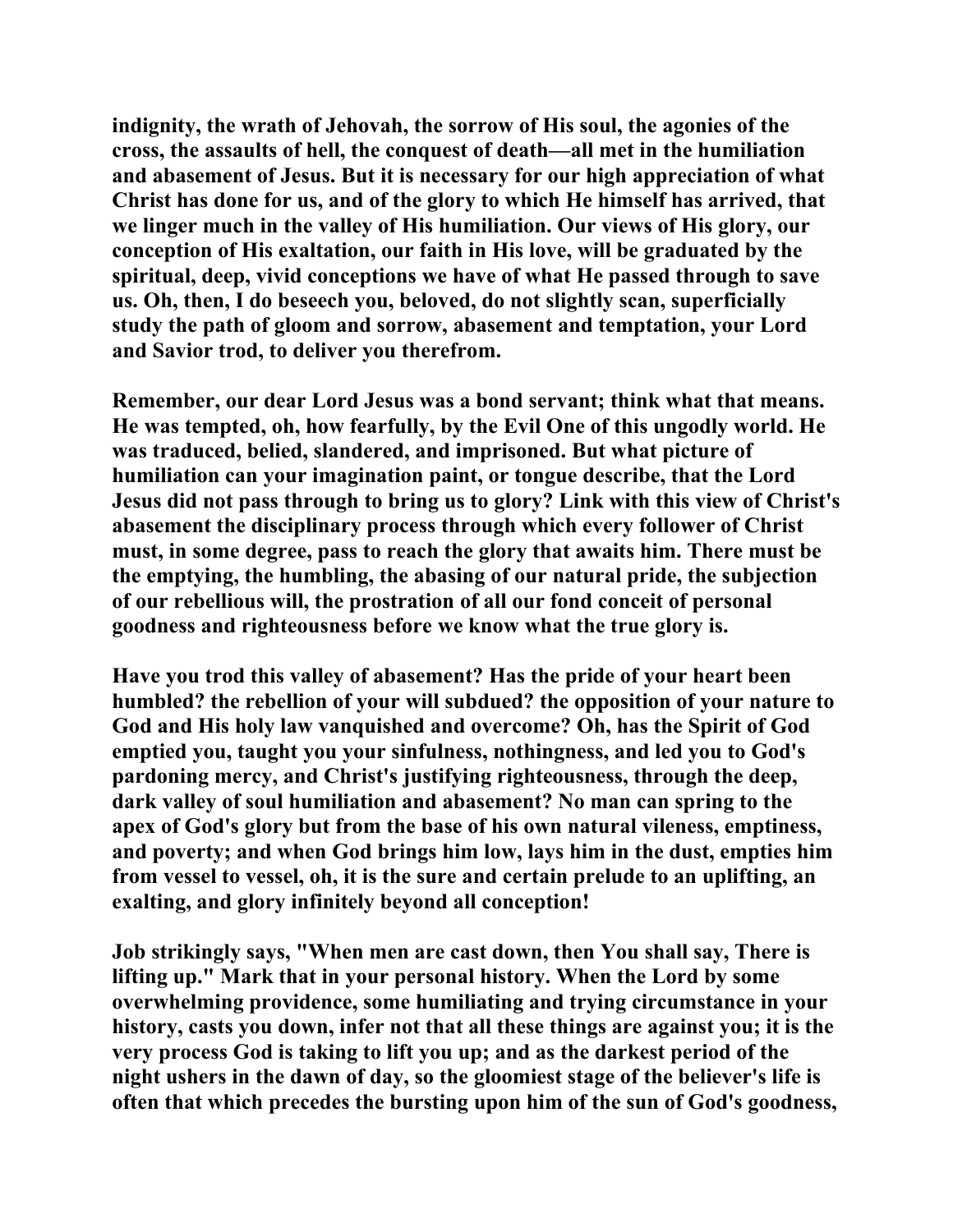**mercy, and love, in all its effulgence. It was through this process of humiliation that Jesus passed to the glories of which now I will speak. What expressive words are these, "You shall tell my father of all my glory in Egypt!" But a greater glory than Joseph's is here—the glory, the eternal glory, of our blessed Jesus; of which glory, if you have a vital union with Christ, you are now, and shall be more completely hereafter, the sharer.** 

**Beloved, for a moment, let us dwell on this glory of our Jesus. He has now forever passed the valley of humiliation. For Him there is no more soulsorrow, or mental gloom, no more sighing or tears, no more human insult or Satanic assault; He has passed beyond the reach of His humiliation. And where is He? Let faith plume her pinions and endeavor to reach His blest abode. For a moment contemplate the place and scene of this glory; it is heaven, heaven itself. The apostle in his beautiful argument in the Hebrews, illustrating the superiority of Christ's priesthood, is anxious to enforce this truth on the minds of his readers, that Christ had entered "into heaven itself," into the highest heaven, the paradise of God, the place where Jehovah Himself dwells. "For Christ is not entered into the holy places made with hands, which are the figures of the true; but into heaven itself." There Jesus has entered.** 

**The scene of His glory is where the Father resides, where holy angels congregate, where the spirits of just men made perfect dwell, where all is perfect purity, and perfect love, and perfect light, and perfect glory. There is no danger, I apprehend, of trespassing on the region of fancy, in our most glowing anticipation of heaven. It will infinitely transcend the most poetic, the most sublime, the most transcendently glowing pictures the mind has ever conceived. We should make ourselves more familiar with the nature, employments, and glory of heaven, since we are, through grace, traveling there, and shall soon be there. We should know something of the home we are to occupy, the society with which we shall mingle, and the scene in which we shall be employed. Oh, could our thoughts and affections travel there more frequently, fervently, and hopefully, methinks we should come back to earth realizing what poor, contemptible things those are who constantly seek to veil faith's eye to our future, to limit the scope of our minds, and chain us down to these inferior objects so soon and forever to be relinquished! Yes, the place, the theater of Christ's exaltation and glory is heaven, the heaven of heavens; there is His throne, there are His saints who have gone to glory, and there soon we all shall be.** 

**In connection with this scene of His glory, contemplate His position of dignity.**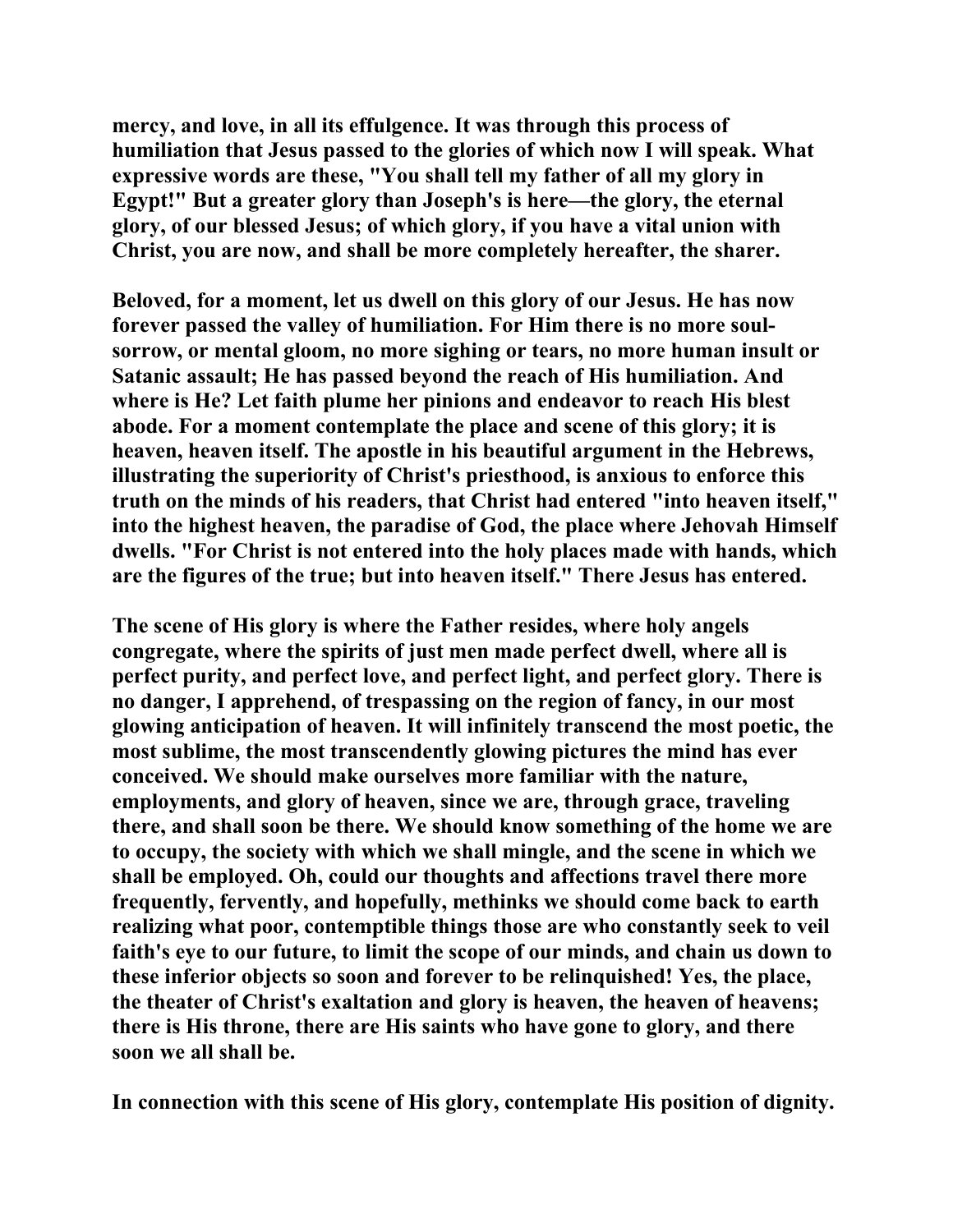**He is at the right hand of God. Great stress is laid on this in the Bible. "Having purged our sins, He is forever set down on the right hand of God." Do not think that this description of Christ's position in heaven is given without especial and deep significance. There is nothing revealed in the Bible, especially relating to our Lord, that is not of infinite moment, and worthy of the profoundest study. Why are we expressly told that the Lord and Savior sat down at the right hand of God the Father? That we might realize the resources of grace and power we have in heaven, and that this is the dignity and glory for which we should be constantly training, and to which we should be constantly aspiring.** 

**We participate, in virtue of our covenant relation, in all the dignity, glory, and wealth of Christ. As He is exalted, so are we. As He is honored, so are we. As He is at the right hand of the Majesty on high, so, virtually, are we. Oh, beloved, Christ and His saints are one. The Bridegroom has raised the Bride to His highest rank, wealth, and power. All things are ours, because we are Christ's. Think of this when the world hates, maligns, and persecutes you. Think of this in your poverty, obscurity, and earthly lowliness. Think of this when the world ridicules your saintship, and the saints themselves either question or disown it because you see not as they see, and accept not what they accept. Think that you are identified with Christ in His exaltation and glory. Remember that the Premier of Heaven, the Governor, not of all Egypt, but of the Universe, is your Head, your Redeemer, your Brother; that He wears your nature still; and that though He now dwells in glory resplendent, encircled by celestial spirits hymning His high praise, yet He has a human heart, a human sympathy; and that there beams from His eye not one glance of love less tender, that there breathes from His lips not one sword of sympathy less soothing; and that all the power He possesses, and the scepter He sways, and the resources He commands are possessed, and exerted over all flesh, that He might give you eternal life.** 

**And what is He doing there? How is He occupied? He is incessantly pleading on your behalf, interceding for your well-being with a love that never falters, with uplifted hands that never weary, bending upon you a glance infinitely more tender and wakeful than the mother watching her sick and suffering babe. "He ever lives to make intercession for us."** 

**In addition to this, we must think of "the riches of His glory," or, His glorious riches. Were all the treasures and wealth of Egypt at the command of Joseph? Could he not only fill the empty sacks of his brethren with the food they**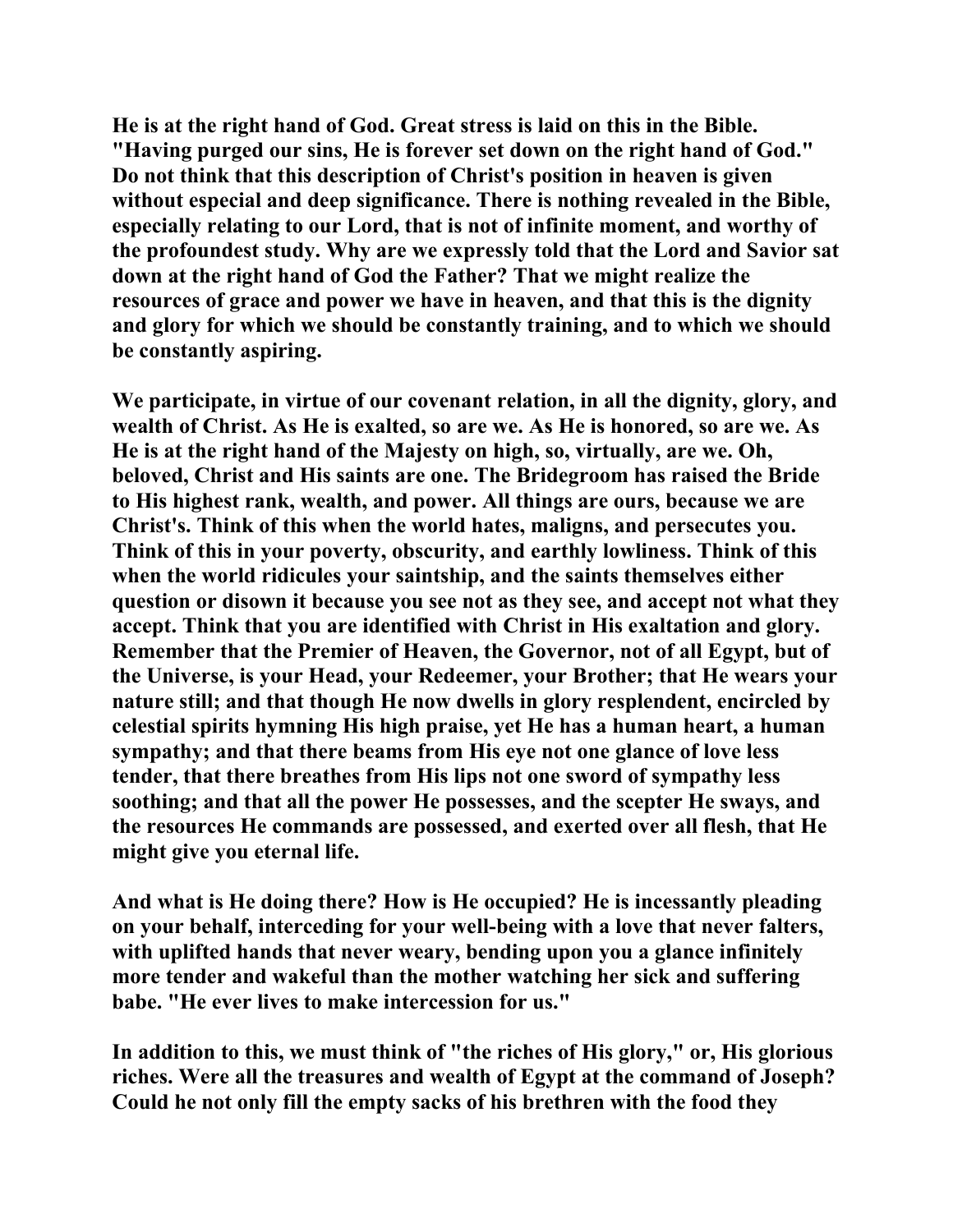**needed, but also with gold and silver? Could he give them more than they required, or even asked, because his possessions were so vast, his generosity as boundless as his affluence?** 

**Forget not the mediatorial possessions of our glorified Christ, the illimitable extent of His wealth, the inexhaustibleness of His resources. The Head of creation—all creation's wealth is His. The Head of the Church—all the Church's fulness is His. The Elder Brother of His Father's family—all worlds constitute His estate. "The earth is the Lord's, and the fulness thereof." All the riches of wisdom, all the riches of grace, all the riches of love, all the riches of glory are in Christ's hands, held by Him for behalf of His brethren. God has raised Him up for us, to keep us alive in famine. Why need we be cast down when the cruise of oil and the barrel of meal fails, seeing Jesus can either remove the poverty or supply the necessity? When there is no food, He can take away our hunger, or meet the hunger with an ample supply. He can either avert a necessity, or provide for it when it arises. He can prevent a famine of any one good in our experience, or when the famine comes, unlock the granary of His boundless wealth, and fill our sacks, not with corn only, but also with silver and gold, always giving us more—never less—than we either asked or expected.** 

**Jesus delights to show us how rich we are in Him—that all things are ours because His is ours, and we are His. Oh, why, then, should we permit our faith to succumb to trying circumstances, as though our Jesus was not alive, having all the treasures of the everlasting covenant, all the fulness of the Godhead, all the resources of the universe in His keeping, and at His disposal? Look at the starry sky—Jesus strewed it with its jewelry. Look at that enchanting landscape—Jesus enameled it with its loveliness. Look at that cloud-capped mountain—Jesus reared it. Look at that beauteous lily—Jesus painted it. Look at that soaring bird—Jesus feeds it. He, with whom is all this strength and beauty, is your Brother. Are not you—loved and chosen from all eternity, ransomed with His blood, inhabited by His Spirit, His own brother—better and dearer than these? Why, then, these fears? why this distrust? Arise and open your sack's mouth, and see what is there—food for earth's pilgrimage, and gold and silver for heaven's blessedness; GRACE and GLORY are given you.** 

**Take heart, then, and exercise simple faith in this great and precious truth, and it will relieve you from many a perplexity and feeling of despondency by which you may be assailed. Try and realize, "I have but to go to Jesus to ask**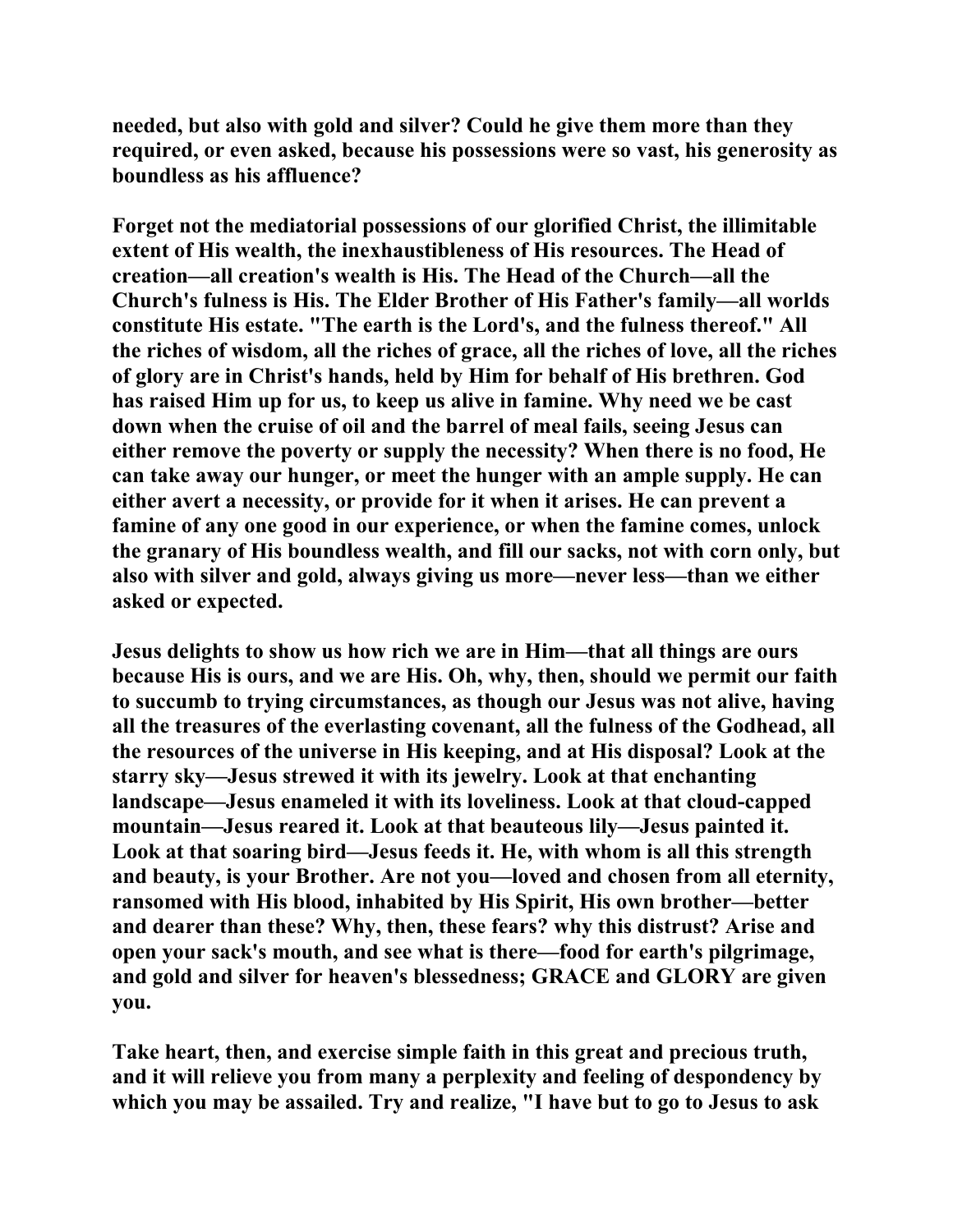**for my present requirements; He has all temporal and spiritual wealth at His disposal, and holds it as the Mediator of the Church." Do you think that if you come to Him with your burden of sin, with the dark veil of sorrow on your spirit, with the crushing weight of earthly care on your mind, and humbly bend the knee before His mercy-seat, and ask Him who is exalted at the right hand of all power, authority, and glory, that He will refuse you? Then He must cease to be your Brother, must vacate His seat in heaven, renounce His authority, and change from what He is!** 

**But while He is there, and until He appears again, all He requires of you is to bring to His fulness your emptiness, to His sympathy your grief, to His unerring wisdom your embarrassment, and to His sheltering wing your temptations and trials. All He asks is that you Honor Him by recognizing His exaltation, glory, and authority, and by spreading your case before Him in the humble confidence of a child. Listen to His words—"I am the Lord God that brought you up out of the land of Egypt; open your mouth wide, and I will fill it."** 

**There is another feature in this part of our narrative which strikingly and beautifully illustrates the ruling providence of God in human history. How beautifully Joseph brings out this truth—"God has made me lord of all Egypt!" Beloved, God is in history—in every man's history—is in your history. He is in every event, and circumstance, and incident of life. Whatever that history be, God arranged it, shaped it, and tinted it. Is it dark? He penciled it, with its somber hues. Is it bright? He has thrown upon the canvas those beauteous colors. Are they blended? He mingled and harmonized them. Recognize and acknowledge, adore, love, trust, and glorify Him for all, and in all. "Acknowledge the Lord in all your ways." Beware of that practical atheism which excludes God from His own world—which excludes Him from your individual history. He is not only in national and social, but He is as much in personal events of life, shaping, guiding, overruling each and all.** 

**But there is a vital and spiritual truth taught us here. I refer to the union of the Father with Christ in the grand redemption of the Church, as illustrated by those words of Joseph to his brethren, "God has made me lord of all Egypt." There was a perfect concurrence of the Father's will, and mind, and heart, with the work, abasement, and glory of Jesus. It was by the determinate counsel and foreknowledge of the Father that Jesus was delivered unto death. The Father bruised Him, put Him to grief; it was by the power of the Father that He was raised from the dead; and as the reward of faithful service, of an**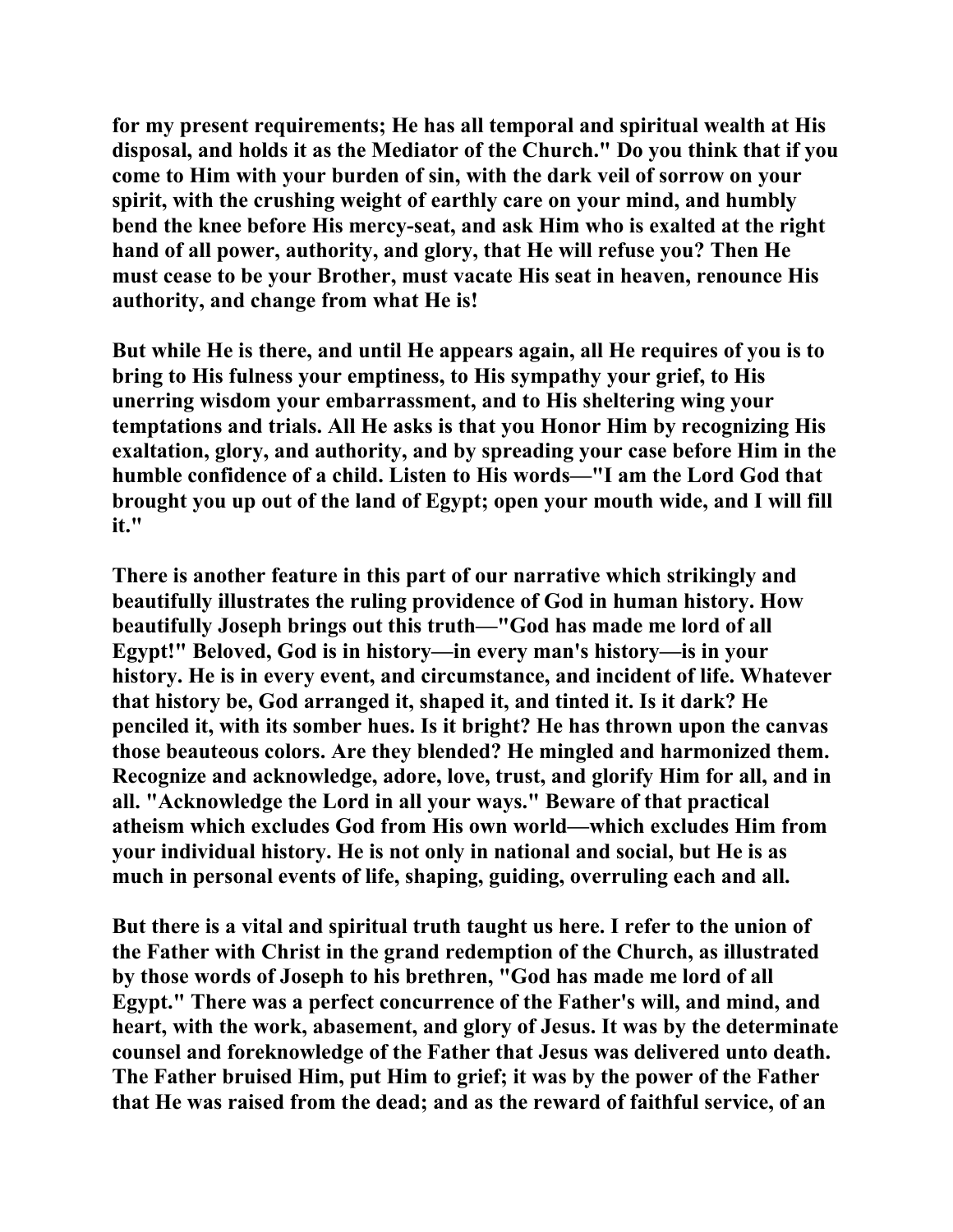**accomplished mission, He was exalted by the Father at His own right hand, far above principalities and powers. Thus there was a perfect unity of mind and heart between the Father and the Son in the great work Christ has accomplished; and consequently the exalted and endeared views you have of Jesus should be associated with like views of God; every high conception you have of the love and glory of the Son, ought equally to be a high conception of the love and glory of the Father.** 

**Never forget, beloved, that every step the Lord Jesus Christ took—from the moment He left the Divine bosom of ineffable love, to the moment He reascended from Tabor's mount back to His heavenly home, the Father went with Him. Therein we trace the love, the grace, the glory of our Heavenly Father, and can read in a new light, and interpret with increased meaning and brightness, our Lord's own precious words, "He that has seen Me has seen the Father."** 

**But we reach in the second point of the narrative the JOYOUS MESSAGE which Joseph transmits to his aged father. What was this? "Hurry and go up to my father, and say unto him, Thus says your son Joseph, God has made me lord of all Egypt; come down unto me, tarry not, and you shall dwell in the land of Goshen, and you shall be near unto me, . . . . and there will I nourish you." Goshen was that part of the land of Egypt that lay the nearest to Canaan; it was a fat land, a land of plenty and of peace; it was the best of the land to which Joseph intended that his father and his brethren should emigrate. He would not give them the worst; he had it in his power to give them the best, and the best they should have.** 

**The Lord Jesus, our Brother, is prepared to give us, His dear people, the best inheritance it is in His power to bestow. He gives us the best in this life of spiritual blessing, and the best of glory in the life that is to come. It is a good land, the true Goshen, into which the Lord Jesus Christ brings His brethren. Shall I cite the "glorious Gospel of the blessed God," beloved, as illustrating this? Oh, what a feast of fat things, what a banquet costly and rich, plentiful and free, is the gospel of Christ! In bringing you into experience of the gospel, into what a spiritual Goshen does the Lord bring you! Consider the glorious doctrines of grace—full pardon—free justification—adoption—sanctification. Consider, too, the Divine precepts of the gospel, regulating, controlling, sanctifying our walk and conversation in this life.** 

**Consider the exceeding great and precious promises of the gospel, soothing,**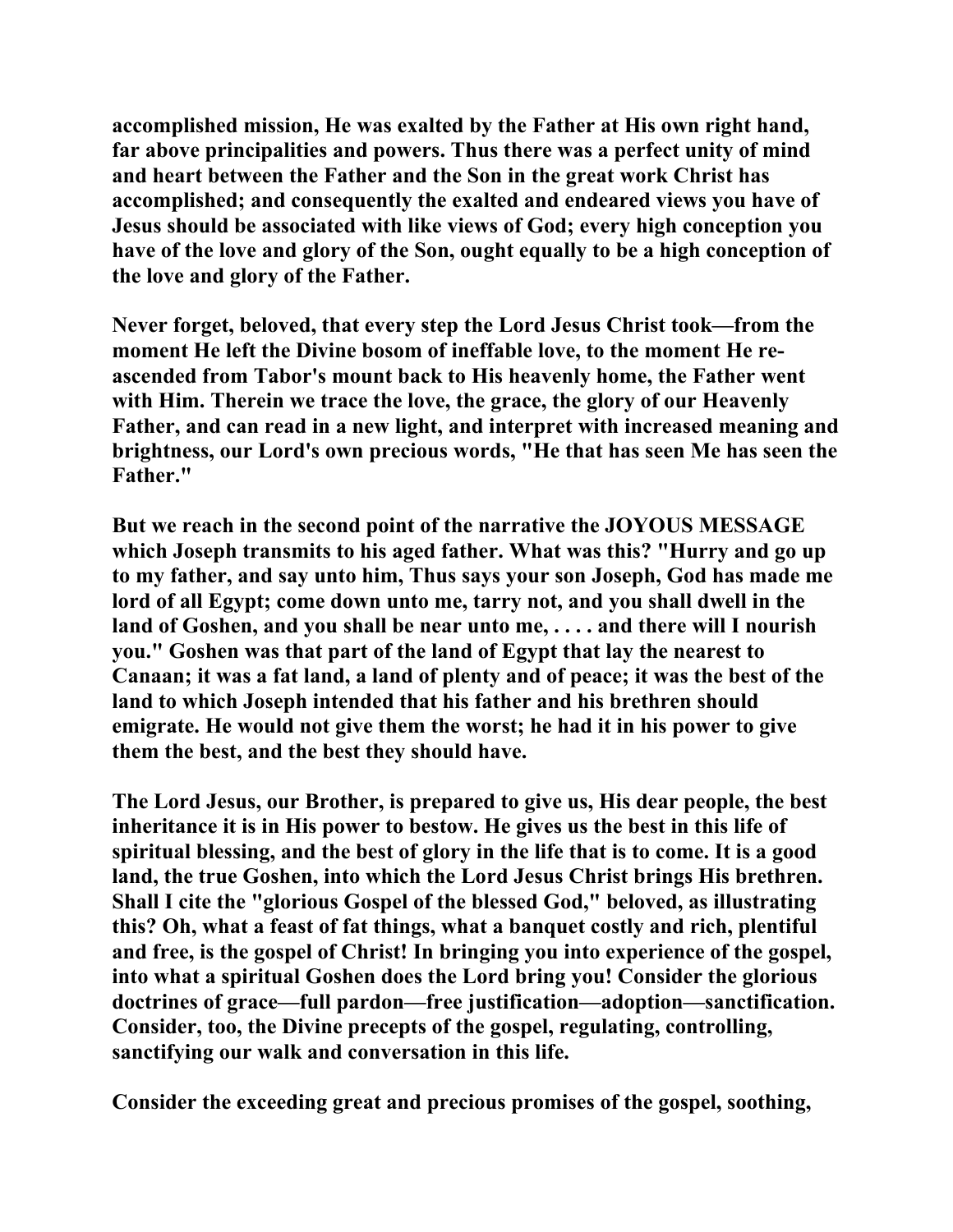**cheering, comforting us in this vale of tears. Truly it is into a good and rich land we are led when by the Eternal Spirit we are led into a heartfelt acquaintance with the riches and fulness of the gospel. There is no spiritual need of the soul which the provisions of the gospel of Jesus do not meet. For our wounds it is a balm; for our fears it is a cordial; for our battles it is an armor; for our soul's hunger and thirst it is manna from heaven and water from the Rock. "O Lord, we bless You for the gospel! It is a feast of fat things, a mine of inexhaustible wealth, a spring of all consolation, a good and pleasant land, bathed in the sunshine and laden with the fruit of eternal summer."** 

**And then, O beloved, into what a rich, spiritual Goshen Jesus brings us when He brings us into experimental acquaintance with Himself! Oh, to know Jesus; to have the least degree of spiritual—a heartfelt acquaintance with Christ—a full Christ, a present Christ, a compassionate Christ, a powerful Christ—is what an angel's tongue never can unfold! Our own silence is, perhaps, the most eloquent expression of our feelings. I believe that the deepest views of this truth, and the most intense throbbings of the divine life within us, are those which the tongue can but feebly utter. They are too sacred, vast, and glorious, to be idly and lightly spoken of.** 

**But, beloved, we would have you know into what a land of spiritual wealth, plenty, and peace you are brought when in the least degree you are enabled to realize what Christ is to you. Do you, amid life's trials and earth's cares, consider the possessions you have in Jesus—What a Savior, what a Kinsman! what a Brother! what a Friend! what an Advocate, what a Counselor! what a loving heart loves you, what a sleepless eye watches over you, what a full hand supplies you!** 

**Remember, too, what a God and Father God is to you; what a present help in every time of need. Realize this in your sorrows, difficulties, and perplexities, and then you will be enabled to say, "What are you, O great mountain? before my glorious Zerubbabel you shall become a plain; for my Savior, my Joseph, is at the right hand of the Father, having all authority, wealth, and power."** 

**Nor must I fail to remind you into what a land of Goshen Christ our Brother soon will bring you, when He shall have delivered you from out of this Egypt, this iron furnace, this land of toil and bondage, service and sorrow. In a little while He will send the chariot, all laden and furnished for the journey, and with it a celestial convoy to bear your spirit home. Yes, believer, there awaits you in heaven the best inheritance—"incorruptible, undefiled, and that fades**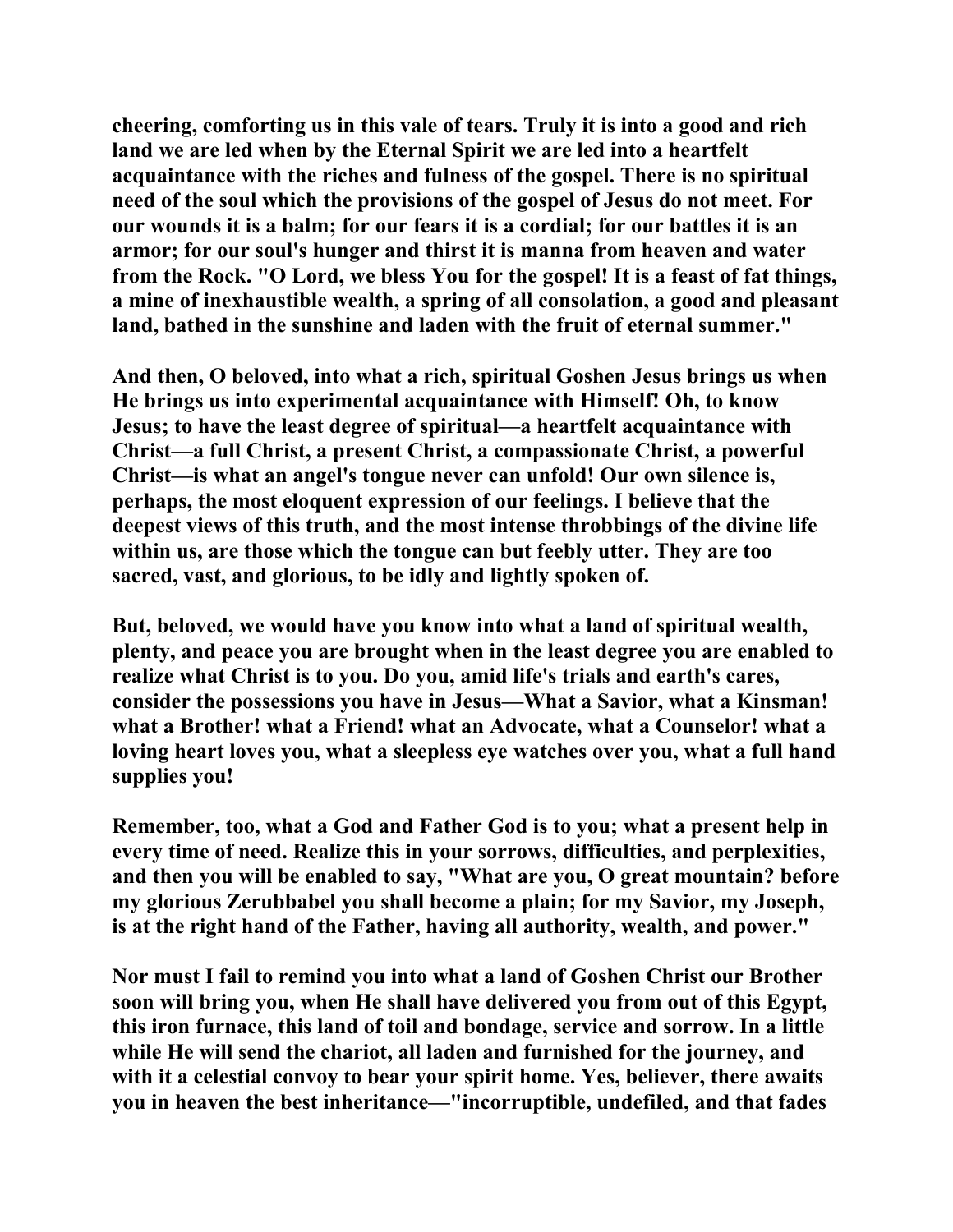**not away." The best of our Goshen is on high. We dwell here but in its suburbs, the outskirts of glory; we wait with patience, yet with ardent longing, our full return from present exile—for our present spiritual Goshen is still in Egypt—and our abundant entrance into that glory and blessedness, the firstfruits of whose vintage, faith often gathers and presses into our cup as the pledge and token of the fulness of joy that is at God's right hand, and of the pleasures that are evermore.** 

**Pilgrim of Zion! child of weariness and sorrow! cheer up! a few more milestones passed, a few more stages traveled, a few more battles fought, and Jesus will say to you, "Come up here," and then you shall exchange the earthly for the heavenly Goshen. You will no longer dwell within its borders and eat of its fruit by hard labor, but shall inherit the kingdom prepared for you from before the foundation of the world—and be at home with God.** 

**One feature more yet awaits our study—Joseph's FILIAL LOVE: "You shall dwell in the land of Goshen, and you shall be near unto me…And there will I nourish you." Such were the words of Joseph addressed to his aged father. What a beautiful and touching picture of filial affection and piety! Here was the least of his father's house raised up by God to be the savior of his brethren, and that father's benefactor in his old age. Let us who have parents—aged parents—learn a lesson here. Be very tender and gentle towards them. Reverence their gray hairs. It will be but a little while that the privilege and honor will be given of comforting and soothing their trembling descent to the tomb. Let your filial piety and love deepen and intensify as their sun declines. Be as patient and gentle towards the infirmities of their age, as they were towards the frivolities of your youth. Rock gently the cradle of their decrepitude, and give them the best it is in your power to bestow; and God will bless you for it when they are gathered to their fathers. Who can tell but that God has spared your life and raised you up for this special office and mission of filial piety and love!** 

**Study these two promises in their spiritual import: "You shall be near unto me, and there will I nourish you." Beloved, the Lord Jesus intends that His brethren—His Father's house shall be near unto Him in heaven. His satisfaction of soul will not be complete until He clusters around Him in glory all for whom that soul travailed in suffering on earth. Nothing shall separate Him from His people. Not a jewel from His crown, not a lamb from the fold, shall be missing then. If you have the weakest throb of spiritual life, the faintest spark of Divine love in your soul now, Jesus, who inspired that life**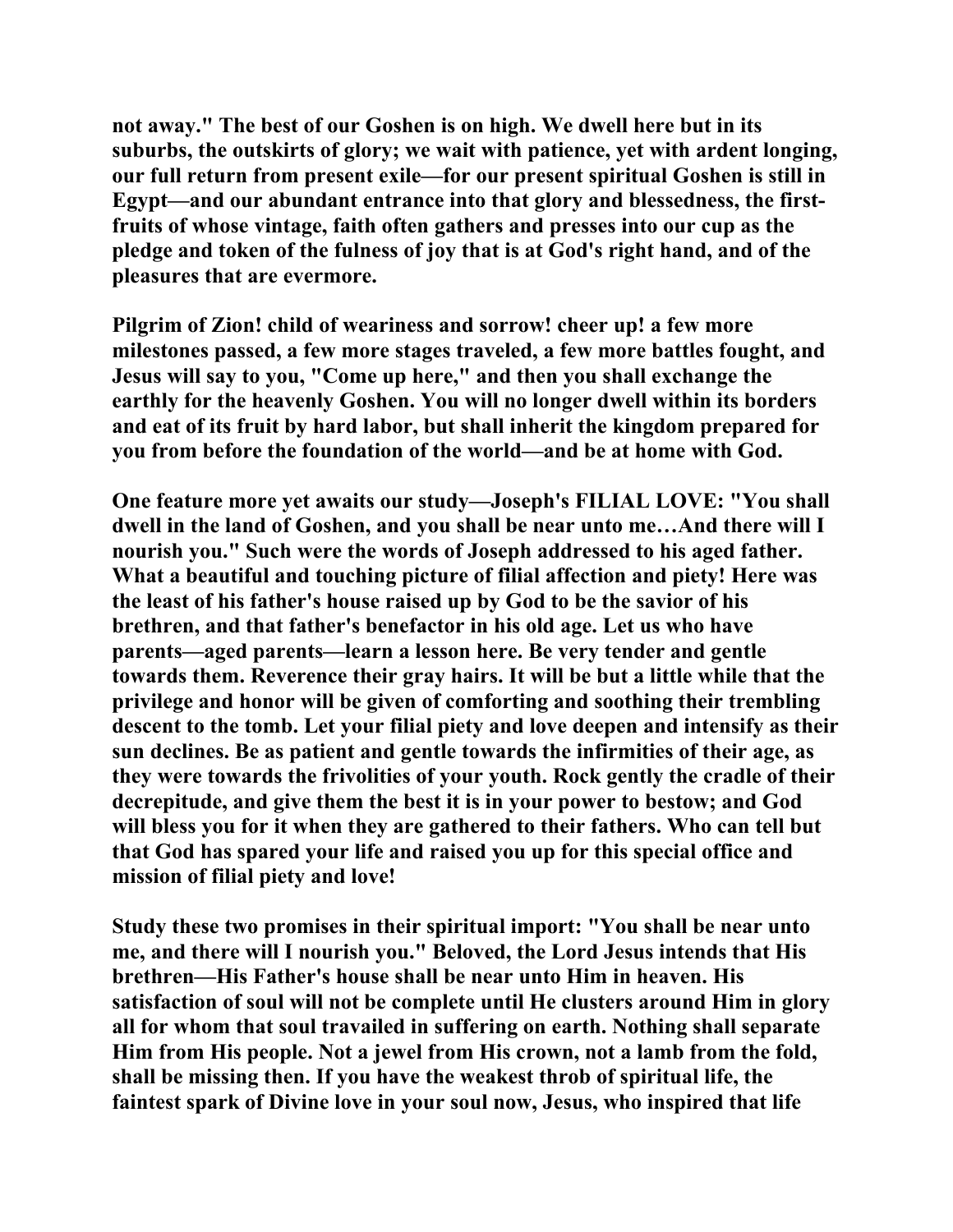**and kindled that love, will send for you to glory, "and so shall you be forever with the Lord."** 

**The second promise is—"And there will I nourish you." The nourishment of heaven! oh, what is it? It is to drink of the pure river of the water of life, clear as crystal, flowing from the throne of God and of the Lamb. It is to eat of the fruit of the tree of life in the midst of the paradise of God, yielding its fruit every month. It is to behold Christ in His glory, to enjoy God forever, to be perfected in purity, and to swim in the ocean of infinite and eternal blessedness. There Jesus will nourish you, dear saints of God; and there shall be no more exile; no more sorrow, no more neediness, no more parting, no more sickness, no more death, and no more sin. You will be luxuriating forever amid the glories and plenitude of the new Jerusalem!** 

**"Oh yes, we shall behold the day When Zion's children shall return; Our sorrows then shall flee away, And we shall never, never mourn."** 

**"The hope that such a day will come Makes even the captive's portion sweet; Though now we're distant far from home, In glory soon we all shall meet."** 

**"The Christian's Journey" or, "The Patriarch's Emigration to Egypt"** 

**When the news reached Pharaoh's palace that Joseph's brothers had come, Pharaoh and all his officials were pleased. Pharaoh said to Joseph, "Tell your brothers, 'Do this: Load your animals and return to the land of Canaan, and bring your father and your families back to me. I will give you the best of the land of Egypt and you can enjoy the fat of the land.'** 

**"You are also directed to tell them, 'Do this: Take some carts from Egypt for your children and your wives, and get your father and come. Never mind about your belongings, because the best of all Egypt will be yours.'"** 

**So the sons of Israel did this. Joseph gave them carts, as Pharaoh had commanded, and he also gave them provisions for their journey. To each of**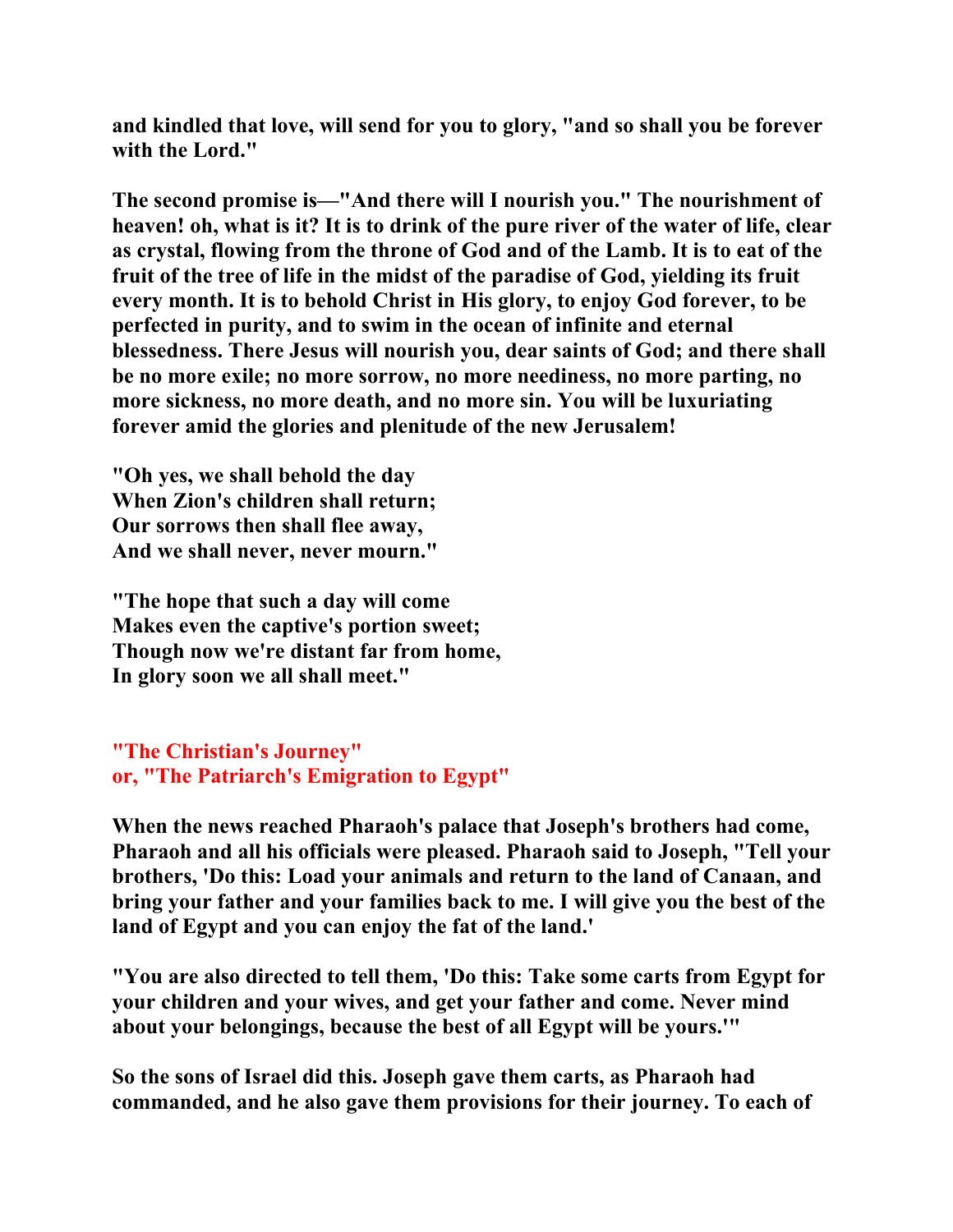**them he gave new clothing, but to Benjamin he gave three hundred shekels of silver and five sets of clothes. And this is what he sent to his father: ten donkeys loaded with the best things of Egypt, and ten female donkeys loaded with grain and bread and other provisions for his journey. Genesis 45:16-23** 

**This is not the first occasion, as the reader will have noticed, that the patriarch Jacob, the father of Joseph, is introduced in the narrative. We have seen him, amid accumulating and deepening sorrows, bend like a mighty oak before the storm, in bitterness and anguish of soul exclaiming, "All these things are against me!" It is in another and a happier point of light we view him now—summoned to go down into Egypt to see and embrace the son whose supposed death he had so long and so sorely deplored.** 

**Beloved, there is a bright light in every dark cloud of the Christian's pilgrimage from earth to glory. It is not all gloom and dreariness—simple, unmingled, and unmitigated woe. The path is variegated, the stones which pave it are of many colors, the mosaic so exquisite in its combination and form as none but a Divine hand could have laid. Thus was it with Jacob, and thus is it with all the "sons of Jacob." If the Lord breaks up our earthly restingplace, as the eagle stirs up her nest, it is but to lead us by a way we knew not, into a deeper experience of His love, a closer acquaintance with Himself, and a more perfect fitness in grace and holiness for heaven. Thus was it with the patriarch whose history we are now to consider. The three points in this stage of the narrative illustrating Christ and His people are—the JOURNEY, the PROVISION for the journey, and the COMMAND.** 

**What a new and unexpected chapter in Jacob's history was this! At an advanced period of life, at a time when its sun seemed touching the horizon, when, as one would suppose, all his thoughts and arrangements and feelings would cluster around the last, the final, the most solemn stage of his pilgrimage, lo! he is summoned by the providence of God to leave his country, relinquish his home, and set out upon a long, tedious, and perilous journey. We must suppose, too, that there would be much in this step that was trying to his faith; much that would depress, grieve, and sadden him. It was no light matter for Jacob to abandon this sacred and beloved spot, with all its fond, hallowed associations, and, at his time of life, undertake this long and tiresome journey.** 

**But, beloved, we know not what God may call us to, just at the very time we are supposing that life's weary pilgrimage is about to terminate. Well, be it so;**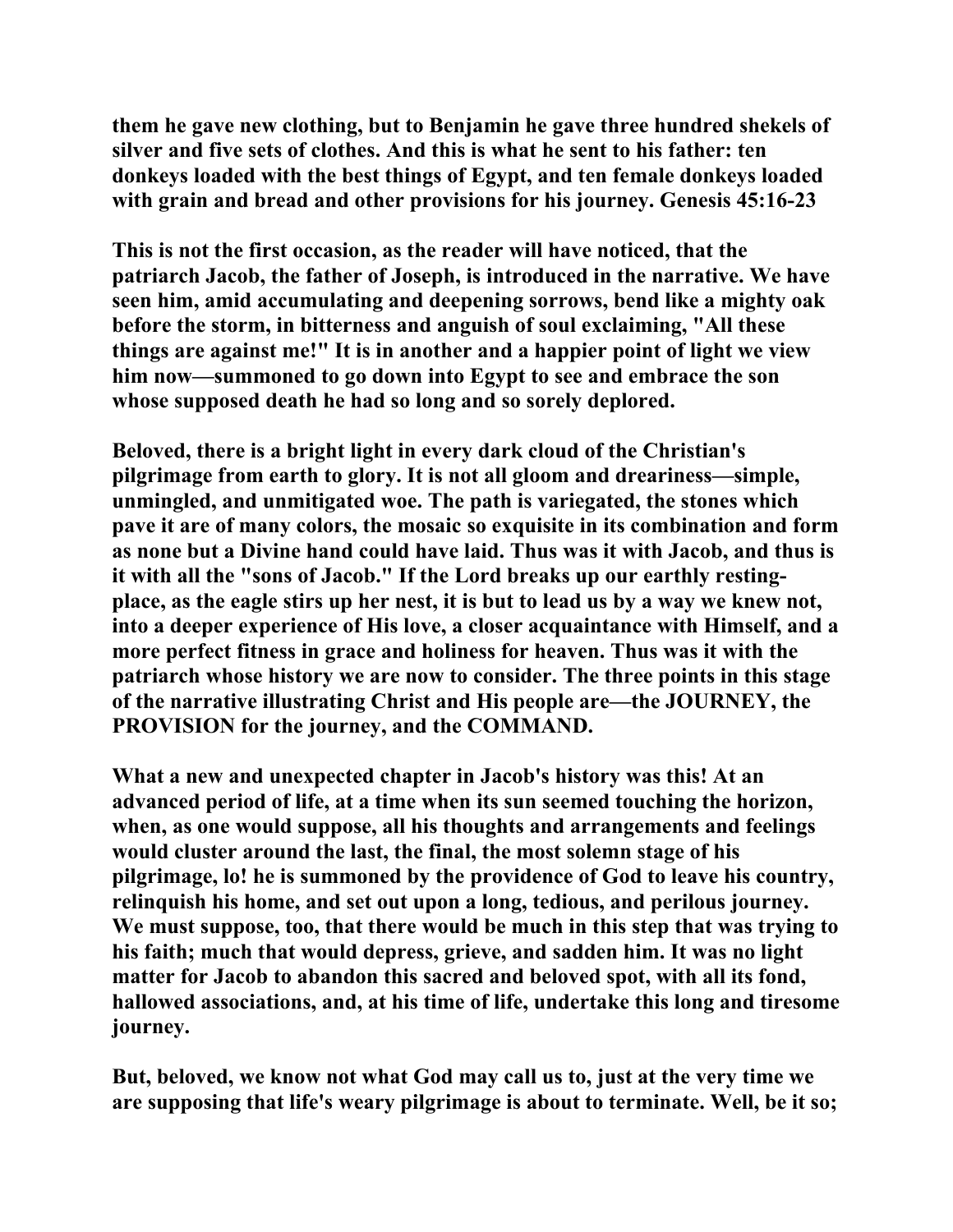**God will not summon you at the close of life, at a period, perchance, when you are sighing for repose, longing for perfect quietude, to any service, mission, or trial, in which He has not purposes of love, and thoughts of peace to accomplish in your history and experience, and for which He will not prove "the Almighty God "—God all-sufficient.** 

**What is our Christian course but a journey? Jacob's was from Canaan into Egypt, but the Christian's is from Egypt into Canaan; and this makes all the difference. God, by His sovereign grace, has brought us out of our moral Egypt, delivered us from the iron furnace, the tyranny of Satan, the bondservice of sin, in which by nature we are involved. By a mighty and strong arm, He has rescued us, and set our face fully towards Canaan, into which blessed land He will ultimately and certainly bring us.** 

**The time of setting out on this spiritual journey differs. Some enter upon it early in life. Blessed, thrice blessed, are they who, through grace, turn their back on this world, its pleasures, its vanities, its joys, its seductions, its sins, and set out on the Christian journey; who in the season of youth are led to taste that earth's sweets are bitter, that all the world's promises are false, and that there is nothing in its most attractive joys that can satisfy the craving of the soul; who, by the blessed Spirit, have been led to see the depravity of their nature, the plague of their heart, the utter worthlessness of their own righteousness, and have gone to the altar of consecration, and dedicated the first, and the best, and the sweetest of their life to God, "Choosing rather to suffer affliction with the people of God, than to enjoy the pleasures of sin for a season; esteeming the reproach of Christ greater riches than the treasures of Egypt!"** 

**Others set out on this great journey heavenward later in life. They are called in middle age, immersed, though they are, in life's cares and avocations; yet we do find that, by Divine and sovereign grace, the Lord can, in spite of all the worldliness, turmoil, and excitement by which they are surrounded, seek them out, and bring them to see the utter emptiness and insufficiency of their worldly pursuits to make them truly happy.** 

**Others are led to enter on this new and blessed course in old age. After many long years of unregeneracy, of living to self, to the world, and to sin, electing love and sovereign grace has sought and found its object. Just as the sun of human life was near its setting, the man of seventy or eighty winters has taken the first step towards Zion, setting out on that journey which, though**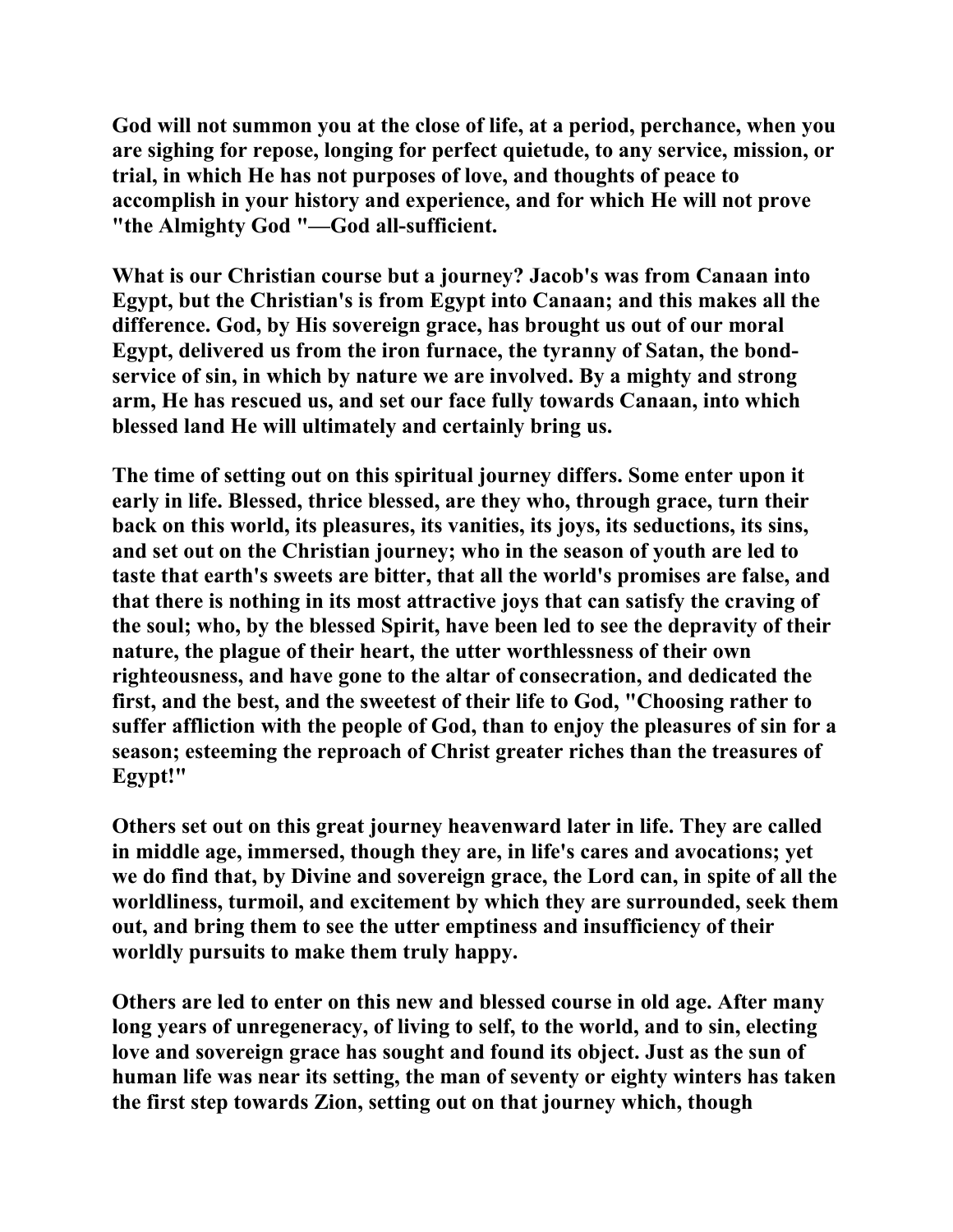**commenced at the eleventh hour, will end in eternal glory. Oh the infinite patience of God! Yet all whom the Father has given to Christ in an everlasting covenant shall come to Him! Long years of rebellion, hoary hairs stained with many a sin, a heart petrified with long-persisted impenitence, unbelief, and worldliness, shall not rob Jesus of one of His crown jewels. He will search them out and bring them home, though the object of His love and the subject of His grace be the "sinner of a hundred years old." He can make a father in sin, a babe in Christ.** 

**Then, beloved, what a view does this present to us of our pathway homeward! It is not through a paradise of beauty that we are traveling to heaven, but it is through a "waste howling wilderness." God found us in it, and through it He leads us home to Himself, and He will make us to know, by daily experience, that the world is but a desert. Not one sentence would I utter calculated to convey a false or gloomy idea of the religion of Christ. I believe that no individual knows what true happiness or real joy is until he knows Christ; and that no individual really enjoys God's temporal blessings, the beauties of creation, the marvellous works of His hands, until his spiritual eye has been opened; and then that new-created soul sees more glory in the works of God, more beauty in nature, more wonder in the marvellous operations of God's hands, than the most profound philosopher with the film of spiritual darkness still on his mental eye. The man who has not an eye, a spiritual eye, to see the beauties of revelation, the glory of Christ, and the kingdom of God, has a veil on his soul, and cannot trace, admire, and adore the wisdom and power, goodness and beauty of God, even in nature.** 

**And yet, beloved, our God will make us see daily that the world through which we are passing is but a waste howling wilderness, a land of drought and peril, in which often the weary pilgrim longs for the wings of a dove that he may fly away and be at rest. It is a wearisome and perilous journey, and the soul of God's children is often discouraged because of the way. Oh, how often are you cast down by reason of the difficulties and straitness of the path. You find every path a strait and narrow one! The path of truth is strait; the path of Christian obedience is difficult; the path of Christian duty is ofttimes intricate and perplexing; the path of your domestic duties is often a very trying-one.** 

**I pity the professed Christian pilgrim who does not find the world a desert, the path a narrow and strait one, and who is not led day by day to learn it out from deep experience that he is coming up out of a wilderness, yet leaning on**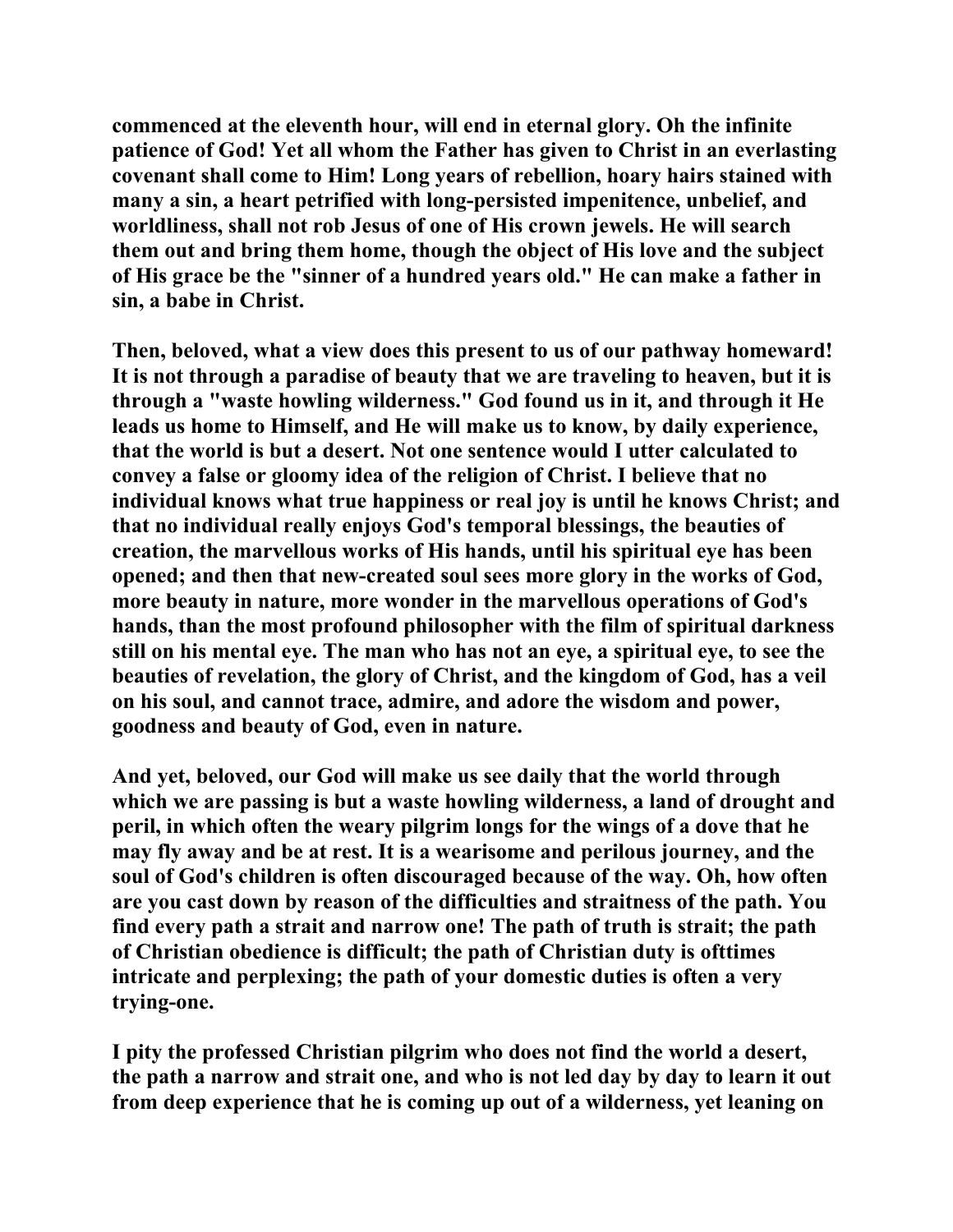**his Beloved. Be suspicious of yourself, examine your own heart in the light of God's Word if you find the Christian way to be an easy one, if you find the path to be a smooth one, if you find the world smiling on you, cheering you onward, seeking your fellowship, courting your society; suspect the real state of your own heart, and look well to your way; for, be assured of this, the more a man grows in grace and advances in the path of glory, the more will he learn that the world is a desert, the worldling a trifler, the way is perplexing; his own utter weakness and insufficiency, and that the resources of strength, wisdom, and grace which God has provided for him are all laid up in the Lord Jesus Christ.** 

**Another view of this part of the subject. Although the journey of Jacob was a long, wearisome, and perchance a perilous one, yet there was much to look forward to at its termination. The thought of meeting Joseph, of feeling the warm embrace of his son, the prospect of exchanging a land smitten with famine for a land luxuriating in plenty, must have flung many a gleam of sunshine on that dreary road, irradiating it with hope, and cheering it with the melody of song. Beloved; look to the end of the Christian journey. Look not at the roughness of the way; be not swallowed up with its difficulties; do not despond because of its privations. Oh, look to the end of the journey, especially you aged saints. There is a glorious life at the termination of the Christian course; there is "hope in your end:" it is the hope of being with Jesus; it is the prospect of seeing your beloved Lord; it is the glorious anticipation of feeling the embrace of His love; it is the blessed hope, the glorious hope, the certain hope, that when you have crossed the desert, and made the last stage of your journey, you will be forever with the Lord.** 

**Oh, let the prospect, then, cheer and strengthen you! You will be less desponding, less depressed and discouraged by reason of the way, if you dwell more on its glorious, blessed, and sublime termination. Soon you will emerge from an arid desert into a beautiful garden, from a wilderness of storm into a paradise of beauty, from a land of scarceness and famine into a land of luxuriant richness and eternal sunshine. "For the Lord your God brings you into a good land, a land of brooks of water, of fountains and depths that spring out of valleys and hills; a land of wheat, and barley, and vines, and figtrees, and pomegranates; a land of olive oil, and honey; a land wherein you shall eat bread without scarceness, you shall not lack anything in it."** 

**Observe, now, the PROVISION which Joseph made for this journey of his father and brethren. Let us just take two or three of the prominent points**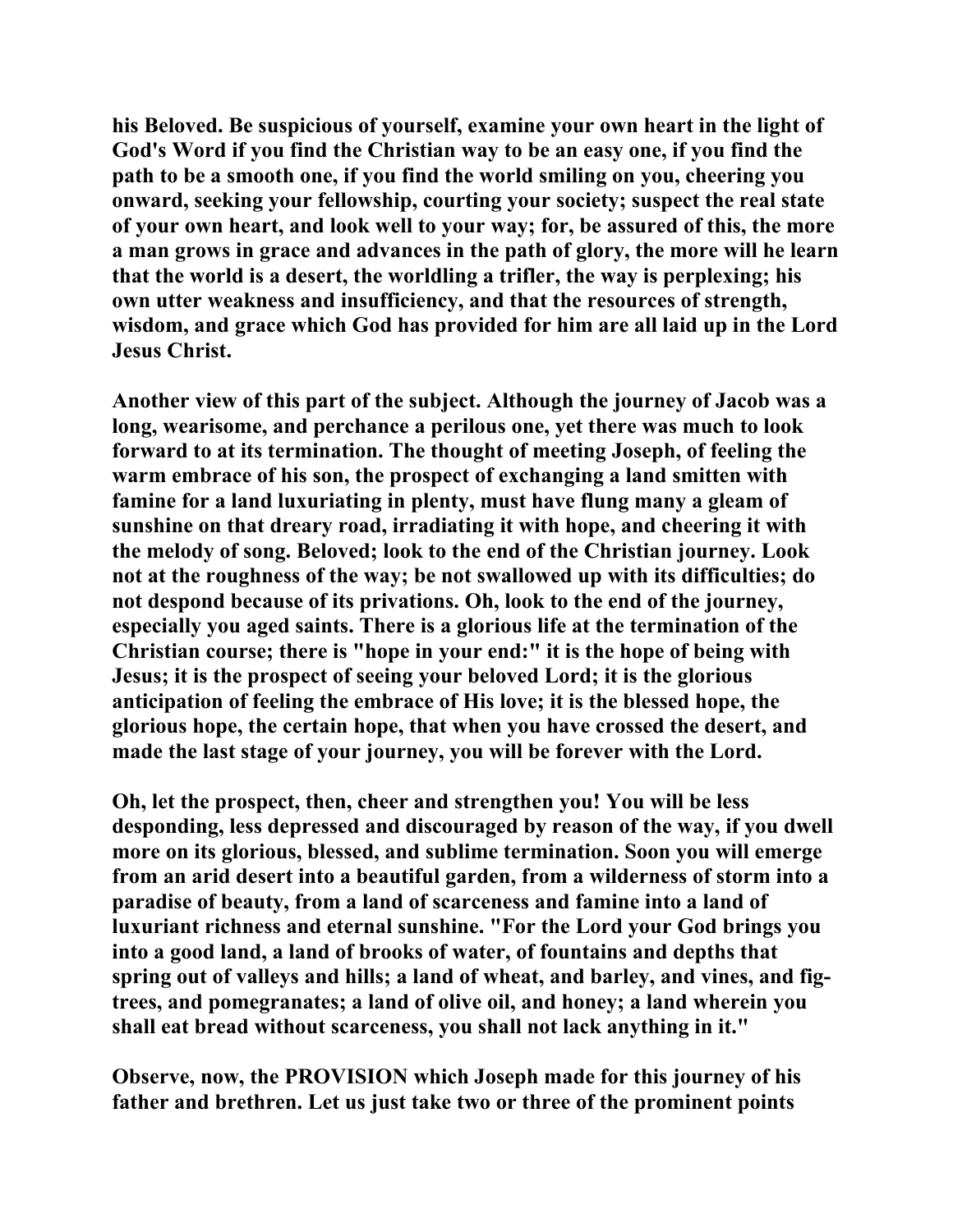**illustrative of the spiritual truths we wish to place before you. You will observe, in the first place, that Pharaoh commands Joseph to send conveyances for his father and his household from Canaan to Egypt. "Take wagons out of the land of Egypt…And Joseph gave them wagons, according to the commandment of Pharaoh." These were conveyances by which his father and his household were to be conducted in safety and comfort in their transit from Canaan into Egypt.** 

**Beloved, God has provided every conveyance for the journey of the soul from earth to heaven; He has anticipated all its exigencies, and has supplied all the spiritual helps by which we cross this desert world, and arrive safe in glory. Do not, I beseech you, overlook this wondrous unfolding of God's love to, and His care for, His Church. He has not left us to our own resources. In other words, He has not unkindly left us to find our way homeward by our own ingenuity or self-sustaining power. He has provided for the safe, the certain journey of your soul out of this Egypt, across this waste howling wilderness, into the celestial Canaan which the Lord has promised.** 

**Shall I remind you, in the first place, what a divine help, what a powerful conveyance is HIS OWN WORD? God has given you this blessed Book to be the chart, the guide of your soul, passing to eternity. We do not need the light, the wisdom, the teaching of man to conduct us through the darkness, perils, and temptations of our course. Let us be diligent students of God's revealed Word, become more conversant with its glorious contents, dive deeper into its divine instructions, and we shall not then need the crude, diluted views of truth which emanate from human pens, perchance ofttimes bewildering, misguiding, and alluring us by teaching fatal to our spiritual advance, holiness, and comfort.** 

**Oh, that God might make us better acquainted with this precious truth, that the BIBLE, His revealed Word, is our divinely-provided and complete guide to heaven! He that has the truths of this Book written on his heart, inwrought in his soul's experience, shall not miss the way. The Holy Spirit his teacher, he shall not err in the path of holiness, nor be left to his own blind understanding, nor be tossed about "by the sleight of men and cunning craftiness by which they lie in wait to deceive;" but, committing himself to the light, teaching, and guidance of this inspired volume, he will find that his spiritual Joseph has supplied him with a safe conveyance from earth to heaven in the blessed instructions, doctrines, precepts, and promises of God's own revealed Word.**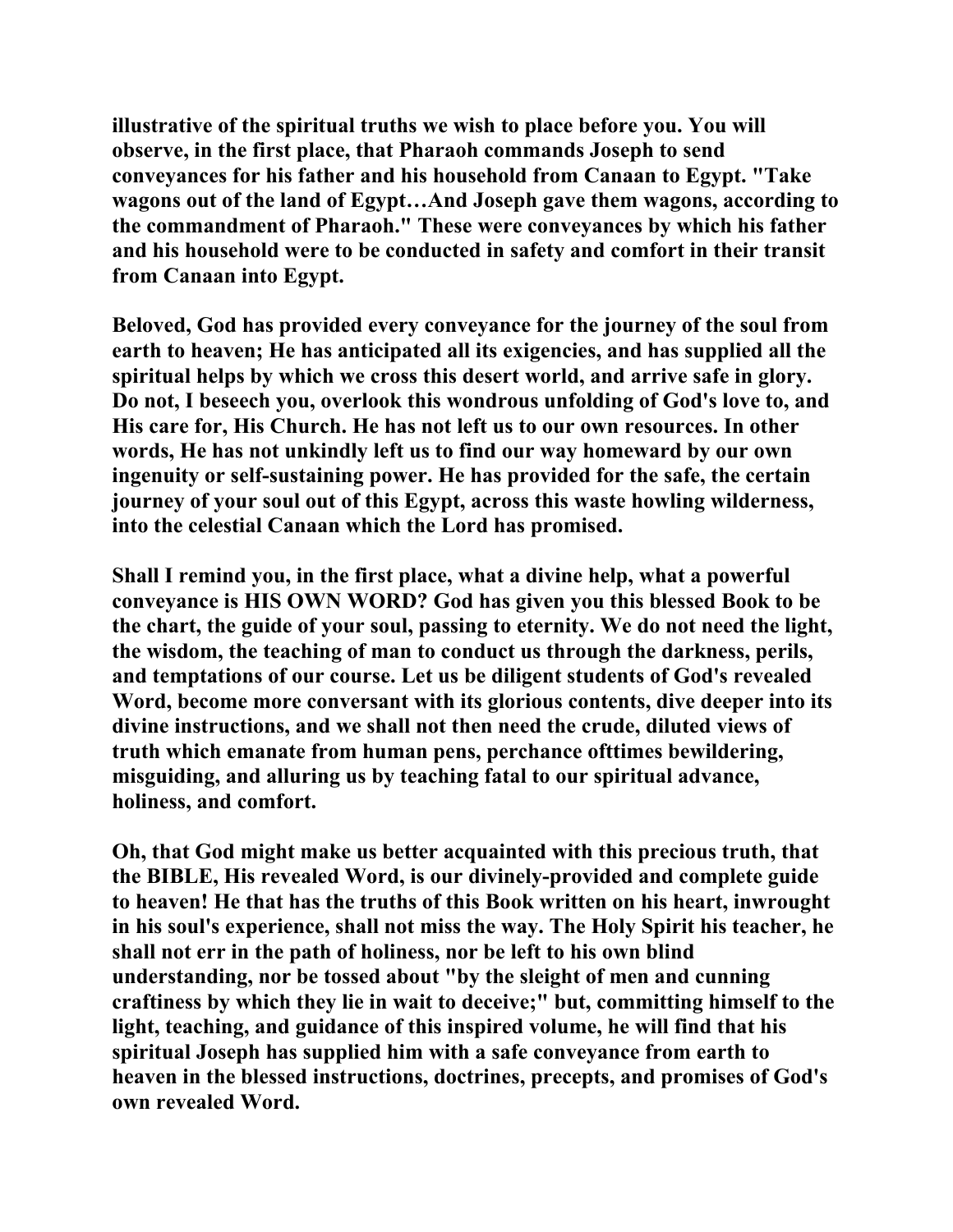**THE MINISTRY OF THE GOSPEL is another divinely-appointed conveyance for our souls' advance homeward. The Christian ministry is an ordained institution of Christ. It is appointed for the instruction of the Church of God in truth, righteousness, and holiness, and for the calling in of God's people; and he who would wilfully and knowingly ignore this institution of God, would ignore any ordinance or doctrine of the Bible, and would take from the Church in her homeward march one of her most powerful auxiliaries and aids. We read, "And he gave some, apostles; and some, prophets; and some, evangelists; and some, pastors and teachers; for the perfecting of the saints, for the work of the ministry, for the edifying of the body of Christ."** 

**Oh, yes, beloved, I need not appeal to your experience how often you have had occasion to thank God for a living, Christ-exalting, holy ministry; how often you have praised Him for the instruction conveyed to your mind, the consolation distilled into your heart, the sunshine reflected on your dark and gloomy way, through this divinely-appointed channel and blessed agency. And thus the Christian ministry, originating with God, given to the Church by her great Head, has proved one of the divine conveyances for the spiritual transit of the believer across the desert into the glorious Canaan to which God has promised to bring His people.** 

**Evince your gratitude for its appointment, and show your estimate of its value, by sustaining it with your fervent, believing prayers; remembering that your progress in spiritual knowledge and grace will be in the same ratio with that of your minister. He can only instruct and aid you as he himself is taught and enriched of God. Therefore, let both him and his ministry be the constant burden of your prayers. Remember that "a praying people makes a preaching minister." And, oh, how deeply does he need your most fervent and continuous intercessions! He has infirmities and temptations, trials and sorrows, which, perhaps, the deep sanctity of his office veils well-near from every eye. Because he preaches so gloriously of the love of Christ, we think that his own love is never chilled. Because he expatiates so earnestly on the mighty power of faith, we deem that his own is never tried. Because he pours forth such strong consolations, we imagine that his own heart is a stranger to sorrow. Ah! he treads a path of which his flock but little know. For them he is tempted, for them he is tried, for them he is comforted: yes, for their sakes and his own, he is often accounted as a sheep for the slaughter—prepared to sacrifice health, wealth, ease, fame, in a word, his own self, might he present**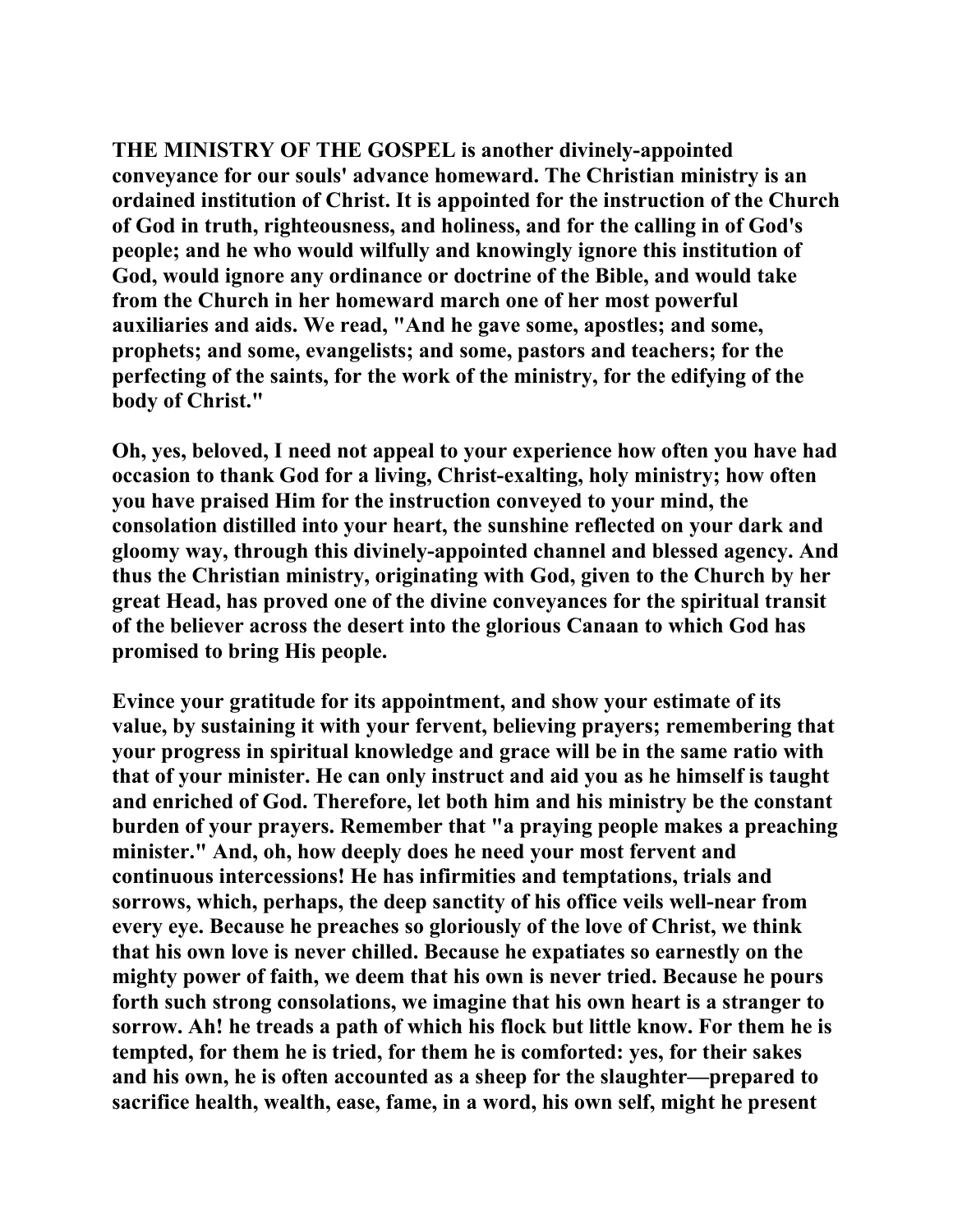**them as his joy and crown in the day of the Lord. Pray, then, for your minister!** 

**And let me add, what a divinely-appointed and blessed conveyance is THE CHURCH of God itself! This may seem a paradox, but it is true. The Church can help the Church, saint can help saint, brother can help brother; and this is one of the wise arrangements of Christ. He has not appointed angels to support, and teach, and strengthen, and sympathize with His saints; but fellow-saints, fellow-believers, fellow-sinners ransomed by grace. Now, the Church is a most powerful agent for the advancement of its members. When the saints of God are walking closely with their heavenly Father, are living in near communion with eternity, and are living under much of the anointing of the Holy Spirit, oh, what powerful helpers are they of the saints; and how often God strengthens, supports, and comforts one weak, timid, desponding, sorrowing brother, by the strength, the grace, the sympathy of another!** 

**Never forget, beloved, what a help you may be to some poor weary traveler across this sandy desert, often desponding and cast down by the weariness of the way—how much, by kindness and sympathy, you may comfort, sustain, and soothe him, and thus smooth and speed him heavenward. The Church of God is to be nourished by the Church of God. Every joint is to supply some ministry for the whole body, every member is to sympathize with the other members, each contributing to the vigor, healthfulness, and advancement of the whole; so that there is not a member of the body, the lowest, the weakest and most insignificant, who may not, and does not, contribute something to the upholding, the strengthening, and the advancement of the Church of God in its transit from this desert home to heaven. "Instead, speaking the truth in love, we will in all things grow up into him who is the Head, that is, Christ. From him the whole body, joined and held together by every supporting ligament, grows and builds itself up in love, as each part does its work."** 

**And yet another and a powerful conveyance to heaven is the THRONE OF GRACE. Nothing so advances, I had almost said wafts, the soul towards heaven as prayer. Praise is a mighty help, and when we are full of real praise, we approximate nearer to what our employment in heaven will be than when in prayer. But, nevertheless, prayer is the more appropriate engagement of the Church on earth; and when this divine breath expands its sails, our bark is borne rapidly and safely forward to the celestial haven. Poor, weak, timid brother! God has given you the conveyance of a throne of grace; make great use of it. Often get into this heavenly chariot, with all your burdens, and cares,**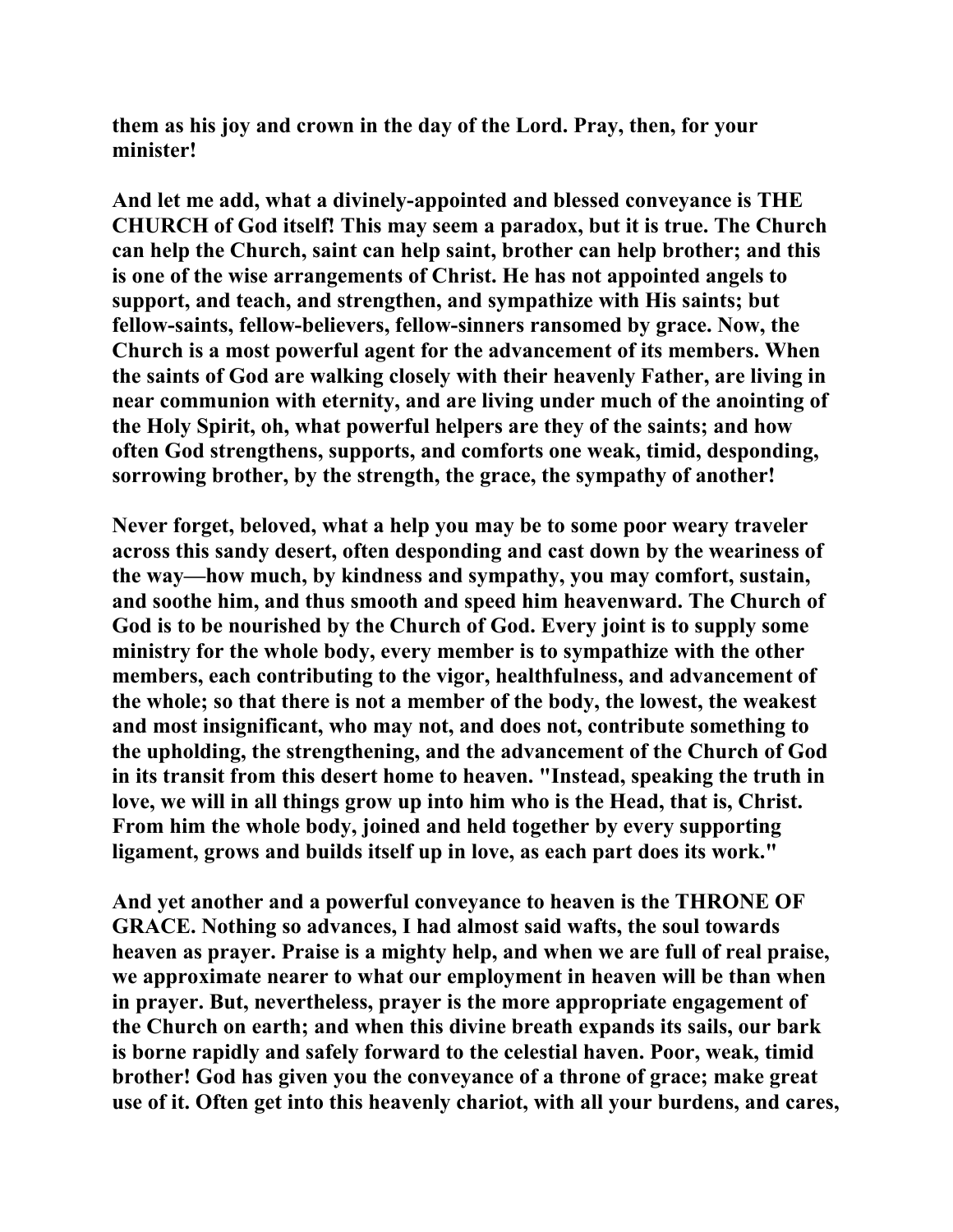**and griefs, and see how swiftly and gently it will waft your sour towards God. Your prayers will come up to his holy habitation, even into heaven. Your true Joseph has sent it to uplift your mind, your heart, your soul often to Himself; and, ascending in this conveyance, your breathings will touch the throne. The Lord waits to be gracious; and you have but to plead the name of Jesus, to enter into the holiest by His blood, and you will have power with God, and shall prevail.** 

**Oh, what a mighty strengthener and uplifter of the soul is prayer! "As the naturally weak ivy, which, if it had no support, would only grovel on the earth, by adhering to some neighboring tree or building, or entwining itself about it, thus grows and flourishes, and rises higher and higher, and the more the winds blow and the tempest beats against it, the closer it adheres, and the nearer it clings, and the faster its fibers embrace that which supports it, and it remains uninjured; so the Christian, naturally weak, by prayer connects himself with the Almighty, and the more dangers and difficulties beset him, the more closely they unite him to his God; he reaches towards, and bears upon, and clings to, the throne of grace, and is strengthened with divine strength."** 

**We come to the PROVISION for the way; it is stated in the 23d verse what that provision was, "To each of them he gave new clothing, but to Benjamin he gave three hundred shekels of silver and five sets of clothes. And this is what he sent to his father: ten donkeys loaded with the best things of Egypt, and ten female donkeys loaded with grain and bread and other provisions for his journey." It was very considerate and kind of Joseph to make this ample provision for the temporal necessities and needs of the whole house.** 

**Is our Joseph less thoughtful, less careful and considerate? Oh, no! Christ has provided for every step of our journey home to His glorified self. You shall not find a difficulty in your path, a peril in your way, there shall not spring up a new need, trial, or affliction, but God will have provided for it in the fulness of his dear Son, and in the supplies of His everlasting covenant of grace. Oh, how should this cheer, strengthen, and animate us; how should it keep you calm, cheerful, and trustful! Leave your future all with Christ, who has anticipated it all.** 

**Suppose tomorrow you meet some new exigency, confront some new trial, face some new foe; be it so—you will find that your Joseph has gone before you in it all. When trouble comes, the grace will come that sustains it; when**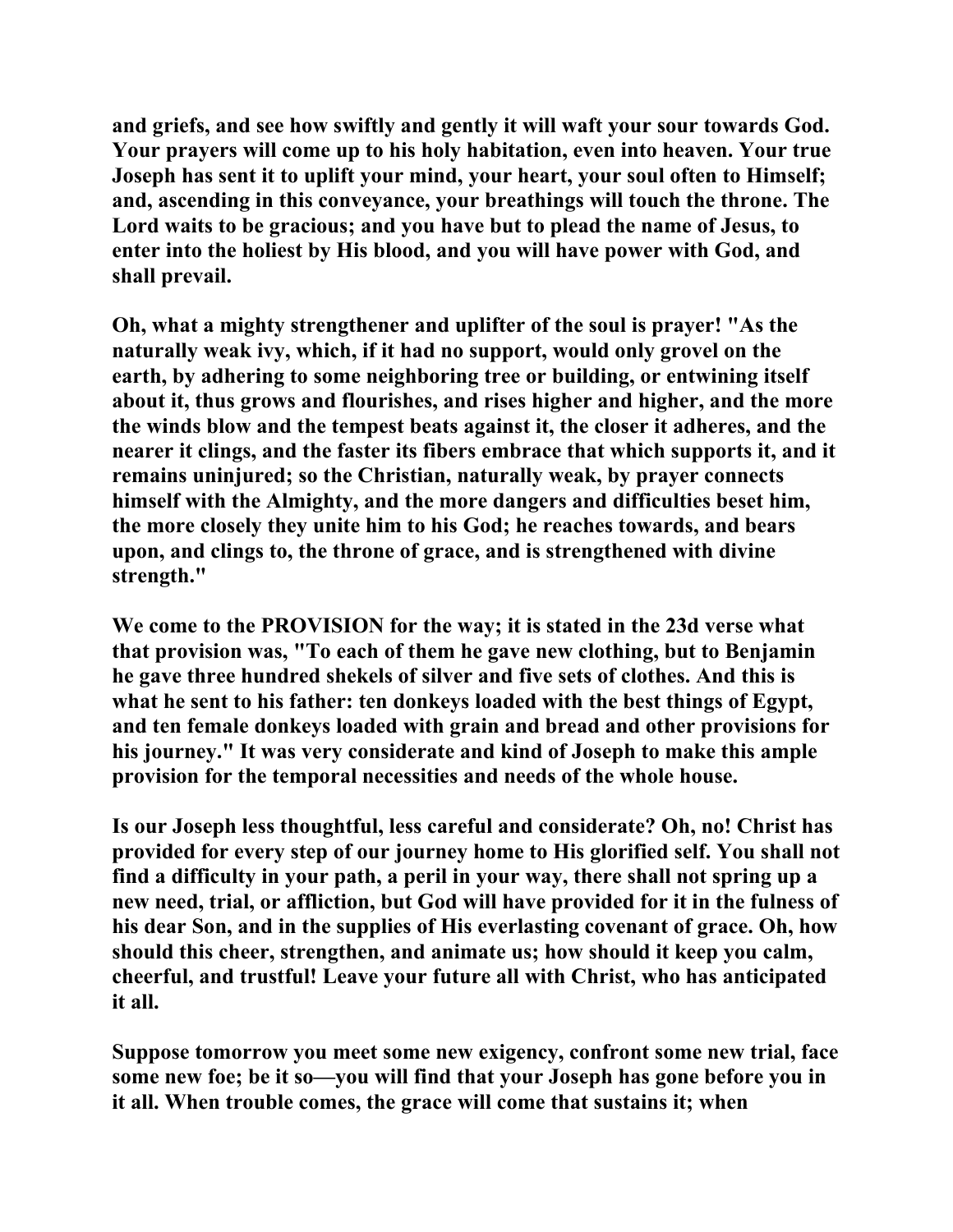**perplexity comes, the counsel will come that guides it; when grief comes, the soothing will come that allays it. You will find, beloved, that Christ has gone before you; that He has provided an ample supply for all the spiritual exigencies that may spring up at each step of your journey.** 

**Once more would I remind you of the "good things" which God has provided for the maintenance of His Church in her travel through the wilderness—for the sustenance of each individual saint. Well may we exclaim with the Psalmist, "Oh, how great is your goodness which you have laid up for those who fear you!" All the wealth of the eternal covenant of grace is ours—all the fulness that is in Christ Jesus is ours—all the treasures of the everlasting gospel are ours—all the promises of God are ours. These are our "provisions for the way"—"laden with corn and bread and meat."** 

**Why, then, should we faint, despond, or despair? Shall we in our daily march, in our conflict with new trials, new temptations, new exigencies, succumb to our circumstances, when faith, looking at its inexhaustible resources, may confront them without a fear? "My God shall supply all your needs according to his riches in glory," (or, His glorious riches,) "by Christ Jesus." There is bread in our Father's house, and to spare—plenty of corn in Egypt—all strength, all restraining grace, all constraining love, all human sympathy, and all divine power in our Immanuel, God ever with us, our exalted, enthroned, and glorified Joseph. He who is leading us to heaven will bring us there at His own charge and beneath His own convoy.** 

**But Joseph not only supplied maintenance, but also clothing. This illustrates a very precious and glorious spiritual provision of Christ. Joseph was a liberal man, and he devised liberal things; a wealthy man, and he gave affluently; he was a prince, and he provided in a princely way. Our true Joseph supplies ample clothing for the souls of His saints in their homeward journey; He has provided not one clothing only, but varied raiments; and it is well for us to know what they are, that we may put them on and wear them. The first He has provided is the robe of righteousness, which covers, beautifies, and fully justifies the saints of the Most High; that glorious and perfect righteousness in which we stand forever accepted, and in which, were we to die at this moment, we should appear before God, not only "unblameable" (that is not a good translation, for we are blamable, but unblamed) "and unreproveable" (or, unreproved) "in His sight," there being against us nothing whatever which the law, justice, or sin can possibly allege.**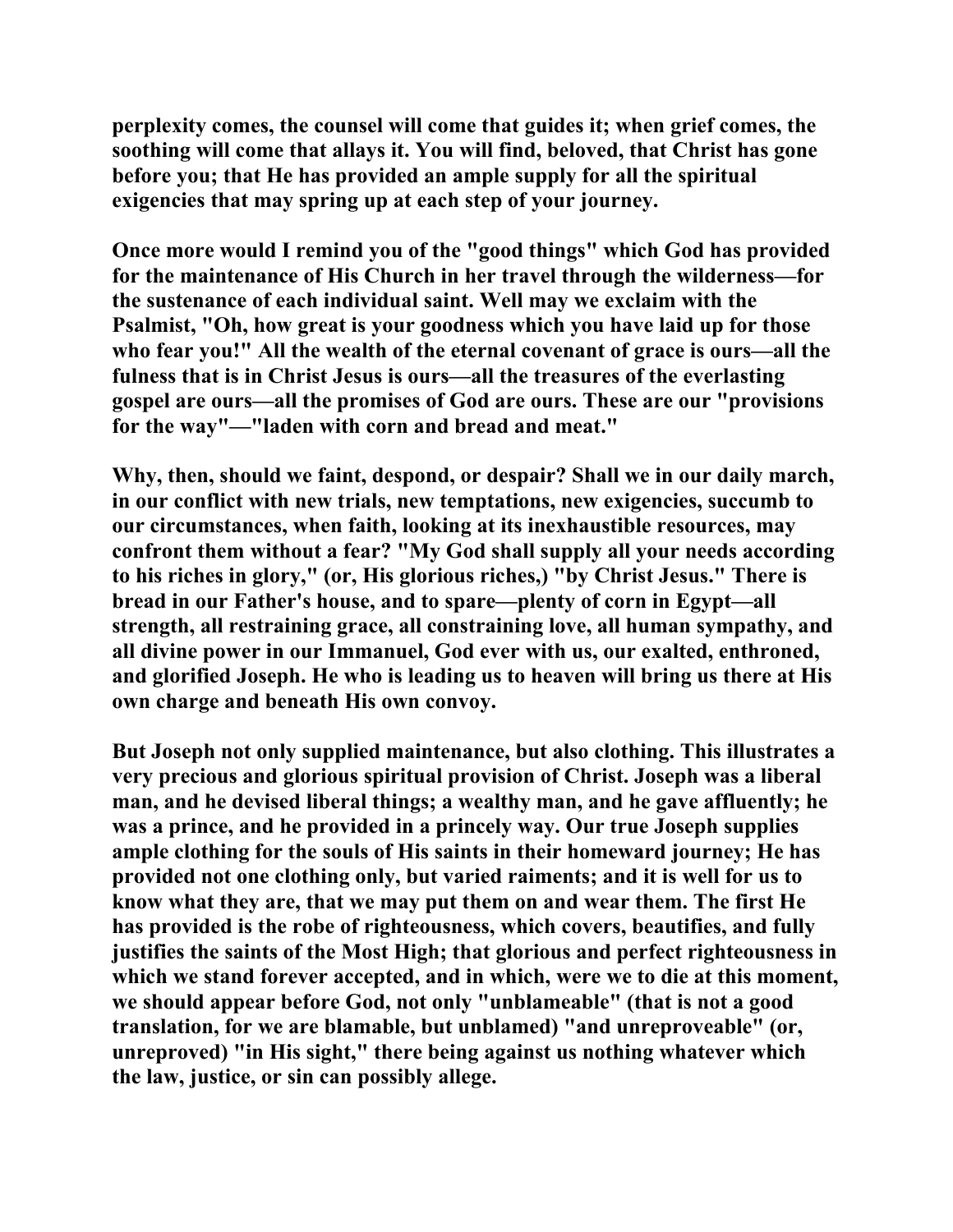**Now, this is the righteousness that exonerates you if you believe. Christ has provided it, the Spirit invests you with it, faith receives it, and God justifies you through it. "It is God who justifies." Realizing your investiture in this divine clothing, you may pursue your journey through life with the peace of God ruling in your heart, and the hope of glory shedding a bright halo around its close. No doubt or fear respecting the future need disturb your mind while your faith can enfold itself in the "righteousness of Christ, which is unto all and upon all those who believe." Justified by faith in Christ, you shall surely enter heaven, and be found in Him, "the Lord our Righteousness."** 

**There is another garment provided by our glorious Joseph. Christ freely supplies, not only the robe of righteousness, but the garment of sanctification. Christ himself is our sanctification. As Christ, by the Spirit grows in us, and we become conformed to the image of Christ, He becomes our sanctification. We grow holy only as we approximate to the nature, the spirit, and image of Christ. This is true holiness, and nothing else is. Holiness does not consists in fastings, in prayers, in religious duties, rites, and ceremonies. How many there are in the present day who are religiously and rigidly observing all these external things, dreaming of holiness and fitness for heaven, without one particle of real sanctification! What a fearful and fatal delusion! Your sanctification, beloved, is Christ—Christ growing in you, "who of God is made unto us wisdom, righteousness, sanctification, and redemption."** 

**This is the holy clothing Christ has provided for your journey homeward. You have to battle with indwelling sin, and to conflict with outward temptation. But never forget that you are to live upon Christ as much for your sanctification as for your justification; that His grace is pledged to subdue your iniquities, to arm you in the conflict, to give you skill in the holy fight, and the final victory over all your enemies; and in proportion as Christ grows in you, you will grow in a true hatred of sin, in a deepening love of holiness, and thus in real, gospel sanctification.** 

**In addition to the robe of righteousness, and the garment of sanctification, with which the believer is invested, there are the adornments of the Spirit, the ornaments of the Christian character, the divine graces which ever accompany the righteousness of the saints, evidencing and illustrating their high and holy relationship to God. Lovely spectacle! A sinner clothed with the righteousness of Christ, all glorious within through the renewing of the Holy Spirit, and in his external and visible walk exhibiting, in their beautiful combination, the different graces and fruits of the Spirit. Well may the**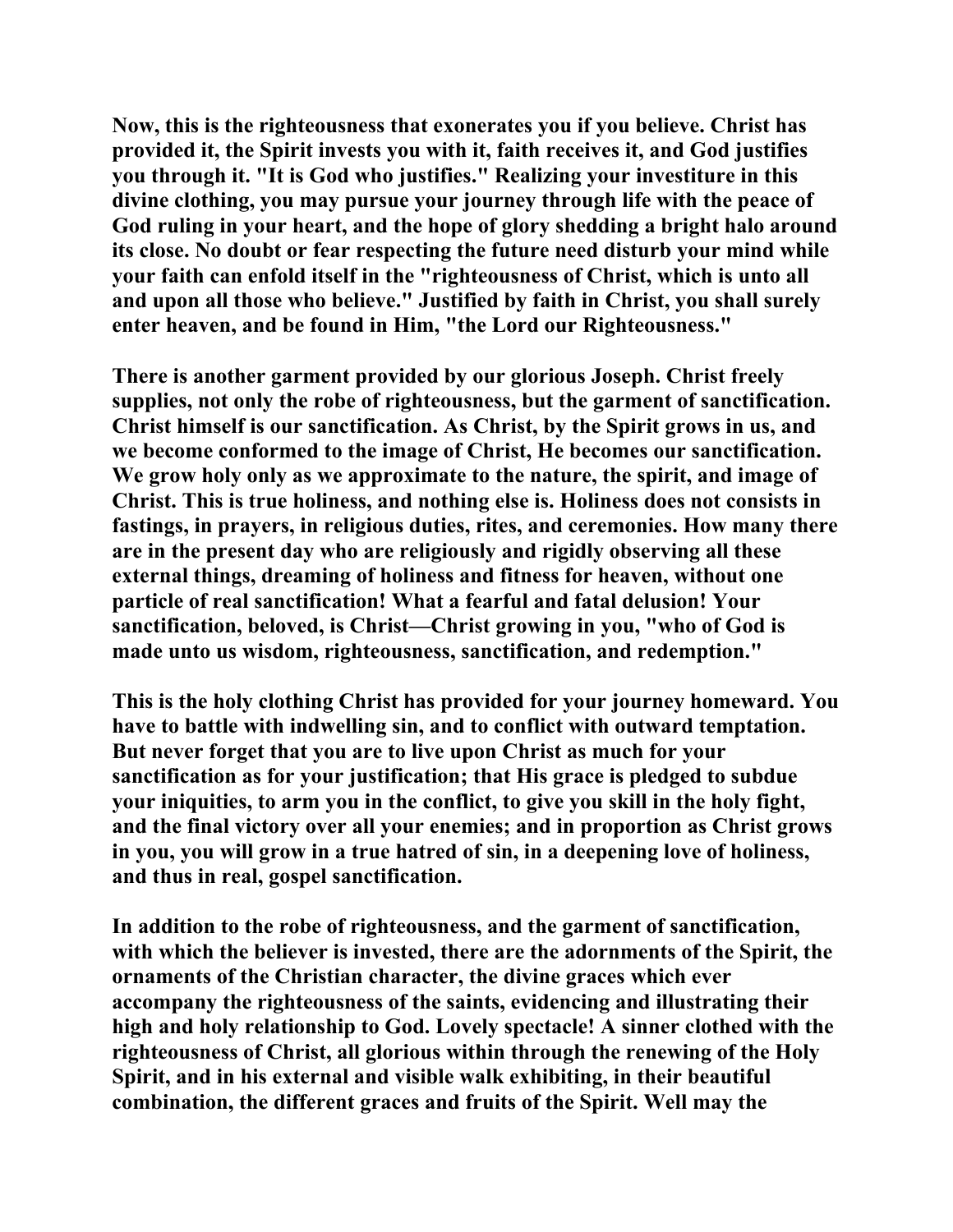**believer exclaim, "I will greatly rejoice in the Lord, my soul shall be joyful in my God; for he has clothed me with the garments of salvation, he has covered me with the robe of righteousness as a bridegroom decks himself with ornaments, and as a bride adorns herself with jewels."** 

**Are these sacred graces of the Spirit exhibited in our life, beloved? Is our religion lovely? is our Christian life thus adorned? Are we walking in the Spirit, and not fulfilling the lusts of the flesh? Is Christ's robe of righteousness girdled around us by the Spirit's graces, thus walking with Jesus in white, and in the joy and comfort of the Holy Spirit? Oh, you temples of God through the Spirit, how holily, and softly, and warily should you walk! A temple of the Holy Spirit!—heaven has not a more sacred and God-loved structure! Yet how shall we preserve it from defilement, or cleanse it when defiled, but by a constant application of the "blood of sprinkling?"** 

**Indwelling sin there must be, outward sin there will be; but the Fountain is open, and in it we must daily wash. His blood alone will keep the conscience clean, the mind peaceful, and the heart in close, filial communion with God.** 

**We thus reach the COMMAND of Joseph to his brethren—"Never mind about your belongings, because the best of all Egypt will be yours." This command was imperative. They were not to allow their eye to spare any of the earthly possessions they were now relinquishing. Nor were they to repine or regret that they were abandoning their country, homestead, and property, since the land where they were emigrating, with all its wealth and abundance, was theirs. The injunction was wise. To have burdened themselves with the things they were leaving would but have increased their anxieties and care have retarded their progress and prolonged their journey. One thought was to shed its sunshine upon their way—the thought of seeing Joseph, and of perfect immunity from neediness and toil amid the abundance and repose of Egypt.** 

**Beloved, how deep the spiritual teaching here! How holy and unearthly the precept it enjoins upon heaven's emigrant! We are passing through this world to glory. And the command of our Lord is, that we be constantly forgetting the things that are seen and temporal, nor regard the world, its possessions and attractions, in the anticipation of the world of glory that is before us. Our Jesus says, "Lay not up for yourselves treasures upon earth. Take no thought for your life, what you shall eat, or what you shall drink; nor yet for your body, what you shall put on." The follower of Christ is to consider earth's wealth and glory, this world's pleasures and politics, as nothing to him; and**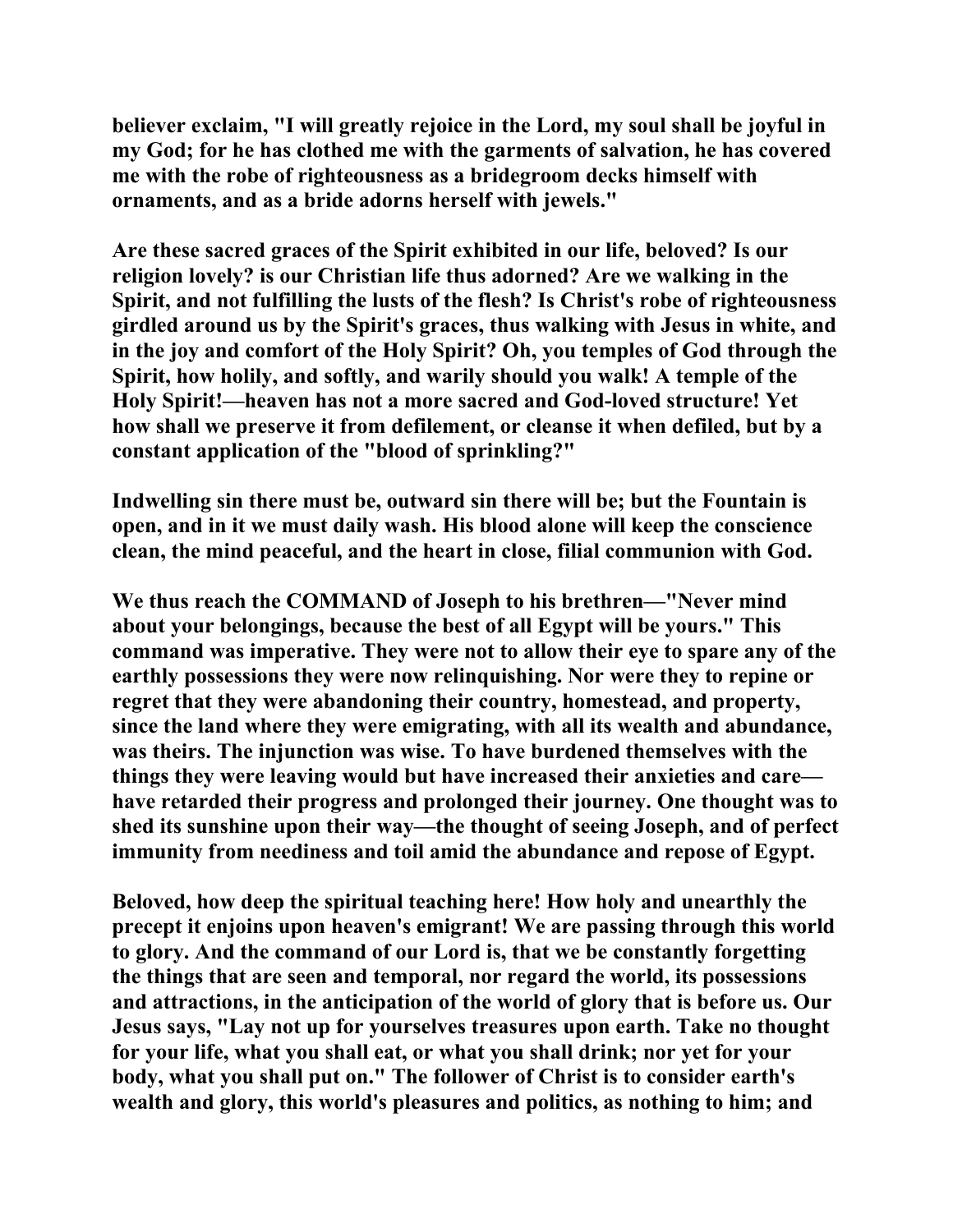**constantly detaching himself from the things that are earthly and temporal, he is to be pressing forward to things heavenly and eternal.** 

**How many a child of God, who should be growing in grace and advancing in heavenliness, is constantly clogging his feet with earth's clay, weaving around him the net and the mesh of earthly, carnal, sensual engagements, thus impeding his spiritual progress! How can he grow in grace and heavenly mindedness if this be so? It is utterly impossible. You must become more dead to earth, more crucified to the world, and realize more the power of Christ's resurrection in your soul. This is the apostolic exhortation, "If you then are risen with Christ, seek those things which are above, where Christ sits at the right hand of God. Set your affection on things above, not on things on the earth. For you are dead, and your life is hid with Christ in God." "Put to death therefore your members which are upon the earth."** 

**Your true Joseph, your blessed Jesus, says to you emphatically, "Regard not your earthly possessions, your belongings, your worldly advantage; regret not the loss and sacrifice of home, friends, and property, that you make for your attachment to me, my service, and my cause; count it all as vanity and dross; gird up your mind to endure my shame, to share my reproach, yes, to deny all ungodliness, to come out of the world and be my cross-bearing disciples. I have laid up for you treasure in heaven, infinite wealth, an inheritance that is incorruptible, riches that perish not, joys that glut not, a crown of glory that fades not away. Count the world as loss, all created good as dross, and the creature itself as vanity, for the glory, and honor, and immortality that will soon be yours."** 

**Thus would our blessed Lord teach, cheer, and animate us in our heavenly journey, by bidding us cease from needless earthly care, and cultivate the spirit, the mind, and the hopes of pilgrims traveling to the celestial city! Consonant with this is the whole tenor of God's Word. How impressive and emphatic its exhortations! "Depart, depart, go out from thence, touch no unclean thing; go out of the midst of her; you be clean that bear the vessels of the Lord." "Let us go forth therefore unto Him outside the camp, bearing His reproach." "Let us lay aside every weight, and the sin which does so easily beset us, and let us run with patience the race that is set before us, looking unto Jesus." God give us grace to lay to heart these exhortations to heavenly mindedness! We are but crossing a desert land on our way home to Christ. He has promised that our bread and our water shall be sure, and that we shall lack no good thing. Upon Him, then, let us cast our care, anxious for nothing**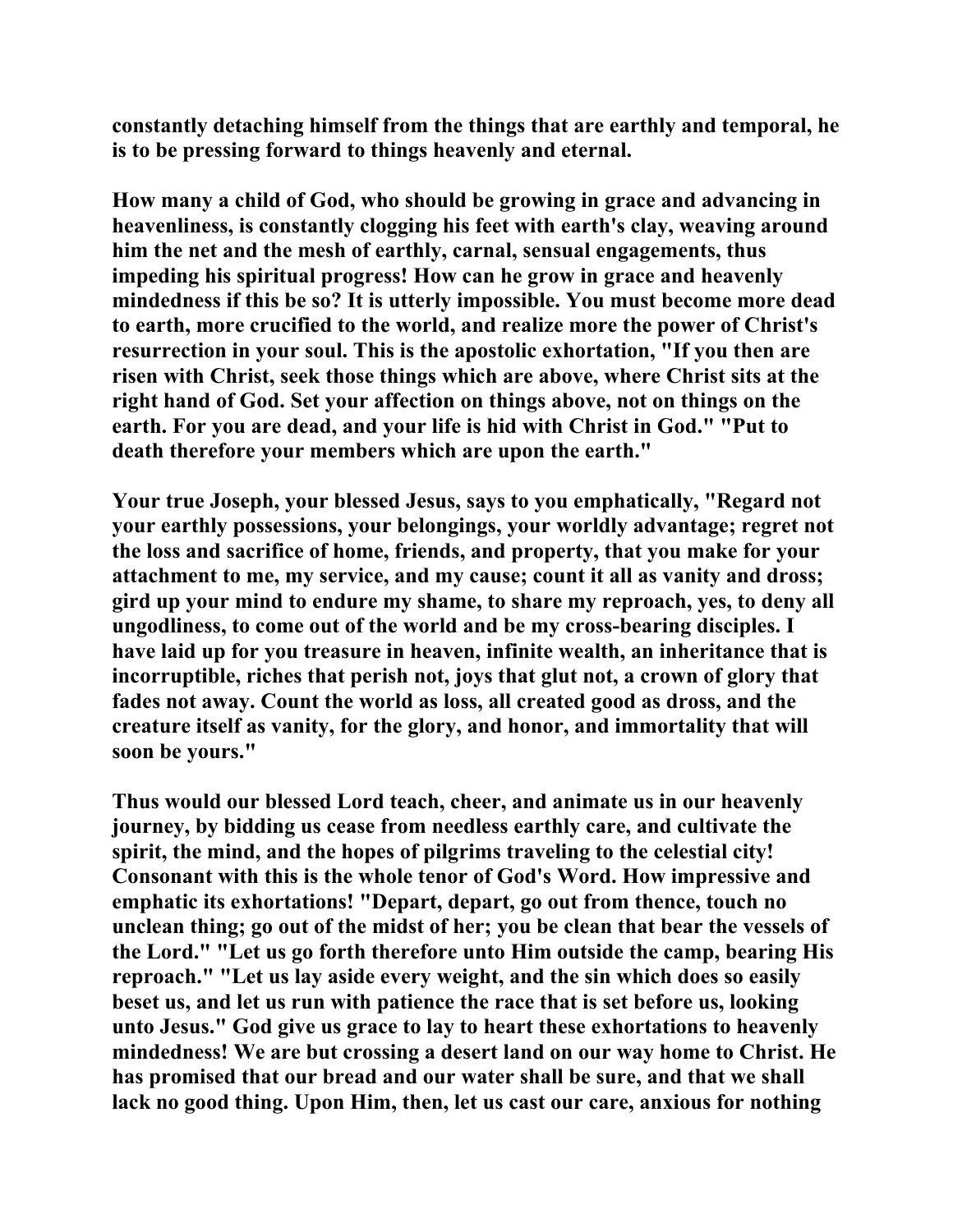**except how we may so walk as to please Him in all things.** 

**This life of faith, by which thus we become dead to the world, will soon conduct us to the last stage of our homeward journey. He who was with us in all its preceding stages, will be with us in this its last and closing, its most solemn and eventful one. Think not, O weary, trembling pilgrim, that He will abandon you then to resources of your own. Oh no! Jesus has provided for the hour and details of His people's departure. He will send with the conveyance that is to bear you home to glory, grace, strength, and hope for the solemn transit. Christ will be with you then; and, Christ with you, all will be well seeing JESUS, you "shall not see death."** 

**"When my last hour is close at hand. My last sad journey taken, Do you, Lord Jesus, by me stand, Let me not be forsaken. O Lord! my spirit I resign Into Your loving hands divine, It is safe within Your keeping."** 

**"Countless as sands upon the shore, My sins may then appall me; Yet, though my conscience vex me sore, Despair shall not enthrall me, For, as I draw my latest breath, I'll think, Lord Jesus, upon Your death, And there find consolation."** 

**"Limb of your body, Lord, am I, This makes me joyful-hearted; In death's dark gloom and misery, From You I am not parted. And when I die, I die to Thee, Eternal Life was won for me By Your last hour of anguish."** 

**"I shall not in the grave remain, Since You death's bonds have severed; By hope with You to rise again, From fear of death delivered,**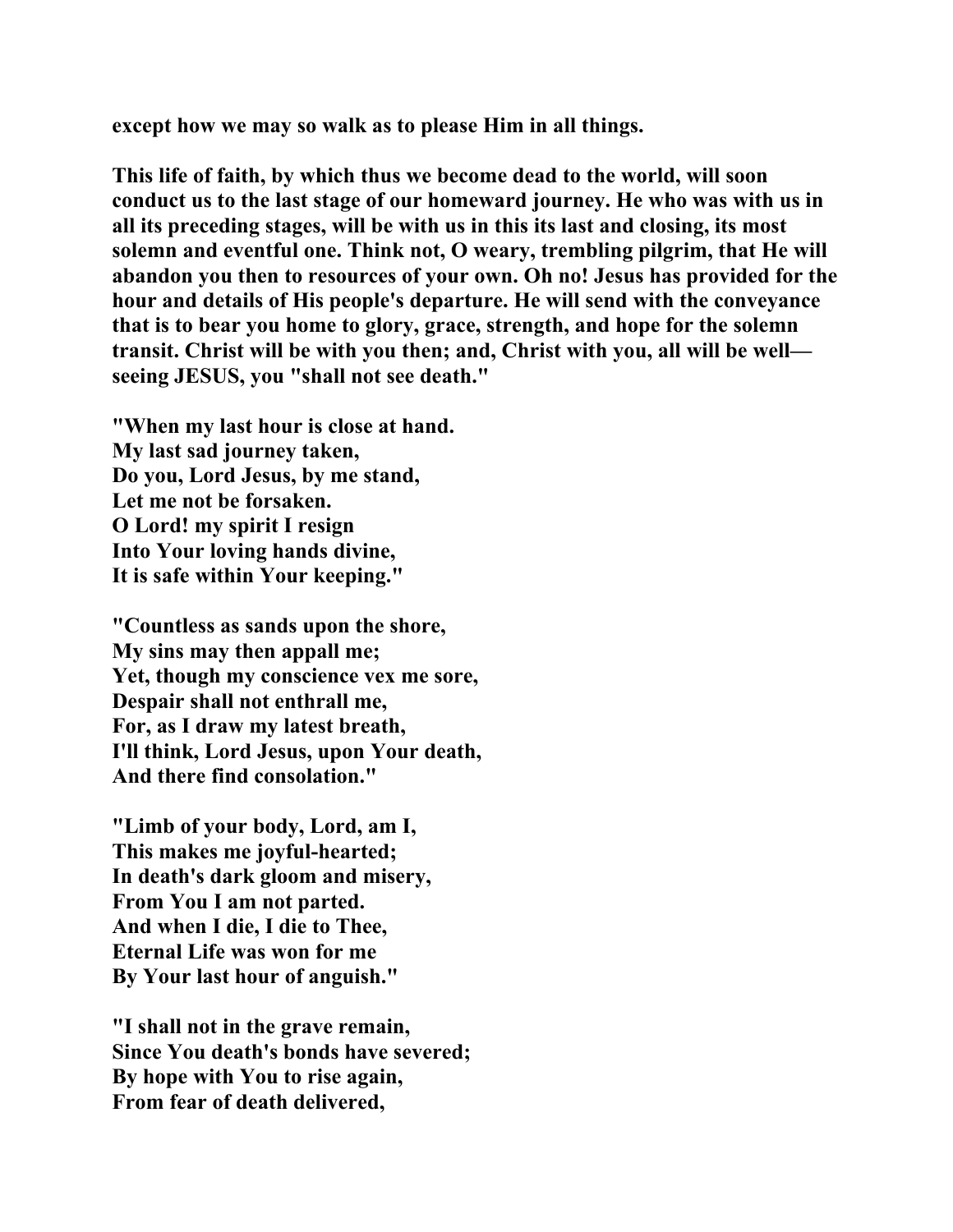**I'll come to You, wherever You are, Live with You, never from You part; Therefore to die is rapture."** 

**"And so to Jesus Christ I'll go, My longing arms extending; So fall asleep in slumber deep, Slumber that knows no ending; Until Jesus Christ, God's only Son, Opens the gates of bliss—leads on To heaven, to life eternal!" (Nicholas Hermann)** 

**"Christian Love" Or, "Joseph's Exhortation to Unity"** 

**So he sent his brothers off, and as they left, he called after them, "Don't quarrel along the way!" Genesis 45:24** 

**Such was the appropriate charge with which Joseph dismissed his brethren on their return to their father, bearing with them the evidences of his greatness, and the expressions of his love. He well knew the necessity for such an exhortation to unity as this. He remembered that the elements of evil which led to his own abduction from his father's family, with all its dire, yet strangely overruled results, still dwelt in their nature; and that although time and adversity may have subdued and softened that evil, yet, nevertheless, its root still was there, and that without a caution on his part, and strict vigilance on theirs, in all probability before they reached their home, the smouldering embers would break forth again in envy, strife, and division, and sad and disastrous might be the consequences.** 

**Holy and important is the spiritual instruction here conveyed! That the children of God are not exempt from the necessity of a similar charge, is clear from the many and constant exhortations to brotherly love and Christian union with which the Word of God abounds. Perhaps there is no precept of which we need to be more perpetually reminded, and to whose violation and neglect we are more constantly exposed than this one—the precept of Christian love. A striking confirmation of the tendency of the Lord's brethren to "quarrel along the way," occurs as early as the history of the apostles. It took place between Paul and Barnabas, and arose from a difference of opinion**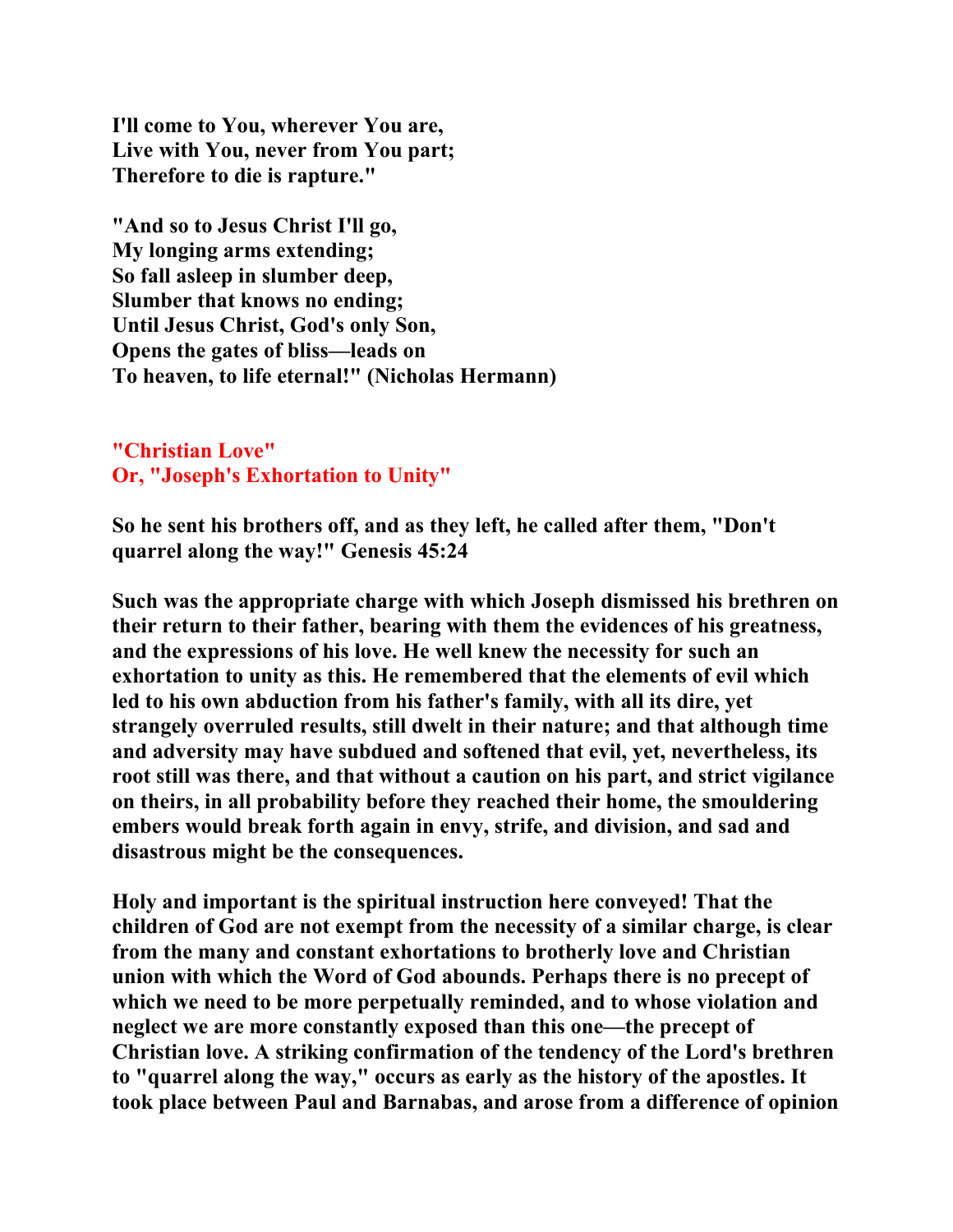**as to the expediency of being accompanied in their apostolic visitation of the churches by Mark. Barnabas, influenced, perhaps, by his relationship to Mark, who was his nephew, proposed it, but "Paul thought it not good to take him with them." This dissonance of judgment led to a separation of these apostles the one from the other, and is thus narrated—"And the contention was so sharp between them, that they departed asunder one from the other." And so they quarreled along the way!** 

**Another instance, so gently chided and skillfully improved by our Lord, implicated the whole college of apostles. Thus Mark records it: "And he came to Capernaum, and, being in the house, he asked them, What was it that you disputed among yourselves by the way? But they held their peace: for by the way they had disputed among themselves who should be the greatest." And thus they quarreled along the way! We learn that our nature, even in its renewed state, is still carnal, and exhibits the same marks of innate corruption, and needs the same holy exhortations of God's word that the Church of God ever did. Dismissing the original application of this exhortation to brotherly unity, we propose to ground upon it a few observations enforcing the holy and much-needed precept of Christian love among the brethren of Christ. For who that is spiritually and intelligently acquainted with the Church of God is not solemnly convinced of the necessity of a higher and holier standard of Christian union and love among the members of the body of Christ, the children of the one family of God, than at present exists?** 

**Beloved, "God is love." And Jesus Christ was the incarnation of love to our world. He was love living, speaking, acting, toiling among men. His birth was the nativity of love; His sermons, the words of love; His miracles, the wonders of love; His tears, the meltings of love; His crucifixion, the agonies of love; His resurrection, the triumph of love. All that He did, and said, and commanded, was the embodiment and the expression of Divine love. In the further prosecution of this delightful subject, we shall consider the nature of Christian love—its features—and the exhortation to its culture.** 

**Now with regard to the NATURE of Christian love—in what does it consist? It differs essentially from all other feelings embraced under the general term love. The natural affection of families, the friendship which has its foundation in assimilation of mind and taste, the feeling of benevolence which prompts us to acts of kindness to our fellows, and that denominational or party feeling cherished by those who profess the same ecclesiastical polity and adopt the**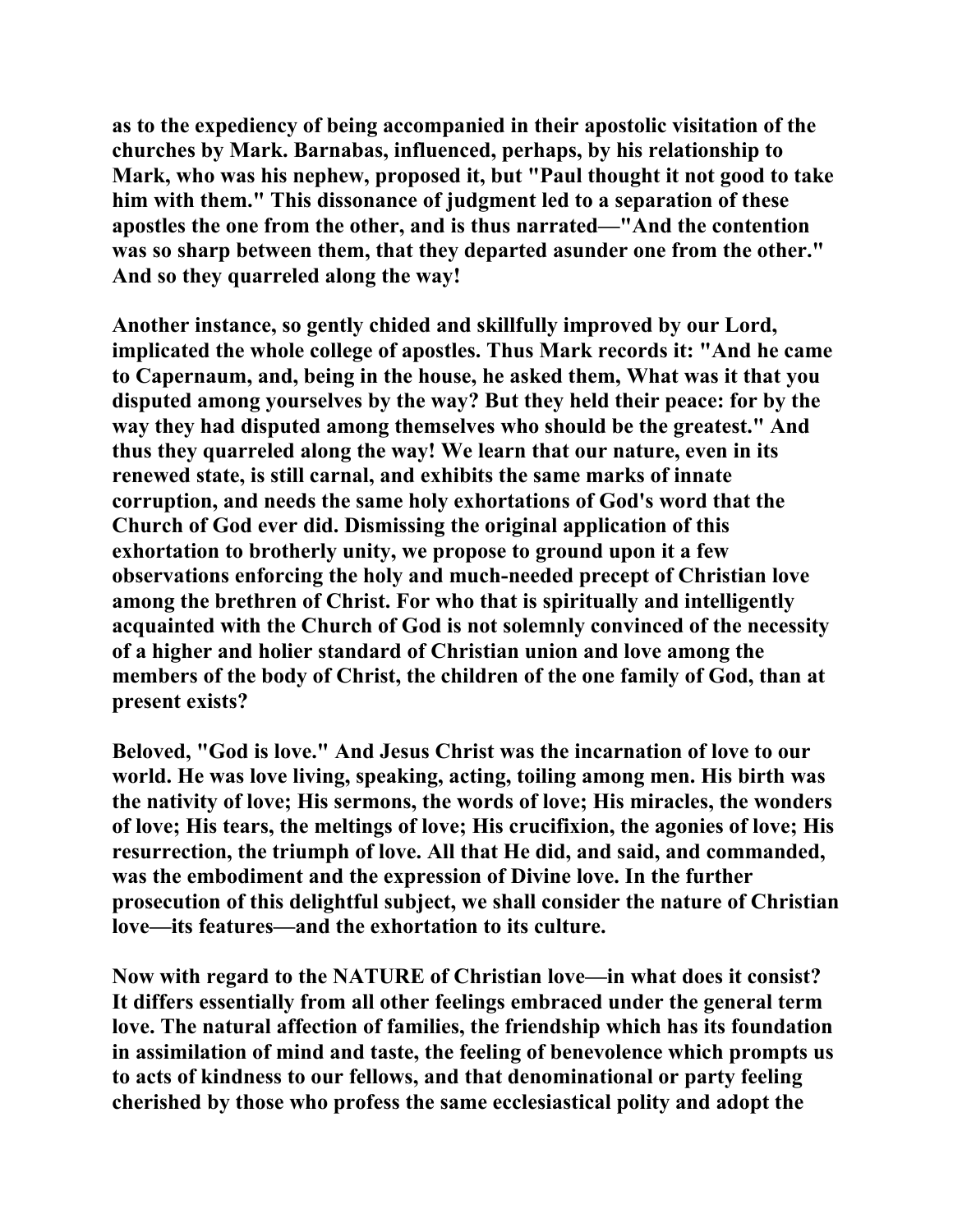**same mode of worship, all differ essentially from the love which unites the one Church of Jesus Christ. All these modifications of love may exist, real, intense, warm, and yet true Christian love may have no place in the soul. There may be the warmest natural affection, the profoundest feelings of benevolence, the most zealous party attachment, and yet the individual may be utterly destitute of the divine and sacred affection of which we speak. In what, then, consists this Christian love, thus standing apart so distinctly from every other form and modification of love?** 

**Surely there must be something unique, peculiar, and lofty to invest it with this marked and lovely character! For a few moments look at the origin, and this will illustrate the nature, of that Christian love, which finds its home in every regenerate, Christ-loving heart. In the first place, I would remark that it has its origin in our new nature. When we are born again of the Spirit, divine love is born in us. There is with the advent of the divine nature, the advent of divine love. The nature of God is love; and if we become partakers of the divine nature, we necessarily become partakers of the love that dwells in God. The heavenly birth and divine love are coexistent properties in our spiritual regeneration. I emphatically repeat that, a partaker of the divine nature, I am necessarily a partaker of divine love.** 

**Then, again, it has its origin in the indwelling of the Holy Spirit in the heart. Every child of God is a temple of the Holy Spirit, consequently there is in him the very inspiration of divine, spiritual love. "The fruit of the Spirit is love." If you have the Holy Spirit dwelling in you, making you His temple, there dwells in you the principle of love—a love that emanates from God, that entwines itself with all who are God's, and that ascends again in holy affections to God. The indwelling of the Spirit is the indwelling of love in your heart; and this it is that should make us prompt to recognize a saint wherever we find him, be his nation, his complexion, his dialect, or the section of the Church to which he belongs, what it may. If I see in him unmistakable marks of the Spirit of God; if I see, clustering in his life and conversation, the fruits of the Spirit, and yet I refuse to recognize him as a Christian brother, to receive him as a child of God, to have fellowship with him as one of the sacred brotherhood, I deny and grieve and wound the self-same Spirit dwelling in me.** 

**Again, we may understand the nature, and trace the origin of this divine principle of love, if we remember that it is the grand moral feature that assimilates the whole family of God. It is, if I may so express myself, the family likeness. Nothing more strikingly brings out the unity of the divine**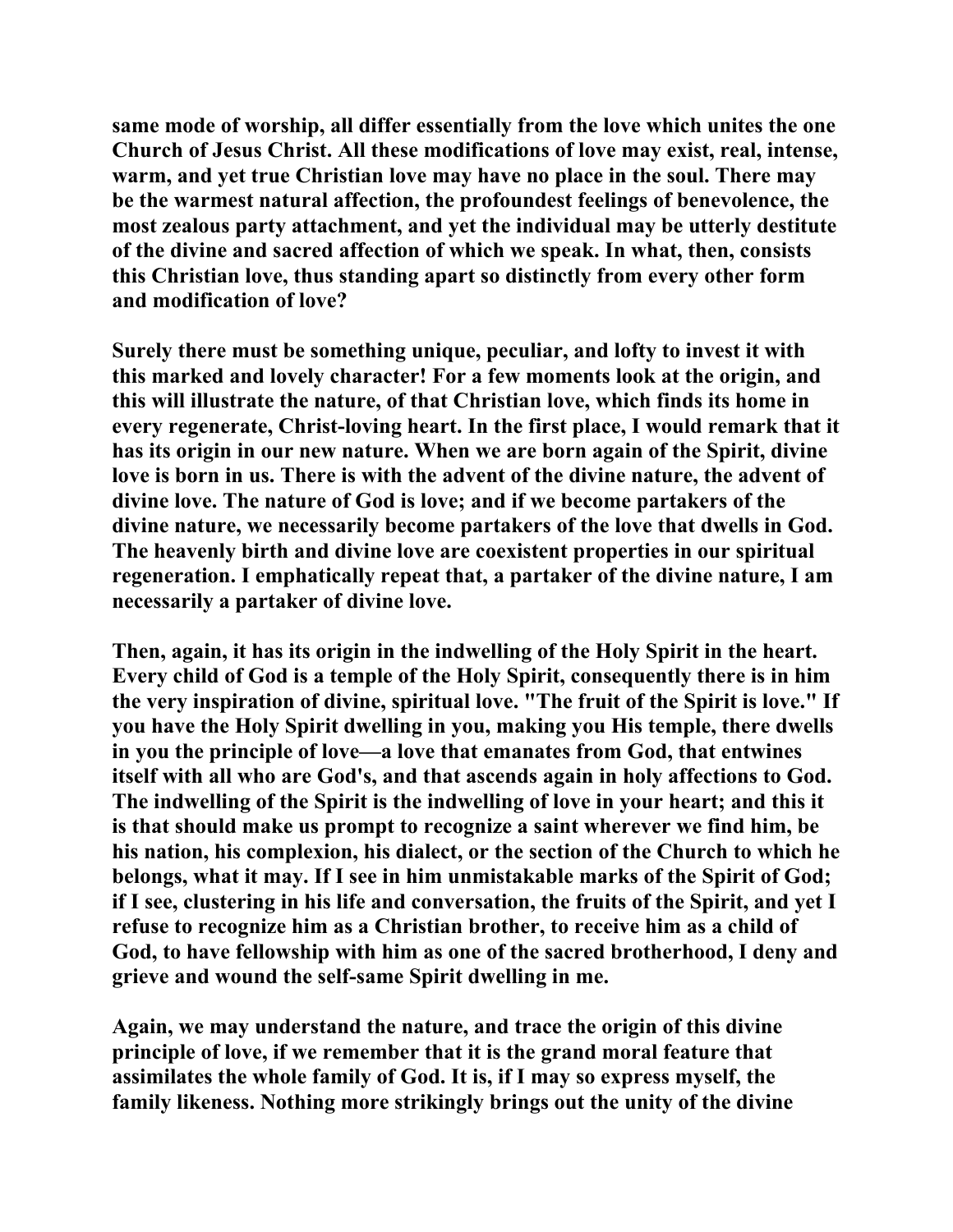**nature in all God's people, the indwelling of the same Spirit thus establishing their membership with the family of God, than the feature of love. Let me see in a Christian man real love, true spiritual affection, affection flowing towards me because I am a brother in Christ—love recognizing my discipleship, my saintship, my sonship—I see in that brother the family likeness, the image of the Father, and the image of all the brethren. Yes, beloved, in a few words, the love of which we speak is a divine, unearthly, spiritual principle. It is not of the flesh fleshly, it is not born with us; it proves its origin and nature by the divine and spiritual fruits which it brings forth. It is from God, it ascends to God, and all its operations are godlike and divine. He who discovers in his heart no other evidence of his filial relation to God, of his discipleship to Christ, of his membership with the one brotherhood, than the existence of this divine, holy principle of love, has sufficient warrant to put in a humble claim to be a disciple of Christ, a child of God, and an heir of glory. "By this shall all men know that you are my disciples, by the love you have one towards another." "By this we know we have passed from death unto life, because we love the brethren."** 

**The day may come when you may thank God for this one and simple evidence of your salvation. All other evidence of your membership with Christ, and of your adoption into the family of God, may be, not extinguished, but beclouded; and one remains, and one only, to shed its luster, like the lone star of evening, upon your dying pillow—love to the brethren, love to the holy ones because they are holy, love to the saints because they are saints. Beloved, with that one evidence you may tread the valley of the shadow of death, fearing no evil, and you shall have an abundant entrance into the everlasting kingdom of our Lord and Savior Jesus Christ.** 

**Having thus briefly explained its nature, let us for a few moments specify some of the GROUNDS on which Christian love should be exhibited. There occur analogies in the narrative which will be our guide. On what grounds may we suppose Joseph exhorts his brethren not to quarrel along the way, on their return home to their father? Would he not naturally remind them, in the first place, that they were the children, the sons of one father, and being so, there existed a strong bond of union between them? Most assuredly he would. Beloved, the Church of God acknowledges one God and Father: "One God and Father of all." One Father loves all—has predestinated all to the adoption of children—has given all alike His beloved Son—embraced all alike in His one heart—and lends His ear alike to all clustering around His mercy-seat and addressing Him as, "Our Father who are in heaven."**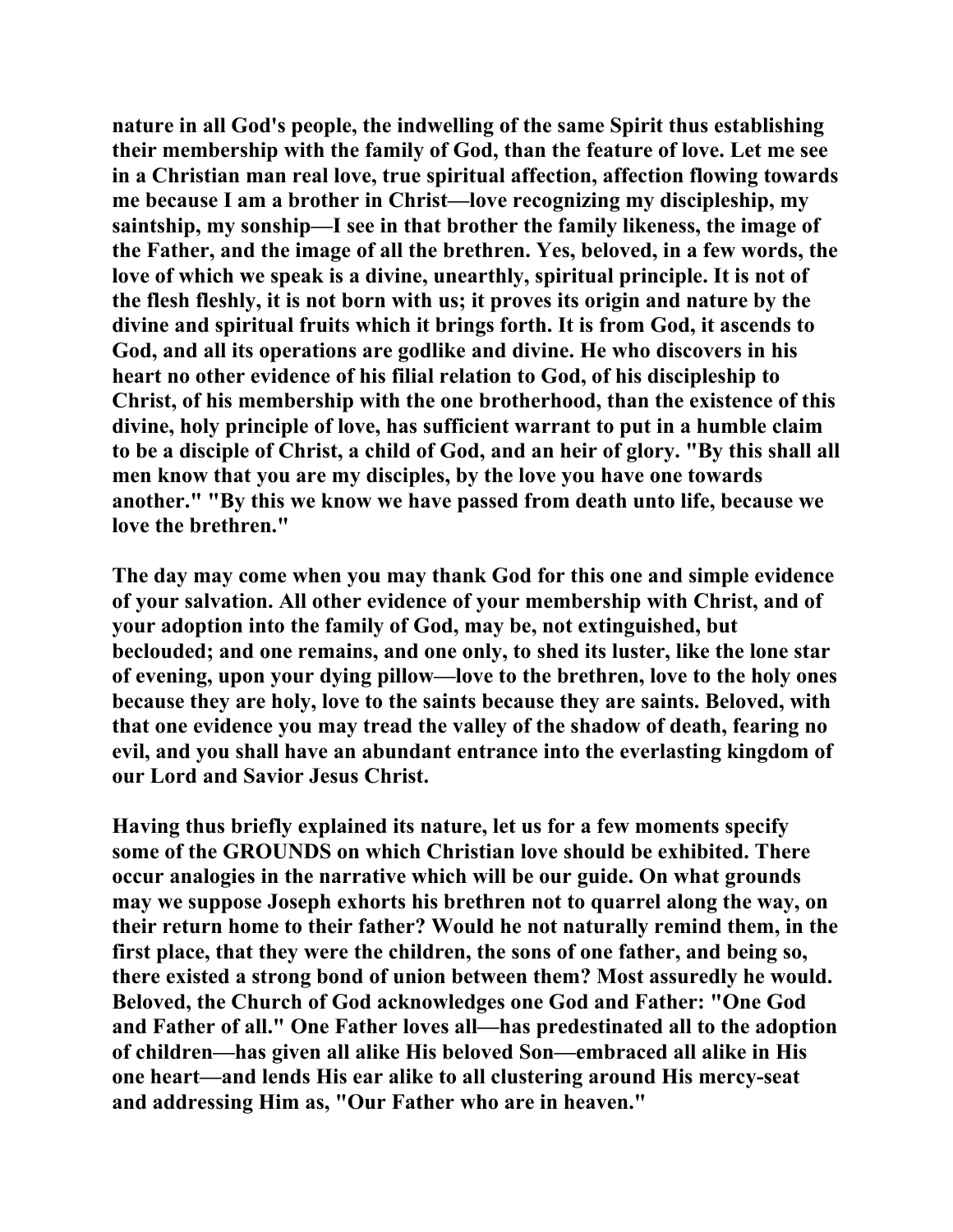**Find the sons of God where you may, belonging to what religious section of the Church they may, kneel with them in prayer, bend with them before the one mercy-seat, and you will be at no loss to ascertain who is their Father. Oh, there is nothing so convincing of the essential unity of God's family, or which constitutes so beautiful and touching a manifestation of that unity, as the clustering together of the Lord's people from their various communions around God's throne of grace. It is the most true, sacred, and sublime visible exhibition of the unity of the Church of God found on this side of glory—the unity of worship—the unity of prayer.** 

**Listen to the language of each—of all: "Our Father who is in heaven." In this sublime utterance who can fail to see the three essential elements of union the PARENTAGE of God—the BROTHERHOOD of the saints—the HOME of the Church: FATHER—OUR Father—in HEAVEN! Oh, see how the renewed nature of man travels back to the Fatherhood of God! See how man travels in fraternal affection towards the Brotherhood of man! See how the child of God seeks the Home from which he has wandered—the point of his departure—the place of his return. And when they assemble at their Father's feet, confessing like sins, deploring like infirmities, breathing like sorrows, unveiling like needs, and supplicating like mercy, oh, how true, beautiful, and holy appears the essential unity of the family of God!** 

**"The saints in prayer appear as one, In word, and deed, and mind, White with the Father and the Son Sweet fellowship they find."** 

**Would not Joseph also remind those who, thus belonging to one father, they were brethren? What are all the saints of God but brethren in the Lord Jesus Christ? "You are all the children of God by faith in Christ Jesus." "One is your Master, and all you are brethren." The Church of God is one holy brotherhood. Every child of God, be the depth of his experience, or the strength of his faith, or the measure of his attainments what it may, stands in fraternal relation to the one brotherhood of which Jesus is the First-born. Beloved, wherever you thus meet with a child of God, a believer in Christ, one who acknowledges his relation to Jesus, you meet a brother in Christ, and in giving to him a fraternal recognition, you but recognize and exhibit your own personal union with the sacred brotherhood.**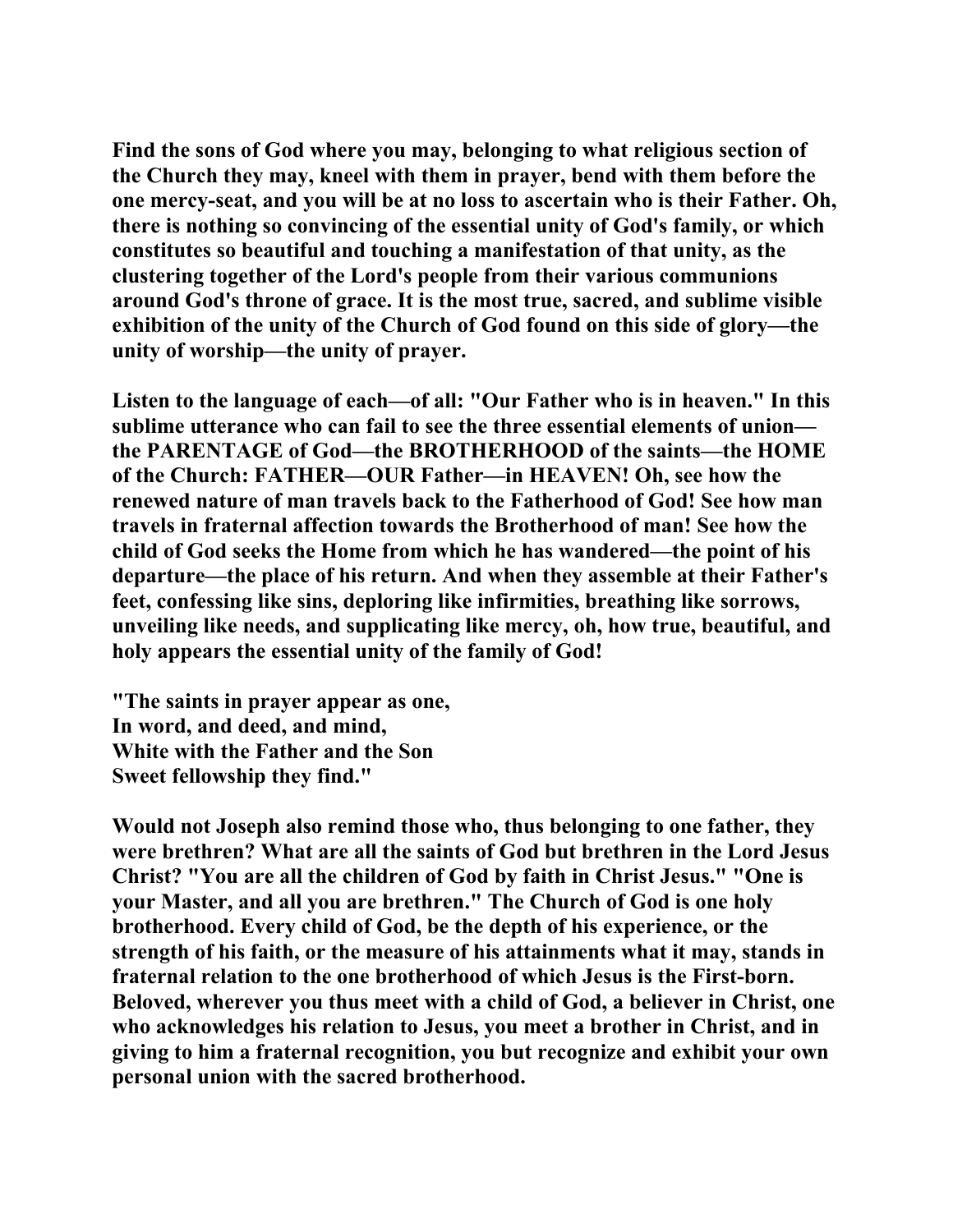**This is the only real fraternity. Sin has broken up the human family. By detaching our nature from its Center, it has detached it from itself. The human race has nothing of its original brotherhood remaining but the name, and even this finds often an unwilling recognition. The hate of races and the caste of society are proverbial. As if our common Father had not "made of one blood all nations of men for to dwell on all the face of the earth," race disowns race, and class denounces class, and caste scorns caste. "The Celt swears vengeance against the Saxon; the Slavonic cannot fraternize with the German stock. The dim repositories of the past are ransacked for missiles and watchwords, that may serve as firebrands to rekindle the old hereditary feuds of alien and rival lineages. The Italian thinks himself scarce a creature of the same blood and of the same God with the Austrian. Now the gospel goes forth as the great, the peaceful, but unappeasable revolutionist; but its watchword is a fraternity broad as humanity. And when men learn to feel these ties and claims of brotherhood, the needy and the lowly are soothed and elevated; the savage puts on dignity, and the bondsman hope; and the woman glides from the prison where barbarism had immured her. So, on the other hand, the mighty, and the intelligent, and the rich, thus instructed, forget their transient and skin-deep distinctions of caste and culture; and feel, in the view of a common sin, and salvation, and judgment-seat, the sense of stewardship casting out the odious spirit of self-gratification. Literal equality, no change in man's power can bring about. There would remain, on the day after an equal distribution of all goods and lands to all earth's inhabitants, the eternal and irremovable distinctions of sex and age, and mental talent and bodily endowment. You might as well propose to equalize the whole body of the man into an eye, clear but defenseless, or into a cheek, earless and eyeless and browless, as to make the body politic, in all its members and all its circumstances, one. But give the feeling of true Christian fraternity; and, while each member retains its individuality and its distinct offices, and its fitting peculiarities, the good of one member would become the good of all. The hand would toil in the light of the guiding eye; and the eye travel in the strength of the adventurous and patient foot." (W.R. Williams)** 

**But the religion of Jesus wins back our divided and hating race to its original brotherhood. It has been remarked that "One touch of nature makes the whole world kin." But one touch of grace does more. It unites the kin into Christian brotherhood, it introduces it into the family of God. This is the only true, sacred, and permanent fraternity; the republican and the democrat, the peer and the peasant, the sovereign and the subject, the bond and the free, are in Christ Jesus one sacred brotherhood, bound in filial relation to God, and,**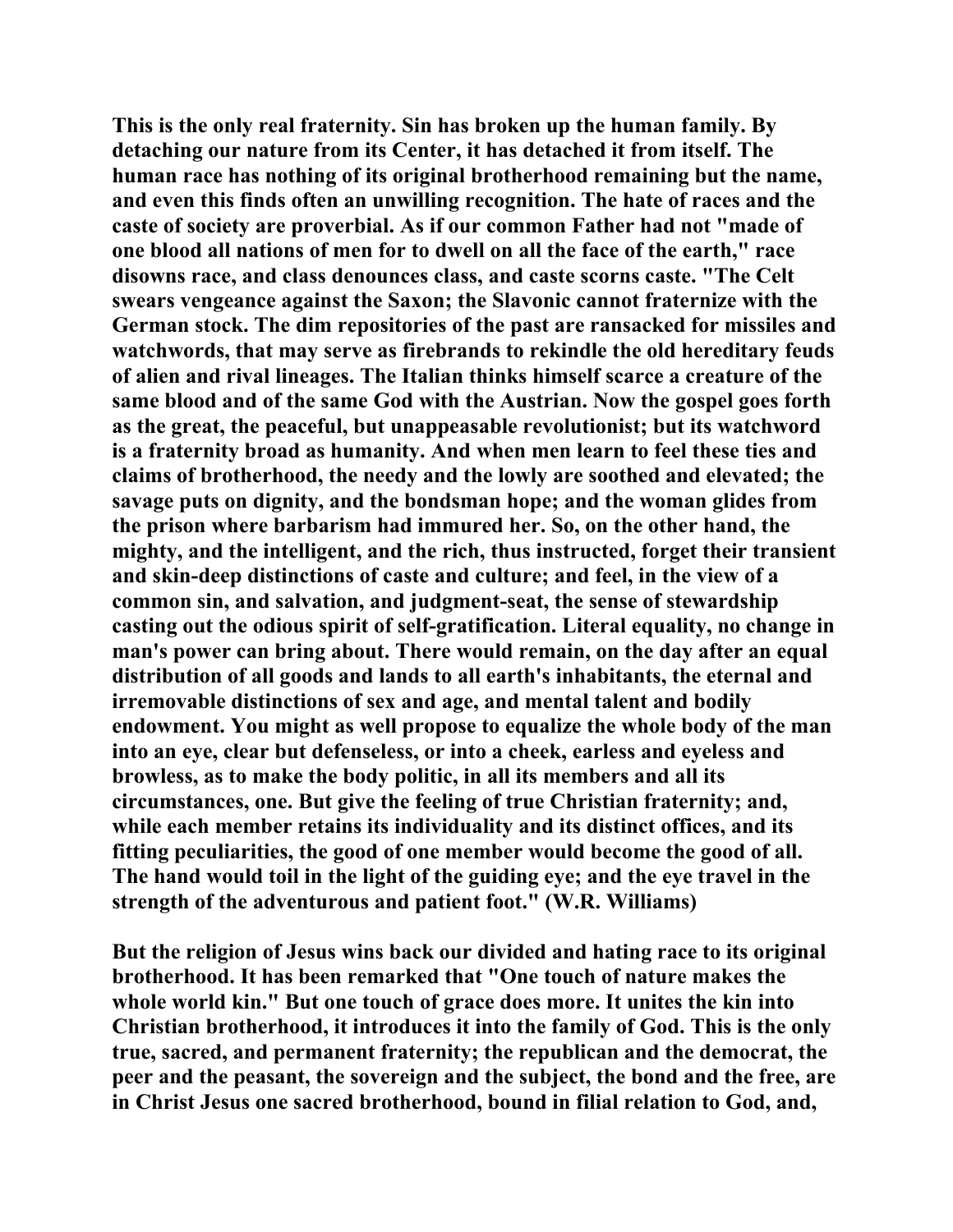**in virtue of this union, in fraternal relation to each other.** 

**Another uniting element is our union with, and the reception of all our blessings from, the Lord Jesus Christ. Here is a strong basis of union, a holy bond of love and sympathy. These brethren of Joseph were returning to Canaan, all richly laden with wealth through the kindness of Joseph. They were all alike furnished with provision, with clothing, and every comfort necessary for the journey. Thus they had a common bond of sympathy and union in the blessings all richly and freely received alike from Joseph. What gospel teaching is here!** 

**Are we not all of us, as saints of God, dependent upon Jesus? are not all of us hanging upon Jesus? do we not all receive from Jesus? The blood that cleanses us, the righteousness that justifies us, the grace that sanctifies us, the sympathy that comforts us, the hope that cheers us—is it not all derived from the fulness that is in Christ? Are not all clinging to that one dear Savior, depending on His finished work, and all drawing from His infinite resources? Oh, yes! Where do the saints of God the most frequently meet? Is it not at the feet of Jesus? Modes of worship may sunder us outwardly. A Liturgy may divide in form those who in heart draw near to the same God and Father. But here we all in spirit meet. The fountain from where we draw our stores of strength and grace, comfort, joy, and peace, attracts and unites us at the Savior's feet.** 

**This ought to draw closer together in affection and sympathy the scattered, divided members of Christ's body, since they are all living on Jesus, drawing from Jesus, and alike indebted to Jesus. Thus, if through prejudice or preference, ecclesiastical polity or modes of religious worship sunder the saints of God from each other, here is that which attracts them to one spot, and binds them in one holy fellowship—a full Christ to whom all repair, and from whom all alike receive supplies, and who loves and blesses all alike. Journeying to one heavenly home, wearing the same robe of righteousness, clad in the same garments of salvation, sustained and nourished by the same spiritual supplies, should not these considerations raise us superior to sectarianism, prejudice, and harsh judgment? What have we that we have not received? Why should one brother boast against or judge another? "Of his fulness have all we received;" and all alike living upon Christ's fulness, nourished by His grace, kept by His power, soothed by His love, fed by His hand, guided by His counsel, and bound together in the same heart of God, supplies us with one of the strongest and most persuasive motives why we**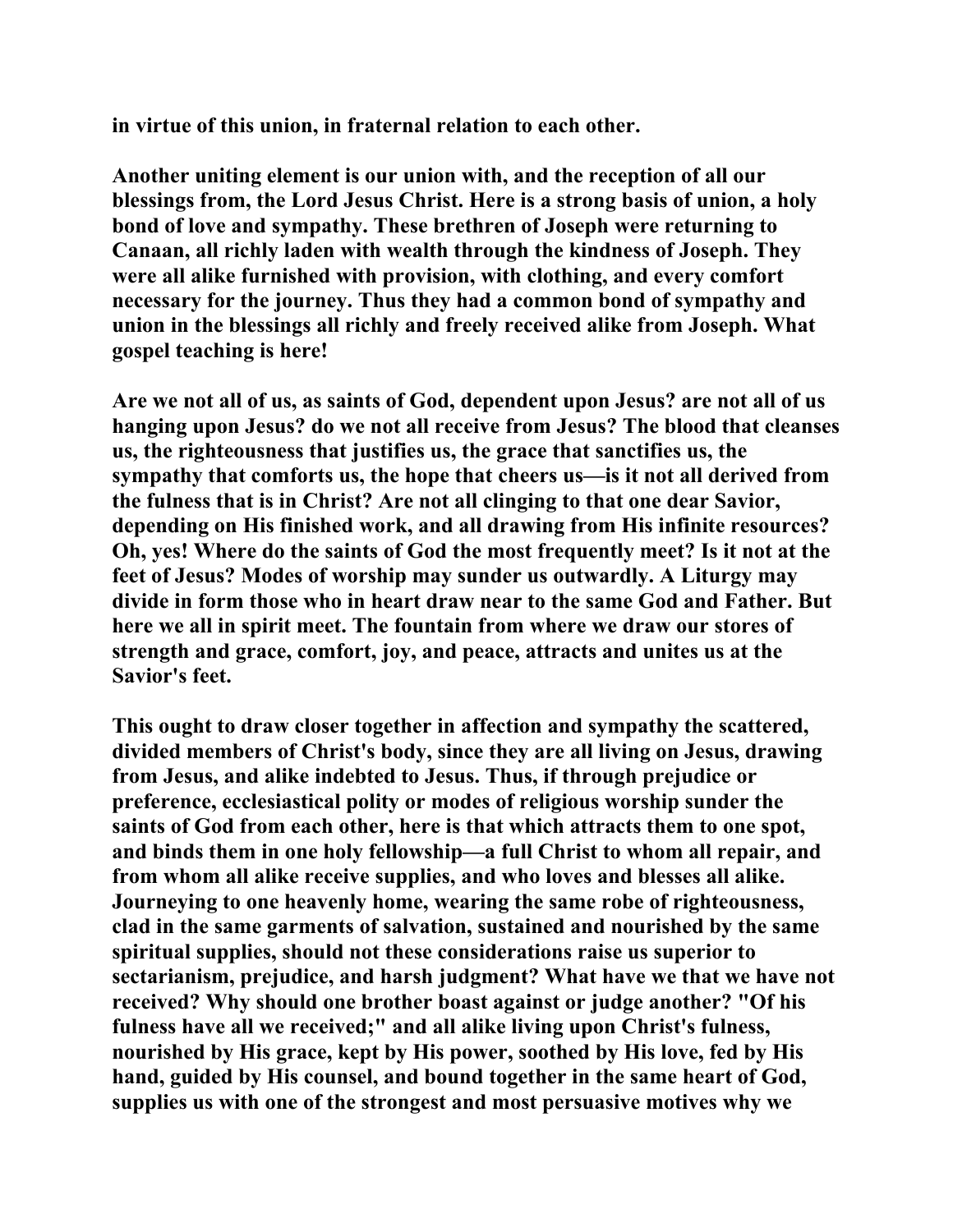**should love one another, and see that we do not "quarrel along the way."** 

**I thus anticipate another ground of Christian love—our individual membership with the one body of Christ. It is a beautiful illustration of the Church, the human body. Perfect in itself, it yet has different members; one organization, yet several parts. How masterly does the apostle work out this illustration, bringing us to the conclusion that one part cannot dispense with another; that no member can say to another member, "I have no need of you;"—all are useful and sympathetic in the body. So in the Church of Christ: it is essentially one spiritual corporate Body. Every believer in Christ is a member of that Body, and the Church of God is not perfect without that member. And thus members of Christ's body are members one of another. "For as the body is one, and has many members, and all the members of that one body, being many, are one body: so also is Christ. For by one Spirit are we all baptized into one body, whether we be Jews or Gentiles, whether we be bond or free; and have been all made to drink into one Spirit."** 

**And here let me remark, what a bond of union is found in the existence of the same trials and temptations! Infirmities and necessities are common to all the children of God. This is a touching, tender argument for Christian love and sympathy in the one Church of Christ. Are not our trials ofttimes the same? our temptations and infirmities, our adversities and sorrows? Have we not, too, the same spiritual exercises, the same mental operations? are we not perpetually exhibiting the same stumblings, falls, and backslidings? Oh, how ought this to knit and unite more closely together the saints of God! In view of this truth, how should ecclesiastical distinctions vanish and disappear!** 

**What! has my brother of the Establishment, has my Nonconformist brother the same temptations and corruptions to combat with as I? Is he conscious of the same frailties, infirmities, and suffering? Does he walk in the same spiritual darkness, despondency, and distress? Then do I not see that which should draw my heart to him, which should make me forget external distinctions and separations, and which should rouse my sympathy, prayer, and love, and prompt me to go to him and endeavor to distill comfort into his sorrowful spirit; to speak a word of consolation to his grieved heart, a divine promise to his distressed mind? What are the things that sunder me, externally, compared with this touching, tender bond of union, that ought to unite in closer sympathy the living, spiritual members of the Church of God?** 

**Would not Joseph, too, in exhorting his brethren not quarrel along the way,**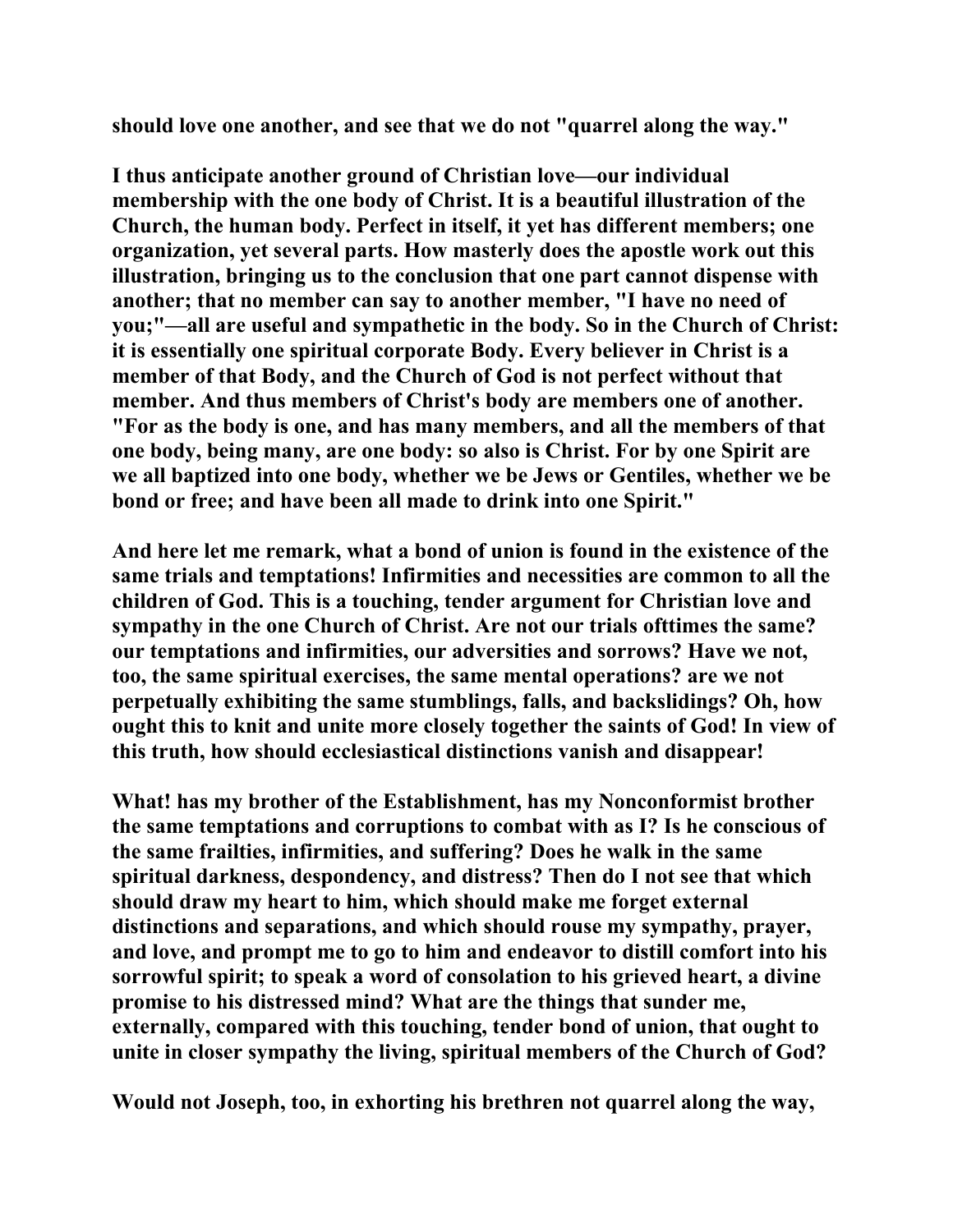**remind them that they were journeying towards one home and to one father? What a sweet thought is this, that the Church of God is on its way to one blessed, glorious inheritance! The family of God are all traveling to one loving Father. In a little while, these dear saints of God, who now, through infirmity, and often under the temptation of the wicked one, contend and wrangle for their external differences, minor and petty in comparison with the great and momentous one in which they substantially agree, will meet together in a better land, in a better home, in their Father's house. Oh, if shame could crimson the cheek, if tears could gush from the eye in heaven, it would be in the recollection that on earth we allowed these non-essential things to create heart-burnings, rivalries, jealousies, divisions, hard thoughts, speeches, and actions, before the world; thus wounding our blessed Savior, impeding His cause, injuring His truth, and crucifying Him afresh!** 

**Beloved, the saints of God are journeying towards one promised land, going home to one eternal inheritance, traveling to one heavenly Father; and this alone, did no other argument or bond of union exist, should knit and blend in love, sympathy, kindness, and prayer, the different members of the ONE body of Christ, the ONE family of God. "The ransomed of the Lord shall return and come to Zion with songs and everlasting joy upon their heads; they shall obtain joy and gladness, and sorrow and sighing shall flee away." With the prospect of a termination of the journey so glorious, and with the assurance that then every parti-colored standard will be lost in the blaze of light, and every jarring note, in the song of heaven, let us cultivate the union that will then exist, and by love, service, and worship on earth, antedate and anticipate the bliss of glory.** 

**"Lord, may our union form a part Of that thrice-happy whole, Derive its pulse from You the Heart, Its life from You the Soul."** 

**We propose, in the further prosecution of this subject, to present a few FEATURES characteristic of Christian love. And the first we adduce is, its unsectarian character. Christian love is essentially so. It may indeed cherish a warmer glow, and exhibit greater confidence and freeness of expression in that Christian communion where its fellowship, from a more perfect harmony of sentiment, is recognized; nevertheless, it is essentially unsectarian, since it embraces all who love Christ and walk in His commandments, and is as expansive as the length and breadth of the Church universal. If I only love a**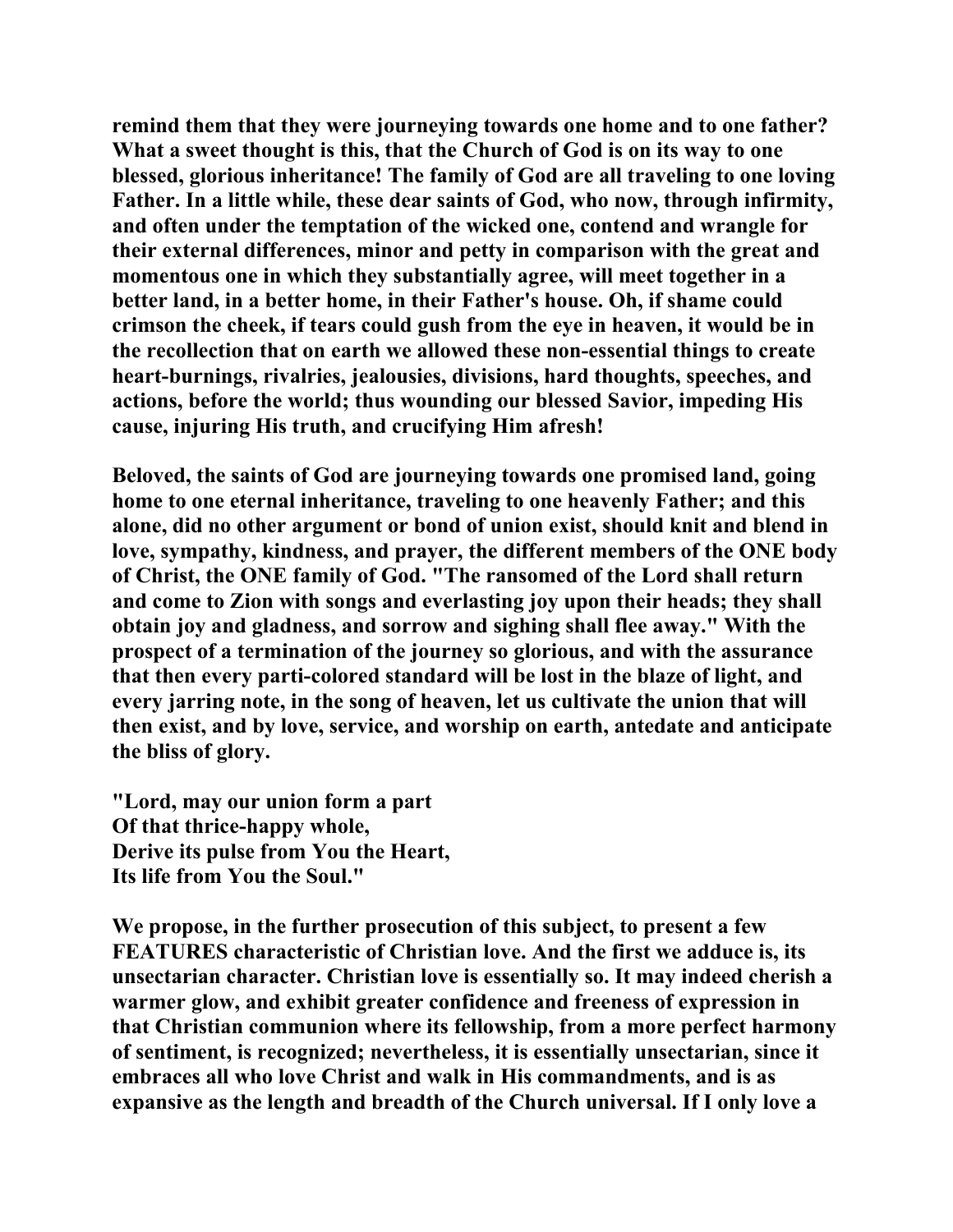**Christian brother because he belongs to my branch of the Christian Church, or holds my distinctive principles, my love in this case is sectarian, and not Christian. If I love him merely because he is a Conformist, or because he is a Nonconformist, because he holds believers' baptism, or because he holds infant baptism, this is not a genuine, spiritual, divine love, but a love of party, a love of denomination, a love of self.** 

**I must love my brother because he is a brother in the Lord. I must love him because he is a saint of God. I must love him because I see in him the image of my Father, the Spirit of my Savior; and if I thus see in him the Divine image, hear him speak in the language of Canaan, and trace in him the likeness of a loving, lowly, unearthly Christ; my affection leaps over the walls of ecclesiastical separation, and embraces him as a brother in Christ. Beloved, the only love that truly authenticates your discipleship to Christ, and your adoption into the family of God, is undenominational and unsectarian.** 

**It is not called upon to give up what God's Word enjoins, or conscience feels to be right. It does not say to a brother, "I will believe what you believe, because I love you;" but it says, "I cannot be all that you are; but, because I see in you the image of my Father and the Spirit of my Savior, I love you. Though I cannot see eye to eye with you in all things, though my judgment differs from yours in some; yet, tracing in you the indwelling of the divine nature, the anointing of the Holy Spirit, the likeness of Christ, I love and recognize you as a brother beloved of God."** 

**It was a noble remark of Wesley—"Is your heart right with God? If it is, give me your hand. I do not mean, 'Be of my opinion;' you need not. Neither do I mean, 'I will be of your opinion;' I cannot. Let all opinions alone; only give me your hand." Oh! it is a tragic thing to stand aloof from a holy man of God because he is not in all things of our own opinion! Such a violation of the first law of Christianity does despite to the Spirit of grace, the Spirit of love, the Spirit of God, and either proves our own utter destitution of the Spirit, or must result in the withdrawment of His sensible presence, and a consequent spiritual leanness, darkness, and desertion of soul.** 

**Another feature of Christian love is its studied avoidance of all cause of offence. True brotherly love will not needlessly offend a brother; it will endeavor to steer a course that will prevent those occasions of painful, unhappy collision, that so much stir up the natural corruption of the human heart. One of the sweet characteristics of real spiritual love is, that it**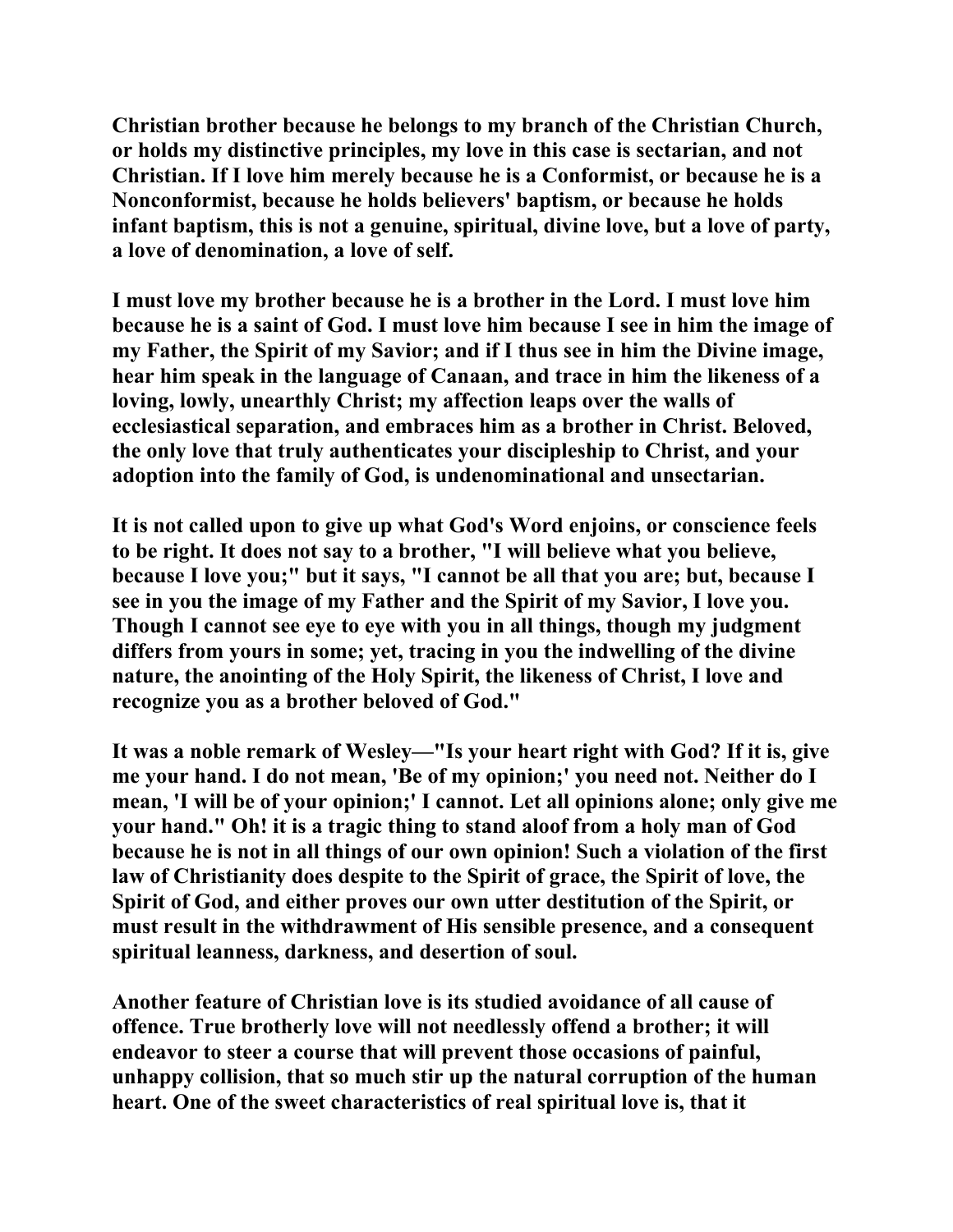**endeavors so to deport itself as not needlessly to wound and grieve a brother; it will not go out of its way to speak unkindly of or to misjudge a Christian. It will endeavor to refrain from injuring and giving offence, avoiding those things which tend to stir up what is carnal in a Christian brother's heart.** 

**We are reminded in God's Word that offences, through misunderstanding and infirmity, will come; there will be those collisions of judgment or of action in the Church of God which frequently call forth hasty expressions, injured and angered feelings; a spirit is shown, and words are spoken, that may leave a long and fretting wound. But true love will ever stand ready to forgive the offence, when the offence is repented and deplored. It will not cherish malice, hatred, and revenge in the heart, but, God-like, it is ever ready to forgive, even to the "seventy times seven." Our Lord's injunction respecting giving offence is explicit and clear—"Whoever shall offend one of these little ones who believe in me, it were better for him that a millstone were hanged about his neck, and that he were drowned in the depth of the sea." "Woe to that man by whom the offence comes."** 

**Oh, if this divine precept had a deeper lodgment in the hearts of Christ's brethren, how much charity, gentleness and forbearance would be exhibited how tender would they be of each other's feelings—how jealous of each other's reputation—how kind in word and action—how careful lest even a momentary wound might be inflicted, regarding the least disciple of Christ as dear to Him as the apple of the eye!** 

**Another and most lovely essential feature of Christian love is that of forgiveness. Flowing from the forgiving love of God, it partakes of the nature where it springs. Christian love approaches the nearest of all the graces of the Spirit in the regenerate soul to the divine nature. God is love, and love is of God, and he that loves the holy because they are holy, and who forgives the wrong done by friend or foe, approaches the nearest in imitation of God. Nothing seems more to becloud or even to invalidate our Christian character, to annihilate all evidence of our being a child of God, as cherishing a malicious, unrelenting, unforgiving spirit. How can we go to God and say, "And forgive us our trespasses as we forgive those who trespass against us," while we are cherishing in our hearts an unforgiving feeling towards a brother who has grieved, wounded, or offended us?** 

**What if God took you at your word when bending at His throne offering this prayer? Terrible thought! Condemnation, just and eternal wrath, unmitigated**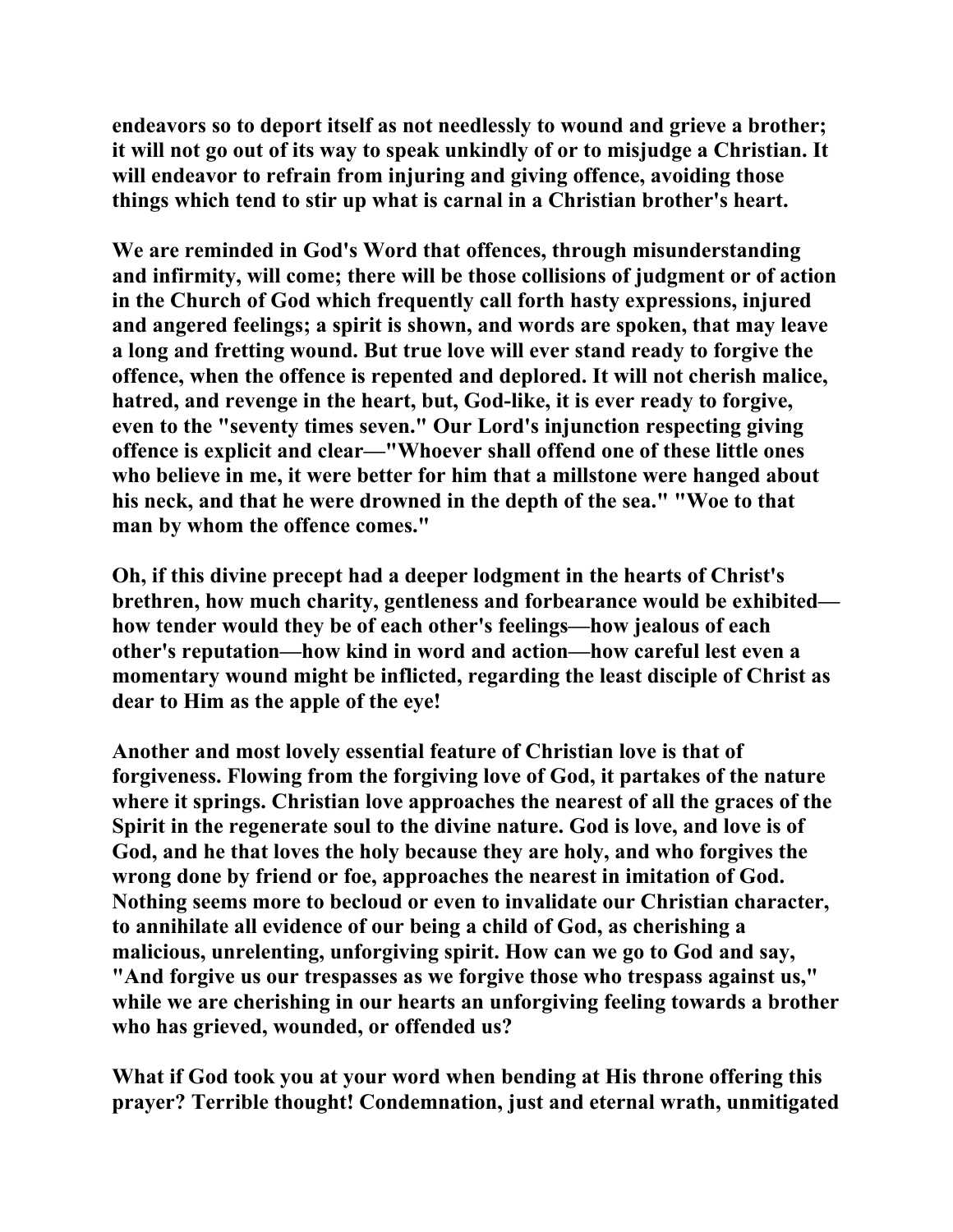**and endless—the banishment of the outer darkness until the last mite were paid, would be your most fearful and righteous doom! But go and forgive your brother; tell him that, yourself forgiven of God the ten thousand offences, you forgive him the one; that love only is in your heart toward him; and that forgiving all, you forget all. Then go and offer your prayer to your Heavenly Father for His forgiveness!** 

**One of the loveliest, most precious unfoldings of God's love towards us is that He has pardoned all our sins, has forgiven us all our transgressions, and having blotted them all out, will remember them no more forever. "Be imitators of God as dear children," and ever keep in view the divine precept teaching the forgiving of offences—"Let all bitterness, and wrath, and anger, and clamor, and evil-speaking, be put away from you, with all malice: and be kind one to another, tender-hearted, forgiving one another, even as God for Christ's sake has forgiven you." Instead of sitting down and brooding over an injustice and a wronged, wounded sensibility, or slighted affection, until the imagination has augmented the injury from a molehill into a mountain, the little rivulet that one step of love might have crossed into an impassable gulf, see if there has been any real cause of offence, any intended injury; and if there dwells in the offender the spirit of Christ, and in you, the offended one, the love of God, both will be prepared, on a mutual understanding, the one to confess the fault and the other as ready to forgive it. Oh, let the dying prayer of Jesus ever linger in our ear amid the assaults of enemies and the woundings of friends—"Father, FORGIVE them!"** 

**Forbearance is another feature of true Christian love. "Forbearing one another in love." This feeling is frequently called into exercise. How constantly we are under the necessity of bearing with one another's failings, frailties, and actions! All do not think and feel and act alike. If we really loved, as we ought, in the spirit of kind, Christian forbearance, we should make all allowance for each other's different modes of thought and peculiar frailties, constitutional infirmities and tendencies. It may demand peculiar and no little degree of grace to bear with our brother's constitutional temperament and weaknesses, his uncouthness of manner, his disposition to look at the dark side of the picture, his crotchets and fault-finding spirit, and other infirmities which inspire our dislike if not disgust; nevertheless, if I love as my Lord and Master loves me and loves my brother, I ought to forbear in love; not to censure or condemn, but casting over him the mantle of charity, cherish that "love which is patient and is kind."**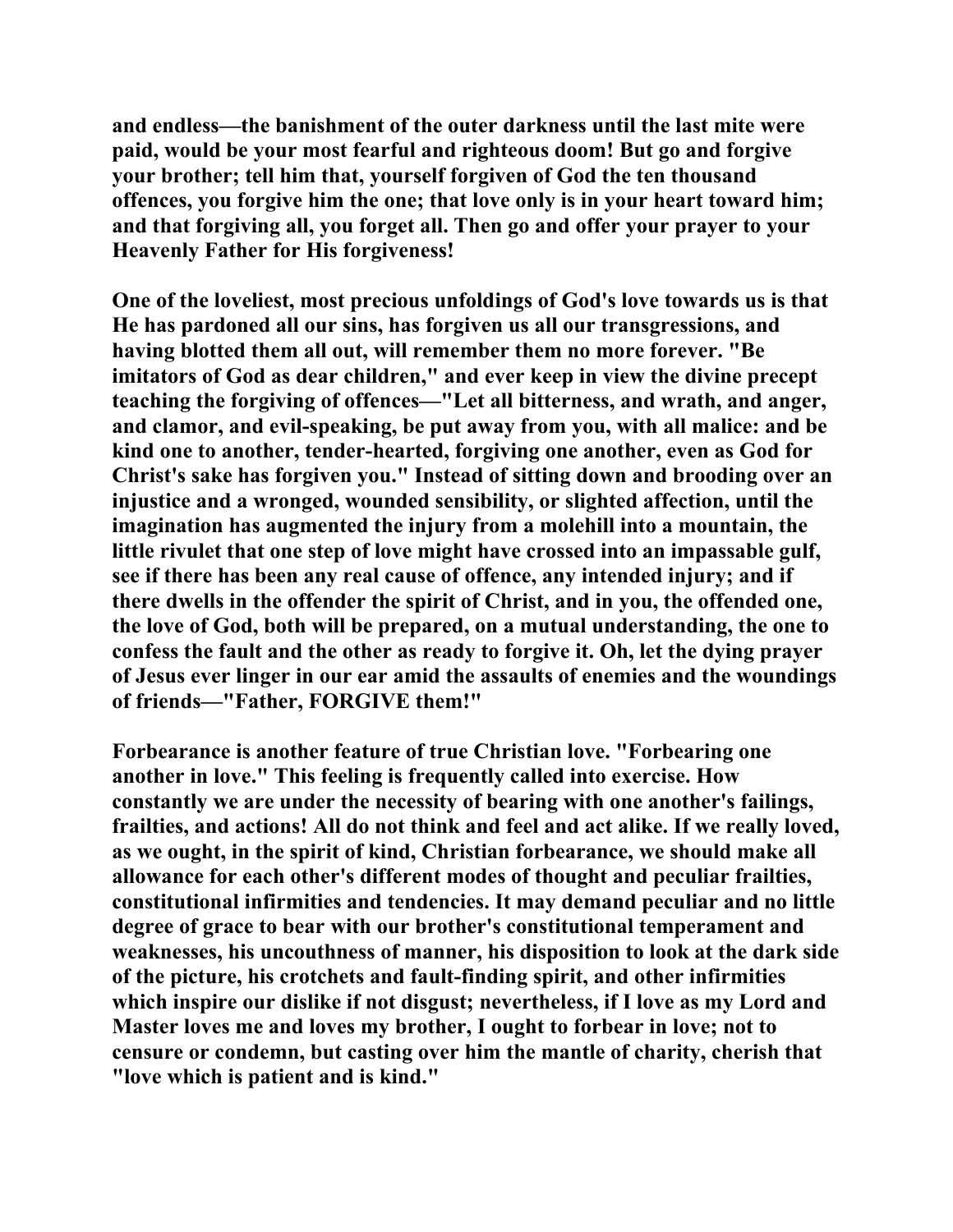**It is another operation of brotherly love that it avoids rash judgments and harsh interpretations. True love is not judicial, it is fraternal. It avoids the judgment-seat. How tempted we often are to sit in judgment on a brother's actions, motives, and opinions; just as if we possessed the divine attribute of reading his heart, and fathoming the secret principles and motives that influence him. If we love that brother as we ought, we should avoid those judgments, which almost invariably bring us to rash and wrong conclusions, censuring and condemning when, had we a perfect knowledge of his heart, we would probably admire and approve. Rather let us ever aim to put a kind and charitable construction upon actions, the circumstances and motives of which, we are profoundly ignorant.** 

**Nor must I forget to remind you that sympathy is a striking characteristic and feature of Christian and brotherly love. It will prompt us to compassion and kindness towards brethren and sisters who are in distress, trial, and suffering; it will make us willing to bear one another's burdens, to weep with those who weep, and rejoice with those that rejoice; it will constrain us to do all we can to soothe, soften, and ameliorate, and shed the sunshine of gladness on the gloomy path of some tried, lonely child of God.** 

**Faithfulness is another of its essential characteristics. It does not shrink from tender, loving, yet wise and holy admonition. It is faithful to conscience, to God's Word, to Christ's honor, and to the brethren. "Faithful are the wounds of a friend." To be thus faithful-to show our love by our fidelity--to rebuke, reprove, and exhort; not allowing sin or error in a Christian brother, but, in the meek, lowly, gentle, yet firm, faithful spirit of the Master, to warn and rebuke—oh, this is love indeed! In nothing do we require more tenderness, lowliness, and love; and in the discharge of no duty is Jesus more prepared to give us all the wisdom, grace, and love demanded. Never let us rebuke or reprove a loving brother until we first repair to Jesus, and get our hearts replenished with His love.** 

**In conclusion, how needed and forcible the exhortation, "See that don't quarrel along the way." How like the words of our Lord Jesus to the disciples, "A new commandment I give unto you, that you love one another." Let us aim to walk in this divine, Christ-like precept. Let our conduct, our communion, our whole spirit and carriage, be influenced and governed by love. Let us show how superior is Christian unity and love to denominational distinctions, ecclesiastical polity, and outward forms. Let us not fall out with other Christians by the way because we differ in judgment on some minor points, or**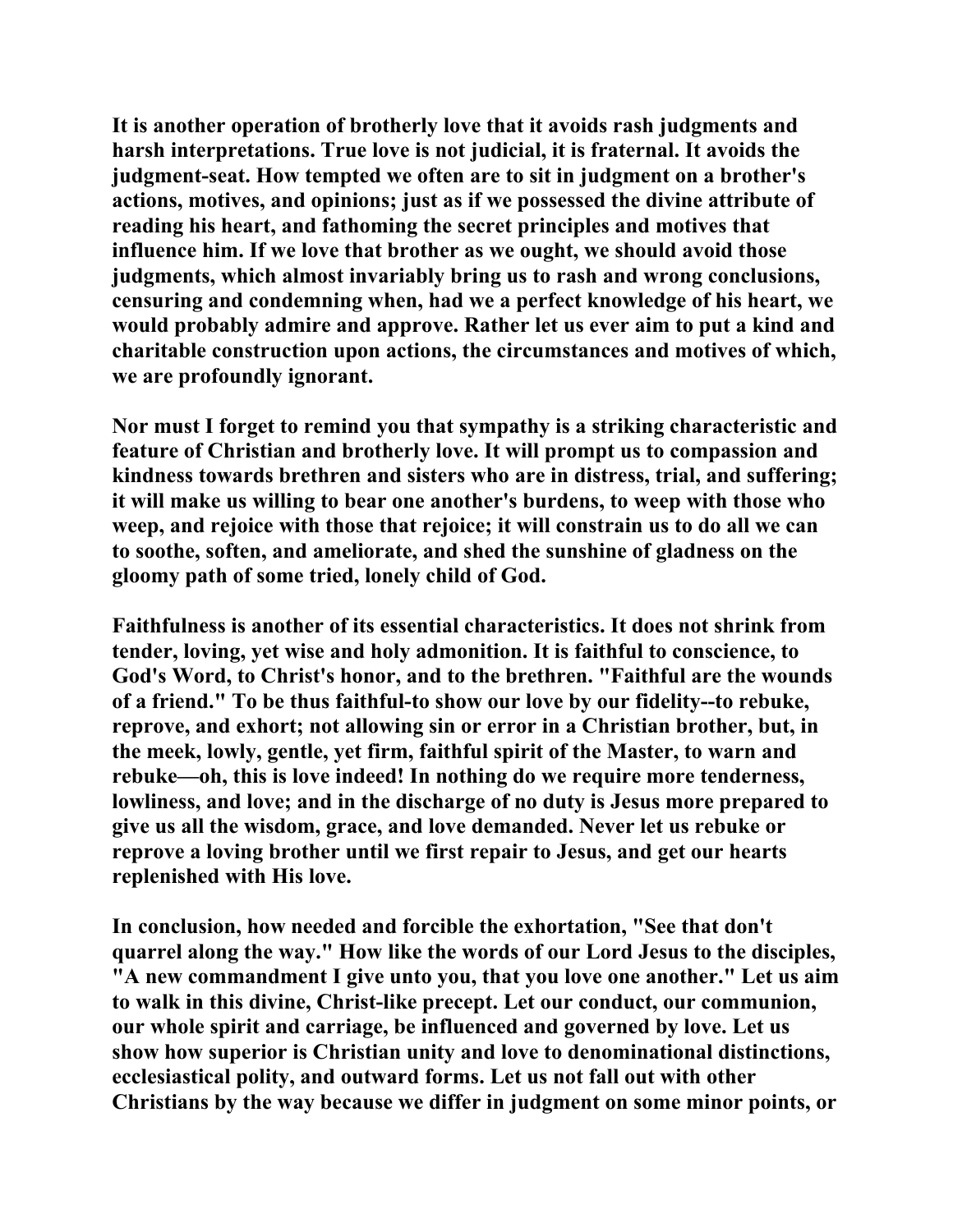**worship God in different ways. Let us not renounce or denounce a Christian brother, who loves the same Savior, is of the same Father, is engaged in the same holy fight, because he wears a different uniform, belongs to a different battalion, or lays his offering of love upon another altar than our own. This would be grieving to the Spirit and dishonoring to the Captain of our salvation.** 

**"Shall I ask the brave soldier, that fights at my side The cause of mankind, if our creeds do agree? Shall I give up the friend I have valued and tried, If he kneels not before the same altar with me?"** 

**No! if his creed is essentially correct, if his life is divinely holy, if his altar is sprinkled with the blood of Christ's atonement, and if, in the spirit of adoption, that altar is inscribed to the One Father in heaven, and he bends, and loves, and worships there as a humble believer in the Savior, as a loving child of God, as a true soldier of the Cross, then I must ignore my own Christianity and deny my Lord if I refuse to hail him as a beloved brother, or to join him in the holy strife of reducing the kingdoms of this world to the reign and supremacy of Christ.** 

**Cultivating Christian and brotherly love, we shall antedate and anticipate the happiness and employment of heaven, where love reigns in every breast. There, in those pure and blissful regions, where the God of love dwells, and the Savior of love is enthroned, and the Spirit of love breathes, there are no strifes or dissensions, no jarrings or discords. The music is of love, the songs are of love, and all hearts beat in unison with love; the tree of life that bends over the river of joy, and the bowers of bliss, fanned by spicy breezes, all are vocal with the melody and embalmed in the fragrance of LOVE.** 

**"Love is the golden chain that binds the happy souls above, And he's an heir of heaven who finds his bosom glow with love."** 

**"This is how we know what love is: Jesus Christ laid down his life for us. And we ought to lay down our lives for our brothers." 1 John 3:16** 

**"Don't quarrel along the way!"** 

**A Living Christ the Life of the Christian or, "Joseph Alive"**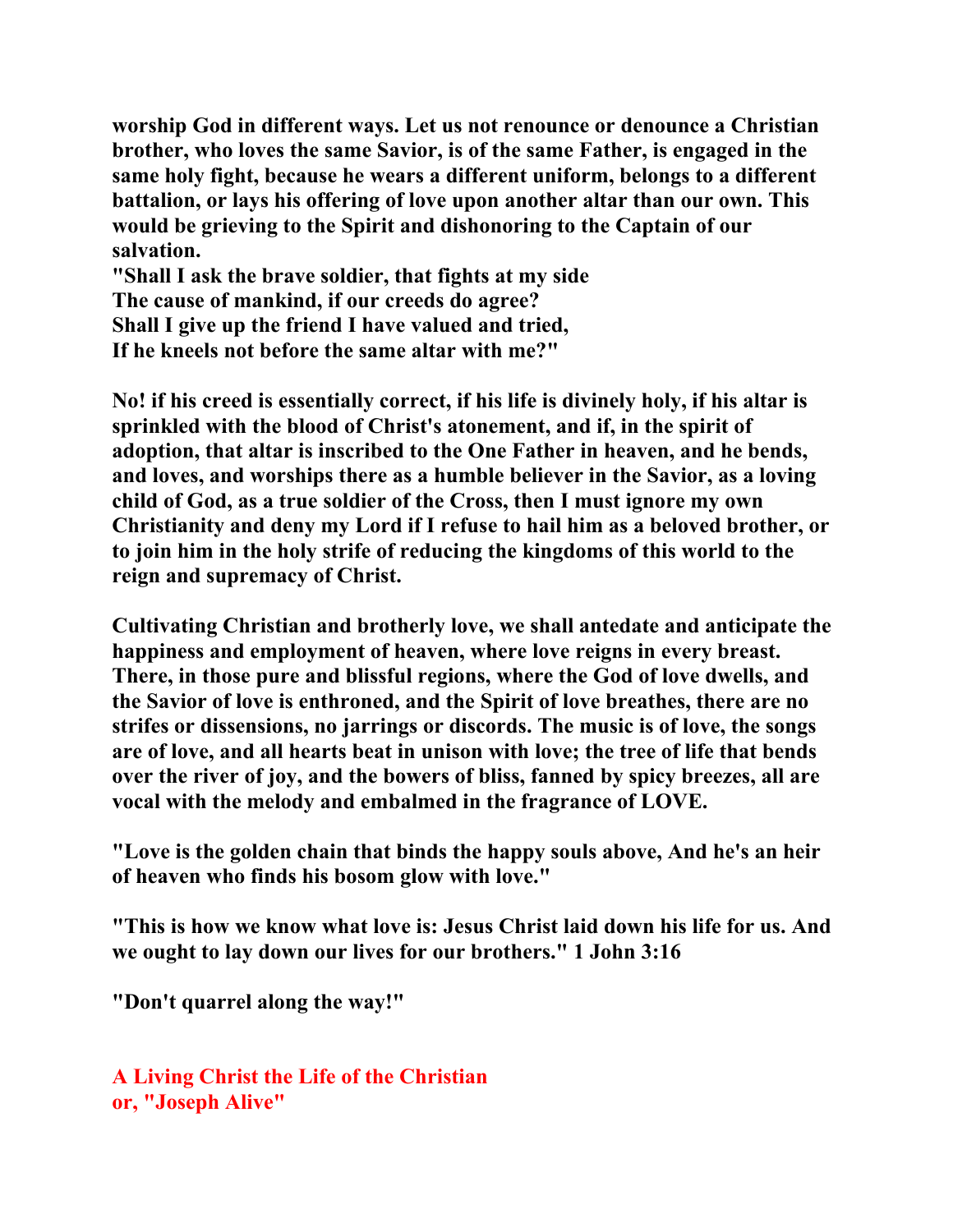**And they left Egypt and returned to their father, Jacob, in the land of Canaan. "Joseph is still alive!" they told him. "And he is ruler over all the land of Egypt!" Jacob was stunned at the news—he couldn't believe it. But when they had given him Joseph's messages, and when he saw the wagons loaded with the food sent by Joseph, his spirit revived. Genesis 45:25-27** 

**There is not to the Christian, and to the Christian philosopher, a more interesting and instructive study than the** *varied spiritual and mental exercises of the renewed soul.* **Nothing takes so deep and powerful a hold upon the intellect, or penetrates so deeply the heart's hidden springs of feeling, as** *the grace of God in the soul of man.* **We hesitate not to say that man is an inexplicable mystery apart from revealed and vital religion. He is more than a material, or even intellectual being. He possesses, in addition to this, a moral nature, and as a moral being he must be studied, if his nature, history, and destiny are to be understood.** 

**He may be a subject of inquiry ethnologically, physiologically, and intellectually—that is, in relation to his species, his material and rational organism; but until he is studied as a** *spiritual* **being, the wonders and powers of his complicated and glorious nature are still deeply veiled in their lonely grandeur from the eye, and man remains the profoundest mystery of the intelligent creation.** 

**But Christianity places man in a new point of light, and constitutes him altogether a new object of study. The secret of this is in possession of the Christian student. It is this—The soul of man has been brought into vital contact with God, the great and holy Lord God, and this solves the mystery. Instinct with spiritual life, a partaker of the divine nature, a temple of the Holy Spirit, in a word, an entire new creature, he unfolds and exhibits powers of mind, and sensibilities of soul, a grandeur and sublimity of being, which the religion of Jesus and the grace of God alone could unveil, develop, and call into play.** 

**The present incident of our narrative has suggested this train of thought. The joyous tidings are brought to Jacob that** *Joseph is really alive.* **He is overpowered by the information. The first announcement staggers his faith, and his heart dies within him. As** *doubt* **gives place to** *conviction***, and conviction deepens into** *assurance***, the spirit of Jacob revives, and he braces himself to meet the occasion. What a rich and instructive page in the believer's experience does this incident unfold! The fact that Christ is alive,**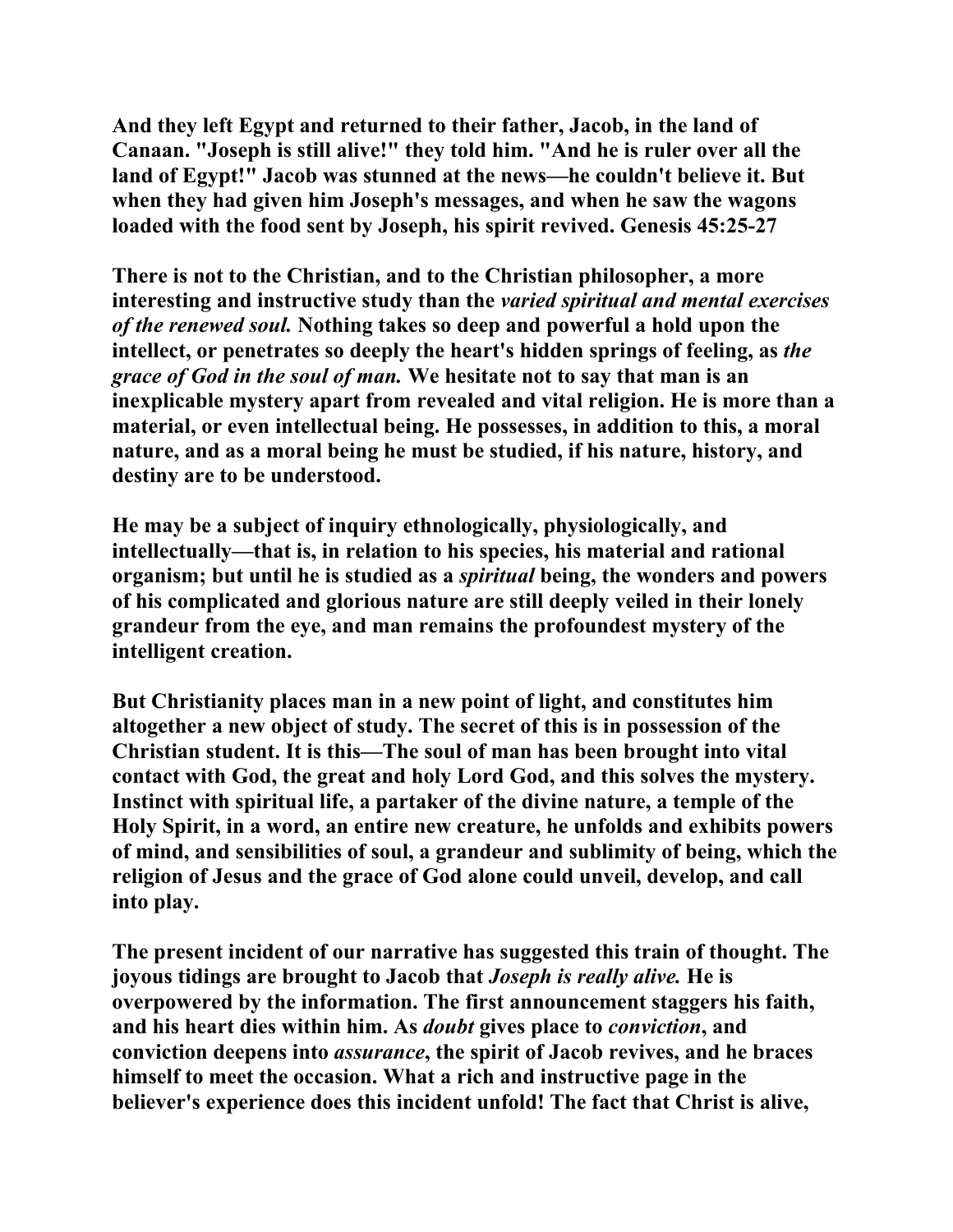**the conflicting feelings which that fact produces, the varied emotions unbelief and its reaction, the swooning and the reviving—are points of profound interest. May the Holy Spirit be our Teacher. I take them in their order—the TIDINGS—the FAINTING—the REVIVING.** 

**With regard to the TIDINGS, there appears to have been three things involved in it of a most interesting and touching character—First, that Joseph was alive; second, that being alive, be was exalted to great dignity and power; and third, that, though thus exalted, he still remembered with affection and regarded with kindness his father's house. We shall pursue briefly these three points as illustrating some of the most vital, precious, sanctifying truths ever uttered in the ears of the believer in Jesus.** 

**The first fact which this joyous intelligence conveyed to the aged patriarch was, that Joseph was alive: "Joseph is still alive!" The image of his death—a death which to his mind had been attended with circumstances of such brutality—still flung its dark shadow on the spirit of Jacob; but in a moment, like an electric flash, the information is brought to him that his son, long lost, and, to his mind, long dead, was alive—actually living—and that he was now confronted by the witnesses of the astounding and thrilling truth. Beloved, what is the grand central truth of the gospel, the fact around which all its other facts revolve, and from which all other truths derive their vitality? Is it not that Jesus, our true Joseph, is alive?** 

**Alas! we have to do in our present condition so much with death—death within, death without, death all around us, and the grim tyrant, with uplifted dart, standing at the very termination of our pilgrimage—how soothing and delightful it is for a child of God to turn from its contemplation, and find himself dealing with life! And what is the grand, quickening truth of the Bible—the great and precious fact which transmits its vitality to every part? It is** *a living Savior—a living Christ—a living Intercessor—in a word, that Jesus lives.* **When the first builders of the glorious temple of truth went forth to build the sacred fabric, like master workmen they laid the broad basis of the edifice in the glorious announcement, in the indisputable fact, that Jesus was alive. Could they but make good and demonstrate this one fact, the whole fabric of Christianity stood firm on a rock which no power could overthrow. We therefore find that the grand truth upon which the early preachers of Christianity everywhere dwelt was, not the** *death of Christ***, marvellous and precious as that fact was, but, the** *resurrection of Christ***, the confirmation and groundwork of His death. It was not so much that Christ was crucified, as**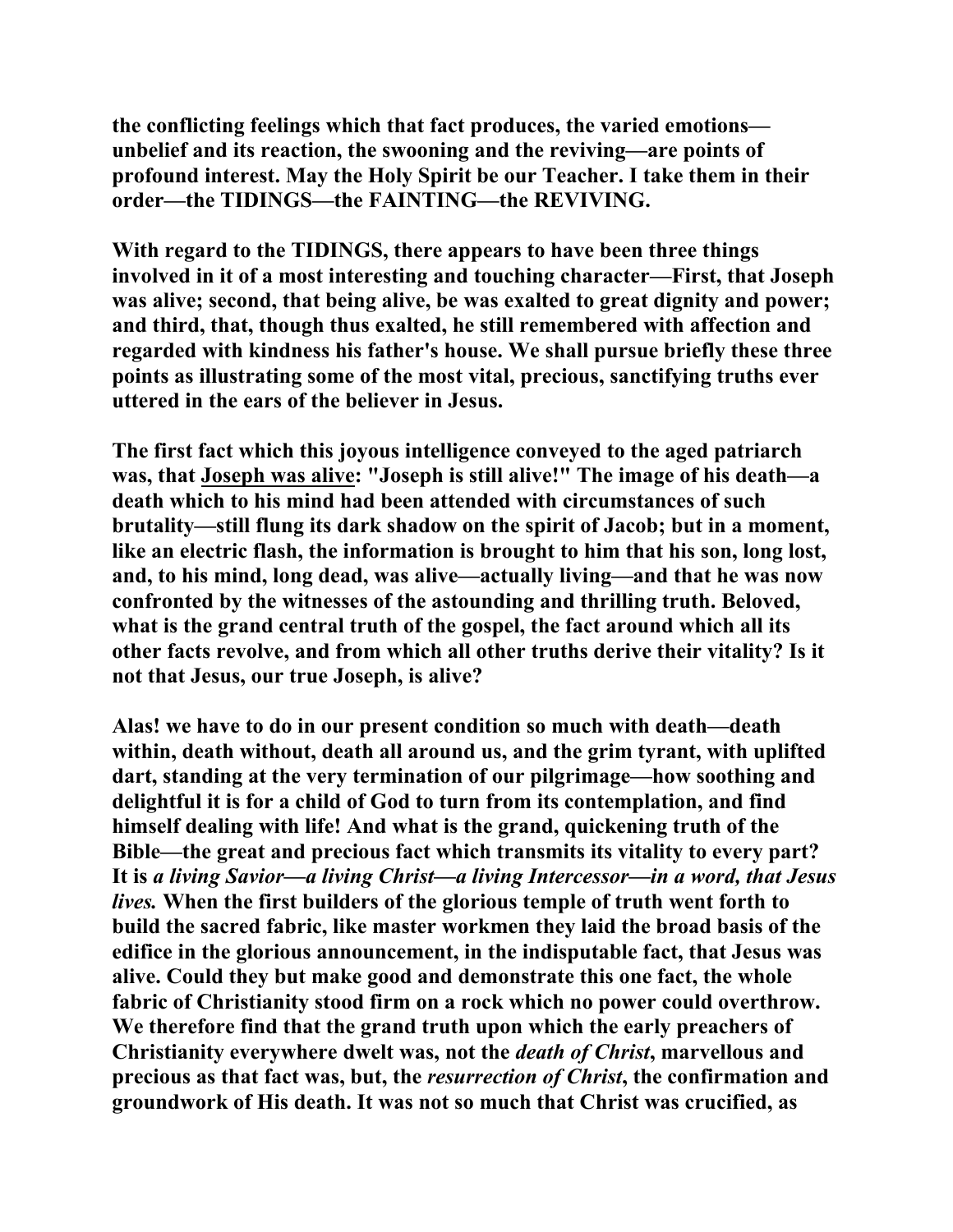**that He was risen, that they testified; and for their testimony to this truth they were willing to endure scorn and ridicule, contempt and persecution, no, a martyr's death. Thus we read, "One of these men which have accompanied with us all the time that the Lord Jesus went in and out among us…must be ordained to be a witness with us of his resurrection." "And with great power gave the apostles witness of the resurrection of the Lord Jesus." "Jesus, who was dead, whom Paul affirmed to be alive."** 

**In these touching words does Paul refer to the persecutions he endured for this truth: "Persecuted, but not forsaken; cast down, but not destroyed; always bearing about in the body the dying of the Lord Jesus, that the life also of Jesus might be made manifest in our body." The daily persecution was the dying of the Lord Jesus; the daily succor and support was the manifestation of the life of the Lord Jesus. The very scars of the Lord Jesus which they bore were so many evidences that Christ was alive. Had not Christ risen from the dead, they had then been exempt from the hatred and persecution of the Sanhedrin, all whose power had been exerted to disprove and invalidate this one fact of Christianity, and this central doctrine of their preaching. But every epithet of scorn with which they were denounced, and every form of persecution through which they passed, but confirmed the fact that Jesus was alive. It was not likely that, simpleminded and feeble men as they were, they would be willing to endure all they did in testifying to what they knew to be false. No man will heroically sacrifice his life, or endure a moral martyrdom in support of a known lie; but when conscious that he is testifying to a truth, that he is witnessing to and ratifying a fact, if he be a man of integrity, honesty, and courage, he will be ready to seal his testimony with a martyr's death. Thus did the apostles—so important and precious to their heart was the truth that Jesus was alive.** 

**And is the doctrine less sweet, precious, and blessed to us? Ah, no! Rob me of the truth that Jesus lives, take from me the great fact that Christ is alive at the right hand of God, and oh, you have thrown the pall of eternal death over all the bright hopes of my soul. But let my faith realize that Jesus lives, and that I live in Jesus, that I have a life from Jesus, that my eternal life is bound up**  with Jesus, that a living Christ supports and sustains me moment by moment, **and that because Jesus lives I shall live also, and you have given me a talisman of hope that will bear me cheerfully onward through all the changing scenes and sufferings of life, painting its brilliant bow upon each dark cloud of my earthly pilgrimage; you have, in a word, thrown open to me the very portal of heaven. Let but this precious truth, by the power of the Spirit, be brought**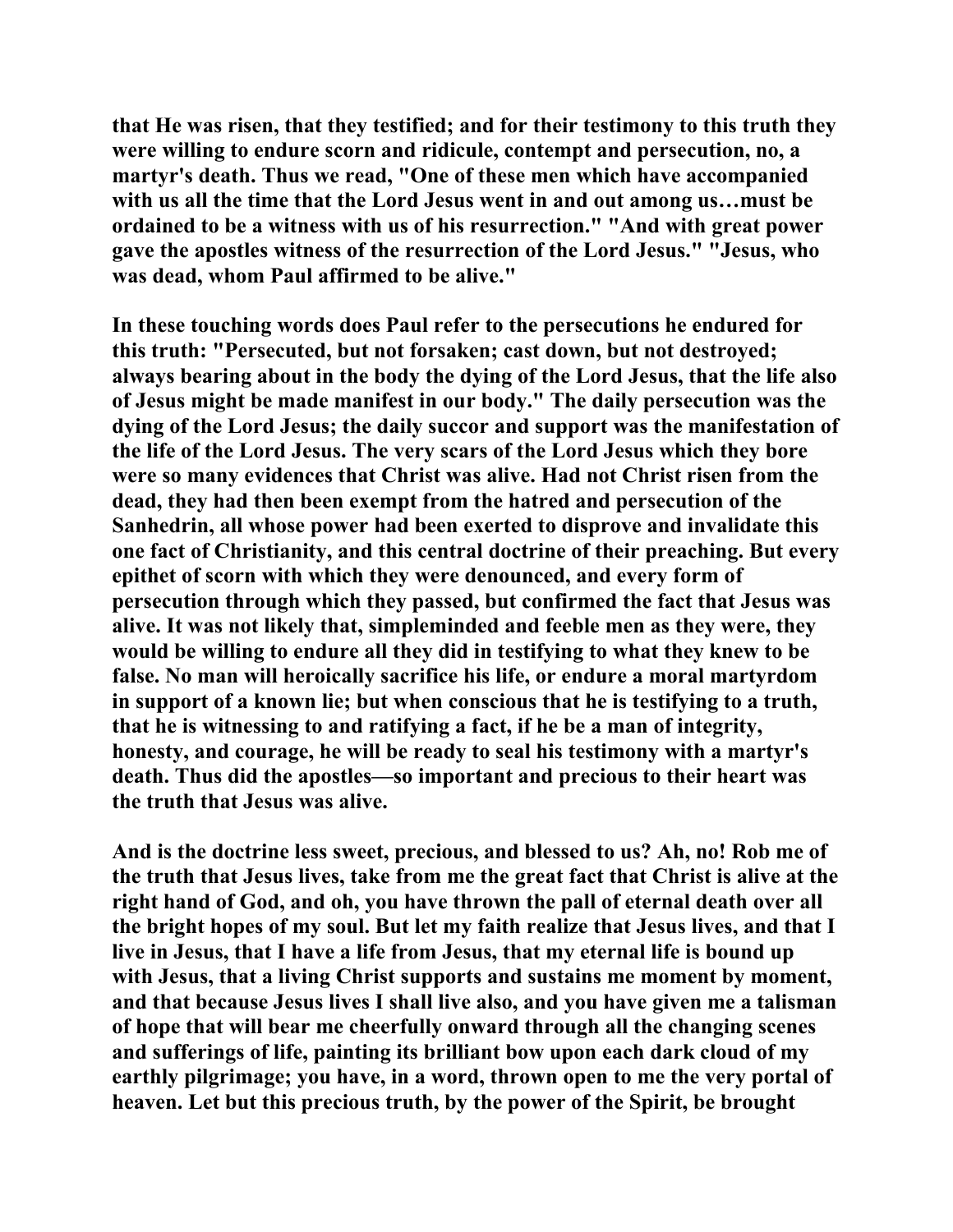**home to your heart when it is low, struggling with sin, fighting with temptation, battling with the world, when difficulties, trials, and depressions weave their web around your path—let but the blessed Spirit testify to your soul that Jesus lives, and lives to sustain you, to pray for you; to deliver you, and in a moment you are conscious of a new-born energy, you float in calmness and security upon the crest of the highest billow.** 

**The touching incident of a little child sitting in the lap of its widowed, weeping mother, and looking up earnestly into her face, asked, "Mamma, is Jesus dead?" will be familiar to the reader. Gentle chiding! precious soothing from a babe's lips! Yes! God can teach and comfort us by a little child, if this be but the truth brought home in simple, touching earnestness to our sorrow-stricken heart. Jesus is not dead, but lives to bind up the broken heart, to dry the tear, and supply the needs of His saints—to cause the widow's heart to leap for joy, and to befriend, and guide, and comfort the orphan.** 

*What though some human hopes are fled, what though some earthly friends are gone, what though some cherished joys are withered, Jesus lives, and you shall live through all life's trials, and through all eternity's glories—your life forever entwined with Christ in God.* 

**But Joseph was not only alive, he was also exalted to great dignity, power, and wealth. He might have been alive, but still the slave for which his brethren sold him. He might indeed have been alive, but in great poverty, lowliness, and obscurity. So far from this being the case, he was not only alive, but he was advanced to be the chief man of the realm, second only to the king upon the throne. This fact must have imparted additional confidence and solace to the mind of the aged patriarch. Is it less a joyous, less a satisfying, less a precious fact to you to know that Jesus Christ has—as we have shown in the preceding chapter—passed through all the dark stages of His abasement and suffering, and is now enshrined in the glory which He had with the Father before the world was, with the added glory of mediatorial supremacy and government, sitting at the right hand of the Father, holding the scepter of universal empire, all powers and principalities subject to Him, and "waiting until His enemies be made His footstool?"** 

**Oh, we ask, is it not a glorious and precious announcement to the Church that her Savior not only lives, but that He fills the central throne in heaven, that all beings bend before His majesty, and that He has power over all flesh? Is it not a precious truth to you that Jesus, once "a man of sorrows and acquainted**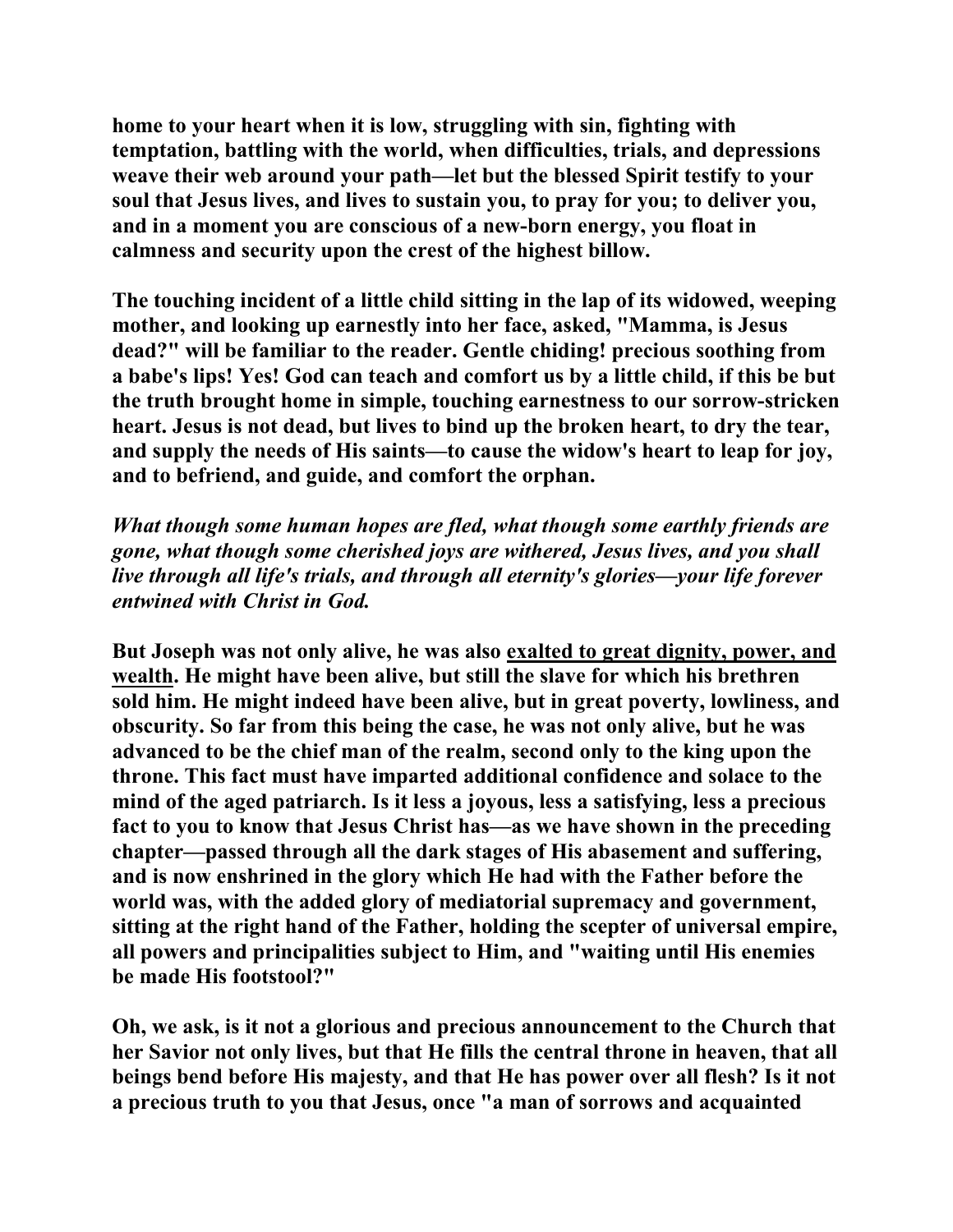**with grief," once spit upon, insulted, tempted, crucified, is now exalted a Prince and a Savior, the triumphant Head of the Church, and is preparing to appear again in His glorified kingdom? Yes! it is a precious truth, that "Him has God highly exalted," and that in that exaltation and glory you who believe shall share.** 

**There is another feature in this announcement that must have been precious, I had almost said, the most precious, because it was the most touching: it was, not only that Joseph was** *alive***, and that he was** *exalted* **to great dignity, power, and wealth, but that he loved his father and that he remembered his brethren still, that he had purposes and thoughts of kindness and mercy towards those who his heart yearned to unfold.** *Beloved, not only is Jesus alive, not only is He exalted to great dignity, clothed with boundless power, and is possessed of endless wealth—all of which He exercises on your behalf—but He loves you, has purposes of mercy, and thoughts of peace, and feelings of compassion towards you, thinks of you, prays for you, is perpetually guarding your person and consulting your highest interests, until He sends His chariot to bear you home to Himself.* **"I go to prepare a place for you…I will come again to receive you unto myself; that where I am, there you may be also." "I have prayed for you, that your faith fail not." Realize this precious truth, and it will shed many a bright gleam on your dreary way, and uplift your thoughts, affections, and hopes, from earth to heaven.** 

**Let us now observe the effect of these tidings on Jacob's heart. How was the first information of this gladsome announcement received by the patriarch? Jacob's heart fainted through unbelief.** *The tidings seemed too great and joyous to be true.* **"And Jacob's heart fainted, for he believed them not." What an impressive and instructive illustration of that unbelief which marks our Christian course in some of its circumstances and stages in life—unbelief awakened by the very vastness, the very preciousness, the very joyousness of the truths of the gospel, of the words, the invitations, and promises of Jesus. In common language, it seems "too good to be true," too vast for faith to credit, too overpowering for the mind to grasp, too precious for the heart to receive. Beloved, it is astonishing how faith and unbelief operate here. How diverse and opposite are their actings! For example,** *faith always looks at the bright side of a dark picture; unbelief always looks at the dark side of a bright picture.* **Unbelief often discards a fact because it is too vast and precious to believe; but faith can extract ofttimes from a dispensation that is gloomy and threatening, the sweetest joy and the brightest hope. Faith can transform a curse into a blessing; while unbelief will often turn a blessing into a curse. Do we not find**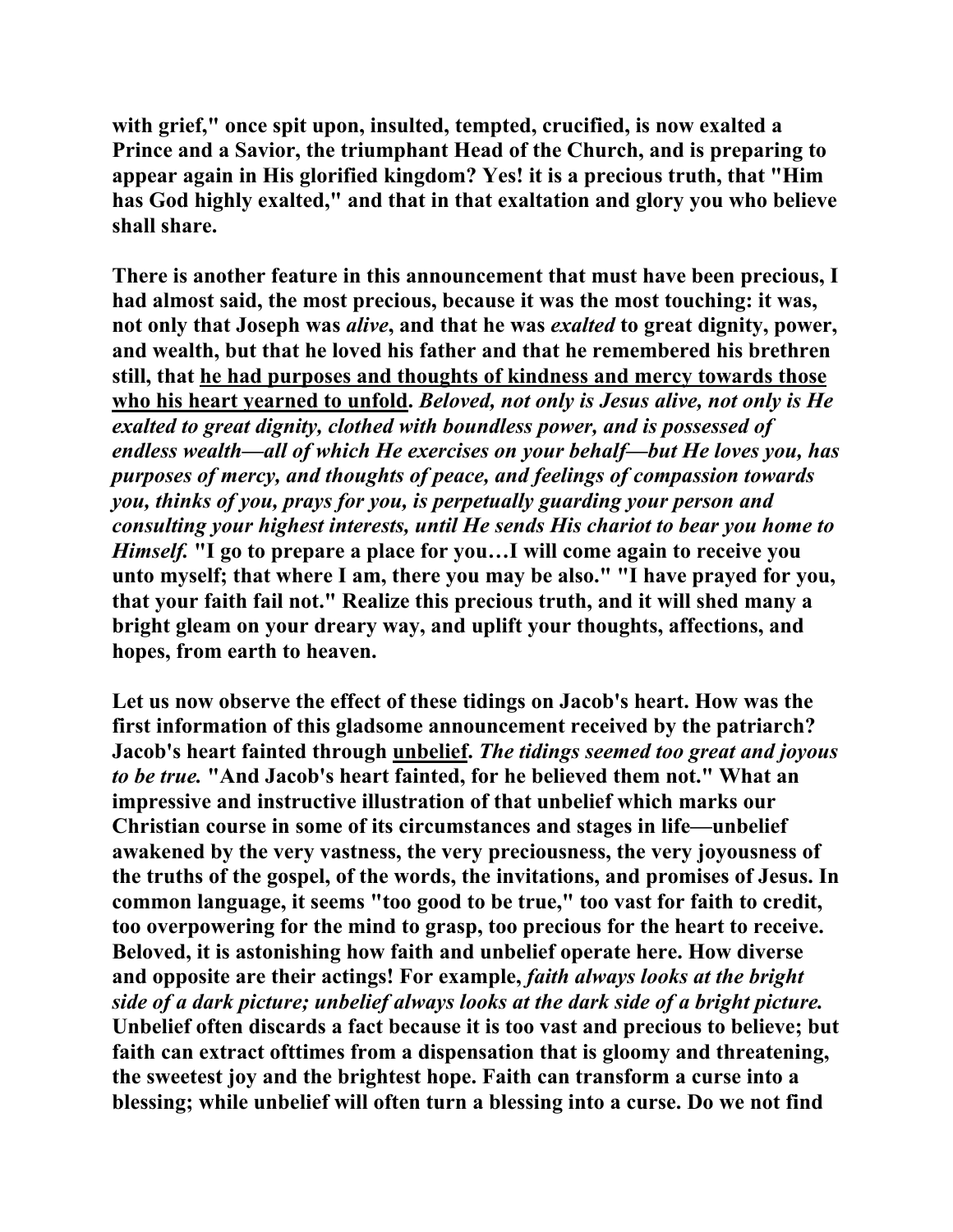**something like this in our spiritual experience—unbelief not giving full, unquestioning, prompt credence to the revelation of God's Word, especially the announcements respecting a living Christ?** 

**We might cite a Scripture instance of this. You are aware that when the first announcement was made to the Church of the resurrection of Christ, they could not believe, actually did not credit, the fact that the Lord was really alive, because of the overpowering joy which the tidings produced. And even when the fact that He was risen from the dead was confirmed by His actual and personal appearance among them, they still doubted! "And while they still did not believe it because of joy and amazement, he asked them, 'Do you have anything here to eat?'" Mark the significant words, "they still did not believe it because of joy and amazement."** 

**We now turn to our own Christian experience, as illustrating a few of the exercises of unbelief. In the first place, we cite the fact, the faint hold we have of the truth that Jesus is alive at the right hand of God,** *bearing our name on His heart, our burden on His shoulder, and with uplifted and pierced hands making intercession for us in heaven.* **Does not the working of unbelief often rob you of the power, the preciousness, and influence of this truth—that Jesus is alive? Is not your faith's grasp of it often weak, wavering, unrealizing? Oh! had we a stronger faith in the fact that Jesus is actually alive, we should not be so often and so deeply cast down as we are—succumbing to fears within, and to conflicts without, to the dark and trying providences which shade and sadden our path. We would not believe that some day our enemy would prevail, that we would at last come short of heaven. We would never inquire, "Who will roll us away the stone?" or, "Who will supply a table in the wilderness?" No! the reason why our hands droop and our knees tremble in this glorious and spiritual life is because** *our faith has such a vague, uncertain, tremulous grasp of this gospel, vital truth—a risen, living, loving, and interceding Christ.* **Oh, we are but** *half believers* **in what the Bible says of Jesus, and in what Jesus himself says.** 

**Then, with regard to the Promises of God, see how our faith is constantly at fault. The promises of God are the divine affirmations and pledges of His faithfulness and love to His saints. These "exceeding great and precious promises" are God's promissory notes—to speak commercially—which He has given us, assuring us that if we plead and present these promissory notes in faith and prayer, He will acknowledge, honor, and make them good. And yet, such is the working of unbelief, that our hearts faint within us under new**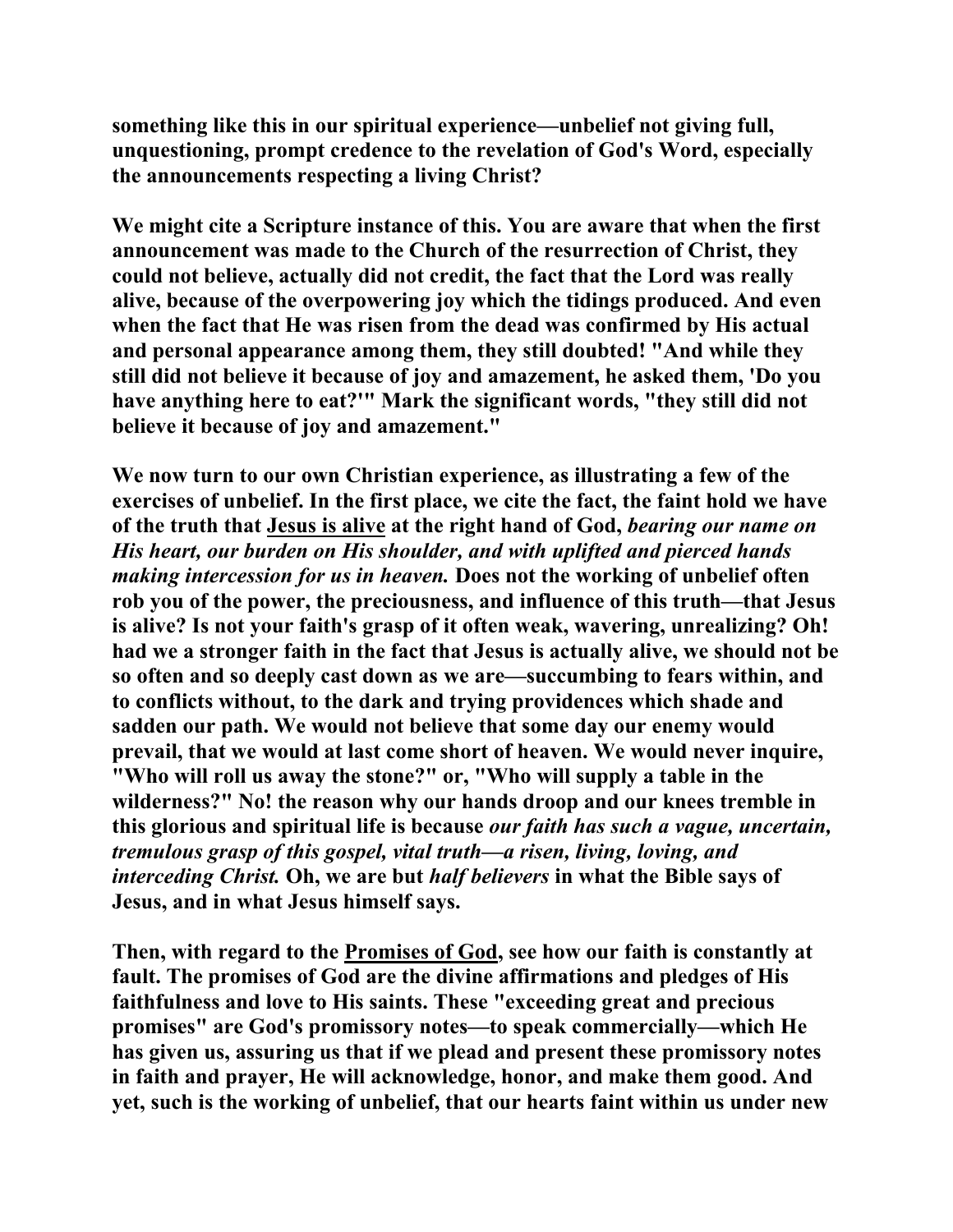**trials and reverses, although we have these precious promises of God to rely upon and to plead—all pledging the unchanging love, the covenant faithfulness, and the infinite power of God on our behalf; as if He had not said, "For the mountains shall depart, and the hills be removed: but my kindness shall not depart from you, neither shall the covenant of my peace be removed, says the Lord that has mercy on you." May we not, in view of this feeble, fluctuating faith which we have in the promises of God, and in the God of the promises, repeat the statement we have just made, that we do but** *half believe what we profess fully to believe!*

**How faint and dim, too, is our faith's realization of the eternal glory that awaits as! How little do we live on that precious truth—the certain salvation of every believer in Jesus, and the eternal glorification of every child of God? Did we more vividly realize it, we should be less desponding and discouraged by reason of the difficulties we meet, the inbred sins we combat, our own shortcomings, and Satan's constant suggestions. Did our faith more firmly believe that the Lord's flock, "the flock of the slaughter," shall never be plucked from the Shepherd's hand, that not one of them shall perish, that the weakest believer and the lowliest saint of God, the soul that has but touched in faith the border of the Saviors robe, shall finally and certainly be brought to glory, would it not enable us to enter more fully into the experience of the apostle, "Our light affliction, which is but for a moment, works for us a far more exceeding and eternal weight of glory?"** 

**I will only refer to what ought to humble us very much, the weakness of our faith in the great and glorious fact of a coming Lord. Oh, how little does our faith deal with the glorious truth of the second personal advent of our Lord Jesus Christ! Beloved, the promise of a coming Savior has ever been the hope of God's Church. It was the hope of the Church of old. They saw His star in the dim, distant vista of time, believed and rejoiced. "Your father Abraham saw My day, and was glad." Faith in a promised and coming Messiah sustained them in persecution, bore them through trials, tuned their harps, inspired their prophecies, and shed the faint beams of the Sun of Righteousness upon their departing hours. The coming Christ, the glorious appearing of the Lord, is still the pole-star of the saints of God, who are described as "looking for that BLESSED HOPE, and the glorious appearing of the great God and our Savior Jesus Christ."** 

**My reader, if you are a believer in Jesus, you will be one of the blissful throng who will cluster around the descending form of the Son of God, when He**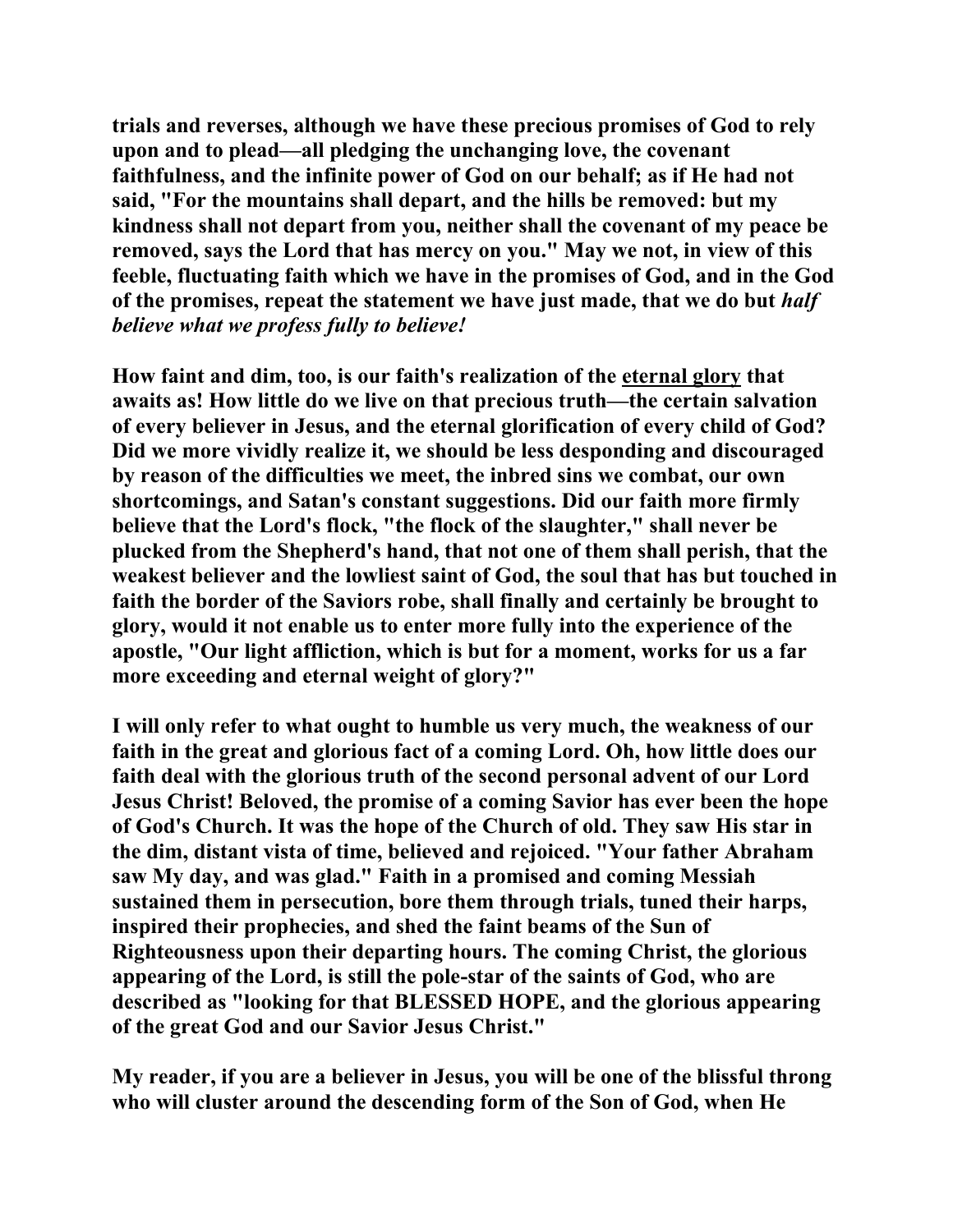**comes in the clouds of heaven "to be admired by His saints, and to be adored in all those who believe." He is coming to raise us from corruption, to perfect us in His own likeness, to reunite us to those who sleep in Him, to give us the victory over all our enemies, and to associate us with His glorious and eternal reign. "Therefore, comfort one another with these words." Embrace this hope with stronger faith, and you will realize one of the most soothing, animating, sanctifying doctrines of revelation. "I will come again and receive you to myself." Sweet words! "Come, Lord Jesus, come quickly," be your heart's response. Prophets sung of it, evangelists portrayed it, apostles wrote of it; let your faith embrace it, living and dying in the blessed hope of the personal advent of the Lord to consummate the glory and bliss of His saints. "Believe in the Lord your God, so shall you be established; believe His prophets, so shall you prosper."** 

**We now reach the last part of the subject of the present chapter—the reviving of Jacob's faith. The depression of the aged patriarch was but** *momentary***. There is just this difference between a regenerate and an unregenerate man the unbelief of the unregenerate man is continuous, that of the child of God is but momentary. He may be greatly depressed because of unbelief, his heart sorrowing within him; but such is the divine nature,** *the indestructible energy of real faith***, it ever emerges from the darkest cloud, floats upon the highest billow, and comes out of the battle bearing in its hand the spoils and the laurels of victory. See it illustrated in the history of Jacob;** *the depression was but momentary.* **Now came the uplifting, the revival of his drooping faith. What was it that roused its pulse, and restored him, as it were, to life? The first thing was, "they told him all the words of Joseph;" and these words were the first inspiration of his depressed and dejected spirit.** 

**Beloved, what is it that truly and effectually revives the drooping faith, and uplifts the disconsolate spirit of the child of God—rolls off the melancholy that crushed his mind, and disperses the dark cloud that hung over his soul? Oh, it is** *the words of Jesus!* **Are there any words to you like His? When Christ comes and speaks a promise, and says to you, "Be not depressed, My grace is sufficient for you; be not cast down, My strength is made perfect in weakness; be not disconsolate, I will come again and receive you to myself." Oh, what words so reviving, so quickening, and so cheering to the child of God as these words of Jesus? And when the Eternal Spirit brings the very words, statements, promises, and assurances of Jesus, unfolds them to the eye, whispers them to the ear, reveals them to the mind, engraves them on the heart, I ask you whether it has not been like an inspiration direct from**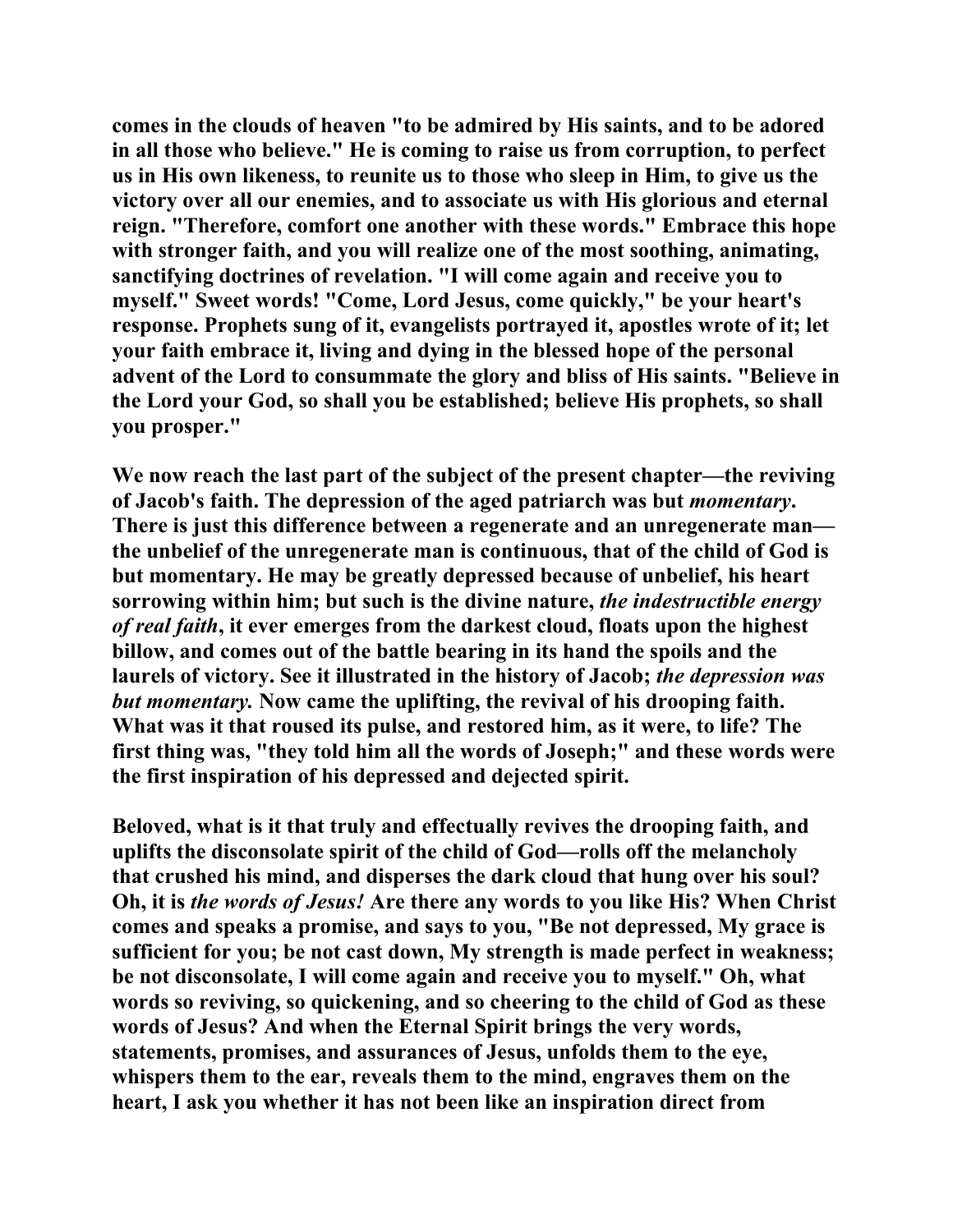**heaven? Has it not been like a cordial to your fainting spirit? Has it not infused new life into your soul?** 

**See how the angels at the tomb revived and cheered the drooping hearts of those holy women, who came with their spices early to the sepulcher, by the words of Jesus! "And it came to pass, as they were much perplexed, behold, two men stood by them in shining garments: and as they were afraid, and bowed down their faces to the earth, they said unto them, Why seek you the living among the dead? He is not here, but is risen:** *remember how he spoke unto you* **when he was yet in Galilee, saying, The Son of man must be delivered into the hands of sinful men, and be crucified, and the third day rise again. And they remembered his words."** 

**And thus it is the Holy Spirit the Comforter revives and cheers the fainting hearts of God's people, by bringing to their remembrance and speaking to their hearts the very words of** *comfort* **and** *promise* **and** *guidance* **which Jesus himself has spoken. "But the Comforter," says Christ, "who is the Holy Spirit, whom the Father will send in my name, he shall teach you all things, and bring all things to your remembrance, whatever I have said unto you."** *No words like those of Jesus for the nourishment of faith, for the quieting of conscience, for the guidance of our perplexities, and the reassuring of our confidence and hope.* **That one saying of Jesus is worth untold worlds, "He who comes unto me I will in never cast out."** *Oh, cling to the revealed words of Christ, and esteem them more precious than gold, and sweeter than honey.* 

**But we trace the reviving of the patriarch's faith to another cause, the power of evidence: "And when he** *saw* **the wagons which Joseph had sent to carry him, the spirit of Jacob their father revived." Now, here was clearly the acting of faith, aided by the operation of sight. Seeing the wagons that Joseph had sent to carry him to Egypt, laden as they were with provision for the journey, there was** *evidence* **clear and unmistakable on which his drooping faith could rest. Here mark the condescension of the Lord to the weak and fainting faith of His disciples. I do not for a moment ignore the idea that the Lord may at times revive the heart of the drooping believer by** *sight* **as well as by** *faith***, or, in other words, that faith is aided by sight. Were this idea rejected, we must ignore the institution of the Lord's Supper itself, for most assuredly, our faith in the death and atoning sacrifice of Jesus is essentially aided by these visible and expressive symbols.** 

**And was it not so with Gideon? He was summoned to a great work, but his**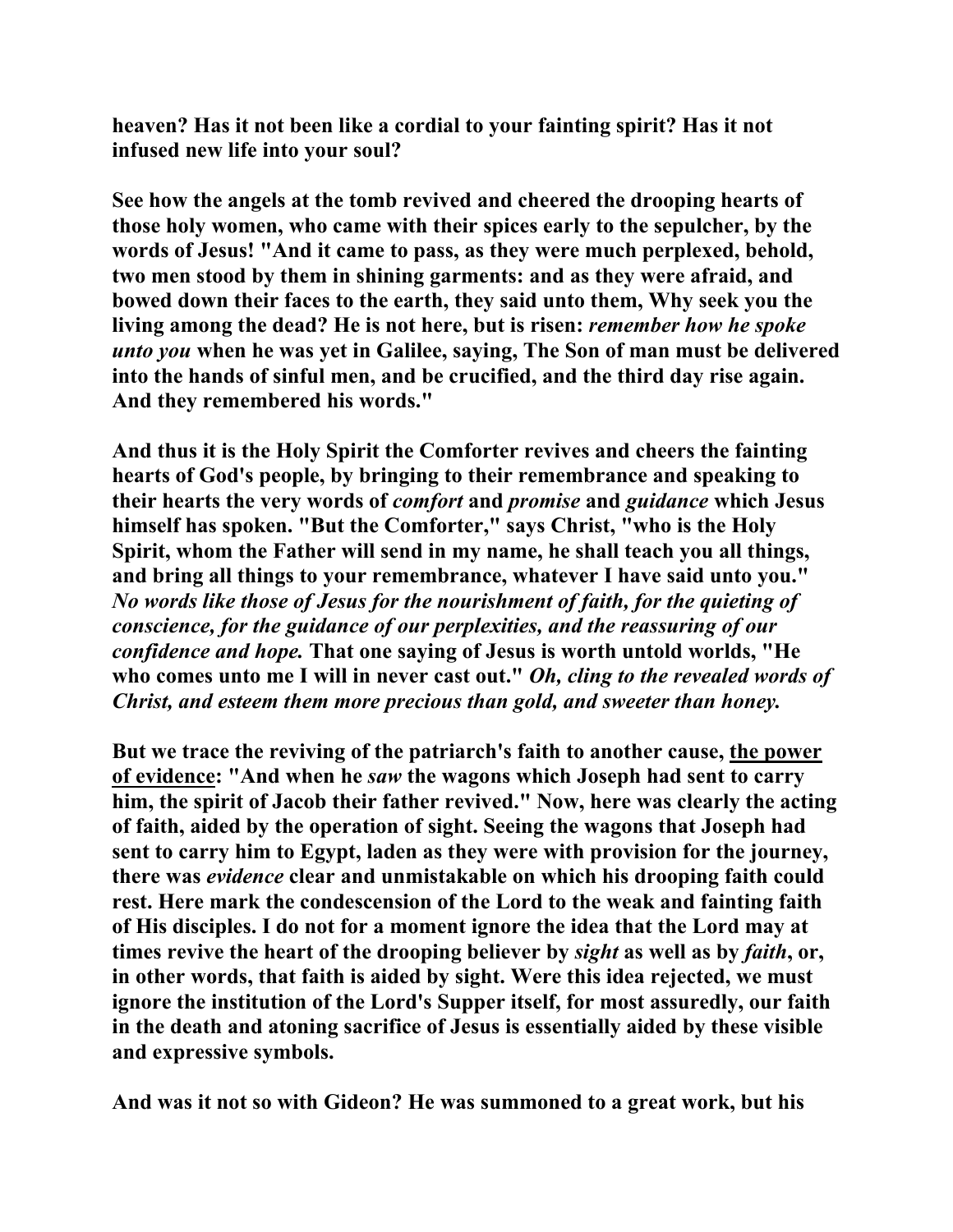**faith staggered, and he asked God for some evidence that He was true in what He promised, and God gave it him. He asked that the fleece might be saturated with the dew of heaven, and God granted his request. Still his faith staggered, and he asked another evidence of His faithfulness, that the fleece might be all night on the earth and remain dry, and in the morning it was so; and thus God strengthened his faith by the evidence of sight.** 

**We select a case in point from the New Testament—that of the unbelieving disciple, Thomas. He would not believe the evidence of the disciples that Jesus was alive. "Unless I see in his hands the print of the nails, and put my finger into the print of the nails, and thrust my hand into his side, I will not believe." Jesus knew it. Presenting Himself in the midst of His assembled disciples, He singled out Thomas from the group, and said, "Thomas, reach here your finger, and behold my hands; and reach here your hand, and thrust it into my side: and be not faithless, but believing." As if He had said, "I will stoop to your weak faith, and will give you the evidence of** *sight***; you shall see, and handle, and know that I am indeed your risen, living Lord."** 

*Oh, the condescension of Jesus to weak faith!* **And when the eye of faith is dim, Christ will come and give you some sensible token or evidence that He is yours, that His word of promise, on which He has caused your soul to hope, shall be made good. God will have you look to your mercies, to your blessings, to all His dealings with your life, in order that your faith in Him may be revived and strengthened. He will have you throw back a glance on the past of your journey, trace all** *His providential interpositions on your behalf,* **and remember the time when your heart was sorrowful, and how He comforted it; when your mind was desponding; and how He sustained it; when your path was dreary, and how cheered it; when your needs were pressing, and how He supplied them; and when the cloud was dark, and your trouble threatened and your foe was ready to devour you, how He appeared for your help and deliverance.** 

**Yes, God will have you look at these witnesses that He is faithful to His promises and faithful to His saints. Listen to the Psalmist—"I would have fainted, unless I had believed to SEE the goodness of the Lord in the land of the living. Wait on the Lord: be of good courage, and he shall strengthen your heart, wait, I say, on the Lord." Thus may our soul be found in holy waiting upon, and waiting for the Lord! The wagons laden with tokens and pledges of heaven have come. "Christ is risen the first fruits of those who sleep." "And not only they, but ourselves . . . . have the first-fruits of the Spirit." Let us look**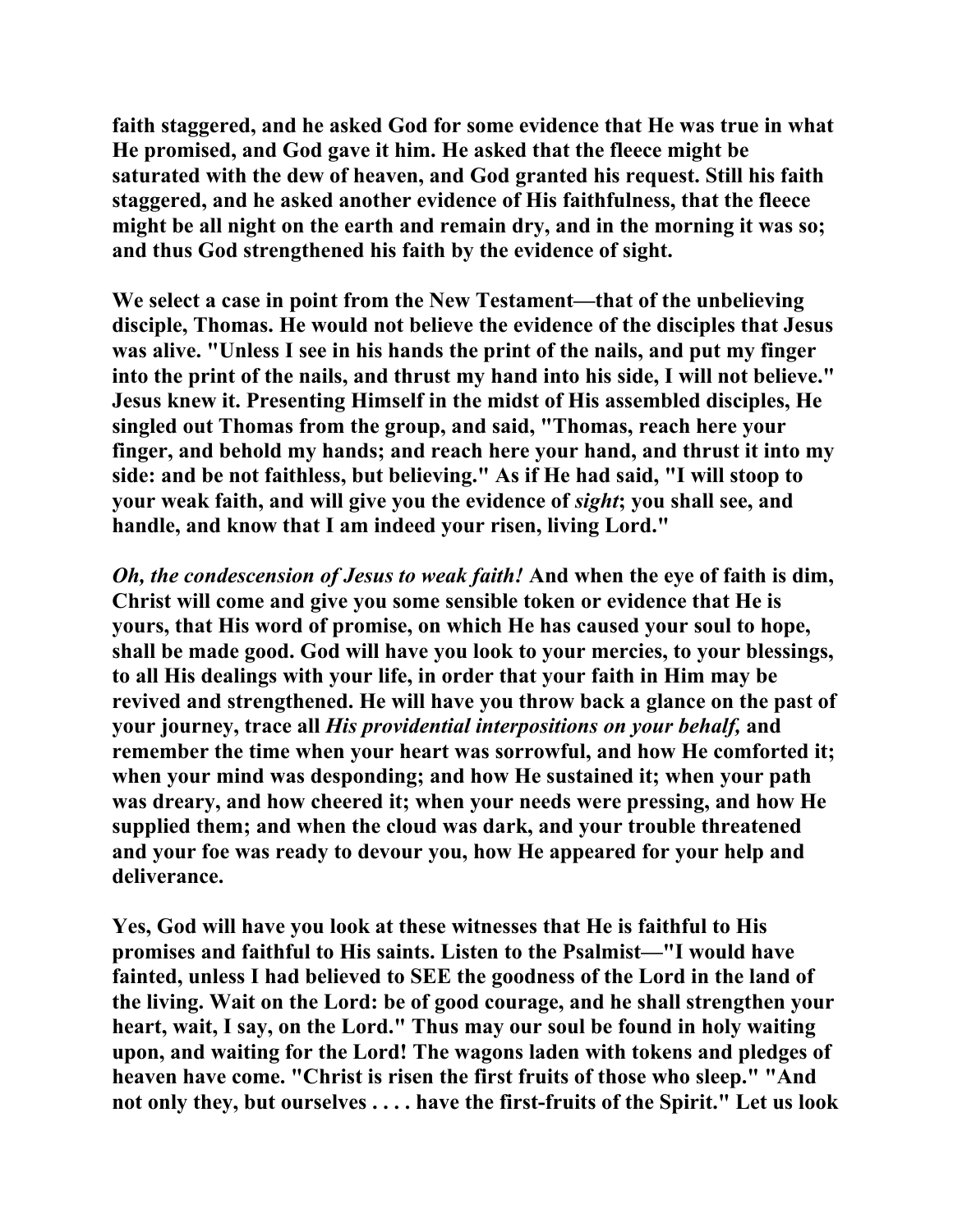**at the** *promises* **and the** *providences* **and the unspeakable Gift of God, and our faith, so ready to fail, and our spirit, so prone to faint, will be strengthened and revived, and we shall be preparing to take our last stage home to God. "Faint, yet pursuing," will be our motto, until faith is turned into sight, and we wake up in glory perfected in His likeness, satisfied with all the way by which the Lord our God conducted us there.** 

#### **The Satisfaction and Anticipation of Faith Or, "The Patriarchs Contentment and Resolve"**

**And Israel said, "It is enough! My son Joseph is still alive. I will go and see him before I die." Genesis 45:28** 

**If ever a plant was known by its flower, or a tree by its fruit, it is the principle of faith implanted in the heart of man by the Spirit of God. We considered in the last chapter** *the swooning of faith* **through the excessive joy produced by the tidings that Joseph was yet alive. We then glanced at** *the revival of that drooping faith* **by the visible, tangible evidence of the fact. "When he saw the wagons, the spirit of Jacob their father revived." His faith was, as it were, turned into sight, and this brought his mind into perfect contentment and repose. We are, in the present chapter, to meditate on a marvellous result of that revived faith—perhaps one of the most striking and instructive illustrations of this divine principle in the soul. What was it? And Israel said, "It is enough! My son Joseph is still alive. I will go and see him before I die." This marks the highest point of faith, the loveliest, and most fragrant fruit borne on that divine plant—***contentment and repose, amid all the dealings of God.* **There are two points to which we would direct the reader's attention the PERFECT SATISFACTION, and the ANTICIPATED DEPARTURE.** 

**The PERFECT SATISFACTION. And Israel said, "It is enough." There is but one class of our race from whose lips, in truth and emphasis, this sentiment could breathe, and that is** *the renewed and sanctified man.* **Take the other and probably the largest portion of our species, and where will you find language corresponding with this, indicating the perfect repose and full satisfaction of the soul? Is not the cry of our unregenerate humanity that of the horse leech, "Give, give, give." Is there not, as we have shown in the former part of this volume, a restlessness, marking every individual we meet, the language of which is, if properly interpreted, "Who will show us any good?" No, our nature will never arrive at anything like perfect satisfaction**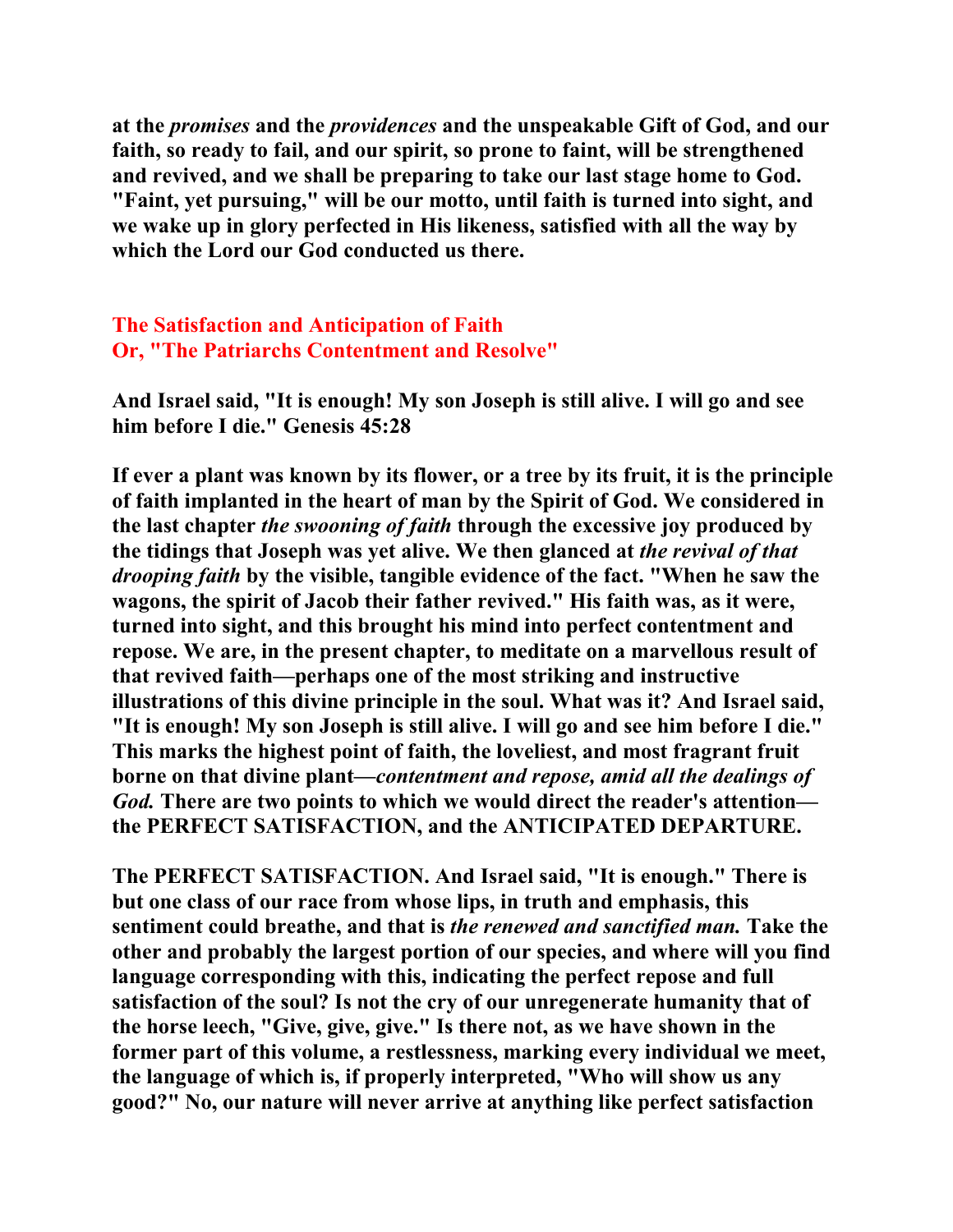**until it finds its way back to God, drinks its happiness and draws its bliss from Him. Then it will adopt the language of the patriarch, "It is enough. I have obtained the chief good; I have found the** *jewel* **for which I have excavated earth's mine; I have plucked the** *flower* **that never dies, and have partaken of the fruit that never gluts, have drunk of the** *stream* **that has quenched my desire, and I shall thirst no more."** 

**But these are only general observations; let us descend to a few particulars. What is implied in this language of the patriarch, "It is enough?" As I have already hinted, it expresses the feeling of full satisfaction: "It is enough." Israel was now satisfied with all the government of God, satisfied with all that had transpired, satisfied with the present, and, as we shall show you presently, fully satisfied with regard to the future. Beloved, does not this feeling of full satisfaction find its corresponding experience in the bosom of every child of God? Most assuredly! The soul that has found God in Christ, that has been brought to rest in Jesus, that has tasted what is divine, spiritual, and heavenly, has in it an element, a feeling of perfect satisfaction.** 

**Are you not satisfied with the Lord's gracious dealings with your soul, in choosing you to be His from all eternity? in directing all your course during your unconverted years? in effectually calling you by His sovereign grace to a knowledge of Himself? Are you not satisfied to rest your salvation on the one offering, the one atonement, the one sacrifice of the Lord Jesus? Are you not willing to accept Christ's righteousness as your justification, Christ's merit as your pardon, and Christ's work as the sole ground of your everlasting hope? Ah, Yes! I anticipate your reply: "Heavenly Father with such a Savior, with such a salvation, I am satisfied! It is enough, I want no more. I abjure my own righteousness, I cast from me my own merits, I utterly renounce my own works. I am satisfied to be saved as a, poor, empty, self-condemned sinner, by faith in the atonement of Your dear Son, and go to heaven clad in no other robe, saved by no other merits, washed in no other fountain, than that which my Lord and Savior has graciously provided; and with Your salvation, from its beginning in eternity past to its consummation in eternity to come, blessed Lord, I am satisfied; it is enough!"** 

**In connection with this feeling is the believer's perfect satisfaction with all the conduct of God's providence. During the process that God is providentially dealing with His people, there is often much that seems to ruffle the surface of the soul, disturbing its repose with a wavelet here, a billow there, and the swelling yonder. His providential dealings are sometimes so inexplicable,**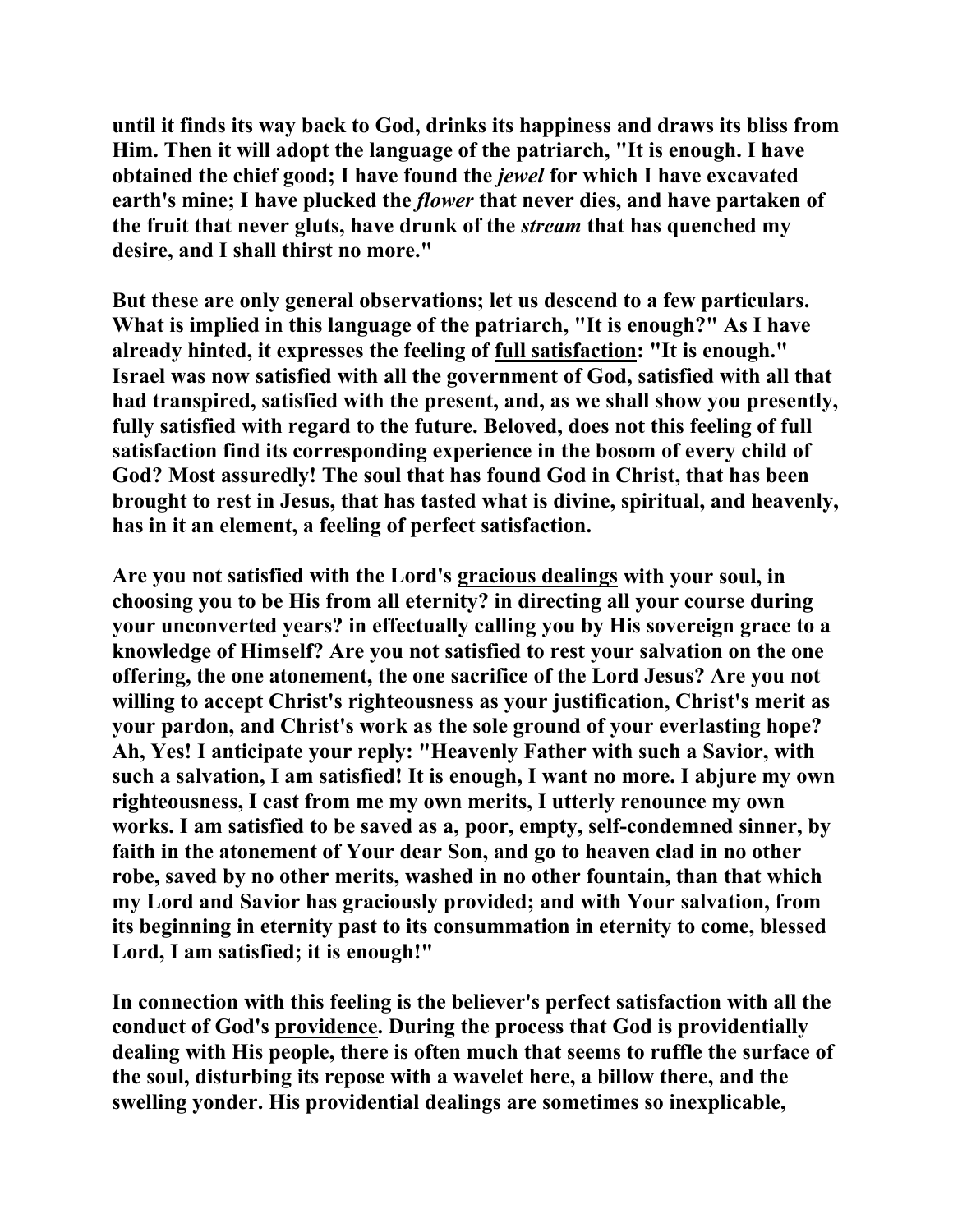**painful, and dark, that for a moment the child of God is, as it were, unbalanced. He begins to think that all these circumstances and events are about to militate against his best interests; and there cannot be, while that is transpiring, the feeling of perfect satisfaction. But let him calmly wait and trustfully hope until God himself interprets these mystic symbols, gives him light on what now is so shaded, perfects the thing concerning him, and then, as he takes a retrospect on the past, he will say, "Lord, it is enough; I am perfectly satisfied with all Your dealings with me. I thought that stroke severe, I felt that burden crushing; I trembled as I entered into that cloud; my unbelieving heart murmured; but now, my God, my Father, in clearer light I can see** *it was a divine plan, a complete whole, a discipline of love***, and my soul bows to the perfect rectitude of Your government, and my heart exclaims, It is enough, You have done all things well."** 

**But, oh! the blessed period awaits us when we shall, with deeper emphasis of meaning, and more prolonged melody of song, exclaim, "It is enough; I shall be satisfied when I awake in Your likeness." The full, the perfect satisfaction is reserved when we enter glory, and look back on all the past, and see** *how wise, how loving, how holy***, was the whole arrangement of God's gracious and providential dealings with us. "I shall be satisfied" fully, forever satisfied and exclaim, "It is enough!"** 

**"Enough, my gracious Lord, Let faith triumphant cry; My heart can on this promise live, Can on this promise die."** 

**But these words are not only the expression of satisfaction, but they are** *the reasoning and conclusion of faith.* **It is faith traveling through dark and trying dispensations, and arriving at this its blessed goal—"It is enough." Whatever may be the trials and temptations of our faith, whatever the assaults made upon it by the subtle foe of God's people, whatever its depressions and becloudings, its soundings and strugglings, the ultimate conclusion to which the true believer arrives is this, "Lord, it is enough! I am perfectly content with the process You have taken to separate my faith from its foil, to purify it from its dross, though it has been as by fire. It is enough!" Does this page address one whose faith is severely assailed, painfully tried, perhaps deeply depressed? Let me remind you that whatever may be the present battle, temptation, or despondency of this principle, the issue will be triumphant. The language of Israel breathing from your lips will proclaim your victory, "It is**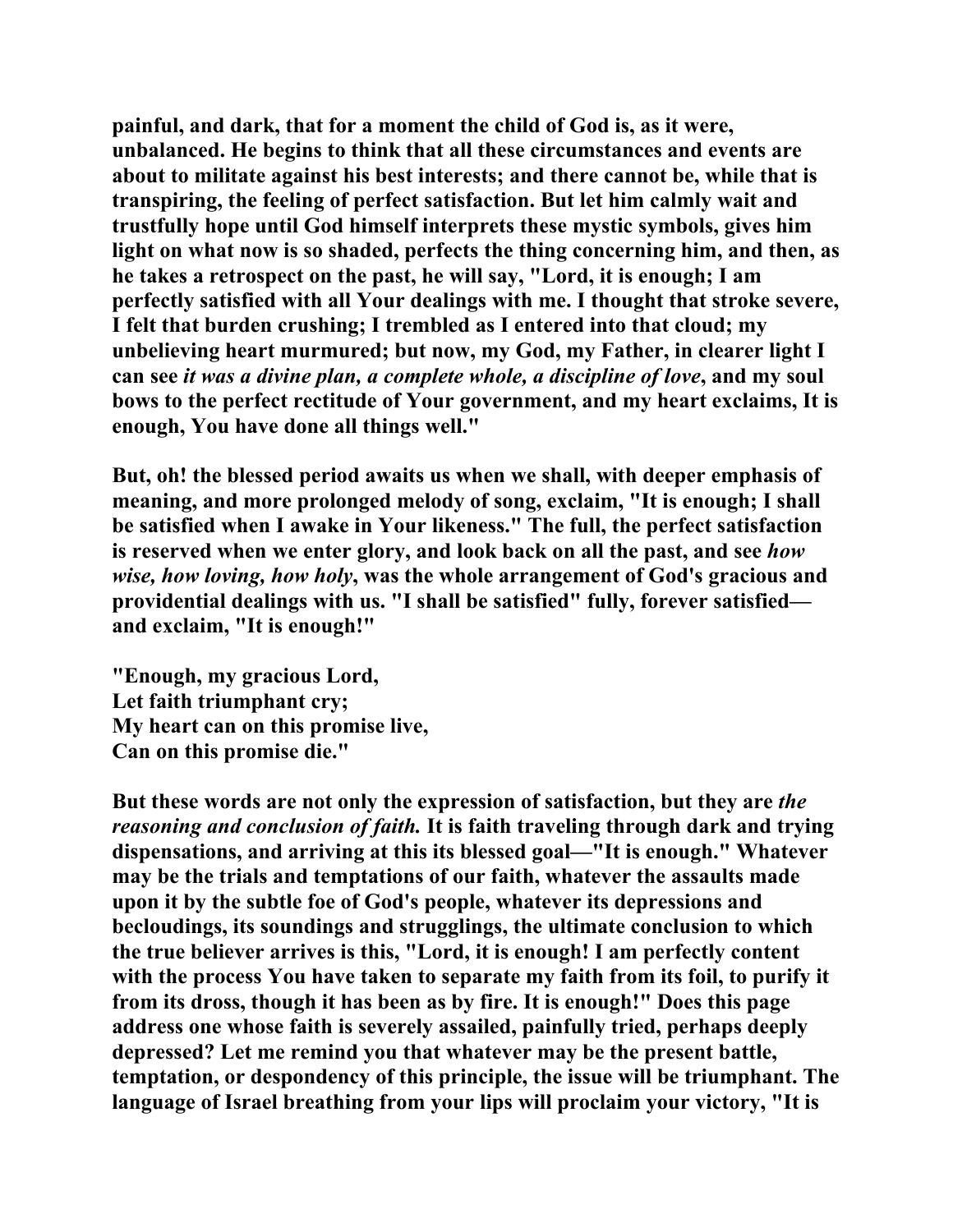**enough. Every trial of my life has, been more precious than gold; and now that the storm is passed, and I can calmly view all the way You have led me, my heart in the depth of its satisfaction exclaims, It is enough!"** 

**Nor must I omit to add that these words of the patriarch express praiseful gratitude. The soul of Israel was now touched with the true spirit of praise, in the review of all the past of God's conduct. The harp, so long silent on the willows, plucked from thence, now breathed the softest and sweetest strains of thanksgiving and praise to Him to whom all praise is due. He seems to be brought into similar experience with David, who, after tracing the gracious dealings of God with him, exclaimed, "Return unto your rest, O my soul; for the Lord has dealt bountifully with you!" Such was the spirit, if not the language, of Israel: "It is enough, my soul. My past history, painful, chequered, and somber though it has been, rude and thorny though my way, yet the Lord has dealt bountifully with me. He has kept me alive in famine, He has brought up as from the grave my long lost child, He has clothed with sunshine life's closing evening; and now, return unto your rest, O my soul; for the Lord has dealt bountifully with you!" Such, my reader, will be your language, whatever may be the path along which God is conducting you, or whatever may be the landscape of life now unfolding to your eye. Yes; you shall at last be brought to this blessed conclusion, "The Lord my God has dealt liberally and bountifully with me; return unto your rest, O my soul! It is enough."** 

**We reach the second point—the ANTICIPATED DEPARTURE: "I will go and see him before I die." It is quite clear that thoughts of life's close, anticipations of the termination of his long pilgrimage, occupied the mind of Israel. It was natural that it should be so. And yet we sometimes meet with examples of extreme old age, associated, too, with a religious profession, in which there is such an absence of the idea of death, such a faint conception of the nearness of eternity, as presents one of the most affecting and solemn spectacles in human life.** 

*We scarcely can conceive of a more melancholy sight than old age, not only without religion, but without any serious thought of death!* **With the last enemy almost at the door—with eternity about to burst upon the soul in all its dread reality, its personal scrutiny, its solemn judgment, its final and changeless destiny—and yet to trace the indifference, the worldliness, the covetousness, the scheming, that marks so many standing on the brink of the grave, its very earth crumbling beneath their feet, is a phenomenon in the history of our race**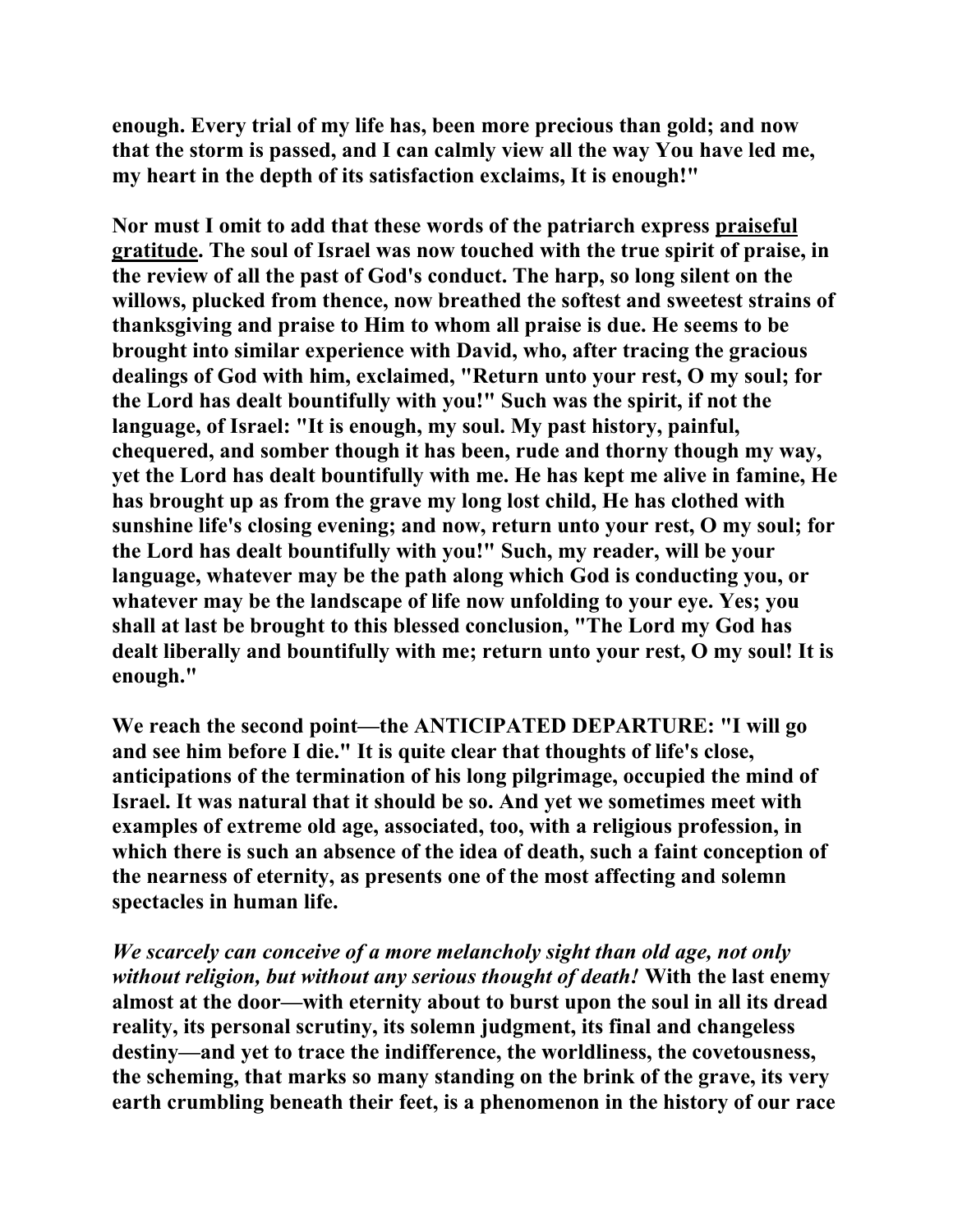**over which angels might weep. But not so was it with the aged patriarch. He realized that he was an old man, that life's taper-light was almost extinguished, and he seemed to hear the music of Jordan's waves as they murmured in sweet cadence at his feet. He felt that the time of his departure was at hand; and, in the solemn realization of the fact, he girded himself to meet life's last mission at the bidding of God. "Joseph my son is yet alive—I will go and see him before I die."** 

**An impressive event is referred to in those words, "I die!" Whether uttered by youth, by middle age, or by hoary hairs, they are words of solemn import—"I DIE!" Oh, it is an overwhelming thought, that through that portal our spirit must pass. Through that shaded valley, along that gloomy pathway to eternity,** *you* **must travel.** *Are you prepared, my reader, to die?* **Have you solemn thoughts of death? Are you taking it into the account? Are you so numbering your days, fast-fleeting and few, as to apply your heart to heavenly wisdom?** 

**"I die." Oh, interpret the solemn words, view the impressive truth in the light of the gospel, in the exercise of faith in Jesus, and the whole character of death is changed, the whole scene is transformed. "I do not die," exclaims the believer; "I only sleep in Jesus. I do not die, I languish into life. Mine will be a departure, a translation, a soft slumber in which there are no fitful, fevered dreams. Absent from the body, I shall in one moment be present and forever with the Lord."** 

**But what made the thought of death so pleasant, its prospect so cheerful, its coming so hopeful to the aged saint? It was the sight of Joseph! "Joseph is yet alive: I will go and see him before I die." The living Christ—on reposes, as Israel's eye rested on his living son Joseph, is the grand preparation for death. No individual can meet death with dignity, composure, and hope, but as by faith he sees Christ and Christ is in him. We need no other preparation for death but a living faith in a living Savior. Here is your true and only preparation for death, my reader—Christ in you the hope of glory. As we shall recur to this thought in a subsequent part of this work, we will be content now simply and briefly to remind you who are all your life subject to bondage through fear of death, that when death comes, a living Christ will come with it; therefore,** *do not die a thousand deaths in anticipating one.* **Leave your departure to Him who is the "Resurrection and the Life," who will accompany the "king of terrors," the white robed messenger; and as the earthly house is being dissolved, beam after beam removed, pin after pin**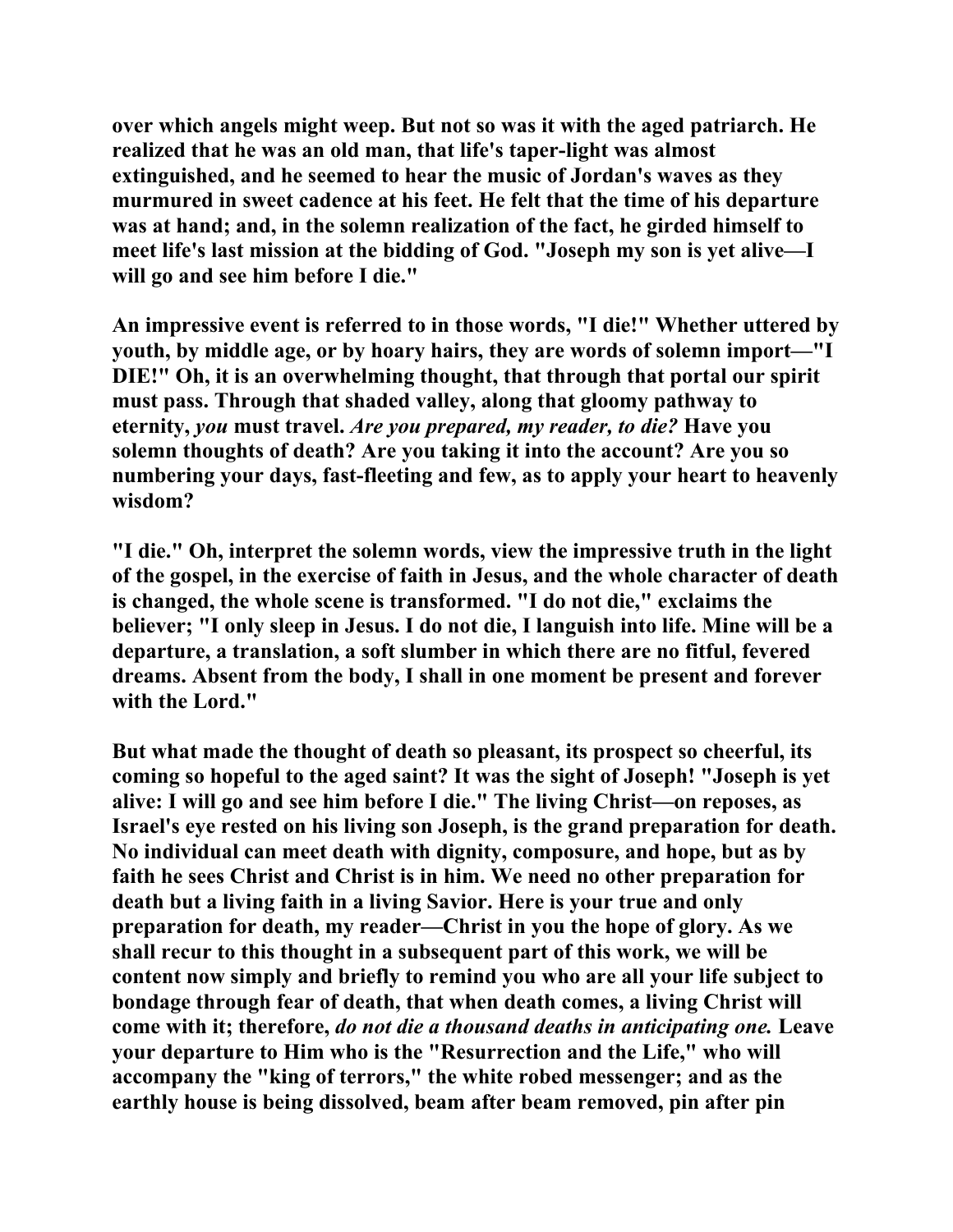**loosened, a living Christ in you will lift you, in calmness, grandeur, and dignity, above the wreck and ruin of your mortality, and you shall sing,** 

**"Jesus can make a dying bed Feel soft as downy pillows are, While on His breast I lean my head, And breathe my soul out sweetly there."** 

**This suggests our last remark. A living Christ, clung to by faith, will fill the soul with longing desires to depart and be with Jesus. You will say, "Jesus is alive, I will go and see Him, and be with Him forever." Oh, beloved, nothing will make you so long to break from the body of sin and death, to sever even the fondest, sweetest, dearest ties of nature, as having your faith firmly rooted and grounded in the doctrine of a living Christ! It will intensify your desire to depart and be with Jesus. What made Jacob so willing to leave Canaan? Was not his estate there? Was not his pleasant homestead there? Were not all the sweet, fond, sacred associations of birth, of family, and of friendship there? Yes; but Joseph in Egypt pt eclipsed it all, and he exclaimed, "Joseph my son is yet alive: I will go and see him before I die."** 

**With this I close. Get more of a living Christ in your believing heart, and your heart more deeply enshrined in heaven with Jesus, and then, sweet and fond and precious as are earth's attractions now, you will pant to sunder from them all, and fly away and be forever with the Lord.** 

## **The Christian's Devout Acknowledgment of God Or, "The Patriarch's Solemn Sacrifice"**

**So Israel set out with all that was his, and when he reached Beersheba, he offered sacrifices to the God of his father Isaac. And God spoke to Israel in a vision at night and said, "Jacob! Jacob!" "Here I am," he replied.** 

**"I am God, the God of your father," he said. "Do not be afraid to go down to Egypt, for I will make you into a great nation there. I will go down to Egypt with you, and I will surely bring you back again. And Joseph's own hand will close your eyes." Genesis 46:1-4** 

**It is a holy precept, coupled with a divine promise, precious and priceless above rubies to those who have tested its value—"In all your ways**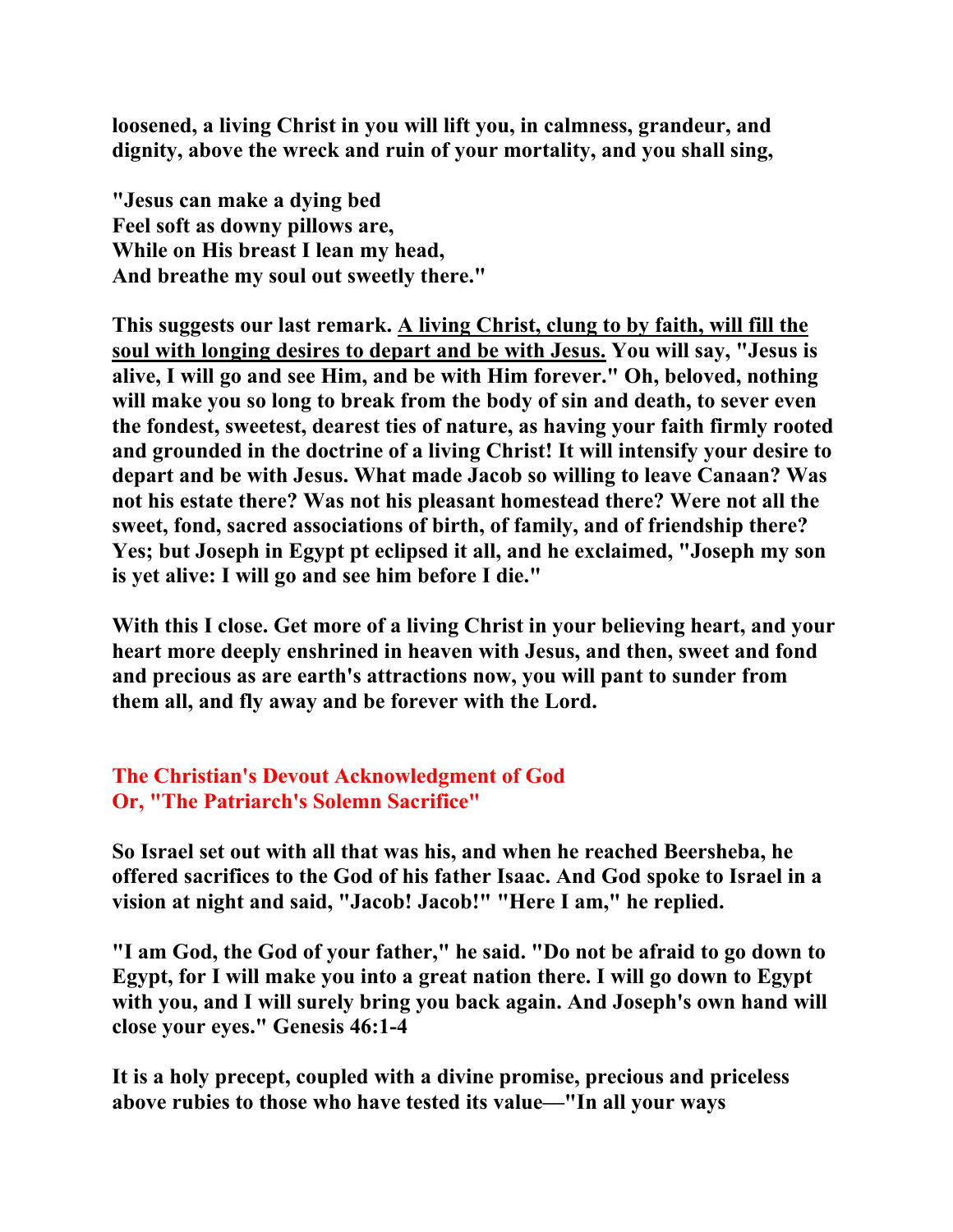**acknowledge** *Him***, and** *He* **shall direct your paths." Here is the eye directed to the true pole-star of the believing soul—***Jehovah***. No light other than that which beams from this source can safely conduct him a solitary step. All other light is but the spark of a man's own kindling, in which he shall lie down in sorrow. But how simple and clear the divine rule, "Acknowledge the Lord in all your ways." Set Him before you, that He may be the one object you have in view. Take not a step without seeking His guidance, consulting His will, studying His glory. Consider that He is ever present with you, shaping your course, guiding your steps, and acquainted with all your ways. If His providences are adverse, bow to His sovereignty, be still, and know that He is God. If prosperous, be humble, be praiseful, and ascribe to Him all the honor.** 

**Thus walking in the precept, He will fulfill the promise—"He shall direct your paths." Those paths, whatever they may be, will be just what He makes them. In things** *temporal* **and** *spiritual***, He will order all and provide all—will keep your feet from sliding in the** *smooth* **path, and from wounding and weariness in the** *rough***.** 

**Such was the spirit and the conduct of the patriarch. Passing into a new epoch of his history, entering upon the last and most solemn stage of life's march, he would commence as he must close it—alone with God. It was, indeed, a new and untraveled path. He had not passed this way before. It was pre-eminently one of** *faith***. True to the God he loved, the religion he had professed, the life of faith he had lived, and the habits of communion he had maintained,** *before he fully embarks upon the journey, he rears an altar to the God of his father and his own God, and offers upon it a holy and solemn sacrifice.* **How much we may learn of Christ and His Church in this impressive incident of the patriarch's life! May the Holy Spirit be our Teacher while we meditate upon the SACRIFICE—the VISION—the PROMISE.** 

**"So Israel set out with all that was his, and when he reached Beersheba, he offered sacrifices to the God of his father Isaac." Here was that which marked unmistakably the child of God, the man of prayer, the man who felt that he had to deal with God in all the places and circumstances of his eventful life. He arrives at Beersheba—a sacred and memorable spot in its historic associations, for it was here his father Isaac had once reared an altar and offered sacrifice to Jehovah. It is most refreshing and instructive to mark the elevated sanctity of mind in which this sacrifice originated. God had emptied him from vessel to vessel. He had commanded wave upon wave to surge over him, cloud upon cloud to shade his pilgrimage, until at last his home was**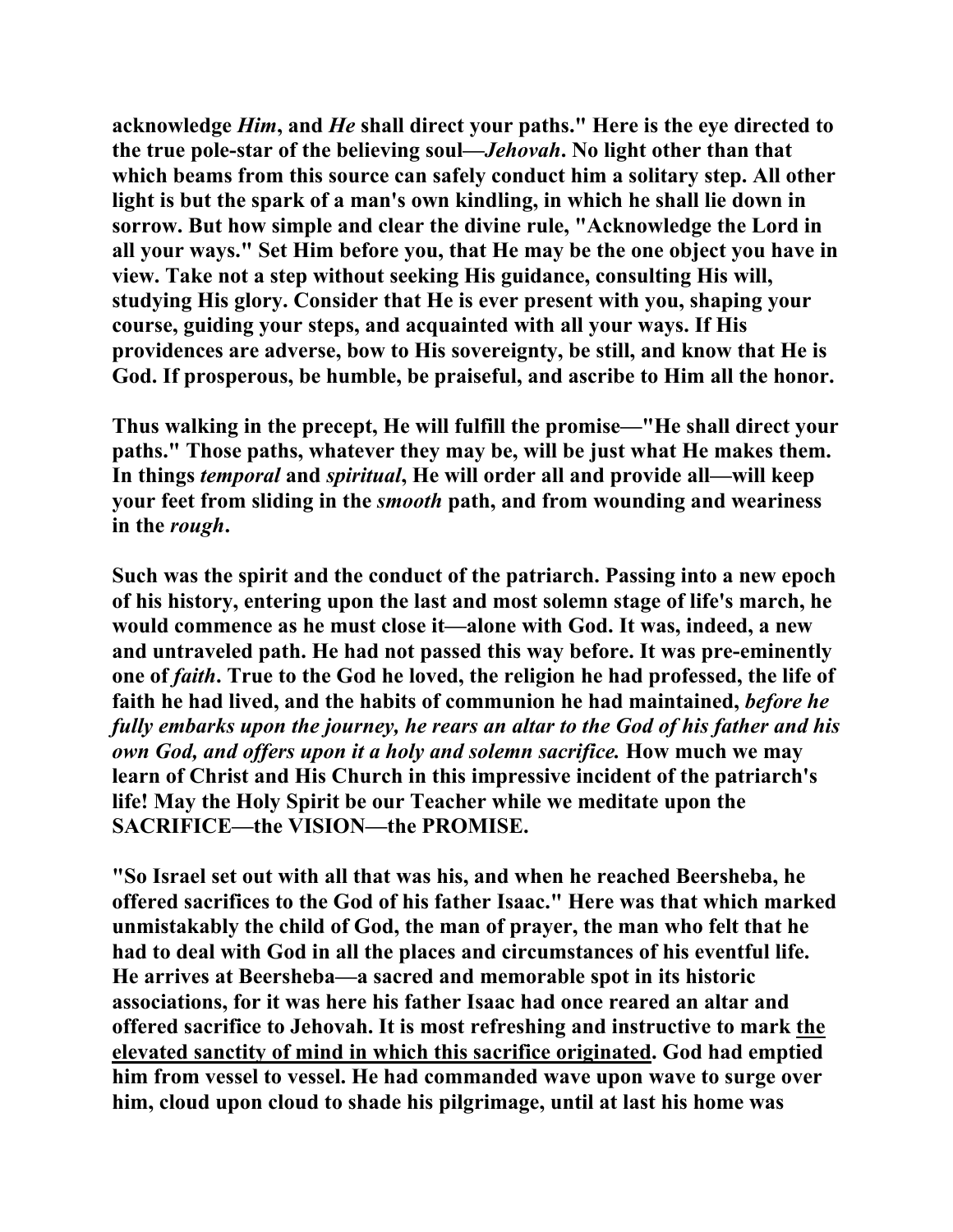**broken up, all its hallowed associations buried, as it were, in oblivion; and at his advanced period of life, he was summoned to take a long journey into a strange land.** 

**And yet, though God had thus dealt with him so** *strangely***,** *mysteriously***, shall I say,** *painfully***?—there seemed not one hard thought of God in his mind, not one rebellious feeling in his heart, nothing which betrayed a spirit of opposition and resentment, which, if interpreted, would seem to say, "You have taken from me blessing after blessing; You have rooted up my restingplace, have visited me with bereavement and with famine, and are now, in old age, leading me into a strange land, and I do well to be angry." Ah, no! the very reverse of this was his holy state of mind. On the threshold of his journey, he rears an altar, and offers upon it sacrifice to the Lord God of Jacob—a sacrifice expressive of a perfect justification of Jehovah in all His dealings, and his full satisfaction with all the way God had led him.** 

**But look for a moment at the import of this sacrifice which Israel offered to God in view of his contemplated journey. In the first place, this sacrifice was** *a recognition of God as the God of his pious ancestors***, and especially the God of his father. The words of the narrative are expressive, "And offered sacrifice unto the God of his father Isaac." Here was Jacob recognizing the fact that**  *Jehovah had been the covenant God of his forefathers.* **Beloved, God would have His people ever remember what He has been in years gone by to their pious ancestors. It is good to recount, and gratefully to acknowledge, what He was to those who have gone before us, that we may learn to put our trust in God, and** *embalm in our memories and hearts His providential and gracious dealings in their history.* 

**But especially is it proper and profitable to remember Him as the God of our godly parents. "Your own friend, and your father's friend, forsake not." Who was your father's, your mother's friend? Who but the covenant God and Father of all the families of Israel? Is there no blessing to be found, no strengthening of our faith, no comfort in our sorrow, no heart-cheer in our depression, to** *remember what God was to those so near and dear to us***, but who are now with Him in glory; to remember His faithfulness, to call to mind His providential interpositions, how they called upon Him and He answered, how He supplied their needs, how He supported them in adversity, how He lavished upon them tokens of His grace and love? Oh, yes, there is a blessing in the hallowed remembrance; and insensible is that individual to the lovingkindness of the Lord who can retrace the history of His dealings with a godly**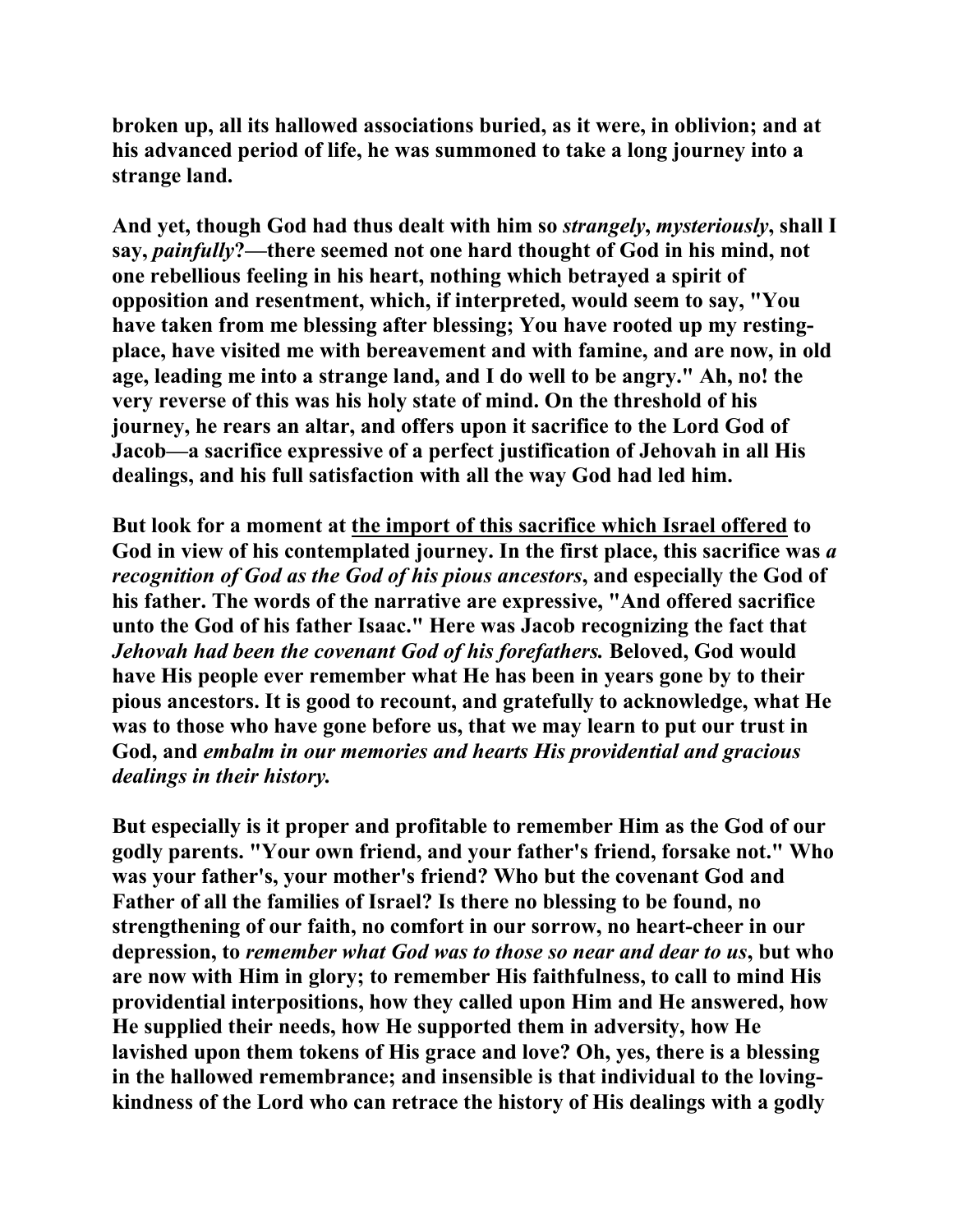**parent and feel, no melting of heart, and no strong emotion of gratitude; who with his sacrifices and offerings to God entwines no filial memories, hallowed, grateful, praiseful.** 

**But Jacob did not forget his father Isaac, nor his father's God. The God of his father was equally his God. All that God was to Isaac, Jacob felt He was to him. There were** *precious promises, and rich benedictions, and glorious covenants made with his father Isaac***, handed down to him, on which his faith could take hold and plead with God as sacred heirlooms and precious legacies bequeathed from the holy sire to the son. It is a delightful thought, beloved, that the same covenant of grace to which our pious parents clung, in which they rested, belongs to us. We who believe in Jesus have the same interest in that covenant that they had, the same covenant God, the same covenant Redeemer.** 

**Oh, is it not encouraging to remember that** *we are now reaping from their prayers, their wrestlings, their faith in God, a golden harvest of blessing?* **Oh, endeavor to realize that the God of your fathers is your God too, and that all He was to them in making good His covenant, in fulfilling His promises, in answering their prayers, He is now to you, the child of many a father's holy wrestlings, of many a mother's weeping and prayers. "O Lord, truly I am your servant, and the son of your handmaid; you have loosed my bonds." Yes, God delights in us when we go to His mercy-seat and praisefully remember His faithfulness and loving-kindness to those loved ones who a little while have gone before us to heaven.** 

**This sacrifice which Jacob offered also marked his personal habit of communion with God. He walked with God in holy converse; he was a man of prayer, a man who lived as beholding the Invisible. He recognized the Lord God of heaven to be his God, and it was his privilege and delight, as it was his obligation and duty, to hold communion and converse with the Lord God of heaven. And in addressing himself to this journey we find him first addressing himself to prayer.** *There is not, beloved, a stronger characteristic of the real man of God, the true believer in Christ, than that he is a man of prayer.* Let him **be in what circumstances he may, in what part of the world he may, in what troubles, temptations, trials he may, he will always have an altar, and on that altar he will always lay a sacrifice of praise, prayer, and thanksgiving to God.** 

**Prayer with us ought to be an element so natural, communion with God a privilege so familiar, that wherever we are, in whatever society we are thrown,**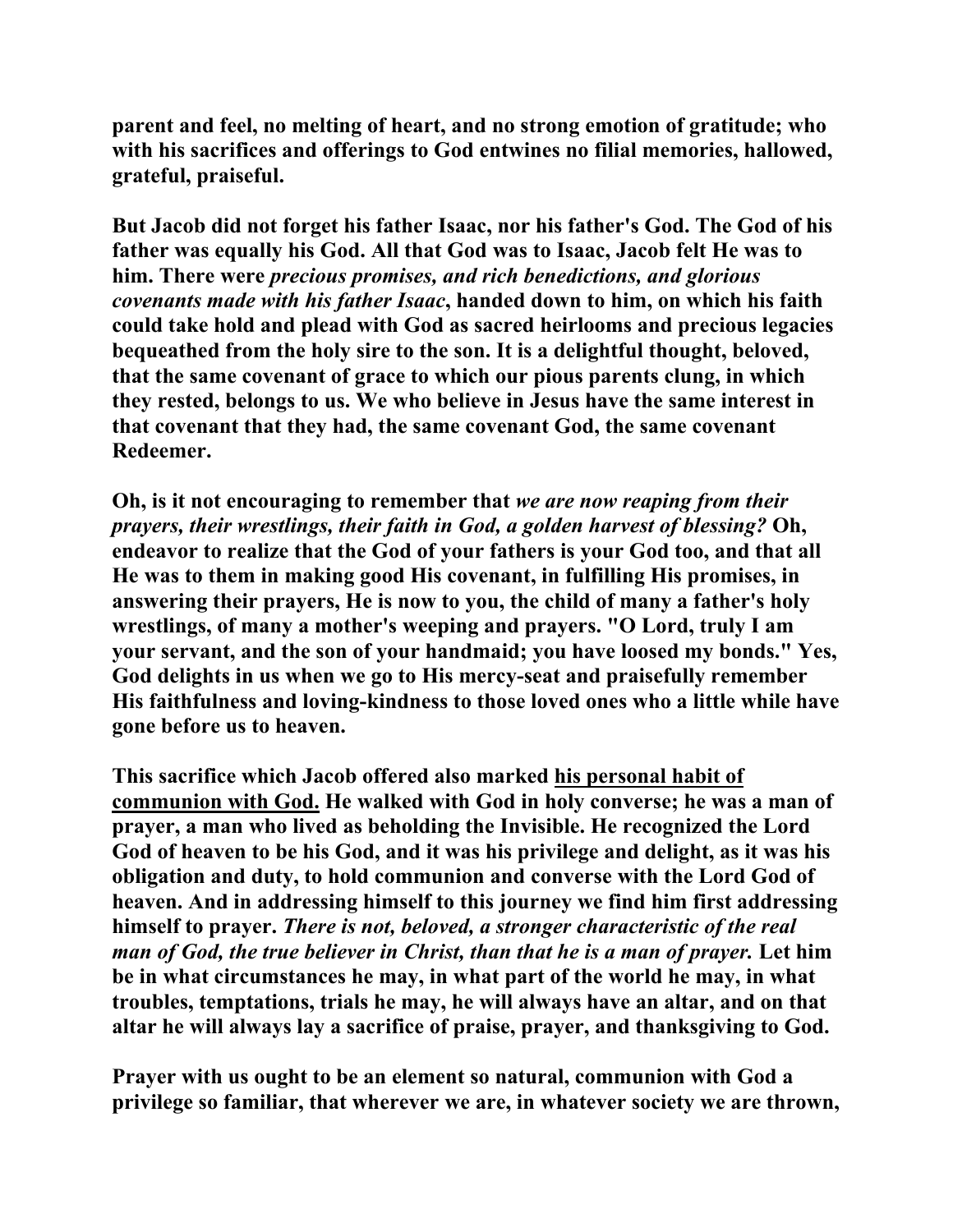**or in whatever circumstances we are placed, there should be this altar and the sacrifice to God. Oh, be assured of this, that the professing Christian who can leave his closet altar, his family altar, his social altar, his public altar at home when he travels abroad, or who can postpone his sacrifice of prayer and praise to a more convenient season, knows but little, if anything, of what it is to walk like Enoch and Noah and Israel with God. But a man of God is a man of prayer, a man of converse with God, in any place or circumstance or society. O beloved, let this mark you: be men of God and men of prayer, wherever His providence may place you—at home, on a journey, abroad.** 

**Forget not that, like Jacob, it is your privilege to build an altar to the sacrifice of prayer and praise, and maintain close, uninterrupted converse with God.** 

**But above, and more expressive, than all, doubtless, there was in the sacrifice that Israel offered the foreshadowing of the great sacrifice of the Son of God. We have no doubt whatever that the patriarch's faith looked down the long vista of future ages, and in the sacrifice which he then offered up on the altar that he reared at Beersbeba, his believing heart rose above the sacrifice beheld and rested in a crucified Savior. And this would impart a character, a fragrance, a solemnity pre-eminently significant and holy to the sacrifice he then offered to the God of his father. There can be no doubt that the patriarchal faith rested in Christ at that moment. The words of Jesus with regard to Abraham are significant of this, "Abraham saw my day, and was glad." Now, if Abraham by faith saw Christ's day, Jacob, who was still nearer its glorious dawn than he, must by faith have caught a yet brighter vision of Him; and the sacrifice he now presented would be a solemn profession of his faith in the diviner sacrifice which the Son of God would offer for his sins on the distant altar of Calvary. Thus was Jesus crucified the substance of all the sacrifices both of the Levitical and of the patriarchal saints. Oh, how delightful to find Him who is "the chief among ten thousand," the joy of the saints on earth, the song of the redeemed in heaven, living and speaking and shining amid these twilight shadows, the object of faith and love to the saints who by faith saw His day and were glad!** 

**Oh, let all your sacrifices be associated in faith and praise with the one atoning sacrifice of Jesus Christ! Let us remember that that which gives perfume to our prayers and melody to our praises, which presents our consecrated person to God with divine acceptance and delight, is the one offering and sacrifice of Jesus. And if the patriarchal saints saw in the dimness of their faith, amid almost darkness, the sacrifice of Christ, embraced**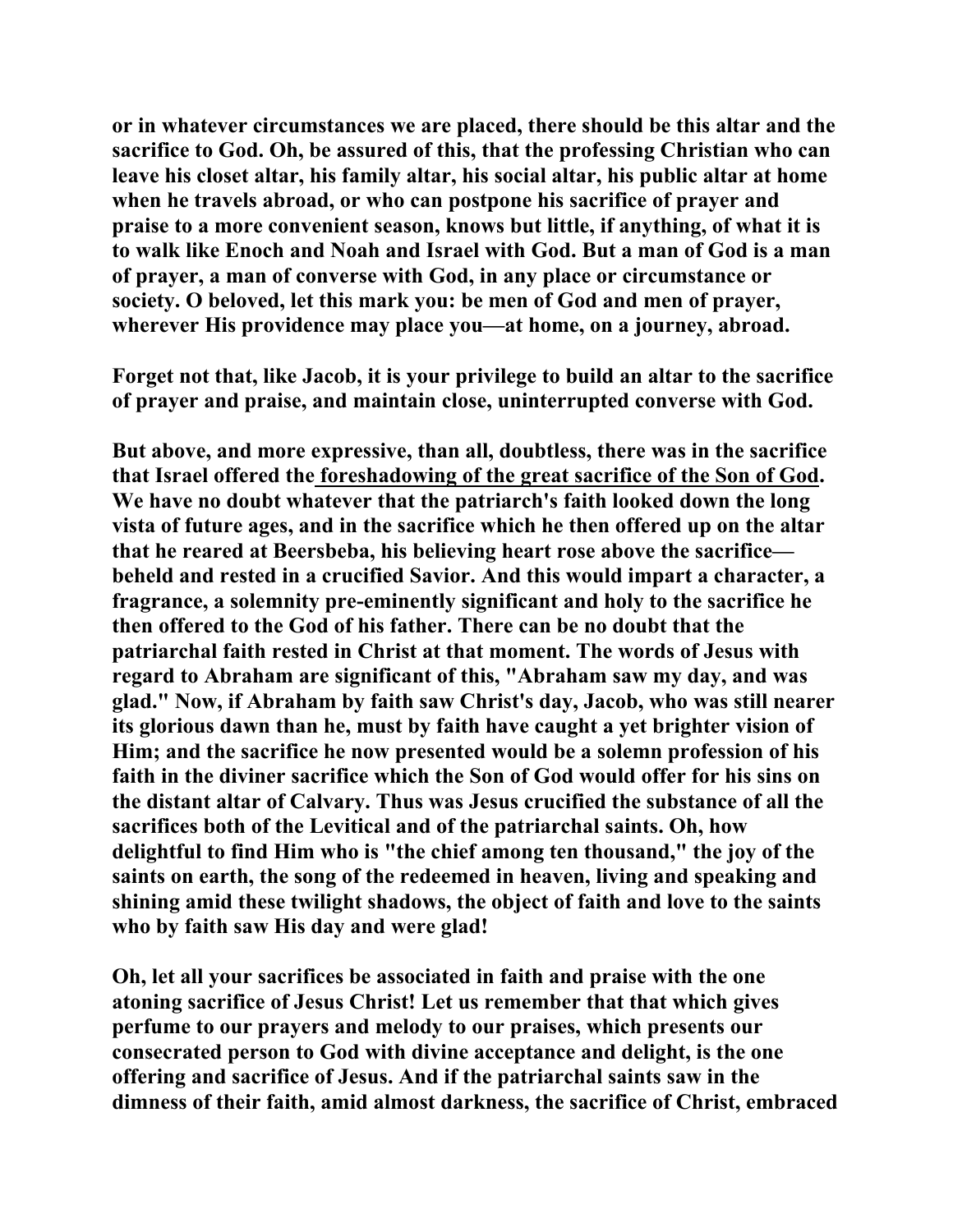**it, and died in its blessed hope, how much more clear should be our views, and simple our faith, and intense our love, and deeper our holiness, who live amid the meridian light and effulgence of a dispensation whose distinctive history and signal glory is that Christ has come, and that He has died for our offences, and is risen again for our justification! May this glorious sacrifice become daily more precious to our hearts and sanctifying to our lives!** 

**Thus much for the sacrifice that Jacob offered in anticipation of this journey. Learn from it one practical truth:** *embark in no enterprise in life, enter on no stage in your pilgrimage, address yourself to no new epoch in your history, without first rearing an altar, and acknowledging the Lord God of Abraham, of Isaac, and of Jacob, as your God.* **The divine injunction with which this chapter of our work opens stands like a beacon-light amid the rocks and shoals and breakers of life, illumining the voyager's perilous pathway to eternity. It contains both a precept and a promise—the precept of divine acknowledgment, and the promise of divine guidance. Obey the one—God will fulfil the other. Oh, begin your day, your enterprise, your service, your journey with an altar and a sacrifice.** *Acknowledge the Lord! And offer the sacrifice of faith; of love; and of praise.* **Then may you with confidence trust the Lord to guide, shield, and prosper you. This God of Israel will be your God forever and ever, and He will be your guide even unto death.** 

**Having thus considered the state of mind with which the patriarch addresses himself to his journey, let us now study the HEAVENLY VISION with which he was favored. After he had built an altar, and offered up sacrifice to the God of his father, to! the heavens opened, and a glorious vision burst upon his view—"And God spoke unto Israel in the visions of the night, and said, Jacob, Jacob. And he said, Here am I. And he said, I am God, the God of your father: fear not to go down into Egypt." Each particular of this** *divine response to the patriarch's solemn act of worship* **is replete with deep spiritual truth. It would seem as if this must have transpired, as though it would have been impossible that there should have been no immediate response from God to an act of devotion, of gratitude, of praise, and faith so marked and precious as this.** 

**God did not lose a moment in acknowledging the sacrifice and petition of His servant. The altar had scarcely been reared, the incense of the sacrifice had scarcely ascended, when, lo! a heavenly vision bursts on the soul of the worshiping patriarch. Now, there is much that is spiritually instructive in this heavenly vision, to which for a moment we will turn our thoughts. The first**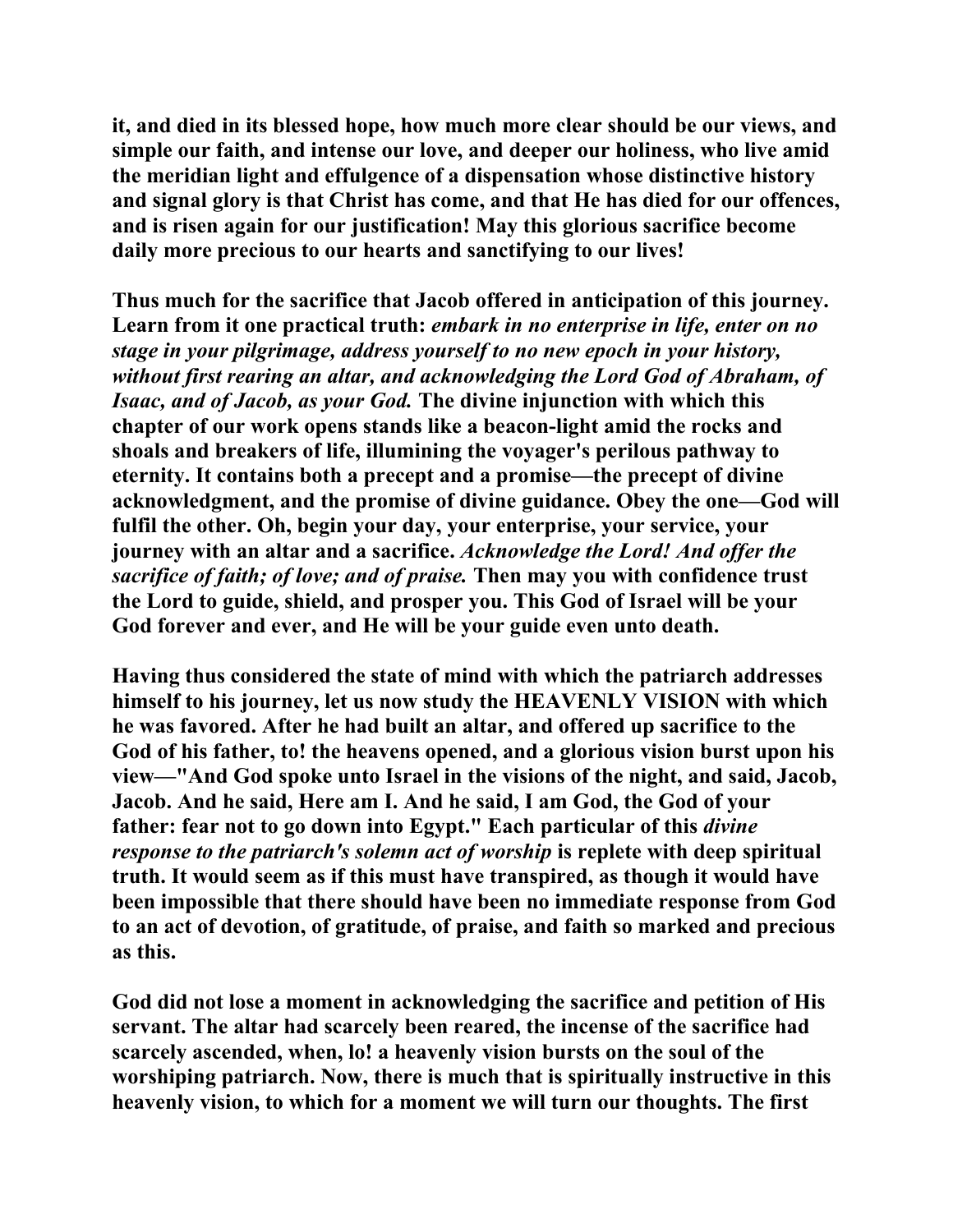**thing that strikes us is the close and intimate nearness into which Israel was brought to God. Jehovah and the patriarch stood face to face. There could not have been the shadow of a doubt on his mind that he was now in solemn audience with God—the God of his father Isaac, and his God. O privileged saint of the Most High! to be so near the Infinite Fountain of light, life, and love. Honored man of God! to be favored with a vision of the Divine glory and power such as angels might have coveted. But is not God as near to His people now? Most assuredly! What does the Lord himself say? "He that loves me shall be loved by my Father, and I will love him, and will manifest myself to him." "My Father will love him, and we will come unto him, and make our abode with him."** 

**Oh, we live at too great a distance from God! We forget how close, filial, and precious may be the communion of the believer with the Invisible One. I speak not of visions like those of Jacob or of Paul, bursting with splendor on my eye—I ask not to hear audibly the awful voice of God—but, with the blood of atonement in my hand, I can penetrate the mysterious veil, and enter into the holiest, and talk with God and commune with Him as really—as closely—and as blessedly as when Jacob uplifted his eye and saw heaven open, and God talking with him from His glorious throne.** 

**The way into God's presence is more fully opened by the sacrifice and blood of Jesus than it ever was, even when by vision or dream or voice God spoke to His saints of old. The blood of Christ is so powerful, the atonement of the Son of God is so glorious, the intercession of Christ at the right hand of the Father is so prevailing, and faith is so much more far-seeing an eye than that of sense, that a man of God coming into His presence by the blood of the everlasting covenant may enjoy fellowship and converse with God more close, more filial, more real and holy, than that which marked Abraham, Isaac, and Jacob. Seek, oh, seek it, then. Be not content with standing in the outer courts, when the blood gives you admission into the holiest. "Having therefore, brethren, boldness to enter into the holiest by the blood of Jesus, by a new and living way, which He has consecrated for us, through the veil, that is to say, His flesh; and having an high priest over the house of God; let us draw near."** 

**And mark the time of this divine vision. It would seem as if God almost invariably selected the** *night-season* **of their experience for the marvelous manifestations of Himself to His people. Night-visions of God were familiar to Jacob. How vividly would he remember the memorable night when, a fugitive from the vengeance of Esau, and an exile from his home, there appeared to**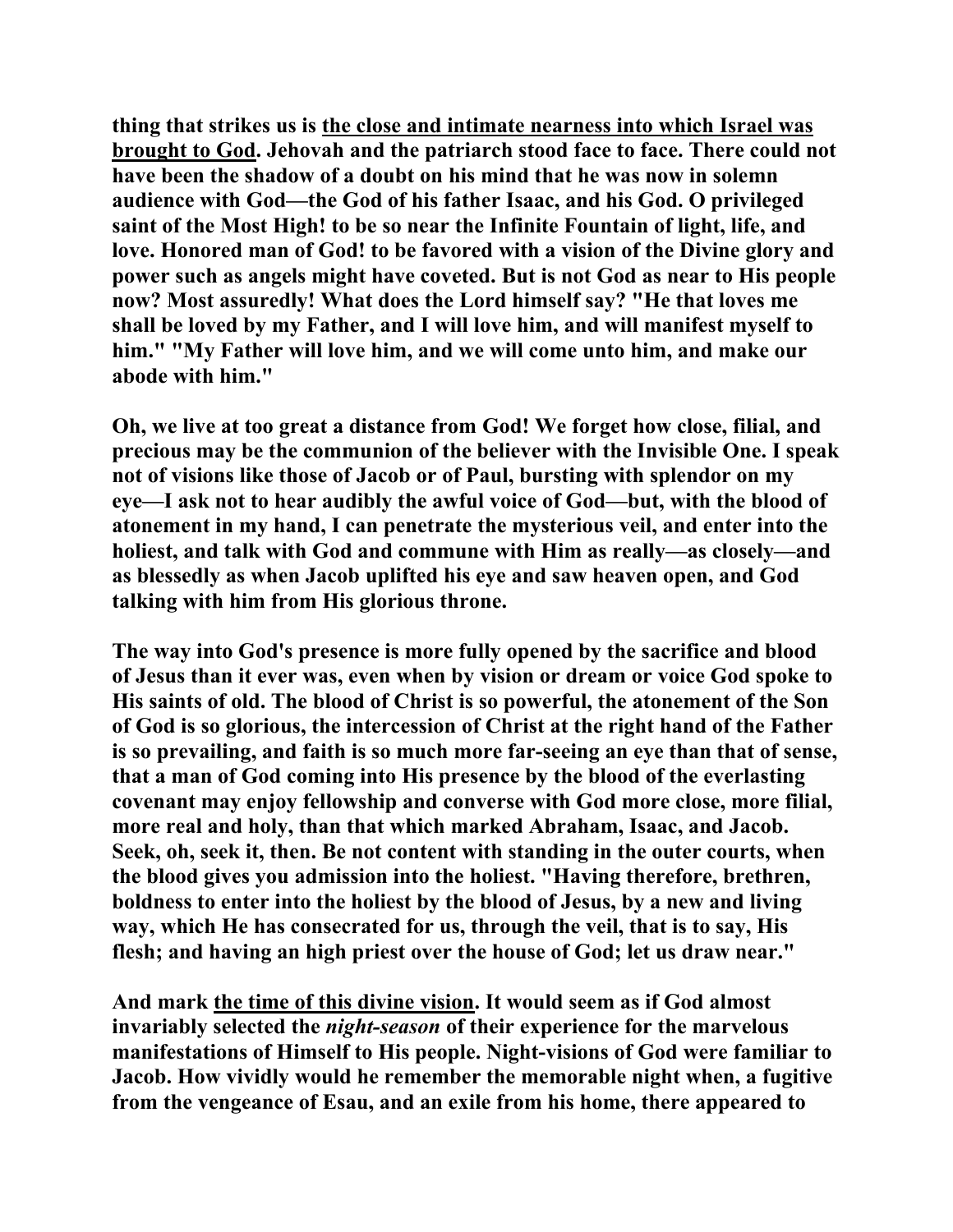**him in his sleep the vision of the ladder, God speaking to him from above it in words of comfort and promise! Would he not, even in that early part of his eventful life, behold in this ladder an impressive symbol of the incarnate Son of God, the Mediator between heaven and earth, on the mystic rounds of which his faith would ascend to God reconciled in Christ?** 

**Yet more vivid and hallowed would be the remembrance of the long night at Peniel, when the Divine Angel, with whom he wrestled and whom he overcame, knighted him as a prince of God, mighty and prevalent in prayer. A third time God appears to His servant in the night, by an extraordinary and gracious vision, at a most important crisis of his history, as if the Lord would close the patriarch's earthly pilgrimage, as He had commenced it, with those glorious and consolatory manifestations of Himself, so timely and so precious to the heart in seasons of sorrow and despondency.** 

**There is much to us that is precious and soothing in this thought. When our mental and spiritual exercises are with us as though it were night; when our path is shaded; when soul-depression and heart-crushing sorrow, loneliness and dreariness, drape the landscape of life; in this night season when most need a word of comfort and a ray of light, the most need some assurance of His faithfulness and love—lo! the gracious vision transpires, and a blessed manifestation takes place, and God in Christ draws near, reveals Himself, or speaks a promise, and so gives a song in the night.** 

**Such was the season it which the Psalmist strengthened himself in the Lord his God. How affecting his language, "I remembered you, O God, and I groaned; I mused, and my spirit grew faint. You kept my eyes from closing; I was too troubled to speak. I thought about the former days, the years of long ago; I remembered my** *songs in the night***."** 

**Yes, the sweetest songs that ever flowed from pilgrims' lips are those of the night. The Lord Jesus knows your night sorrow, loneliness, and widowhood; and He will come at that season and graciously manifest Himself to your soul, and you shall know what it is to meditate on your bed in the night-watches, and your meditation of Him shall be sweet.** 

**Then mark the divine call: "And God spoke to Israel and said, Jacob, Jacob!" There is something very beautiful and touching in the truth that God has an especial knowledge of the personal names, places, and circumstances of His people. "The foundation of God stands sure, having this seal, The Lord knows**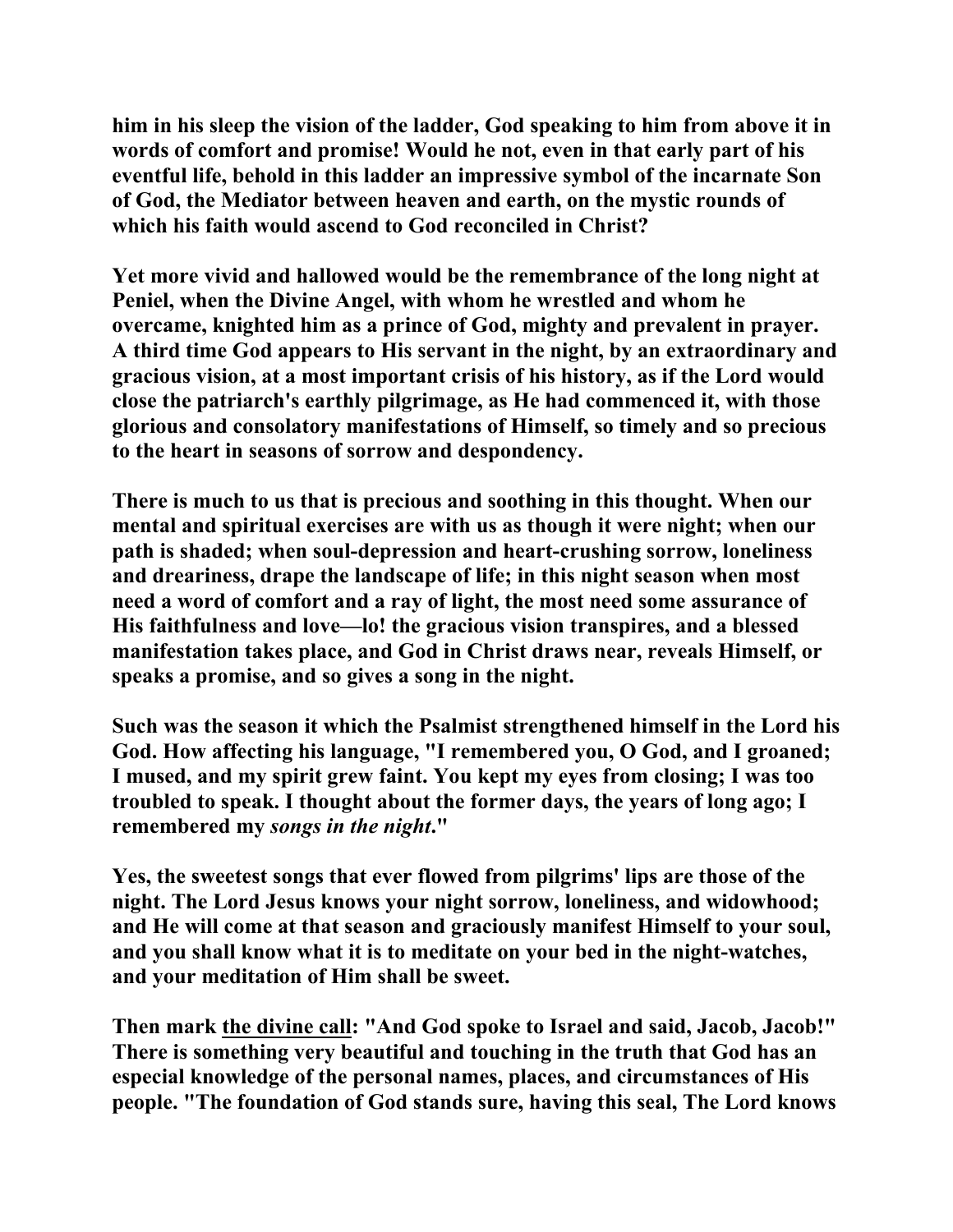**those who are His." He knows you personally, your position, your individual infirmities, trials, and needs.** *The names of His people are engraved on the palms of His hands, and are worn upon His heart.* **Is it not a delightful thought? Do not overlook God's personal transactions with you. Do not lose yourself in the crowd of saints, for your God and Father does not. The child of God, pursuing, perchance, a path which isolates him from his fellow-pilgrims, is** *as profoundly dear and precious to God as if he were the only being He loved and cared for in the universe.* **Try and realize that your personal circumstances, your individual needs and heart-sorrows, God takes cognizance of, cares for, and feels an interest in. And often, if the ear of faith is but wakeful to His voice, you will hear Him as if calling you by name, and addressing Himself to you with all the yearning tenderness and loving familiarity of a gracious father to his child.** 

**Now, mark the immediate response of Israel: "And he said, Here am I" God spoke, Jacob answered; God called, Jacob responded. Are we as ready to hear and to respond to God's voice when He speaks to us in instruction, in doctrine, in precept, in rebuke, as in comfort, in guidance? Verily, I fear not. How often has God spoken once, yes, twice, and we have not heard! Oh to have an ear wakeful to the still small voice of His Spirit dwelling in us—an ear so hearkening, so exquisitely harmonized to His voice, that though it may speak in the subdued tones of some overwhelming trial, or in the gentle accents of love, we may hear it! "My sheep hear my voice."** 

**Another instructive feature in Jacob's reply was his willingness to do whatever God enjoined. The** *promptness* **with which he responds indicates the willingness of his mind to obey. Let us cultivate, beloved, a willingness to obey the voice of the Lord our God. "Here am I, Lord; what will You have me to do? Speak, for Your servant hears. I stand ready to go where You bid, to stay where You require, to do what You command, to yield what You ask, to suffer what You send; I am Your servant, Your child; Your will is my will, Your pleasure my pleasure." O holy, blessed state of mind! Cultivate it in the spirit of prayer and dependence upon the all-sufficient grace of Christ.** 

**We now reach the DIVINE ASSURANCE. "Do not be afraid to go down to Egypt, for I will make you into a great nation there. I will go down to Egypt with you, and I will surely bring you back again. And Joseph's own hand will close your eyes." If ever the kindness and love of God towards His dear saint was manifest and palpable, it is now. Let us gaze upon the picture until our soul melts into love and admiration before it. Here was His aged servant in a**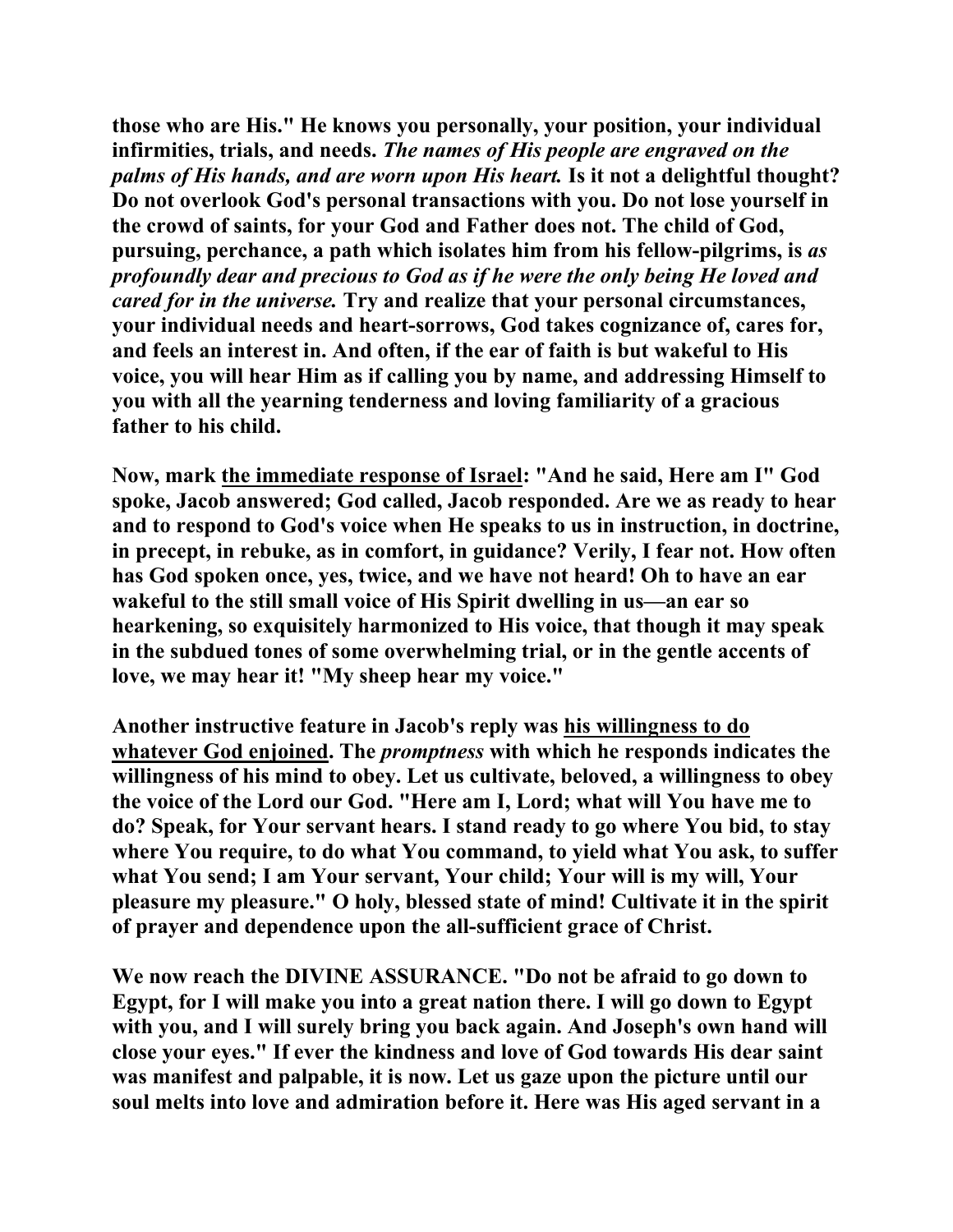**new position, begirt with strange and trying circumstances. God appears at the very juncture to succor, support, and assure him of an interest in His faithfulness and love.** 

**Consider the twofold acknowledgment: First, "***I am God.***" Could Jehovah place before him a higher trust of faith than this? Only let God speak that word to your heart, my beloved, and however low that heart may be, however deeply immersed in sorrow, adversity, and trial, your faith stands upon the Rock that is higher than you, and higher than the highest billow through which you wade. The truth with which Jehovah here met the position of His servant is that with which He would meet yours***—His own all-sufficiency.* **Is He not constantly challenging you, "Is anything too hard for me, says the Lord God?" Now, take the loftiest mountain that casts its deep, long shadow on your path, or the weightiest stone that seals the grave of some buried blessing, bring it in contact with the infinite sufficiency of God, and, lo! the mountain falls and the stone is rolled away!** *Oh we deal too little with the power, the infinite sufficiency of our God!* **Lord, increase my faith in it! Let me not limit You, Holy One of Israel! Oh, then, let your faith realize that God is your God in Christ, your Father, your Friend, your God all-sufficient, and you shall laugh at impossibilities, you shall overcome all those impediments that seemed to intercept the blessing for which you have long prayed and looked.** 

**The second assurance of God was still more calculated to strengthen the mind of His servant in the anticipation of what was before him: "I am the God of your father." What touching words are these! Perhaps you are ready to ask, "What connection had this with Isaac? His was a past and bygone victory." True, but though dead, he yet spoke. The interests of Isaac and of Jacob were closely entwined.** *The promises God had made to Isaac, the prayers Isaac had offered, were now to be fulfilled and answered in Jacob's experience.* **We have much to do with God's dealings with our pious parents. Their personal and bygone history is a part of our own. They still live in us their children; their good name is entrusted to our keeping; their honor is confided to our hands it is in our power to preserve undimmed the luster of their lives, and to preserve, embalmed in our holy walk, the fragrance of their memories unimpaired.** 

**Under what responsibility, then, are we placed, and by what solemn obligations are we bound, in consequence of God's dealings with our parents! When God would comfort us, when He would strengthen our drooping faith,**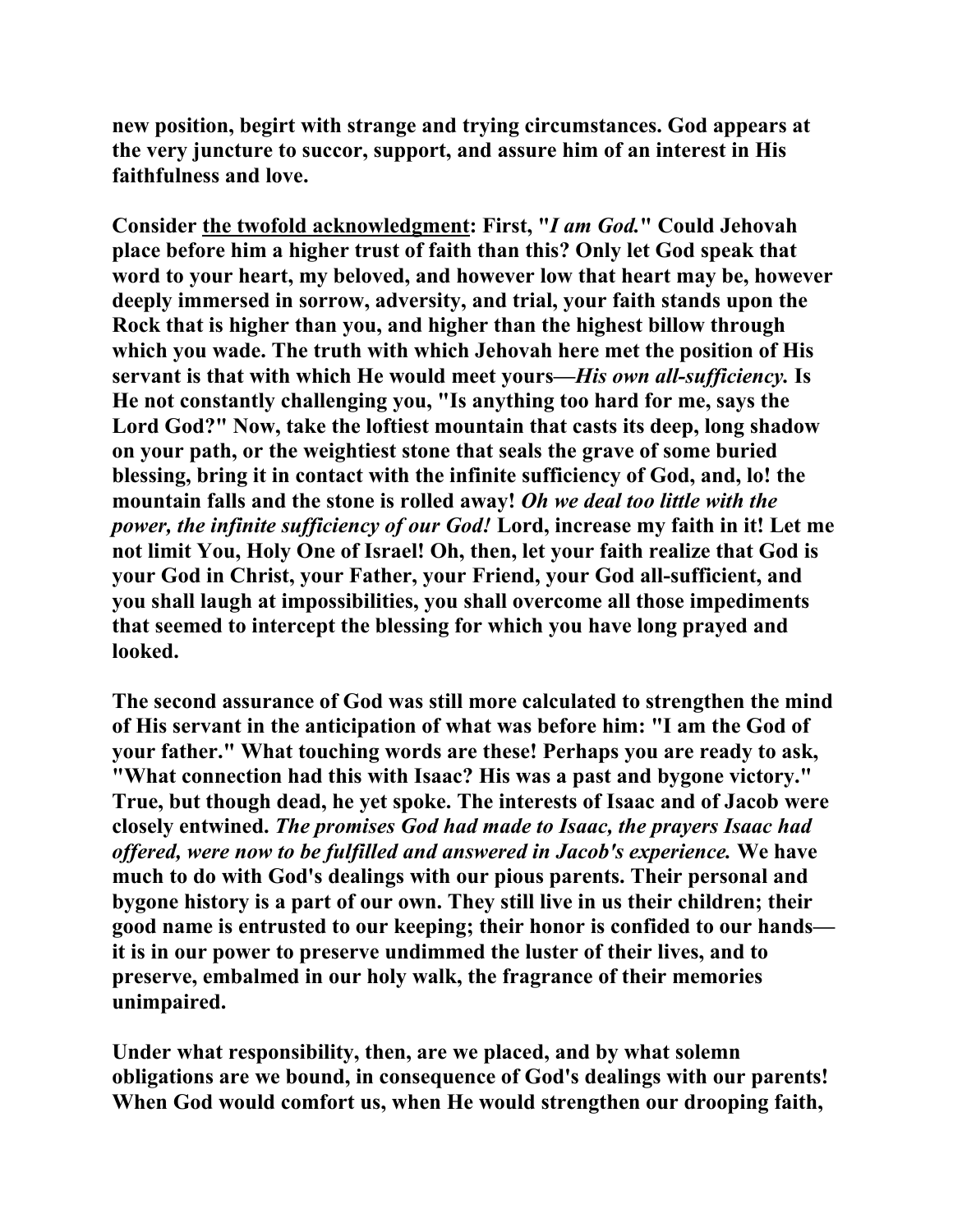**and cheer our depressed and desolate heart, is it nothing that He says to us, "Fear not, be not dismayed, my child; I was your father's Father, your mother's God. All that I was to them, will I be to you." Is there nothing for faith to take hold of here? How touchingly does David recognize this truth in his dying charge to his son—his successor to the throne. "And you, Solomon my son, know the God of your father, and serve him with a perfect heart, and with a willing mind: for the Lord searches all hearts and understands all the imaginations of the thoughts; but if you forsake him, he will cast you off forever."** 

**These words of God to His servant were well calculated to allay all his trembling and timidity: "Fear not to go down into Egypt; I will go down with you into Egypt." Just the timely assurance that he needed. And thus, beloved, does our God seek to prepare us for duty, for trial, for service, by prefacing every new chapter in our history with divine assurances of His faithfulness, power, and love.** 

**"Fear not." What a favorite expression was this of Jesus when He tabernacled in the flesh! How often He breathed it in the ears of His timid disciples! "Fear not, it is I." And still He speaks it to you—this same Jesus! Lord, speak these soothing, assuring words to my trembling heart, and my soul shall be quiet and trustful as a weaned child!** 

**"The billows swell, the winds are high, Clouds overcast my wintry sky; Out of the depths to You I call; My fears are great, my strength is small."** 

**"O Lord, the pilot's part perform, And guide and guard me through the storm; Defend me from each threatening ill; Control the waves; say, Peace, be still!"** 

**"Amid the roaring of the sea, My soul still hangs her hope on Thee; Your constant love, Your faithful care, Is all that saves me from despair."** 

**Having thus allayed his fears by the assurance that His presence should accompany his emigration into Egypt, God then gives him a threefold**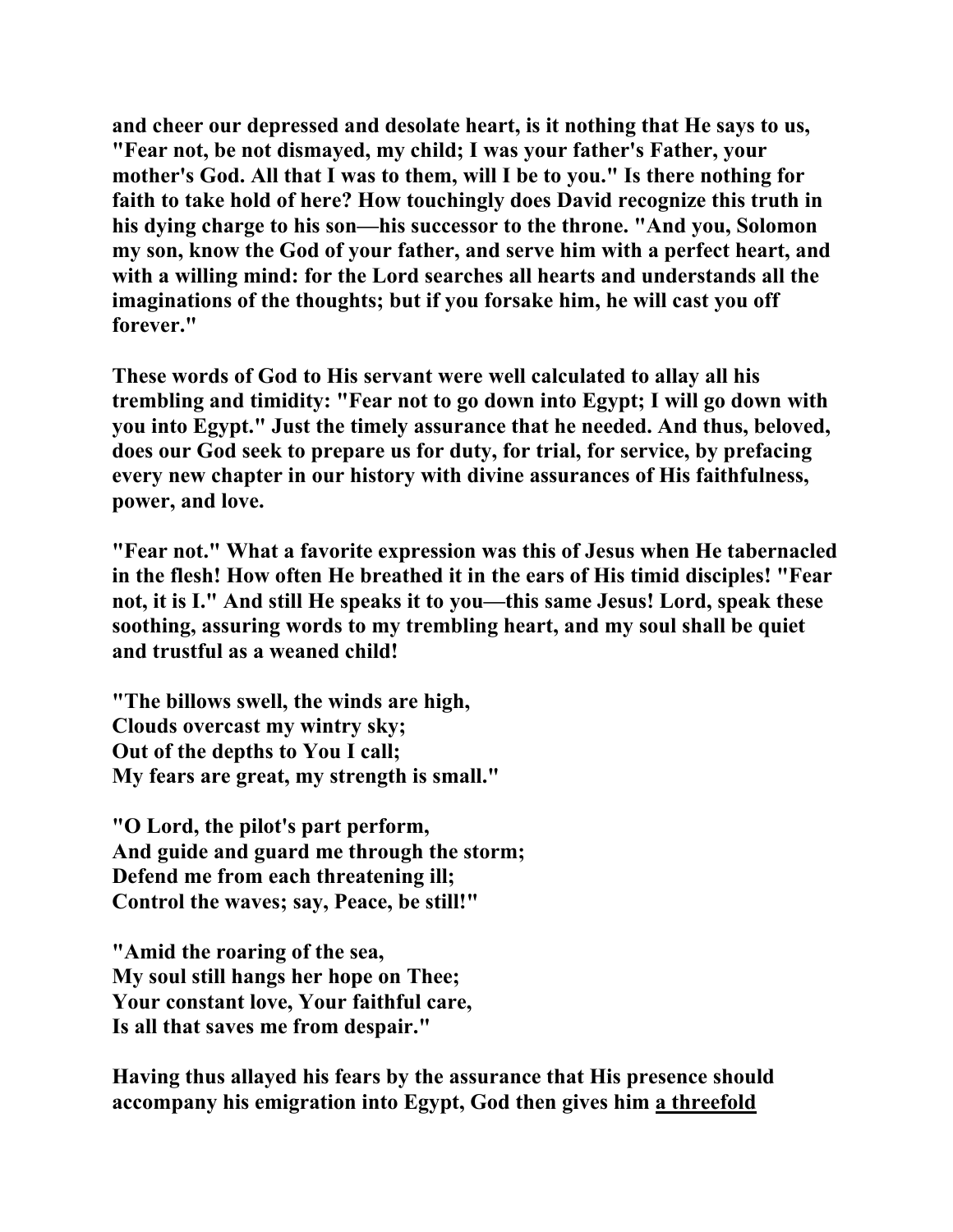**promise: "I will there make you a great nation; I will surely bring you up again; Joseph shall put his hand upon your eyes;"—all of which God literally and faithfully performed. God increased his seed in Egypt greatly; Joseph closed his eyes in death; his bones were borne back to Canaan and interred in Machpelah, and, after four hundred years, his posterity were brought up out of Egypt back to Canaan with a great and glorious deliverance.** 

**Thus, and this shall be the closing lesson of the chapter, however low God may bring His people, though it be as into Egyptian exile, bondage, servitude, He will yet lead them out of this earthly Egypt up to the heavenly Canaan, into which no "Pharaoh" shall ever enter, and from which no "son of Jacob" shall ever depart. And when the time arrives that you shall be gathered to your fathers, Jesus, your true Joseph, will come, and closing your eyes in death, will gently lay His right hand upon you, saying, "Fear not; I am the first and the last: I am he that lives, and was dead; and, behold, I am alive for evermore, Amen; and have the keys of hell and of death."** 

# **A Sight of Jesus in Death or, "Jacob Sees Joseph and Desires to Die"**

**Joseph prepared his chariot and traveled to Goshen to meet his father. As soon as Joseph arrived, he embraced his father and wept on his shoulder for a long time. Then Jacob said to Joseph, "Now let me die, for I have seen you with my own eyes and know you are still alive." Genesis 46:29-30** 

**And still** *our chief and entrancing theme is Christ and His people.* **And as the twilight shades of this exquisite page of patriarchal history grow more attenuated and luminous, our portrait assumes more distinctness of outline, beauty of form, glow and warmth of tint. We reach in the present stage of the story its most heart-felt and suggestive chapter—the meeting of the aged patriarch and his long-lost but recovered son, with the emotion it awakened and the desire it inspired. Each of these points—the MEETING, the EMOTION, and the DESIRE will be found highly illustrative of one of the most interesting stages of the Christian's spiritual experience.** 

**The MEETING is that of Joseph and his father's house. The chief figure of the group is the aged sire. They had been sundered widely and long. The victim of a cruel imposture, for years he had nursed his loss in lonely grief, and was now approaching that goal of a good man's life, where "the wicked cease from**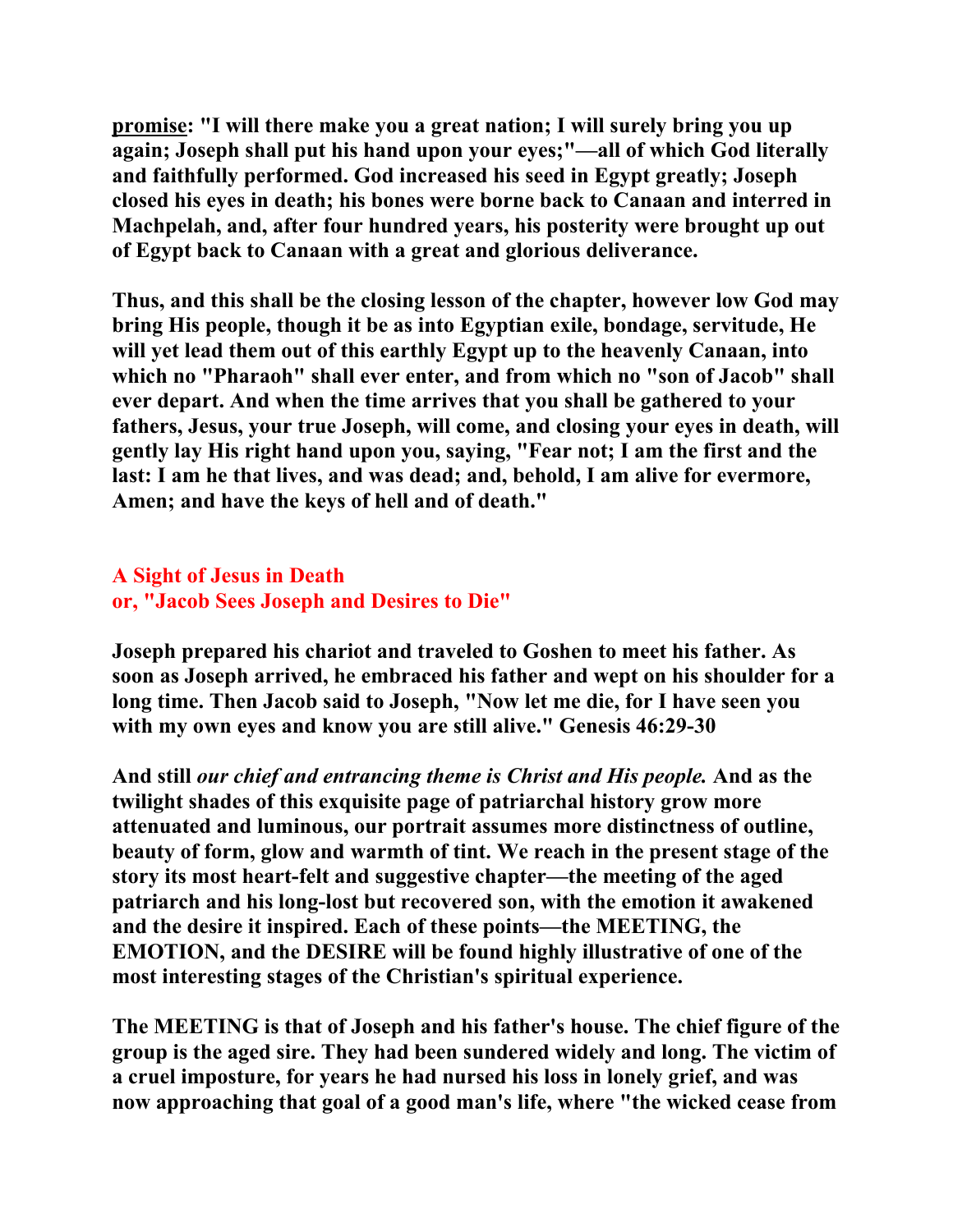**troubling, and the weary are at rest." But his sun shall not set enshrouded in gloom and sorrow. Happier scenes and brighter hours are in reserve. A resurrection as from the dead awaits him. Crushed and long-buried hopes are about to bloom into life again, scattering flowers of brightness and perfume on his few remaining steps to the tomb.** 

**Pause at this stage of the narrative, and receive the comforting instruction the God of Jacob would send you. The world is full of the divine idea of a resurrection. Nothing entirely perishes—nothing is wholly annihilated.** *Nature* **teaches it, as the earth throws off her wintry robe, and arrays herself in the vernal life and beauty of spring.** *Providence* **teaches it, as it wins back to us blessings we had for a while lost—health restored, wealth recovered, friends found again.** *Grace* **teaches it in the comforting and sublime hope of the gospel, that "As in Adam all die, so in Christ shall all be made alive." Take the consolation of this truth. You are, perchance, mourning the fading of manly vigor, or the loss of earthly substance, or the removal of some object of deep love whom God has taken from you either by the stroke of death, the estrangements of life, or the vicissitudes of time—some being of your heart in whom you had garnered up its best affections and fondest hopes.** 

**Oh! deem not your blessing irrevocably lost—entombed never to rise again. Ah, no! bright angels watch that grave, celestial sentinels guard that treasure. And when God shall have taught you, and you shall have learned, the blessed and precious lessons He designed to convey by the discipline, He will utter His majestic, all-commanding, all life-giving voice, "Come forth!" and you shall clasp once more the long-lost, long-buried mercy. Oh! let not the words again escape our lips, "All these things are against me!" Precious Jesus! I would enjoy You in all my blessings, and merge all my blessings in You. If You are my Life, my Portion, my All, then my interests for time and for eternity are safe.** 

**Let us, then, contemplate the spiritual instruction which the meeting with Joseph conveys. How illustrative is this of the first meeting between Christ and the believing soul, when He comes in the chariot of His converting grace! If, in the life of the believer, there is an epoch traced by its solemn momentousness—an event never fading from his memory—a picture upon which he will gaze with deeper wonder throughout eternity—it is that which marks his first espousals to Jesus, that period of his life when Christ met him by the mighty power of His effectual grace, drew him to His feet, and there revealed Himself to him as his Savior. I am now but faintly portraying one of**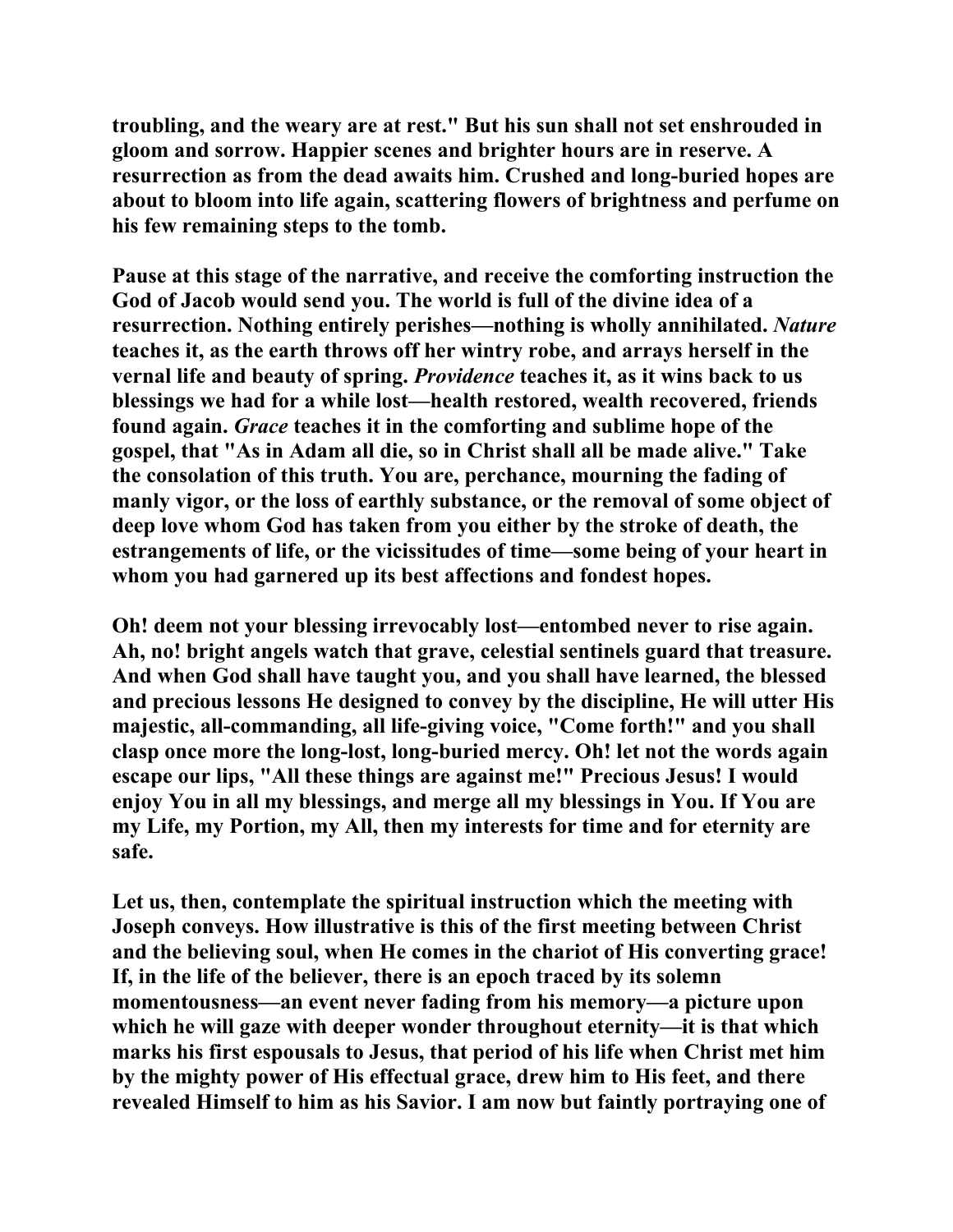**the most entrancing periods of your history.** 

**Can you look back to the time when the Savior brought you to Himself—when His effectual grace called you—when the Divine Spirit quickened you, convinced you of sin and the condemnation you were under by the law—when Christ met you, manifested Himself to you, revealed His great salvation, awoke your heart to joy, inspired hope, and gave you to know that your sins were pardoned, and that your person was accepted? I ask, can you review that period of your personal history, and feel no deep and hallowed emotion? Whatever, then, may be the shadows that have since intervened, whatever may have been the misgivings, doubts, and fears through which you have passed, I do earnestly beseech you to carry back your thoughts to that blessed hour when Christ took you just as you were to be His disciple, and you took Christ just as He is to be your Savior, entering into a covenant with Him, and in that solemn hour you became His. O blessed espousals, when the soul, in the joy of its first love, can exclaim, "I am my Beloved's, and my Beloved is mine!"** 

**This meeting illustrates, too, the interviews between Christ and His brethren—those gracious and especial manifestations known only by the Church. It is a distinctive feature of the Christian religion, that it involves the manifestation of the Divine presence. A religion that is lacking in this, as one of its distinctive elements, is at best a dubious religion. It is an essential attribute of the religion of a true believer, that he realizes gracious interviews with Jesus; that he knows what it is to walk in personal converse with God; that at times he basks in the sunshine of God's countenance. His religion is a religion of fellowship with the Father, of communion with the Son. He knows from personal experience what it is for Christ, his Joseph, to ride in the chariot of His love, filling his heart with holy surprise, joy, and delight. Oh! you require no tongue or pen of man to portray to you the blessedness of those interviews, or to describe the happiness of those meetings, when, like Amminadab, your soul is borne by faith and hope heavenward.** 

**Blessed are you who are favored with these gracious visitations and precious manifestations, and who, with the surprise and gratitude of the disciples of old, exclaim, "Lord, how is it that You manifest Yourself unto us?" Oh! be not satisfied with a Christless profession of Christianity! Be not content with holding up the empty lamp of religious profession. Seek to obtain from Christ especial manifestations of Himself to you. See that this is an essential element of your religion: that you have frequent interviews with your Lord, gracious**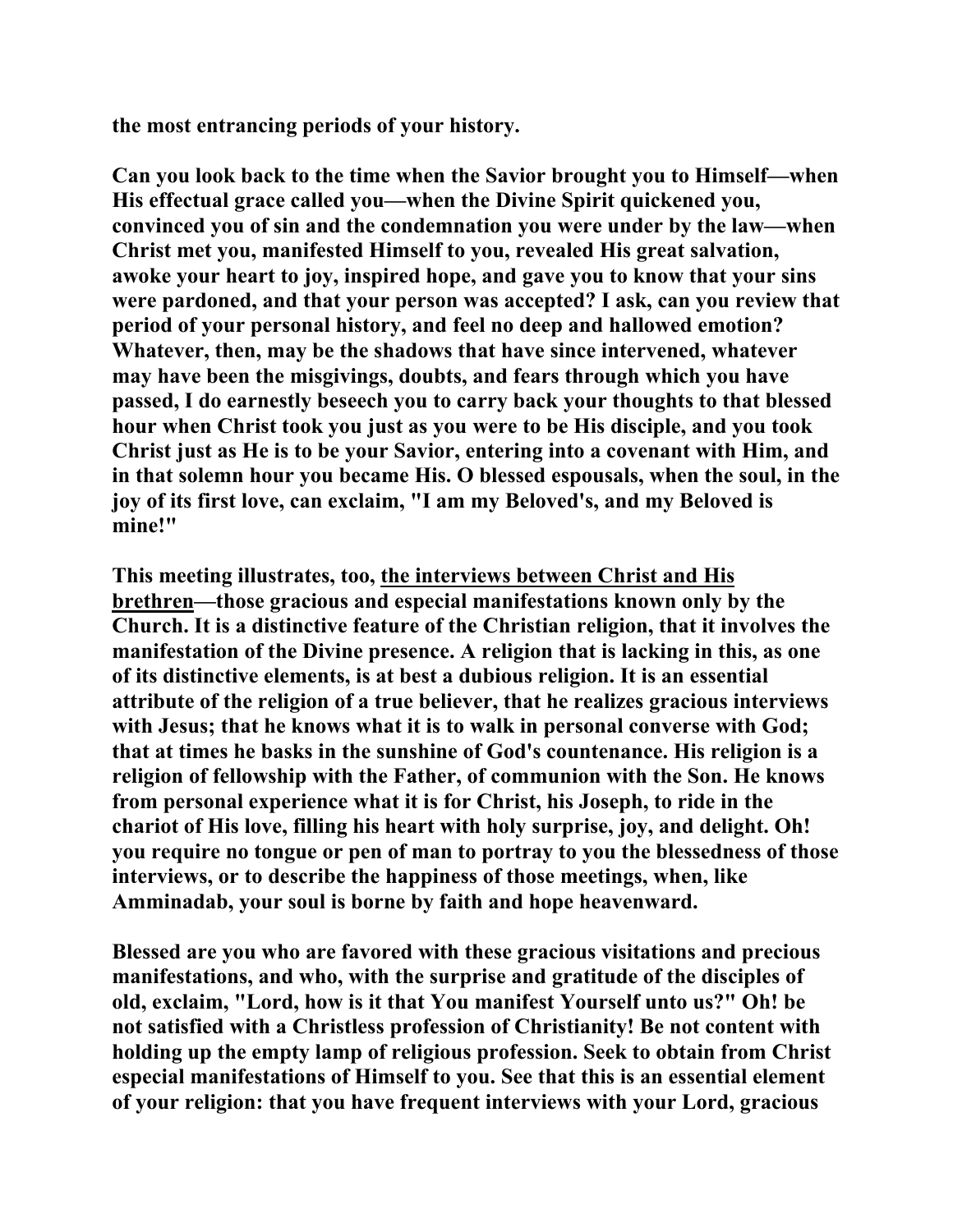**discoveries of His beauty and love, so that you may know what it is for your true Joseph often to make ready His chariot, and come to meet you, and grant you to feel His warm and loving embrace.** 

And is there nothing in this meeting of Joseph and his house to remind you of **your solemn end, that most gracious and halcyon hour of your life when Jesus will male ready His chariot and come to bear you home to be with Himself forever? Death is not death to you who believe in Jesus. It has lost its name with its character. It is not death to die to him who has a living Christ enshrined in his soul. The mode of our transit to eternity is by a chariot—the chariot of Jesus; for, when the hour of our departure comes, it is Christ who will come for you, and not death—Christ, and not the king of terrors. It will be the true Joseph, conducting hence His brethren and His Father's house.** 

**Why, then, turn pale, and tremble, when you think of death? Why do you shrink from the final dissolution? Why are you all your life time in bondage to its fears? Oh! fear not. Beloved, when the hour of your departure comes, you will find Jesus in His chariot of love, waiting beside your dying bed, and in that chariot He will bear you to glory. He will give you in that solemn hour of departure such longings and partings to be gone, such views of the coming bliss as shall make you exclaim, "Why do the wheels of His chariot tarry? Why does He not come to take my soul to be with His blessed self?" I beseech you then, dishonor not Him who has conquered death for you; grieve not His loving heart who is your resurrection and your life, by dwelling so much on death, forgetting in these sad musings Him who is your life, and who has conquered and triumphed over death for you. Oh! what will be the bliss, the glory of that moment, when Christ's chariot stands at your door, waiting to waft you home to be with Him forever!** 

**But there is in this simple and affecting interview between Joseph and his family a chapter in the final history of Christ's kinsmen after the flesh, to which I must for a moment direct the reader's attention. A spiritual and intelligent mind will not find it difficult to trace a striking analogy here between the history of Joseph and his brethren, and the history of Christ and the Jewish nation. A very great glory is deepening for the Jew, a "life from the dead" awaits that ancient and extraordinary nation. It will be in striking harmony with the history of Joseph. They will be a people who had sold their Brother into bondage; who had scorned, despised, and rejected Him; who, in consequence of that act, had been brought into a condition of famine, a state of moral destitution, suffering, and need. but lo! the tidings reach those who**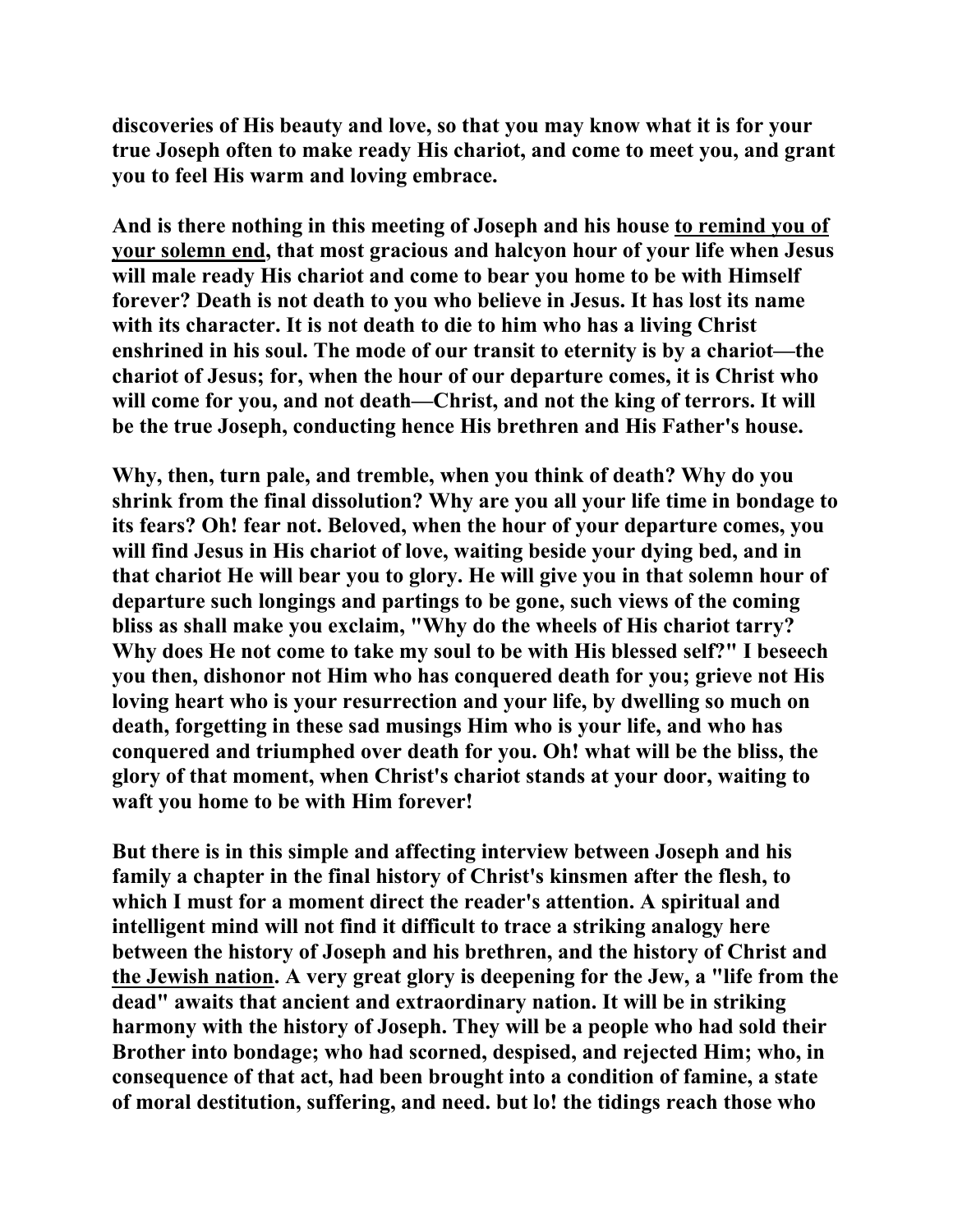**their Messiah has actually come that He is appointed Ruler and Judge of the earth. What will be the astonishment of the whole house of Israel—the brethren of Christ after the flesh, when the astounding fact is announced, when surmise deepens into conviction, and conviction matures into certainty, that He whom their fathers slew, whom for centuries they had scorned and rejected, is really alive! Oh, what will be their wonder, grief, and joy!** 

**Methinks I see the hoary-headed Israelite just on the verge of eternity receiving the information that his Messiah has actually come, and is alive; and when he beholds the "wagons and provisions" which Messiah has sent to bring home to Himself His scattered brethren—in the preaching of the gospel, in the multiplication of Christian missionaries, in the wondrous movement of His providence on the mind of his nation, and in the outpouring of the Spirit of grace and supplication—how will the conviction and glory of the fact fasten upon and overwhelm his mind?** 

**What, too, will be the mingled emotions of the whole Jewish nation, the gladness and sorrow of the people of Israel, when they thus shall rush into the embrace of their long looked for Messiah—shall "look upon Him whom they have pierced, and shall mourn?" And mark, this feature will distinctly characterize the final restoration of the Jews: it will not be the Jew seeking the Messiah—it will be the Messiah first seeking the Jew, just as Joseph first recognized his brethren, and revealed himself to them. Famine, indeed, will have prepared them for Jesus. The pressure of spiritual need and destitution will impel them to the Savior; but when they are brought into that state to receive Christ, Christ will then manifest Himself to them as their Messiah.** 

**And all this will illustrate the grace, mercy, and love of Jesus, who, notwithstanding all the wrong that He received from His brethren—their hands imbrued in His blood, sold into slavery, and at last crucified—yet notwithstanding these wrongs and injuries, all is fully, freely forgiven, and He condescends to uplift the veil and manifest Himself to them as their long-lost Messiah.** 

**Nor must I fail to refer to the promised and expectant day when Christ shall make ready the chariot of His glory and come the second time to meet His Church. I think no intelligent, spiritual mind can study the signs of the times, the state of the world, and not feel an overwhelming conviction that Jesus is already preparing the chariot of His second advent. All the events in the present history of the world indicate that the coming of the Lord draws near,**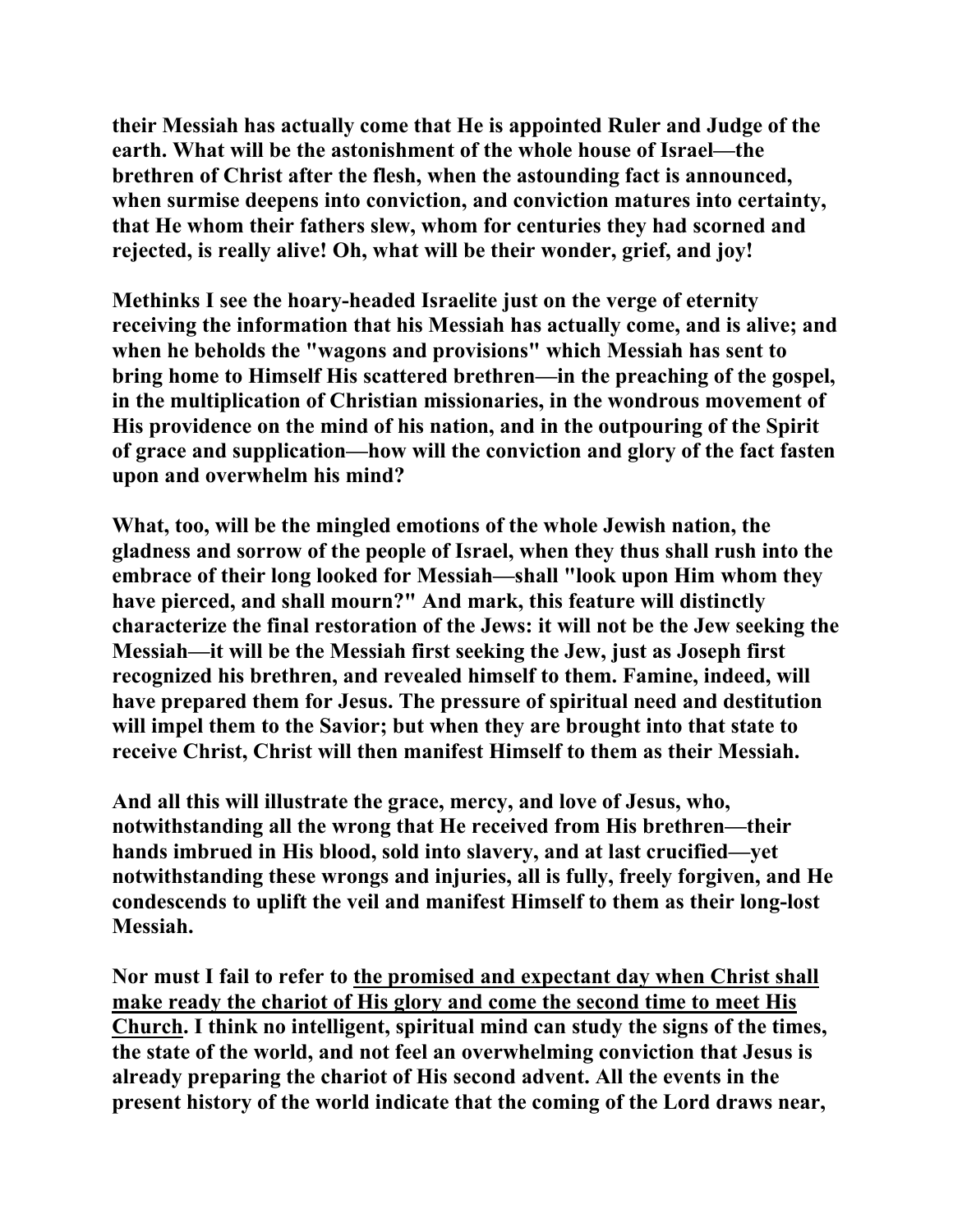**yes, that He is at hand, and that to those who look for Him He will soon appear "without sin unto salvation." Those who are waiting for the redemption that shall be accomplished in the spiritual Jerusalem, who, with outstretched necks, are looking and longing for His appearing, shall be the foremost among the gladsome ones who will lift up their heads and say,—"My redemption draws near."** 

**I would ask the unconverted reader of this page—Where will you be when the Savior shall thus come in the chariot of His glory and receive the Church to Himself? Oh, remember, if He has not come to you riding ill the chariot of "His converting saving grace, you will be found among multitude Who shall wail with inconceivable grief in that awful hour, and will cry to the rocks and to the mountains to fall on them and hide them from the wrath of the Lamb. "Behold, He comes with clouds; and every eve shall see Him, and they also which pierced Him: and all people of the earth shall wail because of Him. Even so, Amen." God grant that when your eye beholds Him, your heart, like that of Joseph's brethren, may bound with gladness, transport, and hope!** 

**The second point for consideration is the EMOTION expressed. Joseph wept on the bosom of his father. "And he fell on his neck, and wept on his neck a good while." We have had occasion, in the process of this story, to remark upon the deep sensibility of Joseph's nature. God evidently fitted him, both by nature and grace, for the high mission he was to discharge. He had passed through a much chequered history, yet no adversity, no vicissitude, no sorrow had annihilated, or even had impaired, the fine sensibilities of his nature. In this particular he was an eminent type of the Lord Jesus Christ. We doubt not that Joseph was the most loving, tender, and sympathizing of all his father's house; that his was a heart of deeper sensibility, and his nature one of more exquisite tenderness, love, sympathy, than all the rest combined. Thus God fitted him for the high and peculiar position he was to occupy in the history of his family.** 

**Our Jesus, the Elder Brother, centers in Himself infinitely more than all the tender love and sympathy found in His whole Church. It was necessary that by every possible human sensibility He should be qualified to be the gracious, sympathizing Head of a suffering body; and no truth is brought out in the history of Joseph more luminously, or exquisitely touching and beautiful, as portraying the Lord Jesus Christ, than the deep sensibility of Joseph's nature.** 

**But as we have touched upon this subject in previous parts of this volume, and**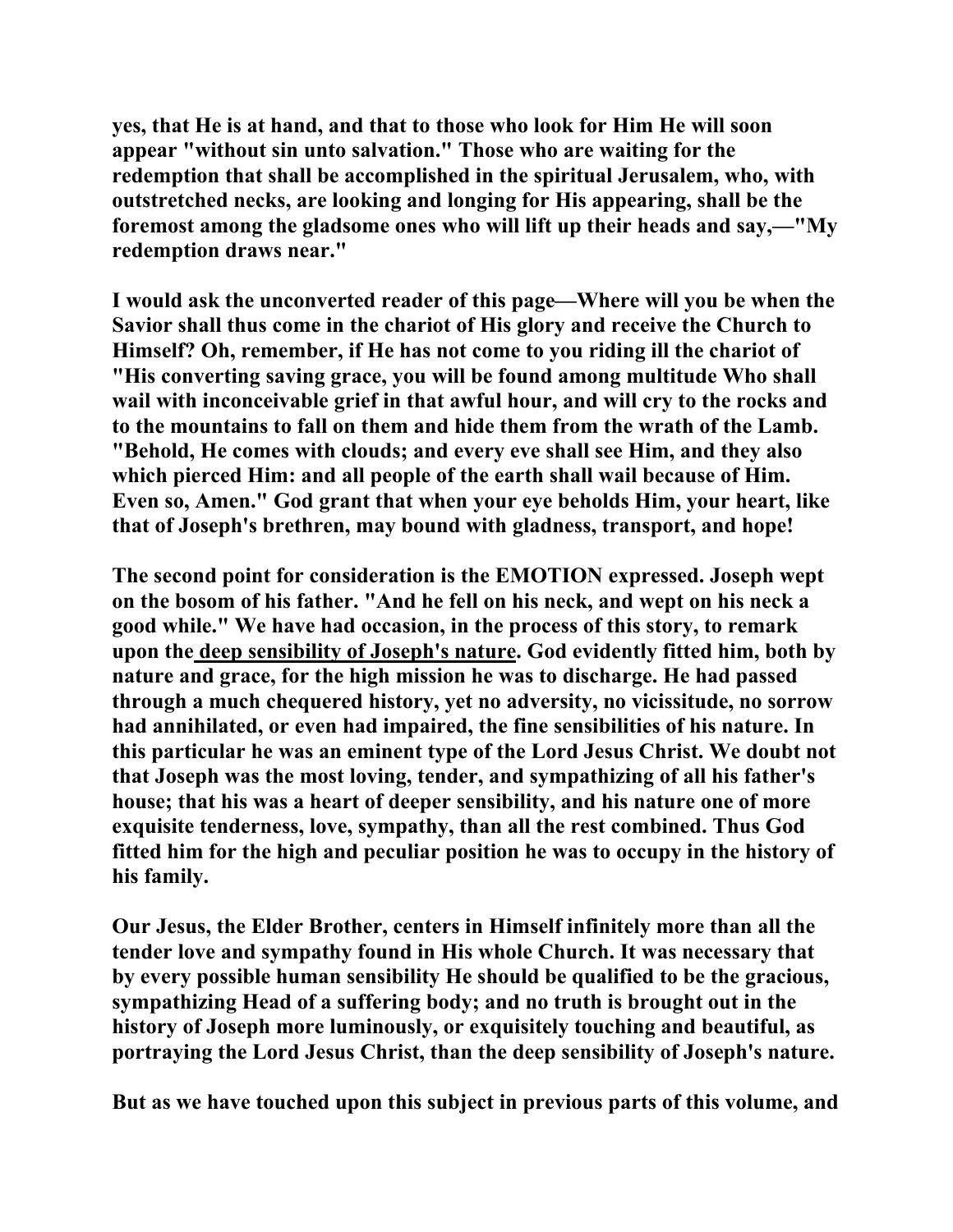**have discussed it at length in a separate treatise, we content ourselves with this passing reference, and hasten to conduct the reader to a consideration of the DESIRE of the patriarch—"Now let me die, since I have seen your face, because you are yet alive." What a touching part of our picture is this! Methinks I see the aged patriarch clasping his beloved Joseph to his bosom, and with uplifted eyes exclaiming, "I have now no more attraction to earth, nothing more to bind me here; my cup of bliss is full; let me die, for I have seen your face, and am satisfied."** 

**Such is the influence of a believing sight of Jesus upon the soul.** *The sight of Christ weans from the creature, detaches from earth, disarms the mind of its fearful apprehension of dissolution, and inspires it with ardent longings to depart.* **It is not wrong to wish to die if that wish is prompted by weariness with sin, a panting for perfect holiness, and a longing desire to be with Jesus. This was the experience of Paul, "Having a desire to depart and to be with Christ, which is far better." Cherish this desire meekly, patiently, prayerfully, yet ardently, as a holy thing nestling in your bosom. It will tend to smooth the rugged way, to cheer the lonesome way, to illumine the darksome way—the desire and the expectation of soon seeing Jesus. It will render you prayerful and watchful—will preserve your heart from settling down in creature comforts, building its nest below God and heaven—and will keep it in expectation of the blissful moment when Jesus shall beckon the spirit home.** 

**What a spiritually instructive picture this! Death had no terror for Jacob. Not a fear disturbed his serenity; not a cloud dimmed his hope; not a vapor veiled his prospect. Such will be the experience of the departing Christian. When the hour actually comes—when heart and flesh are failing—when the damp sweat of death is upon the brow, and the glazed eye is fixing, and the pulse is sinking, and eternity is opening to the soul—the utterance faintly breathed from those pale lips will be, "Let me go, for the day breaks. Let me die, for I have Christ in my arms, the hope of glory."** 

**Thus was it with good old Simeon, as he clasped the infant Savior in his arms "Now, Lord, let You Your servant depart in peace, for my eyes have seen Your salvation." And thus, too, was it with the proto-martyr, Stephen. What was it that gave to his death a fascination so great? What imparted to him such tranquility and composure amid the storm of stones, the shouts of his infuriated murderers, and the agonies of his mangled body? We read, "he, being full of the Holy Spirit, looked steadfastly into heaven, and saw the glory of God, and Jesus standing on the right hand of God, and said, Behold, I see the heavens opened, and the Son of man standing on the right hand of God!"**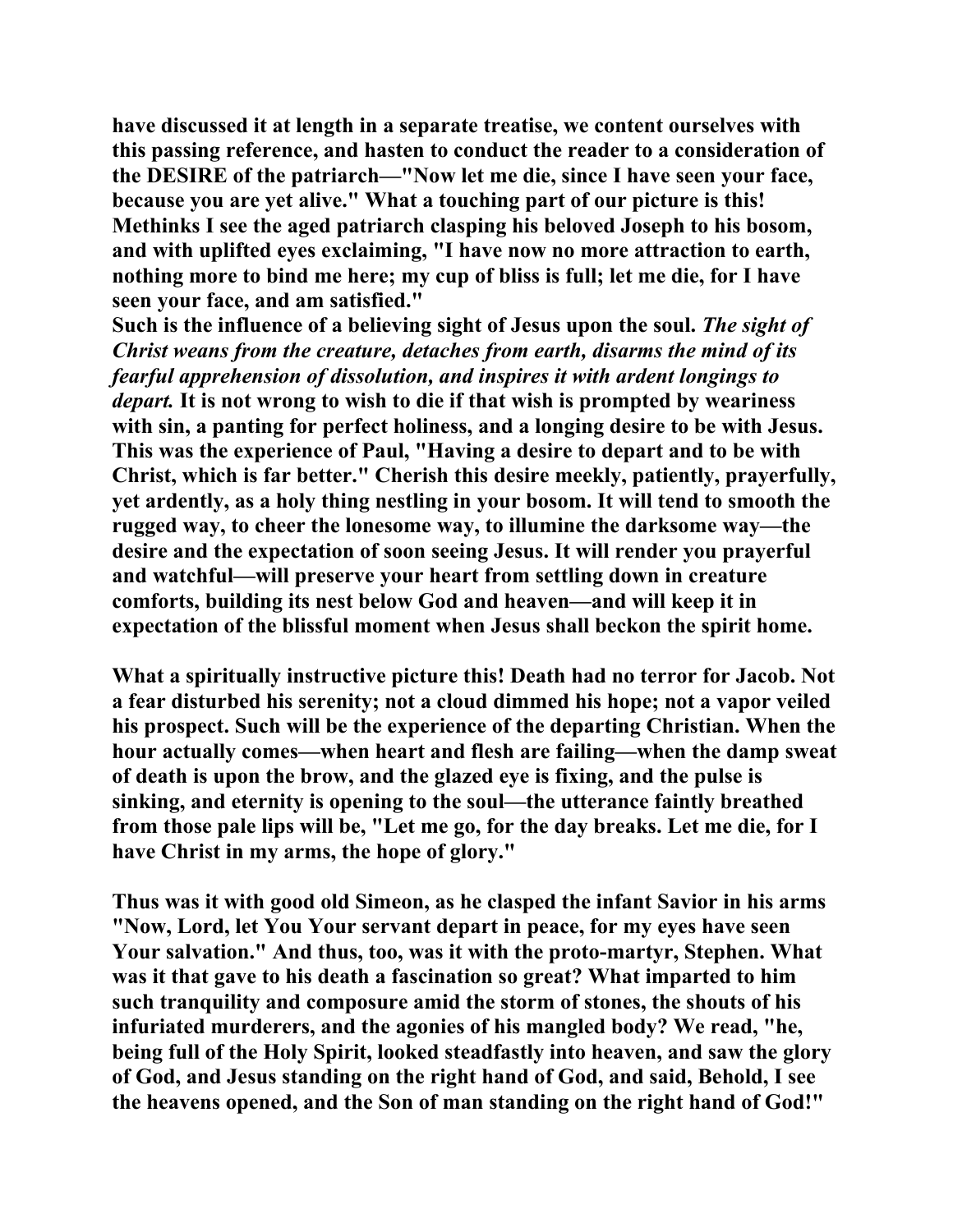**And with this vision of Jesus streaming in glory around his departing spirit, he laid his bleeding brow on the bosom of his Lord, and gently fell asleep. "Let me die the death of the righteous, and let my last end be like his."** 

**"Jesus, the vision of Your face Has overpowering charms; Scarce shall I feel deaths cold embrace, If Christ be in my arms."** 

## **Christ's Presentation of His Church to God Or, "Joseph's Introduction of His Brethren to Pharaoh"**

**So Joseph went to see Pharaoh and said, "My father and my brothers are here from Canaan. They came with all their flocks and herds and possessions, and they are now in the land of Goshen."** *Joseph took five of his brothers with him and presented them to Pharaoh***. Pharaoh asked them, "What is your occupation?" And they replied, "We are shepherds like our ancestors. We have come to live here in Egypt, for there is no pasture for our flocks in Canaan. The famine is very severe there. We request permission to live in the land of Goshen." And Pharaoh said to Joseph, "Now that your family has joined you here, choose any place you like for them to live. Give them** *the best land* **of Egypt—the land of Goshen will be fine. And if any of them have special skills, put them in charge of my livestock, too." Genesis 47:1-6** 

**We reach, in the course of this interesting narrative, so replete with shadowings of Christ and His brethren, a new phase in Joseph's history. Hitherto a veil of comparative secrecy appears to have concealed both his personal and domestic history from the knowledge of Pharaoh. A new era commences with the introduction of his father and his brethren, little knowing what might be the nature of the reception on the part of the king of Egypt. We thus reach a most interesting and striking illustration of Christ and His people—***the future withdrawment of the veil of secrecy which had hitherto concealed His Church, and her visible appearance and final presentation to the Father.*

**The Church in her present state is not a** *visible* **Church, as Romanism teaches. She is an** *invisible* **body; her visibility yet awaits revealment, and the time is corning when the Lord Jesus Christ will gather together His scattered and hidden people from the four winds of heaven into one united, undivided body,**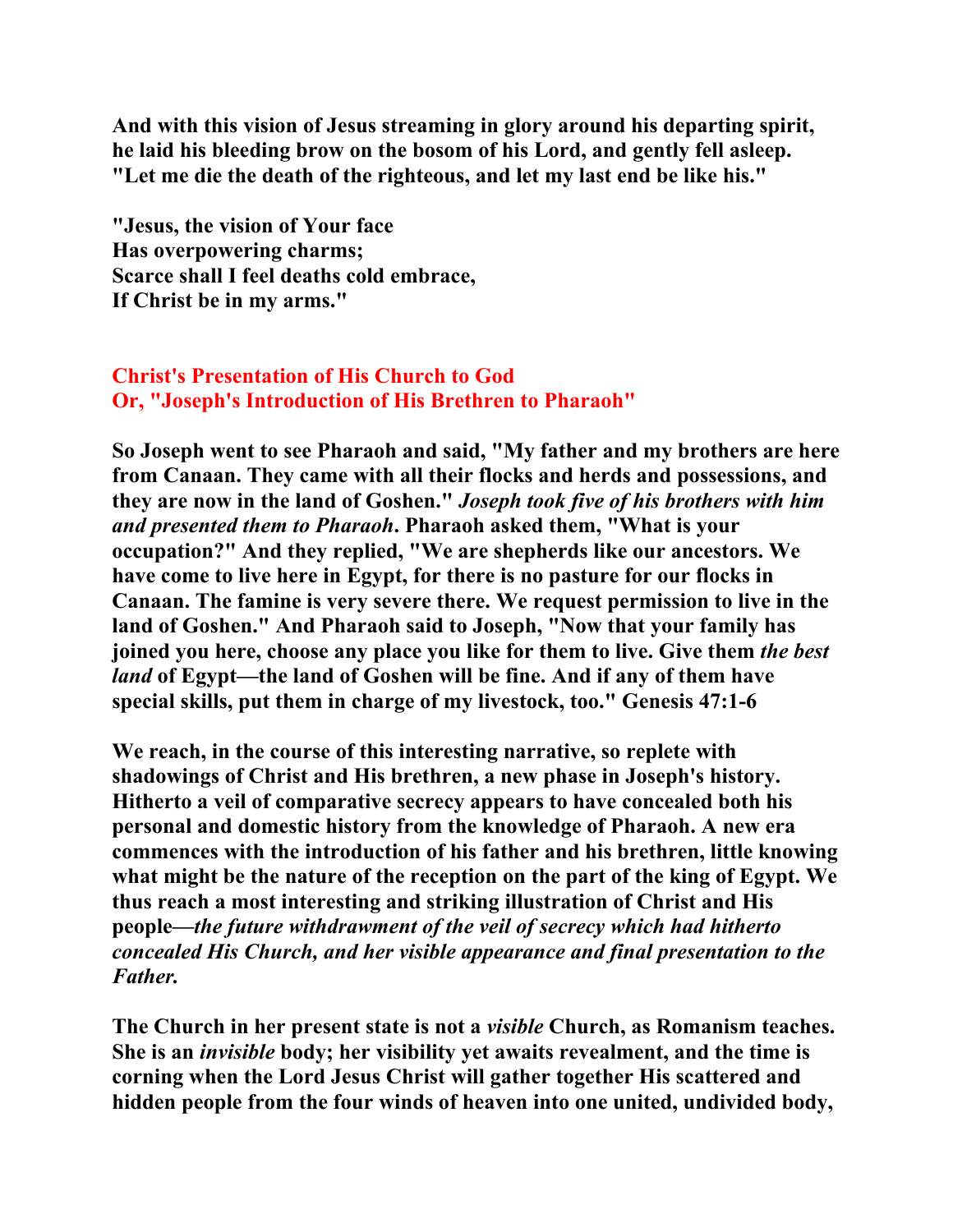**and will present them to His Father, and then shall her visibility and glory be revealed. This is the truth which we propose in the present chapter to illustrate. The three points contained in the narrative are, the PRESENTATION; the DWELLING-PLACE; and the EMPLOYMENT.** 

**First, we have the PRESENTATION by Joseph of his brethren to Pharaoh. In no previous incident of his history does he assume an attitude so commanding, so noble, so truly great, as when he stands before the king of Egypt, encircled by his brethren, and presents them as his father's house to the king. Does this picture of filial and fraternal affection move you to sensibility and admiration, my reader? Is there something touching, something grand, in the spectacle of this man, once a despised, injured, long-lost brother, but now elevated to such a position of dignity and power as to present his household with honor and favor to Pharaoh?** 

**Transfer your thoughts for a moment to another and yet more glorious spectacle, which will be exhibited when the Lord Jesus Christ shall gather together His elect from the four winds of heaven, and shall present them unto God. Methinks He will then appear before celestial intelligences, yes, before the eves of the universe, in an attitude of dignity, power, and glory such as He never before occupied. Look at this truth in two or three points of light, for it is an inconceivably precious and glorious prospect to the believer—the day when the veil of secrecy will be withdrawn, and the Church, no longer hidden and despised, but emerging from her obscurity and humiliation, shall be presented a glorious Church before the Father.** 

**There are two presentations of the Church by Christ. There is a present presentation of the Church by Christ to God. Christ is in heaven the Representative of His people. He has entered heaven; has passed within the veil as the Forerunner of His Church; He is now there presenting us every moment to God. He presents our** *persons* **with acceptance in His righteousness; He presents our** *petitions***,** *praises***, and** *offerings* **with acceptance through His merits. There is not a moment that you are not represented and presented in heaven. Christ represents your** *persons***, and thus there is not a moment in which you do not stand complete and accepted before God. Christ presents your** *sacrifices***, and thus there breathes not from your lips an utterance of prayer or an ascription of praise that ascends not to God with acceptance, presented by the Great High Priest and Intercessor within the veil. Oh, do not lose sight of this precious truth, so replete with present comfort and encouragement!**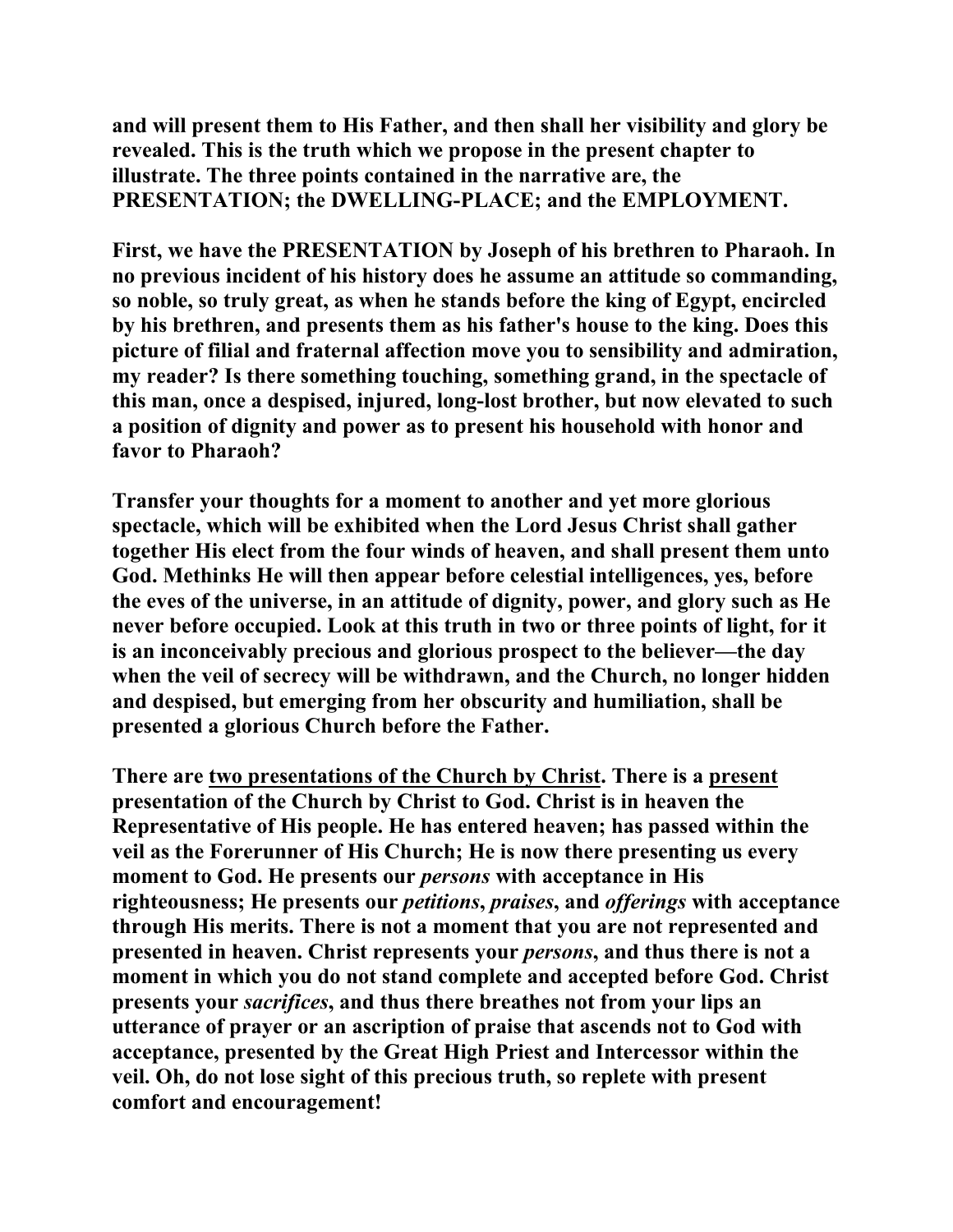**Doubtless you are often led to inquire with yourself, "Is it possible that I, who see so much defilement and imperfection within, so much infirmity and frailty in all I do for God, can be an object of His delight? Can this stammering prayer, this imperfect ascription of praise; possibly find acceptance with the Holy One?" Beloved, there is not a moment in which Christ is not representing you in heaven, presenting your** *person* **with acceptance in His righteousness, and your lowliest, feeblest offerings with fragrance, loveliness, and acceptance to God.** 

**But there is another presentation by Christ—a future—and a more complete, visible, and glorious one. It is that blessed presentation which the apostle in various passages speaks of: "And you, who were once alienated, and enemies in your mind by wicked works, yet now has He reconciled in the body of His flesh through death, to present you holy, and unblameable, [unblamed,] and unreproveable, [unreproved,] in His sight." Again: "Christ loved the church, and gave Himself for it; that He might sanctity and cleanse it with the washing of water by the word; that He might present it to Himself a glorious church." Once more: "Now unto Him who is able to keep you from falling, and to present you faultless before the presence of His glory with exceeding joy."** 

**We need not multiply these proofs, for it is quite clear from God's Word that there is to be a future presentation of the whole Church by Christ Jesus unto the Father.** *And on what grounds will Christ thus present us to God?* **In the first place, He will present His Church to God as His own chosen and loved people. He will present them to the Father as His own peculiar treasure. The Church of God was given to Christ to be redeemed. When Christ will present His Church to the Father, He will be able to say, "Here are those whom You have given me; not one of them is lost. Here is Your cabinet of precious jewels for whose recovery I went down into that world; I have brought them home to You." Oh, what a presentation will that be, when the elect of God, eternally loved by the Father, shall by the Son be brought home and presented to Him—a glorious Church!** 

**He will also present them as the fruit, the precious fruit, of His obedience and death; as those on whose behalf He obeyed the law, for whose sins He suffered, bled, and died upon the cross. He shall present them as the "travail of His soul," as the reward of His sufferings, as the glorious harvest of that seed of blood which He sowed. What an appropriate crown and consummation will this be of His mediatorial work! Not one for whom He died**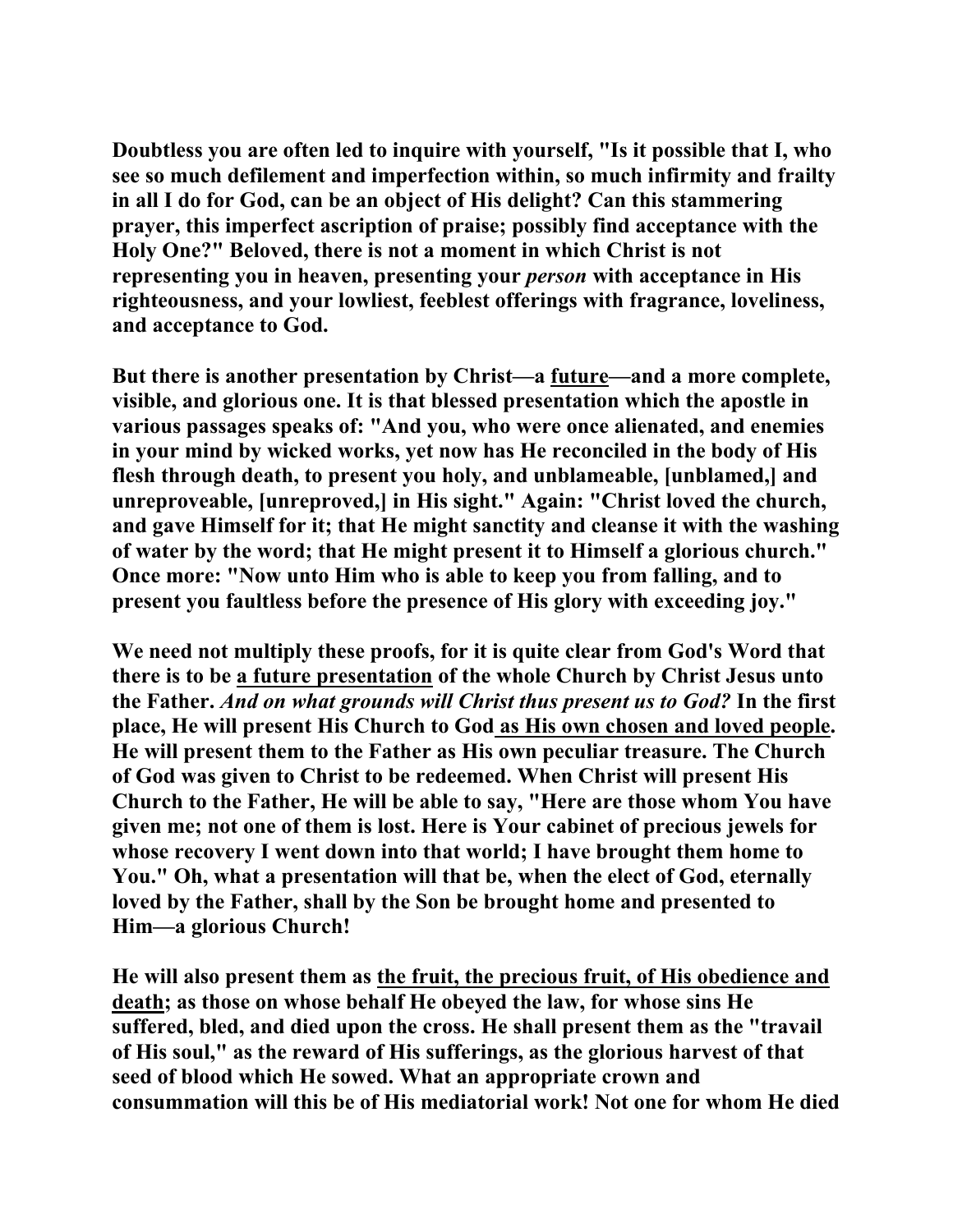**will then be missing.** 

**There will also remarkably appear in this perfect presentation the power of Christ in preserving His Church. Oh, what a crown of glory will Christ have in that day when He presents His people, whom He not only** *redeemed* **and bought with His precious blood, but** *kept* **by His power! We need as much the power of Christ to** *keep* **us, and finally to preserve us to eternal life, as we need the atonement of Christ to** *save* **us. What a glory will there be in this presentation in that clay when His power shall appear conspicuous in having kept His Church, preserved His people, and upheld them through all their sufferings, temptations, and backslidings!** 

**With the combined power of Satan, of sin, and of the world to thwart Him, yet He brought them through, and shall present them, a perfect and complete Church, to God. He will be able to say, "Here am I, and the Church You gave me: Satan strove hard to pluck them from my hand; the world sought hard to engulf them in its vortex; their indwelling sin sought hard to consume them; but here they are! I have kept them by my omnipotence, I have watched them with my sleepless eye of love, I have guarded them moment by moment, and not one of them is lost." Let this truth comfort you who are ofttimes led to fear lest, after all, you should fail to arrive at heaven. Forget not that He who had the power to** *redeem* **has also the power to** *keep* **you; and He will keep unto the end all those for whom He travailed in His agony and death upon the cross.** 

**View this presentation of His Church to God in the light of a recompense and reward. The crown of Jesus, for all He has done, will be the Church He has redeemed by His blood. He is to wear many crowns on that day, but the brightest and the choicest will be the diadem of His Church—and a glorious diadem will that Church be. What a reward for all He has endured will it be to present His ransomed to God, all washed from every stain; not a spot, nor wrinkle, nor any such thing marring their perfect and peerless beauty. "You shall also be a crown of glory in the hand of the Lord, and a royal diadem in the hand of your God." May we, my reader, be jewels in that crown. Oh! the joy that Christ will feel at that moment! This will be the highest elevation of the joy that was set before Him—the joy, first of** *ransoming***, and then the joy of** *presenting His ransomed to His Father!* **May we form a part of that assembly, and participate in that joy!** 

**Observe, too, there was not only the presentation with acceptance to Pharaoh,**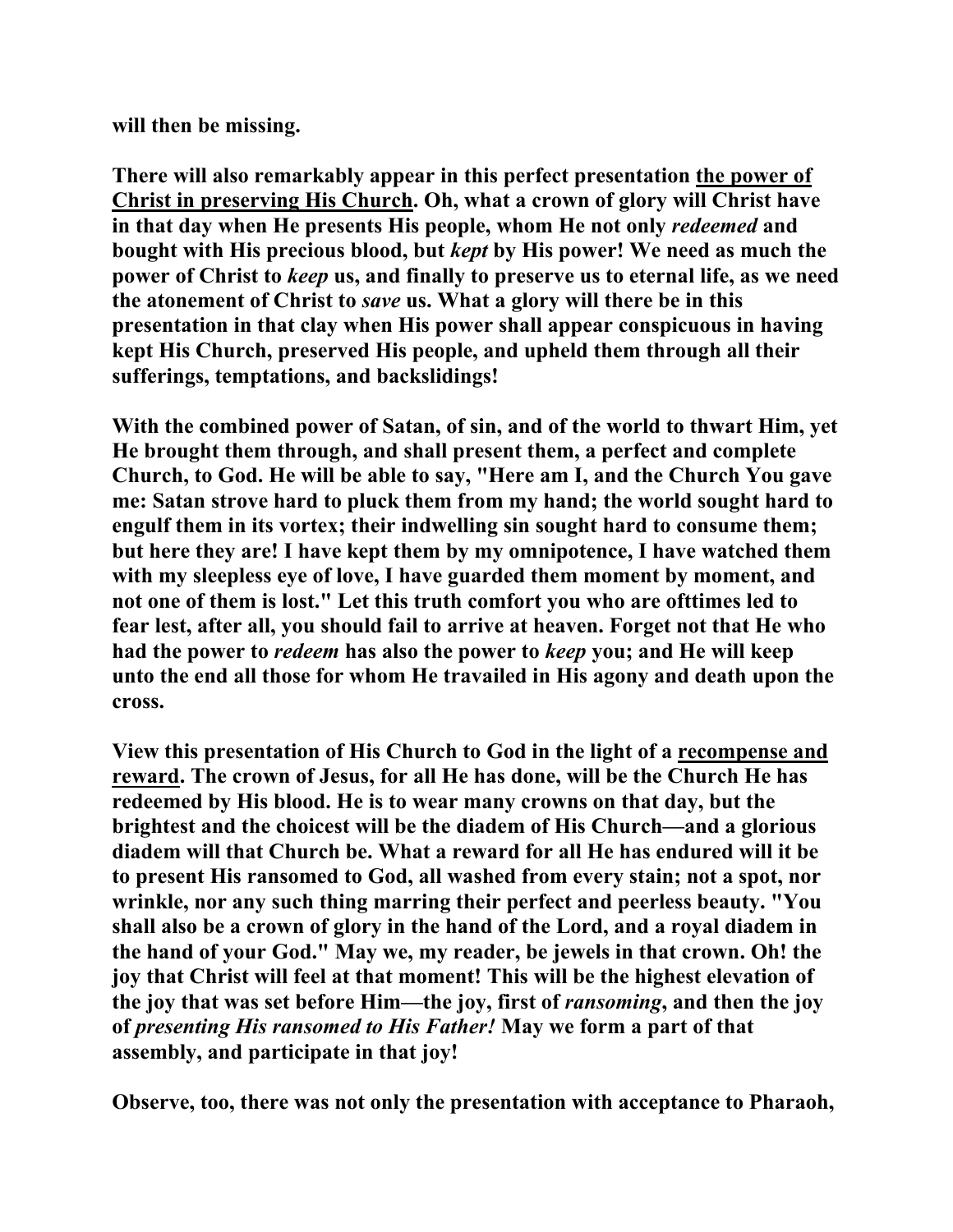**but there was also his appointing to them a PLACE or ABODE in the best portion of the land: "And Pharaoh spoke unto Joseph, . . . In the BEST of the land make your father and brethren to dwell; in the land of Goshen let them dwell." Beloved, what is heaven? what is the final glory of the saints? Is it not the best place, the richest inheritance provided by the Father for the people ransomed and brought home to glory by His Son. Our Lord reminded His disciples of this. When the two brethren sought a place, the one on His right hand, and the other on His left, in His kingdom, He thus met their blindlyoffered petition: "To sit on my right hand and on my left, is not mine to give, but it shall be given to them for whom it is prepared of my Father." It is our Father in heaven who appoints the place where the Church shall finally repose. Heaven is a place designated by God, chosen and consecrated by Him for the Church redeemed by the precious blood of His dear Son.** 

**And when we enter there, it will not be as intruders in an unknown and unvisited place, but we shall enter as children welcomed to a Father's home. It will be the best that God can give us! He has ever bestowed upon us, who deserved the least, the best in His power to bestow—the best Savior, the best robe, the best banquet, the best inheritance. In the new heaven and the new earth there will be nothing more to taint, nothing more to sully, nothing more to embitter, nothing more to wound; no serpent to beguile, no Eve to ensnare, no spoiler to destroy, no sin to defile, no adversity to sadden, no misunderstanding to alienate, no tongue to defame, no suspicion to chill, no tear, nor sickness, nor death, nor parting. It will be the best part of the pure, radiant, glorified universe which God will assign to His people.** 

**But Joseph's brethren were not to dwell in Egypt in** *inglorious indolence***. "And if any of them have special skills, put them in charge of my livestock, too." Thus spoke Pharaoh. Beloved,** *heaven is not a place or scene of inactivity.* **God never made man to be idle. Even in his paradisaical state, He sent him into the garden to keep it. So that labor is coequal with man's state of innocence. And will heaven be a place of inglorious repose? Never! One of the most inviting anticipations to a renewed mind is, that it will be** *a place of enlarged faculties, of perfected powers.* **But will these perfected faculties and powers find in that sphere of perfection an appropriate range of employment? Oh yes! In heaven there is full and incessant employment for all the glorified. They serve God day and night in His temple. We know not exactly what that employment is; we know that they are constantly praising God, beholding Christ, contemplating the Divine glory, and studying the mysteries of God's government.**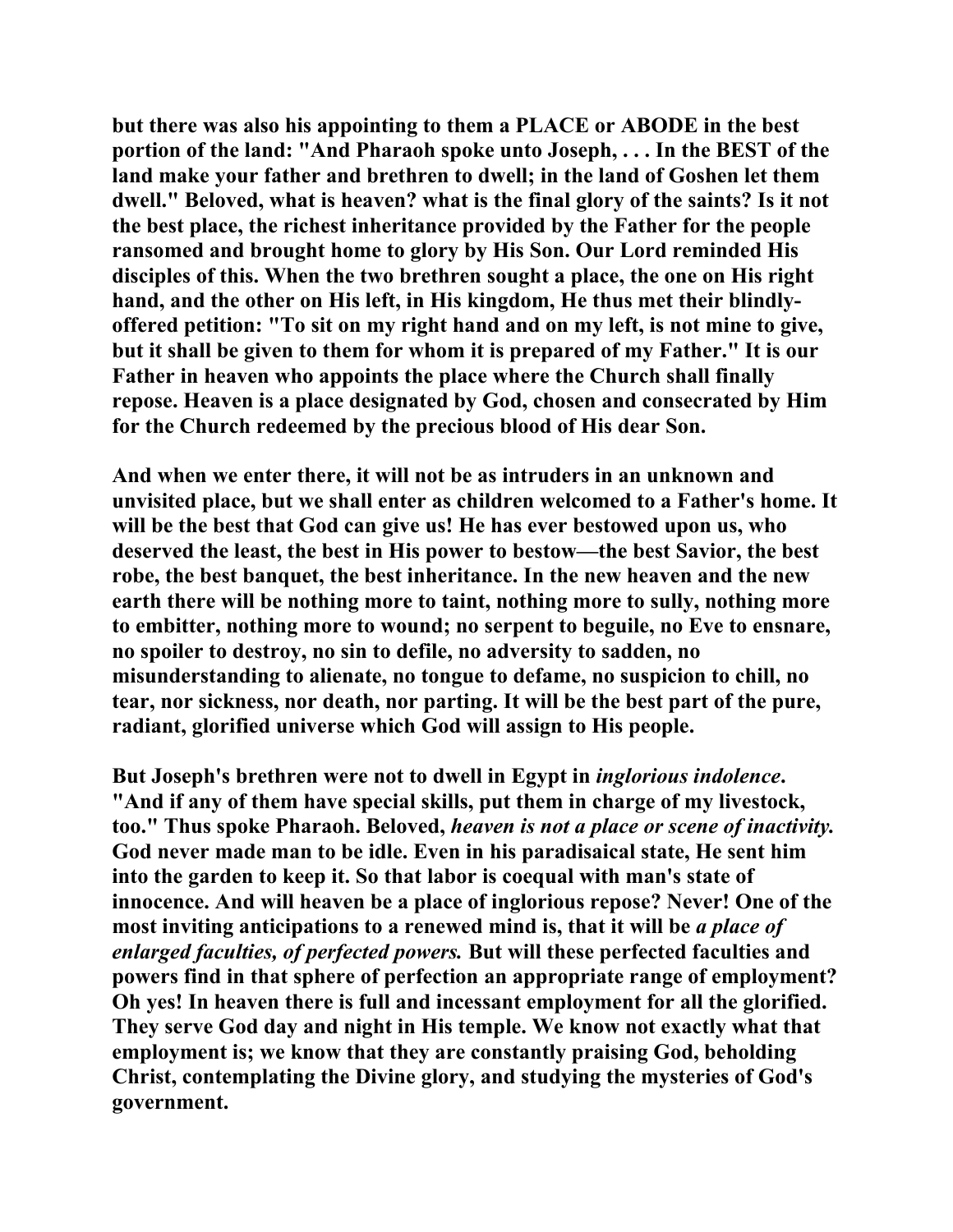**For anything that we know, they may be messengers of God to distant spheres; for anything that we know, they may be permitted, invisibly to us, to revisit our world on some High behest of Jehovah. Be this as it may, we believe that when we shall enter on our glorified state, and** *our mental faculties and spiritual powers are fully developed and perfected,* **we shall be fully and eternally employed in a service that will be for the honor and glory of God.** 

**And now, my reader, what will be your presentation in that solemn day? Have you a well-grounded hope that you will form part of that blessed throng whom Christ will present to His Father, all washed in His blood, and clothed with His righteousness? Have you the witness of the Spirit that you are accepted in the Beloved—that you have already been presented in a justified state to God? Have you truly repented of sin, and do you sincerely believe in the Lord Jesus Christ? If not, what will be our true and solemn position in that day? It will be banishment, eternal banishment from God, from Christ, and from heaven. If you are not found among the blessed ones of whom Christ will say, "Here am I and the children, the ransomed ones, whom You have given Me," you must be found among those to whom He will say, "Depart, you cursed, into everlasting fire!"** 

**Saints of the Most High! let the prospect cheer, sanctify, and comfort you, that it will not be long that you are to labor and battle here on earth. It is but a little while that you are to occupy your present sphere of conflict, of trial, and of sorrow. The time is coming; oh, how fast it speeds! When the Lord Jesus Christ will bring you home to heaven, and will present you a part of His glorious Church to His Father! Oh, then, then, will come the reward of grace which Christ will give to all those who have confessed Him here on earth who have witnessed for His truth, endured suffering on His behalf, and have proved faithful unto death. The Lord grant that in that day we may be found among the presented ones, to whom He will say, "Come, you blessed of my Father, inherit the kingdom prepared for you from the foundation of the world!"** 

**"He will present our souls, Unblemished and complete, Before the glory of His face, With joy divinely great."** 

**"Then all the chosen seed**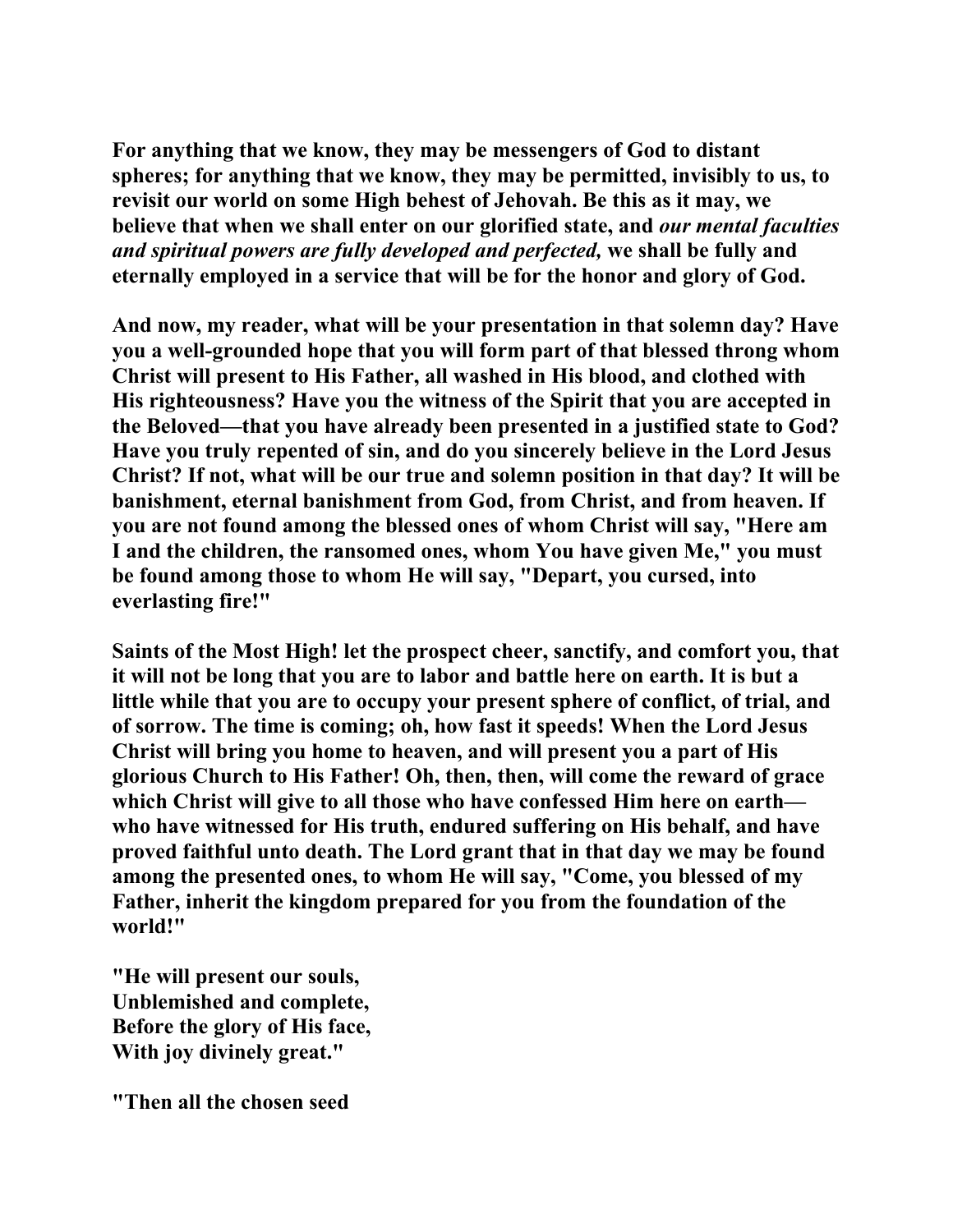**Shall meet around the throne, Shall bless the conduct of His grace, And make His wonders known."** 

### **"The Aged Christian" or, "Jacob's Pilgrimage"**

**Then Joseph brought his father Jacob in and presented him before Pharaoh. After Jacob blessed Pharaoh, Pharaoh asked him, "How old are you?"** 

**And Jacob said to Pharaoh, "The years of my pilgrimage are a hundred and thirty. My years have been few and difficult, and they do not equal the years of the pilgrimage of my fathers." Genesis 47:7-9** 

**What a magnificent study does this group present for the pencil of the spiritual painter! Here is a powerful monarch, an aged pilgrim, and an affectionate son; and from the history and character of each, ample material might be gathered well calculated richly to furnish our minds with the most impressive and instructive lessons and facts in relation to our present and future state of being. But it is more especially around the central object of this picture—the aged patriarch Jacob—that the peculiar interest gathers. There are three or four suggestive features in the portrait; may the Spirit of truth make our meditation of them instructive and sanctifying!** 

**The first is the PILGRIMAGE of the patriarch. The aged saint selects one of the most striking figures with which to depict his own and all life—"the years of my pilgrimage." He stands before the king of Egypt in the character of a pilgrim. His life, if we examine it with care, will be found literally and strikingly to have exemplified this idea. He seemed to have no permanent resting. His life was migratory. God saw fit to lead His servant about in the wilderness, thus perfecting his character as a Christian pilgrim. He first dwelt in Canaan, from thence he removed to Padan-aram, and again he returned to Canaan. For some time he dwelt in Succoth, and then at Shechem, and after that at Hebron; and now in his old age, when we might suppose perfect repose would be vouchsafed to the aged saint, we find him, under God's especial direction, emigrating into Egypt; and from thence, as you will see by the sequel of his history, his remains were carried back again, and at last found their final resting-place in Canaan, the place from where he first set out.** 

**Thus God is constantly teaching His saints that this cosmos is not their rest—**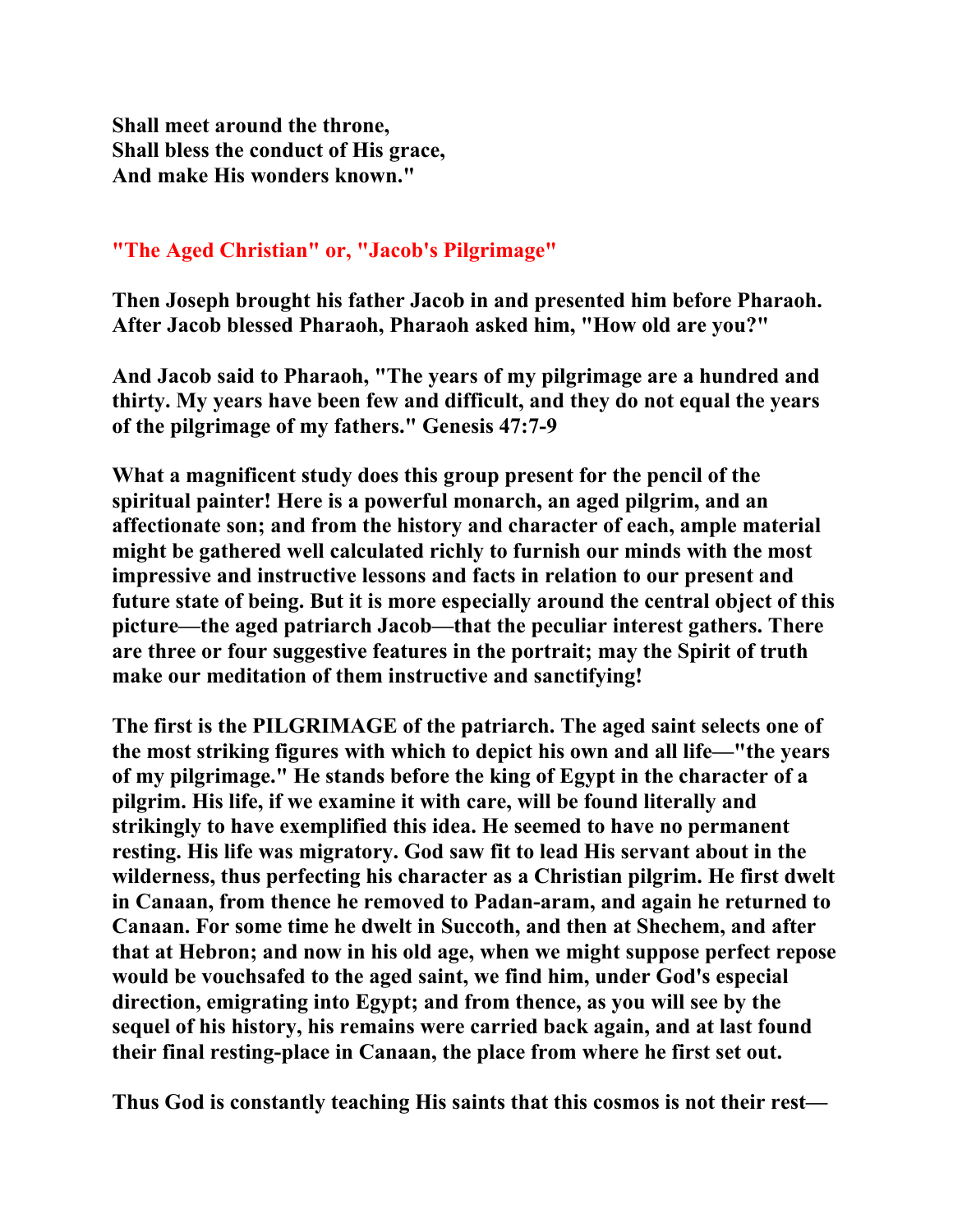**that the world is but an inn, and life a journey to another and a distant environment. It is recorded of the ancient worthies that "they confessed they were strangers and pilgrims on the earth;" they were not ashamed to acknowledge that this was their character. Let us now see how this character applies to all believers, and ascertain if in any feature it corresponds with us.** 

**What are some of the elements, or rather characteristics of the Christian pilgrimage? In the first place, there is this characteristic—the Christian pilgrim is not at home here in this world. A pilgrim is never supposed to be so; he is traveling to a distant place. If ever this characteristic finds a truthful application, it is in the life of the child of God. He is not at home in this world; he does not feel so, and he is day by day made to realize that he is a stranger here, and that he experiences the heart of a stranger. Is this characteristic of the Christian pilgrimage ours? Oh, do we feel that earth is but a lodge, a sojourn as for a night? If so, then give grateful utterance to the sentiment: "My heart is a stranger here; I feel myself homeless in this world; my witness is above, my abode is on high; and if God sees fit to plant the thorn in my earthly nest, that my life should in this respect be felt to be that of a pilgrim, I will praise Him for the discipline into which it brings me, for the deepening conviction it imparts to my soul that my home is in heaven."** 

**Another feature or characteristic of the Christian pilgrim is indifference to present objects, scenes, and events. A traveler, passing through a strange city to another and distant place, feels but little or no interest in the affairs of that city, its local administration, and its party strifes. There is an emphatic and solemn sense in which we as Christians ought to be indifferent to what is transpiring around us. We say 'a sense'. We do not think that God would have His people pass blindfolded through life, abjuring their intelligent and observant faculties, taking no note of His administrative government of the world. A true child of God cannot be totally indifferent to the mode by which his heavenly Father conducts His providential government. God's providence is the handmaid of His grace; and events in the divine administration of the world which often confound the statesman, baffle the diplomatist, and revolutionize the nations of the earth, are but the awful footsteps of Jehovah preparing tile way for the advancement and consolidation of His kingdom.** 

**Our Lord, in His gentle rebuke of His disciples for not studying the "signs of the times," recognized the duty of all His followers to make themselves intelligent, interested, and prayerful students of His dealings with individuals, with families, and with nations. Beyond this we are to be Christian pilgrims,**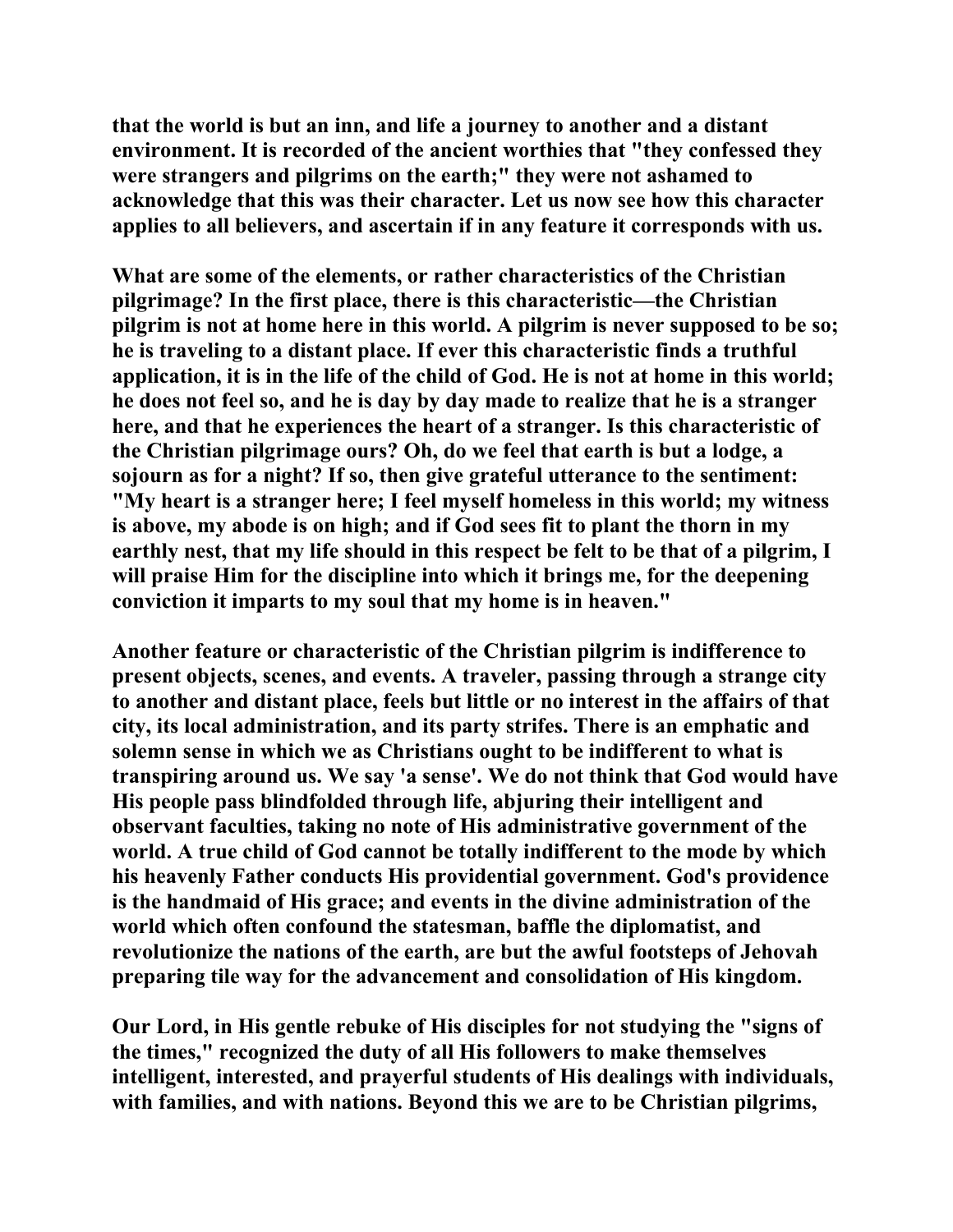**feeling no more interest or regard for these things than as though they were not. Ah, many a Christian professor merges his religion in his politics, loses the spirituality of his heavenly, in the deadening influence of his earthly calling. Beware, as a Christian man, of the politics of the world; beware of a too absorbing interest in worldly scenes; beware, oh, beware, of having the affections, thoughts, and powers of your soul swept onward by the tide of political, commercial, and scientific excitement, which drowns so many souls in perdition. As a believer in Jesus, you are a pilgrim on earth; and a denizen of heaven you are the citizen of a better, that is, a heavenly country.** 

**Another characteristic of the Christian's pilgrimage is the life of faith that he lives. This is an essential element of the Christian pilgrimage—a life of faith in God. It is a blessed life to live. Some of our sweetest moments are those in which we trace the blessing bestowed immediately to God's hand and to God's heart, when it comes to us, so detached from what is human, and from what is the result of our own planning, scheming, forethought, and anticipation, as compels the grateful acknowledgment—"This is from my Father's love; in this I trace my Father's hand; it comes to me in answer to prayer, and as the fruit of filial, believing trust in God." If, then, we are true to our confession, the life we live must be one of faith, day by day, on the fulness of Christ, on the life of the Spirit, on a Father's care, protection, and counsel. O sweet and blessed life! it is the most God-honoring, Christ-crowning, holy life the Christian pilgrim can live. It is the happiest life too. What a pressure of anxious care it uplifts from the mind, what fears it removes, what confidence it inspires, and what peace it imparts!** 

**A pilgrim's life must also, in a great measure, be a life of privation and vicissitude, a chequered and changeful life. It must be one of trial and disappointment. He has often a thorny path to tread, dreary, desolate, and lonely. Were it otherwise, it would be lacking in much that renders a Christian pilgrim's life blessed and enviable—a life above the ordinary beings around him. To prevent him from sliding, God often makes the believer's path flinty; to allure him into closer communion with Himself, He makes it solitary; to bring him into the deeper experience of His love and sympathy, He makes it trying and sorrowful. Thus the Christian pilgrim's path homeward is just what his heavenly Father makes it—a truth well calculated to bring us into perfect and cheerful contentedness with all God's ways.** 

**But let us not paint the Christian pilgrim's path in hues too somber. It is not all loneliness and straitness; it is not all darkness and sorrow. Oh, no! We**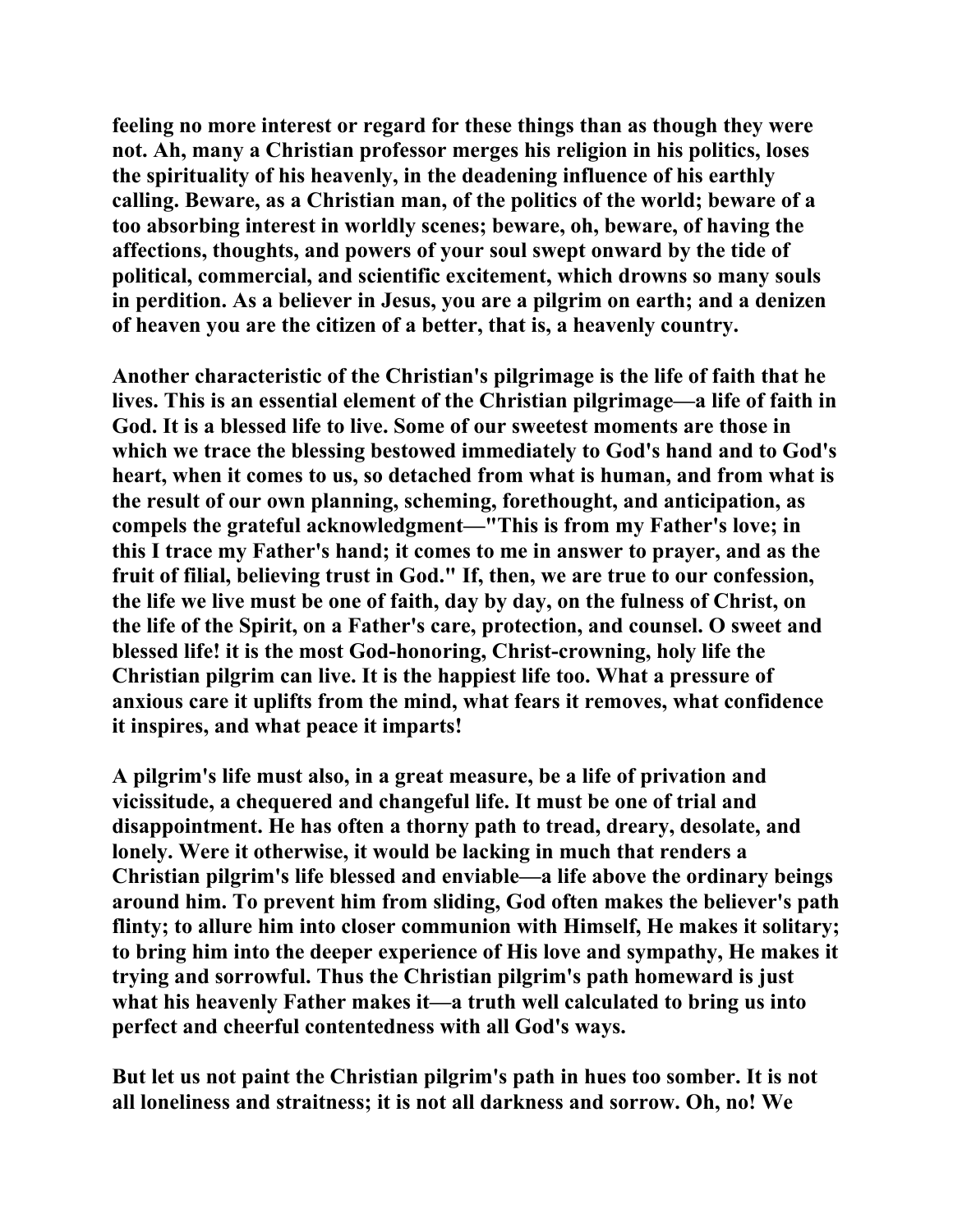**partake in our earthly pilgrimage ofttimes of the luscious grapes of Canaan. We often have in faith the first-fruits of glory. David speaks of music in his pilgrimage: "Your statutes have been my songs in the house of my pilgrimage." The Christian can sing in the ways of the Lord—traveling to Zion with the songs of Zion floating from his lips. Oh! it is a slander upon the gospel of Jesus to suppose that it inculcates a religion of gloom and despondency, a religion rayless, cheerless, joyless.** 

**Even in the deepest and most painful soul-exercises of the believer, there is more of real happiness than in all the world combined. One would rather have the tears of the Christian than the smiles of the worldling, the mourning of the saint than the laughter of the sinner. To sing in the Lord's ways—His trying ways, His disappointing ways, His darksome ways, His chastening ways—to sing in the ways of His truth, and obedience, and love—oh, there is infinitely more sweetness and melody in those songs which wake their echoes along the Christian pilgrim's lonely, tearful, weary path, than ever breathes from the world's harp of gladness and of song. To sing of a precious Savior, of a full Christ, of a Father's dealings, of a coming glory, of an eternal heaven; oh! who will say that the Christian pilgrim is not a joyous, happy man?** 

**Our Christian pilgrimage, too, has its especial supports, succourings, consolations. The Lord does not leave us to tread this pilgrimage at our own cost, relying upon our own resources. Ah, no! you do not take a step in your homeward march but you are surrounded by the presence of your Savior. Jesus is with you; He knows all your sorrows, He sees all your battlings, your misgivings, your infirmities, trials, and needs. Jesus is with you in the pilgrimage, and you cannot be alone.** 

**Nor would we forget to remind you that the Christian pilgrimage has a glorious termination. We must keep this fully in view. We seek a city that is to come; we are not journeying to any uncertain, imaginary place. We are going to our heavenly mansion; we are traveling to the celestial city; we are wending cur way to our glorious inheritance, and in a little while—O solemn thought! God give us to realize it!—it will burst upon its in its glory, blessed, indescribable, inconceivable glory, and we shall exchange an earthly yet Christian pilgrimage, for the heavenly and eternal rest that awaits the people of God—the end of our pilgrimage!** 

**Now, observe the CHARACTER of this pilgrimage as depicted by the patriarch—it is emphatic and striking: "And Jacob said, Few and evil have**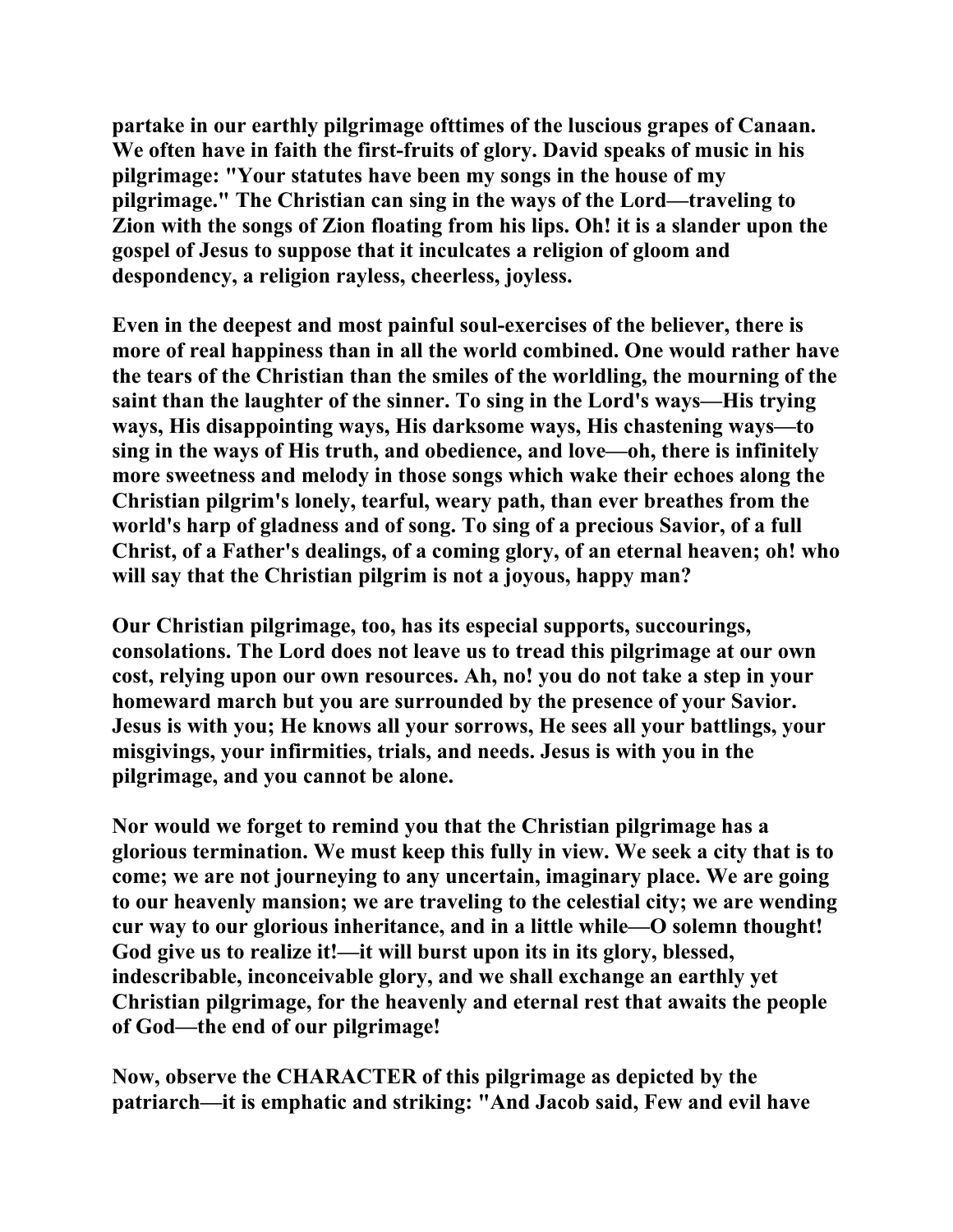**the days of the years of my pilgrimage been." This is its character—"few and evil." Here is a good man's estimate of life. You will only obtain such an estimate from a child of God. It is only a Christian man, a believer in Jesus, one who lives as seeing Him who is invisible, that can form a proper estimate of life. How impressive are these words! Let us consider them for a moment.** 

**First, the duration of our Christian pilgrimage—"Few have the days of the years of my life been." He does not compute his life by years, but by days. At the longest, they are but few. Ask the most aged saint, as he throws back a glance on the past, if that retrospect does not appear to be like a little speck in the horizon of his existence. At the longest, our days are but few. Compare the days of our years with the thoughts, the plans, the enterprises appertaining to our present existence. How full of thought, of enterprise, of plan is human life! How much the mind is contemplating, how much the hands are expecting to achieve! And yet, compared with what we actually accomplish, and with what we leave unfinished, how brief is our present existence!** 

**Look at those teeming thoughts in the busy brain of man! Look at those extensive schemes he is meditating! Look at those vast enterprises He has embarked in! Why, those thoughts, those schemes, those enterprises, were they to be actually achieved and completed, would require the years of Methuselah! How contemptible, then, as to its duration, does the present life appear in contrast with the teeming, enterprising thoughts of man! His days are but few. "He gives up his life, and in that very day his thoughts perish." All his worldly thoughts, all his ambitious thoughts, all his miserly thoughts, all his selfish thoughts, all his sinful and self-righteous thoughts perish in that day when God extinguishes his candle.** 

**But the most impressive point of light in which we can view the brief duration of human existence is in its relation to the soul's preparation for eternity. The work of salvation is a mighty—the mightiest work, wrought in man. When we think, then, of the great work that is to be accomplished for eternity, the salvation of the soul, the preparation for a state of being that is fixed and eternal—when we remember how much is to be done in the soul before it is fit for heaven—when we think how much is to be crowded into the few days of this short and fleeting life—the soul quickened—sins pardoned—the person justified—the heart sanctified—God loved—Christ accepted; Oh, it is truly but a few days that man has to prepare for an endless eternity!** 

**My reader, are you neglecting the great salvation? Are you postponing to**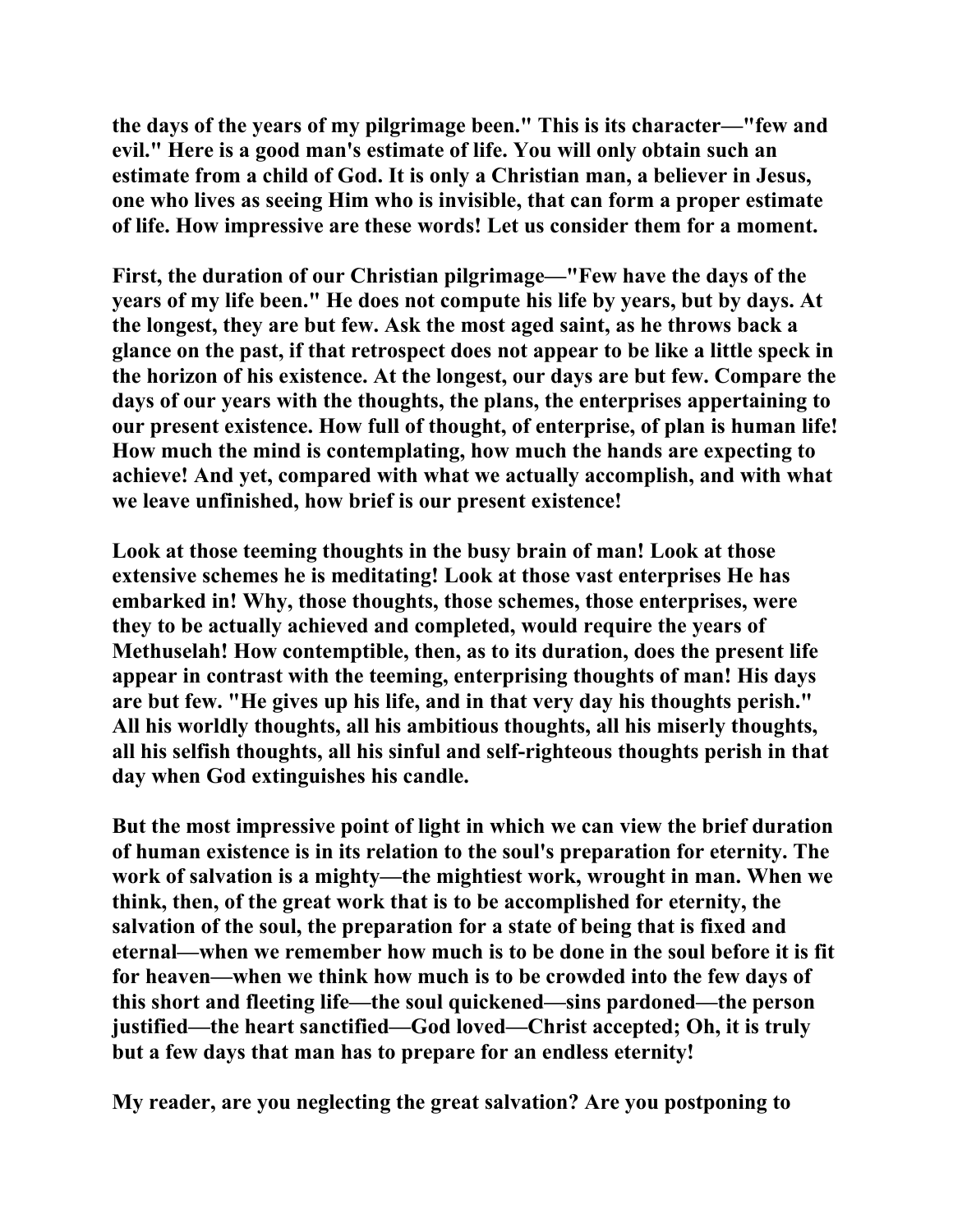**another and more convenient season the work of repentance? I tell you that the one work of saving your soul is the work of a life! You have no time to lose. Your hours are fleeting, your days are numbered—the sands of time are flowing fast. Onward, then, in this great work, and do not rest until you have "made your calling and election sure." Remember that salvation is of God, and that the essential work is all finished and perfected by Christ; that the work to be wrought in you by the power of the Holy Spirit is the necessary work of repentance towards God and faith in the Lord Jesus Christ—the new, divine, and heavenly birth, apart from which there can be no place for you in the new heavens and the new earth. Christ must make all things new—the heavens new—the earth new—man new—every thing, every object, and every creature shall be in harmony with the new-born creation which the coming of the Lord will usher in.** 

**But not only are our days "few," they are "evil." "Few and evil have the days of the years of my pilgrimage been." This is the solemn conviction and testimony of a man of God—of a man who knew his own heart, who as he threw back his glance on his one hundred and thirty years, could trace nothing in them all that he could speak of as being righteous and holy and good. If we take the interpretation of the word simply as referring to trials, adversities, and sorrows, what an instructive life, in that point of light, was the life of the good old patriarch! His life seemed one continuous trial, one series of vicissitudes, calamities, and sorrows. Look at him, a fugitive from the parental home while yet a youth; look at him fleeing from the wrath of his incensed brother; think of his fourteen years of labor in Laban's house; think of his crushing, domestic affliction in Shechem. Then came the supposed death of his son Joseph, then the biting famine—and then the series of trials growing out of that famine. Ah! Well might he say, "Few and evil have the days of the years of my pilgrimage been; my life has been a life chequered and changeful and sad. Few and evil have my days been."** 

**But this, more or less, is a picture of the Christian, find him where you may. It is through much tribulation he is to enter the kingdom. Trial is the allotment of the believer here. It is his Father's will, it is the portion of Christ's pilgrims, that affliction should trace their road hence to the eternal blessed city. Has God thus led you, beloved, or is He thus leading you now? Oh, be not discouraged or cast down! The Lord is not dealing strangely with you, but as He deals with all His saints in all ages of the world; therefore do not write hard and bitter things against yourself, and infer that you cannot be a child of God, a Christian pilgrim, one whom God loves, because the Lord afflicts you**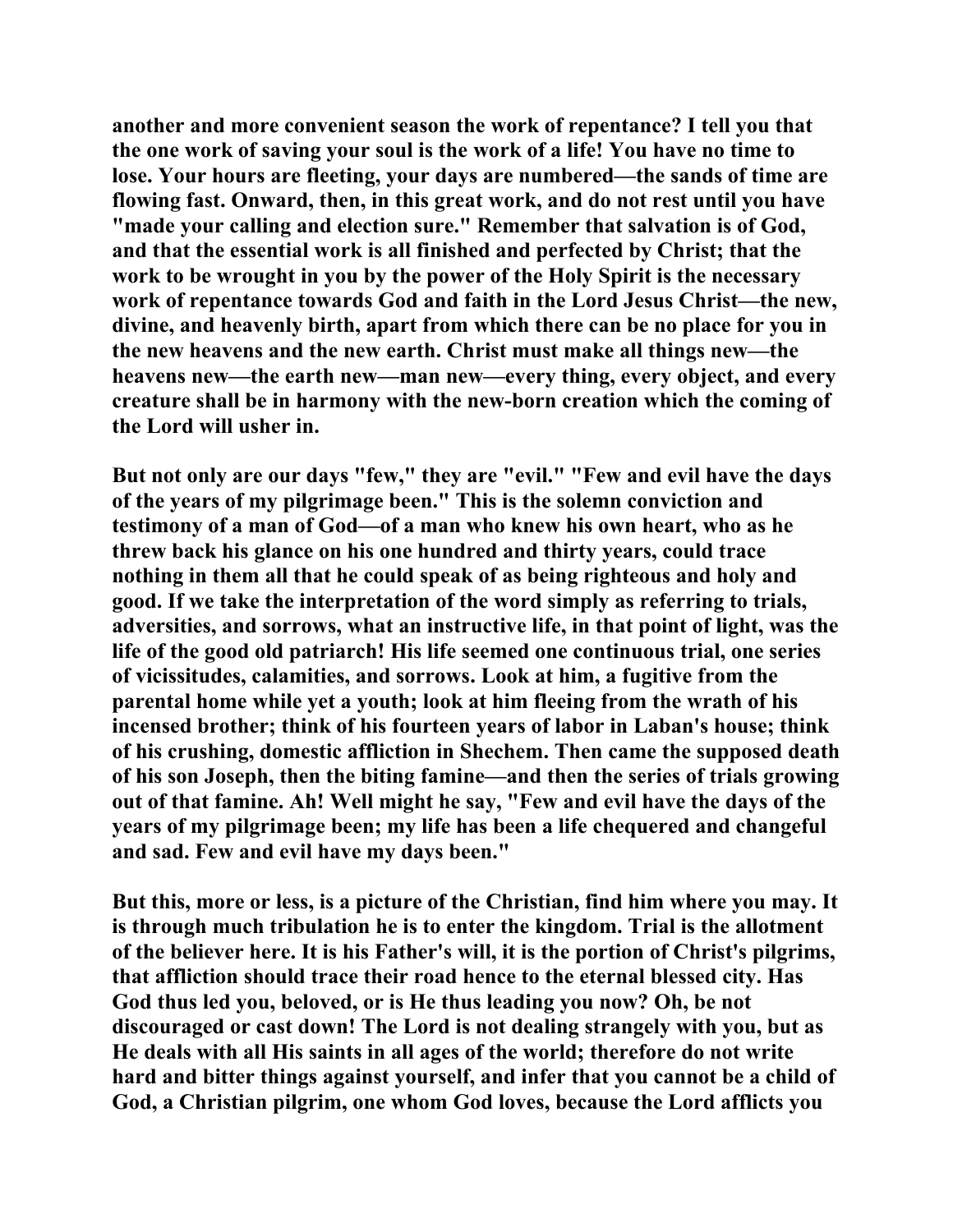**and permits you to be tempted in many stages of your Christian journey.** 

**But, oh, what veiled blessings are these "evils!" Exempted from them, you would be exempt from the choicest lessons of the Christian school, from the most fruitful seasons of spiritual growth, from the most authentic seals of divine adoption, from some of the most tender, winning, precious unfoldings of Jesus. Oh, they are not "evil" in the sense of a judicial correction, for there is no curse, no wrath, no frown in a believer's afflictions—they are covenant blessings wearing a disciplinary garb.** 

**But was there no allusion in these words of Jacob to the sins that had traced all his chequered history—to the outbreak of spiritual evil dwelling in his heart—to his ten thousand times ten thousand backslidings, declensions, and stumblings? Do you think that he did not remember how often he had erred from God, like a wandering sheep, sinning against Him who loved him so? Do you think he did not remember how much ingratitude, unbelief, and disobedience, failure and flaw, had traced the whole of his pilgrimage, from the moment that, by fraud and falsehood, he had obtained the birthright, down to the moment when, in unbelief and despondency, he pronounced against God's dealings, and exclaimed, "All these things are against me!"** 

**Oh yes! this would be his testimony to the heathen king of Egypt: "I am but a poor sinner. My life, as a man that professedly feared God, has been shaded and defiled, tinted and tainted, with many a sinful blot, departure, and fall. I have been a disobedient, wayward, foolish child, murmuring, rebellious, and restless beneath the yoke, and many a sad memory now lays me in the dust of self-abasement before my covenant God. "Behold, I am vile, and abhor myself in dust and in ashes. Few and evil have the days of my pilgrimage been."** 

**Such will be our humiliating acknowledgment when life's pilgrimage draws near its close. "Unclean, unclean, evil and sinful have been the days of my life. I enter heaven with the publican's petition—'God be merciful to me a sinner.' I rest now my hopes of acceptance with the Holy One, not upon a long life, a useful life, an active life, a religious life; for all, all is stained, and sullied, and darkened with sins countless as the sands, sins as scarlet and as crimson; but I rest in the spotless righteousness, in the atoning blood, in the one sacrifice, of my Lord and Savior Jesus Christ. This is all my salvation, all my desire, and all my plea—the blood of Jesus has washed them all away."** 

**"How old are you?" A solemn question to ask ourselves. How old are you in**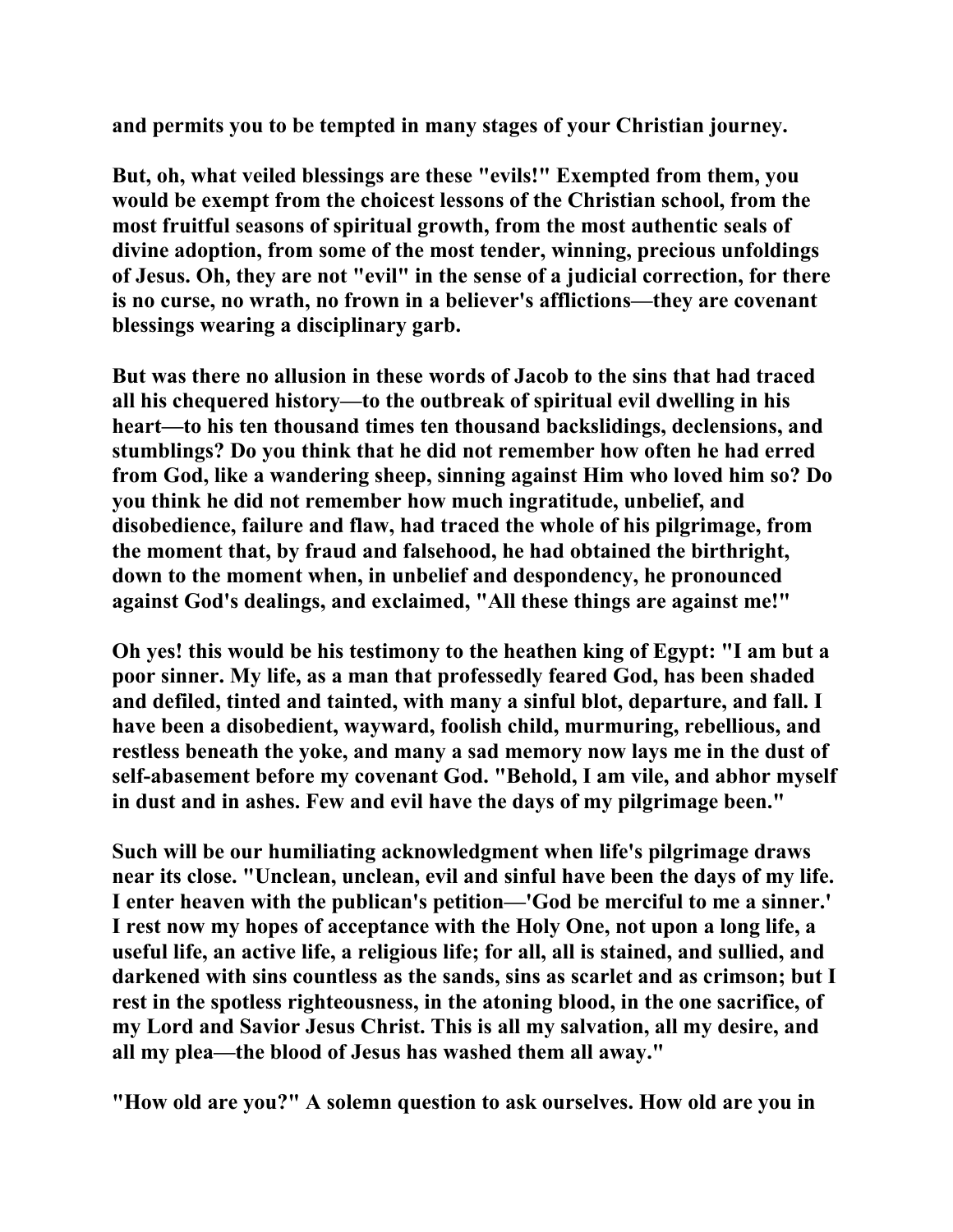**nature? how old in grace? how old in sin? Sit down and ask yourself the question. Let there be a solemn pause between time and eternity—the busy whirl of life and its final account. Oh, drive not your worldly pursuits, and gains, and pleasures into the last stages of life! Set apart from it a season of self-examination, solemn reflection, of faithful dealing with your soul. Let your petition to God be, "Oh, spare me, that I may recover strength, before I go hence and be no more!" Let not the solemn summons to eternity surprise you. Let it not find you immersed in the cares and pursuits and gains of this world. Look well to your religion; look well to your foundation; look well to your hope! Aged pilgrim! how old are you? Nearing the end of the journey? Entering upon its last, its closing stage? Have you reached the verdant, sunlit slopes of Jordan's bank? Do its waves murmur at your feet? Do you see 'Sweet fields beyond the swelling flood?'** 

**Oh, rejoice that you are so near the end of sin and sorrow, so near the end of the weary pilgrimage, so near to heaven, to Christ, to the spirits of just men made perfect.** 

**"Shudder not to cross the stream; Venture all your trust in Him; Not one object of His care Ever suffered shipwreck there."** 

**"And Jacob blessed Pharaoh." It is a touching, an exquisitely beautiful feature this in our picture—Jacob blessing the king. Pharaoh had never been so blessed of man before! Here was a great saint blessing a great monarch. This was no empty compliment, fawning, flattering act of the aged man of God. The blessing of Jacob was a real blessing, there cannot be a doubt. The blessing of a man of God is one of the sweetest blessings God gives us. The prayers of a man of God, the best wishes of a believer in Jesus, are not to be despised. Jacob was a man of prayer—a man mighty in prayer. He wrestled all night with the Angel of the Covenant, and he was a successful petitioner with God. Now, for the king of Egypt to have had his prayers and his blessing, oh! all the riches of his kingdom were as nothing in comparison!** 

**If God lays you on the heart of a Christian man, if God gives you a place in his prayers, his sympathies, his Christian desires, count that, my reader, among your most precious treasures. The intercessions of a godly man, the blessing of a man of prayer, of an aged pilgrim, of a departing father, of a dying mother, oh, treasure them up in the deepest cell of your memory, in the warmest nook**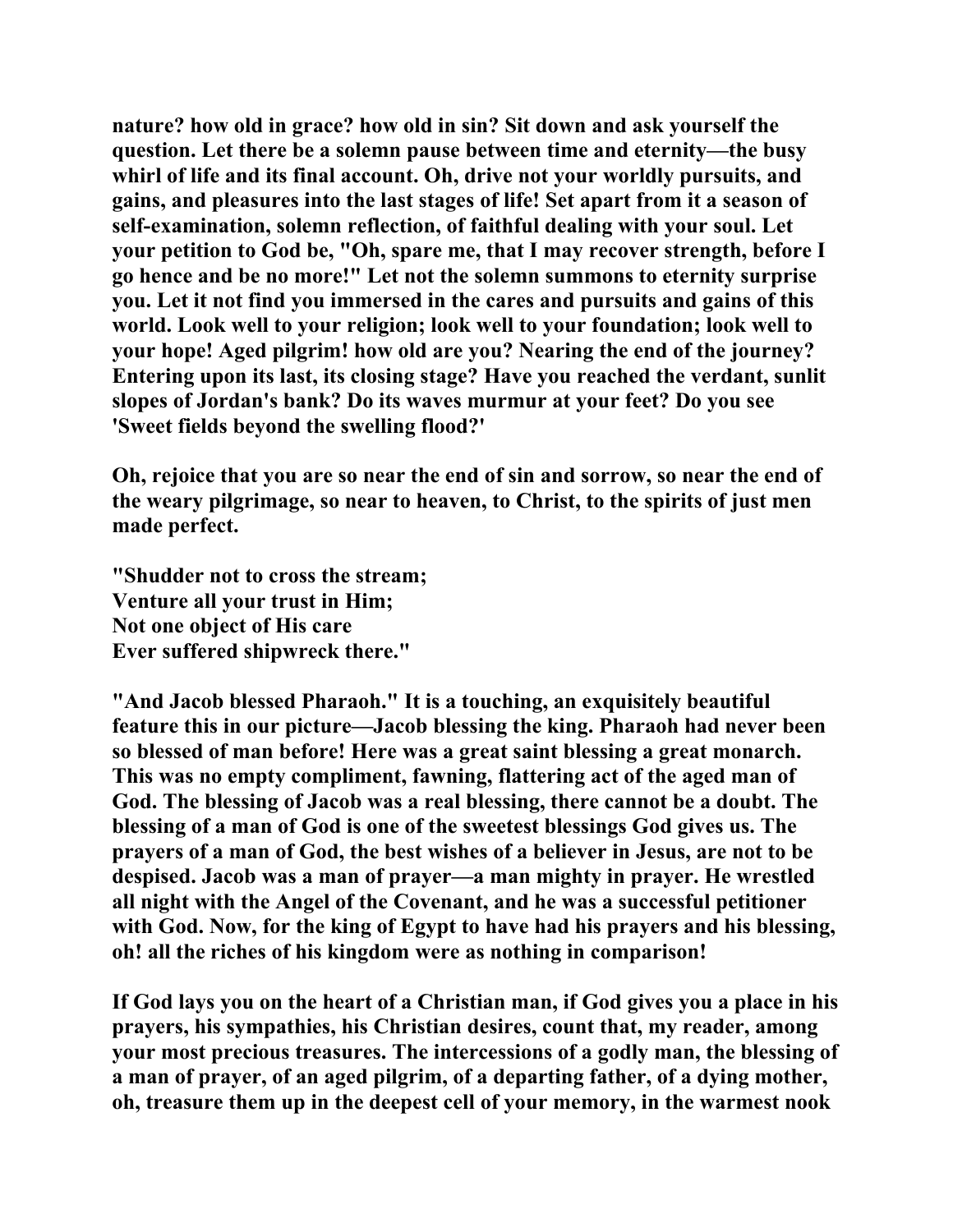**of your heart, as among life's sweetest, holiest, costliest privileges. But, above all, seek the blessing of the God of Jacob, for the God of Jacob is yours, and it is infinitely better to have the blessing of the God of Jacob than even the blessing of Jacob himself. "I will bless you, and you shall be a blessing." This is the divine order—first, blessed of God, and then a blessing to man.** 

**Aged saint! the God of Jacob is your covenant God! And what was Jacob's testimony of God? "The God who fed me all my life long unto this day, the Angel which redeemed me from all evil." And still His promise and His presence are with you, your rod and your staff in old age, the strength of your heart and your portion forever, when your flesh and your heart fail. Does your trembling faith still cry, "Cast me not off in the time of old age; forsake me not when my strength fails?" Again the divine promise responds, "Hearken unto me, O house of Jacob;…even to your old age I am He; and even to hoary hair will I carry you."** 

**Enclosed within such Almighty arms, borne upon such a Divine bosom, you have nothing to fear, and nothing to do, but in faith, hope, and calmness, to exclaim to the loved ones clustering around your dying bed, "Behold, I die! but God shall be with you." Ah! who could fill the vacant place your departure hence will create but God himself? He has promised to fill it, and will fulfil His promise. "Leave your fatherless children, I will preserve them alive; and let your widows trust in me."** 

**Dying pilgrim! your Joseph is with you! Your Jesus is at your side! His blood has washed away all your sins. "I have blotted out, as a thick cloud, your transgressions, and as a cloud your sins." Salvation is finished—the great debt is paid—the covenant of grace is unchangeable—and Jesus is gone before to give you an abundant entrance and a loving welcome into the everlasting kingdom. And now, you have but calmly and patiently to wait until Jesus gently closes your eyes in death, and unseals them again in heaven's glory, bliss, and immortality. "In Your presence is fulness of joy, at Your right hand there are pleasures for evermore." "Absent from the body—present with the Lord."** 

**"Absent from flesh! O blissful thought! What unknown joys this moment brings Freed from the mischiefs sin has wrought, From pains and fears, and all their springs."**